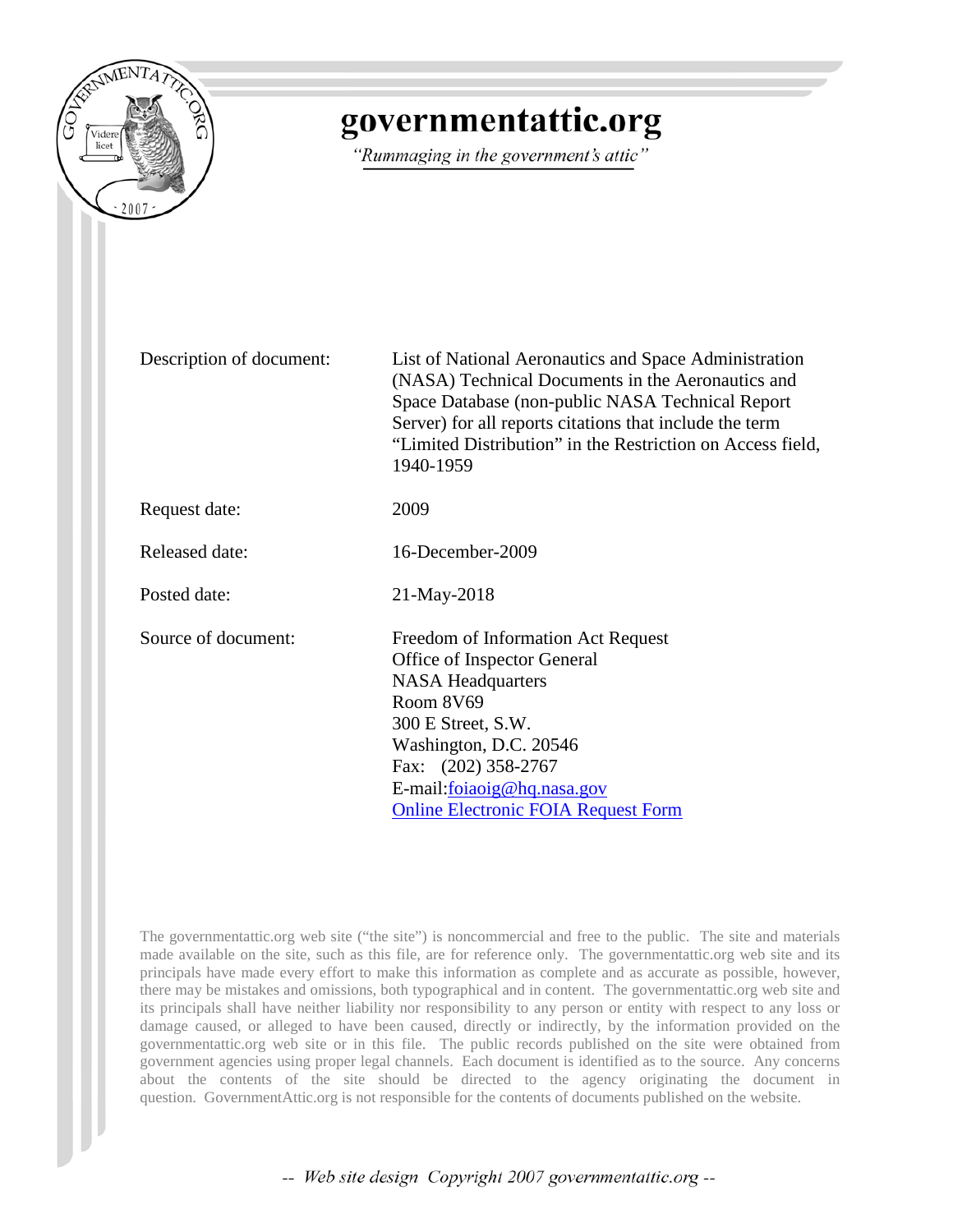From: "Mcconnell, Stephen (HQ-NB040)" Date: Wed, 16 Dec 2009 13:51:22 -0600 Cc: "STEEMAN, GERALD A. (LARC-B7)" Subject: FOIA Response

December 16, 2009

09-HQ-F-00278

This is our final response to your Freedom of Information Act request which we discussed on narrowing the scope in our previous email correspondence and telephone communications.

After review of the responsive material provided to this office, we have enclosed a listing of information which was compiled from '40s and '50s, in full without any redactions or pages withheld under the exemptions listed in Title 5, United States Code, §552 of the Freedom of Information Act.

Any further questions concerning this request should be directed to the undersigned.

I trust this will be of assistance to you.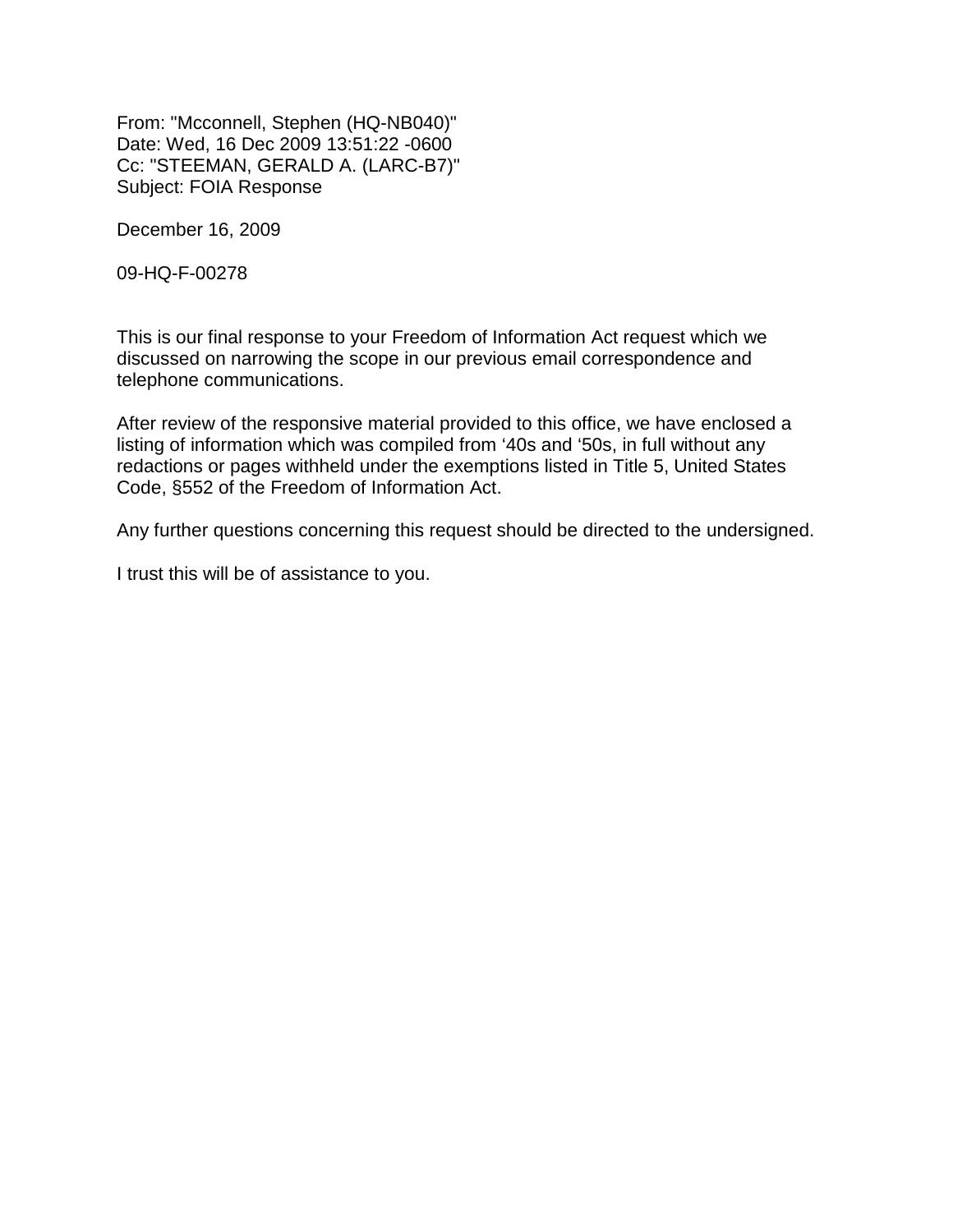1,195 citations – Limited Distribution – 40s and 50s era.

Title (Incl. Subtitle): Flight Determination of the Longitudinal Stability Characteristics of a 0.133-Scale Rocket-Powered Model of the Consolidated Vultee XFY-1 Airplane without Propellers at Mach Numbers from 0.73 to 1.19, TED No. NACA DE 369 Author: Hastings, Earl E., Jr.; Mitcham, Grady L. Author Affil.: National Advisory Committee for Aeronautics. Langley Aeronautical Lab.; National Advisory Committee for Aeronautics. Langley Aeronautical Lab. Report Number: NACA-RM-SL54B03A Document ID (CASI): 20050030055 Publication Date: February 03, 1954 Authorized Users: NASA personnel only -------------------------------------------------------------------------

Title (Incl. Subtitle): Preliminary Results of Altitude-Wind-Tunnel Investigation of X34C-4B Turbojet Engine

Title: Number of Part: 3

Title: Name of Part: Compressor Performance

Author: Dupree, David T.; Thorman, H. Carl

Author Affil.: National Advisory Committee for Aeronautics. Lewis Flight Propulsion Lab.; National Advisory Committee for Aeronautics. Lewis Flight Propulsion Lab.

Report Number: NACA-RM-SE7L12A

Document ID (CASI): 20050019311

Publication Date: December 12, 1947

Authorized Users: NASA personnel only -------------------------------------------------------------------------

Title (Incl. Subtitle): Evaluation of Gust and Draft Velocities from Flights of P-61C Airplanes within Thunderstorms July 12, 1947 to July 18, 1947 at Clinton County Army Air Field, Ohio Author: Funk, Jack Author Affil.: National Advisory Committee for Aeronautics. Langley Aeronautical Lab. Report Number: NACA-RM-L7L08 Document ID (CASI): 20050019471 Publication Date: December 08, 1947 Authorized Users: NASA personnel only

-------------------------------------------------------------------------

Title (Incl. Subtitle): Large-Scale Flight Measurements of Zero-Lift Drag at Mach Numbers from 0.87 to 1.39 of 1/10-Scale Models of the Northrop MX-775A Missile Author: Gillespie, Warren, Jr.; Arbic, Richard G. Author Affil.: National Advisory Committee for Aeronautics. Langley Aeronautical Lab.; National Advisory Committee for Aeronautics. Langley Aeronautical Lab. Report Number: NACA-RM-SL51K07 Document ID (CASI): 20050030052 Publication Date: November 07, 1951 Authorized Users: NASA personnel only

-------------------------------------------------------------------------

Title (Incl. Subtitle): Hydrodynamic Characteristics of an Aerodynamically Refined Planing-Tail Hull Author: McKann, Robert; Suydam, Henry B. Author Affil.: National Advisory Committee for Aeronautics. Langley Aeronautical Lab.; National Advisory Committee for Aeronautics. Langley Aeronautical Lab. Report Number: NACA-RM-L8G16 Document ID (CASI): 20050019278 Publication Date: July 16, 1948 Authorized Users: NASA personnel only -------------------------------------------------------------------------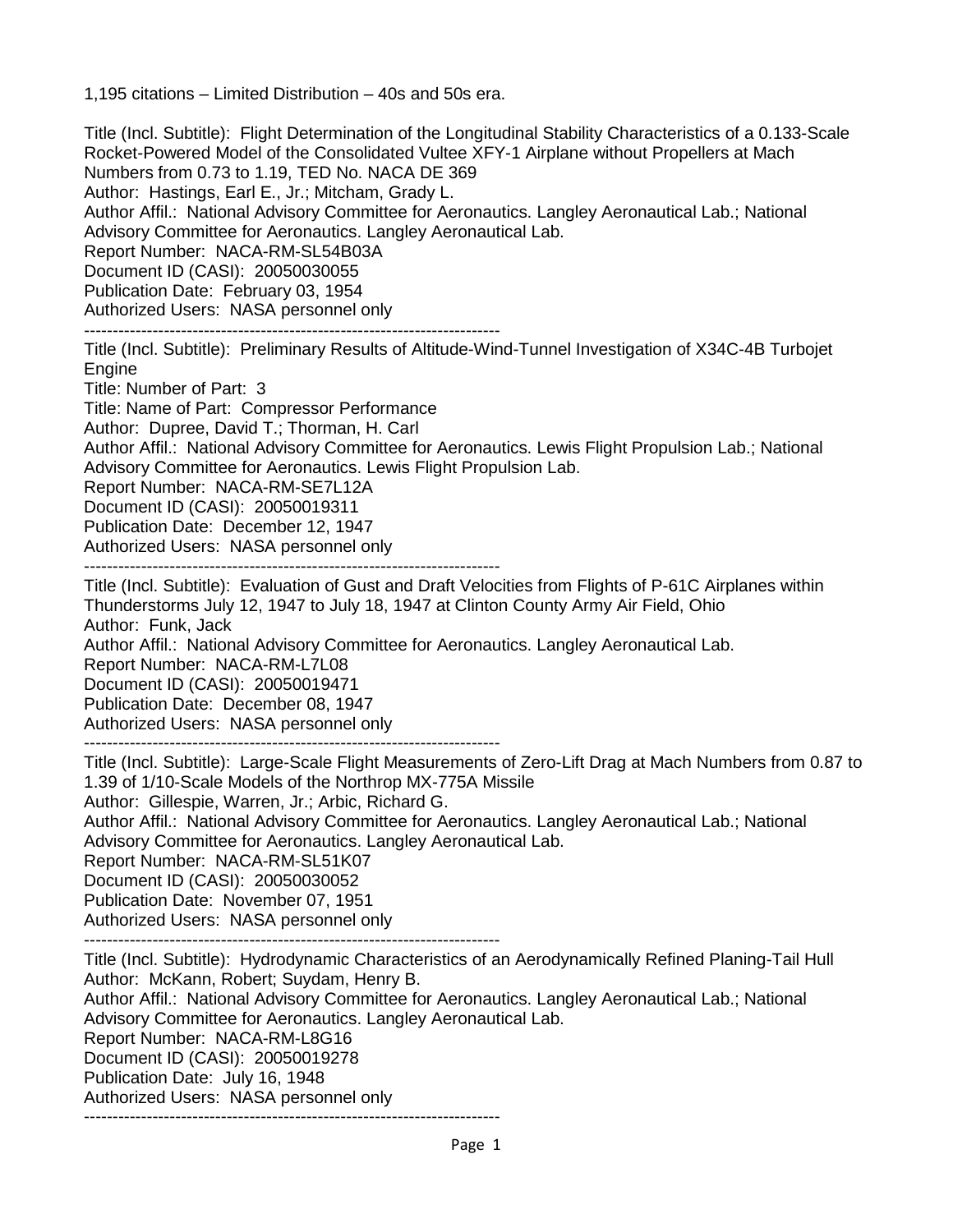Title (Incl. Subtitle): MAGNETIC STORMS AND THE VAN ALLEN RADIATION BELTS-OBSERVATIONS FROM SATELLITE 1958 EPSILON /EXPLORER IV/ Author: Mc Ilwain, C. E.; Rothwell, P. Author Affil.: State Univ. of Iowa; State Univ. of Iowa Accession Number: 63X81812 Report Number: NASA-CR-51777; SUI-59-25 Document ID (CASI): 19630044401 Publication Date: Dec 1959 Authorized Users: NASA personnel only -------------------------------------------------------------------------

Title (Incl. Subtitle): Structural Vulnerability of the Boeing B-29 Aircraft Wing to Damage by Warhead **Fragments** 

Author: Kordes, Eldon E.; OSullivan, William J., Jr.

Author Affil.: National Advisory Committee for Aeronautics. Langley Aeronautical Lab.; National Advisory Committee for Aeronautics. Langley Aeronautical Lab.

Report Number: NACA-RM-L52H01A

Document ID (CASI): 20050010183

Publication Date: [August 1952]

Authorized Users: NASA personnel only

-------------------------------------------------------------------------

Title (Incl. Subtitle): Investigation of Spinning and Tumbling Characteristics of a 1/20-Scale Model of the Consolidated Vultee XFY-1 Airplane in the Free-Spinning Tunnel, TED No. NACA DE 370 Author: Lee, Henry A.

Author Affil.: National Advisory Committee for Aeronautics. Langley Aeronautical Lab.

Report Number: NACA-RM-SL52L10

Document ID (CASI): 20050029463

Publication Date: [December 1952 ]

Authorized Users: NASA personnel only

-------------------------------------------------------------------------

Title (Incl. Subtitle): Wind-Tunnel Investigation of the Static Longitudinal Stability Characteristics of a 0.15-Scale Model of the Hermes A-1E2 Missile at High Subsonic Mach Numbers Author: Alford, William J., Jr. Author Affil.: National Advisory Committee for Aeronautics. Langley Aeronautical Lab. Report Number: NACA-RM-SL52I10 Document ID (CASI): 20050029458 Publication Date: September 11, 1952

Authorized Users: NASA personnel only

-------------------------------------------------------------------------

Title (Incl. Subtitle): Feasibility study of a high mass ratio motor Author: Juran, C. E. Author Affil.: Grand Central Rocket Co. Accession Number: 74X70867 Report Number: NASA-CR-136607; GCR-P-0002-60 Document ID (CASI): 19740081281 Publication Date: Dec 31, 1959 Authorized Users: NASA personnel only -------------------------------------------------------------------------

Title (Incl. Subtitle): Project Mercury: Mercury radio command control system Author: Kyle, H. C. Author Affil.: NASA Langley Research Center Accession Number: 73X77896 Report Number: NASA-TM-X-69169; WORKING-PAPER-119 Document ID (CASI): 19730074317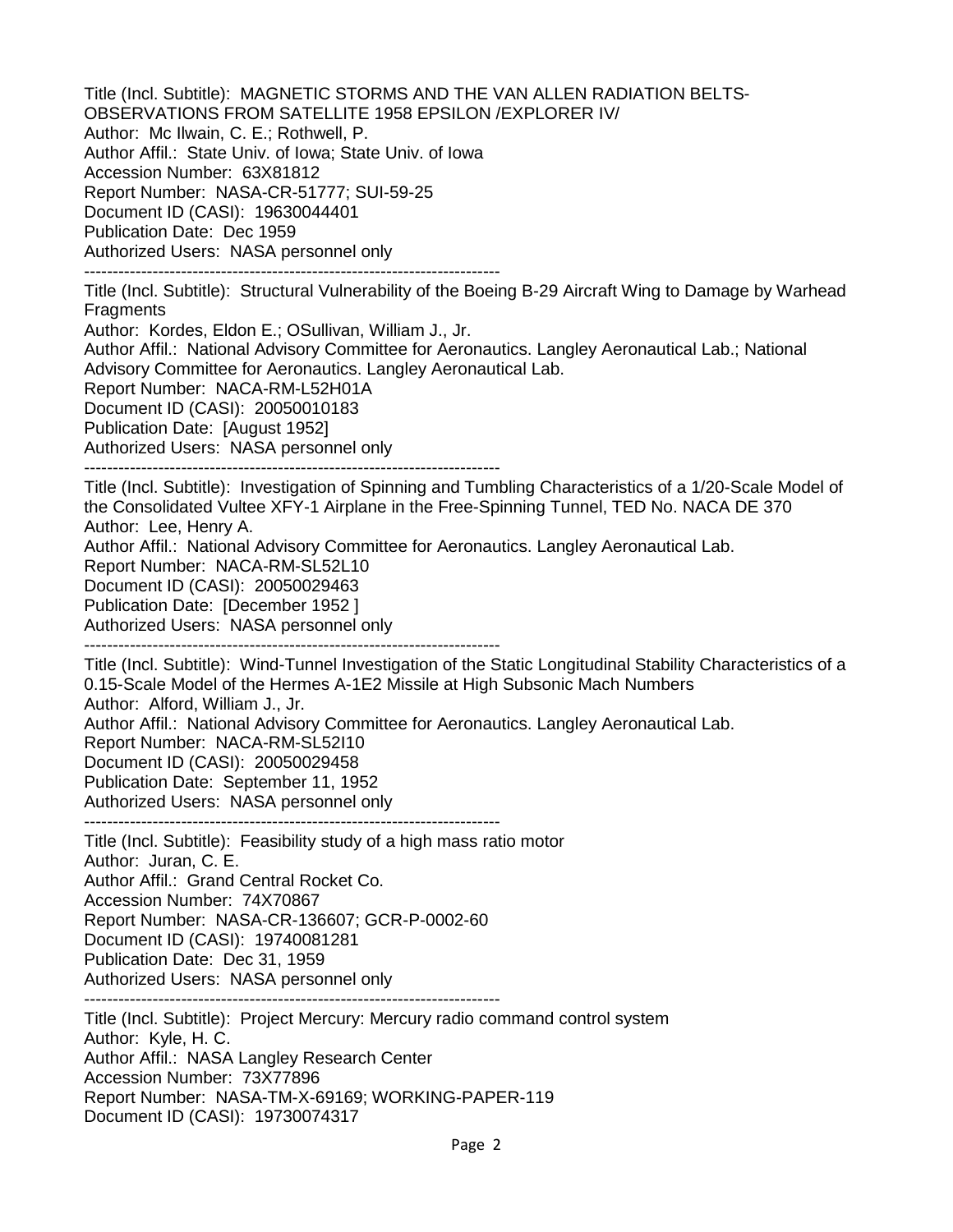Publication Date: Dec 21, 1959 Authorized Users: NASA personnel only

-------------------------------------------------------------------------

Title (Incl. Subtitle): A THEORETICAL AND EXPERIMENTAL STUDY OF THE PHYSICAL PROPERTIES OF THE IONOSPHERE BY MEANS OF SATELLITE RADIO TRANSMISSIONS PROGRESS REPORT NO. 1, JULY 1 - DEC. 10, 1959 Author: Swanson, G. W., Jr. Author Affil.: Illinois Univ. Accession Number: 63X81646 Report Number: NASA-CR-51216 Document ID (CASI): 19630044235 Publication Date: Dec 20, 1959 Authorized Users: NASA personnel only -------------------------------------------------------------------------

Title (Incl. Subtitle): Computation of the burnout velocity of a three stage rocket vehicle Author: Donnelly, H. L. Author Affil.: American Research and Mfg. Corp. Accession Number: 64X81947 Report Number: NASA-CR-58336; TR-329-001 Document ID (CASI): 19640059922 Publication Date: Dec 19, 1959 Authorized Users: U.S. Government agencies and U.S. Government agency contractors only

-------------------------------------------------------------------------

Title (Incl. Subtitle): Derivation and Tabulation of Molecular Integrals. Supplement I - Tables for Two-Center One-Electron Nuclear-Attraction, Overlap, and Potential- and Kinetic-Energy Integrals Author: Sahni, Roop C.; Cooley, James W. Author Affil.: New York Univ.; New York Univ. Report Number: NASA-TN-D-146-I Document ID (CASI): 20080021721 Publication Date: December 1959 Authorized Users: NASA personnel only

-------------------------------------------------------------------------

-------------------------------------------------------------------------

Title (Incl. Subtitle): The ten year plan of the national aeronautics and space administration Accession Number: 64X80466 Document ID (CASI): 19640058444 Publication Date: Dec 18, 1959 Authorized Users: NASA personnel only

Title (Incl. Subtitle): LUNAR SOFT LANDING STUDY Author: Sparks, O. L. Author Affil.: Army Missile Command Accession Number: 63X81720 Report Number: NASA-CR-51675; ABMA-BLS-TN-26-59 Document ID (CASI): 19630044309 Publication Date: Dec 17, 1959 Authorized Users: NASA personnel only -------------------------------------------------------------------------

Title (Incl. Subtitle): PROJECT ABLE-4, DEEP-SPACE PROBE. DETAILED TEST OBJECTIVES Accession Number: 63X82357 Report Number: NASA-CR-51192; STL/TR-59-R002-00595 Document ID (CASI): 19630044945 Publication Date: Dec 10, 1959 Authorized Users: NASA personnel only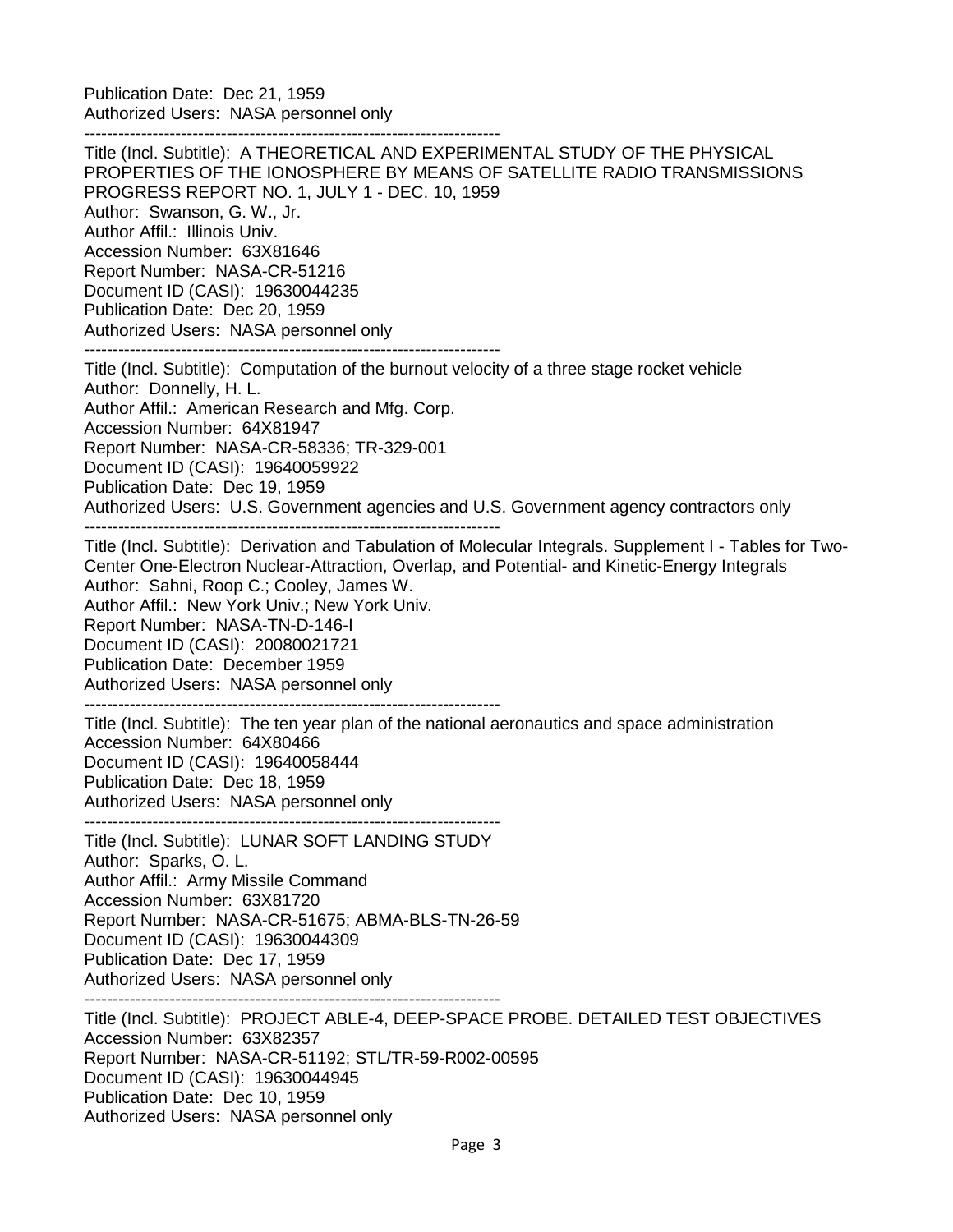------------------------------------------------------------------------- Title (Incl. Subtitle): Transonic flutter investigation of models of T-tail of Blackburn NA-39 airplane Author: Farmer, M. G.; Jones, G. W., Jr. Author Affil.: NASA Langley Research Center; NASA Langley Research Center Accession Number: 71X80118 Report Number: NASA-TM-SX-242 Document ID (CASI): 19710081530 Publication Date: Dec 9, 1959 Authorized Users: NASA personnel only ------------------------------------------------------------------------- Title (Incl. Subtitle): Derivation and Tabulation of Molecular Integrals Author: Sahni, Roop C.; Cooley, James W. Author Affil.: New York Univ.; New York Univ. Report Number: NASA-TN-D-146 Document ID (CASI): 20060056397 Publication Date: December 1959 Authorized Users: NASA personnel only ------------------------------------------------------------------------- Title (Incl. Subtitle): Specification for rocket propulsion system AGC model AJ10-118 for Stage 2 NASA - Delta space research vehicle Accession Number: 74N74479 Report Number: NASA-CR-58758; REPT-60-SBXPZ-2; REPT-7843077-B Document ID (CASI): 19740076540 Publication Date: Dec 4, 1959 Authorized Users: U.S. Government agencies only ------------------------------------------------------------------------- Title (Incl. Subtitle): [No Title] Accession Number: 63X81987 Report Number: NASA-CR-51354; SM-36307 Document ID (CASI): 19630044576 Publication Date: Dec 4, 1959 Authorized Users: U.S. Government agencies and U.S. Government agency contractors only ------------------------------------------------------------------------- Title (Incl. Subtitle): TEN-YEAR PLAN Accession Number: 63X82764 Report Number: NASA-CR-52885; JPL-PUBL.-31-2 Document ID (CASI): 19630045350 Publication Date: Dec 3, 1959 Authorized Users: NASA personnel only ------------------------------------------------------------------------- Title (Incl. Subtitle): Saturn report Accession Number: 64X80215 Report Number: NASA-TM-X-50787 Document ID (CASI): 19640058212 Publication Date: Dec 3, 1959 Authorized Users: NASA personnel only ------------------------------------------------------------------------- Title (Incl. Subtitle): RADIATION LEVELS VERSUS GEOMAGNETIC LATITUDE AT 5,600 NAUTICAL MILES ABOVE SURFACE TECHNICAL REPORT Author: Arnoldy, R. L.; Hoffman, R. A.; Winckler, J. R. Author Affil.: Minnesota Univ.; Minnesota Univ.; Minnesota Univ. Accession Number: 63X82574 Document ID (CASI): 19630045160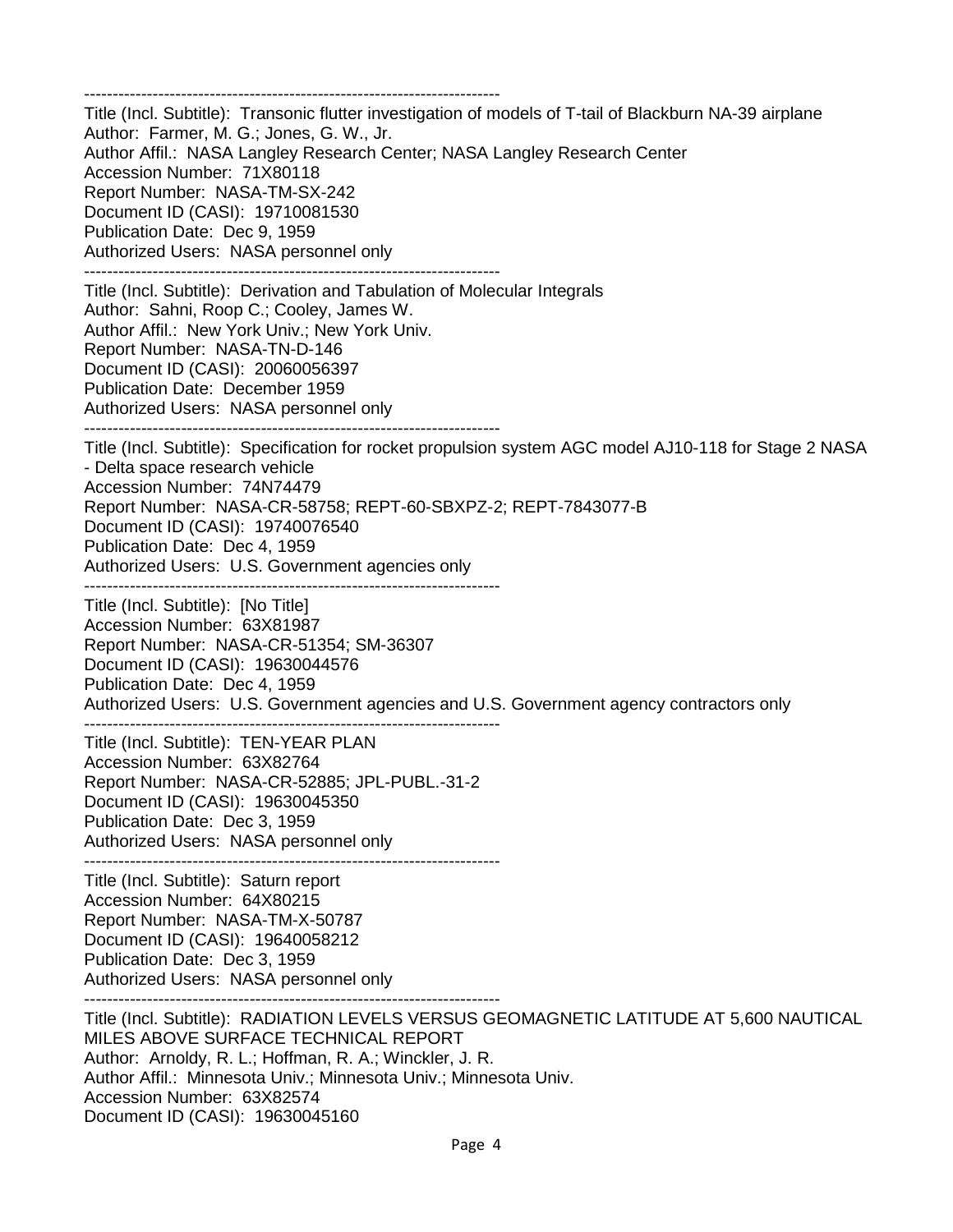Publication Date: Dec 2, 1959 Authorized Users: NASA personnel only -------------------------------------------------------------------------

Title (Incl. Subtitle): FINAL HAZARDS SUMMARY, NASA PLUM BROOK REACTOR FACILITY, PART I Author: Davis, A. B.; Hallman, T. M.; Lubarsky, B. Author Affil.: NASA Lewis Research Center; NASA Lewis Research Center; NASA Lewis Research **Center** Accession Number: 63X81669 Report Number: NASA-TM-X-50392 Document ID (CASI): 19630044258 Publication Date: Dec 1, 1959 Authorized Users: NASA personnel only ------------------------------------------------------------------------- Title (Incl. Subtitle): FINAL HAZARDS SUMMARY, NASA PLUM BROOK REACTOR FACILITY, PART III Accession Number: 63X81770 Report Number: NASA-TM-X-50688 Document ID (CASI): 19630044359 Publication Date: Dec 1, 1959 Authorized Users: NASA personnel only ------------------------------------------------------------------------- Title (Incl. Subtitle): STUDY OF APPLICATION OF SOLID BOOSTERS TO SPACE VEHICLES /U/ FINAL REPORT Author: Hirsch, J.; Rattin, E. J. Accession Number: 63X81935 Report Number: NASA-CR-51846; C-710 Document ID (CASI): 19630044524 Publication Date: Dec 1, 1959 Authorized Users: NASA personnel only ------------------------------------------------------------------------- Title (Incl. Subtitle): [No Title] Accession Number: 63X81985 Report Number: NASA-CR-51157; SM-36344 Document ID (CASI): 19630044574 Publication Date: Dec 1, 1959 Authorized Users: NASA personnel only ------------------------------------------------------------------------- Title (Incl. Subtitle): FINAL HAZARDS SUMMARY NASA PLUM BROOK REACTOR FACILITY, PART II Accession Number: 63X82557 Report Number: NASA-CR-51387 Document ID (CASI): 19630045143 Publication Date: Dec 1, 1959 Authorized Users: NASA personnel only ------------------------------------------------------------------------- Title (Incl. Subtitle): Propulsion group development report Accession Number: 66X80698 Report Number: NASA-TM-X-57095 Document ID (CASI): 19660089142 Publication Date: Dec 1, 1959 Authorized Users: NASA personnel only -------------------------------------------------------------------------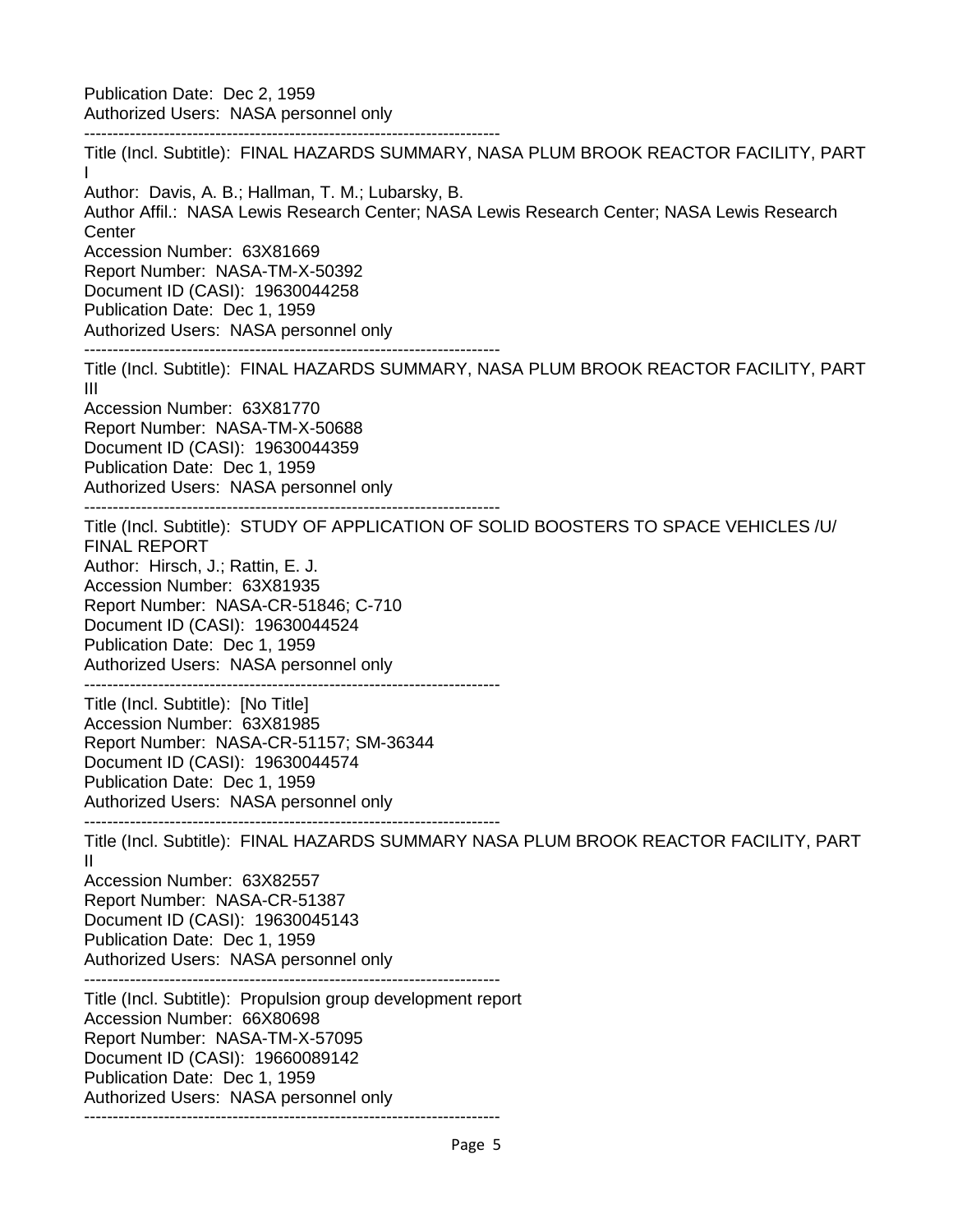Title (Incl. Subtitle): Operation plan, project tiros Accession Number: 64X80472 Report Number: NASA-TM-X-51426 Document ID (CASI): 19640058450 Publication Date: Dec 1, 1959 Authorized Users: U.S. Government agencies and U.S. Government agency contractors only ------------------------------------------------------------------------- Title (Incl. Subtitle): Feasibility study of a high mass ratio motor Author: Juran, C. E. Author Affil.: Grand Central Rocket Co. Accession Number: 74X71194 Report Number: NASA-CR-136464; MPR-6; GCR-P-0064-59 Document ID (CASI): 19740081608 Publication Date: Nov 30, 1959 Authorized Users: NASA personnel only ------------------------------------------------------------------------- Title (Incl. Subtitle): Flight control system technical report for Little Joe project Accession Number: 74N71568 Report Number: NASA-CR-52649; MD-59-328 Document ID (CASI): 19740073629 Publication Date: Nov 27, 1959 Authorized Users: U.S. Government agencies only ------------------------------------------------------------------------- Title (Incl. Subtitle): Design modification study of the NASA Scout vehicle for Air Force 609-a system study no. 4 Author: Green, M.; Gustafson, K. A.; Randall, F. W., Jr. Author Affil.: Chance Vought Corp.; Chance Vought Corp.; Chance Vought Corp. Accession Number: 65X80040 Report Number: NASA-CR-59503; E9R-12414 Document ID (CASI): 19650077628 Publication Date: Nov 6, 1959 Authorized Users: NASA personnel only ------------------------------------------------------------------------- Title (Incl. Subtitle): OUTER ATMOSPHERES OF THE EARTH AND PLANETS Author: Jastrow, R. Author Affil.: NASA Goddard Space Flight Center Accession Number: 63X81662 Report Number: NASA-TM-X-50373 Document ID (CASI): 19630044251 Publication Date: Nov 1, 1959 Authorized Users: NASA personnel only ------------------------------------------------------------------------- Title (Incl. Subtitle): Research on solar ultraviolet radiation quarterly status report, 1 aug. - 1 nov. 1959 Author: Rense, W. A. Author Affil.: Colorado Univ. Accession Number: 67X82859 Report Number: NASA-CR-83223; QSR-1 Document ID (CASI): 19670090479 Publication Date: Nov 1, 1959 Authorized Users: NASA personnel only ------------------------------------------------------------------------- Title (Incl. Subtitle): Delta monthly technical progress report

Accession Number: 66X81639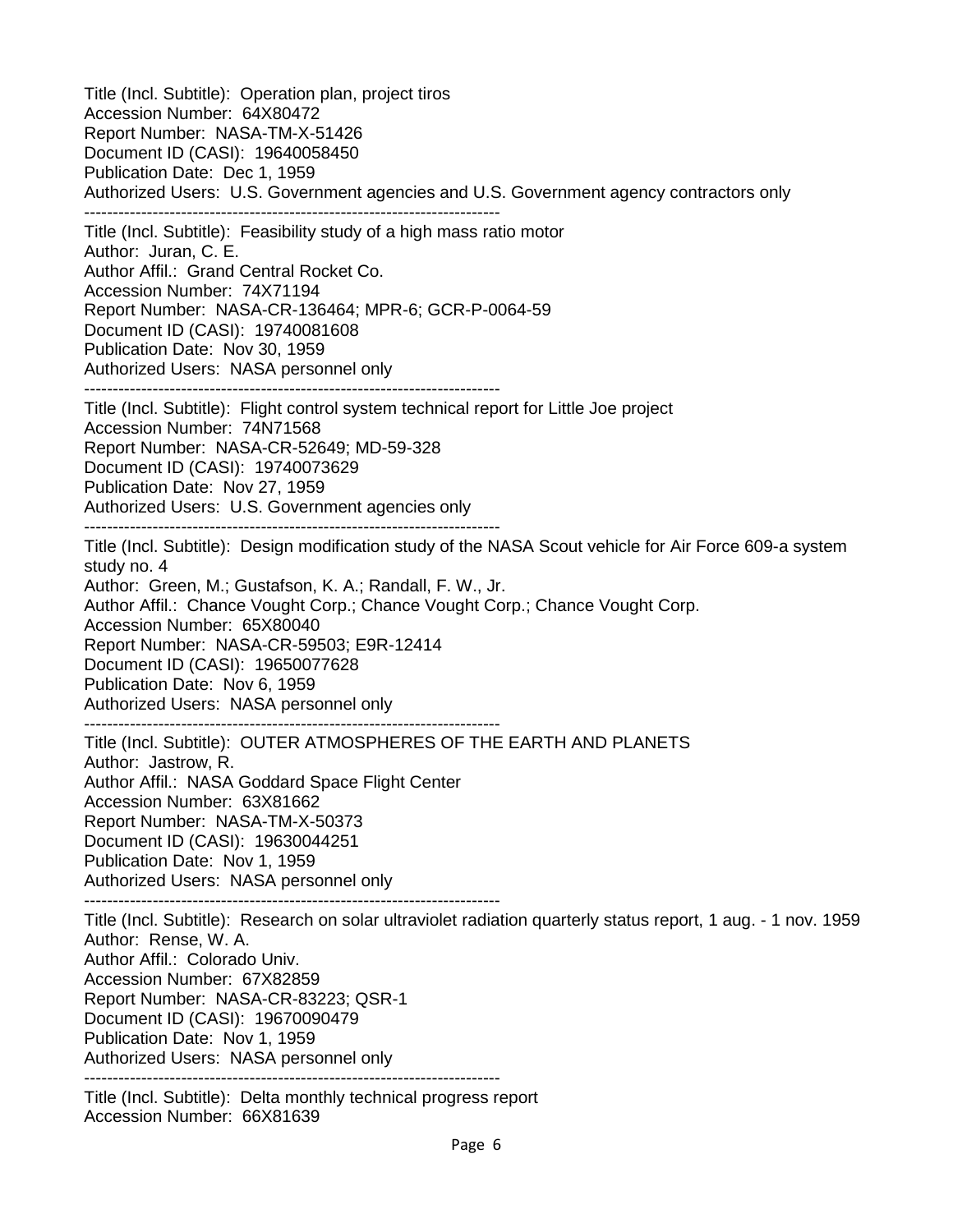Report Number: NASA-CR-71978; SM-36311 Document ID (CASI): 19660090080 Publication Date: Nov 1, 1959 Authorized Users: NASA personnel only -------------------------------------------------------------------------

Title (Incl. Subtitle): Nasa 609a space research program monthly production status report no. 2, 15 oct. - 15 nov. 1959 Author: Scharf, W. Author Affil.: Honeywell, Inc. Accession Number: 65X80837 Report Number: NASA-CR-60669; MDL-0039-PR2 Document ID (CASI): 19650078422 Publication Date: Nov 1, 1959 Authorized Users: U.S. Government agencies and U.S. Government agency contractors only ------------------------------------------------------------------------- Title (Incl. Subtitle): [No Title] Accession Number: 63X82008 Report Number: NASA-CR-51353; SM-36191 Document ID (CASI): 19630044597 Publication Date: Oct 31, 1959 Authorized Users: NASA personnel only ------------------------------------------------------------------------- Title (Incl. Subtitle): DELTA SEMI-ANNUAL TECHNICAL PROGRESS REPORT N. MAY - OCTOBER 1959 Accession Number: 63X82470 Report Number: NASA-CR-51493; SM-36170 Document ID (CASI): 19630045057 Publication Date: Oct 31, 1959 Authorized Users: NASA personnel only ------------------------------------------------------------------------- Title (Incl. Subtitle): Plug nozzle program Author: Graham, A. R. Author Affil.: General Electric Co. Accession Number: 74X76485 Report Number: NASA-CR-13992; QR-2 Document ID (CASI): 19740086899 Publication Date: Oct 31, 1959 Authorized Users: NASA personnel only ------------------------------------------------------------------------- Title (Incl. Subtitle): VEGA Accession Number: 74X72891 Report Number: NASA-CR-137137; AZR-57-001-5 Document ID (CASI): 19740083305 Publication Date: Oct 31, 1959 Authorized Users: NASA personnel only ------------------------------------------------------------------------- Title (Incl. Subtitle): Plug nozzle program Author: Machell, W. G.; Graham, A. R. Author Affil.: General Electric Co.; General Electric Co. Accession Number: 74X71289 Report Number: NASA-CR-136596; QR-2 Document ID (CASI): 19740081703 Publication Date: Oct 31, 1959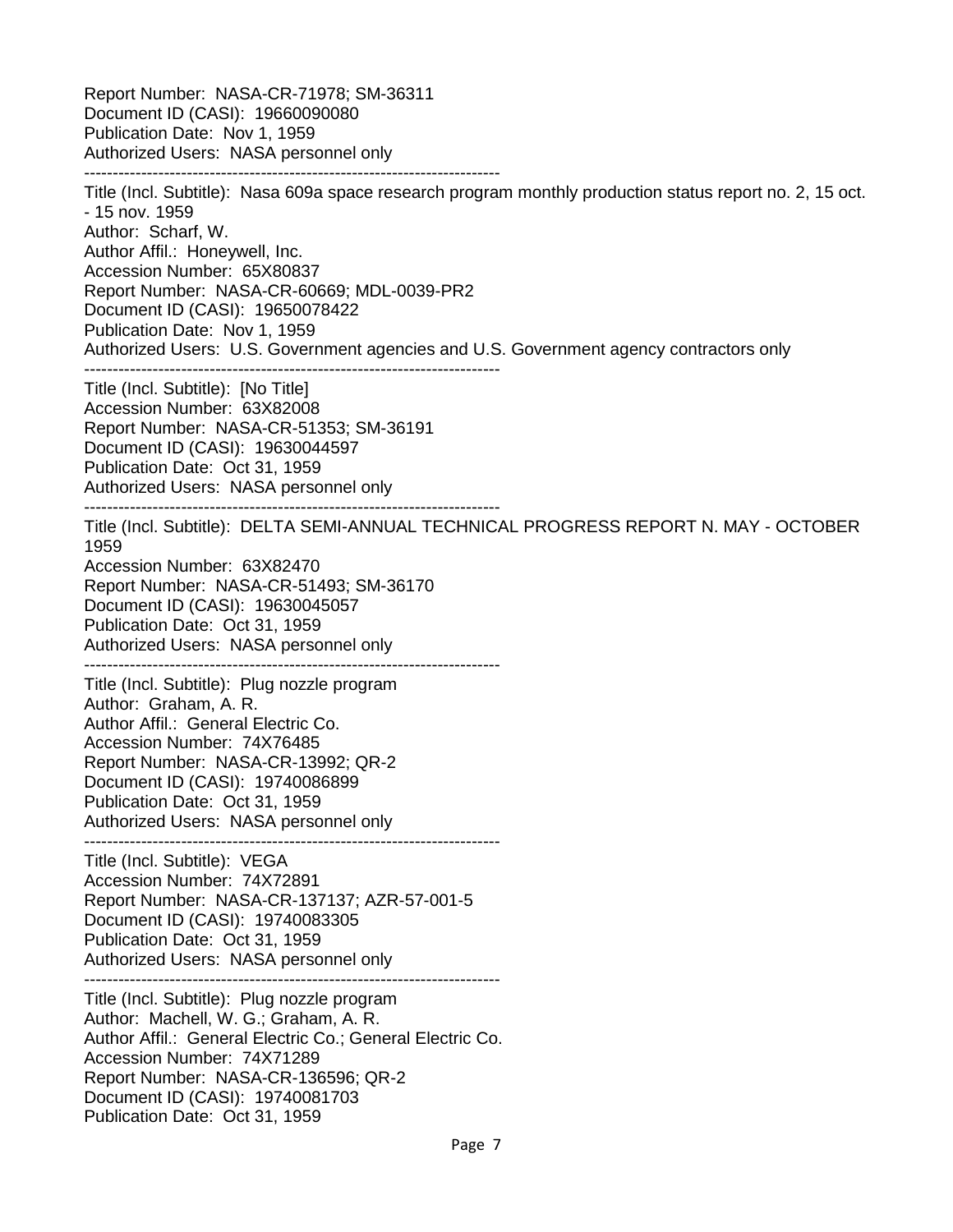Authorized Users: NASA personnel only

------------------------------------------------------------------------- Title (Incl. Subtitle): Feasibility study of a high mass-ratio motor Author: Juaran, C. E. Author Affil.: Grand Central Rocket Co. Accession Number: 73X81658 Report Number: NASA-CR-136117; MPR-5; GCR-P-0054-59 Document ID (CASI): 19730078078 Publication Date: Oct 31, 1959 Authorized Users: NASA personnel only ------------------------------------------------------------------------- Title (Incl. Subtitle): TEST FLIGHT AM-19A Accession Number: 63X82263 Report Number: NASA-TM-X-50113 Document ID (CASI): 19630044852 Publication Date: Oct 26, 1959 Authorized Users: NASA personnel only ------------------------------------------------------------------------- Title (Incl. Subtitle): Nasa f-1 engine program third quarterly progress report, 1 jul. - 30 sep. 1959 Author: Aldrich, D. E. Accession Number: 64X80681 Report Number: NASA-CR-55996; R-1555-3 Document ID (CASI): 19640058659 Publication Date: Oct 20, 1959 Authorized Users: NASA personnel only ------------------------------------------------------------------------- Title (Incl. Subtitle): PRELIMINARY DESIGN INFORMATION FOR SATURN SECOND AND THIRD STAGES Accession Number: 63X82440 Report Number: PDSA-195-59; NASA-CR-141066 Document ID (CASI): 19630045027 Publication Date: Oct 19, 1959 Authorized Users: NASA personnel only ------------------------------------------------------------------------- Title (Incl. Subtitle): Astronautics information literature search no. 143, supplement Author: Barber, E.; Sweitzer, D. Author Affil.: Jet Propulsion Lab., California Inst. of Tech.; Jet Propulsion Lab., California Inst. of Tech. Accession Number: 65X80500 Report Number: NASA-CR-50690; JPLA/LS-143 Document ID (CASI): 19650078086 Publication Date: Oct 15, 1959 Authorized Users: U.S. Government agencies only ------------------------------------------------------------------------- Title (Incl. Subtitle): Monthly progress report, September 1959 Accession Number: 75X70657 Report Number: NASA-CR-141174; MPR-7; S-121649 Document ID (CASI): 19750073265 Publication Date: Oct 6, 1959 Authorized Users: NASA personnel only ------------------------------------------------------------------------- Title (Incl. Subtitle): ON BOUNDARD LAYERS ASSOCIATED WITH OSCILLATING STREAMS Author: Kestin, J.; Maeder, P. F.; Wang, H. E.

Accession Number: 63X82929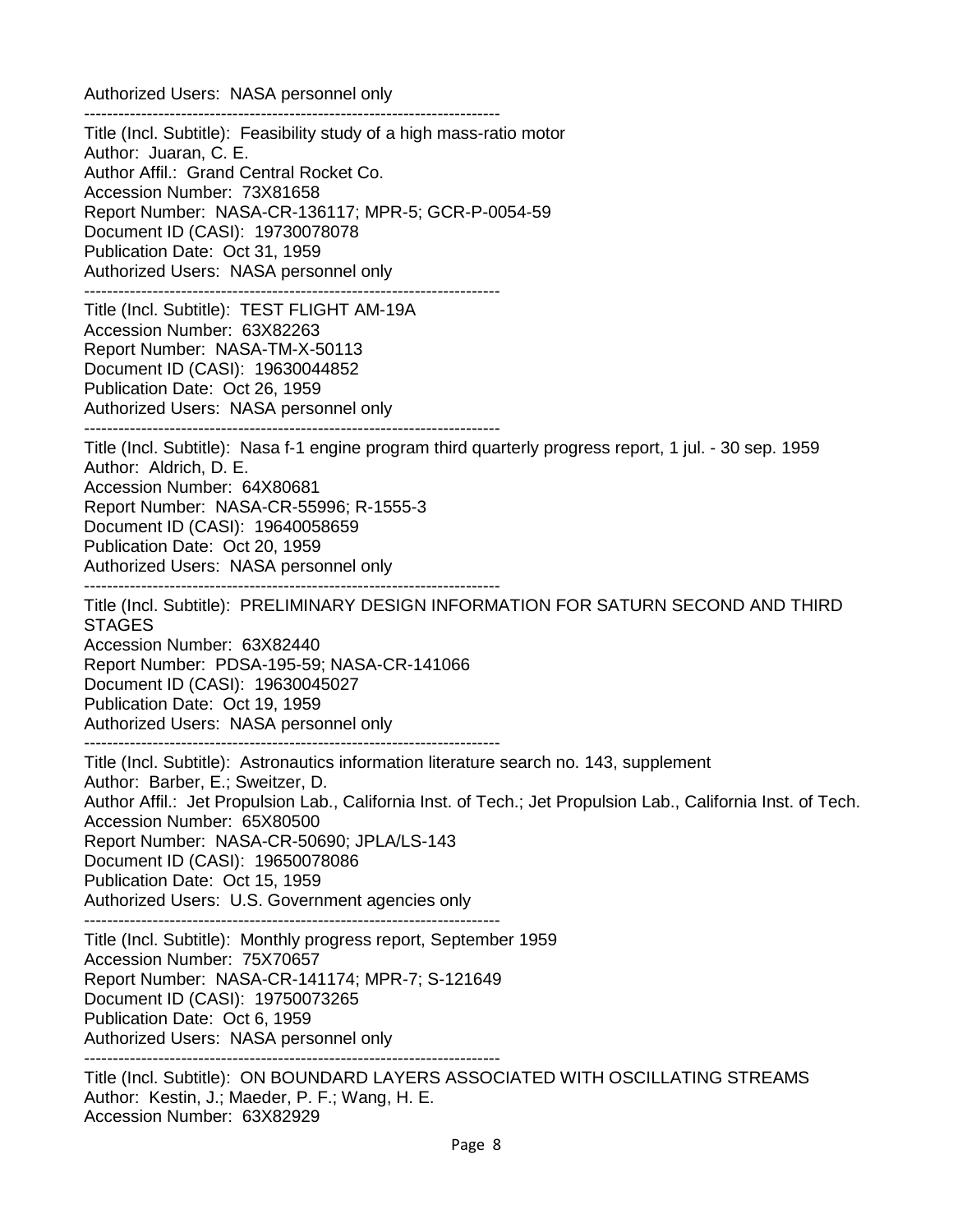Report Number: NASA-CR-55099 Document ID (CASI): 19630045515 Publication Date: Oct 1, 1959 Authorized Users: NASA personnel only ------------------------------------------------------------------------- Title (Incl. Subtitle): AFSAV 510A signal recorder/reproducer Accession Number: 69X72360 Report Number: NASA-CR-99923; AFSAV-510A Document ID (CASI): 19690088844 Publication Date: Oct 1, 1959 Authorized Users: U.S. Government agencies and U.S. Government agency contractors only ------------------------------------------------------------------------- Title (Incl. Subtitle): Lunar exploration with saturn-boosted systems interim technical report Accession Number: 64X80303 Report Number: NASA-TM-X-50791; DV-TR-3-59 Document ID (CASI): 19640058281 Publication Date: Oct 1, 1959 Authorized Users: NASA personnel only ------------------------------------------------------------------------- Title (Incl. Subtitle): DELTA MONTHLY TECHNICAL PROGRESS REPORT, ISSUE NUMBER 4 Accession Number: 63X82028 Report Number: NASA-CR-51356; SM-36067 Document ID (CASI): 19630044617 Publication Date: Sep 30, 1959 Authorized Users: NASA personnel only ------------------------------------------------------------------------- Title (Incl. Subtitle): Feasibility study of a high mass ratio motor Author: Juran, C. E. Author Affil.: Grand Central Rocket Co. Accession Number: 74X70021 Report Number: NASA-CR-136248; MPR-4; GCR-P-0047-59 Document ID (CASI): 19740080435 Publication Date: Sep 30, 1959 Authorized Users: NASA personnel only ------------------------------------------------------------------------- Title (Incl. Subtitle): VEGA Accession Number: 74X71301 Report Number: NASA-CR-136703; AZR-57-002-2-VOL-2 Document ID (CASI): 19740081715 Publication Date: Sep 30, 1959 Authorized Users: NASA personnel only ------------------------------------------------------------------------- Title (Incl. Subtitle): Highlights of selected nasa space programs quarterly progress report no. 3, 1 jul. - 30 sep. 1959 Accession Number: 64X80794 Report Number: NASA-TM-X-51588 Document ID (CASI): 19640058772 Publication Date: Sep 30, 1959 Authorized Users: NASA personnel only ------------------------------------------------------------------------- Title (Incl. Subtitle): Progress report, 22 August - 22 September 1959 Accession Number: 75X71254 Report Number: NASA-CR-141965; PR-2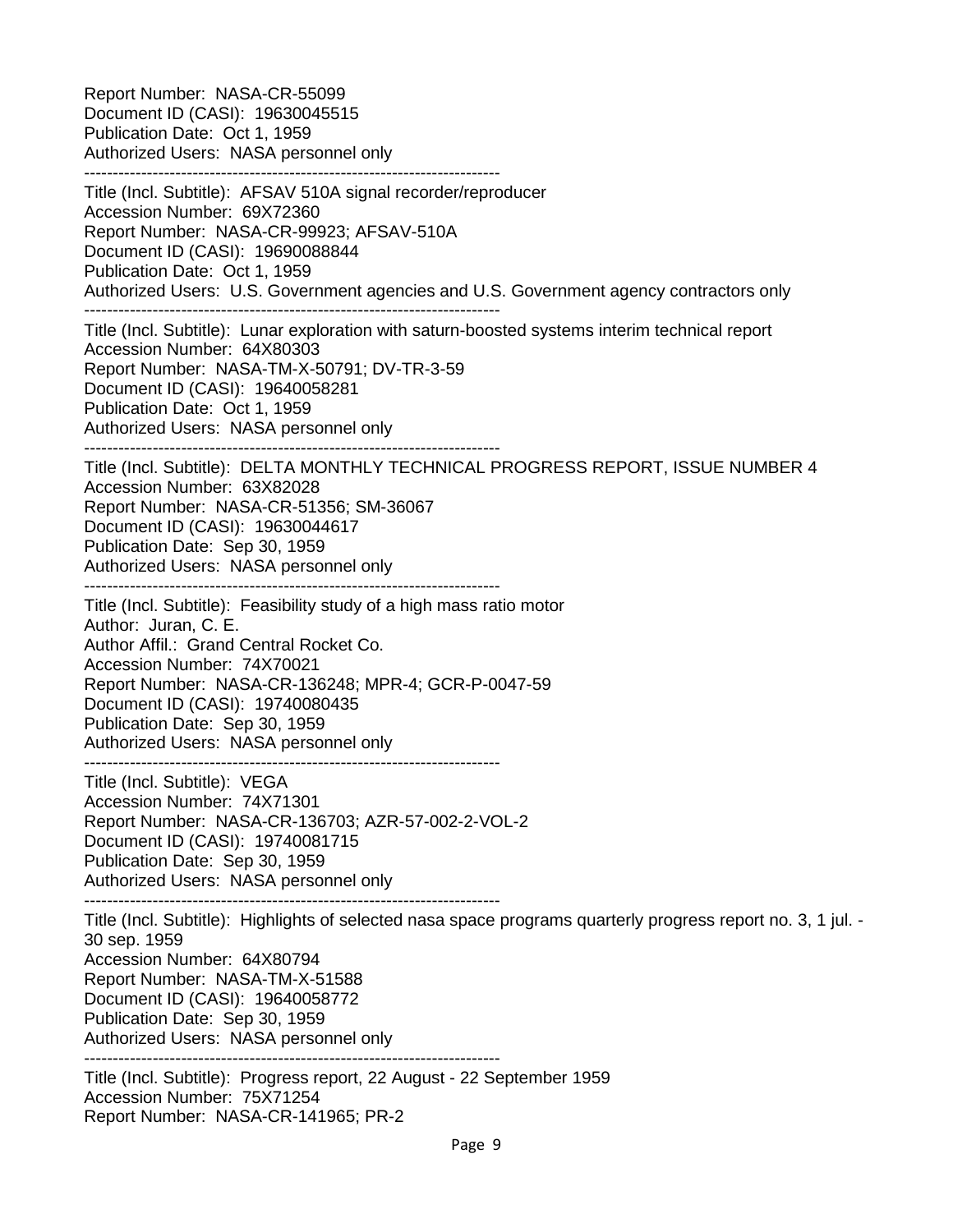Document ID (CASI): 19750073862 Publication Date: Sep 22, 1959 Authorized Users: NASA personnel only ------------------------------------------------------------------------- Title (Incl. Subtitle): Ephemeris data /u/ Accession Number: 68X82828 Report Number: NASA-CR-91916; LMSD/372218 Document ID (CASI): 19680088053 Publication Date: Sep 21, 1959 Authorized Users: NASA personnel only ------------------------------------------------------------------------- Title (Incl. Subtitle): Experiments on, and analyses of, the dynamics of a topping turbine cycle Author: Smith, J. R. Author Affil.: Aerojet-General Corp. Accession Number: 74X76300 Report Number: NASA-CR-139918; REPT-0307-01-1 Document ID (CASI): 19740086714 Publication Date: Sep 17, 1959 Authorized Users: NASA personnel only ------------------------------------------------------------------------- Title (Incl. Subtitle): AN ANALYTIC STUDY OF THE BLAST EFFECT OF AN ATLAS IN-FLIGHT EXPLOSION ON THE MERCURY CAPSULE Author: Anthony, F. B., Jr. Accession Number: 63X82546 Report Number: NASA-CR-50989; ZA-7-167 Document ID (CASI): 19630045132 Publication Date: Sep 16, 1959 Authorized Users: NASA personnel only ------------------------------------------------------------------------- Title (Incl. Subtitle): Monthly progress report, August 1959 Author: Kimball, A. R. Author Affil.: Bell Aerosystems Co. Accession Number: 75X70654 Report Number: NASA-CR-141179; MPR-6; S-121294 Document ID (CASI): 19750073262 Publication Date: Sep 14, 1959 Authorized Users: NASA personnel only ------------------------------------------------------------------------- Title (Incl. Subtitle): Vega program second stage propulsion x405h rocket engine Accession Number: 66X80456 Report Number: NASA-CR-68671 Document ID (CASI): 19660088901 Publication Date: Sep 11, 1959 Authorized Users: NASA personnel only ------------------------------------------------------------------------- Title (Incl. Subtitle): [No Title] Accession Number: 68X82827 Report Number: NASA-CR-91915; LMSD/372217 Document ID (CASI): 19680088052 Publication Date: Sep 1, 1959 Authorized Users: NASA personnel only ------------------------------------------------------------------------- Title (Incl. Subtitle): Chromium plating, hard, thin process specification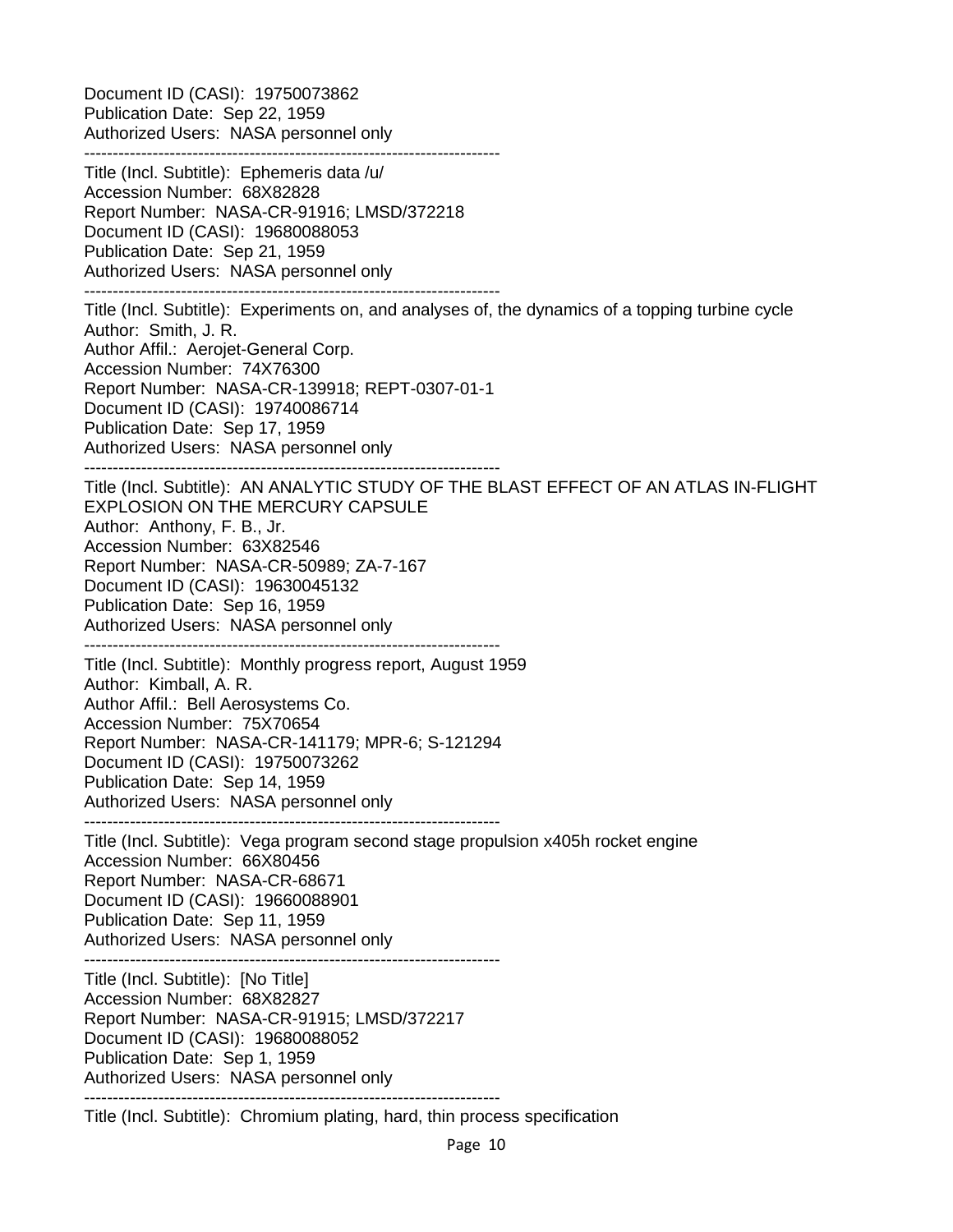Author: Oliver, G. W. Accession Number: 67X88358 Report Number: NASA-CR-88849; REPT.-27-08824; AD-817339L Document ID (CASI): 19670095970 Publication Date: Sep 1, 1959 Authorized Users: U.S. Government agencies only ------------------------------------------------------------------------- Title (Incl. Subtitle): Monthly progress report, 1-31 August 1959 Accession Number: 74X76475 Report Number: NASA-CR-139914; MPR-6 Document ID (CASI): 19740086889 Publication Date: Aug 31, 1959 Authorized Users: NASA personnel only ------------------------------------------------------------------------- Title (Incl. Subtitle): Feasibility study of a high mass-ratio motor Author: Juran, C. E. Author Affil.: Grand Central Rocket Co. Accession Number: 73X81657 Report Number: NASA-CR-136116; MPR-3; GCR-P-0038-59 Document ID (CASI): 19730078077 Publication Date: Aug 31, 1959 Authorized Users: NASA personnel only ------------------------------------------------------------------------- Title (Incl. Subtitle): TEN-YEAR SUPPORTING-RESEARCH PROGRAM Accession Number: 63X82944 Report Number: JPL-PUBL-31-1 Document ID (CASI): 19630045530 Publication Date: Aug 21, 1959 Authorized Users: NASA personnel only ------------------------------------------------------------------------- Title (Incl. Subtitle): Office of Space Sciences ten year program: 1959 long range thinking (U) Accession Number: 72X75016 Report Number: NASA-TM-X-66790 Document ID (CASI): 19720073792 Publication Date: Aug 17, 1959 Authorized Users: NASA personnel only ------------------------------------------------------------------------- Title (Incl. Subtitle): Light sources for the simulation of solar radiation Accession Number: 64X80543 Document ID (CASI): 19640058521 Publication Date: Aug 11, 1959 Authorized Users: U.S. Government agencies and U.S. Government agency contractors only ------------------------------------------------------------------------- Title (Incl. Subtitle): Monthly progress report, July 1959 Accession Number: 75X70647 Report Number: NASA-CR-141136; S-120844; MPR-5 Document ID (CASI): 19750073255 Publication Date: Aug 4, 1959 Authorized Users: NASA personnel only ------------------------------------------------------------------------- Title (Incl. Subtitle): The vega program Author: James, J. N. Author Affil.: FD.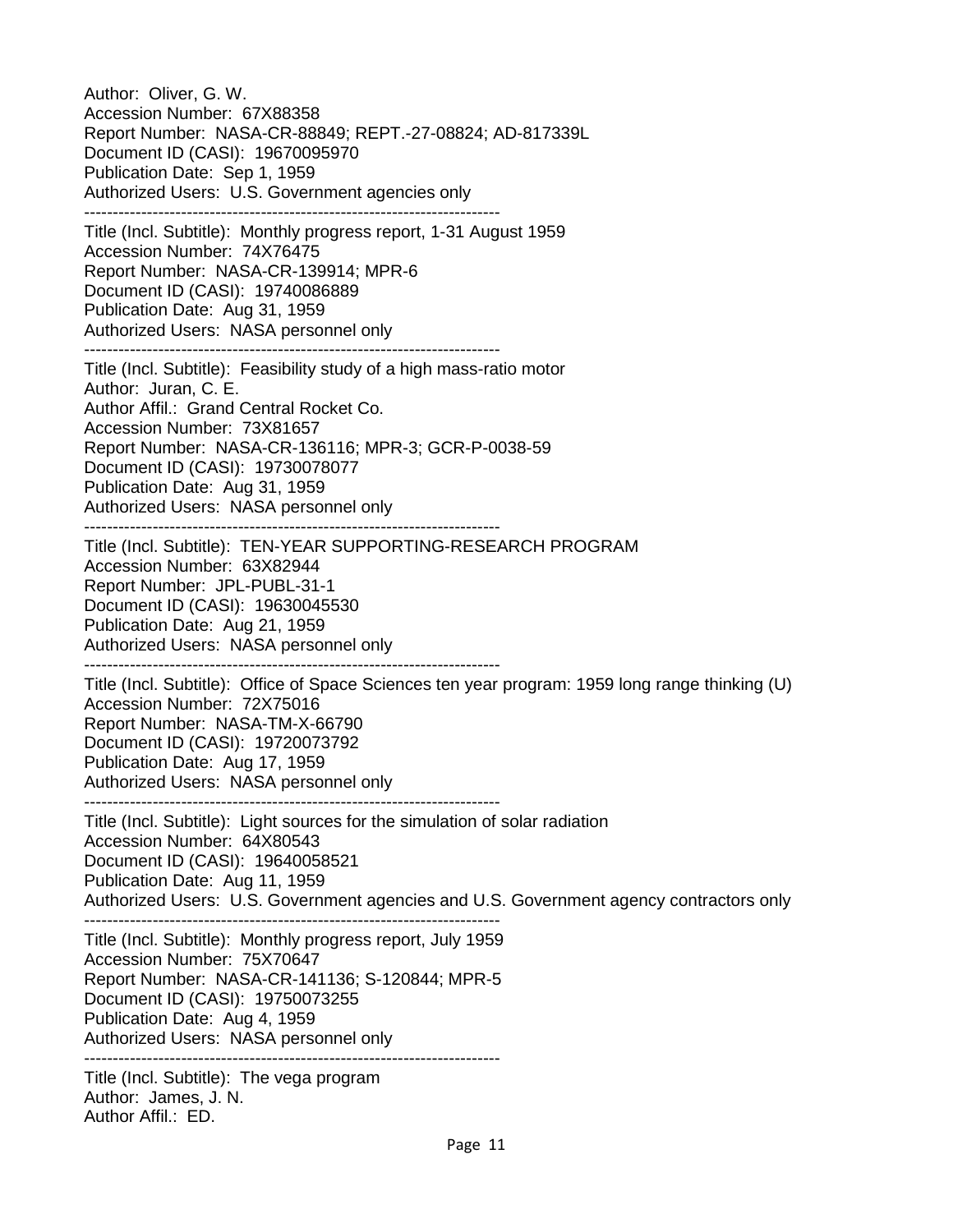Accession Number: 65X85098 Report Number: NASA-CR-67517; JPL-30-6 Document ID (CASI): 19650082674 Publication Date: Aug 3, 1959 Authorized Users: U.S. Government agencies and U.S. Government agency contractors only ------------------------------------------------------------------------- Title (Incl. Subtitle): APPENDIX AERONAUTICAL AND SPACE RESEARCH PROGRAM Accession Number: 63X82125 Report Number: NASA-TM-X-50789 Document ID (CASI): 19630044714 Publication Date: Aug 1, 1959 Authorized Users: NASA personnel only ------------------------------------------------------------------------- Title (Incl. Subtitle): THE TITLE OF THIS REPORT IS SECRET OR UNDESIGNATED AND IS OMITTED FROM THE CITATION Author: Doll, E. B.; Thiel, A. K. Author Affil.: Space Technology Labs., Inc.; Space Technology Labs., Inc. Accession Number: 63X82278 Report Number: NASA-CR-51683; STL-TR-59-R001-00601 Document ID (CASI): 19630044866 Publication Date: Aug 1, 1959 Authorized Users: NASA personnel only ------------------------------------------------------------------------- Title (Incl. Subtitle): Vega project second stage propulsion Accession Number: 74X72851 Report Number: NASA-CR-136235; MR-5 Document ID (CASI): 19740083265 Publication Date: Aug 1, 1959 Authorized Users: NASA personnel only ------------------------------------------------------------------------- Title (Incl. Subtitle): Space programs summary no. 4 for the period 15 May 1959 to 15 July 1959 (U) Accession Number: 72X75006 Report Number: NASA-CR-119105; JPL-SPS-4 Document ID (CASI): 19720073782 Publication Date: Aug 1, 1959 Authorized Users: U.S. Government agencies and U.S. Government agency contractors only ------------------------------------------------------------------------- Title (Incl. Subtitle): Experimental performance of a 200 pound thrust liquid-pentaborane liquidhydrazine rocket Author: Richmond, R. J. Author Affil.: NASA Lewis Research Center Accession Number: 69X76790 Report Number: NASA-TM-X-58 Document ID (CASI): 19690093267 Publication Date: Aug 1, 1959 Authorized Users: U.S. Government agencies and U.S. Government agency contractors only ------------------------------------------------------------------------- Title (Incl. Subtitle): Plug nozzle program Author: Graham, A. R. Author Affil.: General Electric Co. Accession Number: 74X76472 Report Number: NASA-CR-139920; QR-1 Document ID (CASI): 19740086886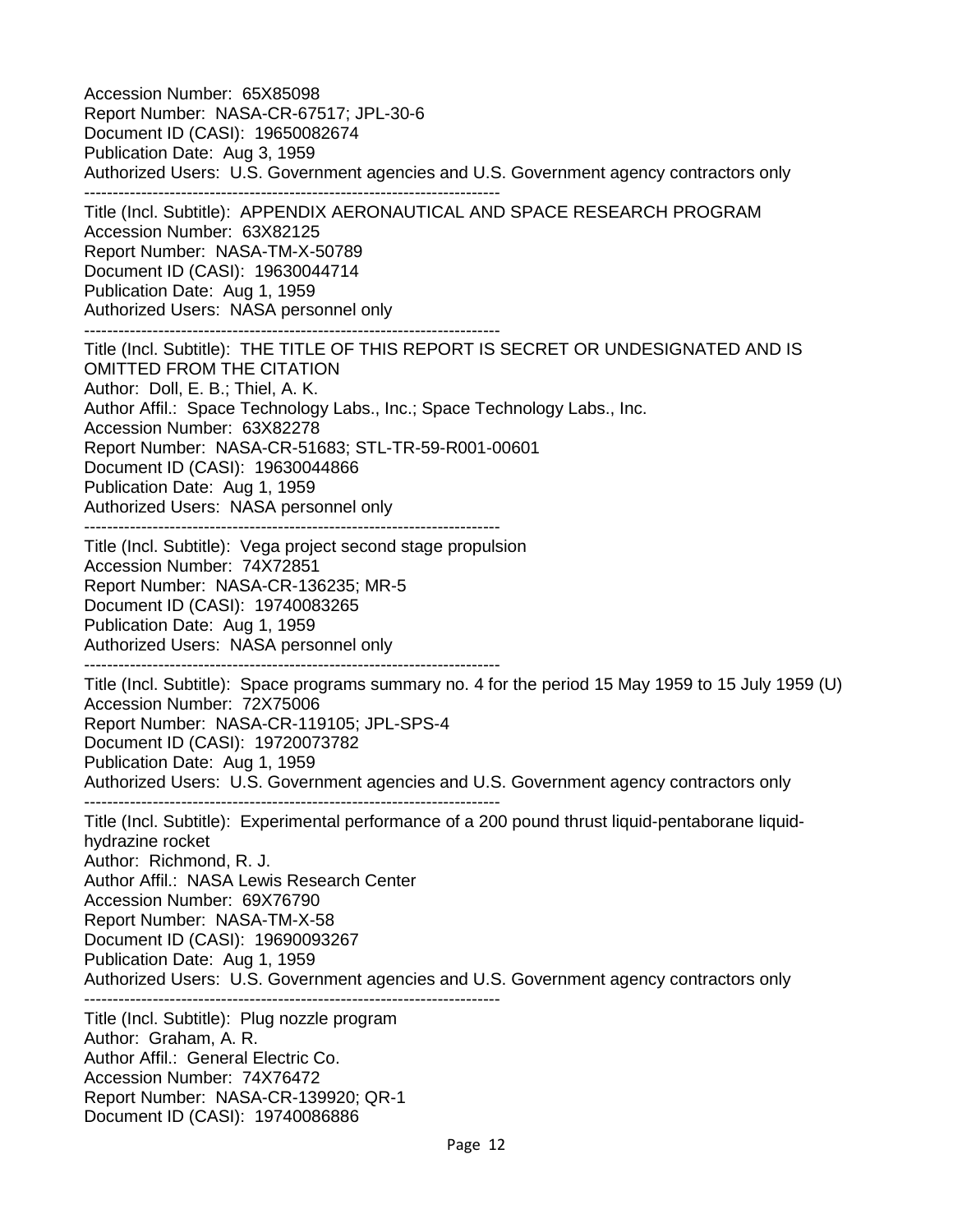Publication Date: Jul 31, 1959 Authorized Users: NASA personnel only -------------------------------------------------------------------------

Title (Incl. Subtitle): Monthly progress report, 1-31 July 1959 Author: Williams, T. B.; Huson, G. Author Affil.: Callery Chemical Co.; Callery Chemical Co. Accession Number: 74X75086 Report Number: NASA-CR-139276; MPR-5 Document ID (CASI): 19740085500 Publication Date: Jul 31, 1959 Authorized Users: NASA personnel only -------------------------------------------------------------------------

Title (Incl. Subtitle): Plug nozzle program Author: Machell, W. G.; Graham, A. R. Author Affil.: General Electric Co.; General Electric Co. Accession Number: 74X71288 Report Number: NASA-CR-136595; QR-1 Document ID (CASI): 19740081702 Publication Date: Jul 31, 1959 Authorized Users: NASA personnel only

------------------------------------------------------------------------- Title (Incl. Subtitle): Feasibility study of a high mass-ratio motor Author: Juran, C. E. Author Affil.: Grand Central Rocket Co. Accession Number: 74X71191 Report Number: NASA-CR-136467; MPR-2; GCR-P-0033-59 Document ID (CASI): 19740081605 Publication Date: Jul 31, 1959 Authorized Users: NASA personnel only -------------------------------------------------------------------------

Title (Incl. Subtitle): Delta monthly progress report for the month of july 1959 Accession Number: 66X81612 Report Number: NASA-CR-51636; SM-36030 Document ID (CASI): 19660090053 Publication Date: Jul 31, 1959 Authorized Users: NASA personnel only

-------------------------------------------------------------------------

Title (Incl. Subtitle): Nasa f-1 engine program quarterly progress report no. 2, 1 apr. - 30 jun. 1959 Accession Number: 66X81025 Report Number: NASA-CR-70008; R-1555-2 Document ID (CASI): 19660089469 Publication Date: Jul 30, 1959 Authorized Users: NASA personnel and NASA contractors only -------------------------------------------------------------------------

Title (Incl. Subtitle): Monthly progress report, 1-30 June 1959 Author: Williams, T. B.; Huson, G. Author Affil.: Callery Chemical Co.; Callery Chemical Co. Accession Number: 74X76480 Report Number: NASA-CR-139979; MPR-4 Document ID (CASI): 19740086894 Publication Date: Jul 22, 1959 Authorized Users: NASA personnel only -------------------------------------------------------------------------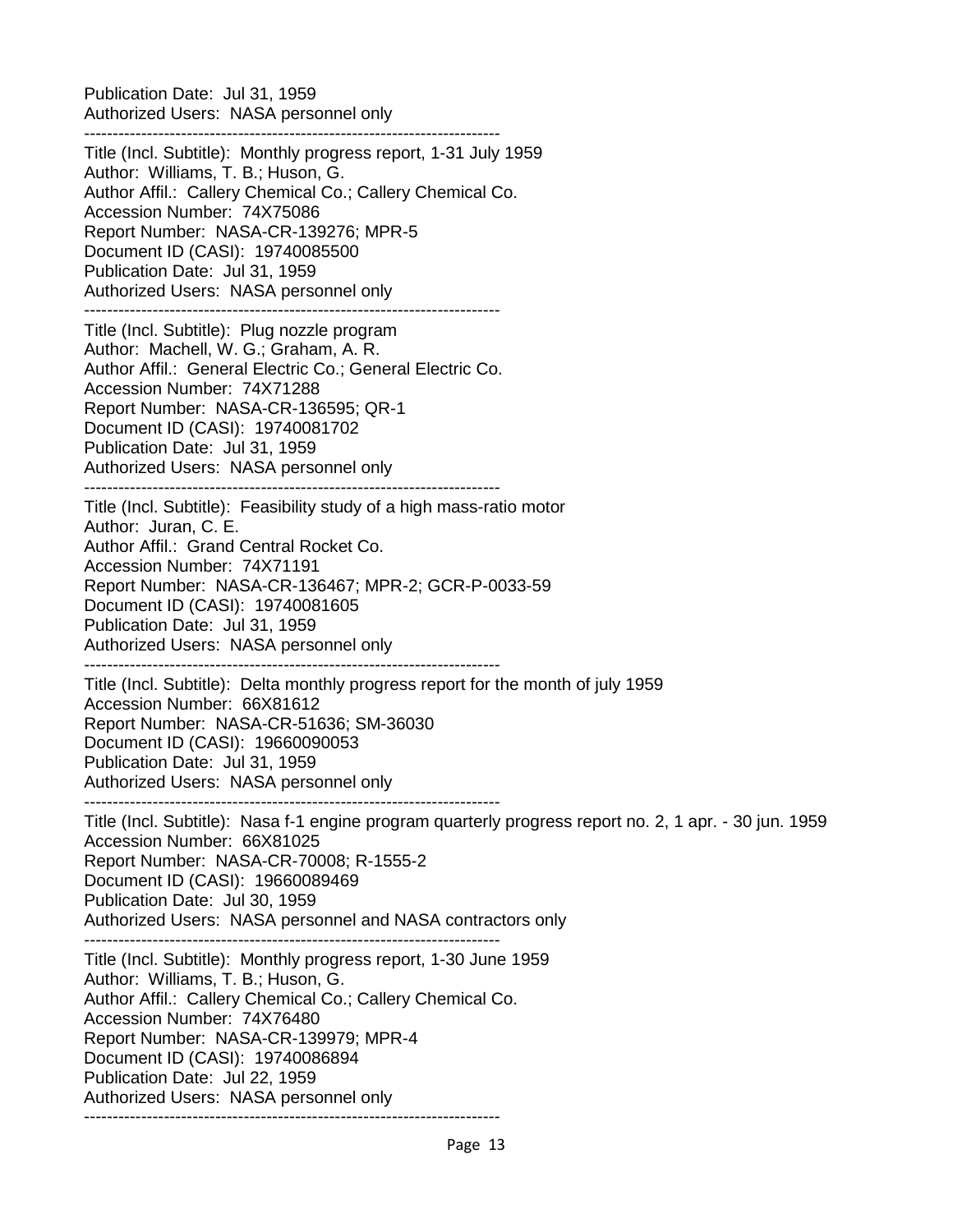Title (Incl. Subtitle): Toward a rationale for a national space program Accession Number: 65X82474 Report Number: NASA-CR-63327; R-349-NASA Document ID (CASI): 19650080056 Publication Date: Jul 22, 1959 Authorized Users: NASA personnel only ------------------------------------------------------------------------- Title (Incl. Subtitle): Vega project, second stage propulsion Accession Number: 74X70022 Report Number: NASA-CR-136247; MR-4 Document ID (CASI): 19740080436 Publication Date: Jul 18, 1959 Authorized Users: NASA personnel only ------------------------------------------------------------------------- Title (Incl. Subtitle): [No Title] Accession Number: 63X81990 Report Number: NASA-CR-51352; SM-36012 Document ID (CASI): 19630044579 Publication Date: Jul 15, 1959 Authorized Users: NASA personnel only ------------------------------------------------------------------------- Title (Incl. Subtitle): Monthly progress report, June 1959 no. 4, for June 1959 Accession Number: 75X71010 Report Number: NASA-CR-141126; S-120570-4; MPR-4 Document ID (CASI): 19750073618 Publication Date: Jul 15, 1959 Authorized Users: NASA personnel only ------------------------------------------------------------------------- Title (Incl. Subtitle): Preparation and unexpected detonation of magnesium-coated ammonium perchlorate Author: Franzgrote, E.; Stembridge, C. Author Affil.: Jet Propulsion Lab., California Inst. of Tech.; Jet Propulsion Lab., California Inst. of Tech. Accession Number: 74X74233 Report Number: NASA-CR-138571; JPL-PR-30-13 Document ID (CASI): 19740084647 Publication Date: Jul 10, 1959 Authorized Users: NASA personnel only ------------------------------------------------------------------------- Title (Incl. Subtitle): Detailed test objectives, project able-3, earth satellite Accession Number: 66X83302 Report Number: NASA-CR-75478; STL-59-0000-00556 Document ID (CASI): 19660091738 Publication Date: Jul 7, 1959 Authorized Users: NASA personnel only ------------------------------------------------------------------------- Title (Incl. Subtitle): Some research on the lift and stability of wing-body combinations Author: Fields, E. M.; Purser, P. E. Author Affil.: NASA Langley Research Center; NASA Langley Research Center Accession Number: 69X76955 Report Number: NACA-RM-L55G06A Document ID (CASI): 19690093432 Publication Date: Jul 2, 1959 Authorized Users: U.S. Government agencies and U.S. Government agency contractors only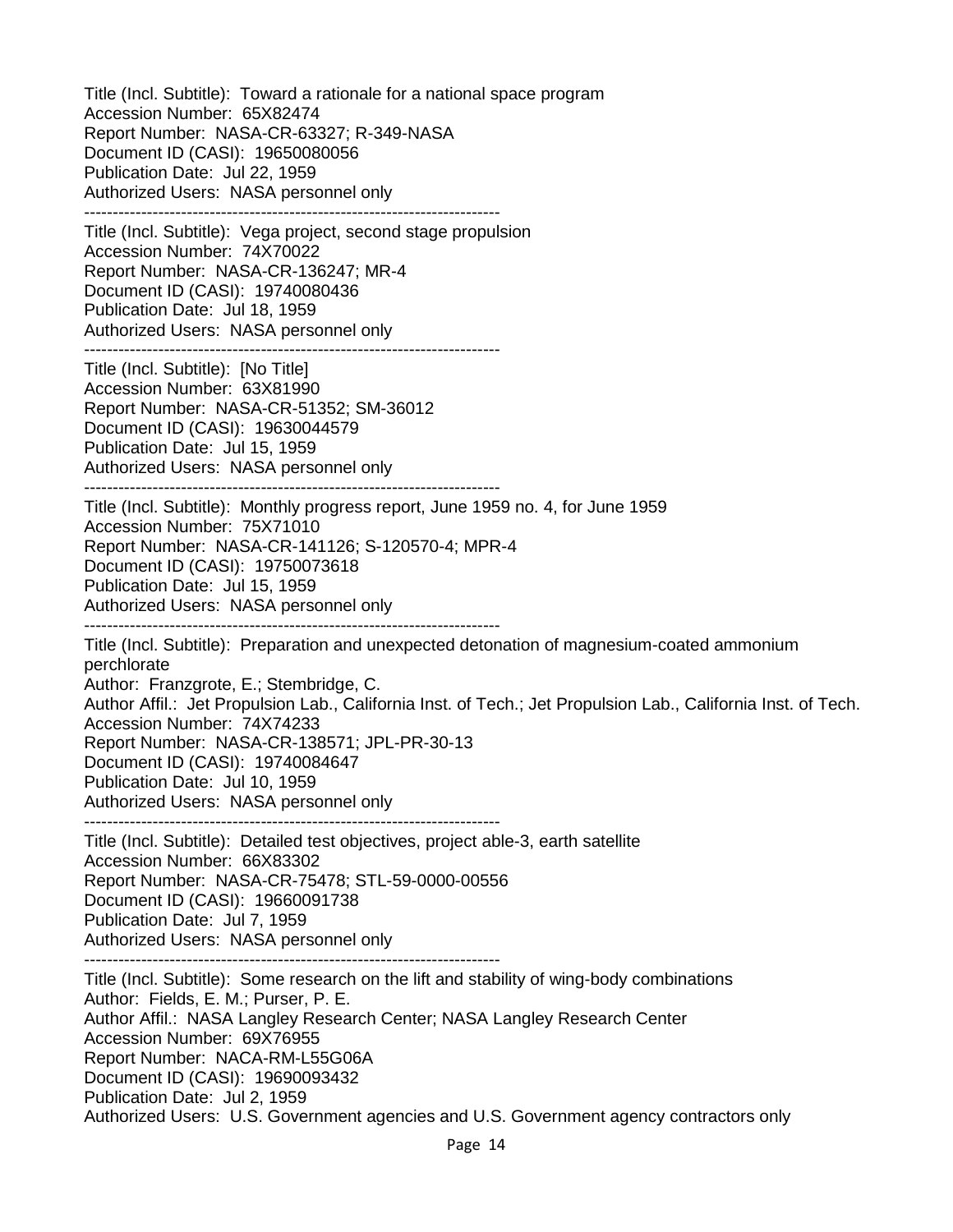------------------------------------------------------------------------- Title (Incl. Subtitle): Preliminary study of capsule recovery for the first series of Project Mercury orbital flights Accession Number: 74N71060 Report Number: NASA-CR-51488; PDR-226A-2 Document ID (CASI): 19740073121 Publication Date: Jul 1, 1959 Authorized Users: U.S. Government agencies only ------------------------------------------------------------------------- Title (Incl. Subtitle): DELTA LUNAR PROBE CAPABILITIES Accession Number: 63X82465 Report Number: NASA-CR-51428; SM-36024 Document ID (CASI): 19630045052 Publication Date: Jul 1, 1959 Authorized Users: NASA personnel only ------------------------------------------------------------------------- Title (Incl. Subtitle): Forming of Inconel X Author: Germann, R.; Shaver, C. J. Author Affil.: Republic Aviation Corp.; Republic Aviation Corp. Accession Number: 73X74624 Report Number: NASA-CR-131664; ITR-3 Document ID (CASI): 19730071045 Publication Date: Jul 1, 1959 Authorized Users: NASA personnel only ------------------------------------------------------------------------- Title (Incl. Subtitle): Longitudinal aerodynamic characteristics of ten booster-glider models for Project Dyna-soar at Mach numbers of 0.7 and 1.0 Author: Trescot, C. D., Jr.; West, F. E., Jr.; Wiley, A. N., Jr. Author Affil.: NASA Langley Research Center; NASA Langley Research Center; NASA Langley Research Center Accession Number: 71X77303 Report Number: NASA-TM-SX-67; AFAM-193 Document ID (CASI): 19710078720 Publication Date: Jul 1, 1959 Authorized Users: NASA personnel only ------------------------------------------------------------------------- Title (Incl. Subtitle): Wind-tunnel investigation of the lift and drag characteristics of a Lockheed WS-125A airplane model at Mach numbers from 0.40 to 0.96 Author: Dickey, R. R. Author Affil.: NASA Goddard Space Flight Center Accession Number: 71X77305 Report Number: NASA-MEMO-SX-108; AF-AM-174 Document ID (CASI): 19710078722 Publication Date: Jul 1, 1959 Authorized Users: NASA personnel only ------------------------------------------------------------------------- Title (Incl. Subtitle): Studies of use of the scout as a booster vehicle for lunar exploration Author: Mayo, W. L.; Michael, W. H., Jr.; Tolson, R. H. Author Affil.: NASA Manned Spacecraft Center; NASA Manned Spacecraft Center; NASA Manned Spacecraft Center Accession Number: 66X80459 Report Number: NASA-TM-X-56468 Document ID (CASI): 19660088904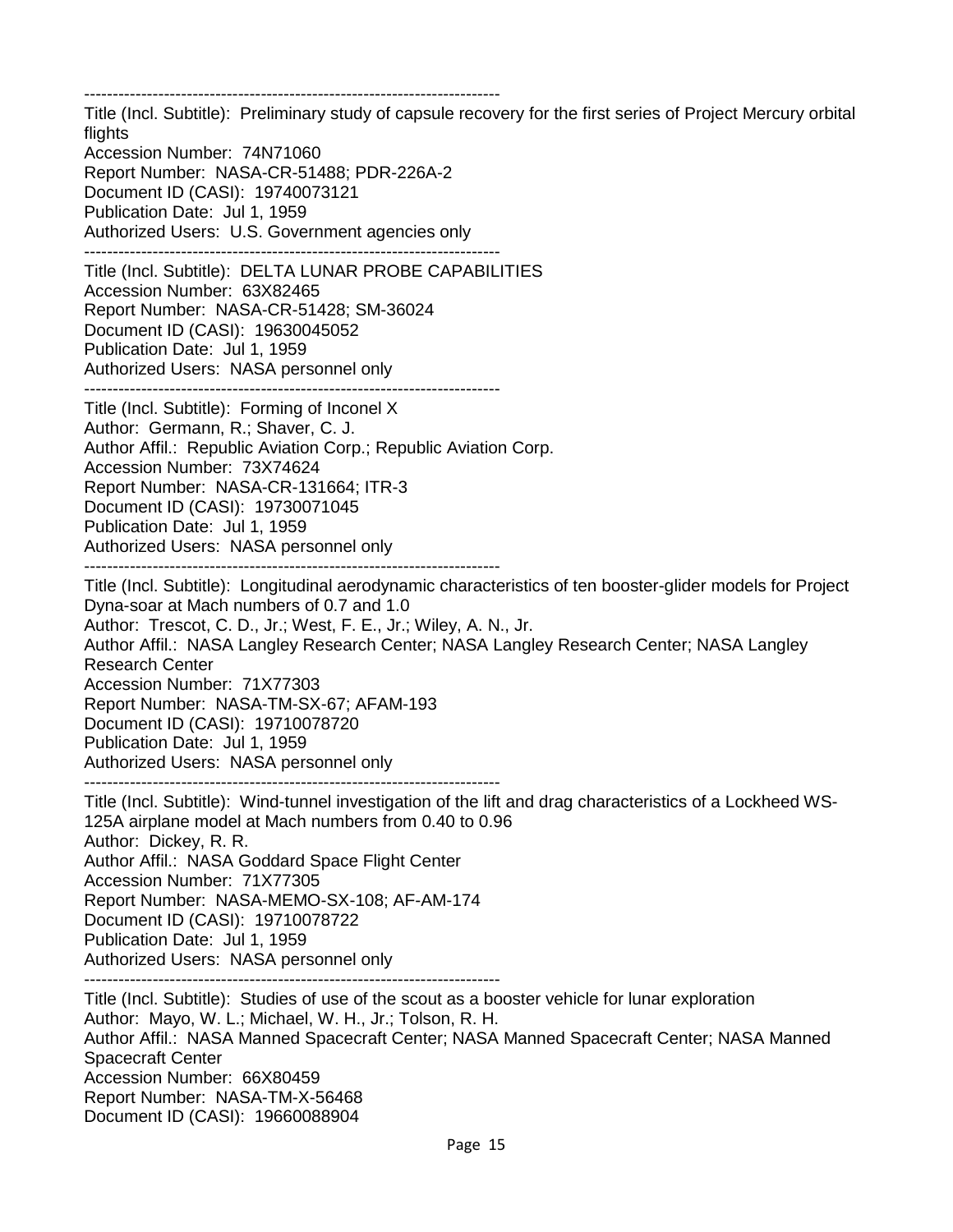Publication Date: Jul 1, 1959 Authorized Users: U.S. Government agencies only -------------------------------------------------------------------------

Title (Incl. Subtitle): [No Title] Accession Number: 63X82447 Report Number: NASA-CR-51609; AZR-57-002-1 Document ID (CASI): 19630045034 Publication Date: Jun 30, 1959 Authorized Users: NASA personnel only -------------------------------------------------------------------------

-------------------------------------------------------------------------

Title (Incl. Subtitle): DELTA MONTHLY PROGRESS REPORT FOR JUNE 1959 Accession Number: 63X82500 Report Number: NASA-CR-51809; SM-36017 Document ID (CASI): 19630045087 Publication Date: Jun 30, 1959 Authorized Users: NASA personnel only

Title (Incl. Subtitle): Feasibility study of a high mass ratio motor Author: Juran, C. E. Author Affil.: Grand Central Rocket Co. Accession Number: 73X78147 Report Number: NASA-CR-133509; GCR-P-0024-59; MPR-1 Document ID (CASI): 19730074568 Publication Date: Jun 30, 1959 Authorized Users: NASA personnel only -------------------------------------------------------------------------

Title (Incl. Subtitle): Highlights of selected nasa space programs quarterly progress report no. 2, 1 apr. - 30 jun. 1959 Accession Number: 64X80793 Report Number: NASA-TM-X-51590 Document ID (CASI): 19640058771 Publication Date: Jun 30, 1959 Authorized Users: NASA personnel only ------------------------------------------------------------------------- Title (Incl. Subtitle): Vega, informal monthly letter progress report

Author: Ehricke, K. A. Accession Number: 64X80795 Report Number: NASA-CR-53648; AZR-57-001-1 Document ID (CASI): 19640058773 Publication Date: Jun 30, 1959 Authorized Users: U.S. Government agencies only

-------------------------------------------------------------------------

Title (Incl. Subtitle): Vega project second stage propulsion Accession Number: 74X70025 Report Number: NASA-CR-136242; MR-3 Document ID (CASI): 19740080439 Publication Date: Jun 18, 1959 Authorized Users: NASA personnel only -------------------------------------------------------------------------

Title (Incl. Subtitle): Vega project second stage propulsion quarterly report no.1, 18 mar. - 18 jun. 1959 Accession Number: 64X81788 Report Number: NASA-CR-58265 Document ID (CASI): 19640059763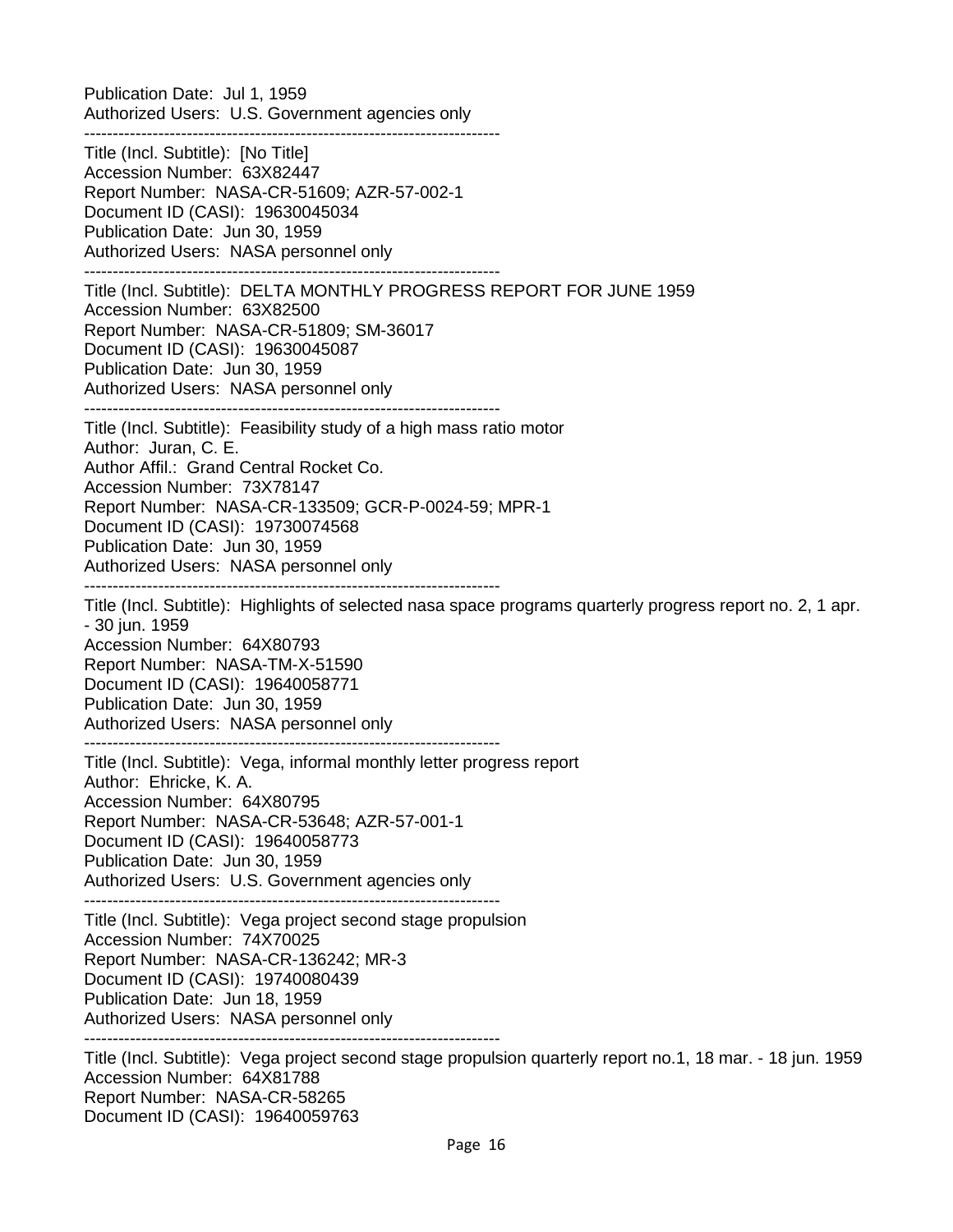Publication Date: Jun 18, 1959 Authorized Users: U.S. Government agencies only -------------------------------------------------------------------------

Title (Incl. Subtitle): Monthly progress report no. 3, 1-31 May 1959 Author: Williams, T. B. Author Affil.: Callery Chemical Co. Accession Number: 74X76471 Report Number: NASA-CR-139923; MPR-3 Document ID (CASI): 19740086885 Publication Date: Jun 16, 1959 Authorized Users: NASA personnel only ------------------------------------------------------------------------- Title (Incl. Subtitle): [No Title] Accession Number: 63X81962 Report Number: NASA-CR-51474; AZD-57-002 Document ID (CASI): 19630044551 Publication Date: Jun 15, 1959 Authorized Users: NASA personnel only ------------------------------------------------------------------------- Title (Incl. Subtitle): EXPERIMENTAL INVESTIGATION OF FLUTTER OF BUCKLED CURVED PANELS HAVING LONGITUDINAL STRINGERS AT TRANSONIC AND SUPERSONIC SPEEDS Author: Hess, R. W.; Tuovila, W. J. Author Affil.: NASA Langley Research Center; NASA Langley Research Center Accession Number: 63N18042 Report Number: NASA-MEMO-5-18-59L Document ID (CASI): 19630008165 Publication Date: Jun 1, 1959 Authorized Users: NASA personnel only ------------------------------------------------------------------------- Title (Incl. Subtitle): Nonlinear Airfoil Theory for Rectangular Wings in Incompressible Flow Author: Gersten, Klaus Author Affil.: NASA Report Number: NASA-RE-3-2-59W Document ID (CASI): 20030067423 Publication Date: June 1959 Authorized Users: NASA personnel only ------------------------------------------------------------------------- Title (Incl. Subtitle): Low-Speed Investigation of Blowing from Nacelles Mounted Inboard and on the Upper Surface of an Aspect-Ratio-7.0 35-degree Swept Wing with Fuselage and Various Tail **Arrangements** Author: Turner, Thomas R.; Davenport, Edwin E.; Riebe, John M. Author Affil.: NASA Langley Research Center; NASA Langley Research Center; NASA Langley Research Center Report Number: NASA 5-1-59L Document ID (CASI): 20030067557

Publication Date: June 1959

Authorized Users: NASA personnel only

-------------------------------------------------------------------------

Title (Incl. Subtitle): DELTA MONTHLY PROGRESS REPORT FOR MAY 1959 Accession Number: 63X82427 Report Number: NASA-CR-51637; SM-35780 Document ID (CASI): 19630045015 Publication Date: Jun 1, 1959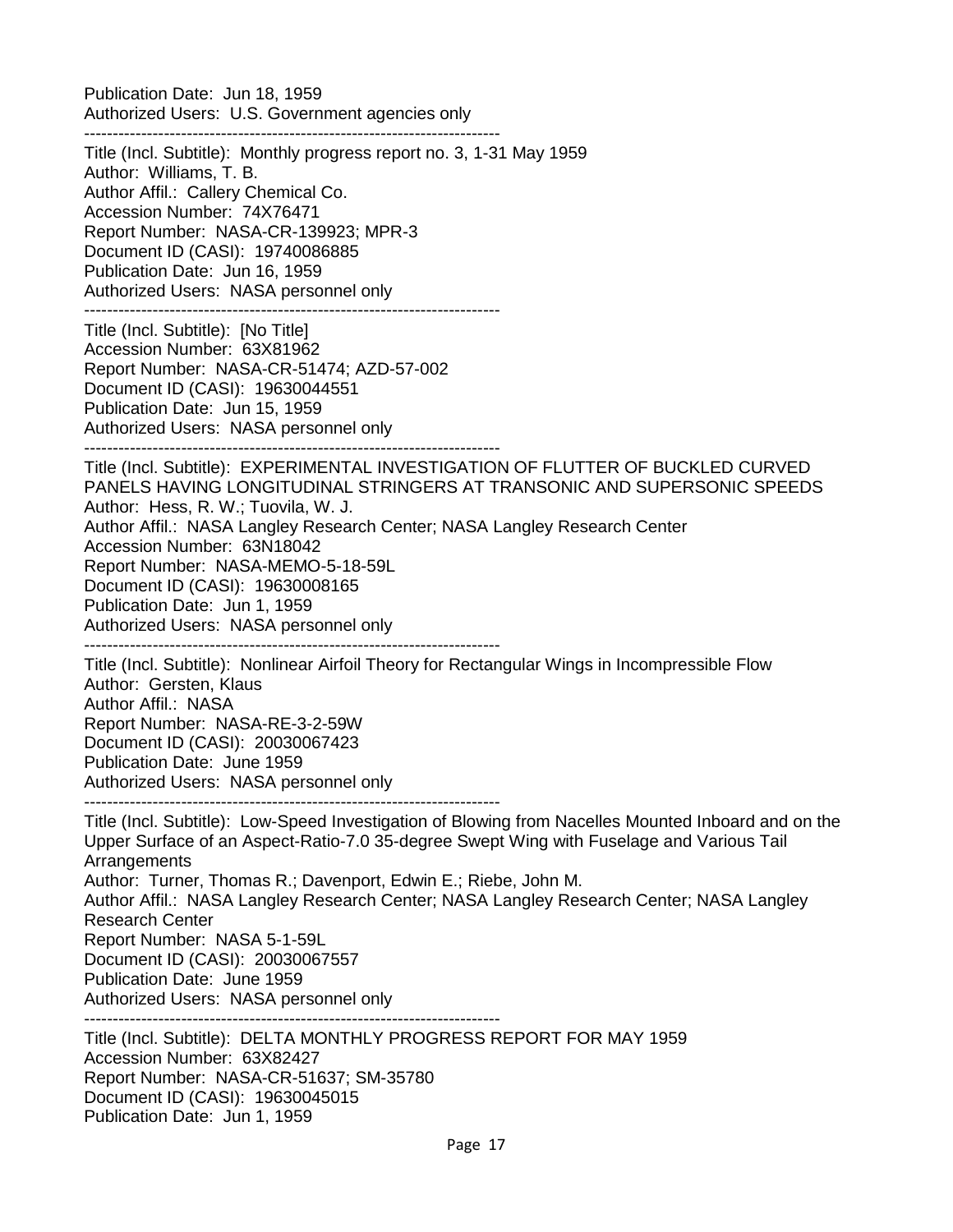Authorized Users: NASA personnel only

------------------------------------------------------------------------- Title (Incl. Subtitle): Static stability and control characteristics of a 0.5-scale model of the Hughes GAR-11 missile at Mach numbers from 1.60 to 2.30 Author: Ellington, R. R.; Wong, N. D. Author Affil.: NASA Goddard Space Flight Center; NASA Goddard Space Flight Center Accession Number: 71X77304 Report Number: NASA-MEMO-6-6-59A; AF-AM-162 Document ID (CASI): 19710078721 Publication Date: Jun 1, 1959 Authorized Users: NASA personnel only ------------------------------------------------------------------------- Title (Incl. Subtitle): Torsion testing of solid propellants Author: Dowler, W.; Lewis, G.; Stimpson, L. Author Affil.: Jet Propulsion Lab., California Inst. of Tech.; Jet Propulsion Lab., California Inst. of Tech.; Jet Propulsion Lab., California Inst. of Tech. Accession Number: 68X84077 Document ID (CASI): 19680089302 Publication Date: Jun 1, 1959 Authorized Users: U.S. Government agencies and U.S. Government agency contractors only ------------------------------------------------------------------------- Title (Incl. Subtitle): An evaluation of the applicability of various stress-strain equations to resins and propellants /u/ Author: Landel, R. F.; Smith, T. L.; Stedry, P. Author Affil.: Jet Propulsion Lab., California Inst. of Tech.; Jet Propulsion Lab., California Inst. of Tech.; Jet Propulsion Lab., California Inst. of Tech. Accession Number: 68X84084 Document ID (CASI): 19680089309 Publication Date: Jun 1, 1959 Authorized Users: U.S. Government agencies and U.S. Government agency contractors only ------------------------------------------------------------------------- Title (Incl. Subtitle): General test plan for delta space research vehicle Accession Number: 64X80656 Report Number: NASA-CR-55976; SM-35760 Document ID (CASI): 19640058634 Publication Date: Jun 1, 1959 Authorized Users: U.S. Government agencies only ------------------------------------------------------------------------- Title (Incl. Subtitle): Monthly progress report, 1-30 April 1959 Author: Williams, T. B. Author Affil.: Callery Chemical Co. Accession Number: 75X70667 Report Number: NASA-CR-140913; MPR-2; SER-0514 Document ID (CASI): 19750073275 Publication Date: May 18, 1959 Authorized Users: NASA personnel only ------------------------------------------------------------------------- Title (Incl. Subtitle): The F-1 tank pressurization study Accession Number: 75X75506 Report Number: NASA-CR-143448; R-1559; SN-71729 Document ID (CASI): 19750078114 Publication Date: May 15, 1959 Authorized Users: NASA personnel only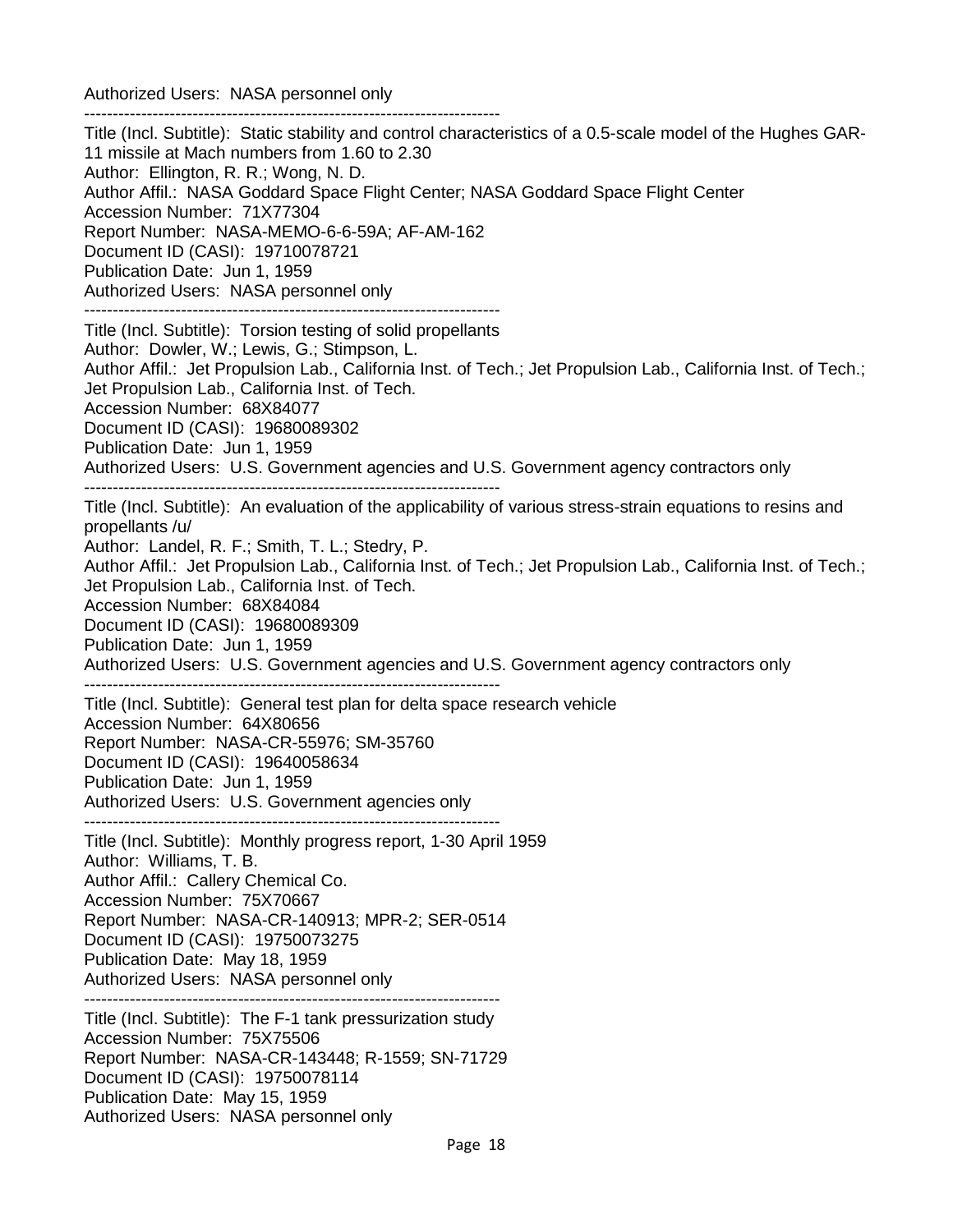------------------------------------------------------------------------- Title (Incl. Subtitle): Nasa f-1 engine program quarterly progress report, period ending 31 mar. 1959 Accession Number: 66X81024 Report Number: NASA-CR-70010; R-1555-1 Document ID (CASI): 19660089468 Publication Date: May 12, 1959 Authorized Users: NASA personnel and NASA contractors only ------------------------------------------------------------------------- Title (Incl. Subtitle): PRELIMINARY STUDY OF AN UNMANNED LUNAR SOFT LANDING VEHICLE /SCIENTIFIC APPLICATION/ Accession Number: 63X82674 Report Number: NASA-CR-51624 Document ID (CASI): 19630045260 Publication Date: May 1, 1959 Authorized Users: NASA personnel only ------------------------------------------------------------------------- Title (Incl. Subtitle): Vega project second stage propulsion Accession Number: 74X71199 Report Number: NASA-CR-136236; MR-2 Document ID (CASI): 19740081613 Publication Date: May 1, 1959 Authorized Users: NASA personnel only ------------------------------------------------------------------------- Title (Incl. Subtitle): Escape rocket capsule model 133, mc donnell aircraft corp. monthly progress report no. 2, 1 - 30 apr. 1959 Author: Bachtel, A. K. Author Affil.: Grand Central Rocket Co. Accession Number: 64X81728 Report Number: P-0016-59; NASA-CR-138581 Document ID (CASI): 19640059704 Publication Date: Apr 30, 1959 Authorized Users: NASA personnel only ------------------------------------------------------------------------- Title (Incl. Subtitle): Distribution of aerodynamic loads on the atlas able-4 Author: Adams, R. H. Author Affil.: Space Technology Labs., Inc. Accession Number: 66X82405 Report Number: NASA-CR-75477; TN-59-0000-00252 Document ID (CASI): 19660090845 Publication Date: Apr 10, 1959 Authorized Users: NASA personnel only ------------------------------------------------------------------------- Title (Incl. Subtitle): Monthly progress report no. 1, 2-31 March 1959 Author: Williams, T. B. Author Affil.: Callery Chemical Co. Accession Number: 74X75092 Report Number: NASA-CR-139202 Document ID (CASI): 19740085506 Publication Date: Apr 7, 1959 Authorized Users: NASA personnel only ------------------------------------------------------------------------- Title (Incl. Subtitle): ERROR ANALYSIS FOR TRANSIT AND TIROS SATELLITES

Author: Whitcombe, D. W.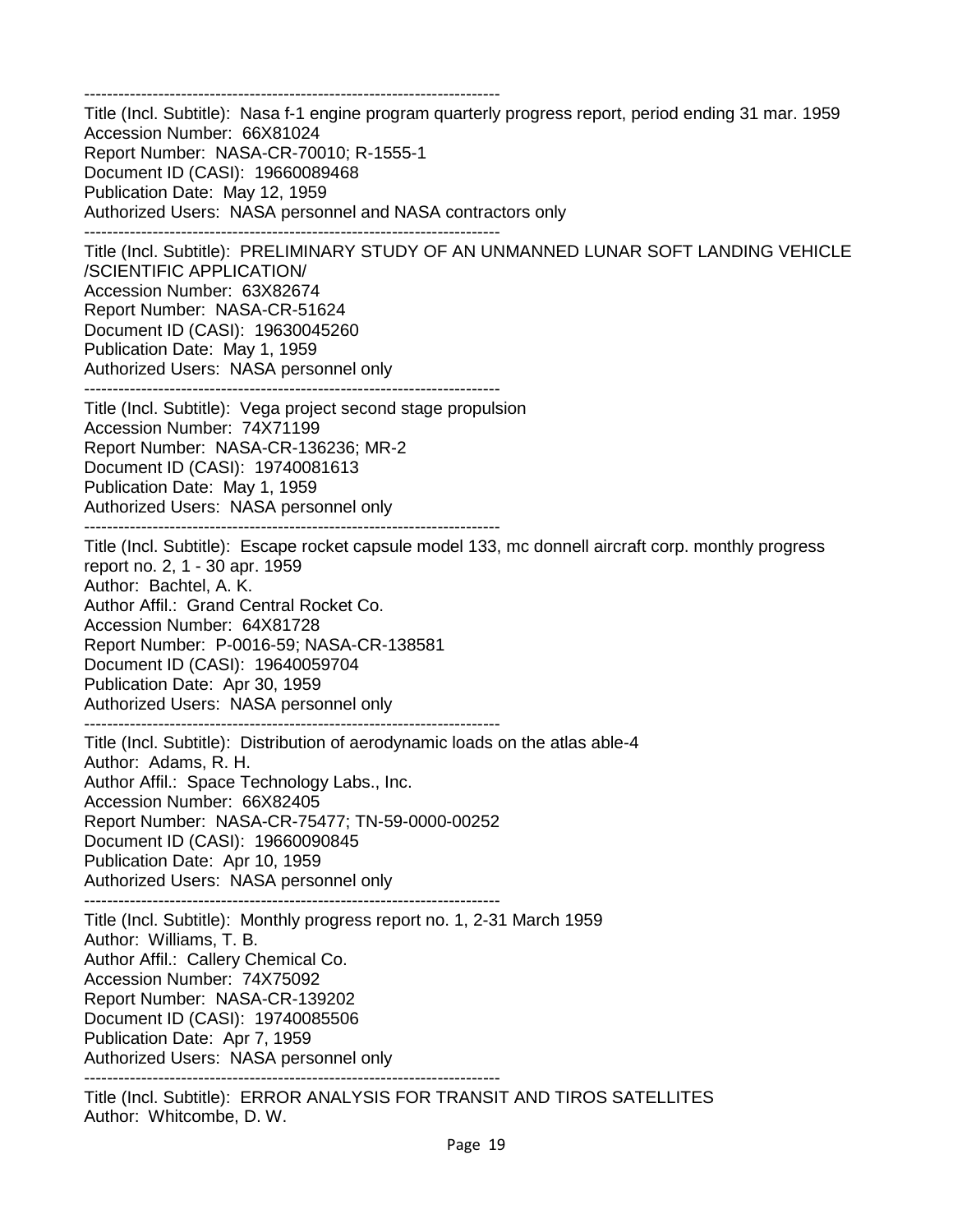Author Affil.: Space Technology Labs., Inc. Accession Number: 63X82402 Report Number: NASA-CR-51484; STL-TM-59-R-002-00341 Document ID (CASI): 19630044990 Publication Date: Apr 3, 1959 Authorized Users: NASA personnel only ------------------------------------------------------------------------- Title (Incl. Subtitle): [No Title] Accession Number: 63X82313 Report Number: NASA-CR-140874 Document ID (CASI): 19630044901 Publication Date: Apr 1, 1959 Authorized Users: NASA personnel and NASA contractors only ------------------------------------------------------------------------- Title (Incl. Subtitle): EPHEMERIS OF SATELLITE 1957 ALPHA 2 Author: Eckels, A.; Harris, I.; Jastrow, R.; Koldan, R. Accession Number: 63X82931 Report Number: NASA-TM-X-50629 Document ID (CASI): 19630045517 Publication Date: Apr 1, 1959 Authorized Users: NASA personnel only ------------------------------------------------------------------------- Title (Incl. Subtitle): Forming of Inconel X Author: Germann, R.; Trepel, W. B. Author Affil.: Republic Aviation Corp.; Republic Aviation Corp. Accession Number: 73X74632 Report Number: NASA-CR-131766; ITR-2 Document ID (CASI): 19730071053 Publication Date: Apr 1, 1959 Authorized Users: NASA personnel only ------------------------------------------------------------------------- Title (Incl. Subtitle): Effect of six missile-bay baffle configurations and a rocket end plate on ejection releases of an MB-1 rocket from a 0.05-scale model of the Convair F-106A airplane Author: Hinson, W. F.; Lee, J. B. Author Affil.: NASA Langley Research Center; NASA Langley Research Center Accession Number: 75X75481 Report Number: NASA-MEMO-4-29-59L Document ID (CASI): 19750078089 Publication Date: Mar 30, 1959 Authorized Users: NASA personnel only ------------------------------------------------------------------------- Title (Incl. Subtitle): Functional description of the vega vehicle system Accession Number: 65X81620 Report Number: NASA-CR-62437; JPL-PUBL.-155A Document ID (CASI): 19650079203 Publication Date: Mar 25, 1959 Authorized Users: U.S. Government agencies only ------------------------------------------------------------------------- Title (Incl. Subtitle): Theory of the Double-Gyroscopic Vertical Author: Ishlinski, A. Y. Author Affil.: NASA Langley Research Center Report Number: NASA-RE-3-10-59W; E-155 Document ID (CASI): 20030067234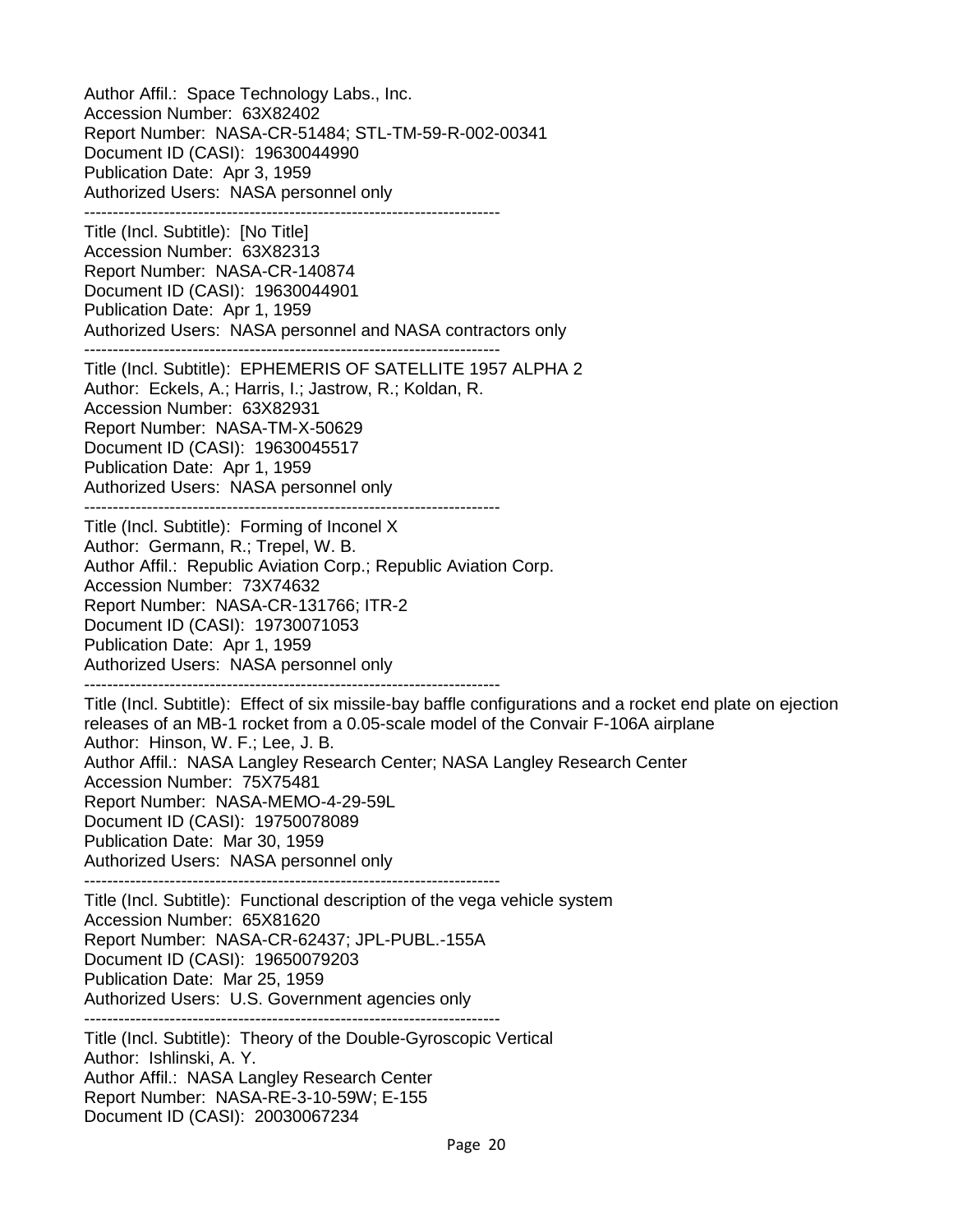Publication Date: March 1959 Authorized Users: NASA personnel only -------------------------------------------------------------------------

Title (Incl. Subtitle): Wall Turbulence Author: Ferrari, Carlo Author Affil.: NASA Report Number: NASA-RE-2-8-59W Document ID (CASI): 20030068310 Publication Date: March 1959 Authorized Users: NASA personnel only ------------------------------------------------------------------------- Title (Incl. Subtitle): [No Title] Accession Number: 63X82312 Report Number: ARPA-C-207406; NASA-CR-140875 Document ID (CASI): 19630044900 Publication Date: Mar 1, 1959 Authorized Users: NASA personnel and NASA contractors only ------------------------------------------------------------------------- Title (Incl. Subtitle): Photography from the viking 12 rocket at altitudes ranging up to 143.5 miles progress report Author: Baumann, R. C.; Winkler, L. Accession Number: 64X80138 Report Number: NASA-TM-X-51353 Document ID (CASI): 19640058135 Publication Date: Mar 1, 1959 Authorized Users: U.S. Government agencies only ------------------------------------------------------------------------- Title (Incl. Subtitle): Jet Propulsion Laboratory general specification: VEGA space vehicle system Accession Number: 73X81651 Report Number: NASA-CR-136118; JPL-SPEC-30200 Document ID (CASI): 19730078071 Publication Date: Feb 27, 1959 Authorized Users: NASA personnel only ------------------------------------------------------------------------- Title (Incl. Subtitle): Vega space vehicle system jpl general specification /second edition/ Accession Number: 64X80664 Report Number: NASA-CR-55984; JPL-30200, CHANGE A Document ID (CASI): 19640058642 Publication Date: Feb 27, 1959 Authorized Users: U.S. Government agencies only ------------------------------------------------------------------------- Title (Incl. Subtitle): A preliminary study of unsymmetrical dimethylhydrazine as a monopropellant progress report no. 30-1 Author: Pardee, R. P. Author Affil.: Jet Propulsion Lab., California Inst. of Tech. Accession Number: 65X85101 Report Number: NASA-CR-67513 Document ID (CASI): 19650082677 Publication Date: Feb 23, 1959 Authorized Users: U.S. Government agencies and U.S. Government agency contractors only -------------------------------------------------------------------------

Title (Incl. Subtitle): 1958 NASA/USAF SPACE PROBES /ABLE-1/, VOLUME I- SUMMARY FINAL REPORT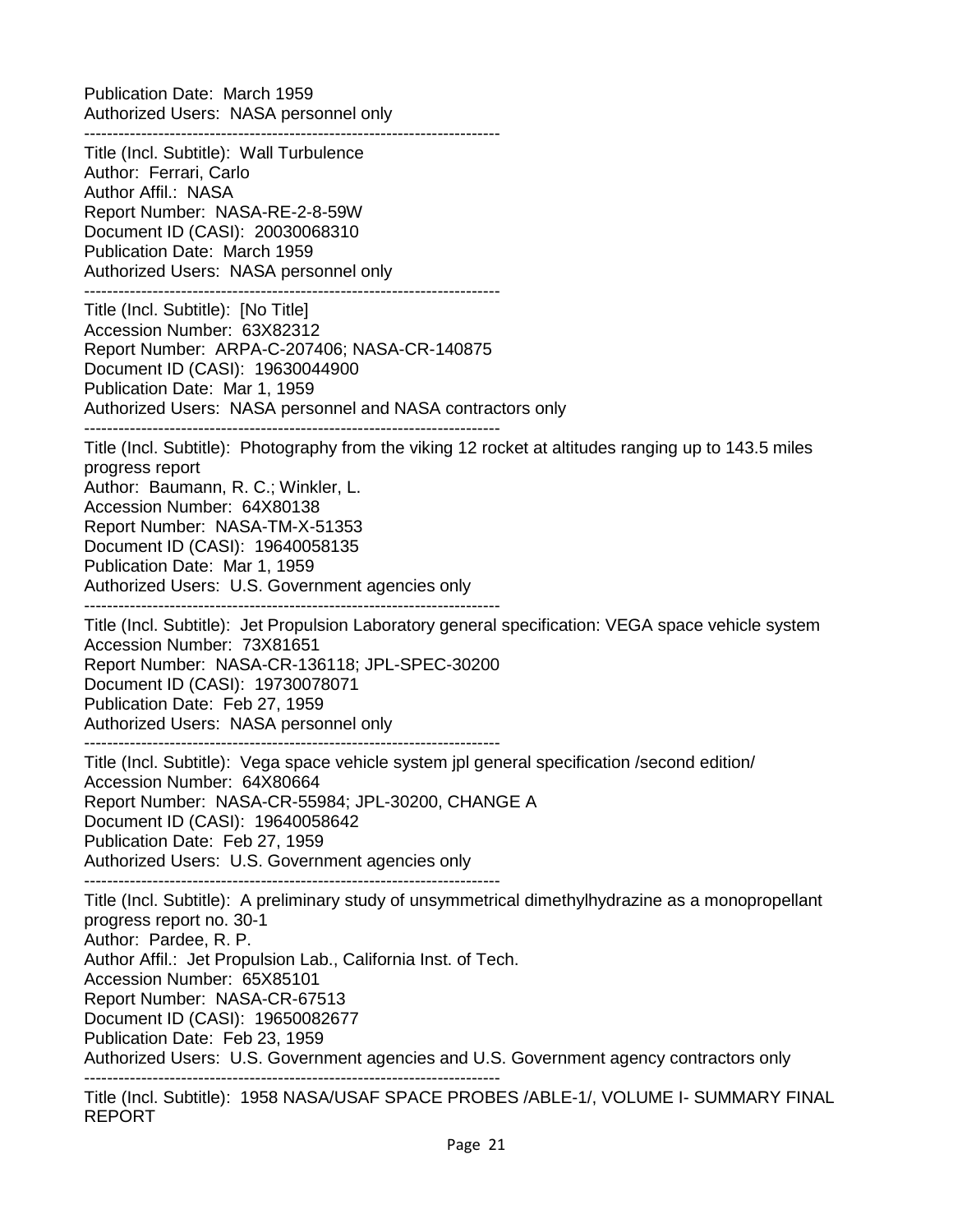Accession Number: 63X81744 Report Number: NASA-CR-51032 Document ID (CASI): 19630044333 Publication Date: Feb 18, 1959 Authorized Users: NASA personnel only ------------------------------------------------------------------------- Title (Incl. Subtitle): Satellite and space program Accession Number: 73X81293 Report Number: NASA-CR-136028; PR-3; RCS-ORDXM-C-1004 Document ID (CASI): 19730077713 Publication Date: Feb 15, 1959 Authorized Users: NASA personnel only ------------------------------------------------------------------------- Title (Incl. Subtitle): History of ordnance research at the jet propulsion laboratory, 1 january 1957 through 31 december 1958 Accession Number: 65X80984 Report Number: JPL-PUBL.-148 Document ID (CASI): 19650078569 Publication Date: Feb 6, 1959 Authorized Users: U.S. Government agencies and U.S. Government agency contractors only ------------------------------------------------------------------------- Title (Incl. Subtitle): The State of a Solid Body Author: Grueneisen, E. Author Affil.: NASA Report Number: NASA-RE-2-18-59W Document ID (CASI): 20030067255 Publication Date: February 1959 Authorized Users: NASA personnel only ------------------------------------------------------------------------- Title (Incl. Subtitle): Nonlinear Airfoil Theory for Rectangular Wings in Incompressible Flow Author: Gersten, Klaus Author Affil.: NASA Report Number: NASA-RE-3-2-59W Document ID (CASI): 20030068511 Publication Date: February 1959 Authorized Users: NASA personnel only ------------------------------------------------------------------------- Title (Incl. Subtitle): [No Title] Accession Number: 63X82314 Report Number: NASA-CR-140862 Document ID (CASI): 19630044902 Publication Date: Feb 1, 1959 Authorized Users: NASA personnel and NASA contractors only ------------------------------------------------------------------------- Title (Incl. Subtitle): Thor delta nasa space probe capabilities Accession Number: 66X80457 Report Number: NASA-CR-68669; SM-35567 Document ID (CASI): 19660088902 Publication Date: Feb 1, 1959 Authorized Users: U.S. Government agencies and U.S. Government agency contractors only ------------------------------------------------------------------------- Title (Incl. Subtitle): Problems relating to hypersonic cruise aircraft Accession Number: 93X72278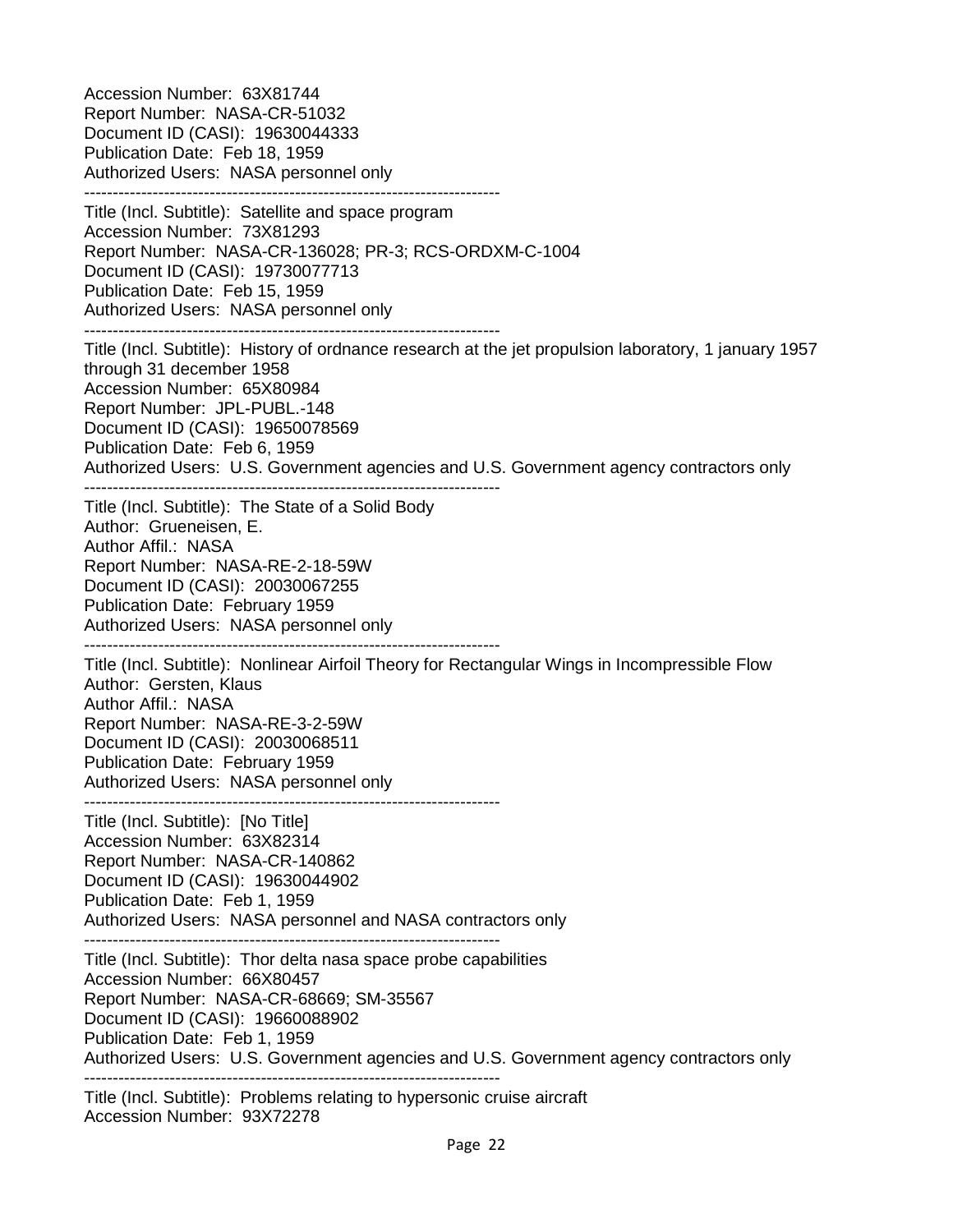Report Number: NASA-TM-108641; NAS 1.15:108641 Document ID (CASI): 19930078713 Publication Date: Jan 30, 1959 Authorized Users: NASA personnel only -------------------------------------------------------------------------

Title (Incl. Subtitle): A national space vehicle program (U) Accession Number: 72X75011 Report Number: NASA-TM-X-66794 Document ID (CASI): 19720073787 Publication Date: Jan 27, 1959 Authorized Users: NASA personnel only ------------------------------------------------------------------------- Title (Incl. Subtitle): Practical Solution of Plastic Deformation Problems in Elastic-Plastic Range Author: Mendelson, A.; Manson, S. S. Author Affil.: NASA Lewis Research Center; NASA Lewis Research Center Report Number: NASA-TR-R-28 Document ID (CASI): 20090032650 Publication Date: 1959 Authorized Users: NASA personnel only ------------------------------------------------------------------------- Title (Incl. Subtitle): Analysis of Turbulent Flow and Heat Transfer in Noncircular Passages Author: Deissler, Robert G.; Taylor, maynard F. Author Affil.: NASA Lewis Research Center; NASA Lewis Research Center Report Number: NASA-TR-R-31 Document ID (CASI): 20090006711 Publication Date: [1959] Authorized Users: NASA personnel only ------------------------------------------------------------------------- Title (Incl. Subtitle): Flight tests of a 1/8-scale model of the Bell D-188A jet VTOL engine Author: Smith, C. C., Jr. Author Affil.: NASA Langley Research Center Accession Number: 71X77930 Report Number: NASA-MEMO-3-16-59L Document ID (CASI): 19710079346 Publication Date: Jan 20, 1959 Authorized Users: NASA personnel only ------------------------------------------------------------------------- Title (Incl. Subtitle): Free spinning tunnel investigation of a 1/40 scale model of the McDonnell F-101A airplane Author: Bowman, J. S., Jr.; Healy, F. M. Author Affil.: NASA Langley Research Center; NASA Langley Research Center Accession Number: 71X77931 Report Number: NASA-MEMO-3-14-59L Document ID (CASI): 19710079347 Publication Date: Jan 15, 1959 Authorized Users: NASA personnel only ------------------------------------------------------------------------- Title (Incl. Subtitle): Space system development plan, interplanetary probe /able-4/ Accession Number: 66X81542 Report Number: NASA-CR-71328; AD-359678 Document ID (CASI): 19660089983

Publication Date: Jan 14, 1959

Authorized Users: U.S. Government agencies and U.S. Government agency contractors only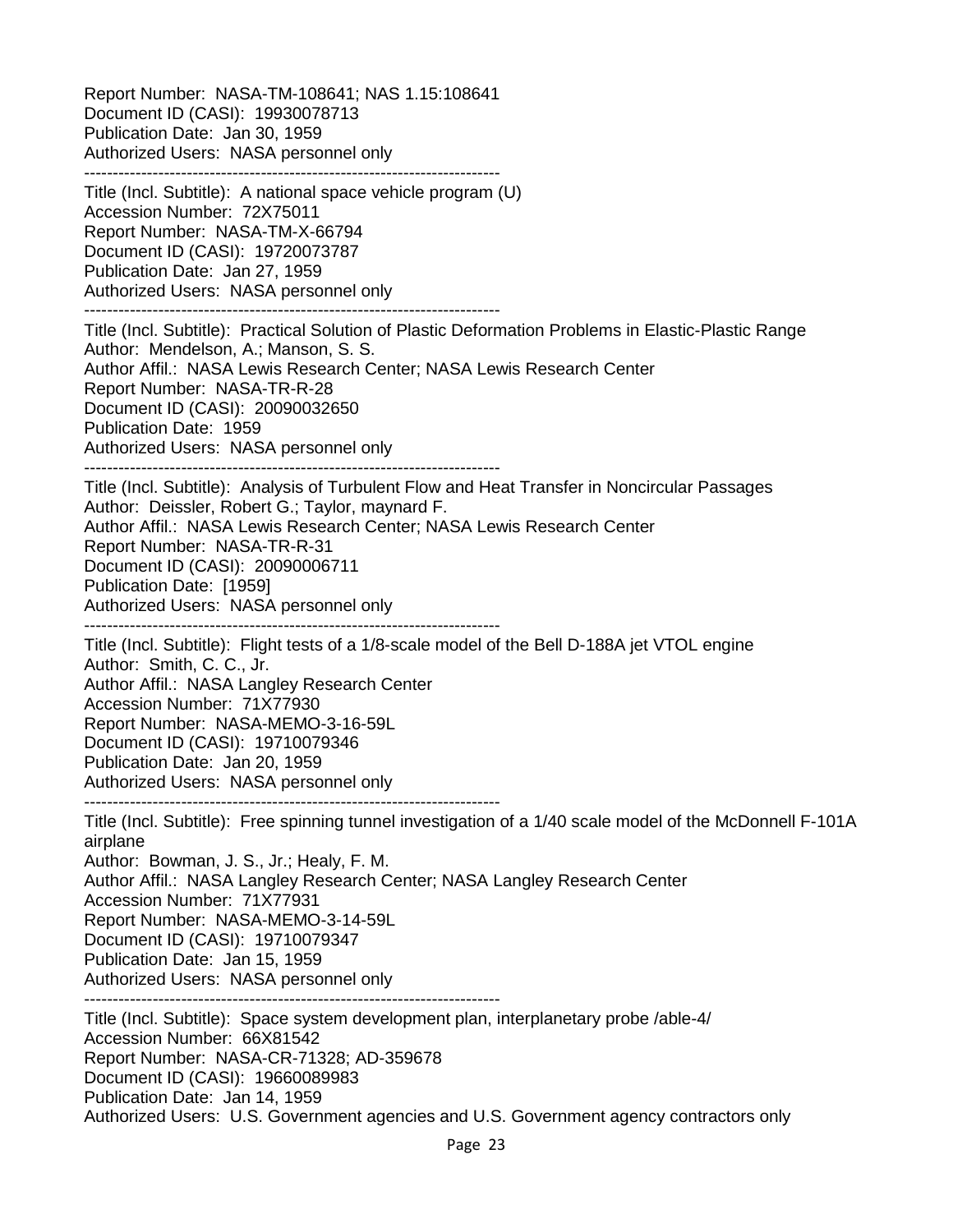------------------------------------------------------------------------- Title (Incl. Subtitle): Research and development at Jet Propulsion Laboratory on storable propellants using hydrazine as the fuel /U/ Author: Elverum, G. W., Jr.; Lee, D. H.; Massier, P. F. Author Affil.: Jet Propulsion Lab., California Inst. of Tech.; Jet Propulsion Lab., California Inst. of Tech.; Jet Propulsion Lab., California Inst. of Tech. Accession Number: 69X70640 Document ID (CASI): 19690087124 Publication Date: Jan 13, 1959 Authorized Users: U.S. Government agencies and U.S. Government agency contractors only ------------------------------------------------------------------------- Title (Incl. Subtitle): Forty-Fourth Annual Report of the National Advisory Committee for Aeronautics Administrative Report Including Technical Reports Nos. 1342 to 1392 Report Number: NACA-AR-44 Document ID (CASI): 20050019296 Publication Date: 1959 Authorized Users: NASA personnel only ------------------------------------------------------------------------- Title (Incl. Subtitle): Effect of Flow Incidence and Reynolds Number on Low-Speed Aerodynamic Characteristics of Several Noncircular Cylinders with Applications to Directional Stability and Spinning Author: Polhamus, Edward C. Report Number: NASA-TR-R-29 Document ID (CASI): 20090017489 Publication Date: [1959] Authorized Users: NASA personnel only ------------------------------------------------------------------------- Title (Incl. Subtitle): On finite integral transforms built upon incomplete sets of eigenfunctions Author: Lu, P. C. Author Affil.: Case Inst. of Tech. Accession Number: 76N70943 Report Number: NASA-CR-76311 Document ID (CASI): 19760065902 Publication Date: JAN 1, 1959 Authorized Users: NASA personnel only ------------------------------------------------------------------------- Title (Incl. Subtitle): On the Stability of a Panel Moving in a Gas Author: Movchan, A. A. Author Affil.: NASA Report Number: NASA-RE-11-21-58W Document ID (CASI): 20030067249 Publication Date: January 1959 Authorized Users: NASA personnel only ------------------------------------------------------------------------- Title (Incl. Subtitle): ON A MODIFICATION OF HANSEN'S LUNAR THEORY Author: Musen, P. Author Affil.: NASA Goddard Space Flight Center Accession Number: 63X12073 Document ID (CASI): 19630032127 Publication Date: Jan 1, 1959 Authorized Users: NASA personnel only ------------------------------------------------------------------------- Title (Incl. Subtitle): PHYSICO-CHEMICAL REACTIONS DURING NOZZLE FLOW Author: Morris, J. F.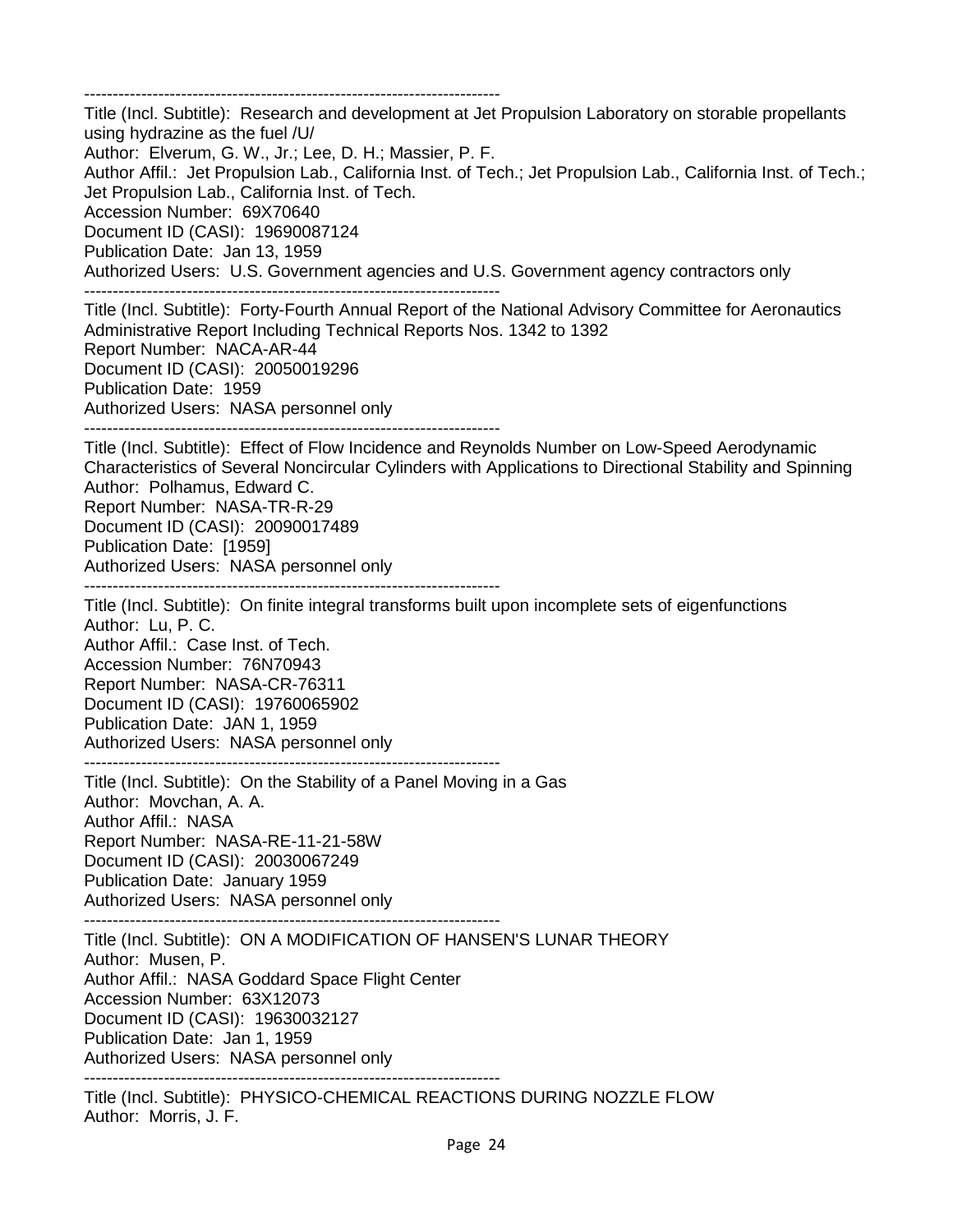Author Affil.: NASA Lewis Research Center Accession Number: 63X12611 Document ID (CASI): 19630032665 Publication Date: Jan 1, 1959 Authorized Users: NASA personnel only ------------------------------------------------------------------------- Title (Incl. Subtitle): THE CRYSTAL STRUCTURE OF CALCIUM BROMIDE Author: Brackett, E. B.; Brackett, T. E.; Sass, R. L. Author Affil.: Rice Univ.; Rice Univ.; Rice Univ. Accession Number: 63X13406 Report Number: NASA-CR-50213 Document ID (CASI): 19630033459 Publication Date: Jan 1, 1959 Authorized Users: NASA personnel only ------------------------------------------------------------------------- Title (Incl. Subtitle): RESULTS OF THE FINAL TEARDOWN INSPECTION OF AN RB-47E CYCLIC LOAD TEST AIRPLANE Author: Castle, C. B.; Ward, J. F. Author Affil.: NASA Langley Research Center; NASA Langley Research Center Accession Number: 63X80323 Report Number: NASA-TM-SX-133; AF-AM-171 Document ID (CASI): 19630043867 Publication Date: Jan 1, 1959 Authorized Users: NASA personnel only ------------------------------------------------------------------------- Title (Incl. Subtitle): DEVELOPMENT OF MULTIPLE RADIATION ZONES ON 18 OCTOBER 1959 Author: Ludwig, G. H.; Obrien, B. J. Author Affil.: State Univ. of Iowa; State Univ. of Iowa Accession Number: 63X81790 Report Number: NASA-CR-51323; SUI-60-8 Document ID (CASI): 19630044379 Publication Date: Jan 1, 1959 Authorized Users: NASA personnel only ------------------------------------------------------------------------- Title (Incl. Subtitle): [No Title] Author: Berman, K.; Kleczek, W. S. Author Affil.: General Electric Co.; General Electric Co. Accession Number: 63X82366 Report Number: NASA-CR-51610 Document ID (CASI): 19630044954 Publication Date: Jan 1, 1959 Authorized Users: NASA personnel only ------------------------------------------------------------------------- Title (Incl. Subtitle): [No Title] Accession Number: 63X82445 Report Number: NASA-CR-51611 Document ID (CASI): 19630045032 Publication Date: Jan 1, 1959 Authorized Users: NASA personnel only ------------------------------------------------------------------------- Title (Incl. Subtitle): PRELIMINARY PERFORMANCE FOR THE SCOUT Author: Stoney, W. E., Jr.

Author Affil.: NASA Langley Research Center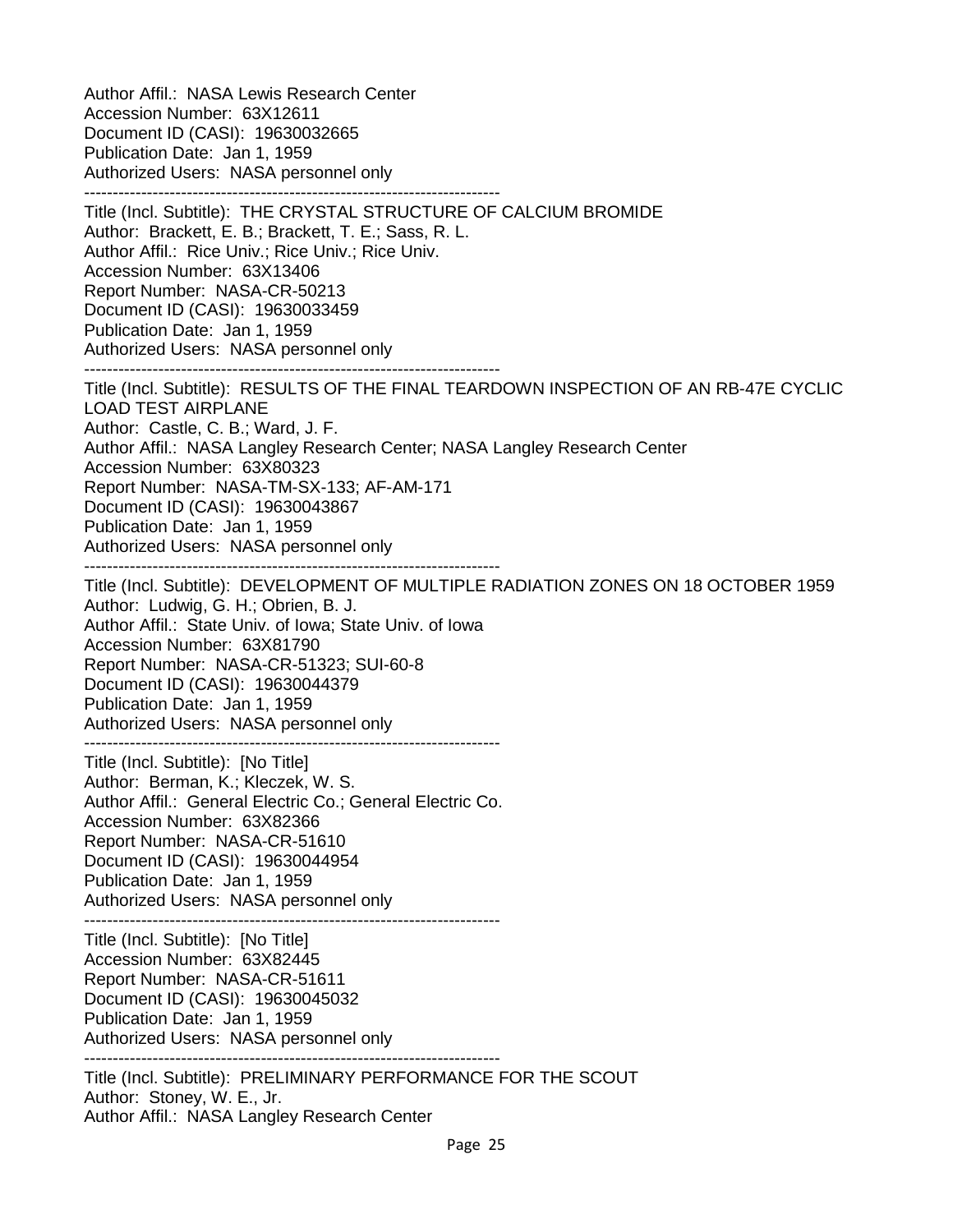Accession Number: 63X82483 Report Number: NASA-TM-X-50746 Document ID (CASI): 19630045070 Publication Date: Jan 1, 1959 Authorized Users: NASA personnel only -------------------------------------------------------------------------

Title (Incl. Subtitle): MINUTES FOR NASA SYMPOSIUM ON ABL X248 MOTORS HELD AT ALLEGANY BALLISTICS LABORATORY, OCTOBER 28, 29, 1959 Author: Moody, G. H.; Porter, M. G.; Skurzynski, E. J. Author Affil.: Hercules Powder Co.; Hercules Powder Co.; Hercules Powder Co. Accession Number: 63X82626 Report Number: NASA-CR-51438 Document ID (CASI): 19630045212 Publication Date: Jan 1, 1959 Authorized Users: NASA personnel only

------------------------------------------------------------------------- Title (Incl. Subtitle): SATURN VEHICLE TEAM /U/ <1959< Accession Number: 63X82849 Report Number: NASA-TM-X-50909 Document ID (CASI): 19630045435 Publication Date: Jan 1, 1959 Authorized Users: NASA personnel only -------------------------------------------------------------------------

Title (Incl. Subtitle): Vega project second stage propulsion Accession Number: 73X81625 Report Number: NASA-CR-136025; MR-6 Document ID (CASI): 19730078045 Publication Date: Jan 1, 1959 Authorized Users: NASA personnel only -------------------------------------------------------------------------

Title (Incl. Subtitle): Forming of Inconel 10 Author: Germann, R.; Trepel, W. B. Author Affil.: Republic Aviation Corp.; Republic Aviation Corp. Accession Number: 73X74622 Report Number: NASA-CR-131666; ITR-1 Document ID (CASI): 19730071043 Publication Date: Jan 1, 1959 Authorized Users: NASA personnel only -------------------------------------------------------------------------

Title (Incl. Subtitle): The systems dynamics research airplane Author: Foudriat, E. C.; Sjoberg, S. A. Author Affil.: NASA Langley Research Center; NASA Langley Research Center Accession Number: 73X70344 Document ID (CASI): 19730066765 Publication Date: Jan 1, 1959 Authorized Users: U.S. Government agencies and U.S. Government agency contractors only ------------------------------------------------------------------------- Title (Incl. Subtitle): Adaptive control system program Author: Triplett, W. C. Author Affil.: NASA Ames Research Center

Accession Number: 73X70345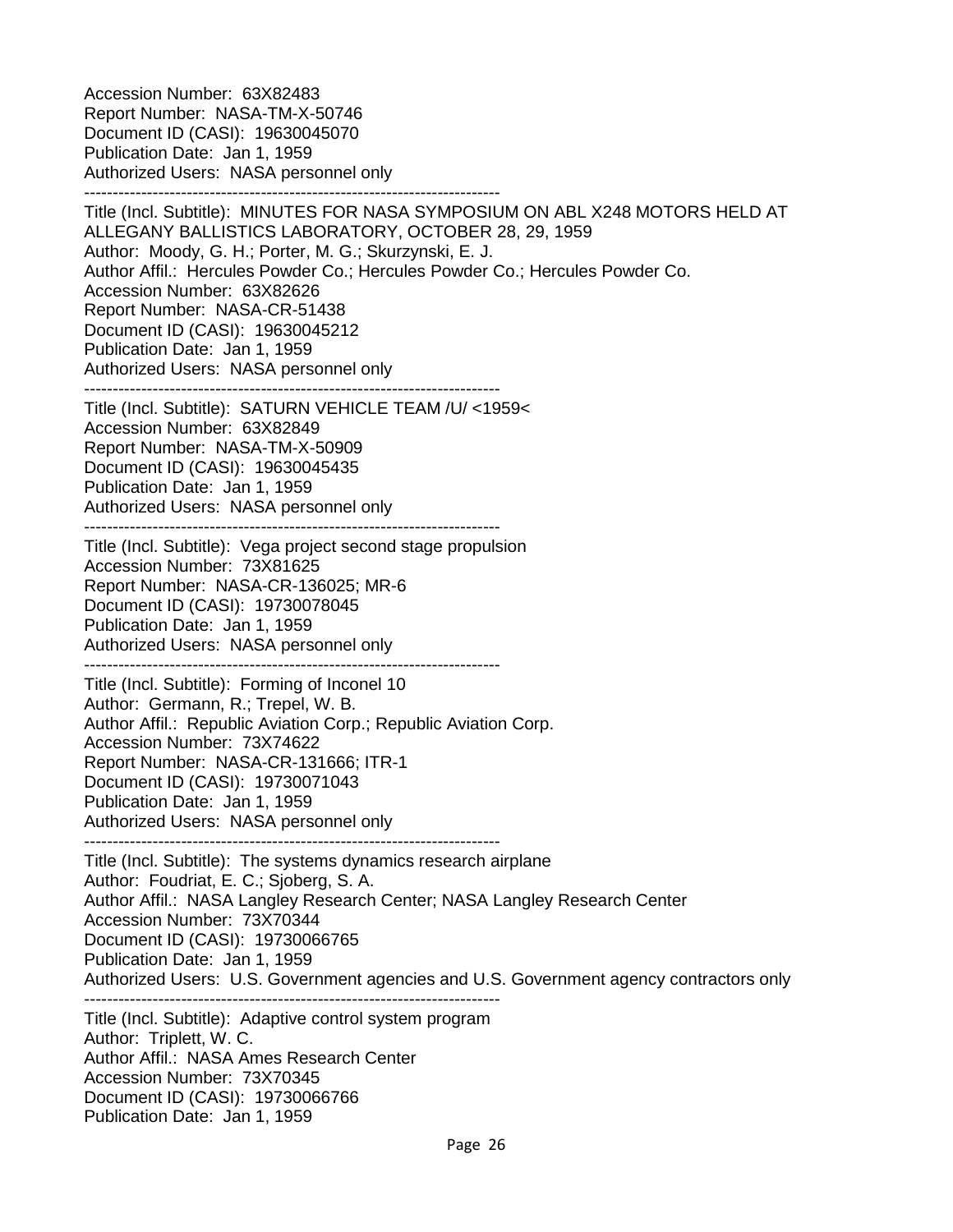Authorized Users: U.S. Government agencies and U.S. Government agency contractors only ------------------------------------------------------------------------- Title (Incl. Subtitle): On an adaptive autopilot using a nonlinear feedback control system Author: Mclean, J. D.; Schmidt, S. F. Author Affil.: NASA Ames Research Center; NASA Ames Research Center Accession Number: 73X70346 Document ID (CASI): 19730066767 Publication Date: Jan 1, 1959 Authorized Users: U.S. Government agencies and U.S. Government agency contractors only ------------------------------------------------------------------------- Title (Incl. Subtitle): Stability characteristics of two missiles of fineness ratios 12 and 18 with six rectangular fins of very low aspect ratio over a Mach number range of 1.4 to 3.2 Author: Henning, A. B. Author Affil.: NASA Langley Research Center Accession Number: 69X76939 Report Number: NASA-MEMO-12-2-58L Document ID (CASI): 19690093416 Publication Date: Jan 1, 1959 Authorized Users: U.S. Government agencies and U.S. Government agency contractors only ------------------------------------------------------------------------- Title (Incl. Subtitle): Considerations affecting satellite and space probe research with particular emphasis on scout as a launch vehicle Accession Number: 68X80541 Report Number: NASA-TM-X-60718 Document ID (CASI): 19680085770 Publication Date: Jan 1, 1959 Authorized Users: NASA personnel and NASA contractors only ------------------------------------------------------------------------- Title (Incl. Subtitle): [No Title] Author: Daugherty, J. C.; Green, K. H.; Hedstrom, C. E. Accession Number: 67X86142 Report Number: NASA-TM-SX-91 Document ID (CASI): 19670093756 Publication Date: Jan 1, 1959 Authorized Users: NASA personnel only ------------------------------------------------------------------------- Title (Incl. Subtitle): Delta monthly administrative progress report, november 1959 Accession Number: 66X82404 Report Number: NASA-CR-75487 Document ID (CASI): 19660090844 Publication Date: Jan 1, 1959 Authorized Users: U.S. Government agencies only ------------------------------------------------------------------------- Title (Incl. Subtitle): Feasibility study of a high mass-ratio motor monthly progress report no. 1, 1-30 jun. 1959 Author: Juran, C. E. Author Affil.: Grand Central Rocket Co. Accession Number: 66X80461 Report Number: NASA-CR-68666; P-0024-59 Document ID (CASI): 19660088906 Publication Date: Jan 1, 1959 Authorized Users: U.S. Government agencies and U.S. Government agency contractors only -------------------------------------------------------------------------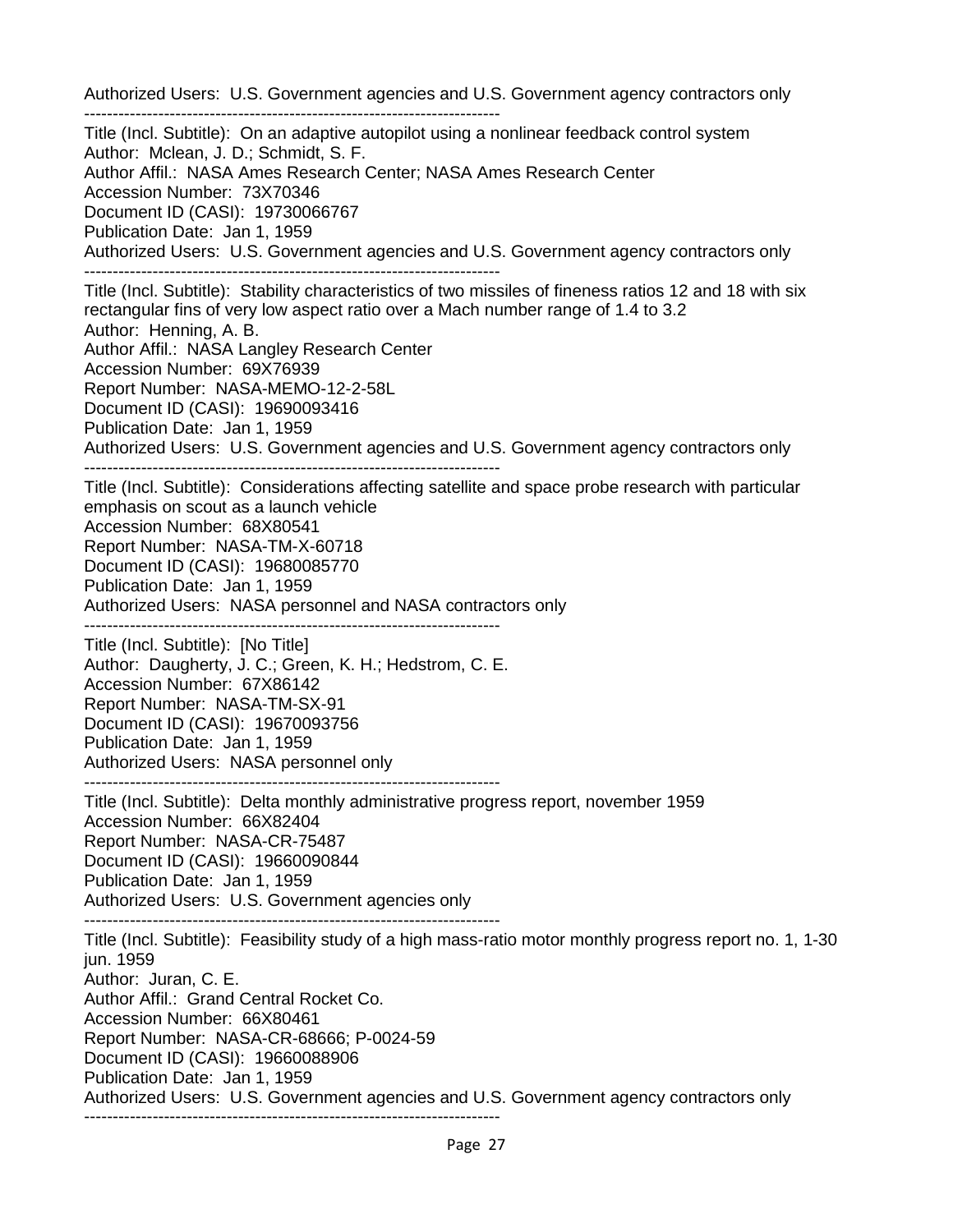Title (Incl. Subtitle): The aerodynamic damping of manned and ballistic reentry bodies Author: Wolhart, W. D. Author Affil.: NASA Langley Research Center Accession Number: 65X81281 Report Number: NASA-TM-X-56095 Document ID (CASI): 19650078865 Publication Date: Jan 1, 1959 Authorized Users: NASA personnel only ------------------------------------------------------------------------- Title (Incl. Subtitle): Vega project. second stage propulsion quarterly report no. 2, period ending september 18, 1959 Author: Berman, K.; Kleczek, W. S. Author Affil.: General Electric Co.; General Electric Co. Accession Number: 64X80666 Report Number: NASA-CR-55979 Document ID (CASI): 19640058644 Publication Date: Jan 1, 1959 Authorized Users: U.S. Government agencies only ------------------------------------------------------------------------- Title (Incl. Subtitle): Equatorial patterns of an axially slotted cylinder coated with a critically dense plasma Author: Knop, C. M.; Swift, C. T. Author Affil.: NASA Langley Research Center; NASA Langley Research Center Accession Number: 64X80336 Report Number: NASA-TM-X-51371 Document ID (CASI): 19640058314 Publication Date: Jan 1, 1959 Authorized Users: NASA personnel only ------------------------------------------------------------------------- Title (Incl. Subtitle): Heat Transfer in the Turbulent Incompressible Boundary Layer Title: Number of Part: IV Title: Name of Part: Effect of Location of Transition and Prediction of Heat Transfer in a Known Transition Region Author: Reynolds, W. C.; Kays, W. M.; Kline, S. J. Author Affil.: Stanford Univ.; Stanford Univ.; Stanford Univ. Report Number: NASA-MEMO-12-4-58W Document ID (CASI): 20050158659 Publication Date: December 1958 Authorized Users: NASA personnel only ------------------------------------------------------------------------- Title (Incl. Subtitle): ABMA PRESENTATION TO THE NATIONAL AERONAUTICS AND SPACE ADMINISTRATION Author: Koelle, H. H.; Stuhlinger, E.; Von Braun, W. Author Affil.: Army Missile Command; Army Missile Command; Army Missile Command Accession Number: 63X82770 Report Number: NASA-TM-X-50788; D-TN-1-59 Document ID (CASI): 19630045356 Publication Date: Dec 15, 1958 Authorized Users: NASA personnel only ------------------------------------------------------------------------- Title (Incl. Subtitle): Presentation on vehicle programs (U) Accession Number: 72X75015

Report Number: NASA-TM-X-66792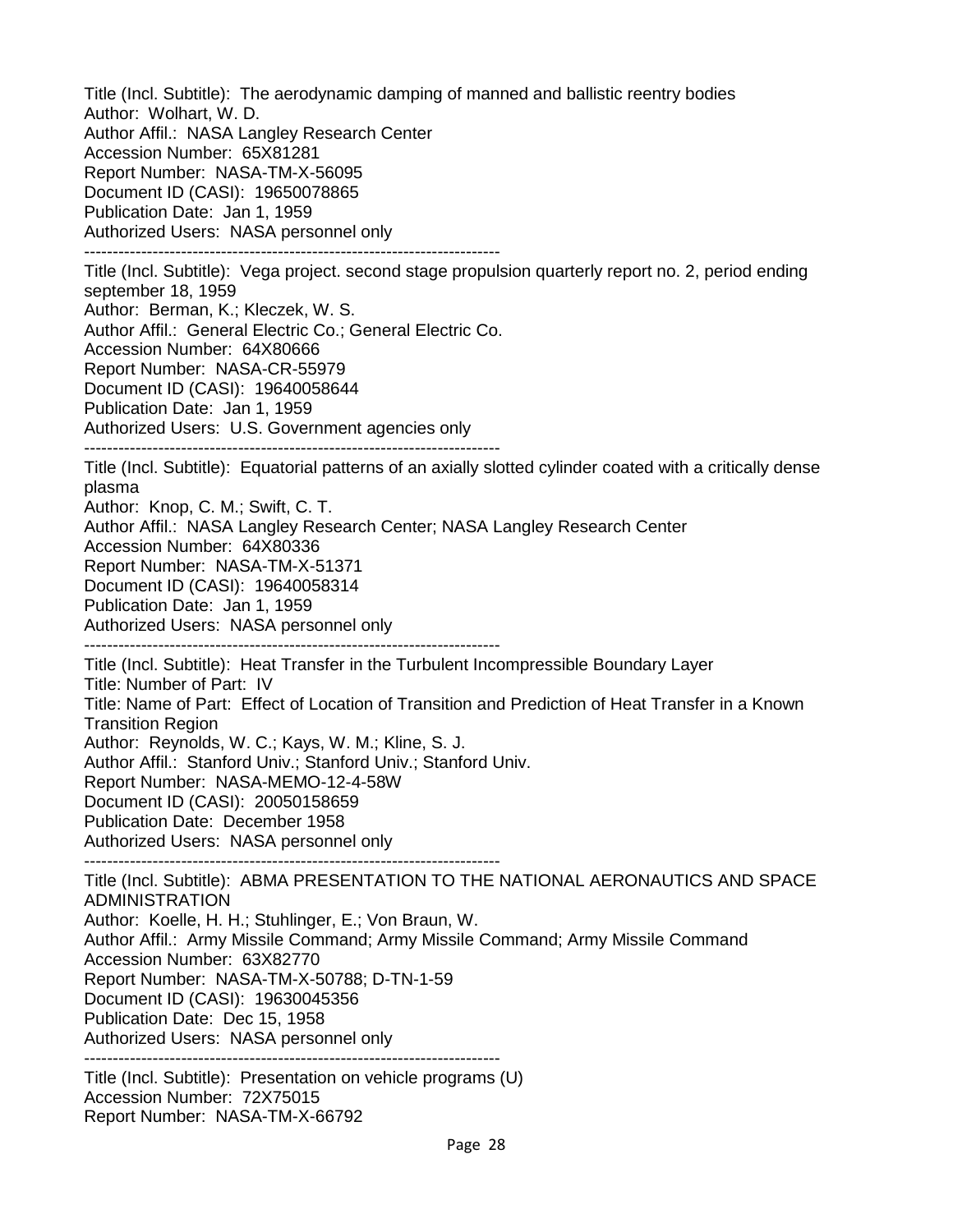Document ID (CASI): 19720073791 Publication Date: Dec 15, 1958 Authorized Users: NASA personnel only ------------------------------------------------------------------------- Title (Incl. Subtitle): DEVELOPMENT AND FUNDING PLAN FOR AOMC SUPPORT OF NASA MANNED SATELLITE PROJECT Accession Number: 63X82274 Report Number: NASA-CR-51689 Document ID (CASI): 19630044862 Publication Date: Dec 12, 1958 Authorized Users: NASA personnel only ------------------------------------------------------------------------- Title (Incl. Subtitle): Development and funding plan for AOMC support of NASA manned-satellite project Accession Number: 78X73566 Report Number: NASA-CR-155809 Document ID (CASI): 19780083893 Publication Date: Dec 12, 1958 Authorized Users: U.S. Government agencies only ------------------------------------------------------------------------- Title (Incl. Subtitle): RAPID-OPENING MECHANICAL GATE VALVE Author: Charters, A. C.; Denardo, B. P. Author Affil.: NASA Ames Research Center; NASA Ames Research Center Accession Number: 63X82864 Report Number: NASA-TM-X-51262 Document ID (CASI): 19630045450 Publication Date: Dec 2, 1958 Authorized Users: NASA personnel only ------------------------------------------------------------------------- Title (Incl. Subtitle): Heat-transfer measurements on a 5.5-inch-diameter hemispherical concave nose in free flight at Mach numbers up to 6.6 Author: Levine, J.; Rumsey, C. B. Author Affil.: NASA Langley Research Center; NASA Langley Research Center Accession Number: 69X76956 Report Number: NASA-MEMO-10-21-58L Document ID (CASI): 19690093433 Publication Date: Dec 1, 1958 Authorized Users: U.S. Government agencies and U.S. Government agency contractors only ------------------------------------------------------------------------- Title (Incl. Subtitle): [No Title] Author: Dunholter, H. F. Accession Number: 64X80309 Report Number: NASA-CR-55242 Document ID (CASI): 19640058287 Publication Date: Dec 1, 1958 Authorized Users: NASA personnel only ------------------------------------------------------------------------- Title (Incl. Subtitle): [No Title] Accession Number: 66X81523 Report Number: NASA-CR-71334; R-1174P Document ID (CASI): 19660089964 Publication Date: Nov 10, 1958 Authorized Users: U.S. Government agencies and U.S. Government agency contractors only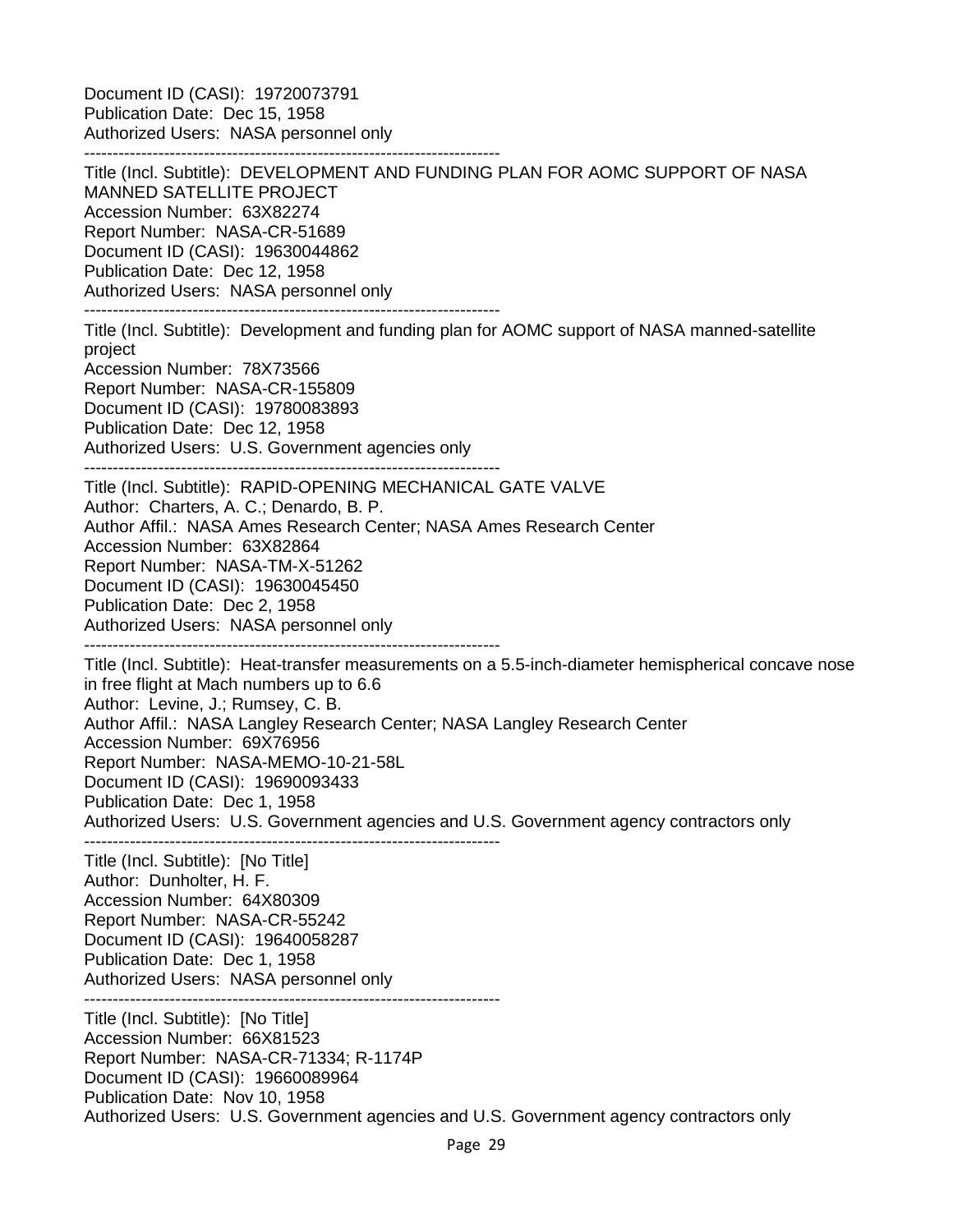-------------------------------------------------------------------------

Title (Incl. Subtitle): Test vehicle attitude control system. A proposal prepared in response to specification S-1 Accession Number: 76X73329 Report Number: NASA-CR-146489; MOSC-139 Document ID (CASI): 19760079973 Publication Date: Oct 20, 1958 Authorized Users: U.S. Government agencies only -------------------------------------------------------------------------

Title (Incl. Subtitle): Heat transfer and pressure measurements from a flight test of the third 1/18-scale model of the Titan intercontinental ballistic missile up to a Mach number of 3.86 and Reynolds number per foot of 23.5 million and a comparison with heat transfer of two other models Author: Graham, J. B., Jr. Author Affil.: NASA Langley Research Center Accession Number: 71X75074 Report Number: NASA-MEMO-11-1-58L; AF-AM-70 Document ID (CASI): 19710076492 Publication Date: Oct 1, 1958 Authorized Users: NASA personnel only ------------------------------------------------------------------------- Title (Incl. Subtitle): An investigation of the aerodynamic characteristics of a 1/15-scale model of WS-

117L with booster B at Mach numbers from 2.49 to 3.53 Author: Bright, L. G. Author Affil.: NASA Ames Research Center

Accession Number: 71X75075

Report Number: NASA-MEMO-10-12-58A

Document ID (CASI): 19710076493

Publication Date: Oct 1, 1958

Authorized Users: NASA personnel only

-------------------------------------------------------------------------

Title (Incl. Subtitle): A wind tunnel investigation of the aerodynamic characteristics of a 1/15-scale model of the lockheed WS-117L vehicle plus booster B at Mach numbers from 0.70 to 1.45 Author: Fahey, R. E. Author Affil.: NASA Ames Research Center Accession Number: 71X75076 Report Number: NASA-MEMO-10-10-58A Document ID (CASI): 19710076494 Publication Date: Oct 1, 1958 Authorized Users: NASA personnel only -------------------------------------------------------------------------

Title (Incl. Subtitle): An experimental investigation of the aerodynamic characteristics of a 1/15-scale model of the Lockheed WS-117L vehicle plus booster B at Mach numbers from 1.55 to 2.35 Author: Martin, N. J. Author Affil.: NASA Ames Research Center Accession Number: 71X75077 Report Number: NASA-MEMO-10-11-58A Document ID (CASI): 19710076495 Publication Date: Oct 1, 1958 Authorized Users: NASA personnel only -------------------------------------------------------------------------

Title (Incl. Subtitle): Hovering and transition flight tests of a 1/5-scale model of the Ryan X-13 VTOL airplane Author: Smith, C. C., Jr.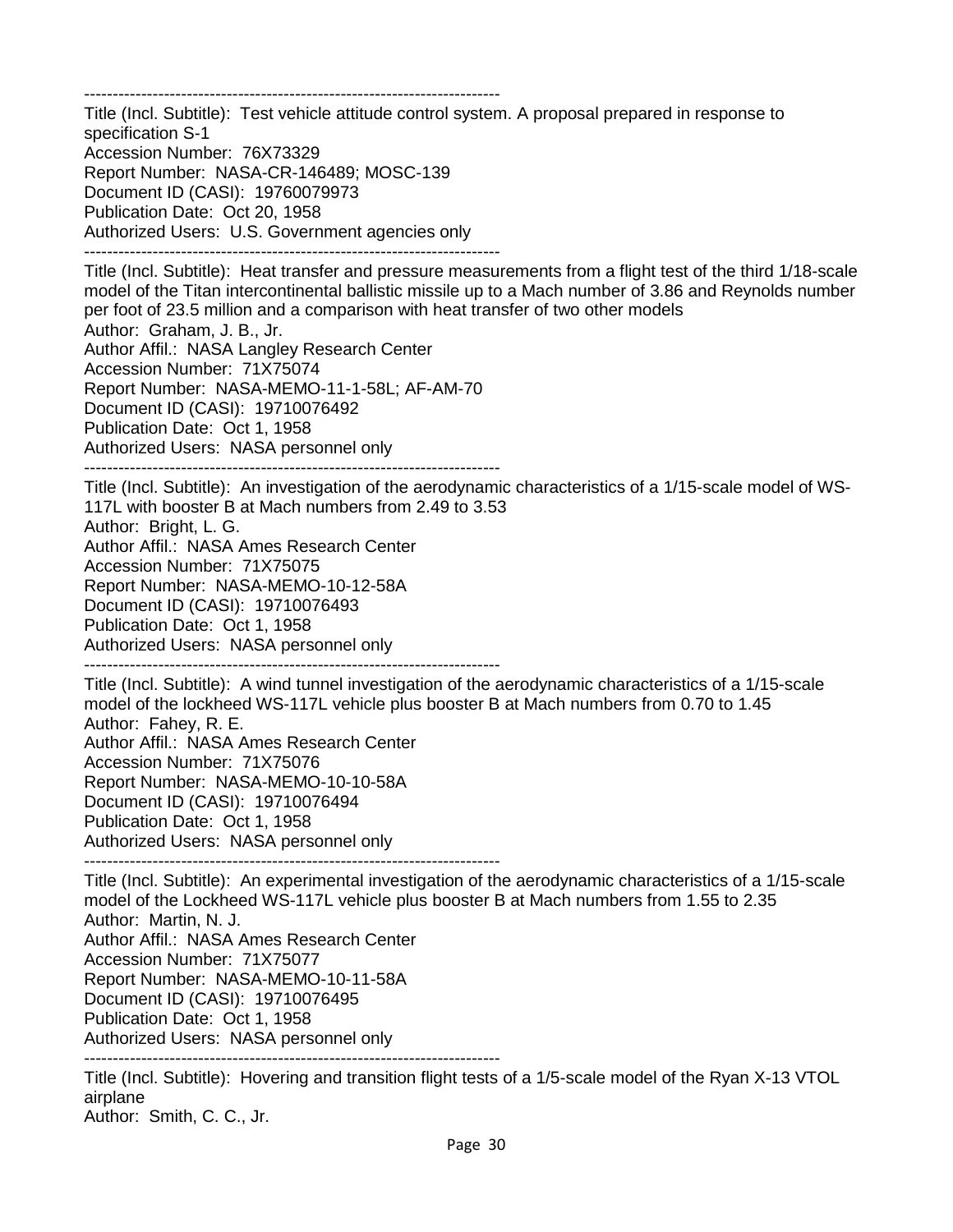Author Affil.: NASA Langley Research Center Accession Number: 71X81426 Report Number: NACA-RM-SL58H29 Document ID (CASI): 19710082837 Publication Date: Sep 9, 1958 Authorized Users: NASA personnel only -------------------------------------------------------------------------

Title (Incl. Subtitle): Aerodynamic characteristics at a Mach number of 6.8 of two hypersonic missile configurations, one with low aspect ratio cruciform fins and trailing edge flaps and one with a flared afterbody and all movable controls Author: Bernot, P. T.; Robinson, R. B. Author Affil.: NASA Langley Research Center; NASA Langley Research Center Accession Number: 71X73177 Report Number: NACA-RM-L58D24 Document ID (CASI): 19710074595 Publication Date: Aug 4, 1958 Authorized Users: NASA personnel only -------------------------------------------------------------------------

Title (Incl. Subtitle): Experimental investigation of flutter and divergence characteristics of the rocketmotor fin of the ASROC missile Author: Hanson, P. W.; Levey, G. M. Author Affil.: NASA Langley Research Center; NASA Langley Research Center Accession Number: 71X74412 Report Number: NACA-RM-SL58H08A; N-AM-66 Document ID (CASI): 19710075830 Publication Date: Jul 31, 1958 Authorized Users: NASA personnel only

-------------------------------------------------------------------------

Title (Incl. Subtitle): X-15 structure and structural development Author: Davis, C L Accession Number: 93R21687 Document ID (CASI): 19930092397 Authorized Users: NASA personnel only -------------------------------------------------------------------------

Title (Incl. Subtitle): The XLR99-RM-1 engine for the X-15 airplane Author: Seaman, Robert W Accession Number: 93R21691 Document ID (CASI): 19930092401 Authorized Users: NASA personnel only -------------------------------------------------------------------------

Title (Incl. Subtitle): BOUNDARY-LAYER-TRANSITION MEASUREMENTS IN FULL-SCALE FLIGHT Author: Banner, R. D.; Mc Tigue, J. G.; Petty, G., Jr. Author Affil.: NASA Flight Research Center; NASA Flight Research Center; NASA Flight Research **Center** Accession Number: 63N18047 Report Number: NACA-RM-H58E28 Document ID (CASI): 19630008170 Publication Date: Jul 28, 1958 Authorized Users: NASA personnel only -------------------------------------------------------------------------

Title (Incl. Subtitle): Preliminary aerodynamic data pertinent to manned satellite reentry configurations Author: Armstrong, W. O.; Penland, J. A. Author Affil.: NASA Langley Research Center; NASA Langley Research Center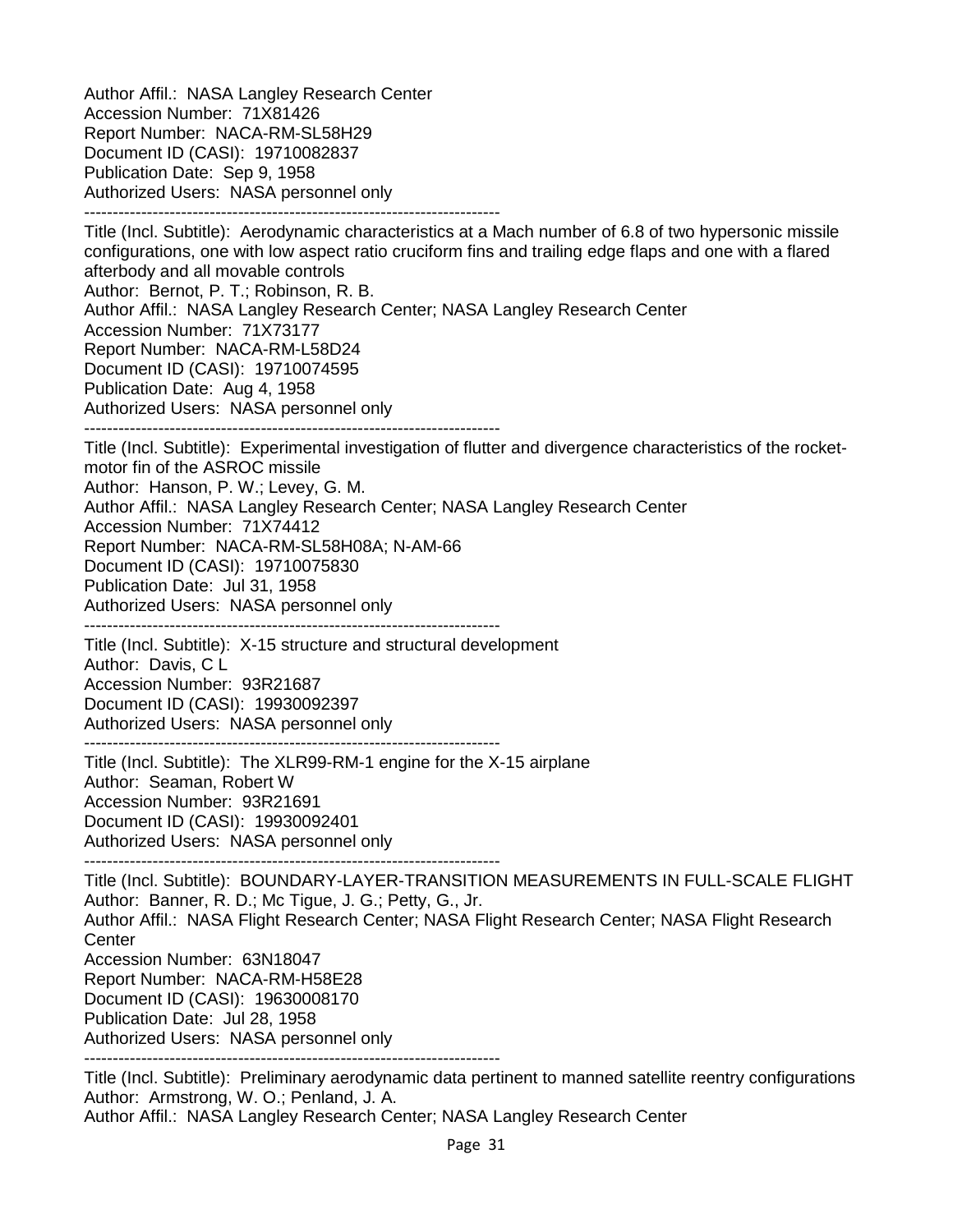Accession Number: 71X73179 Report Number: NACA-RM-L58E13A Document ID (CASI): 19710074597 Publication Date: Jul 21, 1958 Authorized Users: NASA personnel only -------------------------------------------------------------------------

Title (Incl. Subtitle): Altitude Performance of the Afterburner on the Iroquois Turbojet Engine. Coord. No. AF-P-6

Author: Groesbeck, Donald E.; Peters, Daniel J. Author Affil.: National Advisory Committee for Aeronautics. Lewis Flight Propulsion Lab.; National Advisory Committee for Aeronautics. Lewis Flight Propulsion Lab. Report Number: NACA-RM-SE58G01 Document ID (CASI): 20090026526 Publication Date: July 1958 Authorized Users: NASA personnel only

-------------------------------------------------------------------------

Title (Incl. Subtitle): Free-Spinning-Tunnel Investigation of a 1/28-Scale Model of the North American FJ-4 Airplane with External Fuel Tanks, TED No. NACA AD 3112 Author: Healy, Frederick M. Author Affil.: National Advisory Committee for Aeronautics. Langley Aeronautical Lab. Report Number: NACA-RM-SL58H07 Document ID (CASI): 20050028462 Publication Date: July 23, 1958 Authorized Users: NASA personnel only -------------------------------------------------------------------------

Title (Incl. Subtitle): Effects of boattail area contouring and simulated turbojet exhaust on the loading and fuselage-tail component drag of a twin-engine fighter-type airplane model Author: Foss, Willard E , Jr; Runckel, Jack F; Lee, Edwin E , Jr Accession Number: 93R23148 Report Number: NACA-RM-L58C04 Document ID (CASI): 19930093825 Authorized Users: NASA personnel only

-------------------------------------------------------------------------

Title (Incl. Subtitle): Turbulent Skin Friction at High Mach Numbers and Reynolds Numbers Author: Matting, Fred W.; Chapman, Dean R. Author Affil.: National Advisory Committee for Aeronautics. Ames Aeronautical Lab.; National Advisory Committee for Aeronautics. Ames Aeronautical Lab. Report Number: NACA-RM-A58D28 Document ID (CASI): 20040034083 Publication Date: July 24, 1958 Authorized Users: NASA personnel only

-------------------------------------------------------------------------

Title (Incl. Subtitle): Calculation of the Lateral Stability of a Directly Coupled Tandem-Towed Fighter Airplane and Correlation with Experimental Data Author: Shanks, Robert E. Author Affil.: National Advisory Committee for Aeronautics. Langley Aeronautical Lab. Report Number: NACA-RM-SL55D18 Document ID (CASI): 20050029387 Publication Date: June 24, 1958 Authorized Users: NASA personnel only -------------------------------------------------------------------------

Title (Incl. Subtitle): Some Altitude Operational Characteristics of a Prototype Iroquois Turbojet Engine. COORD. NO. AF-P-6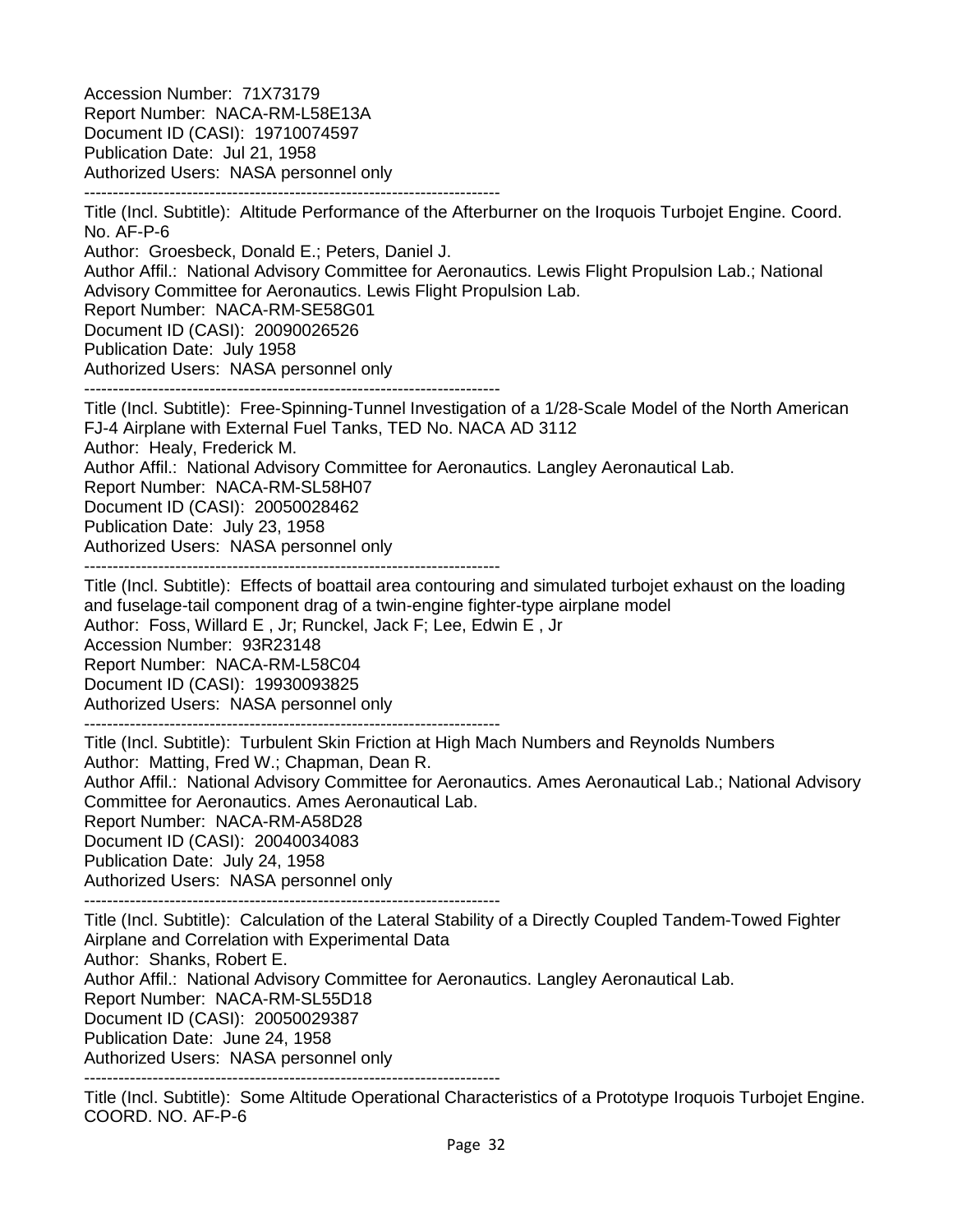Author: Peters, Daniel J.; McAulay, John E. Author Affil.: National Advisory Committee for Aeronautics. Lewis Flight Propulsion Lab.; National Advisory Committee for Aeronautics. Lewis Flight Propulsion Lab. Report Number: NACA-RM-SE58F17 Document ID (CASI): 20090026500 Publication Date: June 17, 1958 Authorized Users: NASA personnel only ------------------------------------------------------------------------- Title (Incl. Subtitle): Canard hinge moments and longitudinal stability of a 1/7-scale model of the Convair B-58 external store in a free-flight investigation at Mach numbers from 0.94 to 2.58 Author: Hollinger, J. A. Author Affil.: NASA Langley Research Center Accession Number: 69X71608

Report Number: NACA-RM-SL58F10

Document ID (CASI): 19690088092

Publication Date: Jun 20, 1958

Authorized Users: NASA personnel only

-------------------------------------------------------------------------

Title (Incl. Subtitle): Investigation of a Prototype Iroquois Turbojet Engine in an Altitude Test Chamber. COORD. NO. AF-P-6

Author: McAuay, John E.; Groesbeck, Donald E.

Author Affil.: National Advisory Committee for Aeronautics. Lewis Flight Propulsion Lab.; National Advisory Committee for Aeronautics. Lewis Flight Propulsion Lab.

Report Number: NACA-RM-SE58E26

Document ID (CASI): 20090026499

Publication Date: May 26, 1958

Authorized Users: NASA personnel only

-------------------------------------------------------------------------

Title (Incl. Subtitle): Induction system characteristics and engine surge occurrence for two fighter-type airplanes

Author: Larson, Terry J; Thomas, George M; Bellman, Donald R

Accession Number: 93R19347

Report Number: NACA-RM-H58C14

Document ID (CASI): 19930090057

Authorized Users: NASA personnel only

-------------------------------------------------------------------------

Title (Incl. Subtitle): Preliminary transonic flutter investigation of models of T-tall of Blackburn NA-39 airplane

Author: Boswinkle, R. W., Jr.; Jones, G. W., Jr.

Author Affil.: NASA Langley Research Center; NASA Langley Research Center Accession Number: 71X80117

Report Number: NACA-RM-SL58D10

Document ID (CASI): 19710081529

Publication Date: Apr 15, 1958

Authorized Users: NASA personnel only

-------------------------------------------------------------------------

Title (Incl. Subtitle): Supersonic Wave Interference Affecting Stability Author: Love, Eugene S. Author Affil.: National Advisory Committee for Aeronautics. Langley Aeronautical Lab. Report Number: NACA-RM-L55L14a Document ID (CASI): 20090022748 Publication Date: March 08, 1958 Authorized Users: NASA personnel only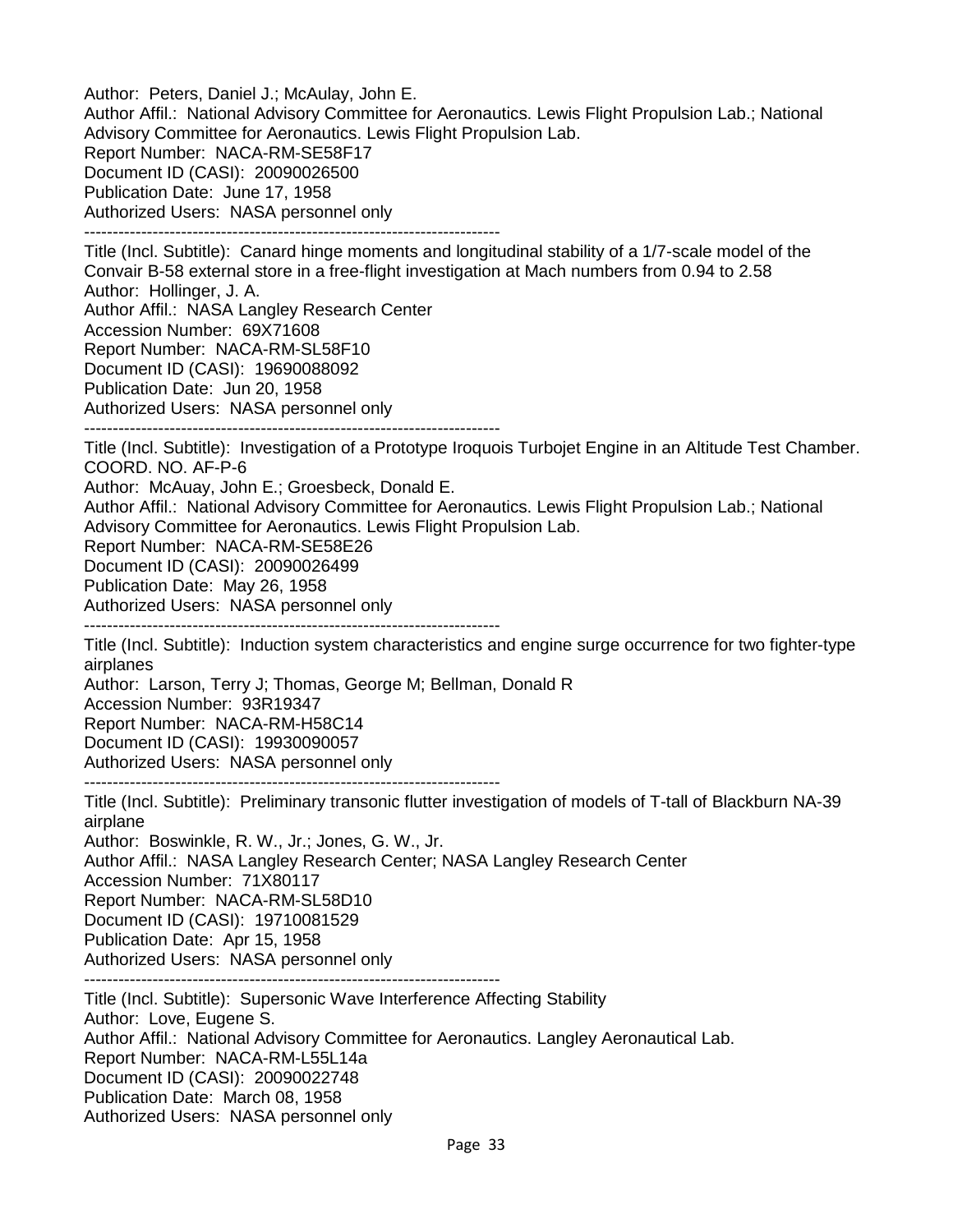------------------------------------------------------------------------- Title (Incl. Subtitle): The Interaction of a Reflected Shock Wave with the Boundary Layer in a Shock Tube Author: Mark, Herman Author Affil.: Cornell Univ. Report Number: NACA-TM-1418 Document ID (CASI): 20050019632 Publication Date: March 1958 Authorized Users: NASA personnel only ------------------------------------------------------------------------- Title (Incl. Subtitle): Preliminary Evaluation of Very High Energy Rocket Propellants Author: Douglass, Howard W. Author Affil.: National Advisory Committee for Aeronautics. Lewis Flight Propulsion Lab. Accession Number: 69X76412 Report Number: NASA-TM-X-61638; AD-152273 Document ID (CASI): 19690092889 Publication Date: March 14, 1958 Authorized Users: NASA personnel only ------------------------------------------------------------------------- Title (Incl. Subtitle): Some experimental heating data on convex and concave hemispherical nose shapes and hemispherical depressions on a 30 deg blunted nose cone Author: Hopko, R. N.; Strass, H. K. Author Affil.: NASA Langley Research Center; NASA Langley Research Center Accession Number: 69X76940 Report Number: NACA-RM-L58A17A Document ID (CASI): 19690093417 Publication Date: Mar 10, 1958 Authorized Users: U.S. Government agencies and U.S. Government agency contractors only ------------------------------------------------------------------------- Title (Incl. Subtitle): Investigation of Aperiodic Time Processes with Autocorrelation and Fourier Analysis Author: Exner, Marie Luise Report Number: NACA-TM-1404 Document ID (CASI): 20050019615 Publication Date: March 1958 Authorized Users: NASA personnel only ------------------------------------------------------------------------- Title (Incl. Subtitle): Impact on a Compressible Fluid Author: Egorov, L. T. Report Number: NACA-TM-1413 Document ID (CASI): 20040045345 Publication Date: February 1958 Authorized Users: NASA personnel only ------------------------------------------------------------------------- Title (Incl. Subtitle): Investigation of Incipient Spin Characteristics of a 1/35-Scale Model of the Convair F-102A Airplane, Coord. No. AF-AM-79 Author: Healy, Frederick M. Author Affil.: National Advisory Committee for Aeronautics. Langley Aeronautical Lab. Report Number: NACA-RM-SL58B13 Document ID (CASI): 20050028492 Publication Date: February 11, 1958 Authorized Users: NASA personnel only

-------------------------------------------------------------------------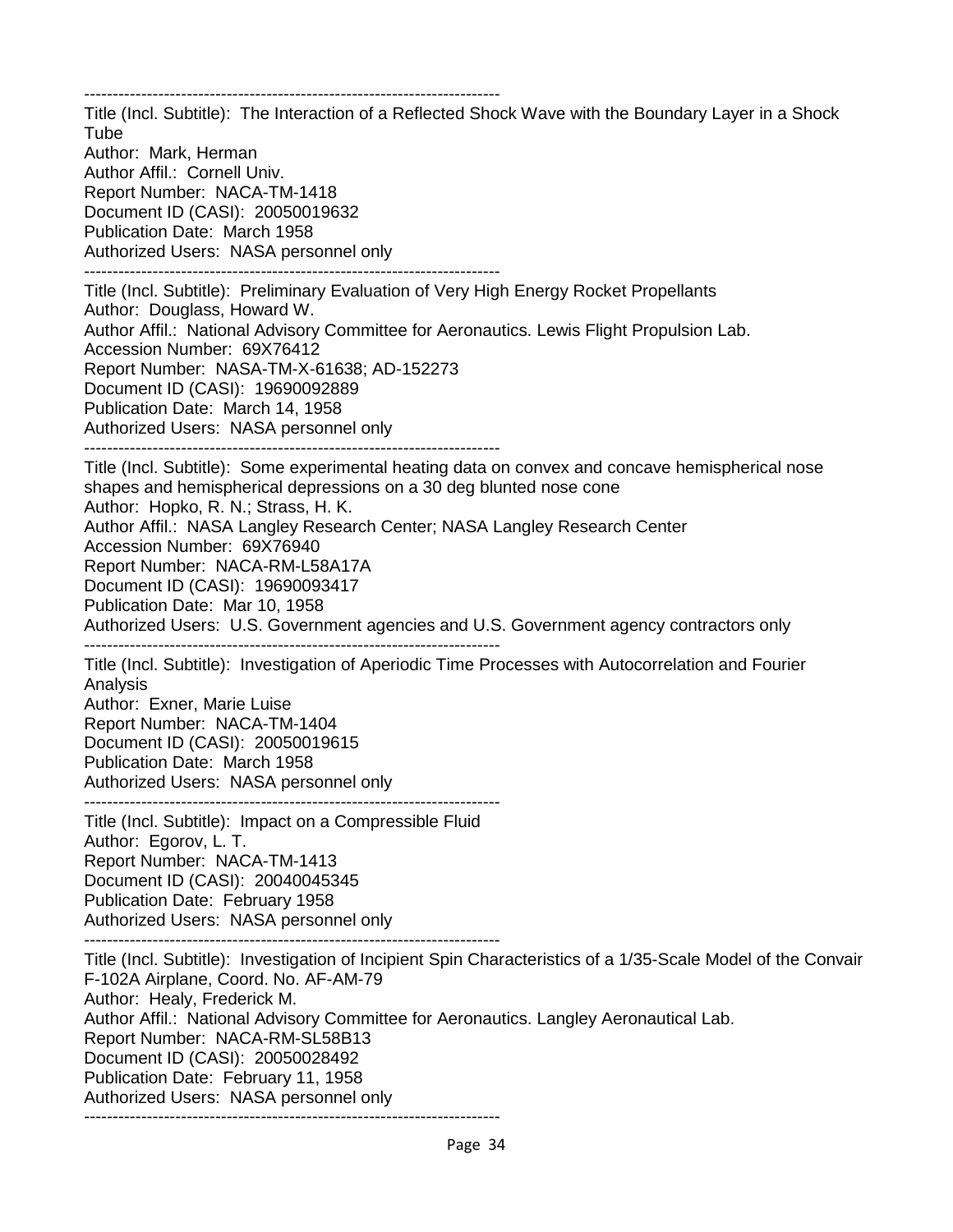Title (Incl. Subtitle): Transonic-Wind-Tunnel Tests of the Aerodynamic Characteristics of a 0.15-Scale Model of the North American Aviation 255-Inch Fin-Stabilized External Store, Coord No. AF-AM-4 Author: Fischetti, Thomas L. Author Affil.: National Advisory Committee for Aeronautics. Langley Aeronautical Lab.

Report Number: NACA-RM-SL56A30 Document ID (CASI): 20050028473 Publication Date: February 09, 1958 Authorized Users: NASA personnel only

-------------------------------------------------------------------------

Title (Incl. Subtitle): Heat-transfer and pressure measurements from a flight test of the second 1/18 scale model of the Titan intercontinental ballistic missile up to a Mach number of 3.91 and Reynolds number per foot of 23.4 by 10 to the 6th power Author: Graham, J. B., Jr. Author Affil.: NASA Langley Research Center Accession Number: 71X74415

Report Number: NACA-RM-SL58B10; AF-AM-70

Document ID (CASI): 19710075833

Publication Date: Jan 29, 1958

Authorized Users: NASA personnel only

-------------------------------------------------------------------------

Title (Incl. Subtitle): An Investigation of the Free-Spinning and Recovery Characteristics of a 1/24- Scale Model of the Grumman F11F-1 Airplane with Alternate Nose Configurations with and without Wing Fuel Tanks, TED No. NACA AD 395 Author: Bowman, James S., Jr. Author Affil.: National Advisory Committee for Aeronautics. Langley Aeronautical Lab. Report Number: NACA-RM-SL58C20 Document ID (CASI): 20050028501 Publication Date: [1958] Authorized Users: NASA personnel only -------------------------------------------------------------------------

Title (Incl. Subtitle): Wind-Tunnel Investigation of the Low-Speed Characteristics of a 1/8-Scale Model of the Republic XP-91 Airplane with a Vee and a Conventional Tail. Addendum - Characteristics with a Revised Conventional Tail and Drooped Wing Tips

Author: Weiberg, James A.; Anderson, Warren E.

Author Affil.: National Advisory Committee for Aeronautics. Ames Aeronautical Lab.; National Advisory Committee for Aeronautics. Ames Aeronautical Lab.

Report Number: NACA-RM-SA8A02

Document ID (CASI): 20090026310

Publication Date: January 02, 1958

Authorized Users: NASA personnel only

-------------------------------------------------------------------------

Title (Incl. Subtitle): Some Effects of Rapid Inlet Pressure Oscillation on the Operation of a Turbojet Engine

Author: Russey, Robert E.; Lubick, Robert J.

Author Affil.: National Advisory Committee for Aeronautics. Lewis Flight Propulsion Lab.; National Advisory Committee for Aeronautics. Lewis Flight Propulsion Lab.

Report Number: NACA-RM-E58A03

Document ID (CASI): 20050041781

Publication Date: [1958]

Authorized Users: NASA personnel only -------------------------------------------------------------------------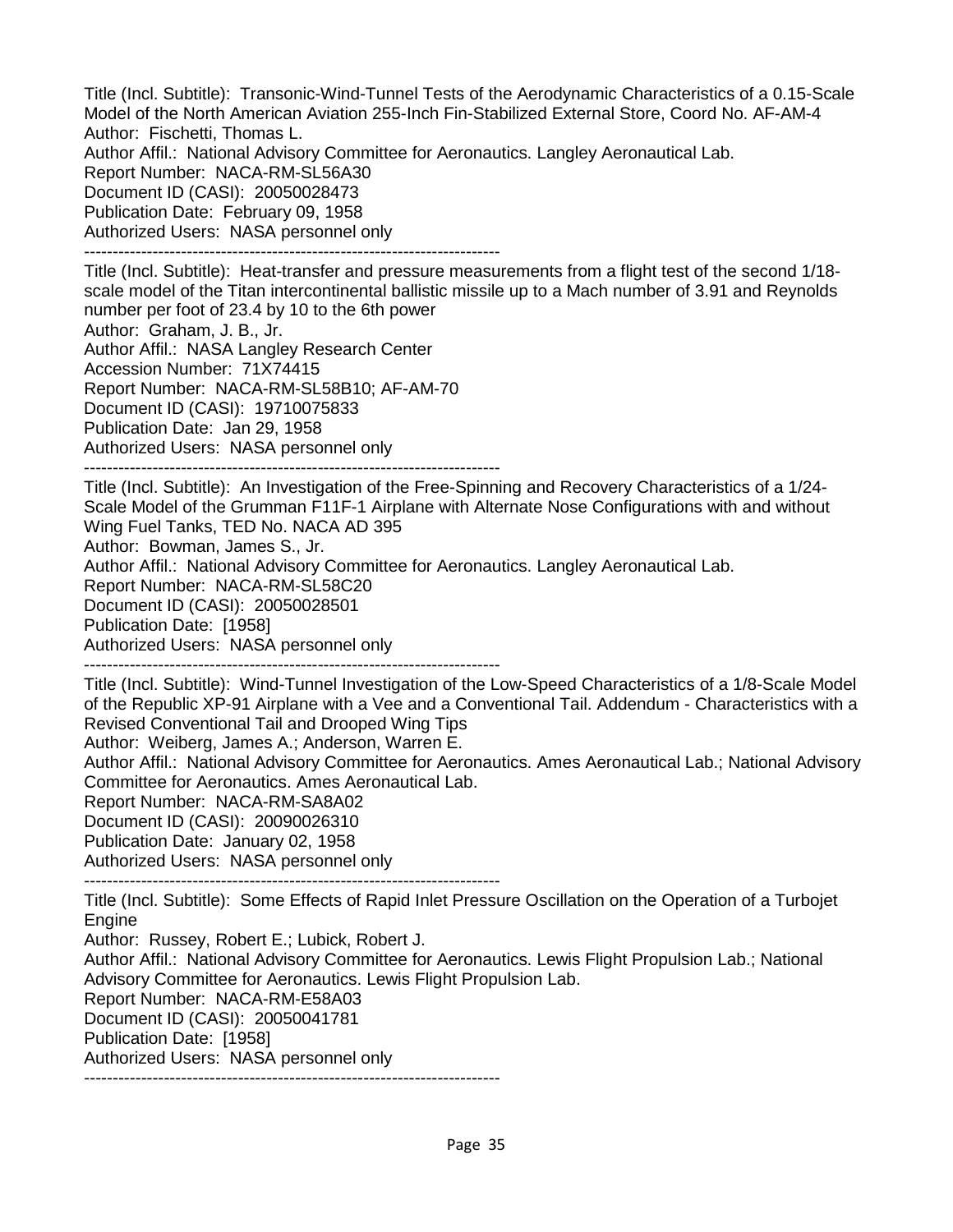Title (Incl. Subtitle): Longitudinal and Lateral Stability and Control Characteristics and Vertical-Tail-Load Measurements for a 0.03-Scale Model of the Avro CF-105 Airplane at Mach Numbers of 1.60, 1.80, and 2.00 Author: Silvers, H. Norman; Fournier, Roger H.; Wills, Jane S. Author Affil.: National Advisory Committee for Aeronautics. Langley Aeronautical Lab.; National Advisory Committee for Aeronautics. Langley Aeronautical Lab.; National Advisory Committee for Aeronautics. Langley Aeronautical Lab. Report Number: NACA-RM-SL58G28 Document ID (CASI): 20050028468 Publication Date: [1958] Authorized Users: NASA personnel only ------------------------------------------------------------------------- Title (Incl. Subtitle): THE UPPER ATMOSPHERE STUDIED BY ROCKETS AND SATELLITES Author: Newell, H. E., Jr. Accession Number: 63X81689 Report Number: NASA-TM-X-60653 Document ID (CASI): 19630044278 Publication Date: Jan 1, 1958 Authorized Users: NASA personnel only ------------------------------------------------------------------------- Title (Incl. Subtitle): Turbine engines for high-speed flight Author: Henneberry, H. M.; Zimmerman, A. V. Author Affil.: NASA Lewis Research Center; NASA Lewis Research Center Accession Number: 68X84157 Report Number: NASA-TM-X-60935; NACA-C-8548 Document ID (CASI): 19680089382 Publication Date: Jan 1, 1958 Authorized Users: U.S. Government agencies and U.S. Government agency contractors only ------------------------------------------------------------------------- Title (Incl. Subtitle): Sodium levels in urine and lympth following elevation of inferior vena cava pressure Author: Cockett, A. T. K.; Katz, Y. J.; Moore, R. S. Author Affil.: California Univ.; California Univ.; California Univ. Accession Number: 66X20993 Report Number: NASA-CR-76974 Document ID (CASI): 19660077318 Publication Date: Jan 1, 1958 Authorized Users: NASA personnel and NASA contractors only ------------------------------------------------------------------------- Title (Incl. Subtitle): Static pressure measurements in a hyperveloc- ity shock tunnel Author: Bowman, G. H.; Coon, G. W. Author Affil.: NASA Ames Research Center; NASA Ames Research Center Accession Number: 64X82361 Report Number: NASA-TM-X-54796 Document ID (CASI): 19640060315 Publication Date: Jan 1, 1958 Authorized Users: NASA personnel only ------------------------------------------------------------------------- Title (Incl. Subtitle): The supersonic blunt-body problem - review and extension Author: Van Dyke, M. D. Author Affil.: NASA Ames Research Center

Accession Number: 64X81065

Document ID (CASI): 19640059043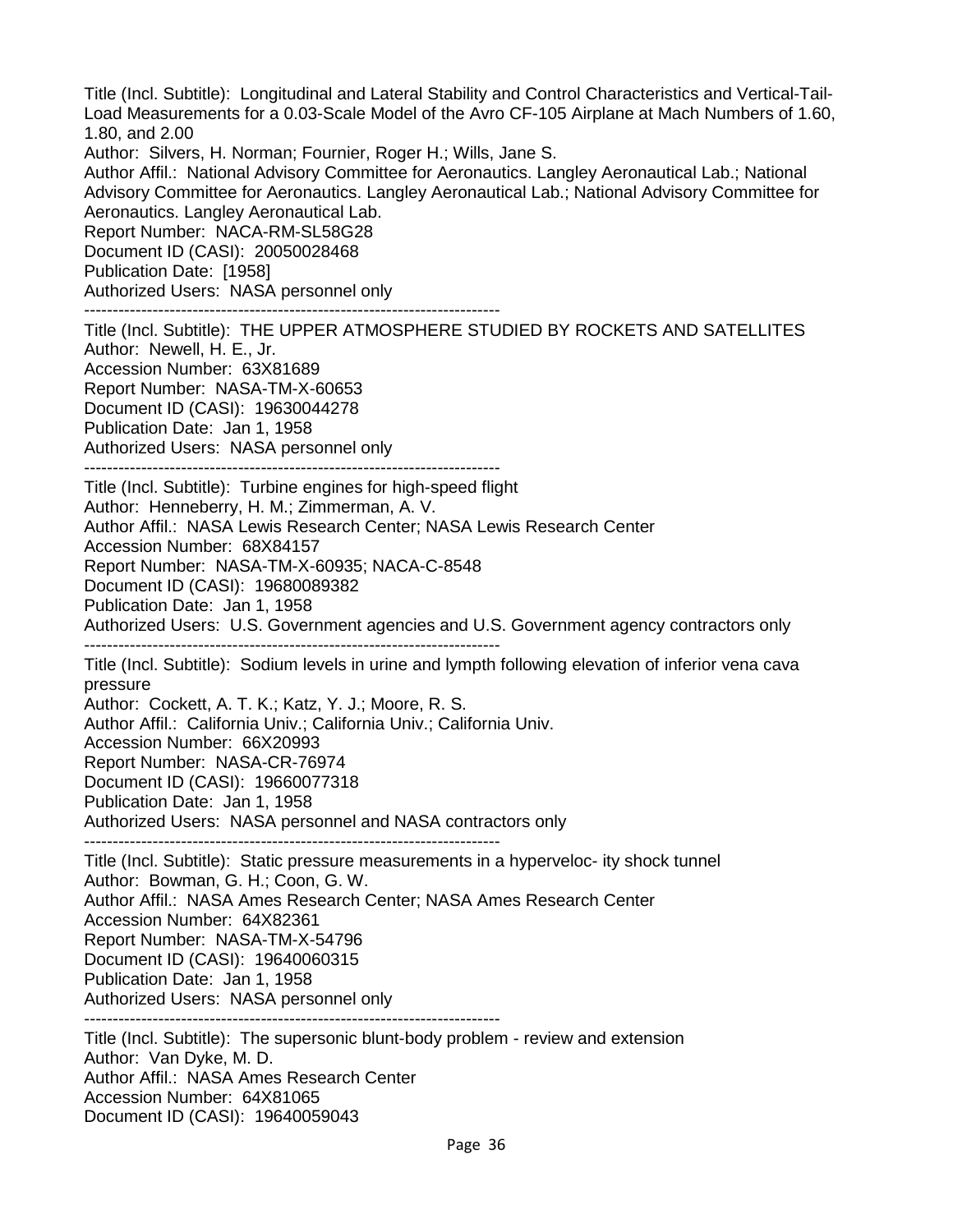Publication Date: Jan 1, 1958 Authorized Users: NASA personnel only

-------------------------------------------------------------------------

Title (Incl. Subtitle): The temperature-dependence of the refractive index of tetragonal bati03 by a modified chaulnes method Author: De Vries, R. C.; Lawless, W. N. Accession Number: 64X81005 Report Number: NASA-CR-56026 Document ID (CASI): 19640058983 Publication Date: Jan 1, 1958 Authorized Users: NASA personnel only ------------------------------------------------------------------------- Title (Incl. Subtitle): Direct observations of the solar wind by the mariner ii spacecraft Author: Neugebauer, M.; Snyder, C. W. Author Affil.: Jet Propulsion Lab., California Inst. of Tech.; Jet Propulsion Lab., California Inst. of Tech. Accession Number: 64X80561 Report Number: NASA-CR-55422 Document ID (CASI): 19640058539 Publication Date: Jan 1, 1958 Authorized Users: NASA personnel only ------------------------------------------------------------------------- Title (Incl. Subtitle): Anisotropic oxygen polarizability in carbonate minerals Author: De Vries, R. C.; Lawless, W. N. Accession Number: 64X80876 Report Number: NASA-CR-53895 Document ID (CASI): 19640058854 Publication Date: Jan 1, 1958 Authorized Users: NASA personnel only ------------------------------------------------------------------------- Title (Incl. Subtitle): Heat-transfer and pressure measurements from a flight test of a 1/18-scale model of the Titan intercontinental ballistic missile up to a Mach number of 3.95 and Reynolds number per foot of 23 by 10 to the 6th power Author: Chauvin, L. T.; Graham, J. B., Jr.; Speegle, K. C. Author Affil.: NASA Langley Research Center; NASA Langley Research Center; NASA Langley Research Center Accession Number: 71X74410 Report Number: NACA-RM-SL57L16A; AF-AM-70 Document ID (CASI): 19710075828 Publication Date: Dec 19, 1957 Authorized Users: NASA personnel only ------------------------------------------------------------------------- Title (Incl. Subtitle): Investigation at High Subsonic Speeds of the Static Longitudinal and Lateral Stability Characteristics of Two Canard Airplane Configurations Author: Steeman, William C., Jr. Author Affil.: National Advisory Committee for Aeronautics. Langley Aeronautical Lab. Report Number: NACA-RM-L57J08 Document ID (CASI): 20050019253 Publication Date: December 03, 1957 Authorized Users: NASA personnel only ------------------------------------------------------------------------- Title (Incl. Subtitle): Surge-Inception Study in a Two-Spool Turbojet Engine Title Supplement: Revised

Author: Wallner, Lewis E.; Lubick, Robert J.; Saari, Martin J.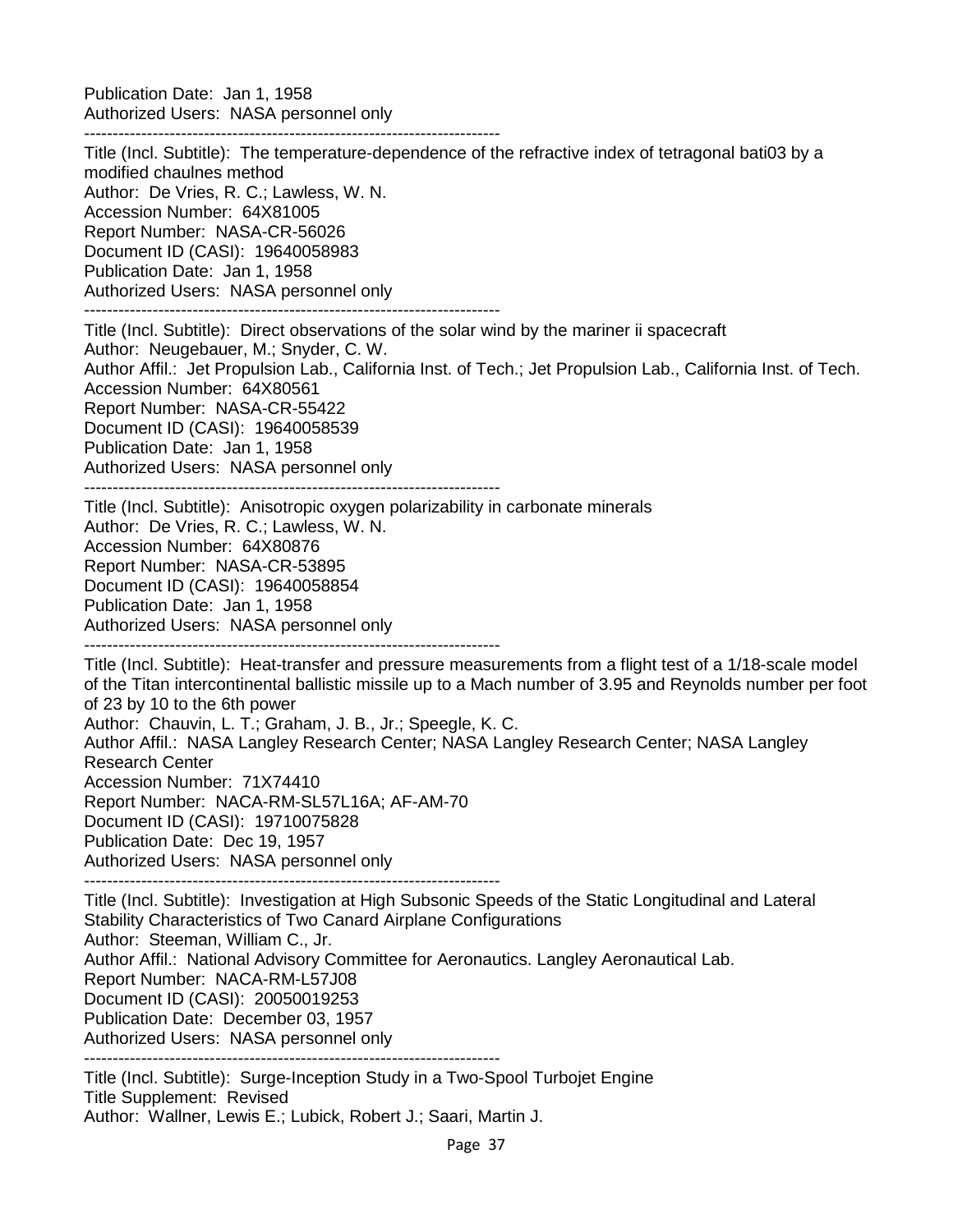Author Affil.: National Advisory Committee for Aeronautics. Lewis Flight Propulsion Lab.; National Advisory Committee for Aeronautics. Lewis Flight Propulsion Lab.; National Advisory Committee for Aeronautics. Lewis Flight Propulsion Lab.

Report Number: NACA-RM-E57I27

Document ID (CASI): 20050019238

Publication Date: November 07, 1957

Authorized Users: NASA personnel only

-------------------------------------------------------------------------

Title (Incl. Subtitle): Endurance Evaluation of Sintered, Porous, Strut-Supported Turbine Blades made by Federal-Mogul-Bower-Bearings, Incorporated, under Bureau of Aeronautics Contract NOas 55-124- C

Author: Hickel, Robert O.; Richards, Hadley T.

Author Affil.: National Advisory Committee for Aeronautics. Lewis Flight Propulsion Lab.; National Advisory Committee for Aeronautics. Lewis Flight Propulsion Lab.

Report Number: NACA-RM-SE57K25

Document ID (CASI): 20090026498

Publication Date: November 26, 1957

Authorized Users: NASA personnel only

-------------------------------------------------------------------------

Title (Incl. Subtitle): Heat of Combustion of the Product Formed by the Reaction of Acetylene, Ethylene, and Diborane

Author: Tannenbaum, Stanley

Author Affil.: National Advisory Committee for Aeronautics. Lewis Flight Propulsion Lab.

Report Number: NACA-RM-E53H18

Document ID (CASI): 20050071703

Publication Date: October 24, 1957

Authorized Users: NASA personnel only

-------------------------------------------------------------------------

Title (Incl. Subtitle): Heat of Combustion of the Product Formed by the Reaction of Acetylene and Diborane (LFPL-CZ-3)

Author: Allen, Harrison, Jr.; Tannenbaum, Stanley

Author Affil.: National Advisory Committee for Aeronautics. Lewis Flight Propulsion Lab.; National Advisory Committee for Aeronautics. Lewis Flight Propulsion Lab.

Report Number: NACA-RM-E53K10

Document ID (CASI): 20050071702

Publication Date: 1957

Authorized Users: NASA personnel only

-------------------------------------------------------------------------

Title (Incl. Subtitle): Free spinning and recovery characteristics of 1/36 scale model of the Republic F-105B airplane Author: Bowman, James S., Jr. Author Affil.: National Advisory Committee for Aeronautics. Langley Aeronautical Lab. Accession Number: 71X74413 Report Number: NACA-RM-SL57I30; AF-AM-83 Document ID (CASI): 19710075831 Publication Date: Oct 9, 1957 Authorized Users: NASA personnel only

-------------------------------------------------------------------------

Title (Incl. Subtitle): Blow-Out Velocities of Solutions of Hydrocarbons and Boron Hydride - Hydrocarbon Reaction Products in a 1 7/8-Inch-Diameter Combustor

Author: Morris, James F.; Lord, Albert M.

Author Affil.: National Advisory Committee for Aeronautics. Lewis Flight Propulsion Lab.; National Advisory Committee for Aeronautics. Lewis Flight Propulsion Lab.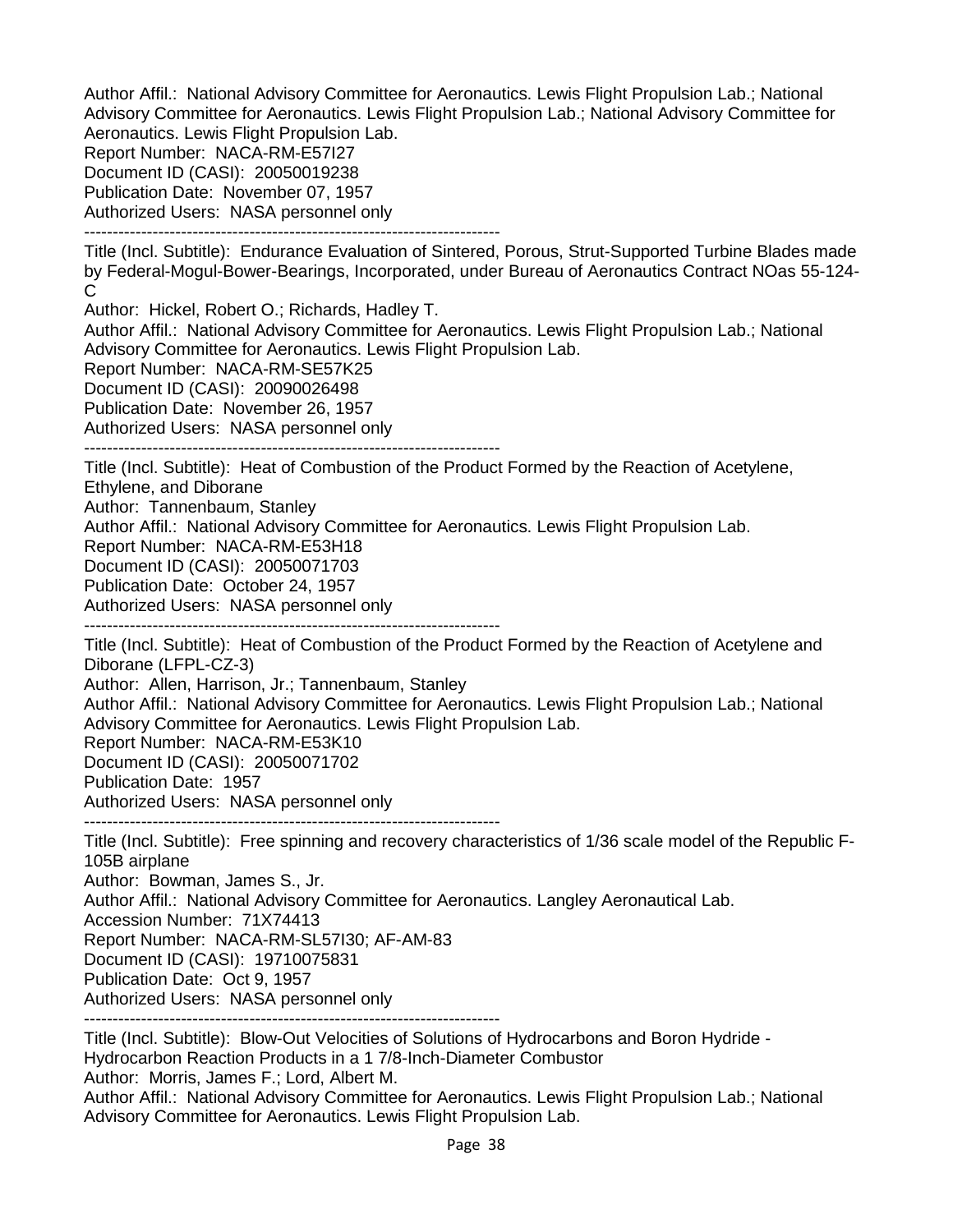Report Number: NACA-RM-E54F25 Document ID (CASI): 20050080632 Publication Date: 1957 Authorized Users: NASA personnel only -------------------------------------------------------------------------

Title (Incl. Subtitle): Preliminary Note on a Correlation of a Boundary-Layer Transition Results on Highly Cooled Blunt Bodies Author: Wisniewski, Richard J. Author Affil.: National Advisory Committee for Aeronautics. Lewis Flight Propulsion Lab. Report Number: NACA-RM-E-57J14 Document ID (CASI): 20090024827 Publication Date: October 14, 1957 Authorized Users: NASA personnel only -------------------------------------------------------------------------

Title (Incl. Subtitle): Internal Performance of Several Divergent-Shroud Ejector Nozzles with High Divergence Angles Author: Trout, Arthur M.; Papell, S. Stephen; Povolny, John H.

Author Affil.: National Advisory Committee for Aeronautics. Lewis Flight Propulsion Lab.; National Advisory Committee for Aeronautics. Lewis Flight Propulsion Lab.; National Advisory Committee for Aeronautics. Lewis Flight Propulsion Lab.

Report Number: NACA-RM-E57F13 Document ID (CASI): 20050156648 Publication Date: October 02, 1957

Authorized Users: NASA personnel only

-------------------------------------------------------------------------

Title (Incl. Subtitle): Wind tunnel tests of a series of practice bombs Author: Ward, D. H.

Author Affil.: NASA Langley Research Center

Accession Number: 63X80327

Report Number: NACA-RM-SL57J15A

Document ID (CASI): 19630043871

Publication Date: Oct 1, 1957

Authorized Users: U.S. Government agencies and U.S. Government agency contractors only -------------------------------------------------------------------------

Title (Incl. Subtitle): Wind-tunnel flutter tests at Mach numbers up to 3.0 of Boeing wing models for weapons system 110A

Author: Levey, G. M.; Rainey, A. G.; Tuovila, W. J.

Author Affil.: NASA Langley Research Center; NASA Langley Research Center; NASA Langley Research Center Accession Number: 69X77212 Report Number: NACA-RM-SL57J11A Document ID (CASI): 19690093689

Publication Date: Sep 27, 1957

Authorized Users: NASA personnel only

-------------------------------------------------------------------------

Title (Incl. Subtitle): Altitude Starting Tests of a 1000-Pound-Thrust Solid-Propellant Rocket Author: Sloop, John L.; Rollbuhler, R. James; Krawczonek, Eugene M. Author Affil.: National Advisory Committee for Aeronautics. Lewis Flight Propulsion Lab.; National Advisory Committee for Aeronautics. Lewis Flight Propulsion Lab.; National Advisory Committee for Aeronautics. Lewis Flight Propulsion Lab. Report Number: NACA-RM-E57G29 Document ID (CASI): 20050019243 Publication Date: September 13, 1957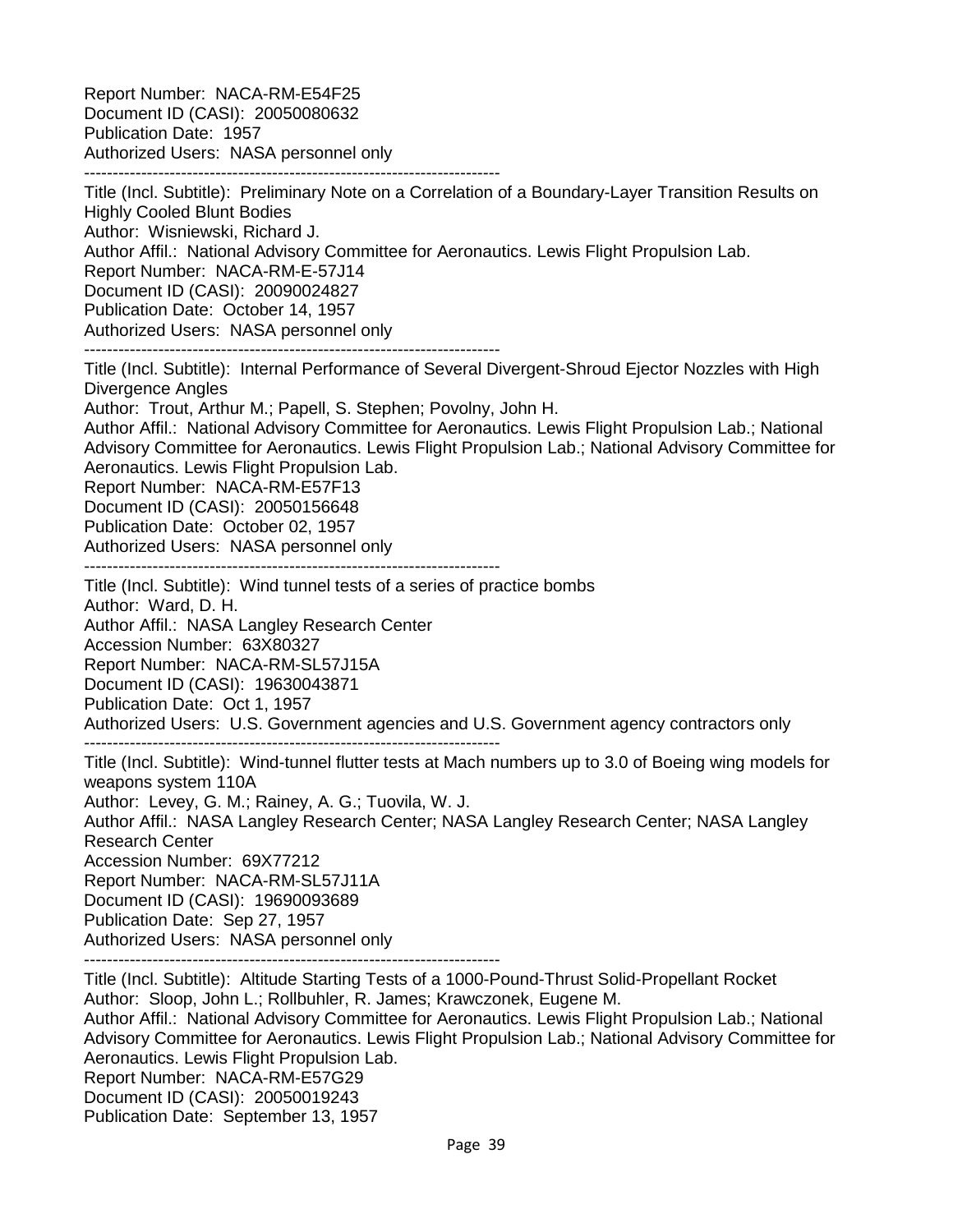Authorized Users: NASA personnel only

------------------------------------------------------------------------- Title (Incl. Subtitle): A Fuselage Addition to Delay Drag-Rise Mach Number of Subsonic Airplanes at Lifting Conditions Author: Whitcomb, Richard T. Author Affil.: National Advisory Committee for Aeronautics. Langley Aeronautical Lab. Report Number: NACA-RM-L57H09b Document ID (CASI): 20090026510 Publication Date: August 06, 1957 Authorized Users: NASA personnel only ------------------------------------------------------------------------- Title (Incl. Subtitle): Investigation of a 1/22-scale model of the Republic F-105 airplane in the Langley 8-foot transonic tunnel lateral, directional, and additional longitudinal static stability and control Author: Luoma, A. A. Author Affil.: NASA Langley Research Center Accession Number: 71X75080 Report Number: NACA-RM-SL57H06 Document ID (CASI): 19710076498 Publication Date: Aug 23, 1957 Authorized Users: NASA personnel only ------------------------------------------------------------------------- Title (Incl. Subtitle): Investigation of ejection releases of an MB-1 rocket from a 0.04956-scale model of the Convair F-106A airplane at several Mach numbers and simulated altitudes Author: Lee, J. B.; Basford, R. C. Author Affil.: NASA Langley Research Center; NASA Langley Research Center Accession Number: 75X75480 Report Number: NACA-RM-SL-57I11 Document ID (CASI): 19750078088 Publication Date: Aug 22, 1957 Authorized Users: NASA personnel only ------------------------------------------------------------------------- Title (Incl. Subtitle): Preliminary Internal Performance Data for a Variable-Ejector Assembly on the XJ79-GE-1 Turbojet Engine Title: Number of Part: II Title: Name of Part: Afterburning Configurations Author: Bloomer, Harry E.; Groesbeck, Donald E. Author Affil.: National Advisory Committee for Aeronautics. Lewis Flight Propulsion Lab.; National

Advisory Committee for Aeronautics. Lewis Flight Propulsion Lab.

Report Number: NACA-RM-E57F25

Document ID (CASI): 20050019281

Publication Date: July 30, 1957

Authorized Users: NASA personnel only -------------------------------------------------------------------------

Title (Incl. Subtitle): Comparative study of turbofan and turbojet engines Author: Benser, W. A.; Gabriel, D. S.; Kaufman, H. R. Author Affil.: NASA Lewis Research Center; NASA Lewis Research Center; NASA Lewis Research **Center** Accession Number: 71X72136 Report Number: NACA-RM-SE57G17 Document ID (CASI): 19710073554 Publication Date: Jul 19, 1957 Authorized Users: NASA personnel only -------------------------------------------------------------------------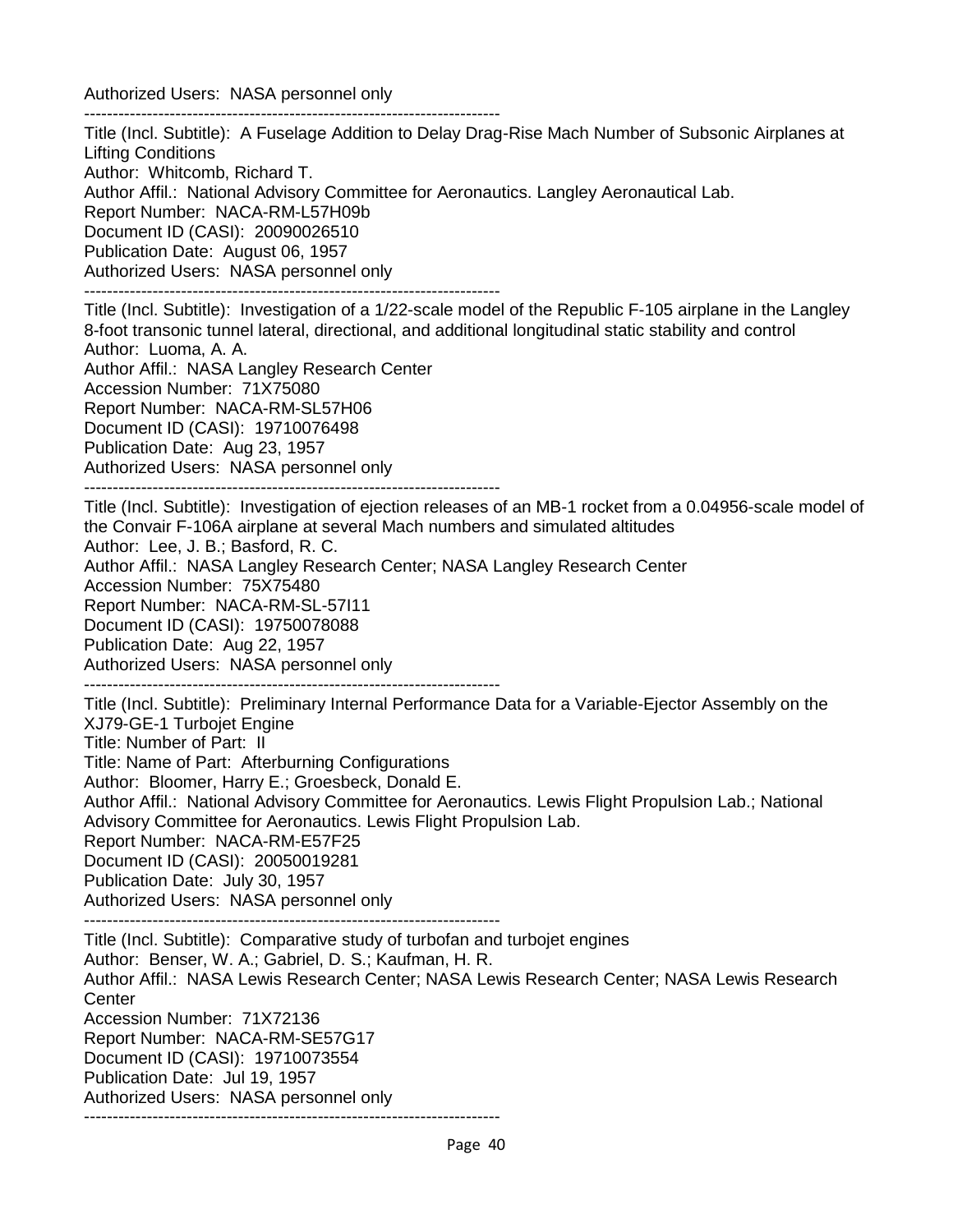Title (Incl. Subtitle): Performance Evaluation of Reduced-Chord Rotor Blading as Applied to J73 Two-Stage Turbine with Standard Rotor Blades at Inlet Conditions of 35 Inches of Mercury Absolute and 700 deg R

Author: Schurn, Harold J.

Author Affil.: National Advisory Committee for Aeronautics. Lewis Flight Propulsion Lab. Report Number: NACA-RM-E53L28A Document ID (CASI): 20050019426 Publication Date: July 11, 1957 Authorized Users: NASA personnel only -------------------------------------------------------------------------

Title (Incl. Subtitle): Low-speed cascade investigation of thin low-camber NACA 65-series blade sections at high inlet angles Author: Emery, James C Accession Number: 93R19233 Report Number: NACA-RM-L57E03 Document ID (CASI): 19930089943 Authorized Users: NASA personnel only -------------------------------------------------------------------------

Title (Incl. Subtitle): Static Longitudinal and Lateral Stability Characteristics of an 0.065-Scale Model of the Chance Vought XRSSM-N-9a (REGULUS II) Missile at Mach Numbers from 1.6 to 2.0 (TED No. NACA AD 3122) Author: Hofstetter, William R. Author Affil.: National Advisory Committee for Aeronautics. Ames Aeronautical Lab.

Report Number: NACA-RM-SA57F06

Document ID (CASI): 20090025471

Publication Date: June 06, 1957

Authorized Users: NASA personnel only

-------------------------------------------------------------------------

Title (Incl. Subtitle): Heat transfer in regions of separated and reattached flows Author: Crawford, Davis H; Rumsey, Charles B Accession Number: 93R23137 Report Number: NACA-RM-L57D25b Document ID (CASI): 19930093815 Authorized Users: NASA personnel only

-------------------------------------------------------------------------

Title (Incl. Subtitle): NACA Zero Power Reactor Facility Hazards Summary Report Number: NACA-RM-SE57F28 Document ID (CASI): 20090023312 Publication Date: June 24, 1957 Authorized Users: NASA personnel only

-------------------------------------------------------------------------

Title (Incl. Subtitle): Investigation of ejection releases of an MB-1 rocket from a 0.04956-scaled model of the convair F-106A airplane at mach number 1.59 Author: Lee, J. B. Author Affil.: NASA Langley Research Center Accession Number: 78X76889 Report Number: NASA-TM-78382; NACA-RM-SL57E07 Document ID (CASI): 19780087116 Publication Date: May 20, 1957

Authorized Users: U.S. Government agencies only -------------------------------------------------------------------------

Title (Incl. Subtitle): Relation of currently estimated ANP performance to required ANP performance Author: Cesaro, R. S.; Rothrock, A. M.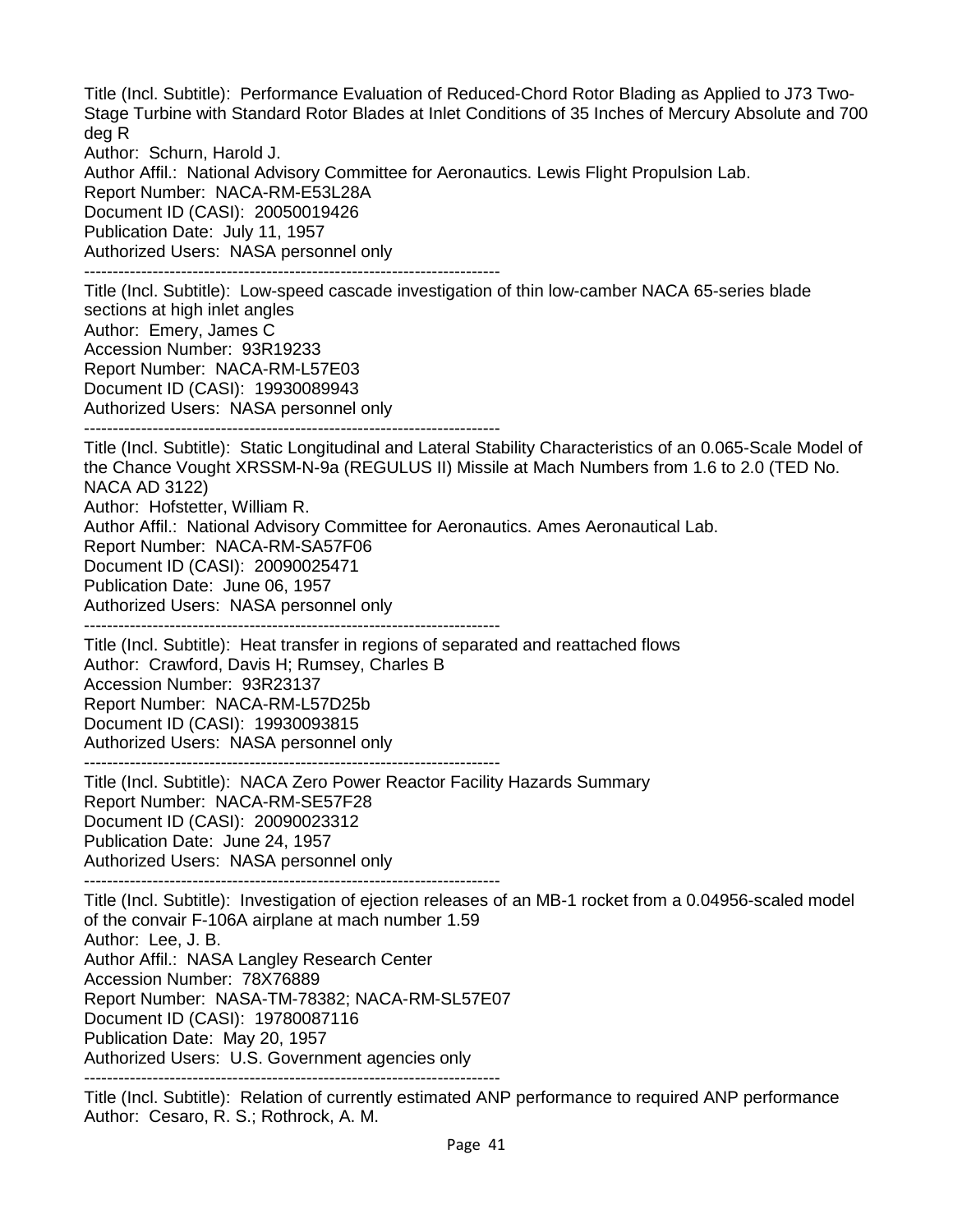Author Affil.: NASA; NASA Accession Number: 69X70172 Report Number: NACA-RM-S57E13 Document ID (CASI): 19690086656 Publication Date: May 16, 1957 Authorized Users: NASA personnel only -------------------------------------------------------------------------

Title (Incl. Subtitle): Investigation of Static Stability and Drag Characteristics of a 1/10-Scale Model of the Avco Booster Vehicle at Mach Numbers of 1.60 and 2.00, Coord. No. AF-AM-58 Author: Church, James D.; Sista, Lawrence M. Author Affil.: National Advisory Committee for Aeronautics. Langley Aeronautical Lab.; National Advisory Committee for Aeronautics. Langley Aeronautical Lab. Report Number: NACA-RM-SL57E06 Document ID (CASI): 20050028461 Publication Date: May 10, 1957 Authorized Users: NASA personnel only -------------------------------------------------------------------------

Title (Incl. Subtitle): Effect of Some External Crosswise Stiffeners on the Heat Transfer and Pressure Distribution on a Flat Plate at Mach Numbers of 0.77, 1.39, and 1.08. Coord. No. AF-AM-69 Author: Carter, Howard S. Author Affil.: National Advisory Committee for Aeronautics. Langley Aeronautical Lab. Report Number: NACA-RM-SL57E31a Document ID (CASI): 20090026357 Publication Date: May 14, 1957 Authorized Users: NASA personnel only -------------------------------------------------------------------------

Title (Incl. Subtitle): Wind-tunnel tests of the static longitudinal characteristics at low speed of a sweptwing airplane with slotted flaps, area-suction flaps, and wing leading-edge devices Author: Maki, Ralph L; James, Harry A Accession Number: 93R18832 Report Number: NACA-RM-A57A24 Document ID (CASI): 19930089542 Authorized Users: NASA personnel only -------------------------------------------------------------------------

Title (Incl. Subtitle): Steady Nuclear Combustion in Rockets Author: Saenger, E. Report Number: NACA-TM-1405 Document ID (CASI): 20050169477 Publication Date: April 1957 Authorized Users: NASA personnel only

-------------------------------------------------------------------------

Title (Incl. Subtitle): Investigation of ejection releases of an MB-1 rocket from a 0.04956-scaled model of the Convair F-106A airplane at Mach number 1.59 Author: Lee, J. B. Author Affil.: NASA Langley Research Center Accession Number: 75X76231 Report Number: NACA-RM-SL57E07 Document ID (CASI): 19750078839 Publication Date: Apr 15, 1957 Authorized Users: NASA personnel only -------------------------------------------------------------------------

Title (Incl. Subtitle): Naca conference on hydrogen for turbojet and ram-jet powered flight Accession Number: 65X82886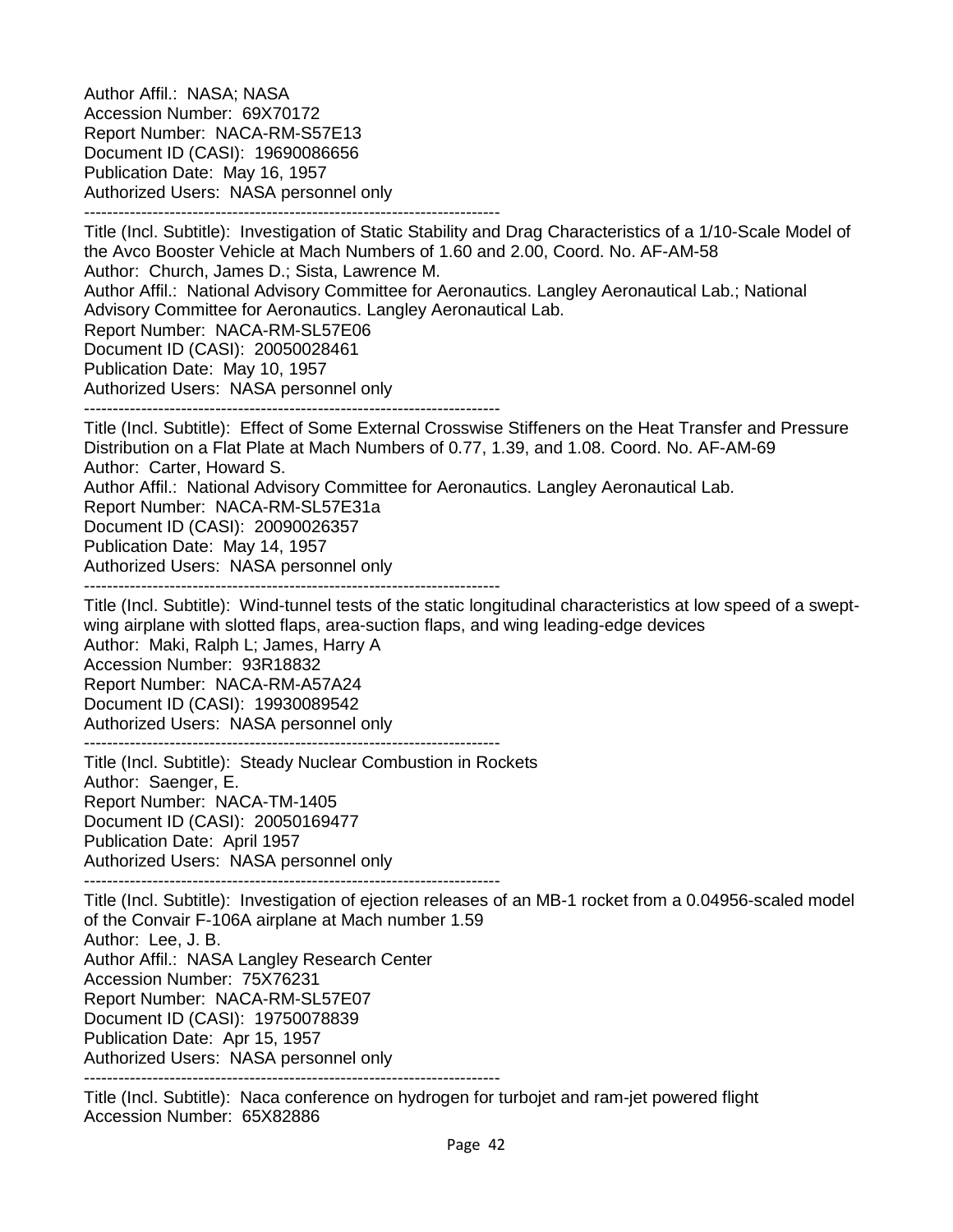Document ID (CASI): 19650080468 Publication Date: Apr 12, 1957 Authorized Users: NASA personnel only

-------------------------------------------------------------------------

Title (Incl. Subtitle): Free-flight skin temperature and pressure measurements on a slightly blunted 25 deg cone-cylinder-flare configuration to a Mach number of 9.89 Author: Bond, A. C.; Rumsey, C. B. Author Affil.: NASA Langley Research Center; NASA Langley Research Center Accession Number: 69X76754 Report Number: NACA-RM-L57B18 Document ID (CASI): 19690093231 Publication Date: Apr 10, 1957 Authorized Users: U.S. Government agencies and U.S. Government agency contractors only -------------------------------------------------------------------------

Title (Incl. Subtitle): Effects of Inlet Modification and Rocket-Rack Extension on the Longitudinal Trim and Low-Lift Drag of the Douglas F5D-1 Airplane as Obtained with a 0.125-Scale Rocket-Boosted Model between Mach Numbers of 0.81 and 1.64, TED No. NACA AD 399 Author: Hastings, Earl C., Jr.; Dickens, Waldo L.

Author Affil.: National Advisory Committee for Aeronautics. Langley Aeronautical Lab.; National Advisory Committee for Aeronautics. Langley Aeronautical Lab.

Report Number: NACA-RM-SL57D30

Document ID (CASI): 20050019290

Publication Date: April 19, 1957

Authorized Users: NASA personnel only

-------------------------------------------------------------------------

Title (Incl. Subtitle): Measurements of Heat Transfer and Boundary-Layer Transition on an 8-Inch-Diameter Hemisphere-Cylinder in Free Flight for a Mach Number Range of 2.00 to 3.88 Author: Garland, Benjamine J.; Chauvin, Leo T.

Author Affil.: National Advisory Committee for Aeronautics. Langley Aeronautical Lab.; National Advisory Committee for Aeronautics. Langley Aeronautical Lab.

Report Number: NACA-RM-L57D04a

Document ID (CASI): 20050019361

Publication Date: April 18, 1957

Authorized Users: NASA personnel only

-------------------------------------------------------------------------

Title (Incl. Subtitle): The Effect of Solid Admixtures on the Velocity of Motion of a Free Dusty Air Jet Author: Chernov, A. P. Report Number: NACA-TM-1430 Document ID (CASI): 20050169555 Publication Date: April 1957 Authorized Users: NASA personnel only

-------------------------------------------------------------------------

Title (Incl. Subtitle): Altitude-Wind-Tunnel Investigation of the 19B-2, 19B-8, and 19XB-1 Jet Propulsion **Engines** 

Title: Number of Part: 3

Title: Name of Part: Performance and Windmilling Drag Characteristics

Author: Fleming, WIlliam A.; Dietz, Robert O., Jr.

Author Affil.: National Advisory Committee for Aeronautics. Aircraft Engine Research Lab.; National Advisory Committee for Aeronautics. Aircraft Engine Research Lab.

Report Number: NACA-RM-E7C13

Document ID (CASI): 20090026312

Publication Date: March 13, 1957

Authorized Users: NASA personnel only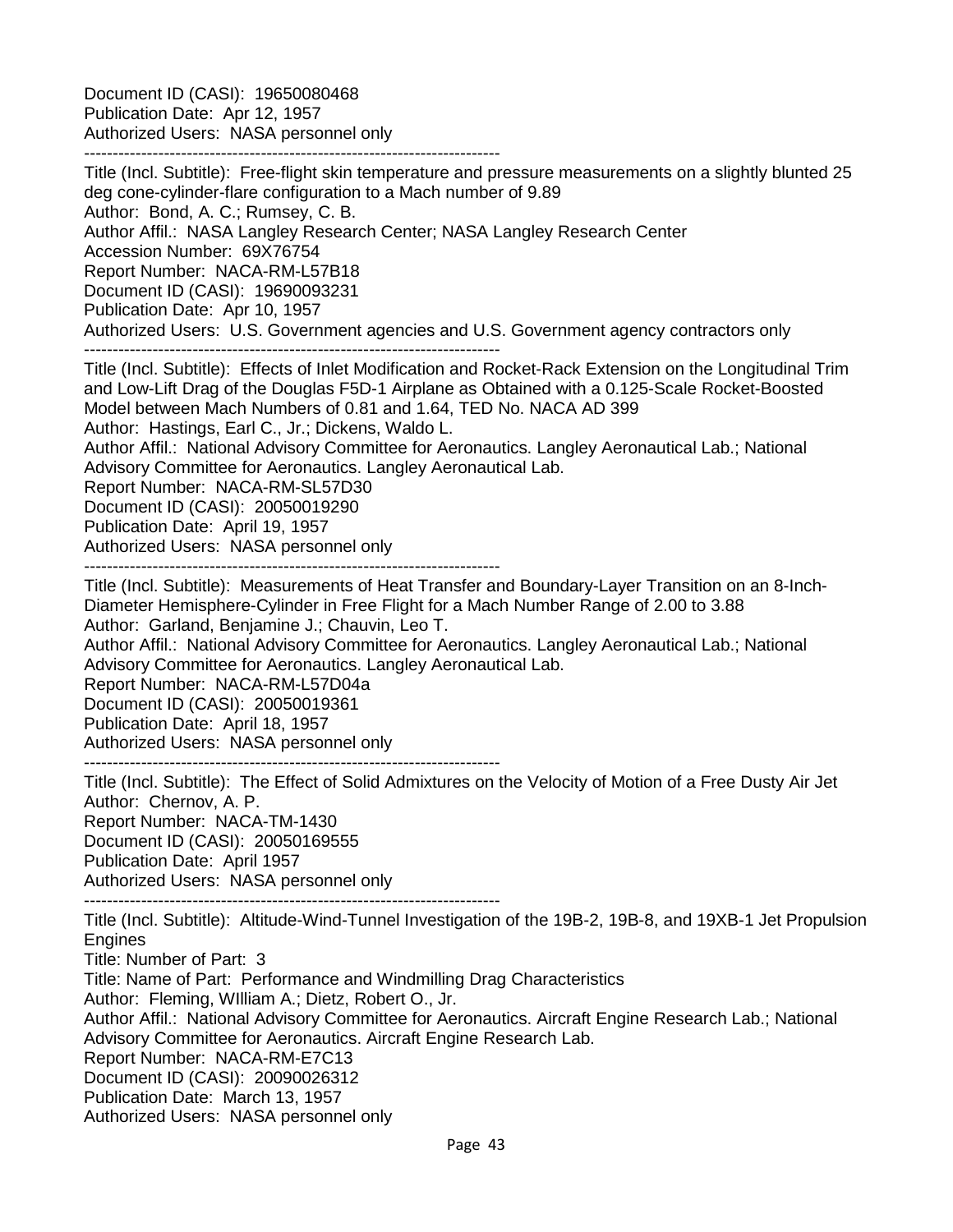------------------------------------------------------------------------- Title (Incl. Subtitle): Wind-tunnel investigation of the effect of spin on the aerodynamic characteristics of a 60-millimeter T-24 mortar shell with several tail-fin configurations Author: Hayes, W. C., Jr.; Kemp, W. B., Jr. Author Affil.: NASA Langley Research Center; NASA Langley Research Center Accession Number: 71X74411 Report Number: NACA-RM-SL57C12 Document ID (CASI): 19710075829 Publication Date: Mar 21, 1957 Authorized Users: NASA personnel only ------------------------------------------------------------------------- Title (Incl. Subtitle): Comparison of the Combustion Performance of Shell UMF, Grade C, MIL-F-5624C, Grade JP-5, Fuels in a Heavy-Duty XRJ47-W-9 Author: Ranscht, W. G.; Farley, J. M. Author Affil.: National Advisory Committee for Aeronautics. Lewis Flight Propulsion Lab.; National Advisory Committee for Aeronautics. Lewis Flight Propulsion Lab. Report Number: NACA-RM-E56K16; Rept-4127 Document ID (CASI): 20050019377 Publication Date: February 19, 1957 Authorized Users: NASA personnel only ------------------------------------------------------------------------- Title (Incl. Subtitle): Aerodynamic Characteristics of a 0.04956-Scale Model of the Convair TF-102A Airplane at Transonic Speeds, Coord. No. AF-120 Author: Osborne, Robert S. Author Affil.: National Advisory Committee for Aeronautics. Langley Aeronautical Lab. Report Number: NACA-RM-SL57E22 Document ID (CASI): 20050028481 Publication Date: [1957] Authorized Users: NASA personnel only ------------------------------------------------------------------------- Title (Incl. Subtitle): Concluding Report of Free-Spinning, Tumbling, and Recovery Characteristics of a 1/18-Scale Model of the Ryan X-13 Airplane, Coord. No. AF-199 Author: Bowman, James S., Jr. Author Affil.: National Advisory Committee for Aeronautics. Langley Aeronautical Lab. Report Number: NACA-RM-SL57D11 Document ID (CASI): 20050028487 Publication Date: [1957] Authorized Users: NASA personnel only ------------------------------------------------------------------------- Title (Incl. Subtitle): On the Use of the Harmonic Linearizaiton Method in the Automatic Control Theory Author: Popov, E. P. Report Number: NACA-TM-1406 Document ID (CASI): 20050019630 Publication Date: January 1957 Authorized Users: NASA personnel only ------------------------------------------------------------------------- Title (Incl. Subtitle): Preliminary wind-tunnel investigation of the performance of republic f-105 wingroot inlet configurations at various angles of attack and a mach number of 2.01 Author: Kouyoumjian, W. L. Author Affil.: NASA Langley Research Center Accession Number: 66N81676 Report Number: NACA-RM-SL56L12 Document ID (CASI): 19660082192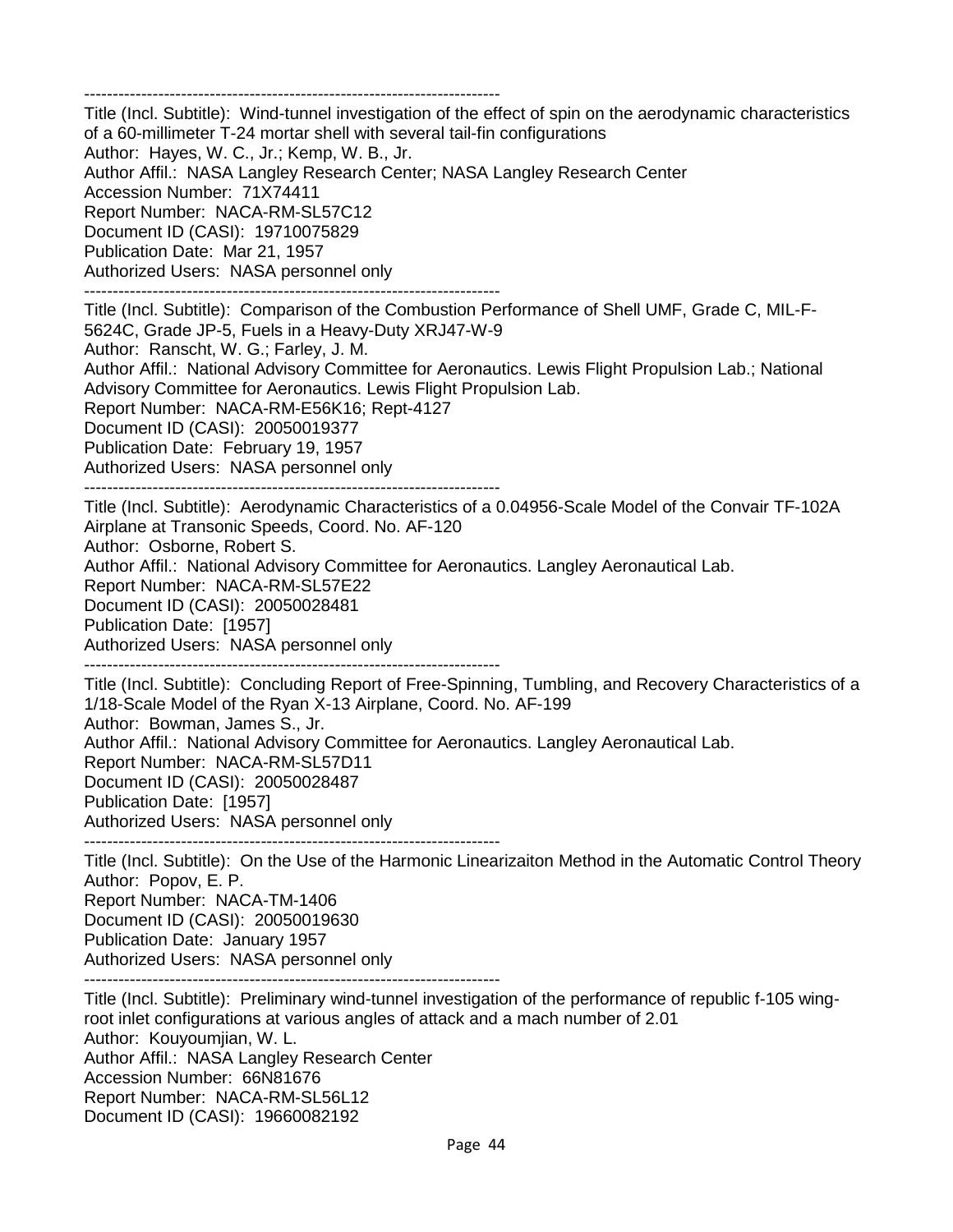Publication Date: Jan 15, 1957 Authorized Users: NASA personnel only

-------------------------------------------------------------------------

Title (Incl. Subtitle): Experimental Investigation of Vibratory Stresses in a Concentric-Ring Direct-Air-Cycle Nuclear Fuel Element Author: Chiarito, Patrick T. Author Affil.: National Advisory Committee for Aeronautics. Lewis Flight Propulsion Lab. Report Number: NACA-RM-E57A29 Document ID (CASI): 20090024826 Publication Date: January 29, 1957 Authorized Users: NASA personnel only ------------------------------------------------------------------------- Title (Incl. Subtitle): Wind-Tunnel Investigation of the Republic F-105 Inlet with Various Modifications at Mach 1.41, 1.81, and 2.01 Author: Robins, A. Warner Author Affil.: National Advisory Committee for Aeronautics. Langley Aeronautical Lab. Report Number: NACA-RM-SL7A28 Document ID (CASI): 20090023597 Publication Date: [1957] Authorized Users: NASA personnel only ------------------------------------------------------------------------- Title (Incl. Subtitle): Investigation of Drag and Static Longitudinal and Lateral Stability and Control Characteristics of 1/20-Scale Model of McDonnell F4H-1 Airplane at Mach Numbers of 1.57, 1.87, 2.16, and 2.53. Phase II Model Author: Carmel, Melvin M.; Turner, Kenneth L. Author Affil.: National Advisory Committee for Aeronautics. Langley Aeronautical Lab.; National Advisory Committee for Aeronautics. Langley Aeronautical Lab. Report Number: NACA-RM-SL7A14 Document ID (CASI): 20090023600 Publication Date: January 22, 1957 Authorized Users: NASA personnel only ------------------------------------------------------------------------- Title (Incl. Subtitle): COMPUTING SQUARES AND SQUARE ROOTS BY SERIES Author: Cliff, R. A.; Schaefer, D. H. Author Affil.: NASA Goddard Space Flight Center; NASA Goddard Space Flight Center Accession Number: 63X15403 Report Number: NASA-TM-X-50359 Document ID (CASI): 19630035456 Publication Date: Jan 1, 1957 Authorized Users: NASA personnel only ------------------------------------------------------------------------- Title (Incl. Subtitle): PRELIMINARY STUDY OF THE EFFECT OF BINARY ALLOY ADDITIONS ON THE OXIDATION RESISTANCE OF COLUMBIUM Author: Barrett, C. A.; Clauss, F. J. Author Affil.: NASA Lewis Research Center; NASA Lewis Research Center Accession Number: 63X81764 Document ID (CASI): 19630044353 Publication Date: Jan 1, 1957 Authorized Users: NASA personnel only ------------------------------------------------------------------------- Title (Incl. Subtitle): Interaction potential for hehplus triplet state Author: Bentley, B. Author Affil.: NASA Ames Research Center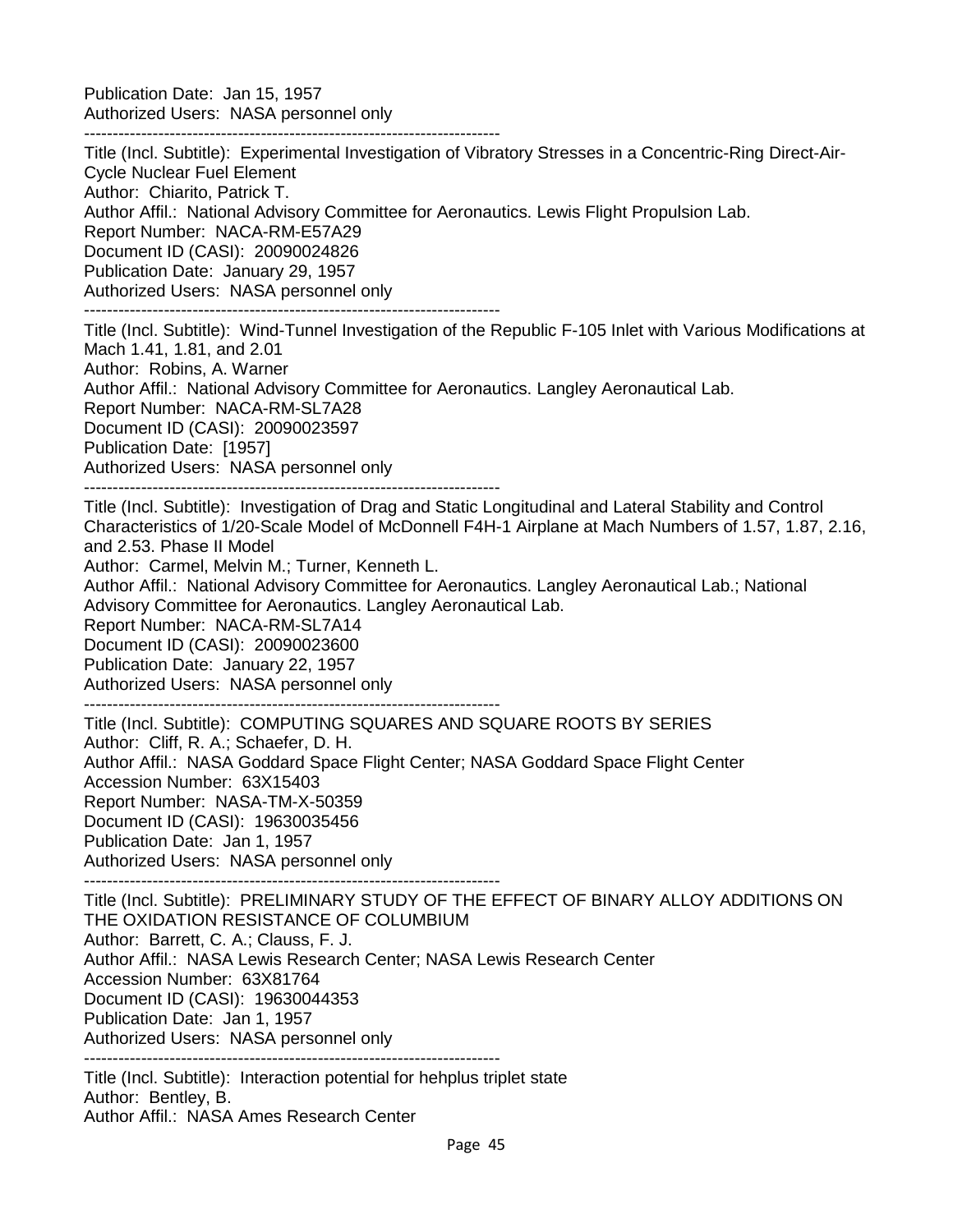Accession Number: 65X83046 Report Number: NASA-TM-X-56650 Document ID (CASI): 19650080628 Publication Date: Jan 1, 1957 Authorized Users: NASA personnel only

-------------------------------------------------------------------------

Title (Incl. Subtitle): Dynamic response of a nonlinear membrane in supersonic flow Author: Mc Elman, J. A.; Schaeffer, H. G. Author Affil.: NASA Langley Research Center; NASA Langley Research Center Accession Number: 64X81968 Document ID (CASI): 19640059943 Publication Date: Jan 1, 1957 Authorized Users: NASA personnel only -------------------------------------------------------------------------

Title (Incl. Subtitle): Wind tunnel investigation at low speed of aerodynamic characteristics of Army Chemical Corps model E-112 bomblets with span chord ratio of 2 - 1 Author: Letko, W. Author Affil.: NASA Langley Research Center Accession Number: 71X73176 Report Number: NACA-RM-SL56L20 Document ID (CASI): 19710074594 Publication Date: Dec 26, 1956 Authorized Users: NASA personnel only -------------------------------------------------------------------------

Title (Incl. Subtitle): The High-Speed Longitudinal Stability and Control of the Bell P-39N-1 Airplane as Calculated from Propeller-Off Tests of a 0.34-Scale Model Author: Robinson, Robert C.; Perone, Angelo Author Affil.: National Advisory Committee for Aeronautics. Ames Aeronautical Lab.; National Advisory Committee for Aeronautics. Ames Aeronautical Lab. Report Number: NACA-RM-SA6L27 Document ID (CASI): 20090026314 Publication Date: December 27, 1956 Authorized Users: NASA personnel only

-------------------------------------------------------------------------

Title (Incl. Subtitle): Compilation and analysis of US turbojet and ramjet engine characteristics Author: Cesaro, R. S.; Walker, C. L. Accession Number: 71X74414 Report Number: NACA-RM-S56K19 Document ID (CASI): 19710075832 Publication Date: Nov 27, 1956 Authorized Users: NASA personnel only -------------------------------------------------------------------------

Title (Incl. Subtitle): Performance of pentabone,pentaborane - JP-4 fuel mixtures, and trimethylborate azeotrope fuel in a full-scale turbojet engine Author: Breitwiesser, Roland; Useller, James W Accession Number: 93R18899 Report Number: NACA-RM-E56G19 Document ID (CASI): 19930089609 Authorized Users: NASA personnel only -------------------------------------------------------------------------

Title (Incl. Subtitle): Structural design of the X-15 research airplane Author: Schleicher, Richard L Accession Number: 93R21726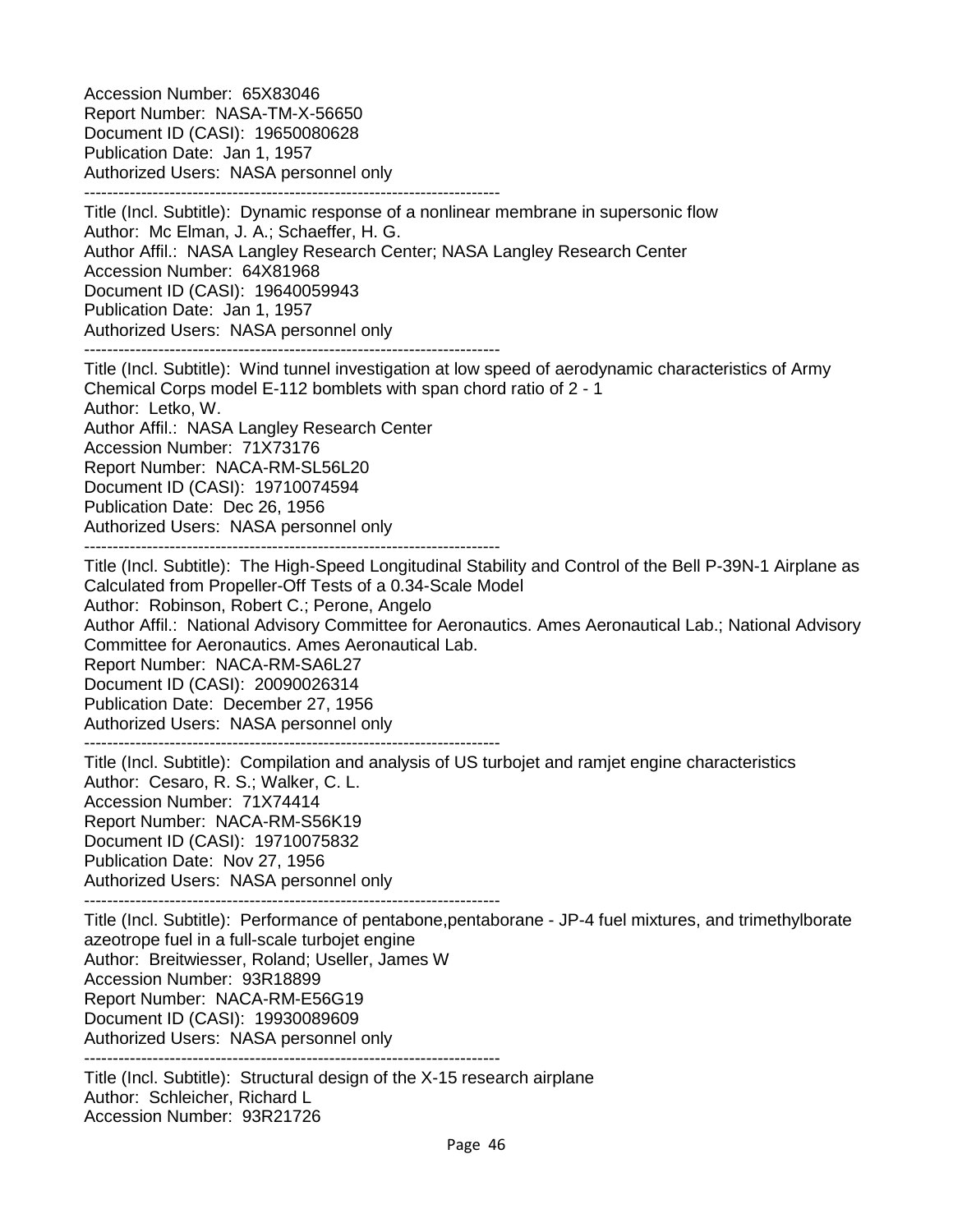Document ID (CASI): 19930092436 Authorized Users: NASA personnel only

-------------------------------------------------------------------------

Title (Incl. Subtitle): Transonic aerodynamic characteristics of a 1/15-scale model of the Convair B-58 airplane Author: Swihart, J. M. Author Affil.: NASA Langley Research Center Accession Number: 71X75081 Report Number: NACA-RM-SL56J22 Document ID (CASI): 19710076499 Publication Date: Oct 19, 1956 Authorized Users: NASA personnel only ------------------------------------------------------------------------- Title (Incl. Subtitle): NACA reactor facility hazards summary Author: Hallman, T. M.; Lubarsky, B. Author Affil.: National Advisory Committee for Aeronautics. Lewis Flight Propulsion Lab.; National Advisory Committee for Aeronautics. Lewis Flight Propulsion Lab. Accession Number: 79X72232 Report Number: NASA-TM-79951 Document ID (CASI): 19790083007 Publication Date: Oct 15, 1956 Authorized Users: NASA personnel only ------------------------------------------------------------------------- Title (Incl. Subtitle): Investigation of ejection release characteristics of four dynamically scaled internalstore shapes from a 1/17-scale simulated bomb bay of the Republic F-105 airplane at Mach numbers of 1.39 and 1.98 Author: Lee, J. B. Author Affil.: NASA Langley Research Center Accession Number: 70X71613 Report Number: NACA-RM-SL56I28A; AF-222 Document ID (CASI): 19700090308 Publication Date: Oct 1, 1956 Authorized Users: NASA personnel only ------------------------------------------------------------------------- Title (Incl. Subtitle): Supersonic investigation of the lift, drag, static stability, and hinge-moment characteristics of a rocket-powered model of a ballistic-missile configuration Author: Gillespie, W., Jr. Author Affil.: NASA Langley Research Center Accession Number: 69X76951 Report Number: NACA-RM-L56G24

Publication Date: Sep 28, 1956 Authorized Users: U.S. Government agencies and U.S. Government agency contractors only

-------------------------------------------------------------------------

Document ID (CASI): 19690093428

Title (Incl. Subtitle): An Experimental Investigation of Sting-Support Effects on Drag and a Comparison with Jet Effects at Transonic Speeds Author: Cahn, Maurice S. Author Affil.: National Advisory Committee for Aeronautics. Langley Aeronautical Lab. Report Number: NACA-RM-L56F18a Document ID (CASI): 20090024828 Publication Date: September 24, 1956 Authorized Users: NASA personnel only -------------------------------------------------------------------------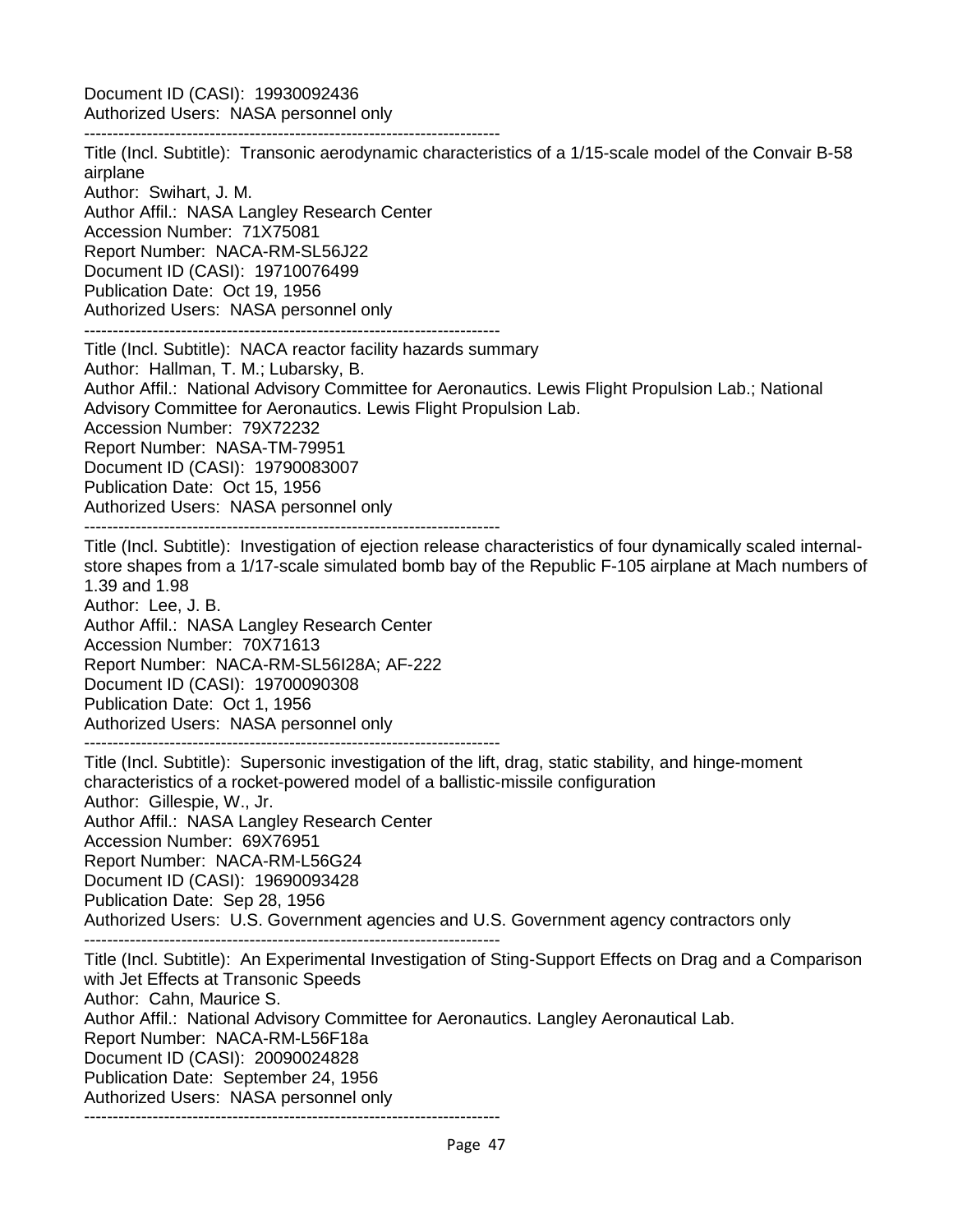Title (Incl. Subtitle): Effect of Wing Height and Dihedral on the Lateral Stability Characteristics at Low Lift of a 45 Deg Swept-Wing Airplane Configuration as Obtained from Time-Vector Analyses of Rocket-Propelled-Model Flights at Mach Numbers from 0.7 to 1.3

Author: Gillis, Clarence L.; Chapman, Rowe, Jr.

Author Affil.: National Advisory Committee for Aeronautics. Langley Aeronautical Lab.; National Advisory Committee for Aeronautics. Langley Aeronautical Lab.

Report Number: NACA-RM-L56E17

Document ID (CASI): 20050019449

Publication Date: September 14, 1956

Authorized Users: NASA personnel only

-------------------------------------------------------------------------

Title (Incl. Subtitle): Concluding Report on Free-Spinning and Recovery Characteristics of a 1/24-Scale Model of the Grumman F11F-1 Airplane, TED No. NACA AD 395

Author: Bowman, James S., Jr.

Author Affil.: National Advisory Committee for Aeronautics. Langley Aeronautical Lab.

Report Number: NACA-RM-SL56H02

Document ID (CASI): 20050028485

Publication Date: August 14, 1956

Authorized Users: NASA personnel only

-------------------------------------------------------------------------

Title (Incl. Subtitle): Relation of turbojet propulsion system development to the strategic bomber mission

Author: Rothrock, A. M.; Cesaro, R. S.; Walker, C. L.

Author Affil.: NASA; NASA; NASA

Accession Number: 73X77902

Report Number: NACA-RM-S56H07

Document ID (CASI): 19730074323

Publication Date: Aug 15, 1956

Authorized Users: NASA personnel only -------------------------------------------------------------------------

Title (Incl. Subtitle): Longitudinal and Lateral Stability Characteristics of a 0.04-Scale Model of the Lockheed F-104A Airplane at Mach Numbers of 1.82 and 2.01. Coord. No. AF-245 Author: Spearman, M. Leroy; Driver, Cornelius Author Affil.: National Advisory Committee for Aeronautics. Langley Aeronautical Lab.; National Advisory Committee for Aeronautics. Langley Aeronautical Lab. Report Number: NACA-RM-SL56H06 Document ID (CASI): 20090026345 Publication Date: August 06, 1956 Authorized Users: NASA personnel only

-------------------------------------------------------------------------

Title (Incl. Subtitle): Longitudinal and Lateral Stability, Control Characteristics, and Vertical-Tail-Load Measurements for 0.03-Scale Model of the Avro CF-105 Airplane at Mach Number 1.41 Author: Spearman, M. Leroy; Robinson, Ross B.; Driver, Cornelius Author Affil.: National Advisory Committee for Aeronautics. Langley Aeronautical Lab.; National Advisory Committee for Aeronautics. Langley Aeronautical Lab.; National Advisory Committee for Aeronautics. Langley Aeronautical Lab. Report Number: NACA-RM-SL56H27 Document ID (CASI): 20050028458 Publication Date: August 20, 1956 Authorized Users: NASA personnel only -------------------------------------------------------------------------

Title (Incl. Subtitle): Preliminary Internal Performance Data for a Variable-Ejector Assembly on the XJ79-GE-1 Turbojet Engine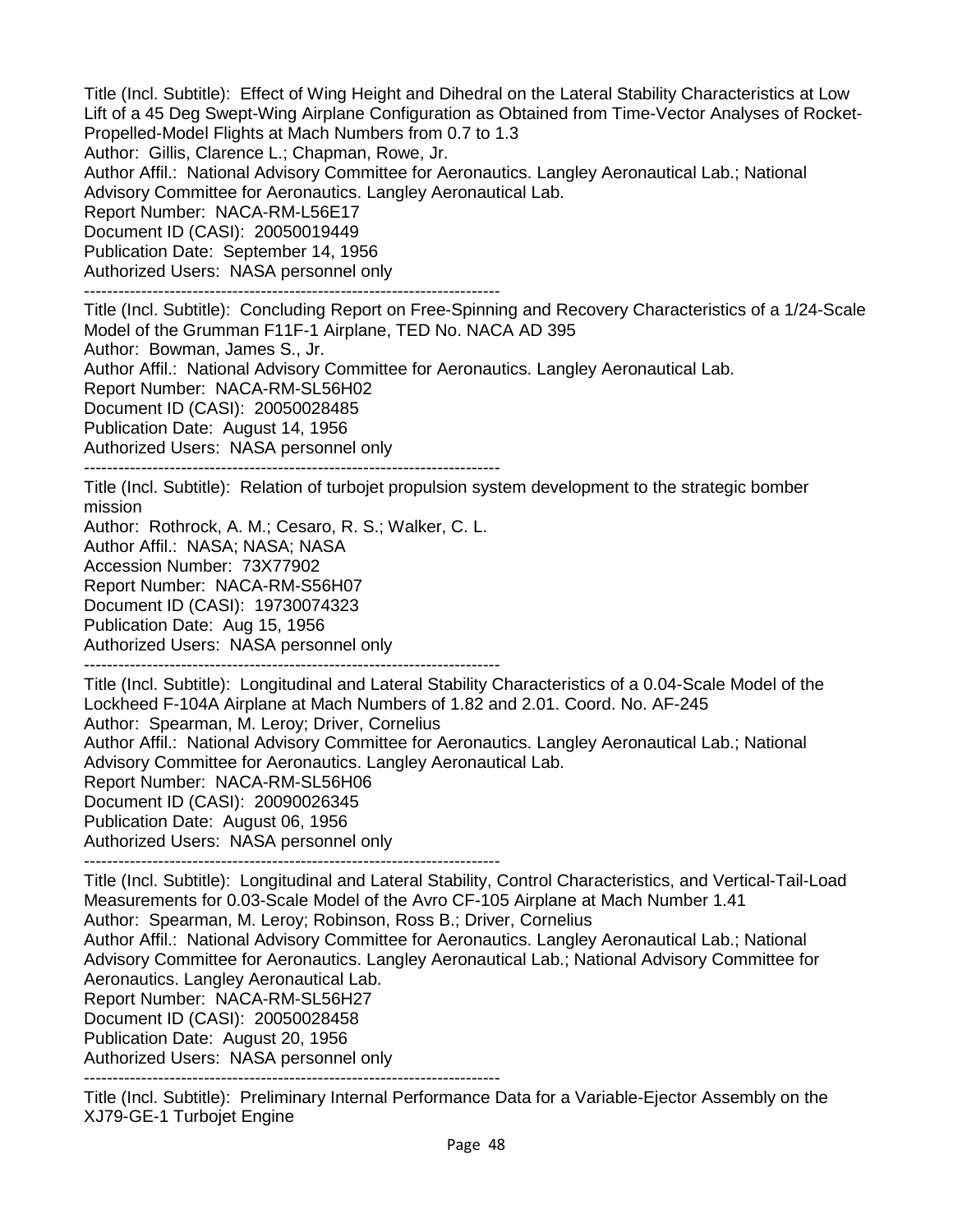Title: Number of Part: 1 Title: Name of Part: Nonafterburning Configurations Author: Greathouse, William K.; Bloomer, Harry E. Author Affil.: National Advisory Committee for Aeronautics. Lewis Flight Propulsion Lab.; National Advisory Committee for Aeronautics. Lewis Flight Propulsion Lab. Report Number: NACA-RM-E56E23 Document ID (CASI): 20050041839 Publication Date: August 30, 1956 Authorized Users: NASA personnel only -------------------------------------------------------------------------

Title (Incl. Subtitle): An investigation of the afterbody pressure distribution and fin loading characteristics of a specialized store configuration at transonic speeds Author: Braden, J. A.; Henry, B. Z., Jr. Author Affil.: NASA Langley Research Center; NASA Langley Research Center Accession Number: 71X80119 Report Number: NACA-RM-SL56G30 Document ID (CASI): 19710081531 Publication Date: Aug 1, 1956 Authorized Users: NASA personnel only

-------------------------------------------------------------------------

Title (Incl. Subtitle): Heat transfer and pressure distribution at a Mach number of 6.8 on bodies with conical flares and extensive flow separation Author: Becker, John V; Korycinski, Peter F Accession Number: 93R18646 Report Number: NACA-RM-L56F22 Document ID (CASI): 19930089356 Authorized Users: NASA personnel only -------------------------------------------------------------------------

Title (Incl. Subtitle): Drag at model trim lift of a 1/15-scale Convair B-58 supersonic bomber Author: Hopko, R. N.; Kinard, W. H. Author Affil.: NASA Langley Research Center; NASA Langley Research Center Accession Number: 69X71329 Report Number: NACA-RM-SL56G23 Document ID (CASI): 19690087813 Publication Date: Jul 13, 1956 Authorized Users: NASA personnel only -------------------------------------------------------------------------

Title (Incl. Subtitle): The Aerodynamic Characteristics in Pitch of a 1/15-Scale Model of the Grumman F11F-1 Airplane at Mach Numbers of 1.41, 1.61, and 2.01, TED No. NACA DE 390 Author: Driver, Cornelius Author Affil.: National Advisory Committee for Aeronautics. Langley Aeronautical Lab. Report Number: NACA-RM-SL56E24 Document ID (CASI): 20050028479 Publication Date: May 23, 1956 Authorized Users: NASA personnel only -------------------------------------------------------------------------

Title (Incl. Subtitle): Longitudinal aerodynamic characteristics of various configurations of a revised 1/22-scale model of the Republic F-105 airplane at Mach numbers of 1.41 and 2.01 Author: Foster, G. V. Author Affil.: NASA Langley Research Center Accession Number: 71X75079 Report Number: NACA-RM-SL56E07A Document ID (CASI): 19710076497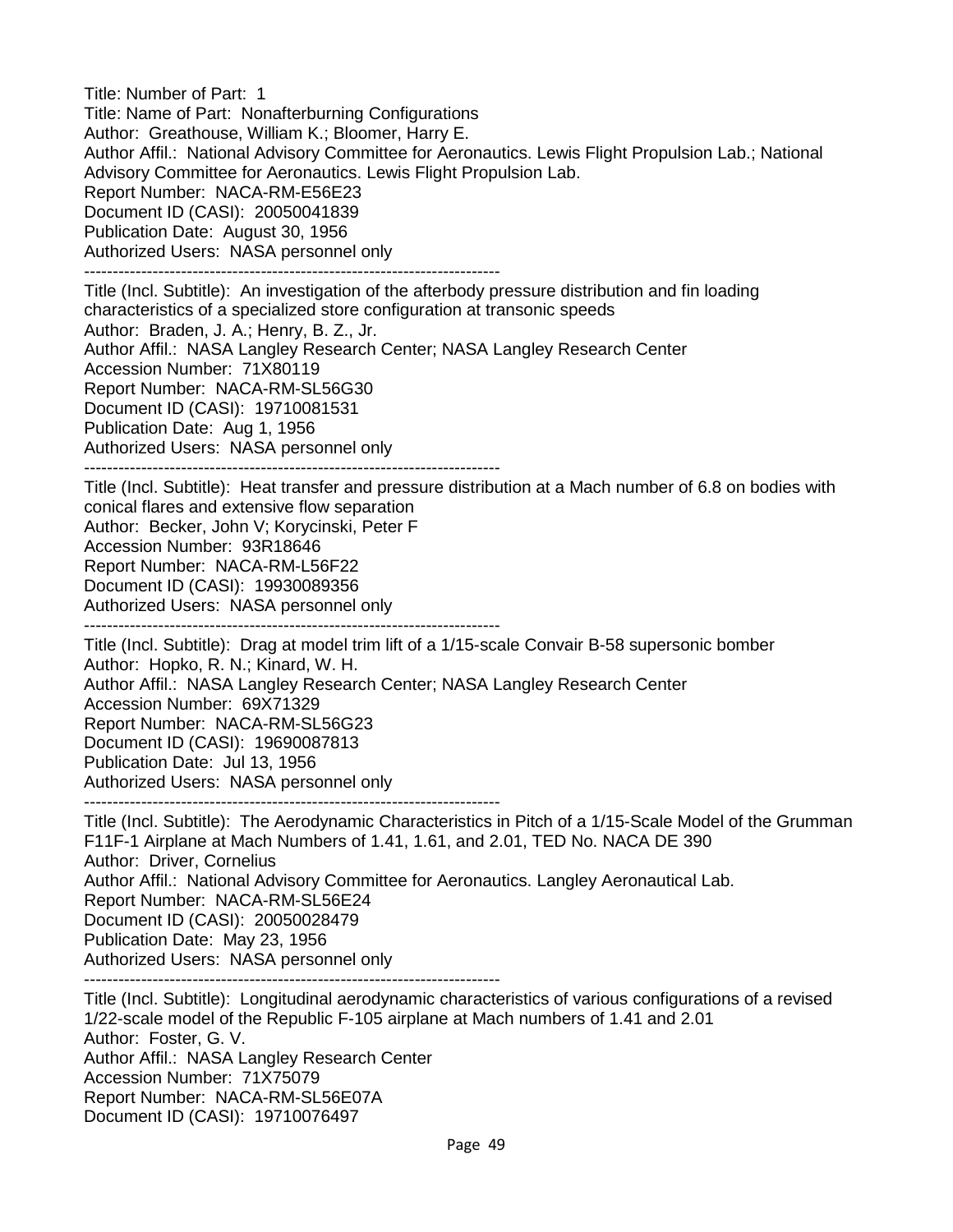Publication Date: May 4, 1956 Authorized Users: NASA personnel only -------------------------------------------------------------------------

Title (Incl. Subtitle): Boundary Layer Author: Loitsianskii. L. G. Report Number: NACA-TM-1400 Document ID (CASI): 20050028442 Publication Date: May 1956 Authorized Users: NASA personnel only -------------------------------------------------------------------------

Title (Incl. Subtitle): Effect of engine operating variables on combustor-inlet parameters Author: Jones, A. W.; Scull, W. E. Author Affil.: NASA Lewis Research Center; NASA Lewis Research Center Accession Number: 67X87770 Document ID (CASI): 19670095383 Publication Date: May 2, 1956 Authorized Users: NASA personnel only -------------------------------------------------------------------------

Title (Incl. Subtitle): Turbojet-engine starting and acceleration Author: Mc Cafferty, R. J.; Straight, D. M. Author Affil.: NASA Lewis Research Center; NASA Lewis Research Center Accession Number: 67X87771 Document ID (CASI): 19670095384 Publication Date: May 2, 1956 Authorized Users: NASA personnel only -------------------------------------------------------------------------

Title (Incl. Subtitle): Combustion limits and efficiency of turbojet engines Author: Barnett, H. C.; Jonash, E. R. Author Affil.: NASA Lewis Research Center; NASA Lewis Research Center Accession Number: 67X87772 Document ID (CASI): 19670095385 Publication Date: May 2, 1956 Authorized Users: NASA personnel only -------------------------------------------------------------------------

Title (Incl. Subtitle): Coke deposition and smoke formation in turbojet engines Author: Hibbard, R. R.; Wear, J. D. Author Affil.: NASA Lewis Research Center; NASA Lewis Research Center Accession Number: 67X87773 Document ID (CASI): 19670095386 Publication Date: May 2, 1956 Authorized Users: NASA personnel only

------------------------------------------------------------------------- Title (Incl. Subtitle): Ram-jet performance Author: Cervenko, A. J.; Friedman, R. Author Affil.: NASA Lewis Research Center; NASA Lewis Research Center Accession Number: 67X87774 Document ID (CASI): 19670095387 Publication Date: May 2, 1956 Authorized Users: NASA personnel only -------------------------------------------------------------------------

Title (Incl. Subtitle): Effect of operating conditions and design on afterburner performance Author: Fleming, W. A.; Gabriel, D. S.; Lundin, B. T.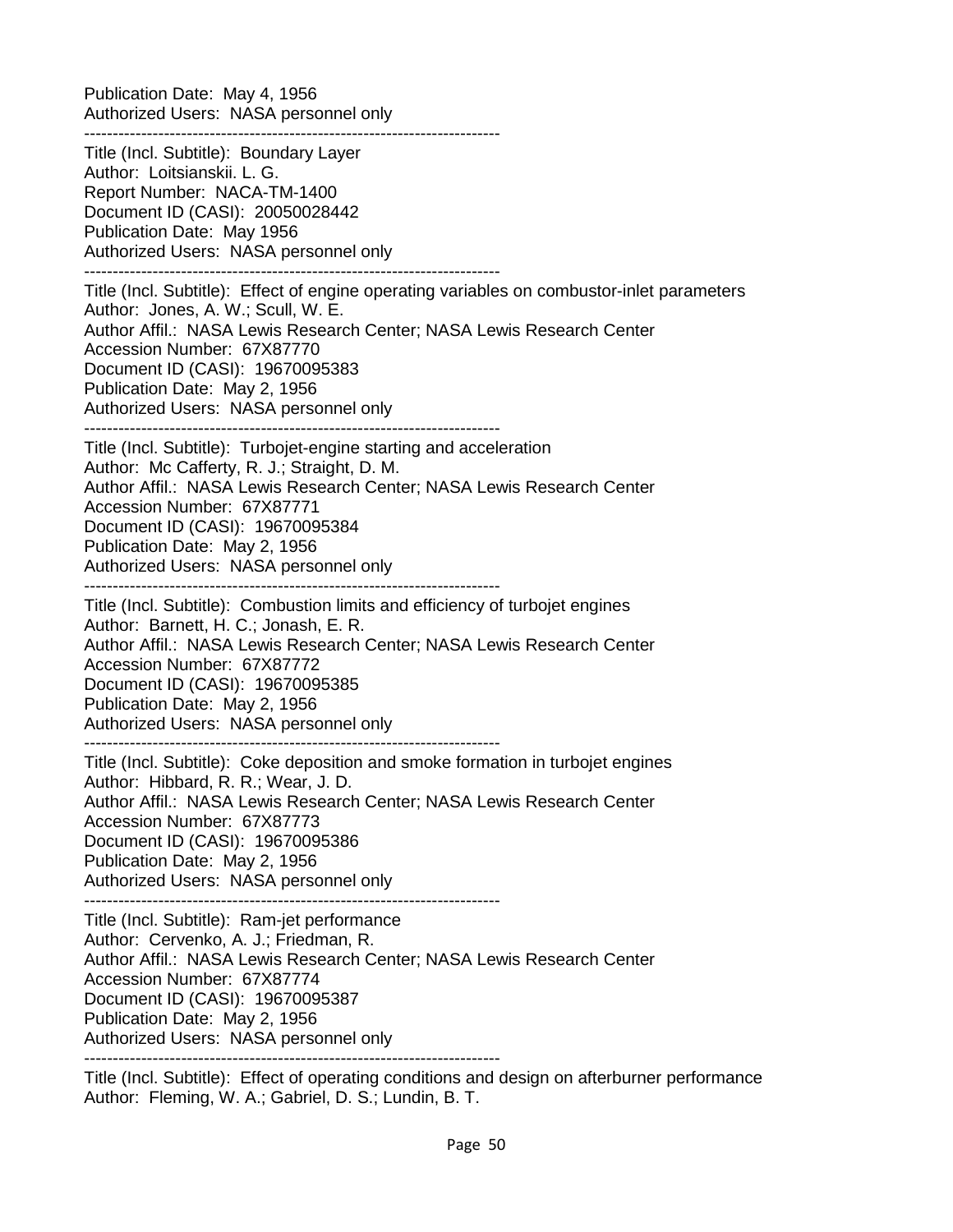Author Affil.: NASA Lewis Research Center; NASA Lewis Research Center; NASA Lewis Research **Center** 

Accession Number: 67X87775 Document ID (CASI): 19670095388 Publication Date: May 2, 1956 Authorized Users: NASA personnel only

-------------------------------------------------------------------------

Title (Incl. Subtitle): Investigation of a 1/22-scale of the Republic F-105 airplane in the Langley 8-foot transonic tunnel. Static longitudinal stability and control and performance characteristics at transonic speeds

Author: Luoma, A. A. Author Affil.: NASA Langley Research Center Accession Number: 71X71433 Report Number: NACA-RM-SL56D12 Document ID (CASI): 19710072851 Publication Date: Apr 26, 1956 Authorized Users: NASA personnel only -------------------------------------------------------------------------

Title (Incl. Subtitle): Component Performance Investigation of J71 Experimental Turbine: III - Effect of Third-Stage Shrouding on Over-All Performance

Author: Petrash, Donald A.; Schum, Harold J.; Davison, Elmer H.

Author Affil.: National Advisory Committee for Aeronautics. Lewis Flight Propulsion Lab.; National Advisory Committee for Aeronautics. Lewis Flight Propulsion Lab.; National Advisory Committee for Aeronautics. Lewis Flight Propulsion Lab.

Report Number: NACA-RM-E55C29

Document ID (CASI): 20050080689

Publication Date: 1956

Authorized Users: NASA personnel only

-------------------------------------------------------------------------

Title (Incl. Subtitle): A Transonic Wind-Tunnel Investigation of a Seaplane Configuration having a 40 Deg Sweptback Wing, TED No. NACA DE 387

Author: Hieser, Gerald; Kudlacik, Louis; Gray, W. H.

Author Affil.: National Advisory Committee for Aeronautics. Langley Aeronautical Lab.; National Advisory Committee for Aeronautics. Langley Aeronautical Lab.; National Advisory Committee for Aeronautics. Langley Aeronautical Lab.

Report Number: NACA-RM-SL55D07; Rept-4960

Document ID (CASI): 20050029376

Publication Date: April 06, 1956

Authorized Users: NASA personnel only

-------------------------------------------------------------------------

Title (Incl. Subtitle): Component Performance Investigation of J71 Experimental Turbine Title: Number of Part: Part 2 Title: Name of Part: Internal-Flow Conditions with 97-Percent-Design Stator Areas

Author: Rebeske, John J., Jr.; Petrash, Donald A.

Author Affil.: National Advisory Committee for Aeronautics. Lewis Flight Propulsion Lab.; National Advisory Committee for Aeronautics. Lewis Flight Propulsion Lab.

Report Number: NACA-RM-E54L16-Pt-2

Document ID (CASI): 20050041779

Publication Date: April 11, 1956

Authorized Users: NASA personnel only

-------------------------------------------------------------------------

Title (Incl. Subtitle): High performance water-based aircraft: Discussion of research status and indicated capabilities (U)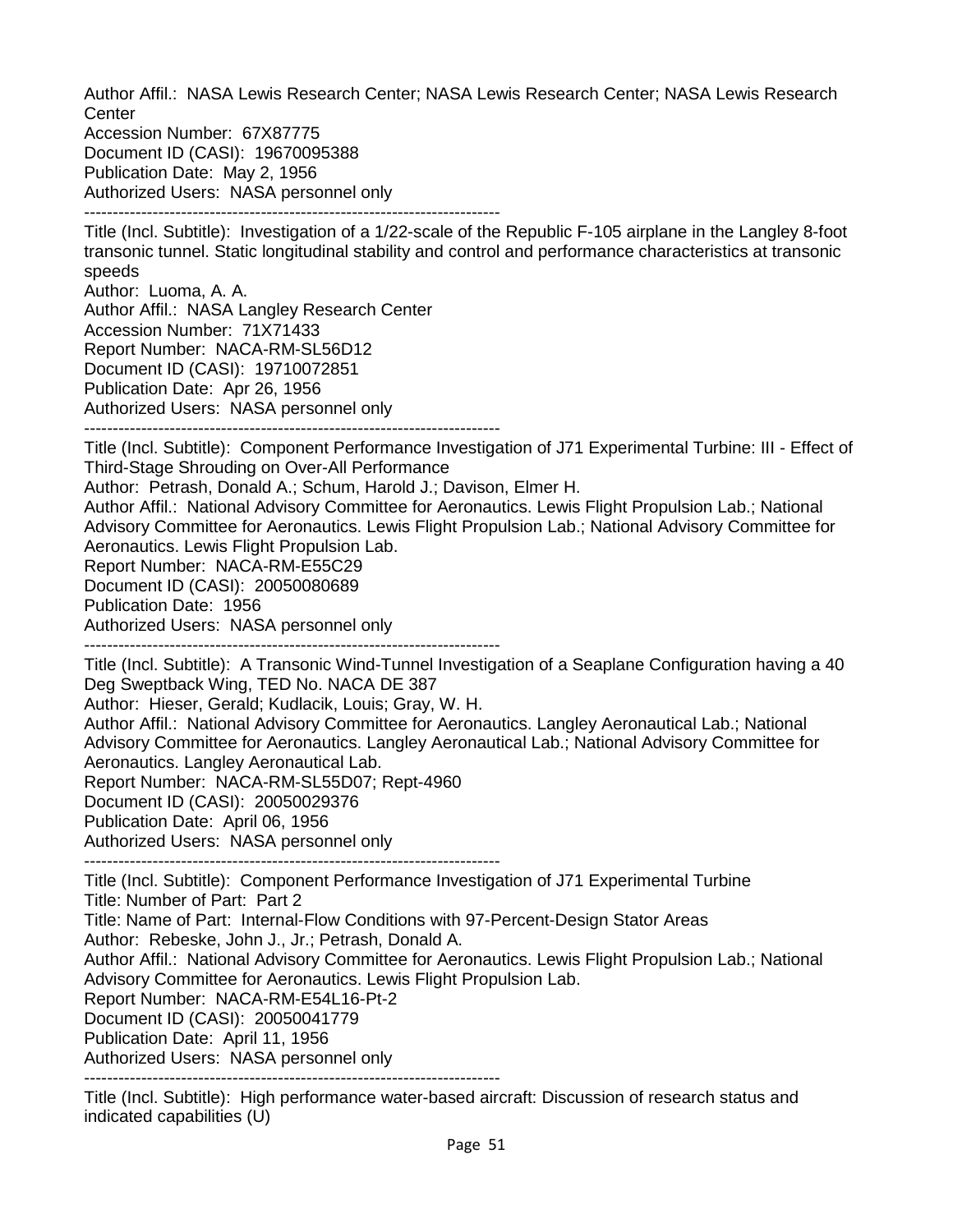Author: Nichols, M. R.; Parkinson, J. B. Author Affil.: NASA Langley Research Center; NASA Langley Research Center Accession Number: 72X74999 Document ID (CASI): 19720073775 Publication Date: Apr 1, 1956 Authorized Users: NASA personnel only ------------------------------------------------------------------------- Title (Incl. Subtitle): Altitude Acceleration Investigation of the RA-14 Avon Turbojet Engine Author: Russey, Robert E. Author Affil.: National Advisory Committee for Aeronautics. Lewis Flight Propulsion Lab.

Report Number: NACA-RM-E56C01

Document ID (CASI): 20090026342

Publication Date: March 13, 1956

Authorized Users: NASA personnel only

-------------------------------------------------------------------------

Title (Incl. Subtitle): Preliminary investigation of the static longitudinal and lateral stability characteristics of a 1/20-scale model of the McDonnell F4H-1 airplane at Mach numbers of 1.59, 1.89, and 2.09

Author: Carmel, M. M.; Gregory, D. T.

Author Affil.: NASA Langley Research Center; NASA Langley Research Center

Accession Number: 69X76990

Report Number: NACA-RM-SL56C26

Document ID (CASI): 19690093467

Publication Date: Mar 23, 1956

Authorized Users: NASA personnel only

-------------------------------------------------------------------------

Title (Incl. Subtitle): Laminar Flow About a Rotating Body of Revolution in an Axial Airstream Author: Schlichting, H. Report Number: NACA-TM-1415 Document ID (CASI): 20050019631 Publication Date: February 1956 Authorized Users: NASA personnel only

-------------------------------------------------------------------------

Title (Incl. Subtitle): Tabulated Pressure Coefficient Data from a Tail Loads Investigation on a 1/15- Scale Model of the Goodyear XZP5K Airship Author: Cannon, Michael D. Author Affil.: National Advisory Committee for Aeronautics. Langley Aeronautical Lab. Report Number: NACA-RM-SL56C12 Document ID (CASI): 20050028484 Publication Date: [1956] Authorized Users: NASA personnel only

-------------------------------------------------------------------------

Title (Incl. Subtitle): Low-speed static stability characteristics of a complete model with an M-wing in mid and high positions and with three horizontal-tail heights Author: Fournier, Paul G Accession Number: 93R18331 Report Number: NACA-RM-L55J06 Document ID (CASI): 19930089041 Authorized Users: NASA personnel only

-------------------------------------------------------------------------

Title (Incl. Subtitle): Static Longitudinal and Lateral Stability and Control Data Obtained from Tests of a 1/15-Scale Model of the Goodyear XZP5K Airship, TED No. NACA DE 211 Author: Cannon, Michael D.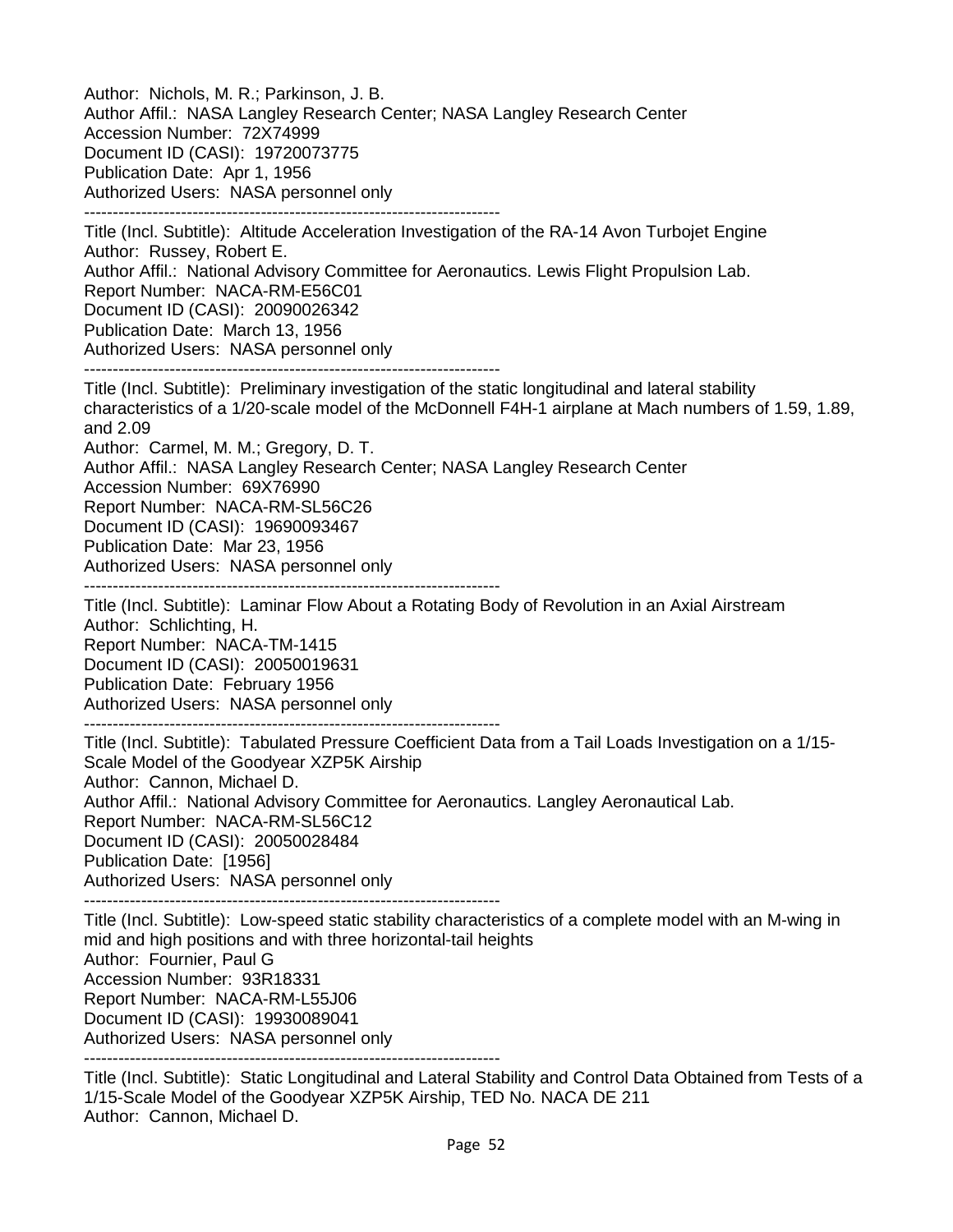Author Affil.: National Advisory Committee for Aeronautics. Langley Aeronautical Lab. Report Number: NACA-RM-SL56A11 Document ID (CASI): 20050030033 Publication Date: January 11, 1956 Authorized Users: NASA personnel only -------------------------------------------------------------------------

Title (Incl. Subtitle): Directional Stability of Towed Airplanes Author: Soehne, W. Report Number: NACA-TM-1401 Document ID (CASI): 20050019614 Publication Date: January 1956 Authorized Users: NASA personnel only -------------------------------------------------------------------------

Title (Incl. Subtitle): Ditching Investigation of a 1/12-Scale Model of the Douglas F4D-1 Airplane, TED No. NACA DE 384 Author: Windham, John O. Author Affil.: National Advisory Committee for Aeronautics. Langley Aeronautical Lab. Report Number: NACA-RM-SL56G03 Document ID (CASI): 20050028460 Publication Date: [1956] Authorized Users: NASA personnel only -------------------------------------------------------------------------

Title (Incl. Subtitle): Free-Spinning and Recovery Characteristics of a 1/19-Scale Model of the North American T-28C Airplane, TED No. NACA AD 3127 Author: Bowman, James S., Jr. Author Affil.: National Advisory Committee for Aeronautics. Langley Aeronautical Lab. Report Number: NACA-RM-SL56L13 Document ID (CASI): 20050028470 Publication Date: [1956] Authorized Users: NASA personnel only -------------------------------------------------------------------------

Title (Incl. Subtitle): Dynamic Investigation of Release Characteristics of a Streamlined Internal Store from a Simulated Bomb Bay of the Republic F-105 Airplane at Mach Numbers of 0.8, 1.4, and 1.98, Coord. No. AF-222 Author: Lee, John B. Author Affil.: National Advisory Committee for Aeronautics. Langley Aeronautical Lab. Report Number: NACA-RM-SL56F01 Document ID (CASI): 20050028454 Publication Date: [1956] Authorized Users: NASA personnel only

-------------------------------------------------------------------------

Title (Incl. Subtitle): A Discussion of Helicopter Vibration Studies Including Flight Test and Analysis Methods used to Determiine the Coupled Response of a Tandem Type Author: Yeates, John E., Jr. Author Affil.: National Advisory Committee for Aeronautics. Langley Aeronautical Lab. Report Number: N-41077 Document ID (CASI): 20090014742 Publication Date: January 23, 1956 Authorized Users: NASA personnel only -------------------------------------------------------------------------

Title (Incl. Subtitle): Static Longitudinal Stability Characteristics of a Series of 90-Millimeter Artillery Shells at Mach Numbers of 0.8, 0.9, 1.0, and 1.2 Author: Spooner, Stanley H.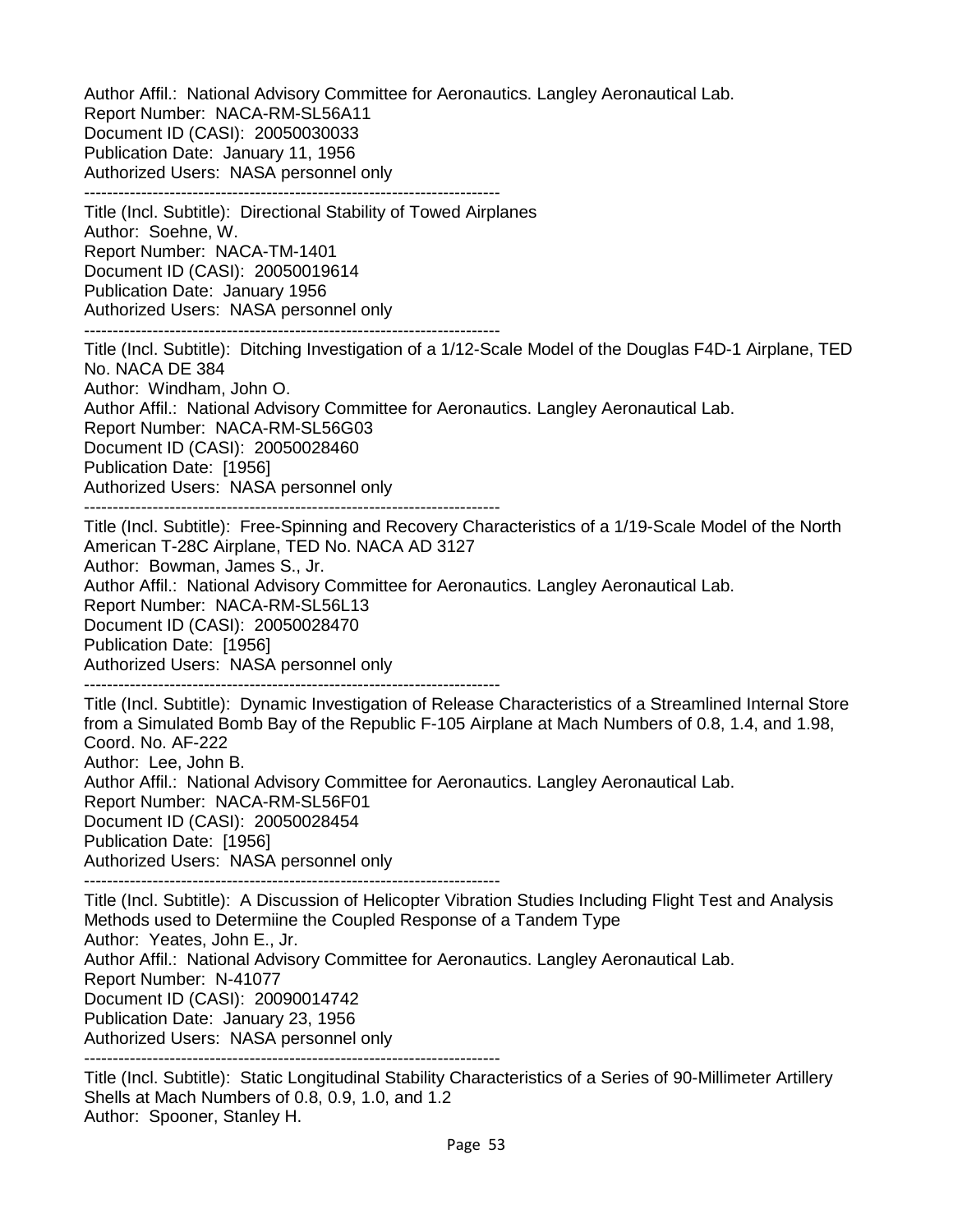Author Affil.: National Advisory Committee for Aeronautics. Langley Aeronautical Lab. Report Number: NACA-RM-SL56D27 Document ID (CASI): 20090013070 Publication Date: [1956] Authorized Users: NASA personnel only -------------------------------------------------------------------------

Title (Incl. Subtitle): Exhaust Nozzles for Supersonic Flight with Turbojet Engines Author: Shillito, Thomas B.; Hearth, Donald P.; Cortright, Edgar M. Author Affil.: National Advisory Committee for Aeronautics. Lewis Flight Propulsion Lab.; National Advisory Committee for Aeronautics. Lewis Flight Propulsion Lab.; National Advisory Committee for Aeronautics. Lewis Flight Propulsion Lab. Report Number: NACA-RM-E56A18 Document ID (CASI): 20090024829 Publication Date: January 18, 1956 Authorized Users: NASA personnel only

-------------------------------------------------------------------------

Title (Incl. Subtitle): Flight Investigation to Determine the Effect of Jet Exhaust on Drag, Trim Characteristics, and Afterbody Pressures of a 0.125-Scale Rocket Model of the McDonnell F-101A Airplane

Author: Kennedy, Thomas L. Report Number: NACA-RM-SL56B03 Document ID (CASI): 20090012112 Publication Date: [1965] Authorized Users: NASA personnel only

-------------------------------------------------------------------------

Title (Incl. Subtitle): Lift, Drag, Static Stability, and Buffet Boundaries of a Model of the McDonnell F3H-1N Airplane at Mach Numbers from 0.40 to 1.27, TED No. NACA DE 351 Author: Crabill, Norman L. Author Affil.: National Advisory Committee for Aeronautics. Langley Aeronautical Lab. Report Number: NACA-RM-SL56A13 Document ID (CASI): 20050030066 Publication Date: January 31, 1956 Authorized Users: NASA personnel only

-------------------------------------------------------------------------

Title (Incl. Subtitle): Aircraft structures testing at elevated temperatures Author: Kotanchik, J. N. Author Affil.: NASA Accession Number: 75N70814 Report Number: NASA-TM-X-54661 Document ID (CASI): 19750064566 Publication Date: Jan 1, 1956 Authorized Users: U.S. Government agencies and U.S. Government agency contractors only -------------------------------------------------------------------------

Title (Incl. Subtitle): Talks presented to ardc committee on propulsion, march 28-29, 1956 Accession Number: 66X81906 Report Number: NASA-TM-X-57278 Document ID (CASI): 19660090347 Publication Date: Jan 1, 1956 Authorized Users: U.S. Government agencies and U.S. Government agency contractors only -------------------------------------------------------------------------

Title (Incl. Subtitle): Electric arcs and thermal plasma Author: Finkelnburg, W.; Maecker, H. Accession Number: 65X81930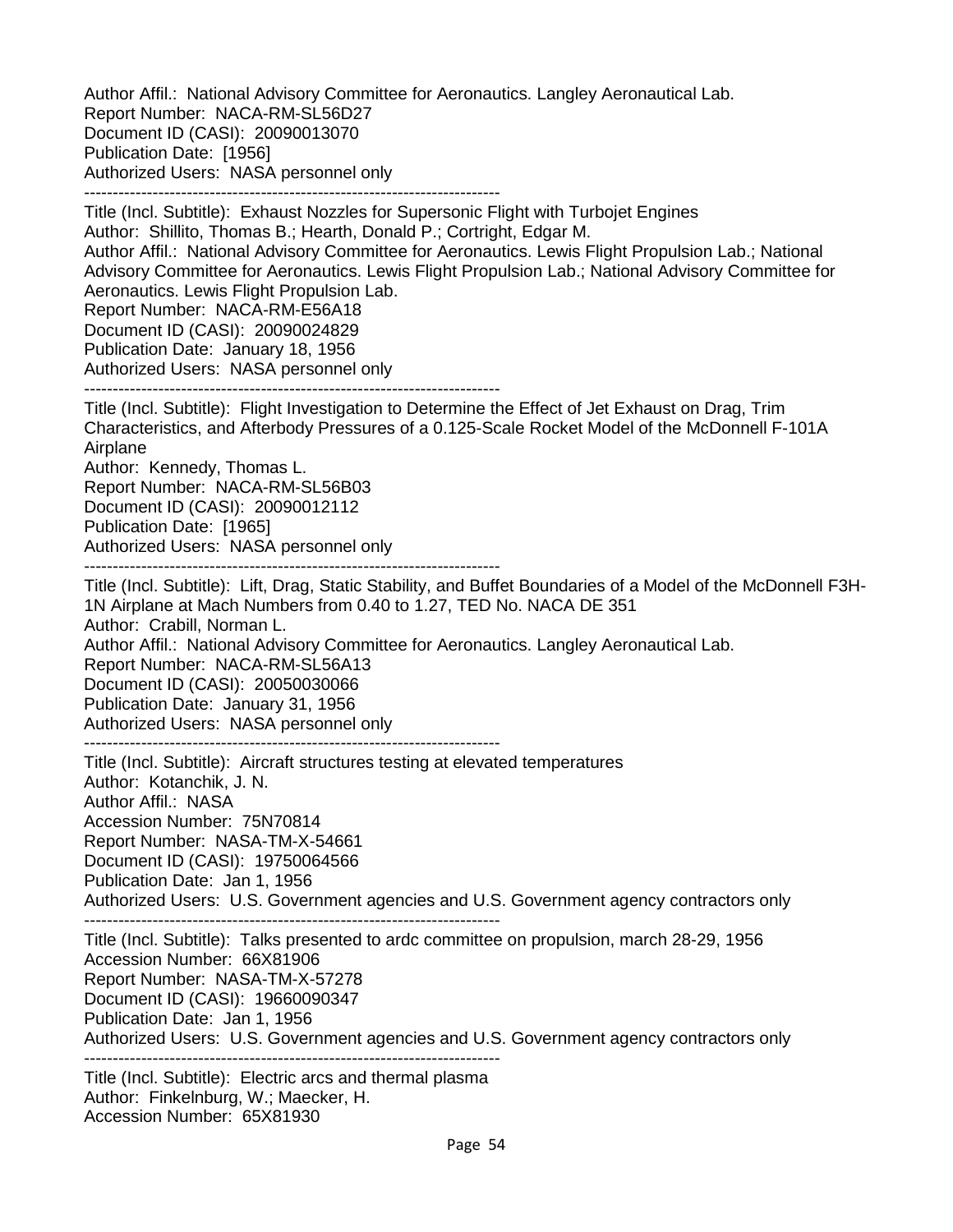Report Number: NASA-TM-X-56403 Document ID (CASI): 19650079513 Publication Date: Jan 1, 1956 Authorized Users: NASA personnel only -------------------------------------------------------------------------

Title (Incl. Subtitle): Some effects of roll rate on the longitudinal stability characteristics of the Hughes Falcon missile, ''C'' configuration, for a Mach number range of 1.1 to 1.8 as determined from flight test Author: Baber, H. T., Jr.; Lundstrom, R. R. Author Affil.: NASA Langley Research Center; NASA Langley Research Center Accession Number: 69X73037 Report Number: NACA-RM-SL55L16 Document ID (CASI): 19690089517 Publication Date: Dec 27, 1955 Authorized Users: NASA personnel only -------------------------------------------------------------------------

Title (Incl. Subtitle): High-Speed Cascade Tests of the NACA 65-(12A(sub 10))10 and NACA 65- (12A(sub 2)I(sub 8b))10 Compressor Blade Sections

Author: Dunavant, James C.; Emery, James C.; Walch, Howard C.; Westphal, Willard R. Author Affil.: National Advisory Committee for Aeronautics. Langley Aeronautical Lab.; National Advisory Committee for Aeronautics. Langley Aeronautical Lab.; National Advisory Committee for Aeronautics. Langley Aeronautical Lab.; National Advisory Committee for Aeronautics. Langley Aeronautical Lab.

Report Number: NACA-RM-L55I08

Document ID (CASI): 20050019400

Publication Date: December 21, 1955

Authorized Users: NASA personnel only

-------------------------------------------------------------------------

Title (Incl. Subtitle): Development of S-13G-type coatings as engineering materials Technical progress report, 22 Nov. - 21 Dec. 1955 Author: Zerlaut, G. A.

Author Affil.: IIT Research Inst. Accession Number: 71X83464 Report Number: NASA-CR-123274; IITRI-U6053-3 Document ID (CASI): 19710084873 Publication Date: Dec 1, 1955 Authorized Users: NASA personnel only

-------------------------------------------------------------------------

Title (Incl. Subtitle): Flight Investigation at Low Angles of Attack to Determine the Longitudinal Stability and Control Characteristics of the Sidewinder Missile at Mach Numbers from 1.2 to 2.1 Author: Brown, Clarence A. Author Affil.: National Advisory Committee for Aeronautics. Langley Aeronautical Lab. Report Number: NACA-RM-SL55K16 Document ID (CASI): 20090026358 Publication Date: November 02, 1955 Authorized Users: NASA personnel only -------------------------------------------------------------------------

Title (Incl. Subtitle): Investigation of a 1/4-scale model of the Republic F-105 airplane in the Langley 19-foot pressure tunnel. Lateral control and directional stability and control characteristics of model equipped with drooped, supersonic-type, elliptical wing-root inlet Author: Canoro, P. A.; Kelly, H. N. Author Affil.: NASA Langley Research Center; NASA Langley Research Center Accession Number: 71X72132 Report Number: NACA-RM-SL55J10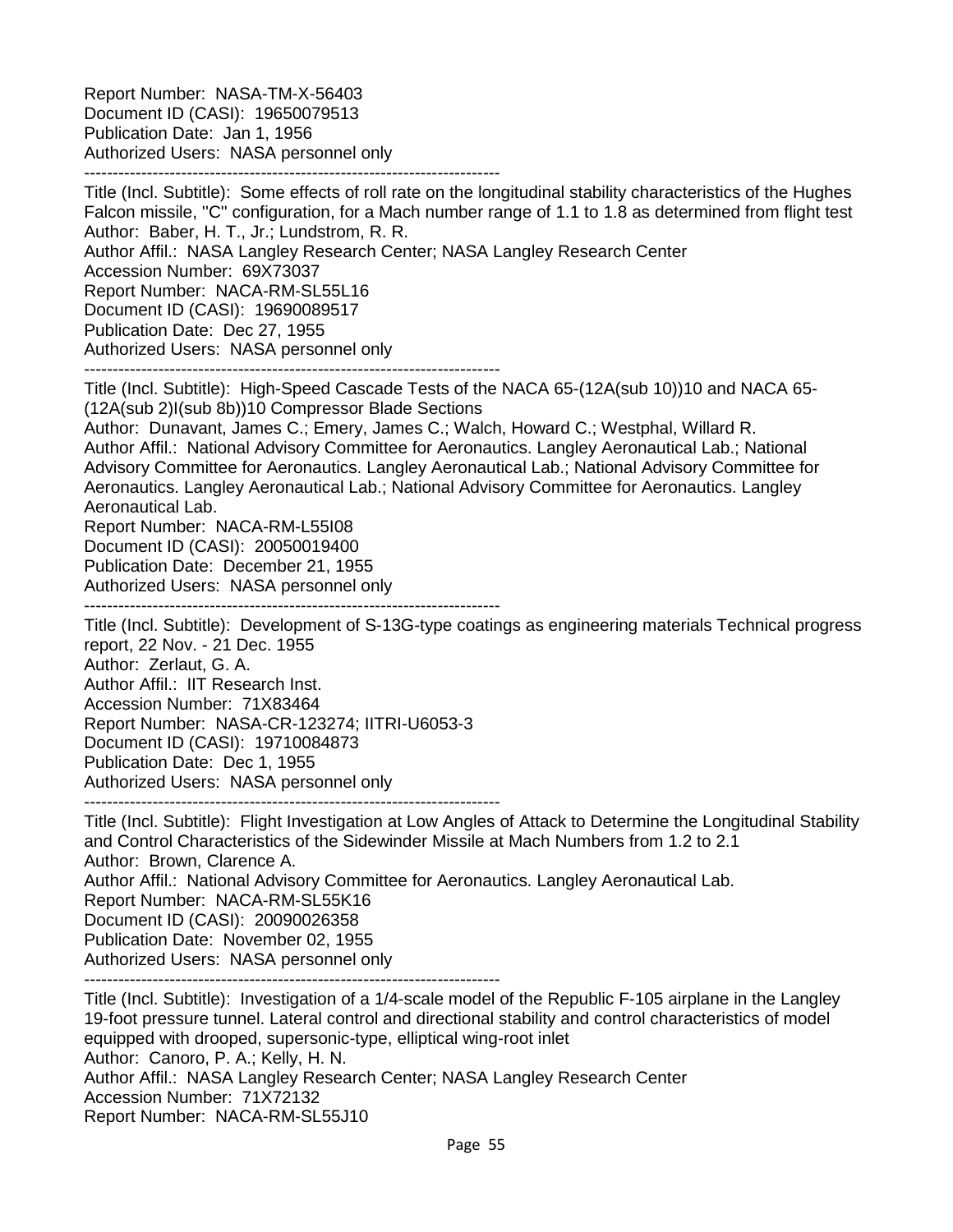Document ID (CASI): 19710073550 Publication Date: Nov 10, 1955 Authorized Users: NASA personnel only -------------------------------------------------------------------------

Title (Incl. Subtitle): Flutter tests of a 1/25-scale model of the B-36J/RF-84F tip-coupled airplane configuration in the Langley 19-foot pressure tunnel Author: Neely, R. H. Author Affil.: NASA Langley Research Center Accession Number: 71X72133 Report Number: NACA-RM-SL56A25B Document ID (CASI): 19710073551 Publication Date: Nov 10, 1955 Authorized Users: NASA personnel only

-------------------------------------------------------------------------

Title (Incl. Subtitle): Analysis of low-temperature nuclear-powered ram-jet missile for high altitudes Author: Sams, Eldon W; Rom, Frank E Accession Number: 93R18162 Report Number: NACA-RM-E55G21 Document ID (CASI): 19930088872 Authorized Users: NASA personnel only

-------------------------------------------------------------------------

Title (Incl. Subtitle): Supplementary Investigation in the Langley Free-Spinning Tunnel of a 1/20-Scale Model of the Douglas XF4D-1 Airplane Including Spin-Recovery Parachute Tests of the Model Loaded to Simulate the Douglas F5D-1 Airplane

Author: Klinar, Walter J.; Lee, Henry A.

Author Affil.: National Advisory Committee for Aeronautics. Langley Aeronautical Lab.; National Advisory Committee for Aeronautics. Langley Aeronautical Lab.

Report Number: NACA-RM-SL55L02; Rept-5269

Document ID (CASI): 20050030045

Publication Date: November 21, 1955

Authorized Users: NASA personnel only

-------------------------------------------------------------------------

Title (Incl. Subtitle): Wind tunnel investigation at low speed of the aerodynamic characteristics of the Army Chemical Corps model E112 bomblets Author: Letko, W.; Williams, J. L. Author Affil.: NASA Langley Research Center; NASA Langley Research Center Accession Number: 71X73375 Report Number: NACA-RM-SL55J26 Document ID (CASI): 19710074793 Publication Date: Nov 4, 1955 Authorized Users: NASA personnel only

-------------------------------------------------------------------------

Title (Incl. Subtitle): Naca conference on aerodynamics of high-speed aircraft, a compilation of the papers present- ed Accession Number: 64X81769

Report Number: NASA-TM-X-51886

Document ID (CASI): 19640059744

Publication Date: Nov 3, 1955

Authorized Users: U.S. Government agencies and U.S. Government agency contractors only

-------------------------------------------------------------------------

Title (Incl. Subtitle): Aerodynamic Design of Axial-flow Compressors. VI - Experimental Flow in Two-Dimensional Cascades Author: Lieblein, Seymour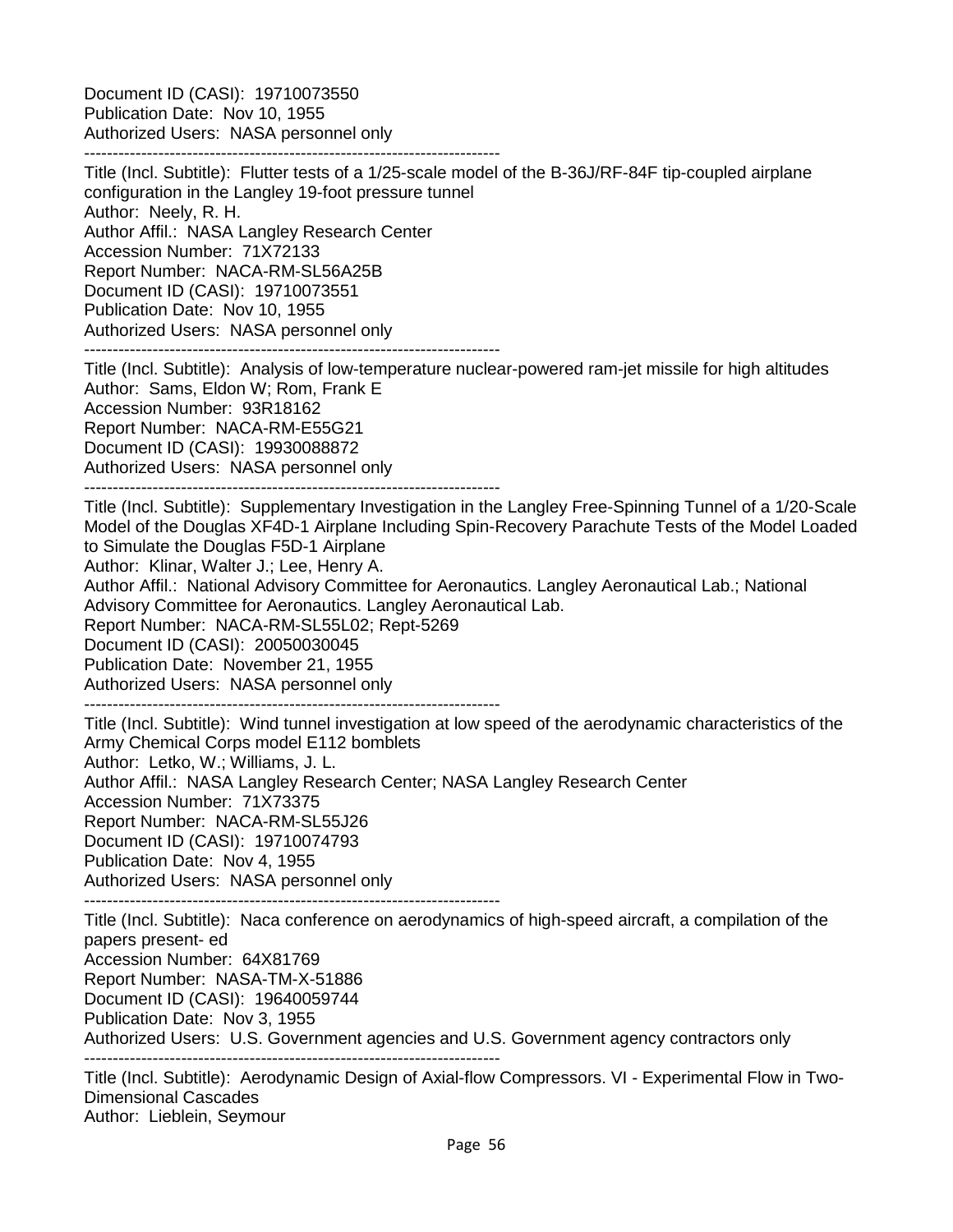Author Affil.: National Advisory Committee for Aeronautics. Lewis Flight Propulsion Lab. Report Number: NACA-RM-E55K01a Document ID (CASI): 20090024980 Publication Date: November 11, 1955 Authorized Users: NASA personnel only -------------------------------------------------------------------------

Title (Incl. Subtitle): Transonic Zero-Lift Drag Tests of Four Equivalent-Body-of-Revolution Models Representing Variations of the Convair F-102 Airplane Author: Stoney, William E., Jr. Author Affil.: National Advisory Committee for Aeronautics. Langley Aeronautical Lab. Report Number: NACA-RM-SL55J31a; Rept-5246 Document ID (CASI): 20050030049 Publication Date: October 17, 1955 Authorized Users: NASA personnel only -------------------------------------------------------------------------

Title (Incl. Subtitle): Qualitative Results from a Flight Investigation to Determine Aileron Effectiveness of Two Rocket-Propelled 1/20-Scale Models of the MX -76 Missile Author: Stevens, Joseph E. Author Affil.: National Advisory Committee for Aeronautics. Langley Aeronautical Lab. Report Number: NACA-RM-SL55J11; Rept-5215 Document ID (CASI): 20050030038 Publication Date: October 20, 1955

Authorized Users: NASA personnel only

-------------------------------------------------------------------------

Title (Incl. Subtitle): Flight Test of the Lateral Stability of a 0.133-Scale Model of the Convair XFY-1 Airplane with Windmilling Propellers at Mach Numbers from 0.70 to 1.12 (TED No. NACA DE 369) Author: Hollinger, James A.; Mitcham, Grady L.

Author Affil.: National Advisory Committee for Aeronautics. Langley Aeronautical Lab.; National Advisory Committee for Aeronautics. Langley Aeronautical Lab.

Report Number: NACA-RM-SL55J31

Document ID (CASI): 20090023602

Publication Date: October 24, 1955

Authorized Users: NASA personnel only

-------------------------------------------------------------------------

Title (Incl. Subtitle): Flight investigation of a roll-stabilized ramjet test vehicle over a Mach number range of 2.3 to 2.7 Author: Kennedy, T. L.; Trout, O. F., Jr.

Author Affil.: NASA Langley Research Center; NASA Langley Research Center

Accession Number: 69X76954

Report Number: NACA-RM-L55H11

Document ID (CASI): 19690093431

Publication Date: Oct 7, 1955

Authorized Users: U.S. Government agencies and U.S. Government agency contractors only

-------------------------------------------------------------------------

Title (Incl. Subtitle): Comparison of the Drag of a Fin-Stabilized Body of Revolution and of a Complete Airplane Configuration as Obtained at Transonic Speeds in a Slotted Wind Tunnel and in Free Flight Author: Howell, Robert R.; Braslow, Albert L.

Author Affil.: National Advisory Committee for Aeronautics. Langley Aeronautical Lab.; National Advisory Committee for Aeronautics. Langley Aeronautical Lab.

Report Number: NACA-RM-L55H09; Rept-5146

Document ID (CASI): 20050019382

Publication Date: August 1955

Authorized Users: NASA personnel only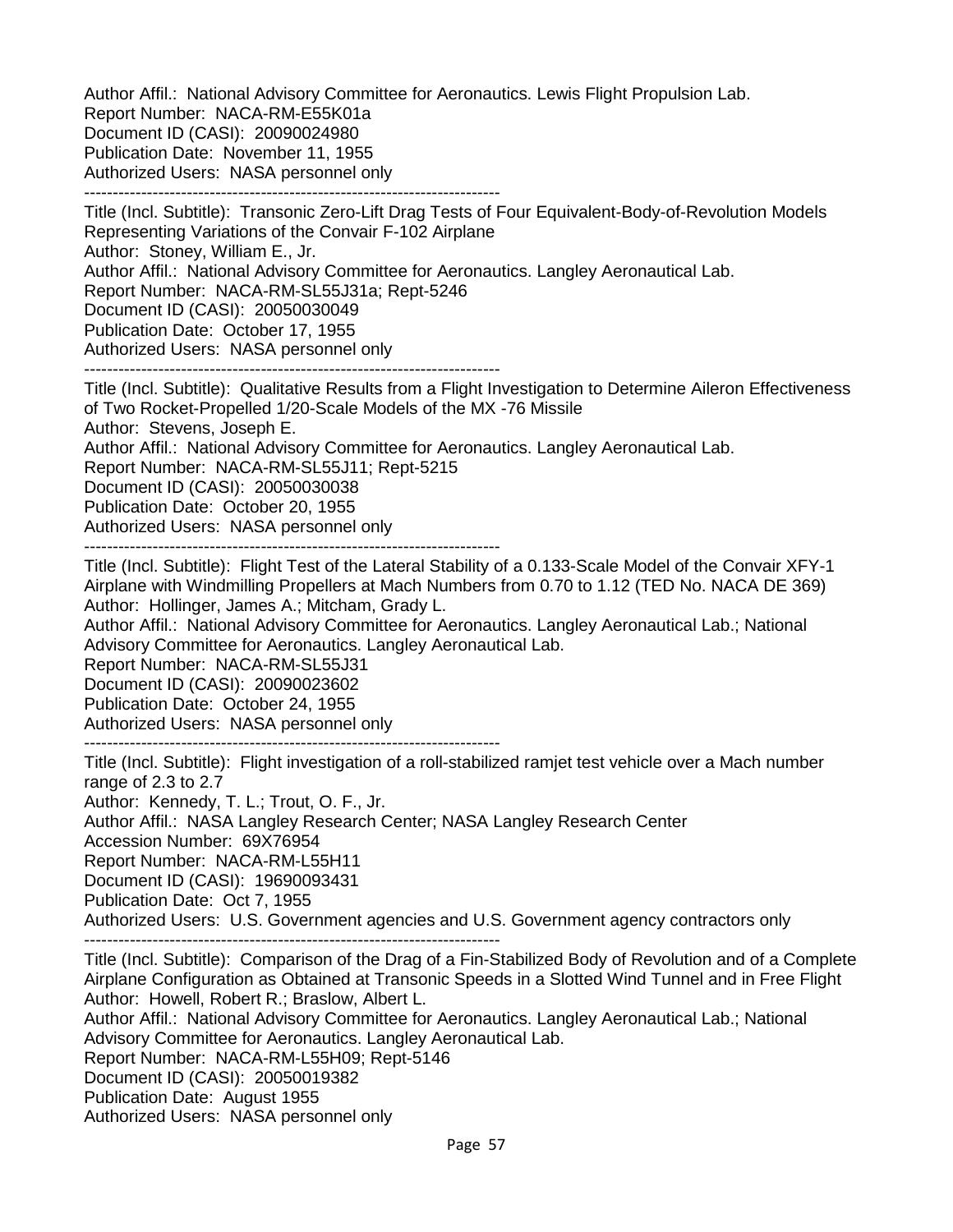-------------------------------------------------------------------------

Title (Incl. Subtitle): Aerodynamic Design of Axial-Flow Compressors. VII - Blade-Element Flow in Annular Cascades

Author: Robbins, William H.; Jackson, Robert J.; Lieblein, Seymour

Author Affil.: National Advisory Committee for Aeronautics. Lewis Flight Propulsion Lab.; National Advisory Committee for Aeronautics. Lewis Flight Propulsion Lab.; National Advisory Committee for Aeronautics. Lewis Flight Propulsion Lab.

Report Number: NACA-RM-E55G02 Document ID (CASI): 20090026350

Publication Date: August 09, 1955

Authorized Users: NASA personnel only -------------------------------------------------------------------------

Title (Incl. Subtitle): Free-Spinning and Recovery Characteristics of a 1/18-Scale Model of the Ryan X-

13 Airplane as Determined from Tests in the Langley 20-Foot Free-Spinning Tunnel

Author: Bowman, James S., Jr.

Author Affil.: National Advisory Committee for Aeronautics. Langley Aeronautical Lab.

Report Number: NACA-RM-SL55H08; Rept-5145

Document ID (CASI): 20050030035

Publication Date: July 27, 1955

Authorized Users: NASA personnel only

-------------------------------------------------------------------------

Title (Incl. Subtitle): Free-Spinning Characteristics of a 1/24-Scale Model of the Grumman F11F-1

Airplane, TED No. NACA AD 395 Author: Bowman, James S., Jr.

Author Affil.: National Advisory Committee for Aeronautics. Langley Aeronautical Lab.

Report Number: NACA-RM-SL55G20; Rept-5121

Document ID (CASI): 20050030040

Publication Date: July 13, 1955

Authorized Users: NASA personnel only -------------------------------------------------------------------------

Title (Incl. Subtitle): Free-Spinning-Tunnel Investigation of a 0.034-Scale Model of the Production Version of the Chance Vought F7U-3 Airplane, TED No. NACA AD 3103 Author: Klinar, Walter J.; Healy, Frederick M. Author Affil.: National Advisory Committee for Aeronautics. Langley Aeronautical Lab.; National Advisory Committee for Aeronautics. Langley Aeronautical Lab. Report Number: NACA-RM-SL55G15; Rept-5115 Document ID (CASI): 20050030056 Publication Date: July 06, 1955 Authorized Users: NASA personnel only

-------------------------------------------------------------------------

Title (Incl. Subtitle): Experimental investigation at high subsonic speeds of the rolling-stability derivatives of a 1/22 scale model of the Republic F-105 airplane Author: Hayes, W. C., Jr.; Sleeman, W. C., Jr. Author Affil.: NASA Langley Research Center; NASA Langley Research Center Accession Number: 71X72140 Report Number: NACA-RM-SL55F16 Document ID (CASI): 19710073558 Publication Date: Jun 30, 1955 Authorized Users: NASA personnel only -------------------------------------------------------------------------

Title (Incl. Subtitle): Feasibility performance analysis of the DSV-3E Tiros-K mission Author: Vanwinkle, D. D. Author Affil.: NASA Goddard Space Flight Center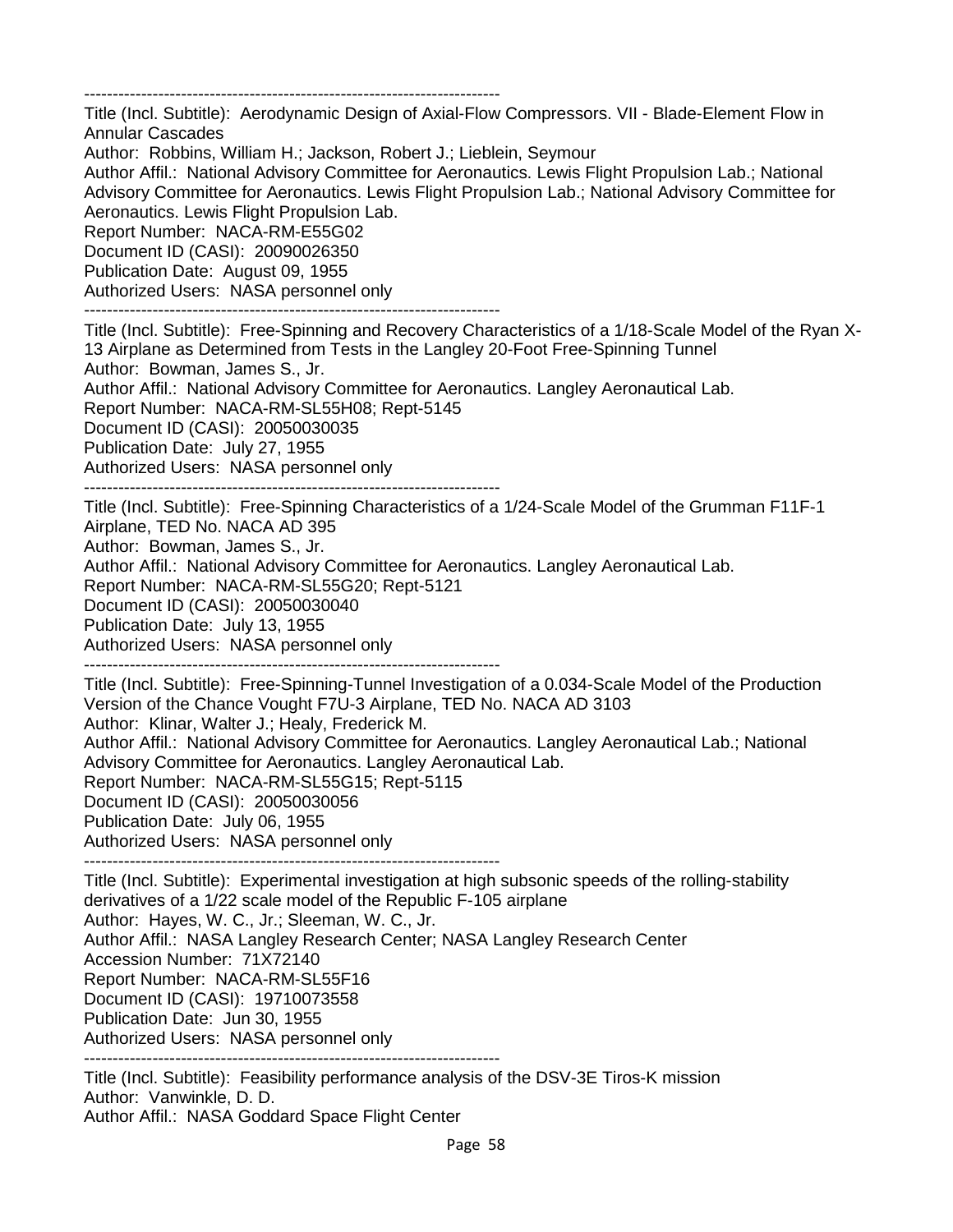Accession Number: 74X76290 Report Number: NASA-TM-X-70096; A2-260-AAC5-D5415 Document ID (CASI): 19740086704 Publication Date: Jun 29, 1955 Authorized Users: NASA personnel only -------------------------------------------------------------------------

Title (Incl. Subtitle): Injection Principles from Combustion Studies in a 200-Pound-Thrust Rocket Engine Using Liquid Oxygen and Heptane Author: Heidmann, M. F.; Auble, C. M. Author Affil.: National Advisory Committee for Aeronautics. Lewis Flight Propulsion Lab.; National Advisory Committee for Aeronautics. Lewis Flight Propulsion Lab. Report Number: NACA-RM-E55C22; L-3572 Document ID (CASI): 20050019330 Publication Date: June 07, 1955 Authorized Users: NASA personnel only

-------------------------------------------------------------------------

Title (Incl. Subtitle): Lateral Stability and Control Measurements of a 0.0858-Scale Model of the Lockheed XF-104 Airplane at Transonic Speeds Author: Arabian, Donald D.; Schmeer, James W.

Author Affil.: National Advisory Committee for Aeronautics. Langley Aeronautical Lab.; National Advisory Committee for Aeronautics. Langley Aeronautical Lab.

Report Number: NACA-RM-SL55F08

Document ID (CASI): 20090026307

Publication Date: June 08, 1955

Authorized Users: NASA personnel only

-------------------------------------------------------------------------

Title (Incl. Subtitle): Estimation of incremental pitching moments due to trailing-edge flaps on swept and triangular wings

Author: James, Harry A; Hunton, Lynn W Accession Number: 93R18060 Report Number: NACA-RM-A55D07 Document ID (CASI): 19930088770 Authorized Users: NASA personnel only

-------------------------------------------------------------------------

Title (Incl. Subtitle): Temperature in a J47-25 turbojet-engine combustor and turbine sections during steady-state and transient operation in a sea-level test stand Author: Morse, C R; Johnston, J R Accession Number: 93R23066 Report Number: NACA-RM-E54K30a Document ID (CASI): 19930093758 Authorized Users: NASA personnel only

-------------------------------------------------------------------------

Title (Incl. Subtitle): Preliminary Results of the Determination of Inlet-Pressure Distortion Effects on Compressor Stall and Altitude Operating Limits of the J57-P-1 Turbojet Engine

Author: Wallner, L. E.; Lubick, R. J.; Chelko, L. J.

Author Affil.: National Advisory Committee for Aeronautics. Lewis Flight Propulsion Lab.; National Advisory Committee for Aeronautics. Lewis Flight Propulsion Lab.; National Advisory Committee for Aeronautics. Lewis Flight Propulsion Lab.

Report Number: NACA-RM-SE55E23

Document ID (CASI): 20090023603

Publication Date: May 23, 1955

Authorized Users: NASA personnel only -------------------------------------------------------------------------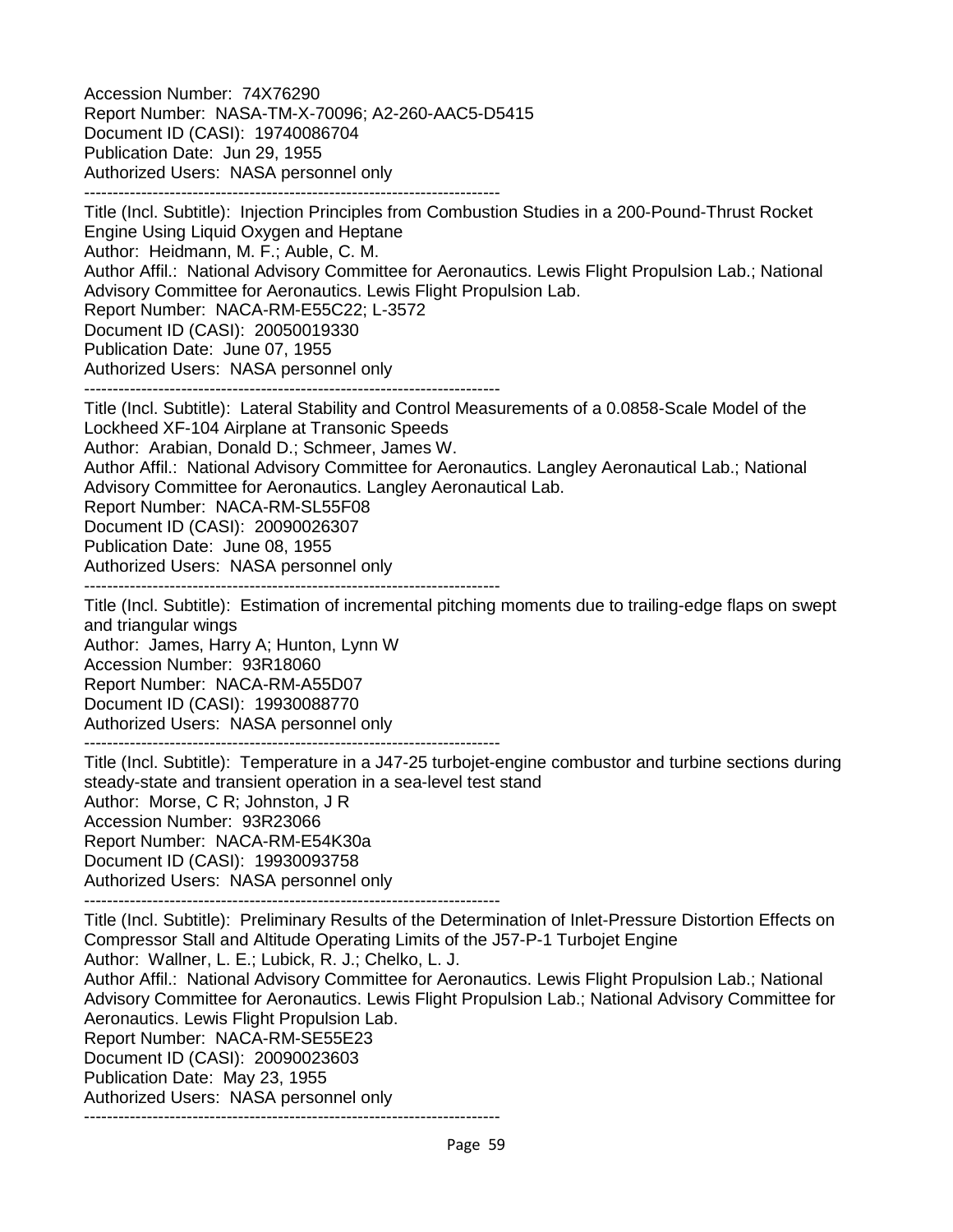Title (Incl. Subtitle): Altitude Performance of Modified J71 Afterburner with Revised Engine Operating **Conditions** 

Author: Useller, James W.; Russey, Robert E.

Author Affil.: National Advisory Committee for Aeronautics. Lewis Flight Propulsion Lab.; National Advisory Committee for Aeronautics. Lewis Flight Propulsion Lab.

Report Number: NACA-RM-SE55D12

Document ID (CASI): 20090026462

Publication Date: May 31, 1955

Authorized Users: NASA personnel only

-------------------------------------------------------------------------

Title (Incl. Subtitle): An Evaluation of the Roll-Rate Stabilization System of the Sidewinder Missile at Mach Numbers from 0.9 to 2.3

Author: Nason, Martin L.; Brown, Clarence A., Jr.; Rock, Rupert S.

Author Affil.: National Advisory Committee for Aeronautics. Langley Aeronautical Lab.; National Advisory Committee for Aeronautics. Langley Aeronautical Lab.; National Advisory Committee for Aeronautics. Langley Aeronautical Lab.

Report Number: NACA-RM-SL55C22

Document ID (CASI): 20090023599

Publication Date: April 22, 1955

Authorized Users: NASA personnel only

-------------------------------------------------------------------------

Title (Incl. Subtitle): Wind-Tunnel Investigation at Low Speed of the Yawing, Pitching, and Static Stability Characteristics of a 1/10-Scale Model of the Grumman F9F-9 Airplane, TED No. NACA AD 3109

Author: Wolhart, Walter D.; Thomas, David F., Jr.

Author Affil.: National Advisory Committee for Aeronautics. Langley Aeronautical Lab.; National Advisory Committee for Aeronautics. Langley Aeronautical Lab.

Report Number: NACA-RM-SL55D25; Rept-4995

Document ID (CASI): 20050029437

Publication Date: April 13, 1955

Authorized Users: NASA personnel only

-------------------------------------------------------------------------

Title (Incl. Subtitle): Performance of 15-Stage Experimental J71 Axial-Flow Compressor. III - Effects of Inlet-Guide-Vane Adjustment

Author: Lucas, James G.; Filippi, Richard E.

Author Affil.: National Advisory Committee for Aeronautics. Lewis Flight Propulsion Lab.; National Advisory Committee for Aeronautics. Lewis Flight Propulsion Lab.

Report Number: NACA-RM-SE55D11

Document ID (CASI): 20090026355

Publication Date: April 11, 1955

Authorized Users: NASA personnel only

-------------------------------------------------------------------------

Title (Incl. Subtitle): Wind-Tunnel Investigation at Low Speed of the Rolling Stability Derivatives of a 1/10-Scale Model of the Grumman F9F-9 Airplane, TED No. NACA AD 3109

Author: Wolhart, Walter D.; Thomas, David F., Jr.

Author Affil.: National Advisory Committee for Aeronautics. Langley Aeronautical Lab.; National Advisory Committee for Aeronautics. Langley Aeronautical Lab.

Report Number: NACA-RM-SL55E02; Rept-5007

Document ID (CASI): 20050029441

Publication Date: April 18, 1955

Authorized Users: NASA personnel only

-------------------------------------------------------------------------

Title (Incl. Subtitle): Atomization and evaporation of liquid fuels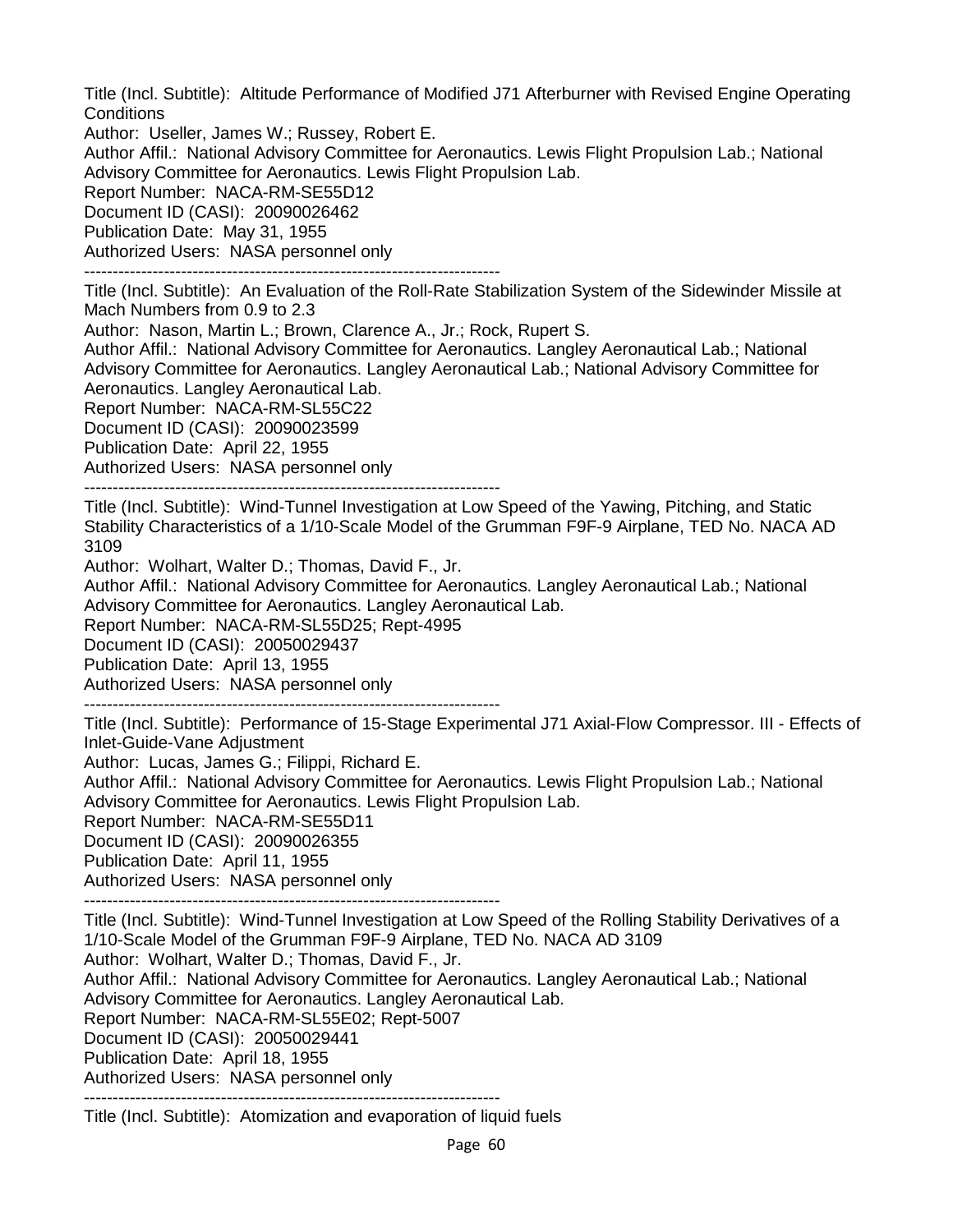Author: Bahr, D. W.; Graves, C. C. Author Affil.: NASA Lewis Research Center; NASA Lewis Research Center Accession Number: 67X88852 Document ID (CASI): 19670096464 Publication Date: Apr 1, 1955 Authorized Users: NASA personnel only ------------------------------------------------------------------------- Title (Incl. Subtitle): Flow and mixing processes in combustion chambers Author: Mickelsen, W. R.; Scull, W. E. Author Affil.: NASA Lewis Research Center; NASA Lewis Research Center Accession Number: 67X88853 Document ID (CASI): 19670096465 Publication Date: Apr 1, 1955 Authorized Users: NASA personnel only ------------------------------------------------------------------------- Title (Incl. Subtitle): Ignition and flammability of hydrocarbon fuels Author: Belles, F. E.; Swett, C. C. Author Affil.: NASA Lewis Research Center; NASA Lewis Research Center Accession Number: 67X88854 Document ID (CASI): 19670096466 Publication Date: Apr 1, 1955 Authorized Users: NASA personnel only ------------------------------------------------------------------------- Title (Incl. Subtitle): Laminar flame propagation Author: Dugger, G. L.; Gerstein, M.; Simon, D. M. Author Affil.: NASA Lewis Research Center; NASA Lewis Research Center; NASA Lewis Research **Center** Accession Number: 67X88855 Document ID (CASI): 19670096467 Publication Date: Apr 1, 1955 Authorized Users: NASA personnel only ------------------------------------------------------------------------- Title (Incl. Subtitle): Turbulent flames Author: Dugger, G. L.; Gerstein, M. Author Affil.: NASA Lewis Research Center; NASA Lewis Research Center Accession Number: 67X88856 Document ID (CASI): 19670096468 Publication Date: Apr 1, 1955 Authorized Users: NASA personnel only ------------------------------------------------------------------------- Title (Incl. Subtitle): Flame stabilization Author: Dugger, G. L.; Gerstein, M. Author Affil.: NASA Lewis Research Center; NASA Lewis Research Center Accession Number: 67X88857 Document ID (CASI): 19670096469 Publication Date: Apr 1, 1955 Authorized Users: NASA personnel only ------------------------------------------------------------------------- Title (Incl. Subtitle): Diffusion flames Author: Brokaw, R. S.; Gerstein, M. Author Affil.: NASA Lewis Research Center; NASA Lewis Research Center Accession Number: 67X88858 Document ID (CASI): 19670096470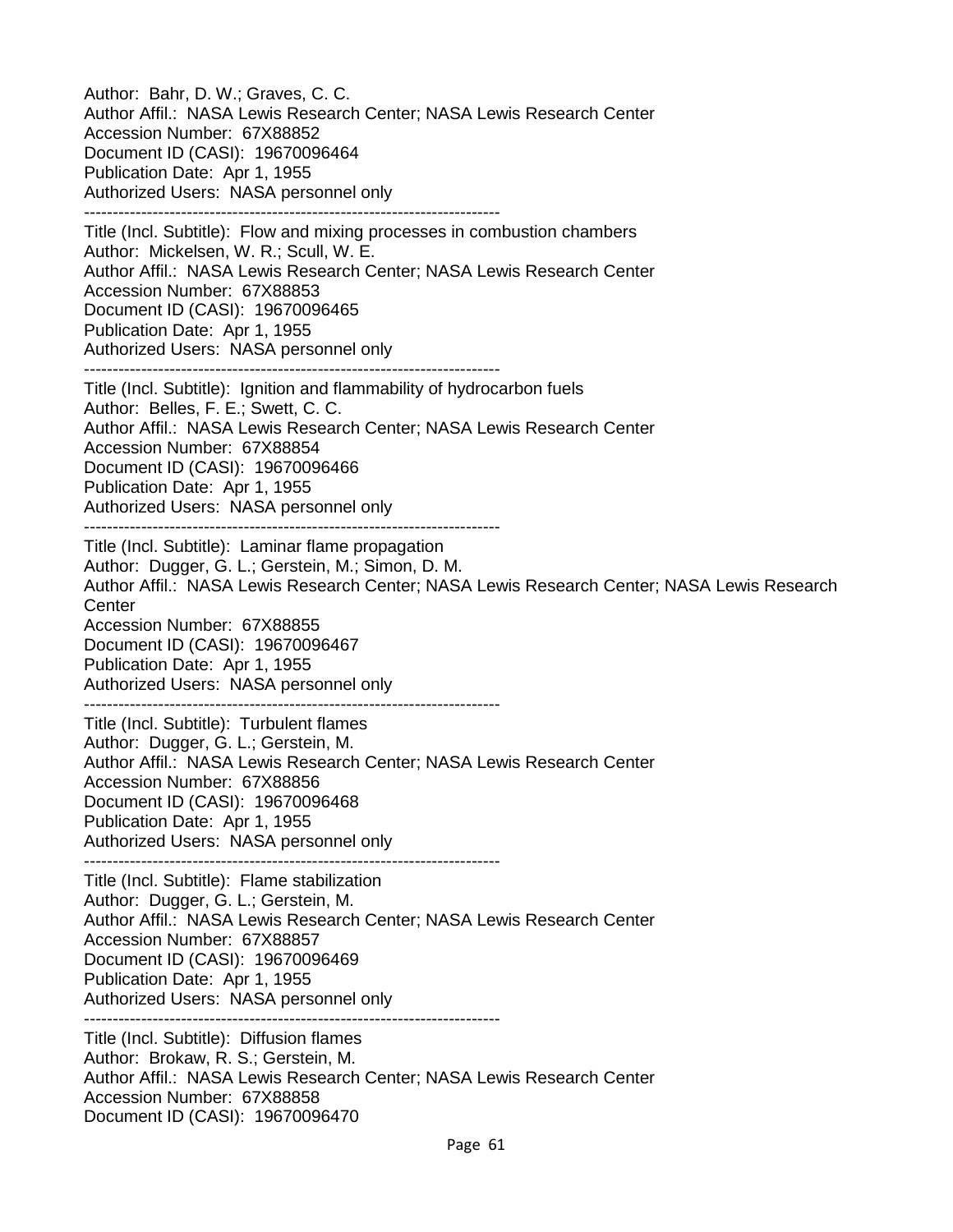Publication Date: Apr 1, 1955 Authorized Users: NASA personnel only

------------------------------------------------------------------------- Title (Incl. Subtitle): Oscillations in combustors Author: Blackshear, P. L., Jr.; Rayle, W. D. Author Affil.: NASA Lewis Research Center; NASA Lewis Research Center Accession Number: 67X88859 Document ID (CASI): 19670096471 Publication Date: Apr 1, 1955 Authorized Users: NASA personnel only ------------------------------------------------------------------------- Title (Incl. Subtitle): Smoke and coke formation in the combustion of hydrocarbon-air mixtures Author: Hibbard, R. R.; Schalla, R. L. Author Affil.: NASA Lewis Research Center; NASA Lewis Research Center Accession Number: 67X88860 Document ID (CASI): 19670096472 Publication Date: Apr 1, 1955 Authorized Users: NASA personnel only ------------------------------------------------------------------------- Title (Incl. Subtitle): Spatial Burnout in Water Reactors with Nonuniform Startup Distributions of Uranium and Boron Author: Fox, Thomas A.; Bogart, Donald Author Affil.: National Advisory Committee for Aeronautics. Lewis Flight Propulsion Lab.; National Advisory Committee for Aeronautics. Lewis Flight Propulsion Lab. Report Number: NACA-RM-E55C16 Document ID (CASI): 20090023596 Publication Date: March 23, 1955 Authorized Users: NASA personnel only ------------------------------------------------------------------------- Title (Incl. Subtitle): Low-Lift Drag of the Grumman F9F-9 Airplane as Obtained by a 1/7.5-Scale Rocket-Boosted Model and by Three 1/45.85-Scale Equivalent-Body Models between Mach Numbers of 0.8 and 1.3, TED No. NACA DE 391 Author: Stevens, Joseph E. Author Affil.: National Advisory Committee for Aeronautics. Langley Aeronautical Lab. Report Number: NACA-RM-SL55D15; Rept-4987 Document ID (CASI): 20050029377 Publication Date: March 24, 1955 Authorized Users: NASA personnel only ------------------------------------------------------------------------- Title (Incl. Subtitle): Aerodynamic Characteristics of a 0.04956-Scale Model of the Convair F-102A

Airplane at Transonic Speeds Author: Tempelmeyer, Kenneth E.; Osborne, Robert S. Author Affil.: National Advisory Committee for Aeronautics. Langley Aeronautical Lab.; National Advisory Committee for Aeronautics. Langley Aeronautical Lab. Report Number: NACA-RM-SL55D19; Rept-4990 Document ID (CASI): 20050029389 Publication Date: March 28, 1955 Authorized Users: NASA personnel only -------------------------------------------------------------------------

Title (Incl. Subtitle): Altitude-Test-Chamber Investigation of the Endurance and Performance Characteristics of the J65-W-7 Engine at a Mach Number of 2.0 Author: Biermann, A.E.; Braithwaite, Willis M.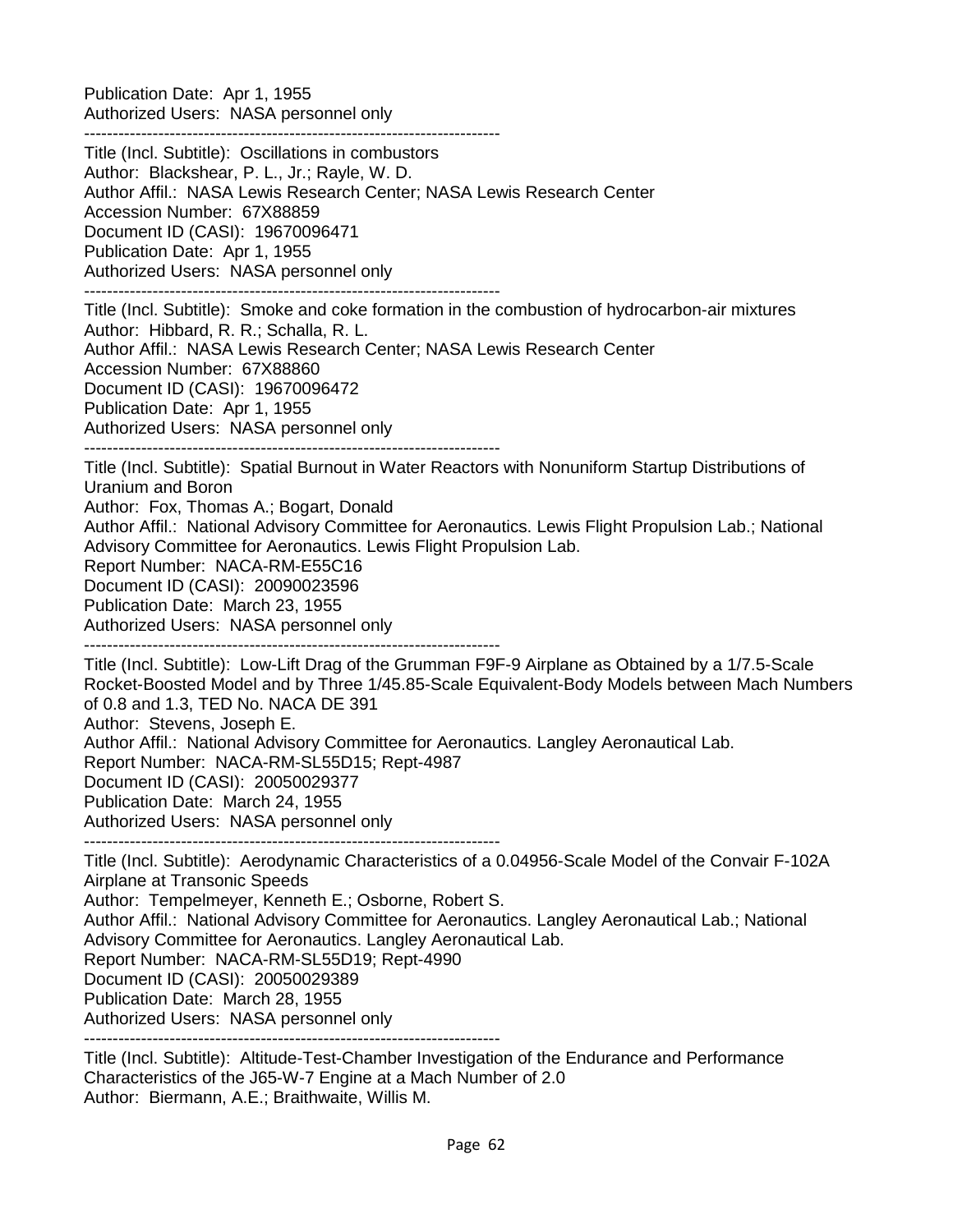Author Affil.: National Advisory Committee for Aeronautics. Lewis Flight Propulsion Lab.; National Advisory Committee for Aeronautics. Lewis Flight Propulsion Lab. Report Number: NACA-RM-SE55B07 Document ID (CASI): 20090026354 Publication Date: February 09, 1955 Authorized Users: NASA personnel only

-------------------------------------------------------------------------

Title (Incl. Subtitle): Note on the scavenge of 6-inch-diameter ram-jet exhaust in Mach 3.1, 1- by 1-foot supersonic tunnel

Author: Burgess, Warren C , Jr; Baughman, L Eugene Accession Number: 93R17862 Report Number: NACA-RM-E54K30 Document ID (CASI): 19930088572 Authorized Users: NASA personnel only -------------------------------------------------------------------------

Title (Incl. Subtitle): Transonic free-flight investigation of the longitudinal aerodynamic characteristics of a 1/10-scale steel-wing model of the Northrop MX-775A missile with leading-edge extensions, inboard trailing-edge flaps, and a speed brake on the verticle tail Author: Arbic, R. G.

Author Affil.: NASA Langley Research Center Accession Number: 69X71607 Report Number: NACA-RM-SL55B07 Document ID (CASI): 19690088091 Publication Date: Feb 11, 1955 Authorized Users: NASA personnel only

-------------------------------------------------------------------------

Title (Incl. Subtitle): Investigation in the Langley Free-Flight Tunnel of the Low-Speed Stability and Control Characteristics of a 1/10-Scale Model Simulating the Convair F-102A Airplane Author: Boisseau, Peter C. Author Affil.: National Advisory Committee for Aeronautics. Langley Aeronautical Lab. Report Number: NACA-RM-SL55B21 Document ID (CASI): 20050029385 Publication Date: February 07, 1955 Authorized Users: NASA personnel only -------------------------------------------------------------------------

Title (Incl. Subtitle): Free-Spinning-Tunnel Investigation to Determine the Effect of Spin-Recovery Rockets and Thrust Simulation on the Recovery Characteristics of a 1/21-Scale Model of the Chance Vought F7U-3 Airplane, TED No. NACA AD 3103 Author: Burk, Sanger H., Jr.; Healy, Frederick M. Author Affil.: National Advisory Committee for Aeronautics. Langley Aeronautical Lab.; National Advisory Committee for Aeronautics. Langley Aeronautical Lab. Report Number: NACA-RM-SL55A04 Document ID (CASI): 20050029372 Publication Date: January 14, 1955 Authorized Users: NASA personnel only

-------------------------------------------------------------------------

Title (Incl. Subtitle): Chemical and Physical Properties of Hi-Cal-2 Author: Spakowski, A. E.; Allen, Harrison, Jr.; Caves, Robert M. Author Affil.: National Advisory Committee for Aeronautics. Lewis Flight Propulsion Lab.; National Advisory Committee for Aeronautics. Lewis Flight Propulsion Lab.; National Advisory Committee for Aeronautics. Lewis Flight Propulsion Lab. Report Number: NACA-RM-E55J03 Document ID (CASI): 20050071619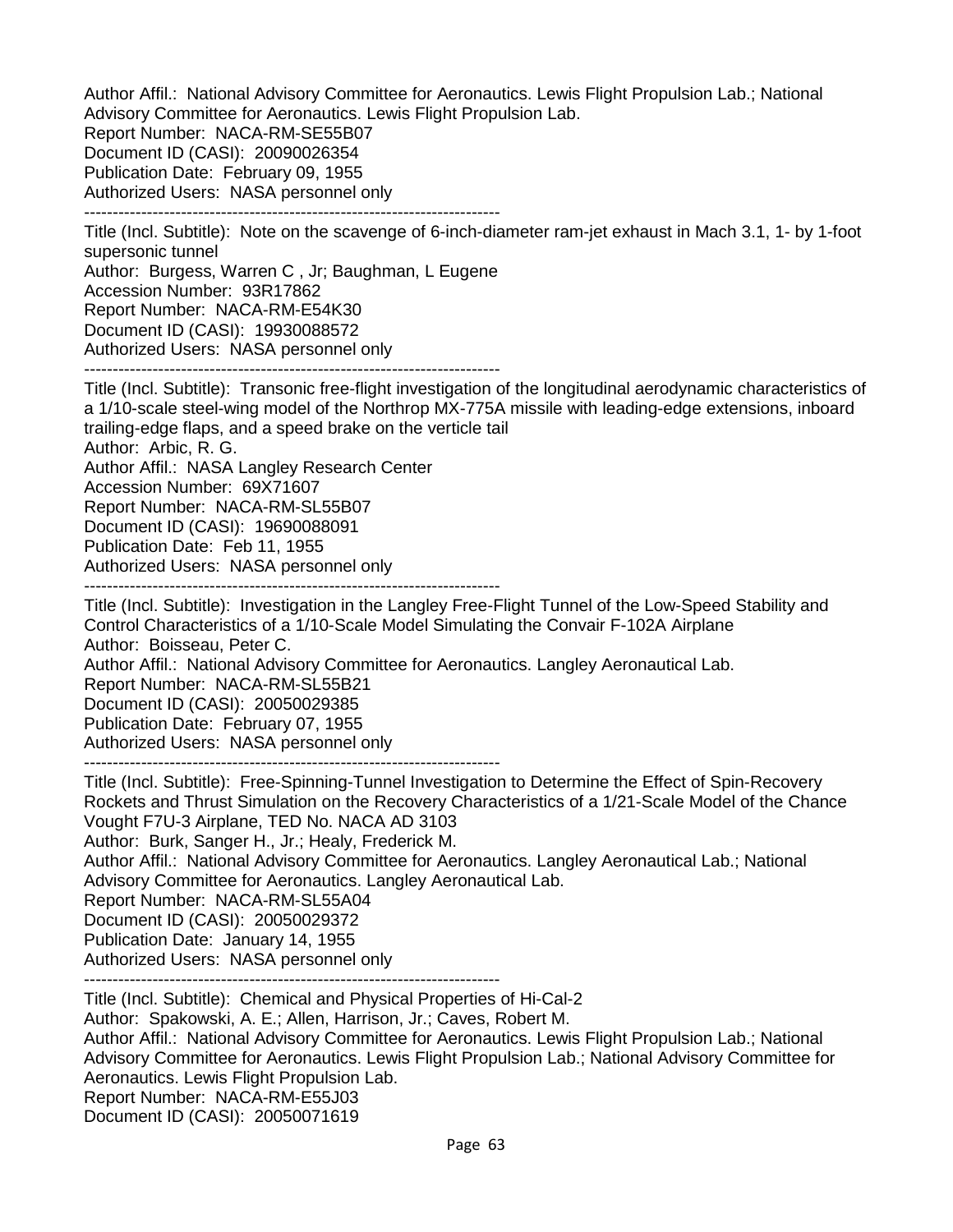Publication Date: 1955 Authorized Users: NASA personnel only

-------------------------------------------------------------------------

Title (Incl. Subtitle): Ditching Investigation of a 1/20-Scale Model of the Boeing Stratocruiser Airplane (C-97) Author: Fisher, Lloyd J.; Windham, John O. Author Affil.: National Advisory Committee for Aeronautics. Langley Aeronautical Lab.; National Advisory Committee for Aeronautics. Langley Aeronautical Lab. Report Number: NACA-RM-SL9I16 Document ID (CASI): 20050030043 Publication Date: [1955] Authorized Users: NASA personnel only

-------------------------------------------------------------------------

Title (Incl. Subtitle): Over-all Performance of J65-B3 Turbojet Engine for Reynolds Number Indices from 0.8 to 0.2

Author: Fenn, David B.; Jones, William L.

Author Affil.: National Advisory Committee for Aeronautics. Lewis Flight Propulsion Lab.; National Advisory Committee for Aeronautics. Lewis Flight Propulsion Lab.

Report Number: NACA-RM-SE55C08

Document ID (CASI): 20050019313

Publication Date: [1955]

Authorized Users: NASA personnel only

-------------------------------------------------------------------------

Title (Incl. Subtitle): Ditching Investigation of a 1/11-Scale Model of the Chance Vought F7U-3 Airplane, TED NO. NACA DE 360

Author: Fisher, Lloyd J.; Windham, John O.

Author Affil.: National Advisory Committee for Aeronautics. Langley Aeronautical Lab.; National Advisory Committee for Aeronautics. Langley Aeronautical Lab.

Report Number: NACA-RM-SL52K07A Document ID (CASI): 20050029459

Publication Date: [1955]

Authorized Users: NASA personnel only

-------------------------------------------------------------------------

Title (Incl. Subtitle): Emergency Spin-Recovery Device for the 1/18-Scale Model of the Ryan X-13 Airplane as Determined from Tests in the Langley 20-Foot Free-Spinning Tunnel Author: Bowman, James S., Jr. Author Affil.: National Advisory Committee for Aeronautics. Langley Aeronautical Lab. Report Number: NACA-RM-SL55A25 Document ID (CASI): 20050029375 Publication Date: January 10, 1955 Authorized Users: NASA personnel only

-------------------------------------------------------------------------

Title (Incl. Subtitle): ANALYSIS OF LIMITATIONS IMPOSED ON ONE-SPOOL TURBOJET-ENGINE DESIGNS BY TURBINES HAVING DOWNSTREAM STATORS AT 0, 2.0, AND 2.8 FLIGHT MACH NUMBERS Author: Cavicchi, R. H.; Constantine, A. B. Author Affil.: NASA Lewis Research Center; NASA Lewis Research Center Accession Number: 63N12507 Report Number: NACA-RM-E54J14 Document ID (CASI): 19630002631 Publication Date: Jan 19, 1955

Authorized Users: NASA personnel only

-------------------------------------------------------------------------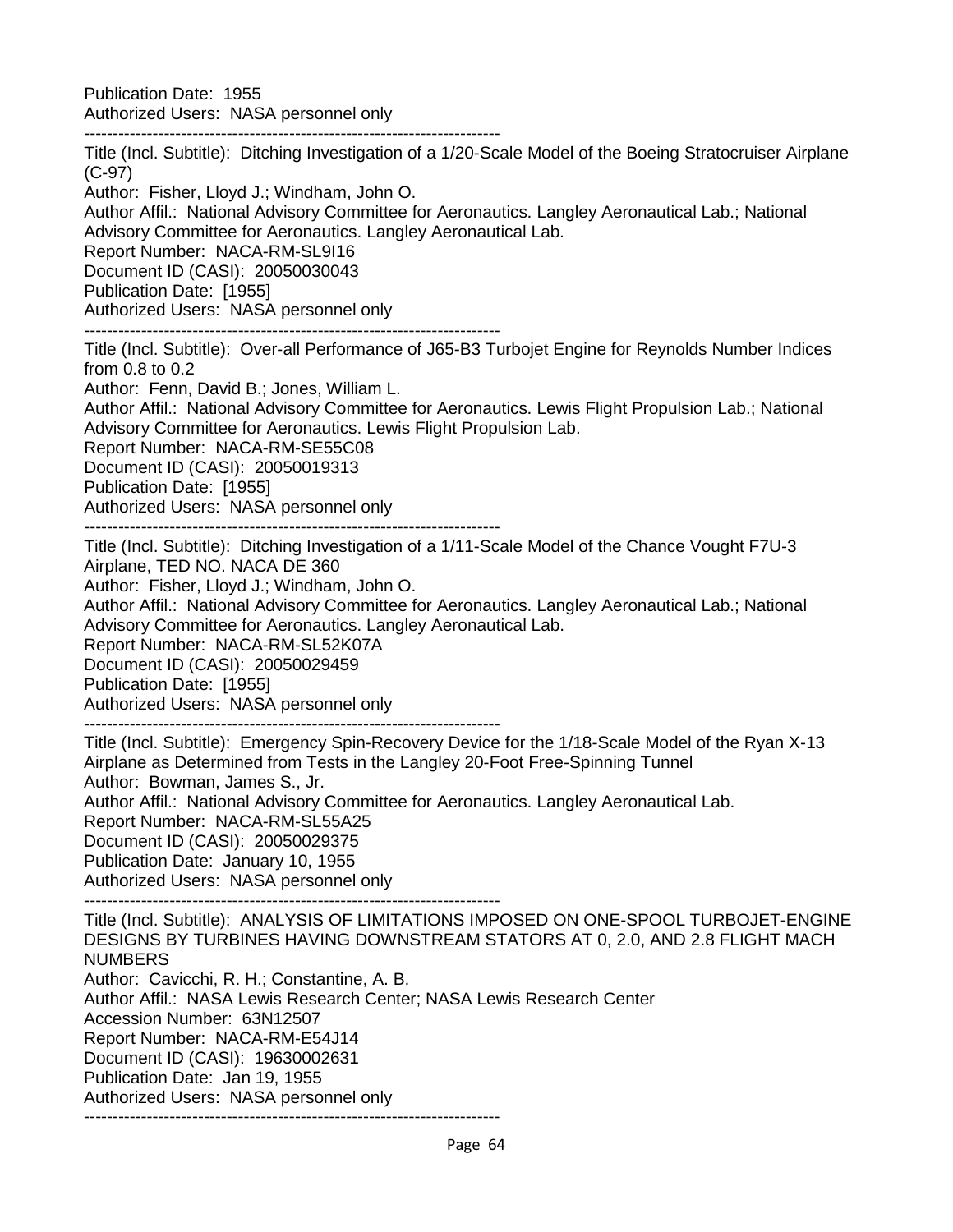Title (Incl. Subtitle): Ditching Investigation of a 1/10-Scale Model of the Grumman F9F-2 Airplane, TED No. NACA DE 335 Author: Fisher, Lloyd J.; McBride, Ellis E. Author Affil.: National Advisory Committee for Aeronautics. Langley Aeronautical Lab.; National Advisory Committee for Aeronautics. Langley Aeronautical Lab. Report Number: NACA-RM-SL50I29B Document ID (CASI): 20050029429 Publication Date: [1955] Authorized Users: NASA personnel only -------------------------------------------------------------------------

Title (Incl. Subtitle): Thirty-Ninth Annual Report of the National Advisory Committee for Aeronautics: Administrative Report Including Technical Reports Nos. 1111 to 1157 Report Number: NACA-AR-39 Document ID (CASI): 20050019267 Publication Date: 1955 Authorized Users: NASA personnel only -------------------------------------------------------------------------

Title (Incl. Subtitle): An investigation of the longitudinal stability characteristics of three specialized store configurations at transonic speeds Author: Braden, J. A. Author Affil.: NASA Langley Research Center Accession Number: 71X71429 Report Number: NACA-RM-SL54L14 Document ID (CASI): 19710072847 Publication Date: Jan 14, 1955 Authorized Users: NASA personnel only -------------------------------------------------------------------------

Title (Incl. Subtitle): Component Performance Investigation of J71 Type II Turbines V - Internal Flow Conditions of J71 Type IIA Turbine Author: Schum, Harold J.; Davison, Elmer H.; Petrash, Donald A. Author Affil.: National Advisory Committee for Aeronautics. Lewis Flight Propulsion Lab.; National Advisory Committee for Aeronautics. Lewis Flight Propulsion Lab.; National Advisory Committee for Aeronautics. Lewis Flight Propulsion Lab. Report Number: NACA-RM-E55H05 Document ID (CASI): 20090023306 Publication Date: [1955] Authorized Users: NASA personnel only -------------------------------------------------------------------------

Title (Incl. Subtitle): Ditching Investigation of a 1/12-Scale Model of the Douglas F3D-2 Airplane, TED No. NACA DE 381 Author: Fisher, Lloyd J.; Thompson, William C. Author Affil.: National Advisory Committee for Aeronautics. Langley Aeronautical Lab.; National Advisory Committee for Aeronautics. Langley Aeronautical Lab. Report Number: NACA-RM-SL52J30 Document ID (CASI): 20050029469 Publication Date: [1955] Authorized Users: NASA personnel only -------------------------------------------------------------------------

Title (Incl. Subtitle): Component Performance Investigation of J71 Type II Turbines: III - Overall Performance of J71 Type IIA Turbine

Author: Schum, Harold J.; Davison, Elmer H.; Petrash, Donald A.

Author Affil.: NASA Lewis Research Center; NASA Lewis Research Center; NASA Lewis Research **Center**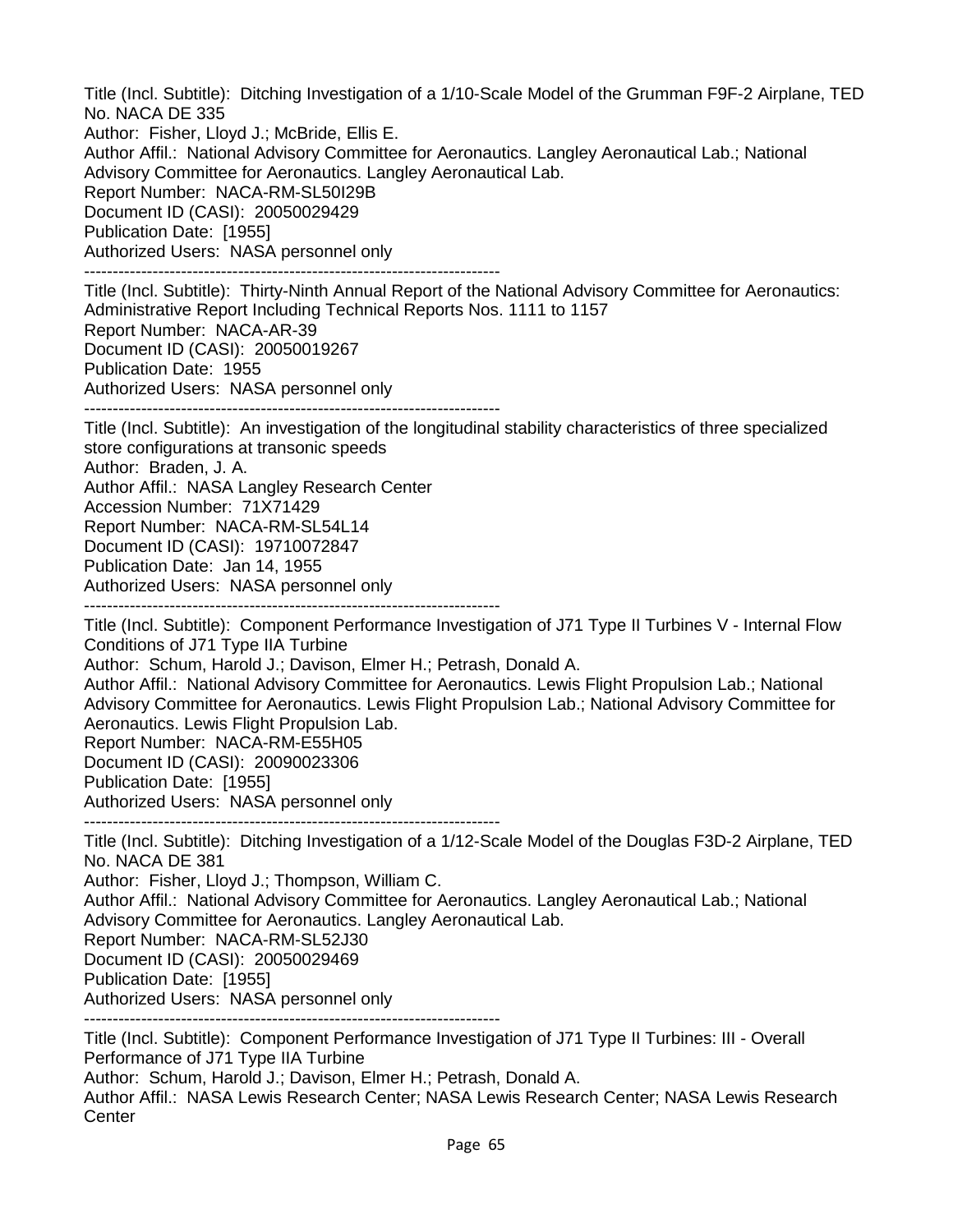Report Number: NACA-RM-E55A20 Document ID (CASI): 20090021651 Publication Date: January 20, 1955 Authorized Users: NASA personnel only -------------------------------------------------------------------------

Title (Incl. Subtitle): Free-Flight Tests of 1/9-Scale Convair YF-102 Airplane Wings at Transonic and Supersonic Speeds to Investigate the Possibility of Flutter Author: O'Kelly, Burke R. Author Affil.: National Advisory Committee for Aeronautics. Langley Aeronautical Lab. Report Number: NACA-RM-SL54L22 Document ID (CASI): 20090023313 Publication Date: [1955] Authorized Users: NASA personnel only -------------------------------------------------------------------------

Title (Incl. Subtitle): Motion of a ballistic missile angularly misaligned with the flight path upon entering the atmosphere and its effect upon aerodynamic heating, aerodynamic loads, and miss distance Author: Allen, H Julian Accession Number: 93R18602 Report Number: NACA-RM-A56F15 Document ID (CASI): 19930089312 Authorized Users: NASA personnel only -------------------------------------------------------------------------

Title (Incl. Subtitle): THE BOND ENERGIES OF B-X BONDS Author: Altshuller, A. P. Author Affil.: NASA Lewis Research Center Accession Number: 63X82591 Report Number: NASA-TM-X-50507 Document ID (CASI): 19630045177 Publication Date: Jan 1, 1955 Authorized Users: NASA personnel only -------------------------------------------------------------------------

Title (Incl. Subtitle): Investigation of a 1/4 scale model of the Republic F-105 airplane in the Langley 19 foot pressure tunnel. Longitudinal stability and control and horizontal-tail hinge-moment and normalforce characteristics of the model equipped with a drooped supersonic-type elliptical wing-root inlet Author: Cancro, P. A.; Kelly, H. N. Author Affil.: NASA Langley Research Center; NASA Langley Research Center

Accession Number: 71X72138 Report Number: NACA-RM-SL55K07 Document ID (CASI): 19710073556 Publication Date: Jan 1, 1955 Authorized Users: NASA personnel only -------------------------------------------------------------------------

Title (Incl. Subtitle): Design and Evaluation of a Turbojet Exhaust Simulator, Utilizing a Solid-Propellant Rocket Motor, for use in Free-Flight Aerodynamic Research Models Author: deMoraes, Carlos A.; Hagginbothom, William K., Jr.; Falanga, Ralph A. Author Affil.: National Advisory Committee for Aeronautics. Langley Aeronautical Lab.; National Advisory Committee for Aeronautics. Langley Aeronautical Lab.; National Advisory Committee for Aeronautics. Langley Aeronautical Lab. Report Number: NACA-RM-L54I15 Document ID (CASI): 20050019463 Publication Date: December 17, 1954 Authorized Users: NASA personnel only -------------------------------------------------------------------------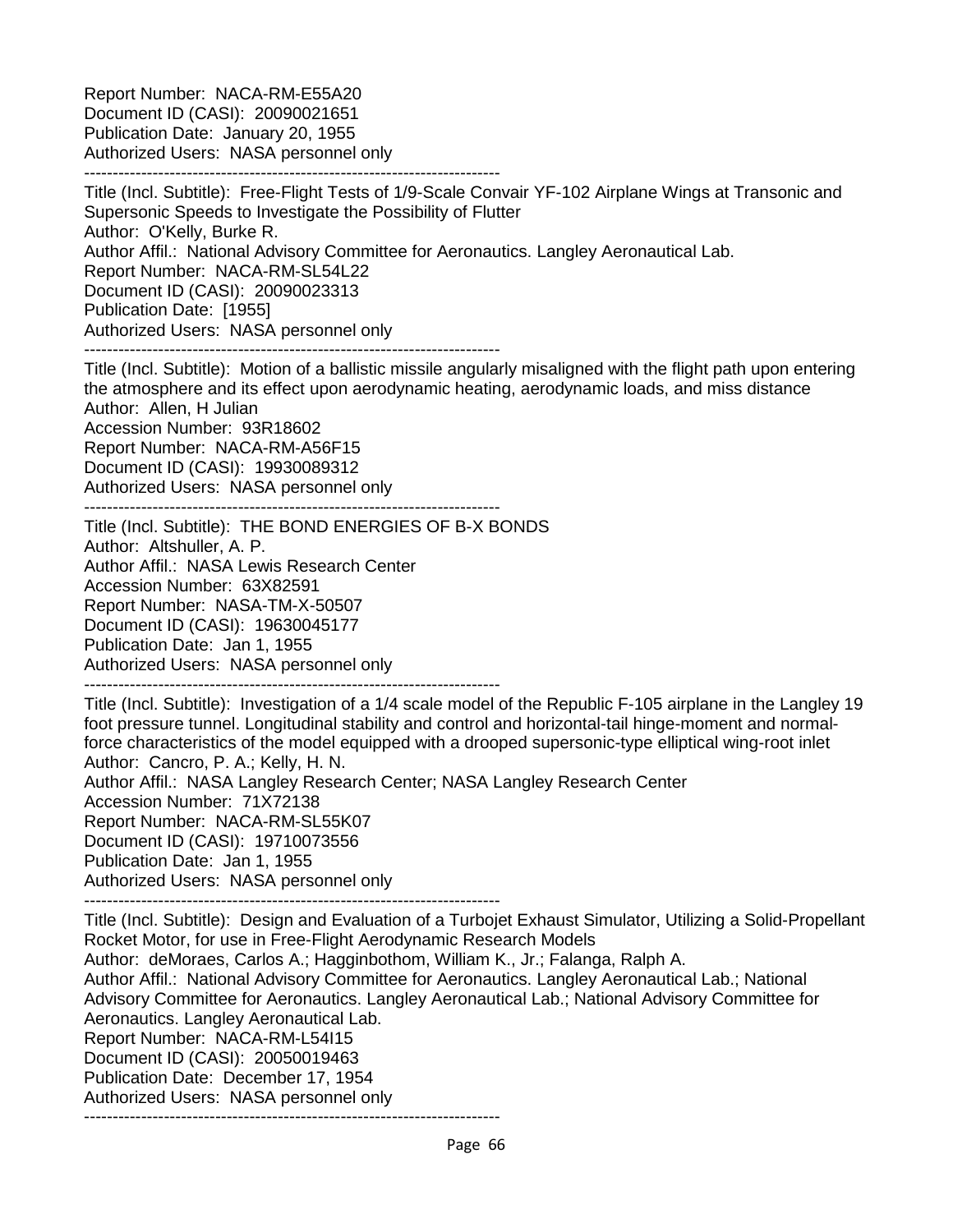Title (Incl. Subtitle): Free-Spinning-Tunnel Investigation of a 1/25-Scale Model of the McDonnell F3H-1N Airplane, TED No. NACA AD 3100 Author: Lee, Henry A.; Wilkes, L. Faye Author Affil.: National Advisory Committee for Aeronautics. Langley Aeronautical Lab.; National Advisory Committee for Aeronautics. Langley Aeronautical Lab. Report Number: NACA-RM-SL55A10a Document ID (CASI): 20050029373 Publication Date: December 31, 1954 Authorized Users: NASA personnel only -------------------------------------------------------------------------

Title (Incl. Subtitle): Preliminary Low-Speed Wind-Tunnel Investigation of Some Aspects of the Aerodynamic Problems Associated with Missiles Carried Externally in Positions Near Airplane Wings Author: Alford, William J., Jr.; Silvers, H. Norman; King, Thomas J., Jr.

Author Affil.: National Advisory Committee for Aeronautics. Langley Aeronautical Lab.; National Advisory Committee for Aeronautics. Langley Aeronautical Lab.; National Advisory Committee for Aeronautics. Langley Aeronautical Lab.

Report Number: NACA-RM-L54J20 Document ID (CASI): 20050019409 Publication Date: December 27, 1954 Authorized Users: NASA personnel only

-------------------------------------------------------------------------

Title (Incl. Subtitle): Preliminary Data on the Effects of Inlet Pressure Distortions on the J57-P-1 Turbojet Engine

Author: Wallner, Lewis E.; Lubick, Robert J.; Einstein, Thomas H.

Author Affil.: NASA Lewis Research Center; NASA Lewis Research Center; NASA Lewis Research **Center** 

Report Number: NACA-RM-SE54K19

Document ID (CASI): 20090021949

Publication Date: December 03, 1954

Authorized Users: NASA personnel only -------------------------------------------------------------------------

Title (Incl. Subtitle): Preliminary performance data obtained in a full-scale free-jet investigation of a side-inlet supersonic diffuser Author: Farley, J. M.; Smith, I. D. Author Affil.: NASA Lewis Research Center; NASA Lewis Research Center Accession Number: 71X71434 Report Number: NACA-RM-SE54J22 Document ID (CASI): 19710072852 Publication Date: Nov 30, 1954 Authorized Users: NASA personnel only

-------------------------------------------------------------------------

Title (Incl. Subtitle): Effects of Wing Leading-Edge Camber and Tip Modifications on the Aerodynamic Characteristics of a 1/20-Scale Model of the Convair F-102 Airplane at Transonic Speeds Author: Tempelmeyer, Kenneth E.; Osborne, Robert S. Author Affil.: National Advisory Committee for Aeronautics. Langley Aeronautical Lab.; National Advisory Committee for Aeronautics. Langley Aeronautical Lab. Report Number: NACA-RM-SL54K29

Document ID (CASI): 20050030054

Publication Date: November 10, 1954

Authorized Users: NASA personnel only

-------------------------------------------------------------------------

Title (Incl. Subtitle): Free-flight investigation of the full-scale Hughes Falcon missile, D configuration, to determine aileron effectiveness and damping in roll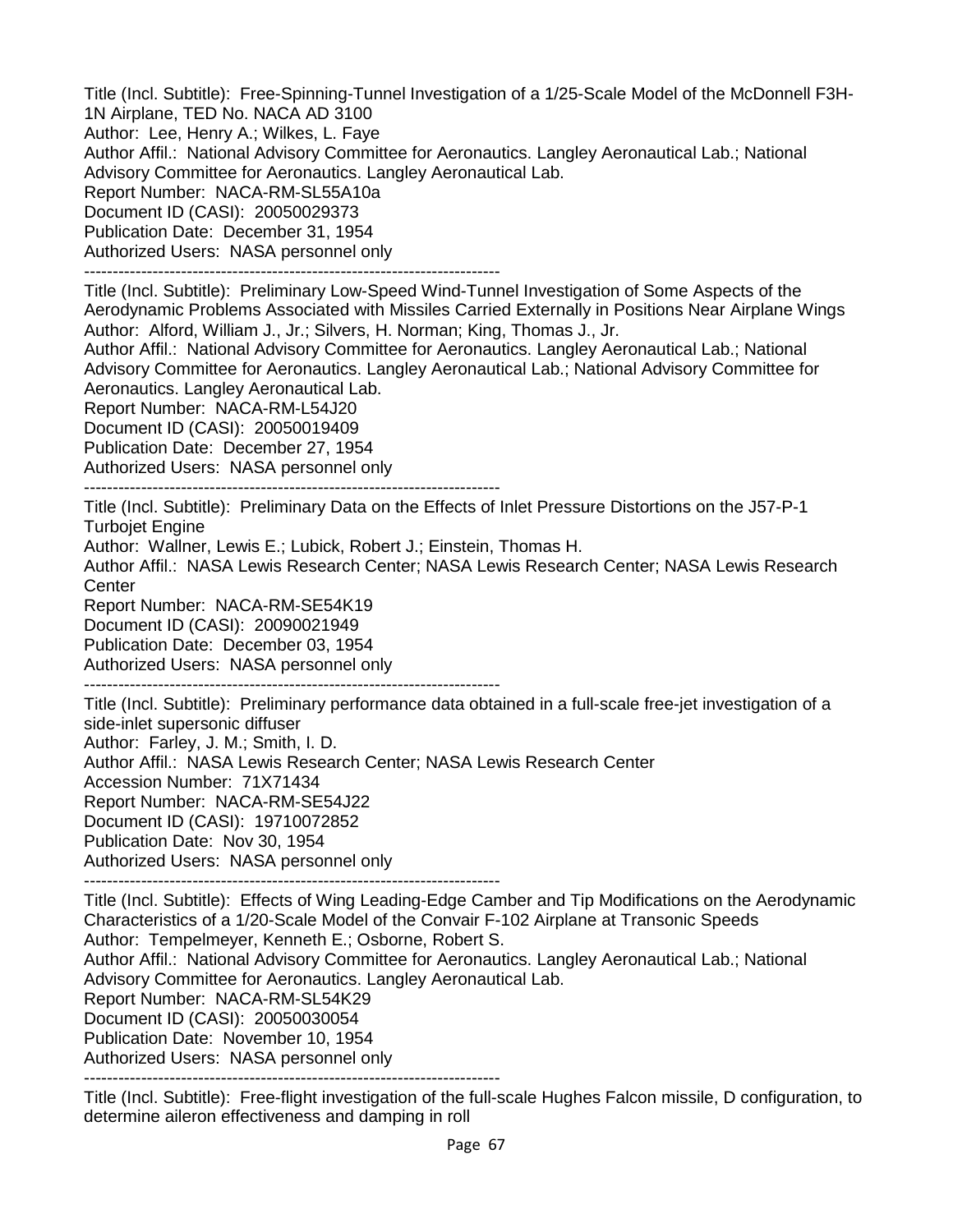Author: Lundstrom, R. R. Author Affil.: NASA Langley Research Center Accession Number: 69X71354 Report Number: NACA-RM-SL54K19 Document ID (CASI): 19690087838 Publication Date: Nov 19, 1954 Authorized Users: NASA personnel only -------------------------------------------------------------------------

Title (Incl. Subtitle): Effects of Fuselage Modifications on the Drag Characteristics of a 1/20-Scale Model of the Convair F-102 Airplane at Transonic Speeds Author: Kelly, Thomas C.; Osborne, Robert S. Author Affil.: National Advisory Committee for Aeronautics. Langley Aeronautical Lab.; National Advisory Committee for Aeronautics. Langley Aeronautical Lab. Report Number: NACA-RM-SL54K18a Document ID (CASI): 20050028506 Publication Date: November 02, 1954 Authorized Users: NASA personnel only -------------------------------------------------------------------------

Title (Incl. Subtitle): Supplementary Investigation in the Free-Spinning Tunnel of a 1/24-Scale Model of the Grumman F9F-6 Airplane Incorporating only Flaperons for Lateral Control, TED No. NACA DE 364 Author: Klinar, Walter J.; Lee, Henry A.

Author Affil.: National Advisory Committee for Aeronautics. Langley Aeronautical Lab.; National Advisory Committee for Aeronautics. Langley Aeronautical Lab.

Report Number: NACA-RM-SL54L01a

Document ID (CASI): 20050029445

Publication Date: November 18, 1954

Authorized Users: NASA personnel only

-------------------------------------------------------------------------

Title (Incl. Subtitle): The effect of wing profile on the transonic characteristics of rectangular and triangular wings having aspect ratios of 3 : transonic bump technique Author: Nelson, Warren H; Frank, Joseph L

Accession Number: 93R17788 Report Number: NACA-RM-A54H12a

Document ID (CASI): 19930088498

Authorized Users: NASA personnel only

-------------------------------------------------------------------------

Title (Incl. Subtitle): Performance of Air-Launched T-40 Rocket Motors with Two Types of Igniter Author: Disher, J.H. Author Affil.: NASA Lewis Research Center Report Number: NACA-RM-SE54J12 Document ID (CASI): 20090021943 Publication Date: October 13, 1954 Authorized Users: NASA personnel only

-------------------------------------------------------------------------

Title (Incl. Subtitle): Summary of Free-Flight Zero-Lift Drag Results from Tests of 1/5-Scale Models of the Convair YF-102 and F-102A Airplanes and Several Related Small Equivalent Bodies at Mach Numbers from 0.70 to 1.46 Author: Wallskog, Harvey A. Author Affil.: National Advisory Committee for Aeronautics. Langley Aeronautical Lab. Report Number: NACA-RM-SL54J25 Document ID (CASI): 20090022754 Publication Date: October 13, 1954 Authorized Users: NASA personnel only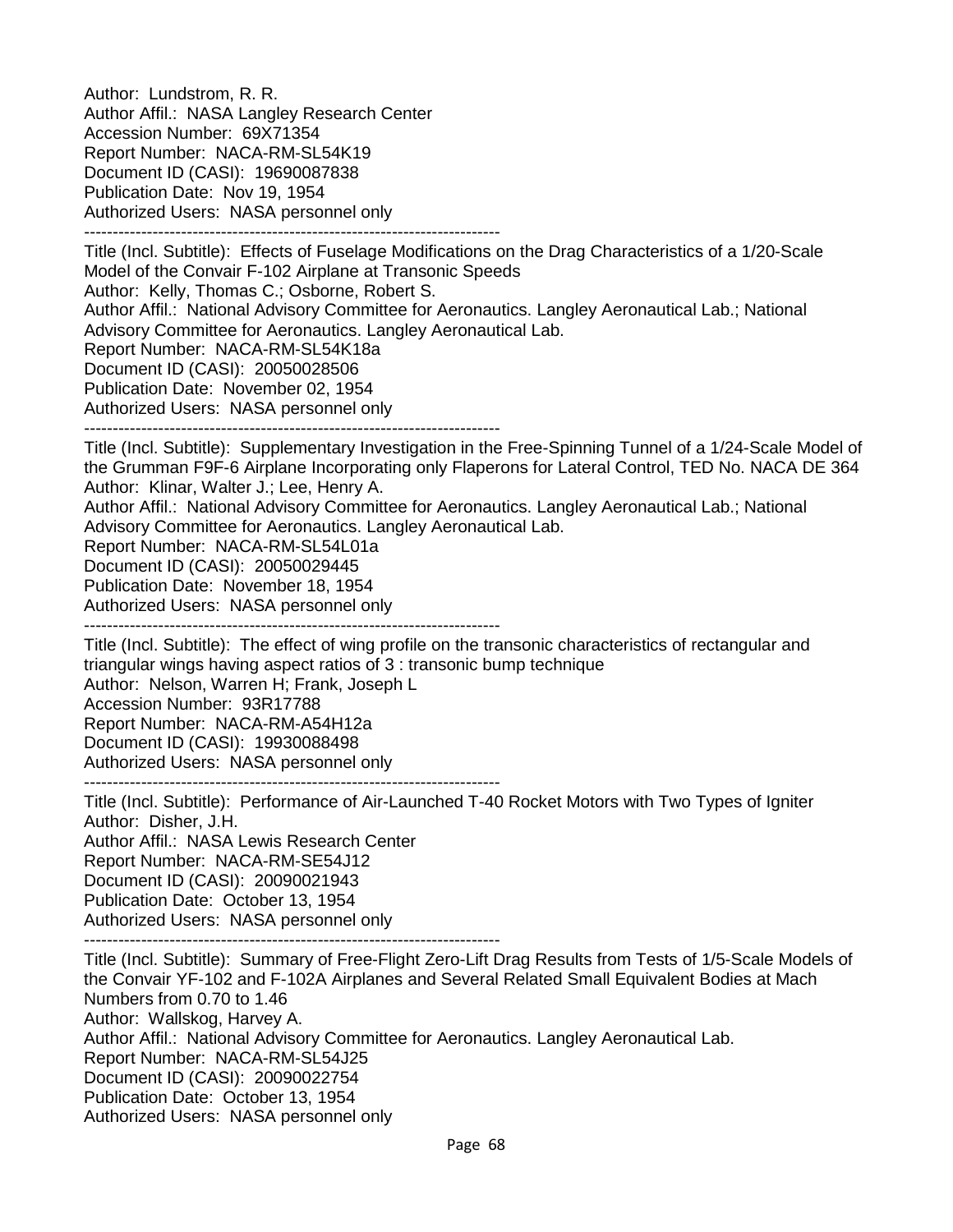-------------------------------------------------------------------------

Title (Incl. Subtitle): Experimental Determination of Linear Dynamics of Two-Spool Turbojet Engines Author: Novik, David; Heppler, Herbert Author Affil.: National Advisory Committee for Aeronautics. Lewis Flight Propulsion Lab.; National Advisory Committee for Aeronautics. Lewis Flight Propulsion Lab. Report Number: NACA-RM-E54J11 Document ID (CASI): 20090026356 Publication Date: October 18, 1954 Authorized Users: NASA personnel only -------------------------------------------------------------------------

Title (Incl. Subtitle): Performance of 15-Stage Experimental J71 Axial-Flow Compressor: II - Individual Stage Performance Characteristics Author: Lucas, James G.; Filippi, Richard E. Author Affil.: NASA Lewis Research Center; NASA Lewis Research Center Report Number: NACA-RM-SE54J19 Document ID (CASI): 20090021945 Publication Date: October 19, 1954 Authorized Users: NASA personnel only

-------------------------------------------------------------------------

Title (Incl. Subtitle): Preliminary Altitude Performance Data of J71-A2 Turbojet Engine Afterburner Author: Useller, James W.; Mallett, William E.

Author Affil.: National Advisory Committee for Aeronautics. Lewis Flight Propulsion Lab.; National Advisory Committee for Aeronautics. Lewis Flight Propulsion Lab.

Report Number: NACA-RM-SE54J06

Document ID (CASI): 20090021752

Publication Date: October 07, 1954

Authorized Users: NASA personnel only

-------------------------------------------------------------------------

Title (Incl. Subtitle): A transonic wind-tunnel investigation of the performance and of the static stability and control characteristics of a 1/15-scale model of the Grumman F9F-9 airplane, ted no. NACA DE 390

Author: Bielat, R. P. Author Affil.: NASA Langley Research Center Accession Number: 69X72806 Report Number: NACA-RM-SL54J15 Document ID (CASI): 19690089286 Publication Date: Oct 1, 1954 Authorized Users: NASA personnel only

-------------------------------------------------------------------------

Title (Incl. Subtitle): Tests of the Northrop XB-62 missile in the Ames 40 by 80 foot wind tunnel Author: Graham, D. Author Affil.: NASA Ames Research Center Accession Number: 71X72139 Report Number: NACA-RM-SA54I29 Document ID (CASI): 19710073557 Publication Date: Sep 27, 1954 Authorized Users: NASA personnel only -------------------------------------------------------------------------

Title (Incl. Subtitle): Analysis of Rocket, Ram-Jet, and Turbojet Engines for Supersonic Propulsion of Long-Range Missles. II - Rocket Missile Performance Author: Huff, Vearl N.; Kerrebrock, Jack Author Affil.: National Advisory Committee for Aeronautics. Lewis Flight Propulsion Lab.; National Advisory Committee for Aeronautics. Lewis Flight Propulsion Lab.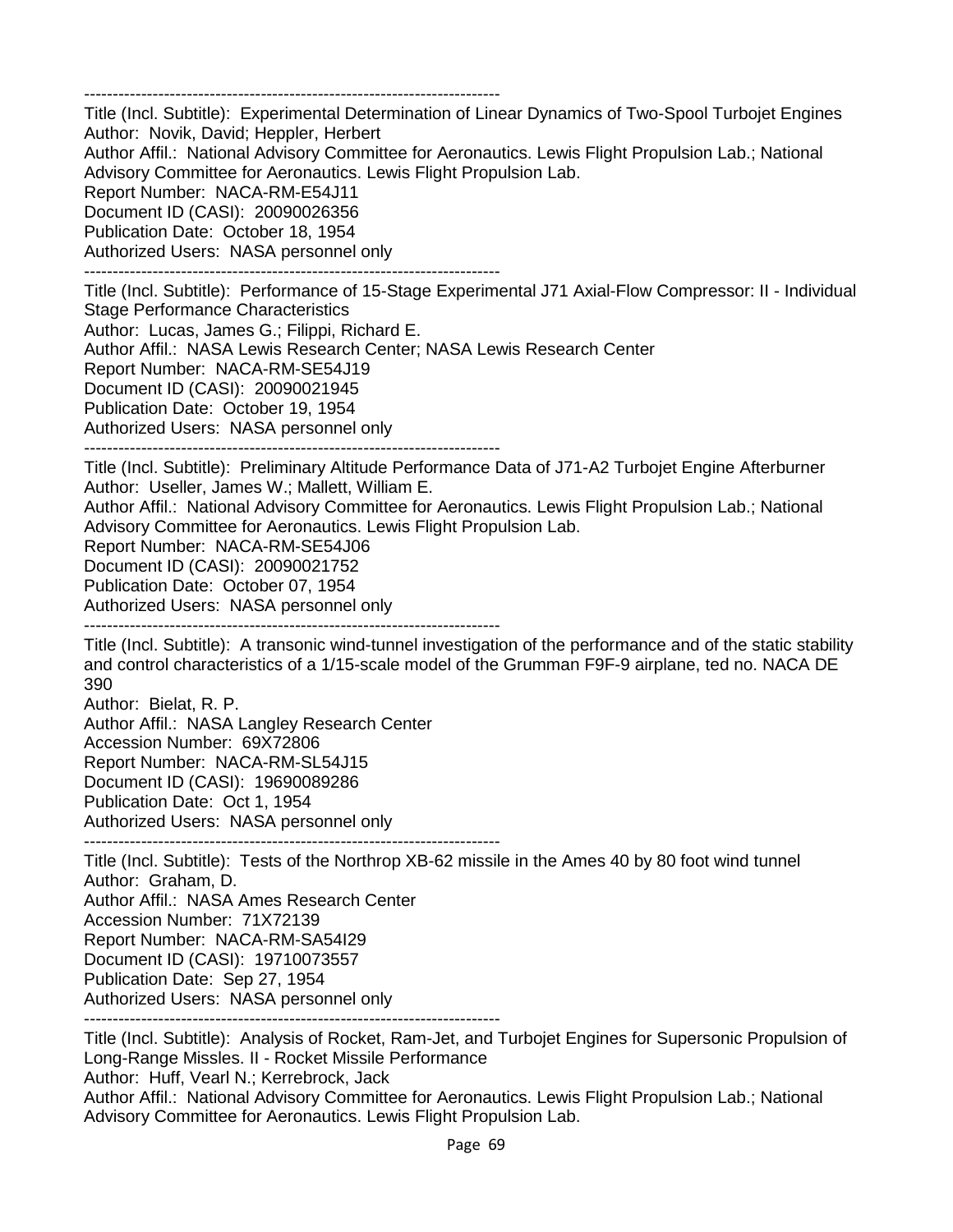Report Number: NACA-RM-E54I29a Document ID (CASI): 20090026217 Publication Date: September 29, 1954 Authorized Users: NASA personnel only -------------------------------------------------------------------------

Title (Incl. Subtitle): Permeability and Strength Measurements on Sintered, Porous, Hollow Turbine Blades Made by the American Electro Metal Corporation under Office of Naval Research Contract N-ONR-295 (01)

Author: Richards, Hadley T.; Livingood, N.B.

Author Affil.: NASA Lewis Research Center; NASA Lewis Research Center

Report Number: NACA-RM-SE54I22

Document ID (CASI): 20090021742

Publication Date: September 17, 1954

Authorized Users: NASA personnel only

-------------------------------------------------------------------------

Title (Incl. Subtitle): An Investigation in the Ames 40- by 80-Foot Wind Tunnel of a YT-56A Turboprop Engine Incorporating a Decoupler and a Controlled-Feathering Device

Author: Rogallo, Vernon L.; Yaggy, Paul F.; McCloud, John L., III

Author Affil.: National Advisory Committee for Aeronautics. Ames Aeronautical Lab.; National Advisory Committee for Aeronautics. Ames Aeronautical Lab.; National Advisory Committee for Aeronautics. Ames Aeronautical Lab.

Report Number: NACA-RM-SA54I09

Document ID (CASI): 20050019274

Publication Date: September 09, 1954

Authorized Users: NASA personnel only

-------------------------------------------------------------------------

Title (Incl. Subtitle): Measurement of the Static Stability and Control and the Damping Derivatives of a 0.13-Scale Model of the Convair XFY-1 Airplane, TED No. NACA DE 368 Author: Johnson, Joseph L. Author Affil.: National Advisory Committee for Aeronautics. Langley Aeronautical Lab. Report Number: NACA-RM-SL54J04 Document ID (CASI): 20090023688 Publication Date: September 17, 1954 Authorized Users: NASA personnel only -------------------------------------------------------------------------

Title (Incl. Subtitle): Investigation of a 1/4-scale model of the Republic F-105 airplane in the Langley 19-foot pressure tunnel. Influence of trailing-edge flap span and deflection on the longitudinal characteristics

Author: Cancro, P. A.; Kelly, H. N.

Author Affil.: NASA Langley Research Center; NASA Langley Research Center Accession Number: 71X71426 Report Number: NACA-RM-SL54H27 Document ID (CASI): 19710072844 Publication Date: Sep 3, 1954 Authorized Users: NASA personnel only

-------------------------------------------------------------------------

Title (Incl. Subtitle): An investigation of the hydrodynamic characteristics of a 1/10-size powered dynamic model of the Martin M-267 patrol-type seaplane with two forebody configurations : TED No. NACA DE 376 Author: Mottard, Elmo J; Coffee, Claude W , Jr Accession Number: 93R17765 Report Number: NACA-RM-SL54G26 Document ID (CASI): 19930088475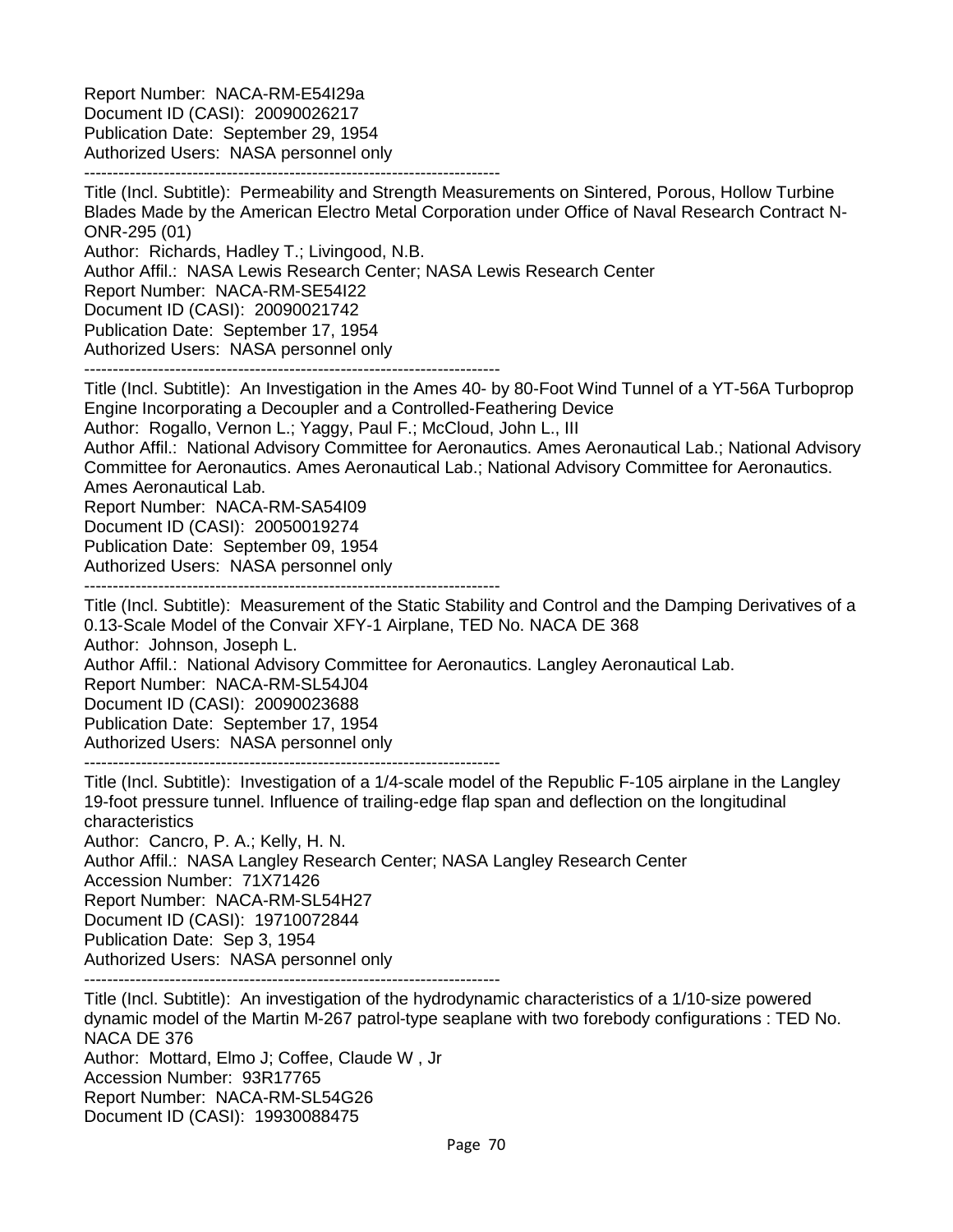Authorized Users: NASA personnel only -------------------------------------------------------------------------

Title (Incl. Subtitle): Preliminary Altitude Performance Data for the J65-B3 Turbojet Engine at Reynolds Number Indices from 0.2 to 0.8 Author: Braithwaite, W.M.; Greathouse, W.K. Author Affil.: NASA Lewis Research Center; NASA Lewis Research Center Report Number: NACA-RM-SE54H18 Document ID (CASI): 20090021720 Publication Date: August 23, 1954 Authorized Users: NASA personnel only ------------------------------------------------------------------------- Title (Incl. Subtitle): Wind-Tunnel Investigation at Subsonic and Supersonic Speeds of a Fighter Model

Employing a Low-aspect-ratio Unswept Wing and a Horizontal Tail Mounted Well above the Wing Plane - Lateral and Directional Stability Author: Wetzel, Benton E. Author Affil.: National Advisory Committee for Aeronautics. Ames Aeronautical Lab. Report Number: NACA-RM-SA54H26b Document ID (CASI): 20090025891 Publication Date: August 26, 1954

Authorized Users: NASA personnel only

-------------------------------------------------------------------------

Title (Incl. Subtitle): Preliminary Altitude Performance Data for the J71-A2 (X-26) Turbojet Engine Author: Useller, James W.; Mallett, William E. Author Affil.: NASA Lewis Research Center; NASA Lewis Research Center Report Number: NACA-RM-SE54H06 Document ID (CASI): 20090021953 Publication Date: August 19, 1954 Authorized Users: NASA personnel only -------------------------------------------------------------------------

Title (Incl. Subtitle): Effect on Drag of Longitudinal Positioning of Half-Submerged and Pylon-Mounted Douglas Aircraft Stores on a Fuselage with and without Cavities between Mach Numbers 0.9 and 1.8

Author: Hoffman, Sherwood; Wolff, Austin L.

Author Affil.: National Advisory Committee for Aeronautics. Langley Aeronautical Lab.; National Advisory Committee for Aeronautics. Langley Aeronautical Lab.

Report Number: NACA-RM-L54E26

Document ID (CASI): 20050019262

Publication Date: July 15, 1954

Authorized Users: NASA personnel only

-------------------------------------------------------------------------

Title (Incl. Subtitle): Investigation of a 1/4-scale model of the Republic F-105 airplane in the Langley 19-foot pressure tunnel : longitudinal stability and control of the model equipped with a supersonic-type elliptical wing-root inlet Author: Kelly, H Neale; Cancro, Patrick A Accession Number: 93R17628 Report Number: NACA-RM-SL54F28 Document ID (CASI): 19930088338 Authorized Users: NASA personnel only

-------------------------------------------------------------------------

Title (Incl. Subtitle): High-speed drag and opening characteristics of a Kaman Rotochute model Author: Lockwood, Vernard E Accession Number: 93R17505 Report Number: NACA-RM-SL54F10 Document ID (CASI): 19930088215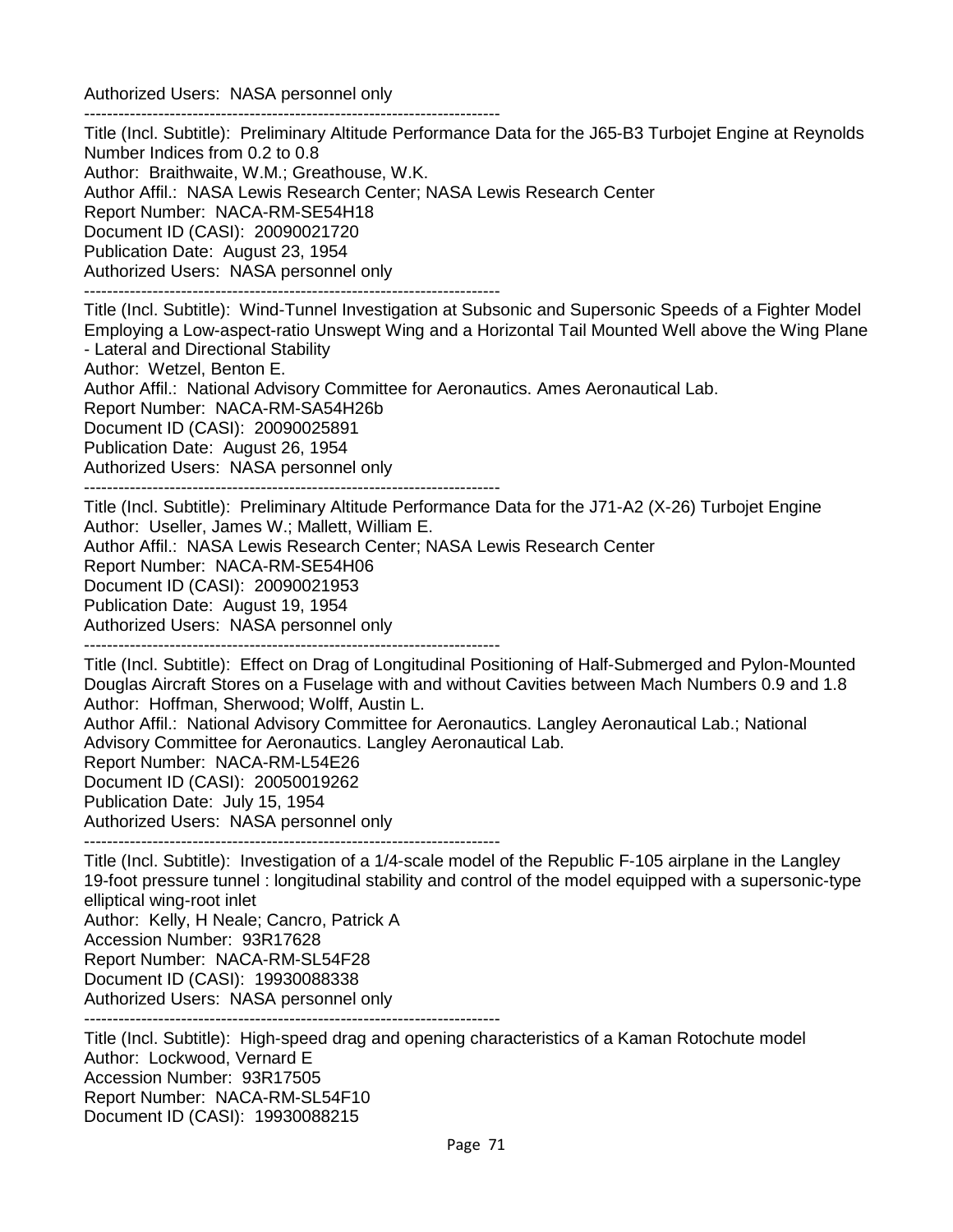Authorized Users: NASA personnel only -------------------------------------------------------------------------

Title (Incl. Subtitle): Take-Off and Landing Characteristics of a 0.13-Scale Model of the Convair XFY-1 Vertically Rising Airplane in Steady Winds, TED No. NACA DE 368 Author: Schade, Robert O.; Smith, Charles C., Jr.; Lovell, P. M., Jr. Author Affil.: National Advisory Committee for Aeronautics. Langley Aeronautical Lab.; National Advisory Committee for Aeronautics. Langley Aeronautical Lab.; National Advisory Committee for Aeronautics. Langley Aeronautical Lab. Report Number: NACA-RM-SL54E28 Document ID (CASI): 20050028505 Publication Date: June 22, 1954 Authorized Users: NASA personnel only -------------------------------------------------------------------------

Title (Incl. Subtitle): Summary of Turbulence Data Obtained During United Air Lines Flight Evaluation of an Experimental C Band (5.5cm) Airborne Weather Radar Author: Coe, E. C.; Fetner, M. W. Author Affil.: National Advisory Committee for Aeronautics. Langley Aeronautical Lab.; National Advisory Committee for Aeronautics. Langley Aeronautical Lab. Report Number: NACA-RM-L54F07a Document ID (CASI): 20050019256 Publication Date: June 17, 1954 Authorized Users: NASA personnel only -------------------------------------------------------------------------

Title (Incl. Subtitle): Flight Tests of a 0.13-Scale Model of the Convair XFY-1 Vertically Rising Airplane with the Lower Vertical Tail Removed, TED No.DE 368 Author: Lovell, Powell M., Jr. Author Affil.: National Advisory Committee for Aeronautics. Langley Aeronautical Lab. Report Number: NACA-RM-SL54E07 Document ID (CASI): 20050028502 Publication Date: May 12, 1954 Authorized Users: NASA personnel only -------------------------------------------------------------------------

Title (Incl. Subtitle): Flight investigation to evaluate the roll-rate stabilization system of the Naval Ordnance Test Station Sidewinder missile at Mach numbers from 0.9 to 2.3 Author: Brown, C. A., Jr.; Nason, M. L. Author Affil.: NASA Langley Research Center; NASA Langley Research Center Accession Number: 71X73178 Report Number: NACA-RM-SL54D26 Document ID (CASI): 19710074596 Publication Date: Apr 29, 1954 Authorized Users: NASA personnel only -------------------------------------------------------------------------

Title (Incl. Subtitle): Wind-tunnel Investigation at Subsonic and Supersonic Speeds of a Fighter Model Employing a Low-aspect-ratio Unswept Wing and a Horizontal Tail Mounted Well above the Wing Plane - Longitudinal Stability and Control Author: Smith, Williard G. Author Affil.: National Advisory Committee for Aeronautics. Ames Aeronautical Lab. Report Number: NACA-RM-SA54D05 Document ID (CASI): 20090025453 Publication Date: April 05, 1954 Authorized Users: NASA personnel only -------------------------------------------------------------------------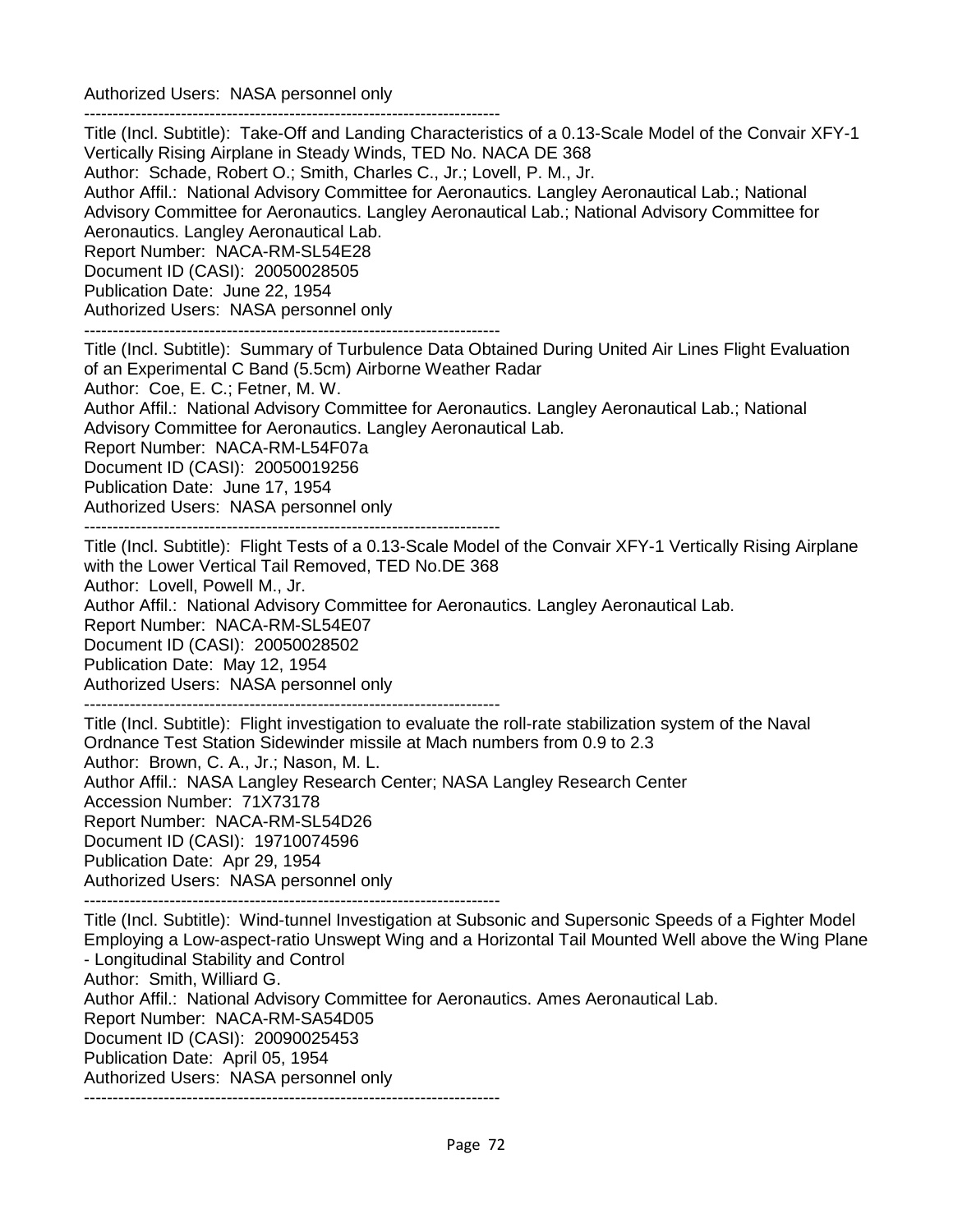Title (Incl. Subtitle): Wind-Tunnel Investigation of the Effects on the Aerodynamic Characteristics of Modifications to a Model of a Bomb Mounted on a Wing-Fuselage Model and to a Model of the Bomb Alone

Author: King, Thomas J., Jr.

Author Affil.: National Advisory Committee for Aeronautics. Langley Aeronautical Lab. Report Number: NACA-RM-SL54D30 Document ID (CASI): 20050028496 Publication Date: April 16, 1954 Authorized Users: NASA personnel only -------------------------------------------------------------------------

Title (Incl. Subtitle): Experimental Permeability Measurements on a Strut-Supported Transpiration-Cooled Turbine Blade with Stainless-Steel Shell made by the Federal-Mogul Corporation under Bureau of Aeronautics Contract N0as 51613-C Author: Richards, Hadley T. Author Affil.: National Advisory Committee for Aeronautics. Lewis Flight Propulsion Lab. Report Number: NACA-RM-SE54D29 Document ID (CASI): 20090026274 Publication Date: April 29, 1954 Authorized Users: NASA personnel only Distrib. Authoriz. Note: under NASA contract NOas 51613-C

-------------------------------------------------------------------------

Title (Incl. Subtitle): Performance Analysis of Application of Rocket Engines to Interceptor Airplanes Author: Luidens, Roger W.

Author Affil.: National Advisory Committee for Aeronautics. Lewis Flight Propulsion Lab.

Report Number: NACA-RM-E54D15

Document ID (CASI): 20090025410

Publication Date: April 20, 1954

Authorized Users: NASA personnel only

-------------------------------------------------------------------------

Title (Incl. Subtitle): Preliminary Altitude Performance Characteristics of the J57-P-1 Turbojet Engine with Fixed-area Exhaust Nozzle

Author: Bloomer, Harry E.; Miller, Robert R.

Author Affil.: National Advisory Committee for Aeronautics. Lewis Flight Propulsion Lab.; National Advisory Committee for Aeronautics. Lewis Flight Propulsion Lab.

Report Number: NACA-RM-SE54D30

Document ID (CASI): 20090025895

Publication Date: April 30, 1954

Authorized Users: NASA personnel only

-------------------------------------------------------------------------

Title (Incl. Subtitle): An investigation of the longitudinal stability and afterbody pressure characteristics of specialized store configurations at transonic speeds Author: Braden, J. A.; Henry, B. Z., Jr.

Author Affil.: NASA Langley Research Center; NASA Langley Research Center

Accession Number: 71X71430

Report Number: NACA-RM-SL54C24

Document ID (CASI): 19710072848

Publication Date: Mar 31, 1954

Authorized Users: NASA personnel only

-------------------------------------------------------------------------

Title (Incl. Subtitle): Vertical Descent and Landing Tests of a 0.13-Scale Model of the Convair XFY-1 Vertically Rising Airplane in Still Air, TED No. NACA DE 368 Author: Smith, Charlee C., Jr.; Lovell, Powell M., Jr.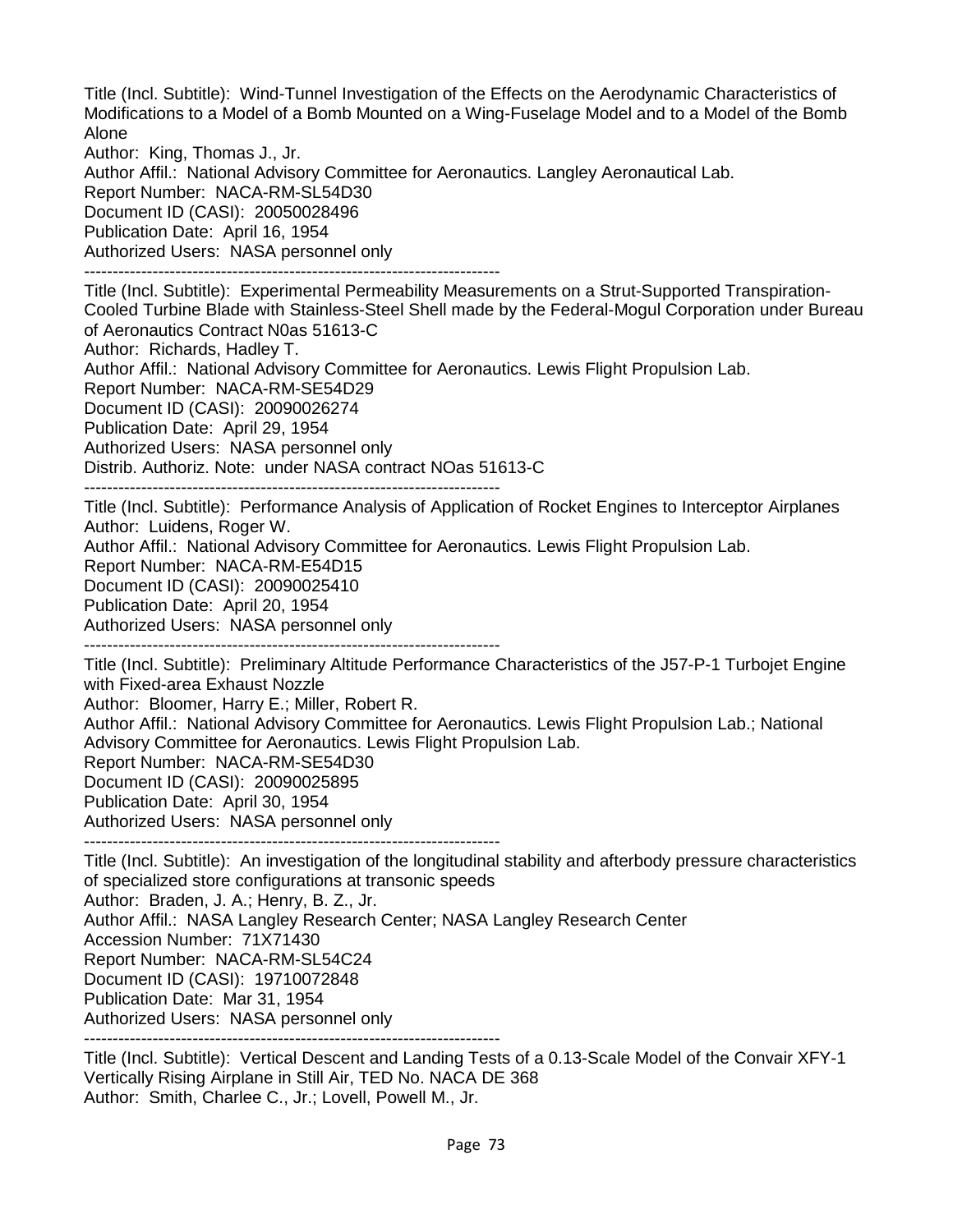Author Affil.: National Advisory Committee for Aeronautics. Langley Aeronautical Lab.; National Advisory Committee for Aeronautics. Langley Aeronautical Lab. Report Number: NACA-RM-SL54C19a Document ID (CASI): 20050030042 Publication Date: March 04, 1954 Authorized Users: NASA personnel only -------------------------------------------------------------------------

Title (Incl. Subtitle): Force measurements on cone-cylinder body of revolution with various nose and fin configurations at Mach number 4.0 Author: Rabb, Leonard; Messing, Wesley E Accession Number: 93R17362 Report Number: NACA-RM-E53L29b Document ID (CASI): 19930088072 Authorized Users: NASA personnel only -------------------------------------------------------------------------

Title (Incl. Subtitle): Evaluation of altitude-ignition characteristics of three fuels of different volatility in a turbojet engine Author: Braithwaite, Willis M; Sivo, Joseph N

Accession Number: 93R17410

Report Number: NACA-RM-E53L11

Document ID (CASI): 19930088120

Authorized Users: NASA personnel only

-------------------------------------------------------------------------

Title (Incl. Subtitle): Free-Flight Zero-Lift Drag Results from a 1/5-Scale Model and Several Small-Scale Equivalent Bodies of Revolution of the Convair F-102 Configuration at Mach Numbers up to 1.34 Author: Wallskog, Harvey A. Author Affil.: National Advisory Committee for Aeronautics. Langley Aeronautical Lab. Report Number: NACA-RM-SL54DO9b Document ID (CASI): 20090023601

Publication Date: March 29, 1954

Authorized Users: NASA personnel only

-------------------------------------------------------------------------

Title (Incl. Subtitle): Preliminary flight measurements of the total- pressure recovery of a split-wing ramjet inlet at Mach numbers from 1.4 to 3.16 Author: Hinners, A. H., Jr. Author Affil.: NASA Langley Research Center

Accession Number: 71X71432

Report Number: NACA-RM-SL54C03 Document ID (CASI): 19710072850

Publication Date: Mar 4, 1954

Authorized Users: NASA personnel only

-------------------------------------------------------------------------

Title (Incl. Subtitle): Preliminary Altitude Operational Characteristics of a J57-P1 Turbojet Engine Author: Wallner, Lewis E.; Saari, Martin J. Author Affil.: National Advisory Committee for Aeronautics. Lewis Flight Propulsion Lab.; National Advisory Committee for Aeronautics. Lewis Flight Propulsion Lab. Report Number: NACA-RM-SE54C31 Document ID (CASI): 20090026275 Publication Date: March 31, 1954

Authorized Users: NASA personnel only

-------------------------------------------------------------------------

Title (Incl. Subtitle): Effect of a Leading-edge Flap upon the Lift, Drag, and Pitching Moment of an Airplane Employing a Thin, Unswept Wing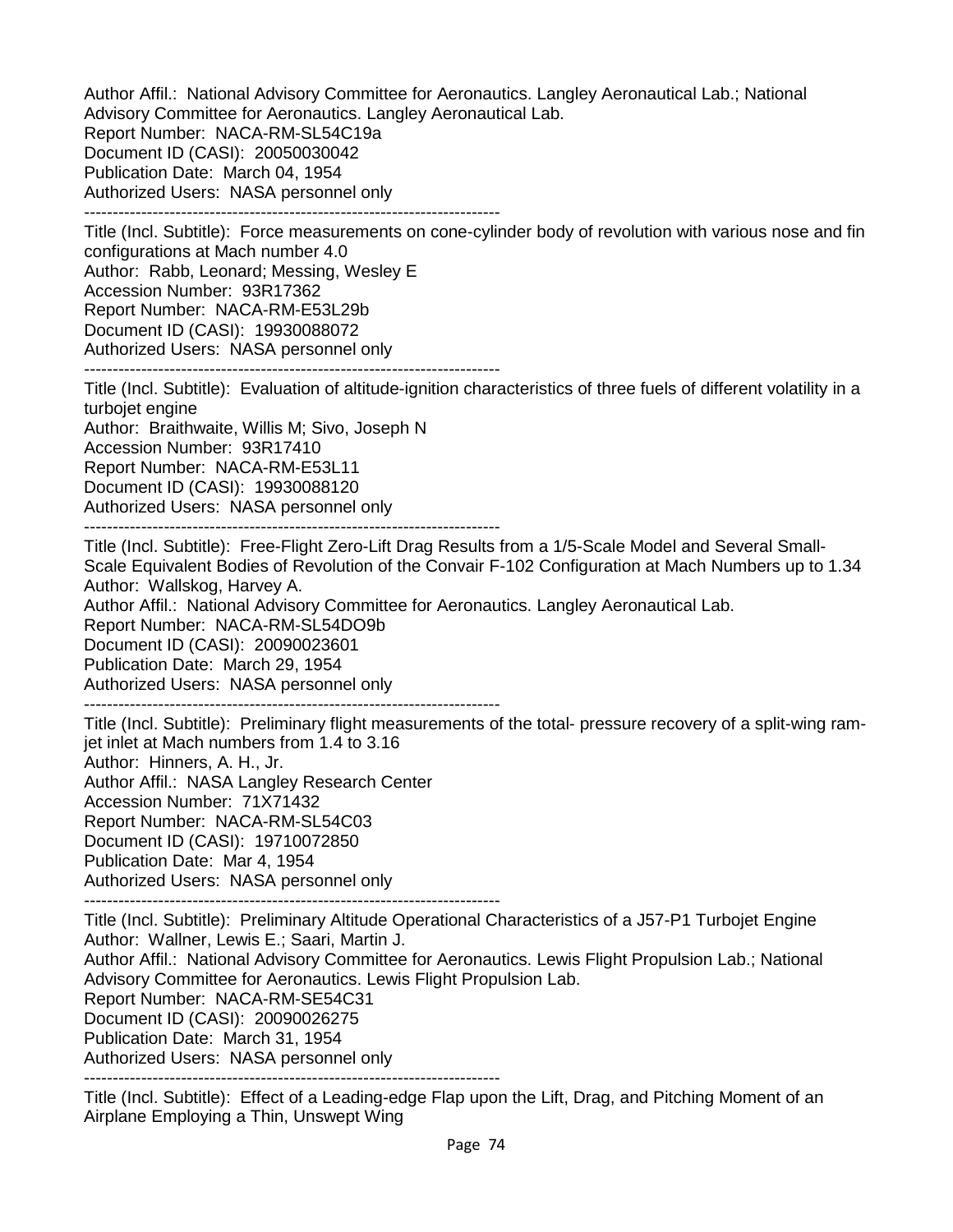Author: Heitmeyer, John C. Author Affil.: National Advisory Committee for Aeronautics. Ames Aeronautical Lab. Report Number: NACA-RM-SA54B16 Document ID (CASI): 20090032234 Publication Date: February 16, 1954 Authorized Users: NASA personnel only ------------------------------------------------------------------------- Title (Incl. Subtitle): Effect of Rocket-Motor Operation on the Drag of Three 1/5-Scale Hermes A-3A Models in Free Flight Author: Jackson, H. Herbert Author Affil.: National Advisory Committee for Aeronautics. Langley Aeronautical Lab. Report Number: NACA-RM-SL54B04 Document ID (CASI): 20050028488 Publication Date: February 10, 1954 Authorized Users: NASA personnel only ------------------------------------------------------------------------- Title (Incl. Subtitle): Comparison of experimental hydrodynamic impact loads and motions for a V-step and a transverse-step hydro-ski Author: Miller, Robert W Accession Number: 93R17255 Report Number: NACA-RM-L53K20a Document ID (CASI): 19930087965 Authorized Users: NASA personnel only ------------------------------------------------------------------------- Title (Incl. Subtitle): Design of combustor for long-range ram-jet engine and performance of rectangular analog Author: Rayle, Warren D; Koch, Richard G Accession Number: 93R17316 Report Number: NACA-RM-E53K13 Document ID (CASI): 19930088026 Authorized Users: NASA personnel only ------------------------------------------------------------------------- Title (Incl. Subtitle): Longitudinal Stability Characteristics of the Consolidated Vultee XFY-1 Airplane with Windmilling Propellers as Obtained from Flight of 0.133-Scale Rocket-Propelled Model at Mach Numbers from 0.70 to 1.13 Author: Hastings, Earl C.; Mitcham, Grady L. Author Affil.: National Advisory Committee for Aeronautics. Langley Aeronautical Lab.; National Advisory Committee for Aeronautics. Langley Aeronautical Lab. Report Number: NACA-RM-SL54F11 Document ID (CASI): 20090023311 Publication Date: [1954] Authorized Users: NASA personnel only ------------------------------------------------------------------------- Title (Incl. Subtitle): Free-Flight Tests of 0.11-Scale North American F-100 Airplane Wings to Investigate the Possibility of Flutter in Transonic Speed Range at Varying Angles of Attack Author: O'Kelly, Burke R. Author Affil.: National Advisory Committee for Aeronautics. Langley Aeronautical Lab. Report Number: NACA-RM-SL54G29 Document ID (CASI): 20090023309 Publication Date: [1954] Authorized Users: NASA personnel only -------------------------------------------------------------------------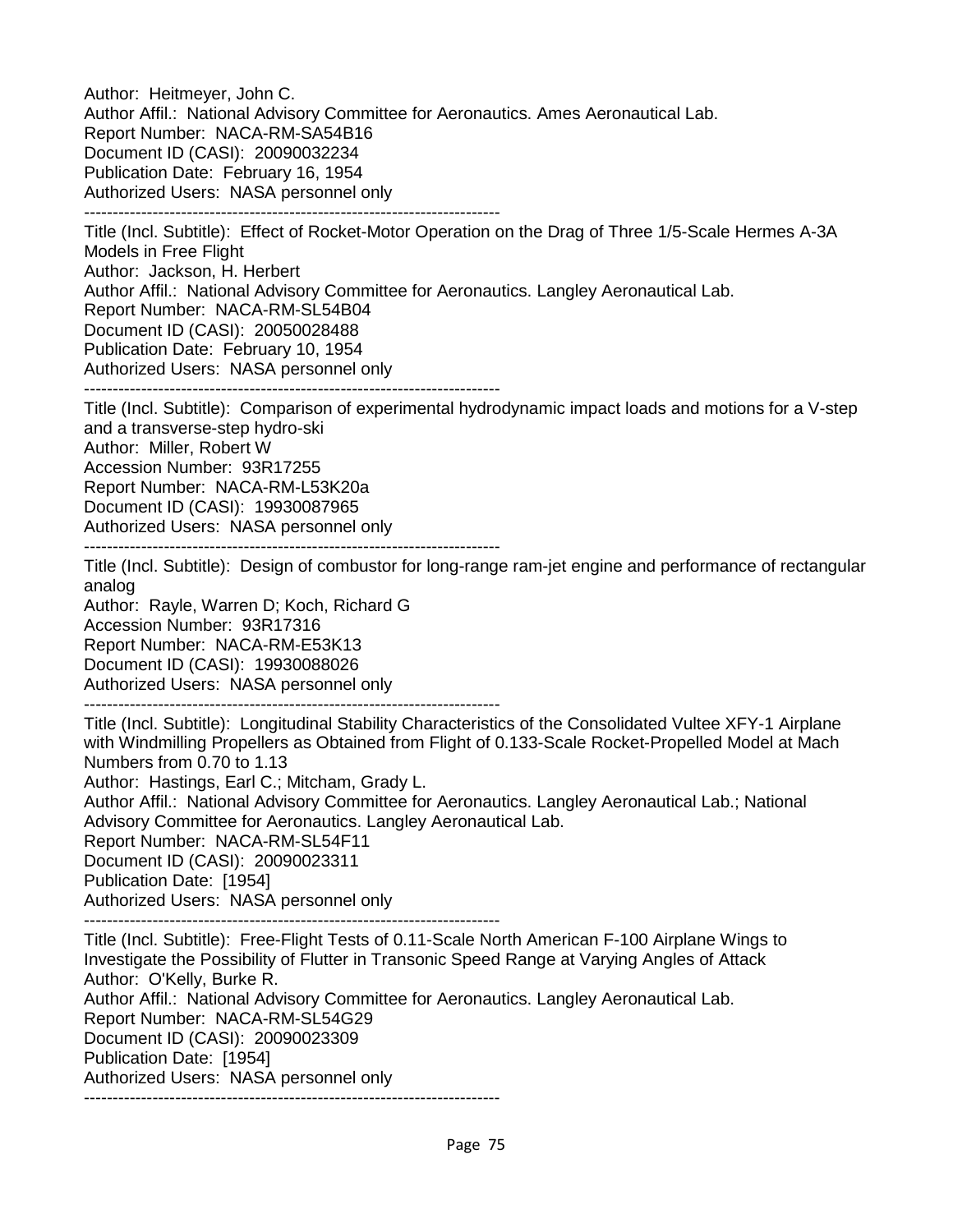Title (Incl. Subtitle): Additional Results on the Static Longitudinal and Lateral Stability Characteristics of a 0.05-Scale Model of the Convair F2Y-1 Airplane at High Subsonic Speeds Author: Spreeman, Kenneth P.; Few, Albert G. Author Affil.: National Advisory Committee for Aeronautics. Langley Aeronautical Lab.; National Advisory Committee for Aeronautics. Langley Aeronautical Lab. Report Number: NACA-RM-SL54H05 Document ID (CASI): 20090023320 Publication Date: [1954] Authorized Users: NASA personnel only ------------------------------------------------------------------------- Title (Incl. Subtitle): Aerodynamic Characteristics at High and Low Subsonic Mach Numbers of the NACA 0012, 64(sub 2)-015, and 64(sub 3)-018 Airfoil Sections at Angles of Attack from -2 Degrees to 30 Degrees Author: Critzos, Chris C. Author Affil.: National Advisory Committee for Aeronautics. Langley Aeronautical Lab. Report Number: NACA-RM-L54H06a Document ID (CASI): 20050019364 Publication Date: [1954] Authorized Users: NASA personnel only ------------------------------------------------------------------------- Title (Incl. Subtitle): Ditching Investigation of a 1/10-Scale Model of the North American F-86 Airplane Author: Fisher, Lloyd J.; McBride, Ellis E. Author Affil.: National Advisory Committee for Aeronautics. Langley Aeronautical Lab.; National Advisory Committee for Aeronautics. Langley Aeronautical Lab. Report Number: NACA-RM-SL9K01 Document ID (CASI): 20050030044 Publication Date: [1953] Authorized Users: NASA personnel only ------------------------------------------------------------------------- Title (Incl. Subtitle): Stability and Control Flight Tests of a Vertically Rising Airplane Model Similar to the Lockheed XFV-1 Airplane Author: Kirby, Robert H. Author Affil.: National Advisory Committee for Aeronautics. Langley Aeronautical Lab. Report Number: NACA-RM-SL54J18 Document ID (CASI): 20090023639 Publication Date: [1954] Authorized Users: NASA personnel only ------------------------------------------------------------------------- Title (Incl. Subtitle): Preliminary Investigation of the Static Longitudinal and Lateral Stability Characteristics of a 0.05-Scale Model of the Convair F2Y-1 Airplane at High Subsonic Speeds Author: Spreemann, Kenneth P.; Few, Albert G., Jr. Author Affil.: National Advisory Committee for Aeronautics. Langley Aeronautical Lab.; National Advisory Committee for Aeronautics. Langley Aeronautical Lab. Report Number: NACA-RM-SL54A12 Document ID (CASI): 20090026295 Publication Date: January 12, 1954 Authorized Users: NASA personnel only -------------------------------------------------------------------------

Title (Incl. Subtitle): Hydrodynamic Investigation of the the Take-Off Characteristics of a 1/10-Scale Dynamic Model of the Convair XF2Y-1 Airplane

Author: McBridge, Ellis E.; Fisher, Lloyd J.

Author Affil.: National Advisory Committee for Aeronautics. Langley Aeronautical Lab.; National Advisory Committee for Aeronautics. Langley Aeronautical Lab.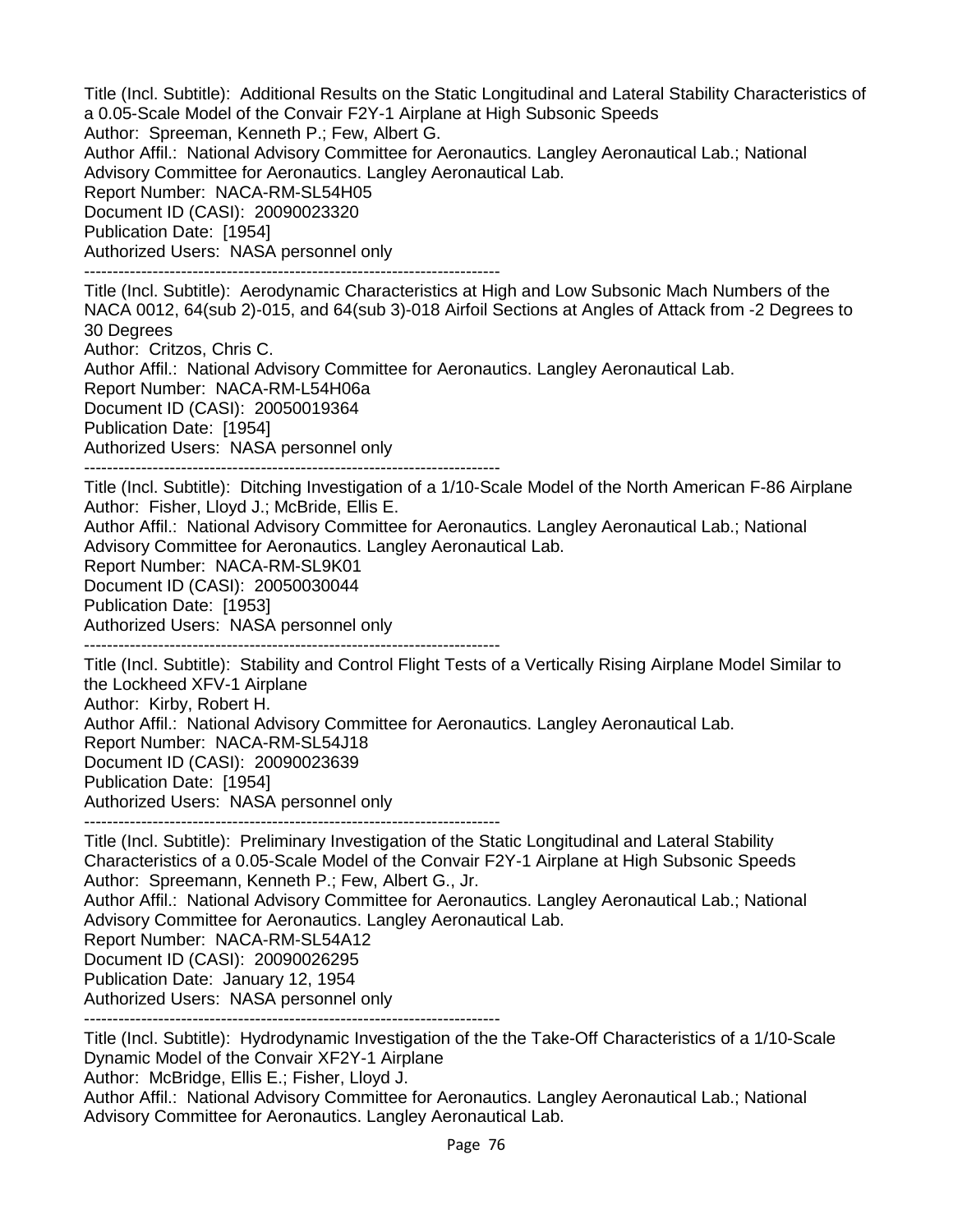Report Number: NACA-RM-SL54G08a Document ID (CASI): 20090023163 Publication Date: [1054] Authorized Users: NASA personnel only -------------------------------------------------------------------------

Title (Incl. Subtitle): Longitudinal Control Characteristics of a 1/20-Scale Model of the Convair F-102 Airplane at Transonic Speeds Author: Osborne, Robert S.; Tempelmeyer, Kenneth E. Author Affil.: National Advisory Committee for Aeronautics. Langley Aeronautical Lab.; National Advisory Committee for Aeronautics. Langley Aeronautical Lab. Report Number: NACA-RM-SL54G15 Document ID (CASI): 20090023161 Publication Date: [1954] Authorized Users: NASA personnel only -------------------------------------------------------------------------

Title (Incl. Subtitle): Static Longitudinal and Lateral Stability and Control Characteristics of a 1/15-Scale Model of the Grumman F9F-9 Airplane at a Mach Number of 1.41 Author: Palazzo, Edward B.; Spearman, M. Leroy Author Affil.: National Advisory Committee for Aeronautics. Langley Aeronautical Lab.; National Advisory Committee for Aeronautics. Langley Aeronautical Lab. Report Number: NACA-RM-SL54G08 Document ID (CASI): 20090023310 Publication Date: [1954] Authorized Users: NASA personnel only -------------------------------------------------------------------------

Title (Incl. Subtitle): A Transonic Wind-Tunnel Investigation of the Longitudinal Aerodynamic Characteristics of a Model of the Lockheed XF-104 Airplane Author: Hieser, Gerald; Reid, Charles F. Author Affil.: National Advisory Committee for Aeronautics. Langley Aeronautical Lab.; National Advisory Committee for Aeronautics. Langley Aeronautical Lab. Report Number: NACA-RM-SL54K19a Document ID (CASI): 20090023314 Publication Date: [1954] Authorized Users: NASA personnel only

-------------------------------------------------------------------------

Title (Incl. Subtitle): Longitudinal Stability and Control Characteristics at Transonic Speeds of a 1/30- Scale Model of the Republic XF-103 Airplane Author: Luoma, Arvo A. Author Affil.: National Advisory Committee for Aeronautics. Langley Aeronautical Lab. Report Number: NACA-RM-SL54H24 Document ID (CASI): 20090023318 Publication Date: [1954] Authorized Users: NASA personnel only -------------------------------------------------------------------------

Title (Incl. Subtitle): Note on the Effects of First-Order Aerodynamic Loads on Propeller Shaft Loads with Emphasis on Counterrotating Propellers Author: Rogallo, Vernon L.; McCloud, John L., III; Yaggy, Paul F. Author Affil.: National Advisory Committee for Aeronautics. Ames Aeronautical Lab.; National Advisory Committee for Aeronautics. Ames Aeronautical Lab.; National Advisory Committee for Aeronautics. Ames Aeronautical Lab. Report Number: NACA-RM-A54C30 Document ID (CASI): 20040012865 Publication Date: [1954]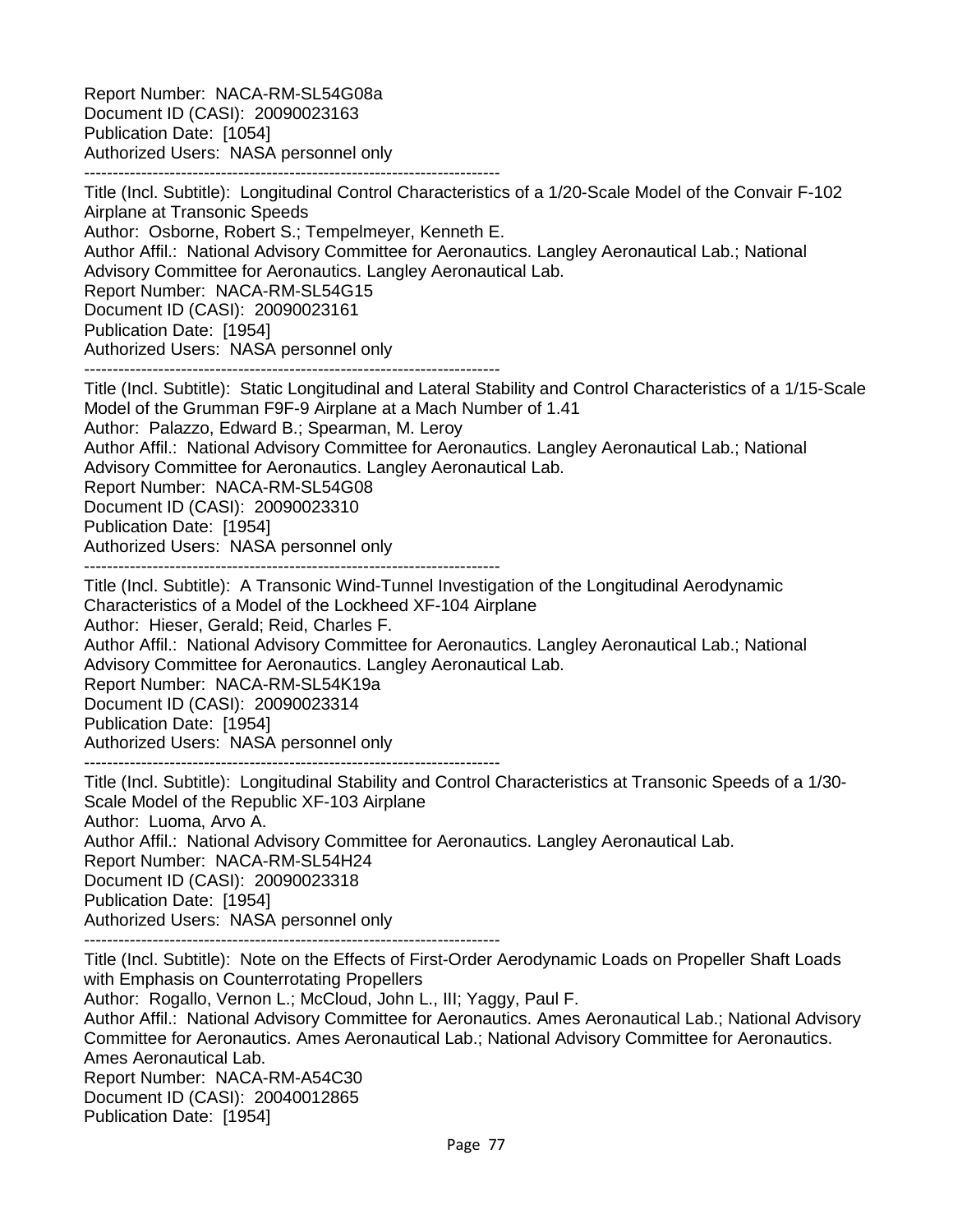Authorized Users: NASA personnel only

------------------------------------------------------------------------- Title (Incl. Subtitle): Investigation of the Hydrodynamic Characteristics of the Panto-Base Chase C-123 Airplane Author: Thompson, William C.; Fisher, Lloyd J. Author Affil.: National Advisory Committee for Aeronautics. Langley Aeronautical Lab.; National Advisory Committee for Aeronautics. Langley Aeronautical Lab. Report Number: NACA-RM-SL54A28 Document ID (CASI): 20090026986 Publication Date: January 28, 1954 Authorized Users: NASA personnel only ------------------------------------------------------------------------- Title (Incl. Subtitle): Flight Results from a 1/10-Scale Rocket Model of the Lockheed XF-104 Airplane at Transonic Mach Numbers Author: Kehlet, Alan B. Author Affil.: National Advisory Committee for Aeronautics. Langley Aeronautical Lab. Report Number: NACA-RM-SL54E14 Document ID (CASI): 20090023148 Publication Date: [1954] Authorized Users: NASA personnel only ------------------------------------------------------------------------- Title (Incl. Subtitle): Magnetic fields near twisted wires Author: Alksne, A. Y. Author Affil.: NASA Ames Research Center Accession Number: 64X80716 Document ID (CASI): 19640058694 Publication Date: Jan 1, 1954 Authorized Users: NASA personnel only ------------------------------------------------------------------------- Title (Incl. Subtitle): Calibration of the Friez Aerovane, Wind Measuring Set An/GMQ-11 Author: McKee, John W. Author Affil.: National Advisory Committee for Aeronautics. Langley Aeronautical Lab. Report Number: NACA-RM-SL53L23B Document ID (CASI): 20050029416 Publication Date: December 29, 1953 Authorized Users: NASA personnel only ------------------------------------------------------------------------- Title (Incl. Subtitle): Investigation of a Related Series of Turbine-Blade Profiles in Cascade Author: Dunavant, James C.; Erwin, John R. Author Affil.: National Advisory Committee for Aeronautics. Langley Aeronautical Lab.; National Advisory Committee for Aeronautics. Langley Aeronautical Lab. Report Number: NACA-RM-L53G15 Document ID (CASI): 20050080790 Publication Date: 1953 Authorized Users: NASA personnel only ------------------------------------------------------------------------- Title (Incl. Subtitle): Flow Coefficients for Orifices in Base of Transpiration-Cooled Turbine Rotor Blade Author: Donoughe, Patrick L.; Prasse, Ernst I. Author Affil.: National Advisory Committee for Aeronautics. Lewis Flight Propulsion Lab.; National Advisory Committee for Aeronautics. Lewis Flight Propulsion Lab. Report Number: NACA-RM-E53L30a

Document ID (CASI): 20090025409

Publication Date: December 11, 1953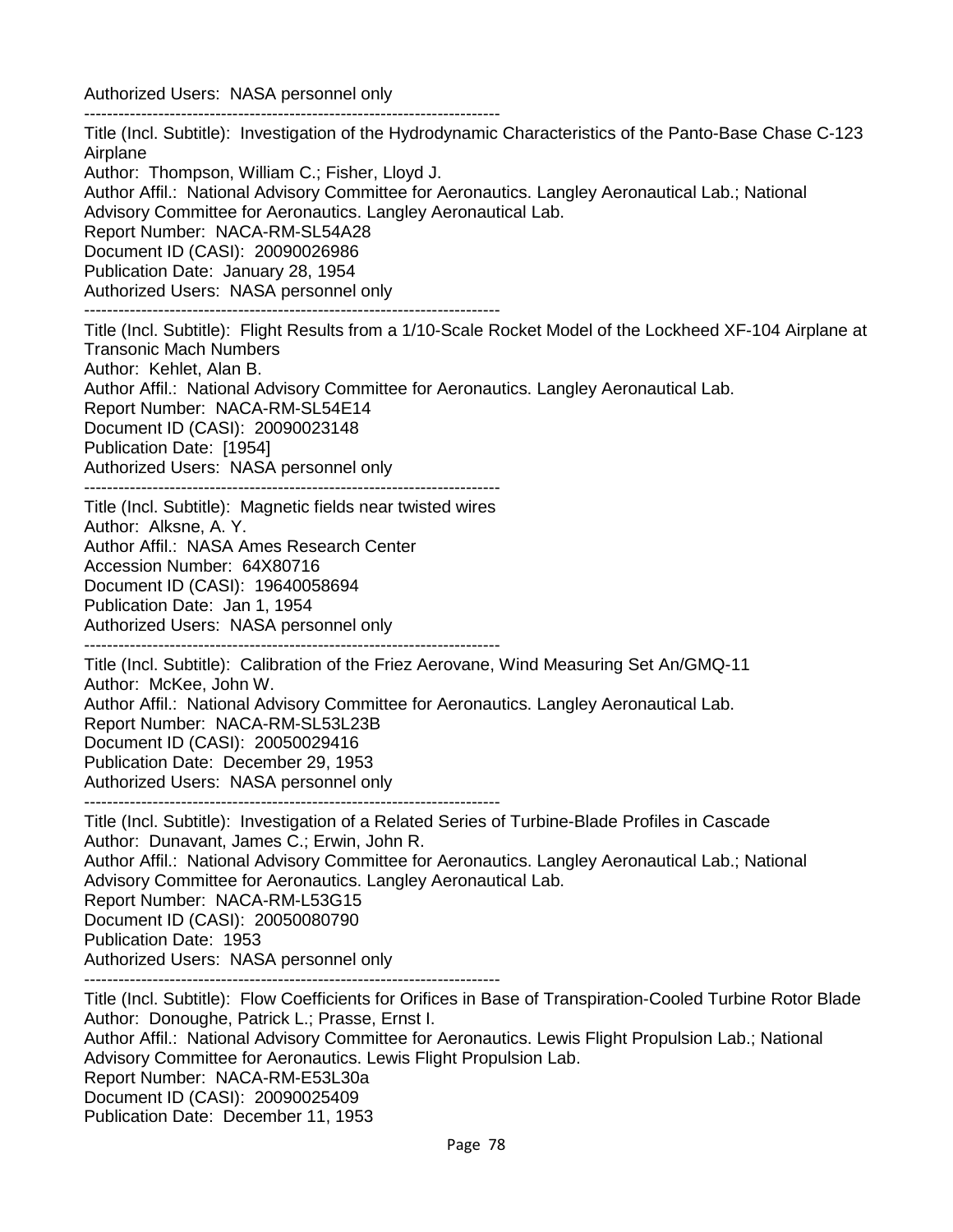Authorized Users: NASA personnel only -------------------------------------------------------------------------

Title (Incl. Subtitle): Rocket-Model Measurements of Zero-Lift Damping in Roll of the Bell MX-776 Missile at Mach Numbers from 0.6 to 1.56 Author: Bland, William N., Jr.; Purser, Paul E. Author Affil.: National Advisory Committee for Aeronautics. Langley Aeronautical Lab.; National Advisory Committee for Aeronautics. Langley Aeronautical Lab. Report Number: NACA-RM-SL54A13 Document ID (CASI): 20050029431 Publication Date: December 31, 1953 Authorized Users: NASA personnel only -------------------------------------------------------------------------

Title (Incl. Subtitle): Investigation of the Low-Speed Stability and Control Characteristics of a 1/10-

Scale Model of the Convair YF-102 Airplane in the Langley Free-Flight Tunnel

Author: Johnson, Joseph L., Jr.; Boisseau, Peter C.

Author Affil.: National Advisory Committee for Aeronautics. Langley Aeronautical Lab.; National Advisory Committee for Aeronautics. Langley Aeronautical Lab.

Report Number: NACA-RM-SL53L04

Document ID (CASI): 20050029408

Publication Date: November 18, 1953

Authorized Users: NASA personnel only

-------------------------------------------------------------------------

Title (Incl. Subtitle): Flight Test Results of Rocket-Propelled Buffet-Research Models Having 45 Degree Sweptback Wings and 45 Degree Sweptback Tails Located in the Wing Chord Plane Author: Mason, Homer P. Author Affil.: National Advisory Committee for Aeronautics. Langley Aeronautical Lab.

Report Number: NACA-RM-L53I10

Document ID (CASI): 20050041783

Publication Date: November 04, 1953

Authorized Users: NASA personnel only

-------------------------------------------------------------------------

Title (Incl. Subtitle): Recent Results Pertaining to the Application of the "Area Rule" Author: Whitcomb, Richard T. Author Affil.: National Advisory Committee for Aeronautics. Langley Aeronautical Lab. Report Number: NACA-RM-L53I15a Document ID (CASI): 20050019402 Publication Date: October 28, 1953 Authorized Users: NASA personnel only

------------------------------------------------------------------------- Title (Incl. Subtitle): A Brief Investigation of the Hydrodynamic Characteristics of a 1/13.33-Scale Powered Dynamic Model of a Preliminary Design of the Martin XP6M-1 Flying Boat, TED No. NACA DE-385

Author: Blanchard, Ulysse J.

Author Affil.: National Advisory Committee for Aeronautics. Langley Aeronautical Lab.

Report Number: NACA-RM-SL53K06

Document ID (CASI): 20050028465

Publication Date: October 21, 1953

Authorized Users: NASA personnel only

-------------------------------------------------------------------------

Title (Incl. Subtitle): Summary of Rocket-Model Tests at Zero Lift of the Northrop MX-775B Missile Configuration from Mach Numbers of 0.9 to 1.8 Author: Arbic, Richard G.; Gillespie, Warren, Jr.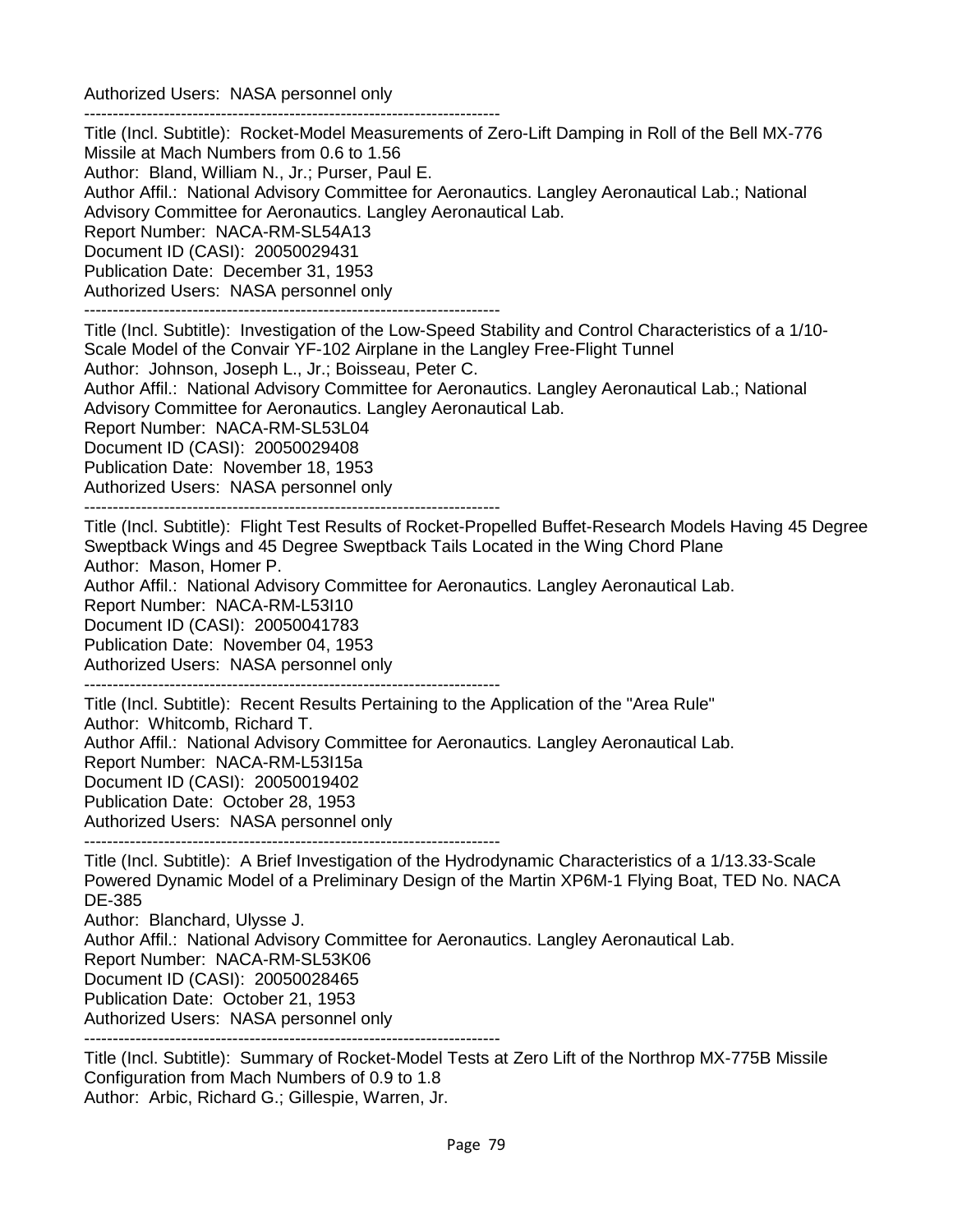Author Affil.: National Advisory Committee for Aeronautics. Langley Aeronautical Lab.; National Advisory Committee for Aeronautics. Langley Aeronautical Lab. Report Number: NACA-RM-SL53J02 Document ID (CASI): 20090026523 Publication Date: October 02, 1953 Authorized Users: NASA personnel only

-------------------------------------------------------------------------

Title (Incl. Subtitle): Investigation of spoiler ailerons with and without a gap behind the spoiler on a 45 degree sweptback wing-fuselage combination at Mach numbers from 0.60 to 1.03 Author: Solomon, William; West, F E , Jr; Brummal, Edward M Accession Number: 93R17107 Report Number: NACA-RM-L53G07a Document ID (CASI): 19930087817 Authorized Users: NASA personnel only -------------------------------------------------------------------------

Title (Incl. Subtitle): Investigation of the Effects of Propeller Operation on the Low-Speed Stability and Control Characteristics of a 1/6-Scale Model of a Revised Configuration of the Republic XF-84H Airplane

Author: Sleeman, William C., Jr.

Author Affil.: National Advisory Committee for Aeronautics. Langley Aeronautical Lab.

Report Number: NACA-RM-SL53I24

Document ID (CASI): 20050028463

Publication Date: September 04, 1953

Authorized Users: NASA personnel only

-------------------------------------------------------------------------

Title (Incl. Subtitle): Rocket-Model Investigation of the Longitudinal Stability, Drag, and Duct Performance Characteristics of the North American MX-770 (X-10) Missile at Mach Numbers from 0.80 to 1.70

Author: Bond, Aleck C.; Swanson, Andrew G.

Author Affil.: National Advisory Committee for Aeronautics. Langley Aeronautical Lab.; National Advisory Committee for Aeronautics. Langley Aeronautical Lab.

Report Number: NACA-RM-SL53D10A

Document ID (CASI): 20050029470

Publication Date: September 16, 1953

Authorized Users: NASA personnel only

-------------------------------------------------------------------------

Title (Incl. Subtitle): Theory of Wing-Body Drag at Supersonic Speeds Author: Jones, Robert T. Author Affil.: National Advisory Committee for Aeronautics. Ames Aeronautical Lab. Report Number: NACA-RM-A53H18a Document ID (CASI): 20050081861 Publication Date: September 15, 1953 Authorized Users: NASA personnel only

-------------------------------------------------------------------------

Title (Incl. Subtitle): Notes on the Prediction of Shock-induced Boundary-layer Separation Author: Lange, Roy H. Author Affil.: National Advisory Committee for Aeronautics. Langley Aeronautical Lab. Report Number: NACA-RM-L53I16a Document ID (CASI): 20090025893 Publication Date: September 16, 1953 Authorized Users: NASA personnel only -------------------------------------------------------------------------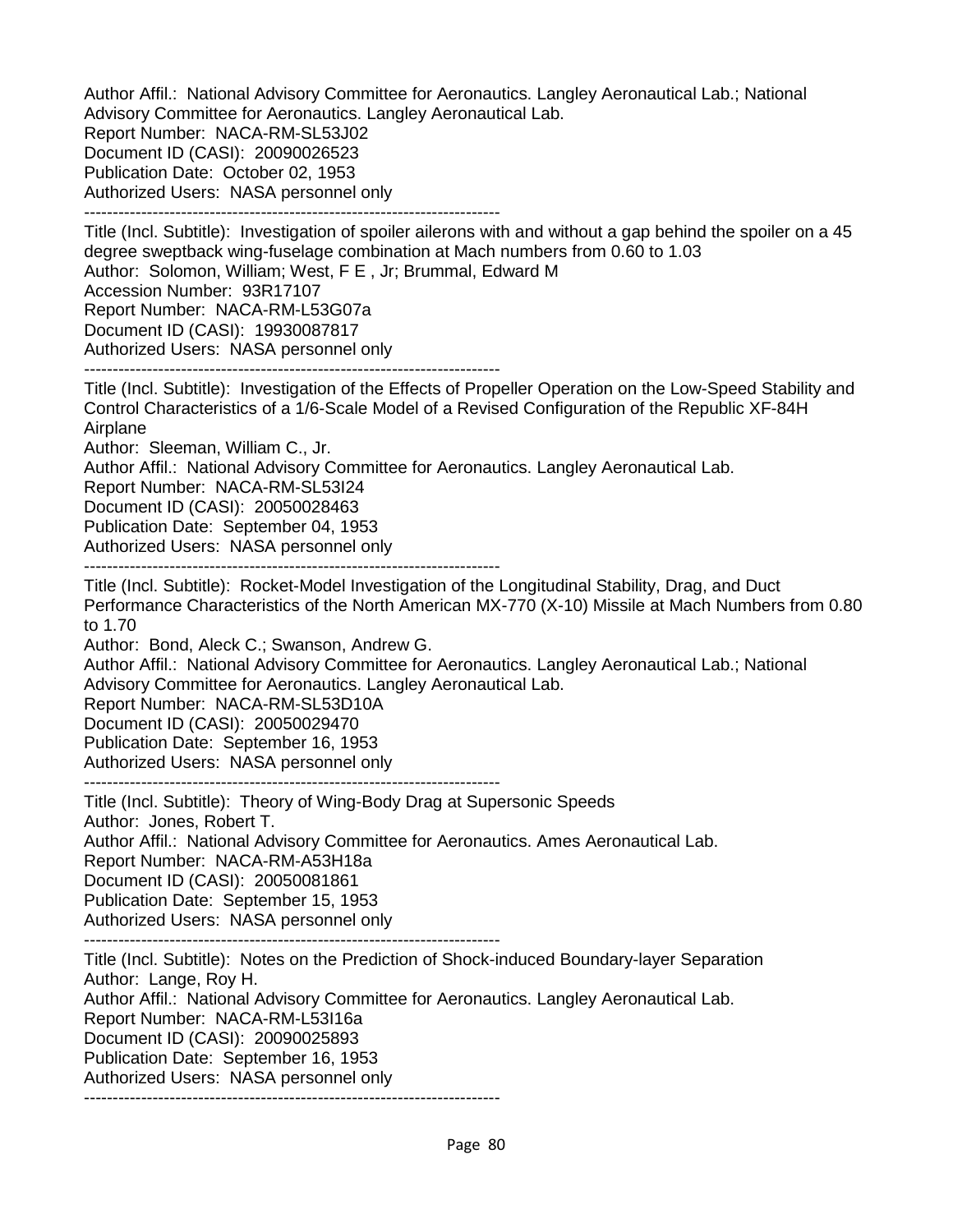Title (Incl. Subtitle): Wind-tunnel investigation at high subsonic speeds of the static longitudinal and static lateral stability characteristics of a wing-fuselage combination having a triangular wing of aspect ratio 2.31 and an NACA 65A003 airfoil Author: Wiggins, James W Accession Number: 93R16900 Report Number: NACA-RM-L53G09a Document ID (CASI): 19930087610 Authorized Users: NASA personnel only -------------------------------------------------------------------------

Title (Incl. Subtitle): Wind-tunnel investigation of a modified 1/20-scale model of the Convair MX-1554 airplane at Mach numbers of 1.41 and 2.01 Author: Hilton, John H; Palazzo, Edward B Accession Number: 93R17081 Report Number: NACA-RM-SL53G30 Document ID (CASI): 19930087791 Authorized Users: NASA personnel only -------------------------------------------------------------------------

Title (Incl. Subtitle): Lateral Oscillatory Characteristics of the Republic F-91 Airplane Calculated by Using Low-Speed Experimental Static and Rotary Derivatives Author: Jaquet, Byron M.; Fletcher, H. S. Author Affil.: National Advisory Committee for Aeronautics. Langley Aeronautical Lab.; National Advisory Committee for Aeronautics. Langley Aeronautical Lab. Report Number: NACA-RM-L53G01 Document ID (CASI): 20050019269 Publication Date: August 21, 1953 Authorized Users: NASA personnel only -------------------------------------------------------------------------

Title (Incl. Subtitle): A Study of the Motion and Aerodynamic Heating of Missiles Entering the Earth's Atmosphere at High Supersonic Speeds

Author: Allen, H. Julian; Eggers, A. J., Jr.

Author Affil.: National Advisory Committee for Aeronautics. Ames Aeronautical Lab.; National Advisory Committee for Aeronautics. Ames Aeronautical Lab.

Report Number: NACA-RM-A53D28

Document ID (CASI): 20050019430

Publication Date: August 25, 1953

Authorized Users: NASA personnel only

-------------------------------------------------------------------------

Title (Incl. Subtitle): Preliminary Appraisal of Ferrocene as an Igniting Agent for JP-4 Fuel and Fuming Nitric Acid

Author: Miller, RIley O.

Author Affil.: National Advisory Committee for Aeronautics. Lewis Flight Propulsion Lab.

Report Number: NACA-RM-E53H21

Document ID (CASI): 20090025894

Publication Date: August 25, 1953

Authorized Users: NASA personnel only

-------------------------------------------------------------------------

Title (Incl. Subtitle): Wind-Tunnel Investigation at Low Speed of the Pitching Stability Derivatives of a 1/9-Scale Powered Model of the Convair XFY-1 Vertically Rising Airplane, TED No. NACA DE 373 Author: Queijo, M. J.; Wolhart, Walter D.; Fletcher, H. S.

Author Affil.: National Advisory Committee for Aeronautics. Langley Aeronautical Lab.; National Advisory Committee for Aeronautics. Langley Aeronautical Lab.; National Advisory Committee for Aeronautics. Langley Aeronautical Lab.

Report Number: NACA-RM-SL53G27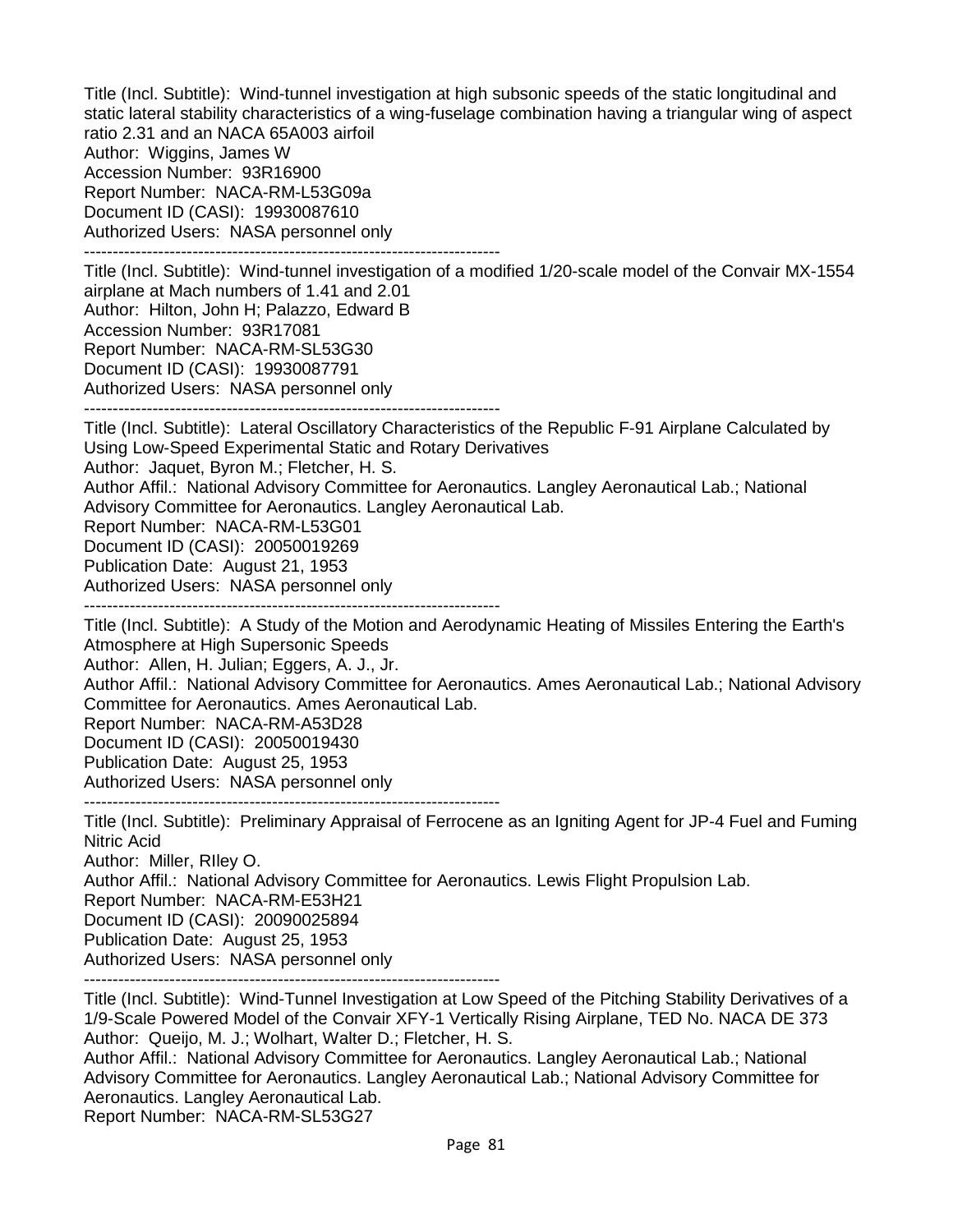Document ID (CASI): 20050029407 Publication Date: July 13, 1953 Authorized Users: NASA personnel only

-------------------------------------------------------------------------

Title (Incl. Subtitle): Wind-tunnel investigation of the drag and lateral-stability characteristics of a 1/22 scale model of a bomber airplane employing a low-aspect-ratio triangular wing Author: Phelps, E. R. Author Affil.: NASA Ames Research Center Accession Number: 71X72135 Report Number: NACA-RM-SA53G08 Document ID (CASI): 19710073553 Publication Date: Jul 8, 1953 Authorized Users: NASA personnel only

-------------------------------------------------------------------------

Title (Incl. Subtitle): Investigation of the Spinning and Tumbling Characteristics of a 1/25-Scale Model of the Lockheed XFV-1 Airplane in the Langley 20-Foot Free-Spinning Tunnel Author: Lee, Henry A. Author Affil.: National Advisory Committee for Aeronautics. Langley Aeronautical Lab. Report Number: NACA-RM-SL53G24 Document ID (CASI): 20050029432 Publication Date: July 23, 1953 Authorized Users: NASA personnel only -------------------------------------------------------------------------

Title (Incl. Subtitle): An Exploratory Investigation of Some Types of Aeroelastic Instability of Open and Closed Bodies of Revolution Mounted on Slender Struts

Author: Clevenson, S. A.; Wildmayer, E., Jr.; Diederich, Franklin W.

Author Affil.: National Advisory Committee for Aeronautics. Langley Aeronautical Lab.; National Advisory Committee for Aeronautics. Langley Aeronautical Lab.; National Advisory Committee for Aeronautics. Langley Aeronautical Lab.

Report Number: NACA-RM-L53E07

Document ID (CASI): 20090014039

Publication Date: June 30, 1953

Authorized Users: NASA personnel only

-------------------------------------------------------------------------

Title (Incl. Subtitle): Investigation of a Half-Conical Scoop Inlet Mounted at Five Alternate Circumferential Locations around a Circular Fuselage Pressure-Recovery Results at a Mach Number 2.01

Author: Hasel, Lowell E.; Lankford, John L.; Robins, A. W.

Author Affil.: National Advisory Committee for Aeronautics. Langley Aeronautical Lab.; National Advisory Committee for Aeronautics. Langley Aeronautical Lab.; National Advisory Committee for Aeronautics. Langley Aeronautical Lab.

Report Number: NACA-RM-L53D30B

Document ID (CASI): 20050019413

Publication Date: June 30, 1953

Authorized Users: NASA personnel only

-------------------------------------------------------------------------

Title (Incl. Subtitle): Low-Speed Investigation of the Static Lateral Stability and Control Characteristics of a 1/6-Scale Model of the Republic XF-84H Airplane with the Propeller Operating Author: Sleeman, William C., Jr.; Morrison, William D., Jr.

Author Affil.: National Advisory Committee for Aeronautics. Langley Aeronautical Lab.; National Advisory Committee for Aeronautics. Langley Aeronautical Lab.

Report Number: NACA-RM-SL53G10

Document ID (CASI): 20050029410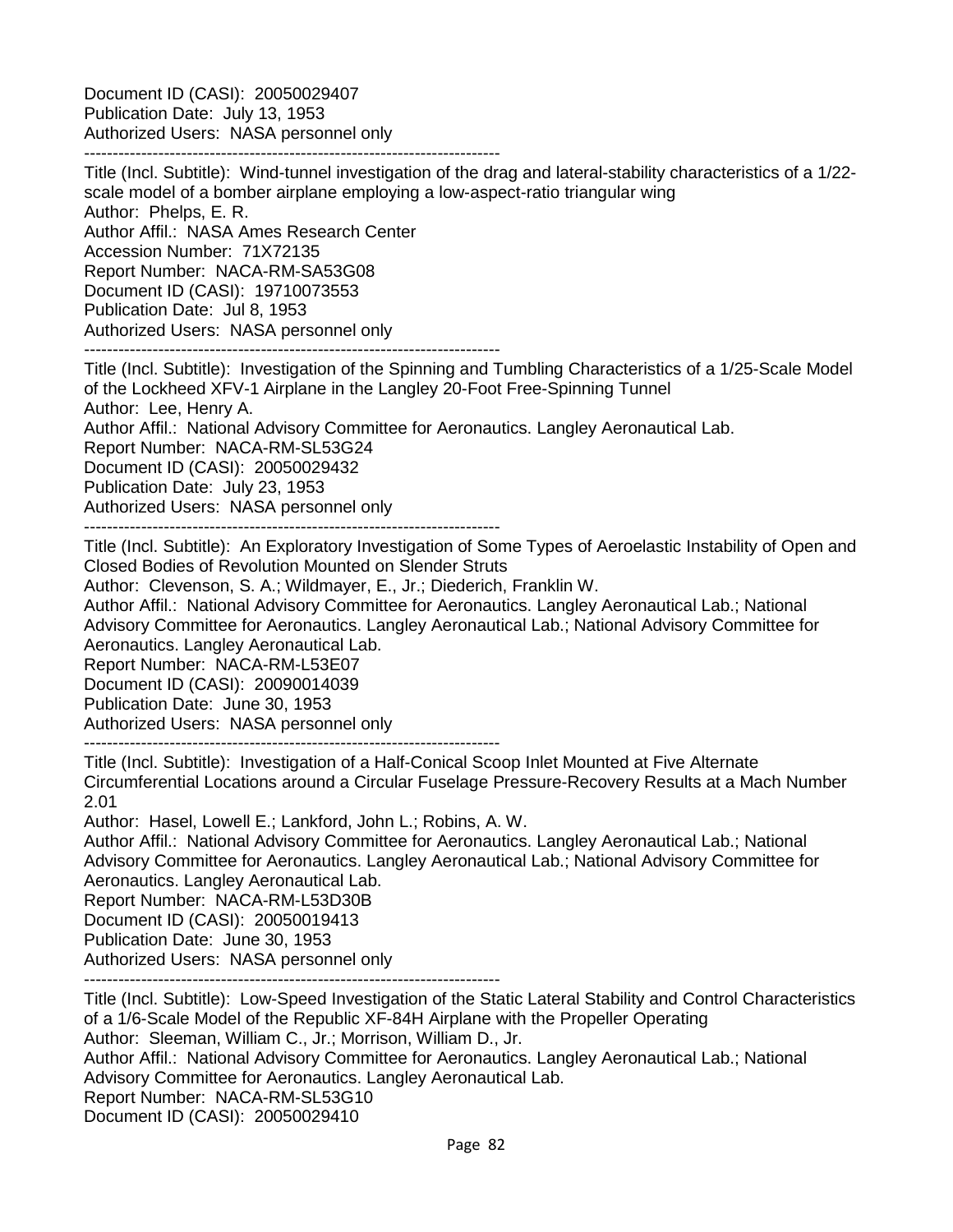Publication Date: June 25, 1953 Authorized Users: NASA personnel only

-------------------------------------------------------------------------

Title (Incl. Subtitle): Preliminary Transient Performance Data on the J73 Turbojet Engine. II - Altitude, 35,000 Feet

Author: Lubick, Robert J.; Sobolewski, Adam E.

Author Affil.: National Advisory Committee for Aeronautics. Lewis Flight Propulsion Lab.; National Advisory Committee for Aeronautics. Lewis Flight Propulsion Lab.

Report Number: NACA-RM-SE53F29

Document ID (CASI): 20090026528

Publication Date: June 29, 1953

Authorized Users: NASA personnel only -------------------------------------------------------------------------

Title (Incl. Subtitle): Preliminary Transient Performance Data on the J73 Turbojet Engine Title: Number of Part: 3 Title: Name of Part: Altitude, 45,000 Feet

Author: McAulay, John E.; Wallner, Lewis E.

Author Affil.: National Advisory Committee for Aeronautics. Lewis Flight Propulsion Lab.; National Advisory Committee for Aeronautics. Lewis Flight Propulsion Lab.

Report Number: NACA-RM-SE53F30

Document ID (CASI): 20090026297

Publication Date: June 30, 1953

Authorized Users: NASA personnel only

-------------------------------------------------------------------------

Title (Incl. Subtitle): Time-History Data of Maneuvers Performed by a Republic F84G Airplane During Squadron Operational Training

Author: Hamer, Harold A.; Mayo, Alton P.

Author Affil.: National Advisory Committee for Aeronautics. Langley Aeronautical Lab.; National Advisory Committee for Aeronautics. Langley Aeronautical Lab.

Report Number: NACA-RM-L53C27

Document ID (CASI): 20050019469

Publication Date: May 18, 1953

Authorized Users: NASA personnel only

-------------------------------------------------------------------------

Title (Incl. Subtitle): A Brief Hydrodynamic Investigation of a 1/24-Scale Model of the DR-77 Seaplane Author: Fisher, Lloyd J.; Hoffman, Edward L.

Author Affil.: National Advisory Committee for Aeronautics. Langley Aeronautical Lab.; National Advisory Committee for Aeronautics. Langley Aeronautical Lab.

Report Number: NACA-RM-SL53F04

Document ID (CASI): 20090026360

Publication Date: May 20, 1953

Authorized Users: NASA personnel only

Spec. Distrib. Authoriz.: Distribution under U.S. Government purpose rights

-------------------------------------------------------------------------

Title (Incl. Subtitle): Wind-Tunnel Investigation at Low Speed of the Rolling Stability Derivatives of a 1/9-Scale Powered Model of the Convair XFY-1 Vertically Rising Airplane, TED No. NACA DE 373 Author: Queijo, M. J.; Wolhart, Walter D.; Fletcher, H. S.

Author Affil.: National Advisory Committee for Aeronautics. Langley Aeronautical Lab.; National Advisory Committee for Aeronautics. Langley Aeronautical Lab.; National Advisory Committee for Aeronautics. Langley Aeronautical Lab.

Report Number: NACA-RM-SL53E13

Document ID (CASI): 20050029471

Publication Date: May 20, 1953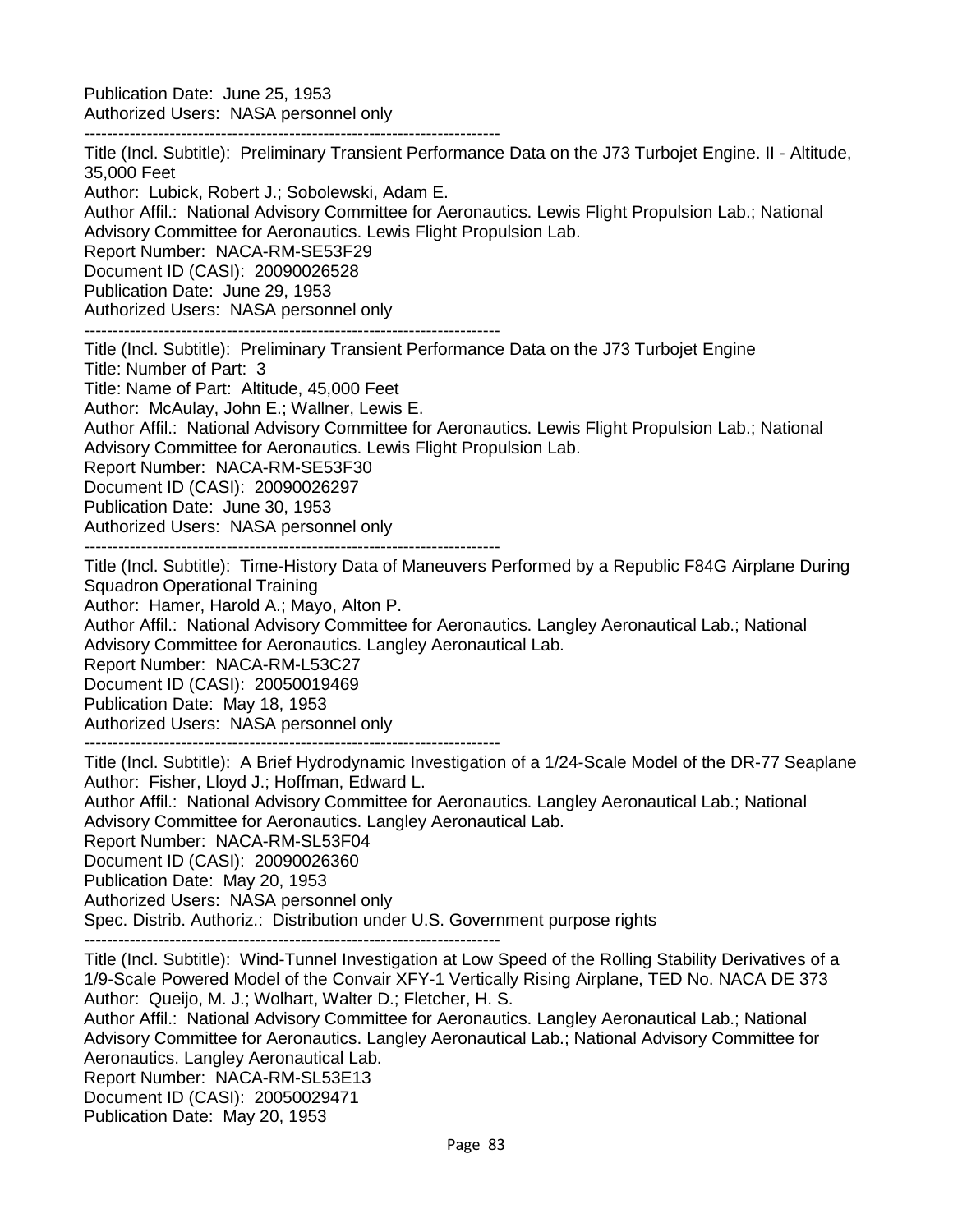Authorized Users: NASA personnel only -------------------------------------------------------------------------

Title (Incl. Subtitle): Wind-Tunnel Investigation of the Static Lateral Stability Characteristics of Wing-Fuselage Combinations at High Subsonic Speeds Author: Wiggins, James W.; Fournier, Paul G. Author Affil.: National Advisory Committee for Aeronautics. Langley Aeronautical Lab.; National Advisory Committee for Aeronautics. Langley Aeronautical Lab. Report Number: NACA-RM-L53B25a Document ID (CASI): 20050080789 Publication Date: April 10, 1953 Authorized Users: NASA personnel only -------------------------------------------------------------------------

Title (Incl. Subtitle): Performance of a 13-Stage Development Compressor for the J40-WE-24 Engine at Equivalent Speeds from 30 to 112 Percent of Design

Author: Hatch, James E.; Lucas, James G.; Finger, Harold B.

Author Affil.: National Advisory Committee for Aeronautics. Lewis Flight Propulsion Lab.; National Advisory Committee for Aeronautics. Lewis Flight Propulsion Lab.; National Advisory Committee for Aeronautics. Lewis Flight Propulsion Lab.

Report Number: NACA-RM-SE53D17

Document ID (CASI): 20090023716

Publication Date: April 09, 1953

Authorized Users: NASA personnel only

-------------------------------------------------------------------------

Title (Incl. Subtitle): Wind-Tunnel Investigation at Low Speed of the Yawing Stability Derivatives of a 1/9-Scale Powered Model of the Convair XFY-1 Vertically Rising Airplane, TED No. NACA DE 373 Author: Queijo, M. J.; Wolhart, w. D.; Fletcher, H. S.

Author Affil.: National Advisory Committee for Aeronautics. Langley Aeronautical Lab.; National Advisory Committee for Aeronautics. Langley Aeronautical Lab.; National Advisory Committee for Aeronautics. Langley Aeronautical Lab.

Report Number: NACA-RM-SL53D01

Document ID (CASI): 20050029464

Publication Date: March 1953

Authorized Users: NASA personnel only

-------------------------------------------------------------------------

Title (Incl. Subtitle): Wind-tunnel investigation of a 1/60-scale model of the Republic MX-1554 airplane at a Mach number of 2.85 Author: Dickey, R. R.; Spahr, J. R. Author Affil.: NASA Ames Research Center; NASA Ames Research Center Accession Number: 71X72137 Report Number: NACA-RM-SA53C18 Document ID (CASI): 19710073555 Publication Date: Mar 18, 1953 Authorized Users: NASA personnel only

-------------------------------------------------------------------------

Title (Incl. Subtitle): Lift and drag characteristics of the Bell X-5 research airplane at 59 degrees sweepback for Mach numbers from 0.60 to 1.03 Author: Bellman, Donald R Accession Number: 93R16770 Report Number: NACA-RM-L53A09c Document ID (CASI): 19930087480 Authorized Users: NASA personnel only -------------------------------------------------------------------------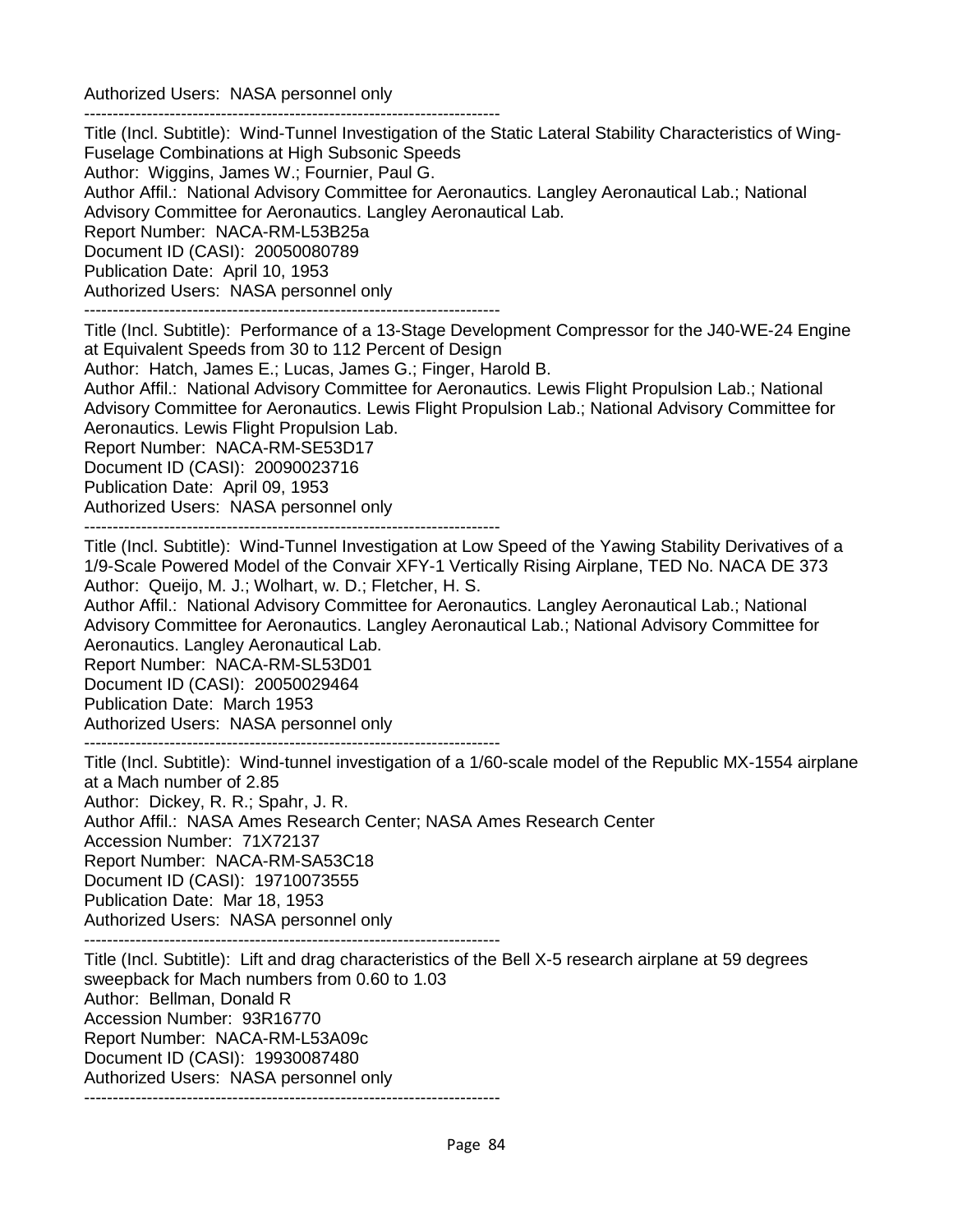Title (Incl. Subtitle): Wind-Tunnel Investigation at Low Speed of the Static Longitudinal and Lateral Stability Characteristics of a 1/9-Scale Powered Model of the Convair XFY-1 Vertically Rising Airplane Author: Queijo, M. J.; Wolhart, W. D.; Fletcher, H. S.

Author Affil.: National Advisory Committee for Aeronautics. Langley Aeronautical Lab.; National Advisory Committee for Aeronautics. Langley Aeronautical Lab.; National Advisory Committee for Aeronautics. Langley Aeronautical Lab.

Report Number: NACA-RM-SL53B20 Document ID (CASI): 20050080793 Publication Date: 1953 Authorized Users: NASA personnel only

-------------------------------------------------------------------------

Title (Incl. Subtitle): The sodium hydroxide reactor : effect of reactor variables on criticality and fuelelement temperature requirements for subsonic and supersonic aircraft nuclear propulsion

Author: Bogart, Donald; Valerino, Michael F

Accession Number: 93R16677

Report Number: NACA-RM-E52I19

Document ID (CASI): 19930087387

Authorized Users: NASA personnel only

-------------------------------------------------------------------------

Title (Incl. Subtitle): Investigation of the Attenuation of Plane Shock Waves Moving over very Rough Surfaces

Author: Huber, Paul W.; McFarland, Donald R.; Levine, Philip Author Affil.: National Advisory Committee for Aeronautics. Langley Aeronautical Lab.; National

Advisory Committee for Aeronautics. Langley Aeronautical Lab.; National Advisory Committee for Aeronautics. Langley Aeronautical Lab.

Report Number: NACA-RM-SL53D13A

Document ID (CASI): 20050029466

Publication Date: [1953]

Authorized Users: NASA personnel only

-------------------------------------------------------------------------

Title (Incl. Subtitle): Heat of Combustion of the Product Formed by the Reaction of Diborane with 1,3- Butadiene

Author: Tannenbaum, Stanley; Allen, Harrison, Jr.

Author Affil.: National Advisory Committee for Aeronautics. Lewis Flight Propulsion Lab.; National Advisory Committee for Aeronautics. Lewis Flight Propulsion Lab.

Report Number: NACA-RM-E53H03

Document ID (CASI): 20090016332

Publication Date: [1953]

Authorized Users: NASA personnel only

-------------------------------------------------------------------------

Title (Incl. Subtitle): Low-Speed Longitudinal Stability Characteristics of a 1/6-Scale Model of the Republic XF-84H Airplane with the Propeller Operating Author: Sleeman, William C.; Byrnes, Andrew L. Author Affil.: National Advisory Committee for Aeronautics. Langley Aeronautical Lab.; National Advisory Committee for Aeronautics. Langley Aeronautical Lab. Report Number: NACA-RM-SL-53F26 Document ID (CASI): 20090023635 Publication Date: [1953] Authorized Users: NASA personnel only Spec. Distrib. Authoriz.: Distribution under U.S. Government purpose rights -------------------------------------------------------------------------

Title (Incl. Subtitle): Ditching Tests of a 1/8-Scale Model of the Chance Vought XF6U-1 Airplane, TED No. NACA DE319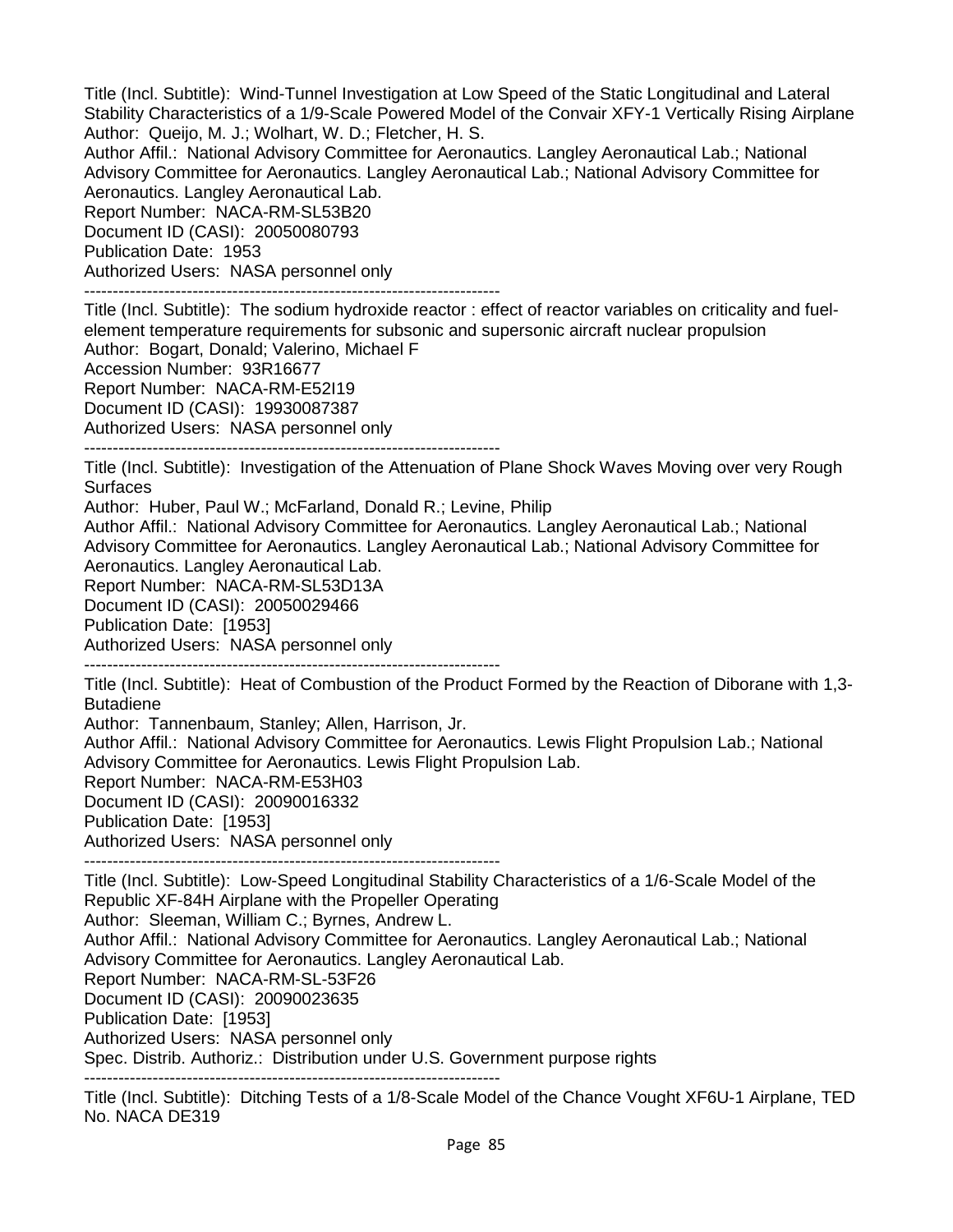Author: Fisher, Lloyd J., Jr.; McBride, Ellis E. Author Affil.: National Advisory Committee for Aeronautics. Langley Aeronautical Lab.; National Advisory Committee for Aeronautics. Langley Aeronautical Lab. Report Number: NACA-RM-SL8F28 Document ID (CASI): 20050030050 Publication Date: [1953] Authorized Users: NASA personnel only

Title (Incl. Subtitle): Elastic Buckling under Combined Stresses of Flat Plates with Integral Waffle-Like **Stiffening** 

Author: Dow, Norris F.; Levin, L. Ross; Troutman, John L.

-------------------------------------------------------------------------

Author Affil.: National Advisory Committee for Aeronautics. Langley Aeronautical Lab.; National Advisory Committee for Aeronautics. Langley Aeronautical Lab.; National Advisory Committee for Aeronautics. Langley Aeronautical Lab.

Report Number: NACA-RM-L53J27

Document ID (CASI): 20050041784

Publication Date: [1953]

Authorized Users: NASA personnel only

-------------------------------------------------------------------------

Title (Incl. Subtitle): Flight Investigation of the Stability and Control Characteristics of a 0.13-Scale Model of the Convair XFY-1 Vertically Rising Airplane During Constant-Altitude Transitions, TED No. NACA DE 368

Author: Lovell, Powell M., Jr.; Kibry, Robert H.; Smith, Charles C., Jr.

Author Affil.: National Advisory Committee for Aeronautics. Langley Aeronautical Lab.; National Advisory Committee for Aeronautics. Langley Aeronautical Lab.; National Advisory Committee for Aeronautics. Langley Aeronautical Lab.

Report Number: NACA-RM-SL53E18

Document ID (CASI): 20050029472

Publication Date: [1953]

Authorized Users: NASA personnel only

-------------------------------------------------------------------------

Title (Incl. Subtitle): Altitude Performance and Operational Characteristics of YJ71-A-7 Turbojet Engine Author: Smith, Ivan D.; Leonard, Charles V.; Bloomer, Harry E.

Author Affil.: National Advisory Committee for Aeronautics. Lewis Flight Propulsion Lab.; National Advisory Committee for Aeronautics. Lewis Flight Propulsion Lab.; National Advisory Committee for Aeronautics. Lewis Flight Propulsion Lab.

Report Number: NACA-RM-E53E13

Document ID (CASI): 20090023637

Publication Date: [1953]

Authorized Users: NASA personnel only

-------------------------------------------------------------------------

Title (Incl. Subtitle): Drag and Longitudinal Trim at Low Lift of the North American YF-100A Airplane at Mach Numbers from 0.76 to 1.77 as Determined from the Flight Test of a 0.11-Scale Rocket Model Author: Blanchard, Willard S.

Author Affil.: National Advisory Committee for Aeronautics. Langley Aeronautical Lab.

Report Number: NACA-RM-SL53E11a

Document ID (CASI): 20090023638

Publication Date: January 1953

Authorized Users: NASA personnel only

-------------------------------------------------------------------------

Title (Incl. Subtitle): Effects of the Spanwise, Chordwise, and Vertical Location of an External Store on the Aerodynamic Characteristics of a 45 Degree Sweptback Tapered Wing of Aspect Ratio 4 at Mach Numbers of 1.41, 1.62, and 1.96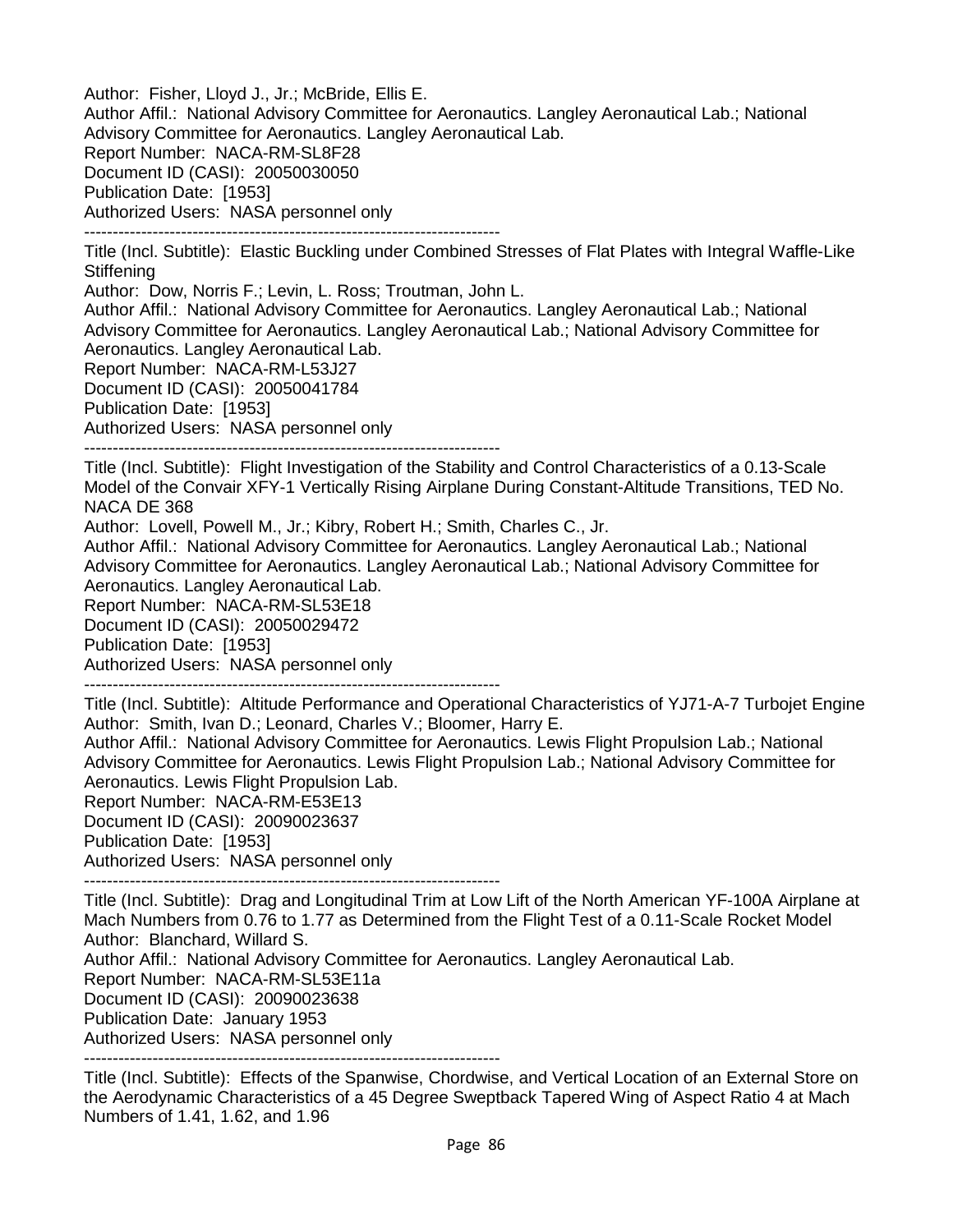Author: Jacobsen, Carl R. Author Affil.: National Advisory Committee for Aeronautics. Langley Aeronautical Lab. Report Number: NACA-RM-L52J27 Document ID (CASI): 20050028475 Publication Date: January 09, 1953 Authorized Users: NASA personnel only -------------------------------------------------------------------------

Title (Incl. Subtitle): Aerodynamic Characteristics in Pitch and Sideslip at High Subsonic Speeds of a 1/14-Scale Model of the Grumman XF104 Airplane with Wing Sweepback of 42.5 degrees Author: Kuhn, Richard E.; Draper, John W. Author Affil.: National Advisory Committee for Aeronautics. Langley Aeronautical Lab.; National Advisory Committee for Aeronautics. Langley Aeronautical Lab. Report Number: NACA-RM-SL53G20 Document ID (CASI): 20090023158 Publication Date: [1953] Authorized Users: NASA personnel only ------------------------------------------------------------------------- Title (Incl. Subtitle): High-Speed Wind-Tunnel Tests of a 1/16-Scale Model of the D-558 Research

Airplane Lift and Drag Characteristics of the D-558-1 and Various Wing and Tail Configurations Author: Wright, John D.; Loving, Donald L.

Author Affil.: National Advisory Committee for Aeronautics. Langley Aeronautical Lab.; National Advisory Committee for Aeronautics. Langley Aeronautical Lab.

Report Number: NACA-RM-L6J09

Document ID (CASI): 20050019302

Publication Date: [1953]

Authorized Users: NASA personnel only

-------------------------------------------------------------------------

Title (Incl. Subtitle): Flight Tests of a 0.13-Scale Model of the Convair XFY-1 Vertically Rising Airplane in a Setup Simulating that Proposed for Captive-Flight Tests in a Hangar, TED No. NACA DE 368 Author: Lovell, Powell M., Jr.

Author Affil.: National Advisory Committee for Aeronautics. Langley Aeronautical Lab.

Report Number: NACA-RM-SL54B16A

Document ID (CASI): 20050028490

Publication Date: [1953]

Authorized Users: NASA personnel only

-------------------------------------------------------------------------

Title (Incl. Subtitle): A Transonic Wind-Tunnel Investigation of the Trim and Dynamic Response Characteristics of the Horizontal Tail of a 1/7-Scale Model of the Complete Tail of the Grumman XF10F-1 Airplane Author: Luoma, Arvo A.

Author Affil.: National Advisory Committee for Aeronautics. Langley Aeronautical Lab.

Report Number: NACA-RM-SL53D28

Document ID (CASI): 20050029467

Publication Date: [1953]

Authorized Users: NASA personnel only

------------------------------------------------------------------------- Title (Incl. Subtitle): The physics of outdoor sound Author: Ingard, U. Author Affil.: Massachusetts Inst. of Tech. Accession Number: 64N85318 Document ID (CASI): 19640057411 Publication Date: Jan 1, 1953 Authorized Users: NASA personnel only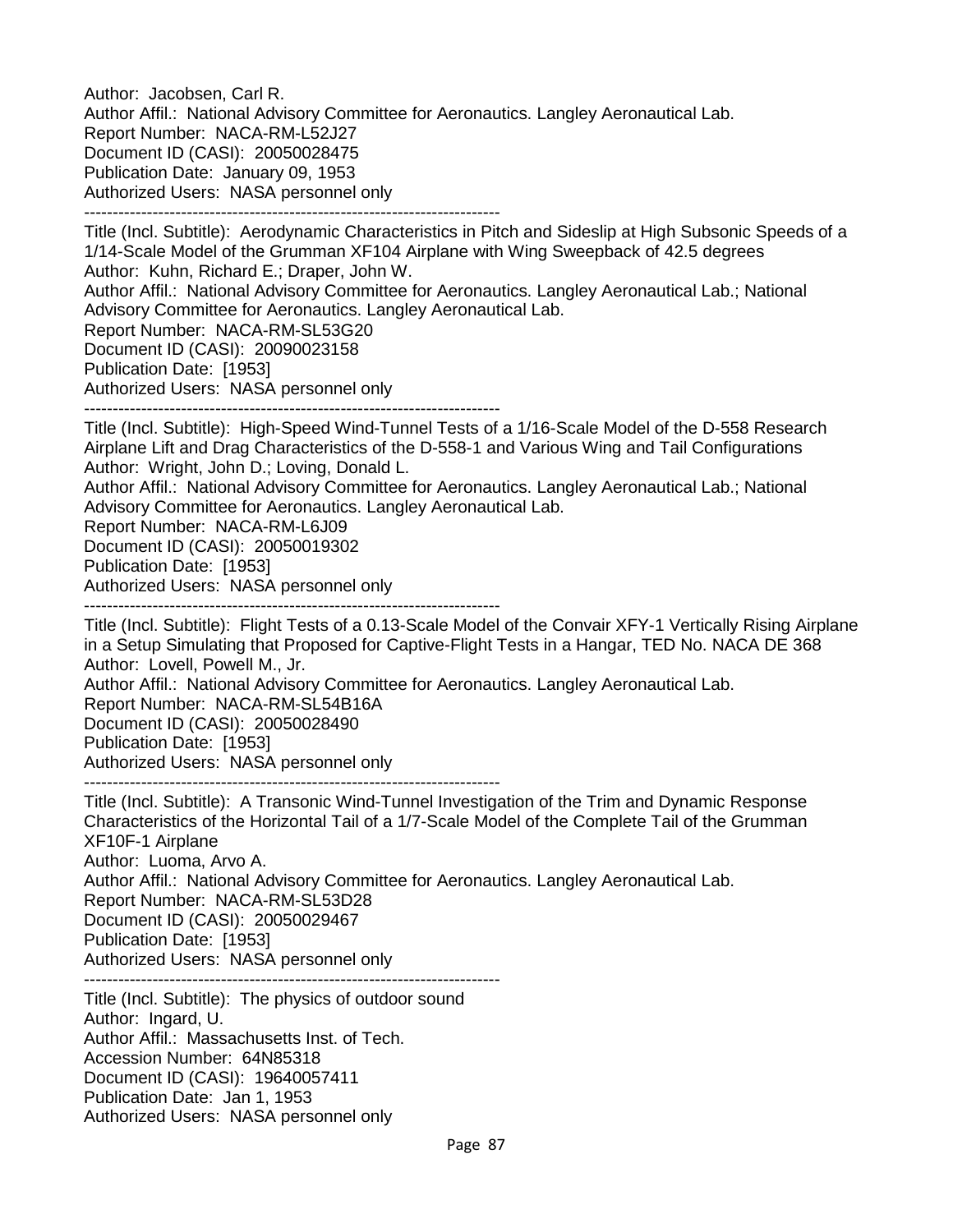-------------------------------------------------------------------------

Title (Incl. Subtitle): Theoretical Investigation of the Effects of the Artificial-Feel System on the Maneuvering Characteristics of the F-89 Airplane

Author: Abramovitz, Marvin; Schmidt, Stanley F.; Belsley, Steven E.

Author Affil.: National Advisory Committee for Aeronautics. Ames Aeronautical Lab.; National Advisory Committee for Aeronautics. Ames Aeronautical Lab.; National Advisory Committee for Aeronautics. Ames Aeronautical Lab.

Report Number: NACA-RM-SA52L31 Document ID (CASI): 20090026353 Publication Date: December 31, 1952 Authorized Users: NASA personnel only

-------------------------------------------------------------------------

Title (Incl. Subtitle): An Investigation of the Effects of a Vortex-Generator Configuration of a 1/4-Scale Model of the X-1 Airplane (10-Percent-Thick Wing) Author: Runckel, Jack F.; Henderson, James H. Author Affil.: National Advisory Committee for Aeronautics. Langley Aeronautical Lab.; National Advisory Committee for Aeronautics. Langley Aeronautical Lab. Report Number: NACA-RM-L52L26 Document ID (CASI): 20050041843 Publication Date: December 23, 1952

Authorized Users: NASA personnel only

-------------------------------------------------------------------------

Title (Incl. Subtitle): Analysis of a nuclear-powered liquid-metal ducted-fan cycle Author: Rom, F E; Wachtl, W W Accession Number: 93R16469 Report Number: NACA-RM-E52G16 Document ID (CASI): 19930087179 Authorized Users: NASA personnel and NASA contractors only

-------------------------------------------------------------------------

Title (Incl. Subtitle): Amplitude of Supersonic Diffuser Flow Pulsations Author: Sterbentz, William H.; Davids, Joseph Author Affil.: National Advisory Committee for Aeronautics. Lewis Flight Propulsion Lab.; National Advisory Committee for Aeronautics. Lewis Flight Propulsion Lab. Report Number: NACA-RM-E52I24 Document ID (CASI): 20090016318 Publication Date: December 16, 1952 Authorized Users: NASA personnel only

-------------------------------------------------------------------------

Title (Incl. Subtitle): A wind-tunnel investigation of the stability of the antisubmarine rocket MK 1 Mod 0 Author: Lichtenstein, J. H.; Williams, J. L. Author Affil.: NASA Langley Research Center; NASA Langley Research Center Accession Number: 71X71428 Report Number: NACA-RM-SL52K05 Document ID (CASI): 19710072846 Publication Date: Nov 13, 1952 Authorized Users: NASA personnel only -------------------------------------------------------------------------

Title (Incl. Subtitle): As Investigation at Mach Numbers of 1.41 and 2.01 of the Aerodynamic Characteristics of an 0.025-scale Model of the MX-1712 Author: Smith, Norman F.; Hasel, Lowell E. Author Affil.: National Advisory Committee for Aeronautics. Langley Aeronautical Lab.; National Advisory Committee for Aeronautics. Langley Aeronautical Lab. Report Number: NACA-RM-SL52J17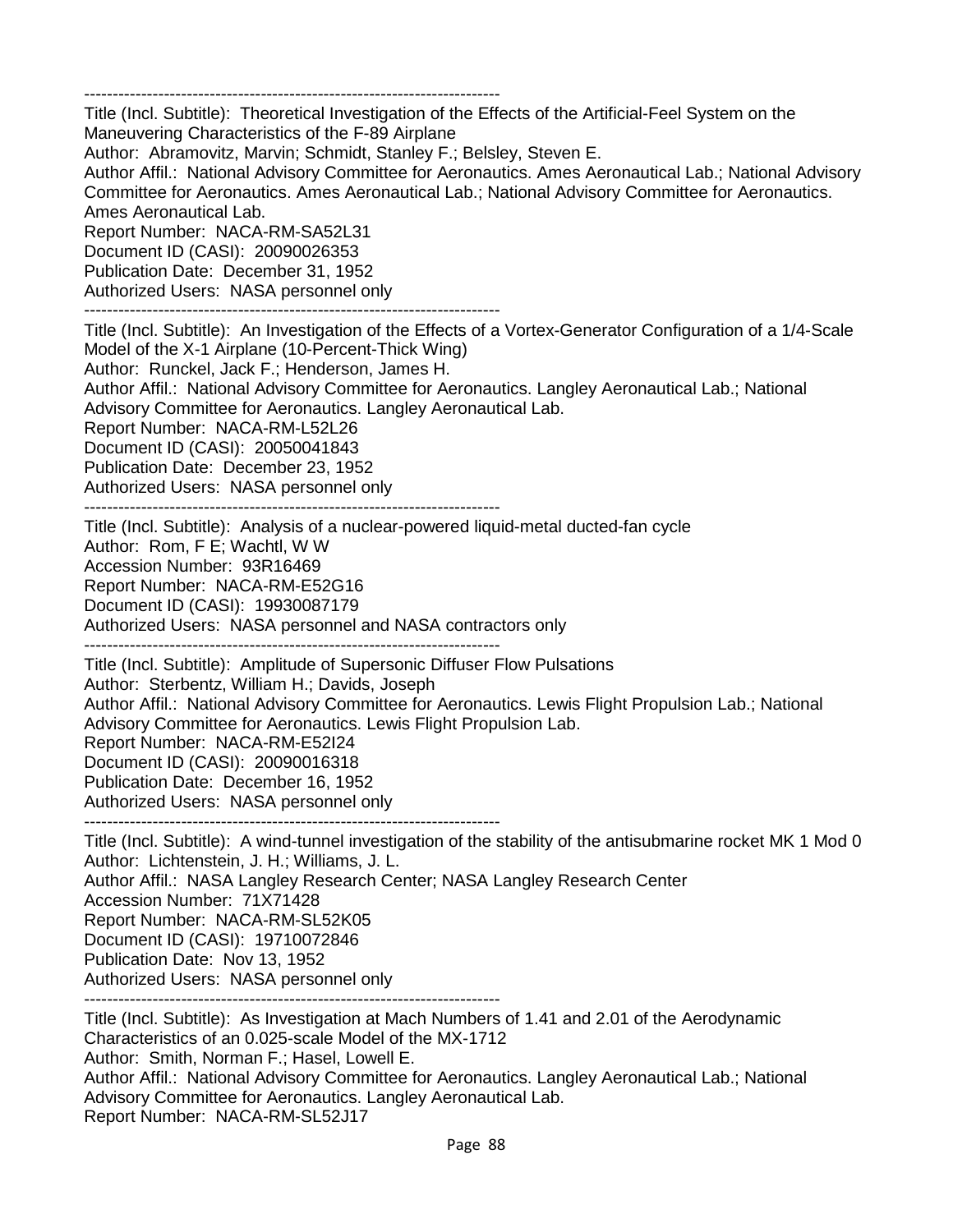Document ID (CASI): 20090024216 Publication Date: October 17, 1952 Authorized Users: NASA personnel only

------------------------------------------------------------------------- Title (Incl. Subtitle): Flight Characteristics of a 1/4-Scale Model of the XPV-1 Airplane (TED No. NACA DE-378)

Author: Kelly, Mark W.; Smaus, Louis H.

Author Affil.: National Advisory Committee for Aeronautics. Ames Aeronautical Lab.; National Advisory Committee for Aeronautics. Ames Aeronautical Lab.

Report Number: NACA-RM-SA52J15

Document ID (CASI): 20050019245

Publication Date: October 15, 1952

Authorized Users: NASA personnel only

-------------------------------------------------------------------------

Title (Incl. Subtitle): Altitude Investigation of Gas Temperature Distribution at Turbine of Three Similar Axial-Flow Turbojet Engines

Author: Prince, W.R.; Schulze, F.W.

Author Affil.: National Advisory Committee for Aeronautics. Lewis Flight Propulsion Lab.; National Advisory Committee for Aeronautics. Lewis Flight Propulsion Lab.

Report Number: NACA-RM-E52H06

Document ID (CASI): 20090024825

Publication Date: August 06, 1952

Authorized Users: NASA personnel only

-------------------------------------------------------------------------

Title (Incl. Subtitle): Wind-Tunnel Investigation of the Low-Speed Static Longitudinal Characteristics of the Republic RF-84F Airplane

Author: Hunton, Lynn W.; Griffin, Roy N., Jr.; James, Harry A.

Author Affil.: National Advisory Committee for Aeronautics. Ames Aeronautical Lab.; National Advisory Committee for Aeronautics. Ames Aeronautical Lab.; National Advisory Committee for Aeronautics. Ames Aeronautical Lab.

Report Number: NACA-RM-SA52H04 Document ID (CASI): 20090026534 Publication Date: August 04, 1952 Authorized Users: NASA personnel only

-------------------------------------------------------------------------

Title (Incl. Subtitle): Thrust Augmentation of a Turbojet Engine at Simulated Flight Conditions by Introduction of a Water-Alcohol Mixture into the Compressor

Author: Useller, James W.; Auble, Carmon M.; Harvey, Ray W., Sr.

Author Affil.: National Advisory Committee for Aeronautics. Lewis Flight Propulsion Lab.; National Advisory Committee for Aeronautics. Lewis Flight Propulsion Lab.; National Advisory Committee for Aeronautics. Lewis Flight Propulsion Lab.

Report Number: NACA-RM-E52F20

Document ID (CASI): 20050019383

Publication Date: August 18, 1952

Authorized Users: NASA personnel only

-------------------------------------------------------------------------

Title (Incl. Subtitle): An Investigation of the Effect of the WADC 30,000-Horsepower Whirl Rig Upon the Static Characteristics of a Propeller

Author: Salters, Leland B., Jr.; Norton, Harry T., Jr.

Author Affil.: National Advisory Committee for Aeronautics. Langley Aeronautical Lab.; National Advisory Committee for Aeronautics. Langley Aeronautical Lab.

Report Number: NACA-RM-SL52F20

Document ID (CASI): 20050029455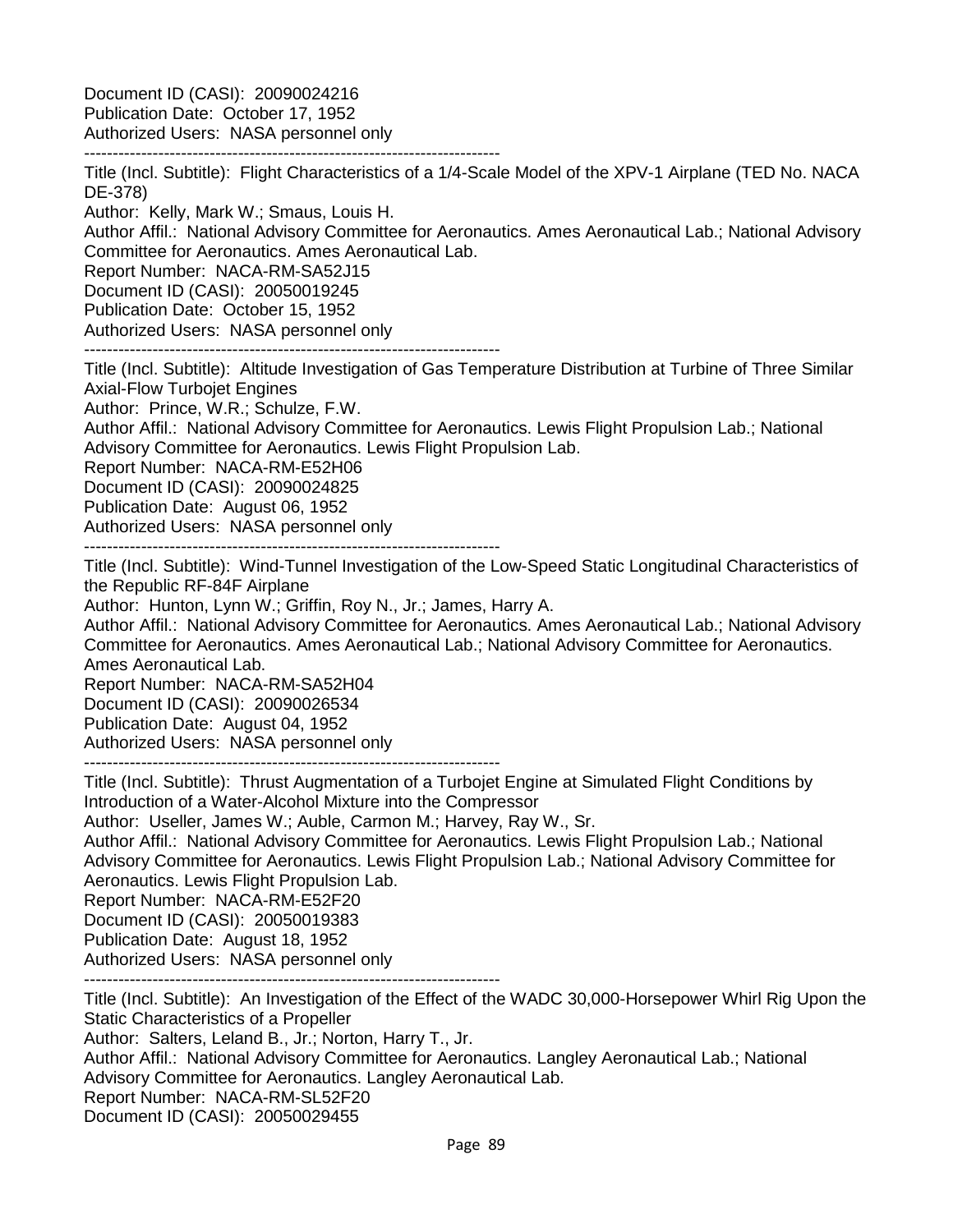Publication Date: July 2, 1952 Authorized Users: NASA personnel only

-------------------------------------------------------------------------

Title (Incl. Subtitle): Effect of Rotor- and Stator-Blade Modifications on Surge Performance of an 11- Stage Axial-Flow Compressor. I - Original Production Compressor of XJ40-WE-6 Engine Author: Finger, Harold B.; Essig, Robert H.; Conrad, E. William Author Affil.: National Advisory Committee for Aeronautics. Lewis Flight Propulsion Lab.; National Advisory Committee for Aeronautics. Lewis Flight Propulsion Lab.; National Advisory Committee for Aeronautics. Lewis Flight Propulsion Lab. Report Number: NACA-RM-SE52G03

Document ID (CASI): 20090023706 Publication Date: July 1952

Authorized Users: NASA personnel only

-------------------------------------------------------------------------

Title (Incl. Subtitle): Summary of Low-Lift Drag and Directional Stability Data from Rocket Models of the Douglas XF4D-1 Airplane with and without External Stores and Rocket Packets at Mach Numbers from 0.8 to 1.38 TED No. NACA DE-349

Author: Mitcham, Grady L.; Blanchard, Willard S.; Hastings, Earl C., Jr.

Author Affil.: National Advisory Committee for Aeronautics. Langley Aeronautical Lab.; National Advisory Committee for Aeronautics. Langley Aeronautical Lab.; National Advisory Committee for Aeronautics. Langley Aeronautical Lab.

Report Number: NACA-RM-SL52G11

Document ID (CASI): 20050029440

Publication Date: July 18, 1952

Authorized Users: NASA personnel only

-------------------------------------------------------------------------

Title (Incl. Subtitle): Time Variation of the Distance Separating Bomb and Dive Bomber Subsequent to Bomb Release

Author: Mathews, Charles W.

Author Affil.: National Advisory Committee for Aeronautics. Langley Aeronautical Lab.

Report Number: NACA-RM-L52F06a

Document ID (CASI): 20090026273

Publication Date: June 06, 1952

Authorized Users: NASA personnel only

-------------------------------------------------------------------------

Title (Incl. Subtitle): An investigation of longitudinal control characteristics of a wing-tip control surface on a sweptback wing at transonic speeds by the NACA wing-flow method Author: Trant, James P , Jr Accession Number: 93R16303 Report Number: NACA-RM-L52B15a Document ID (CASI): 19930087013 Authorized Users: NASA personnel only

-------------------------------------------------------------------------

Title (Incl. Subtitle): Small-Scale Transonic Investigation of the Effects of Partial-Span Leading-Edge Camber on the Aerodynamic Characteristics of a 50 Degrees 38' Sweptback Wing of Aspect Ratio 2.98 Author: Alford, William J., Jr.; Byrnes, Andrew L., Jr. Author Affil.: National Advisory Committee for Aeronautics. Langley Aeronautical Lab.; National Advisory Committee for Aeronautics. Langley Aeronautical Lab. Report Number: NACA-RM-L52D08A Document ID (CASI): 20050019264

Publication Date: June 23, 1952

Authorized Users: NASA personnel only

-------------------------------------------------------------------------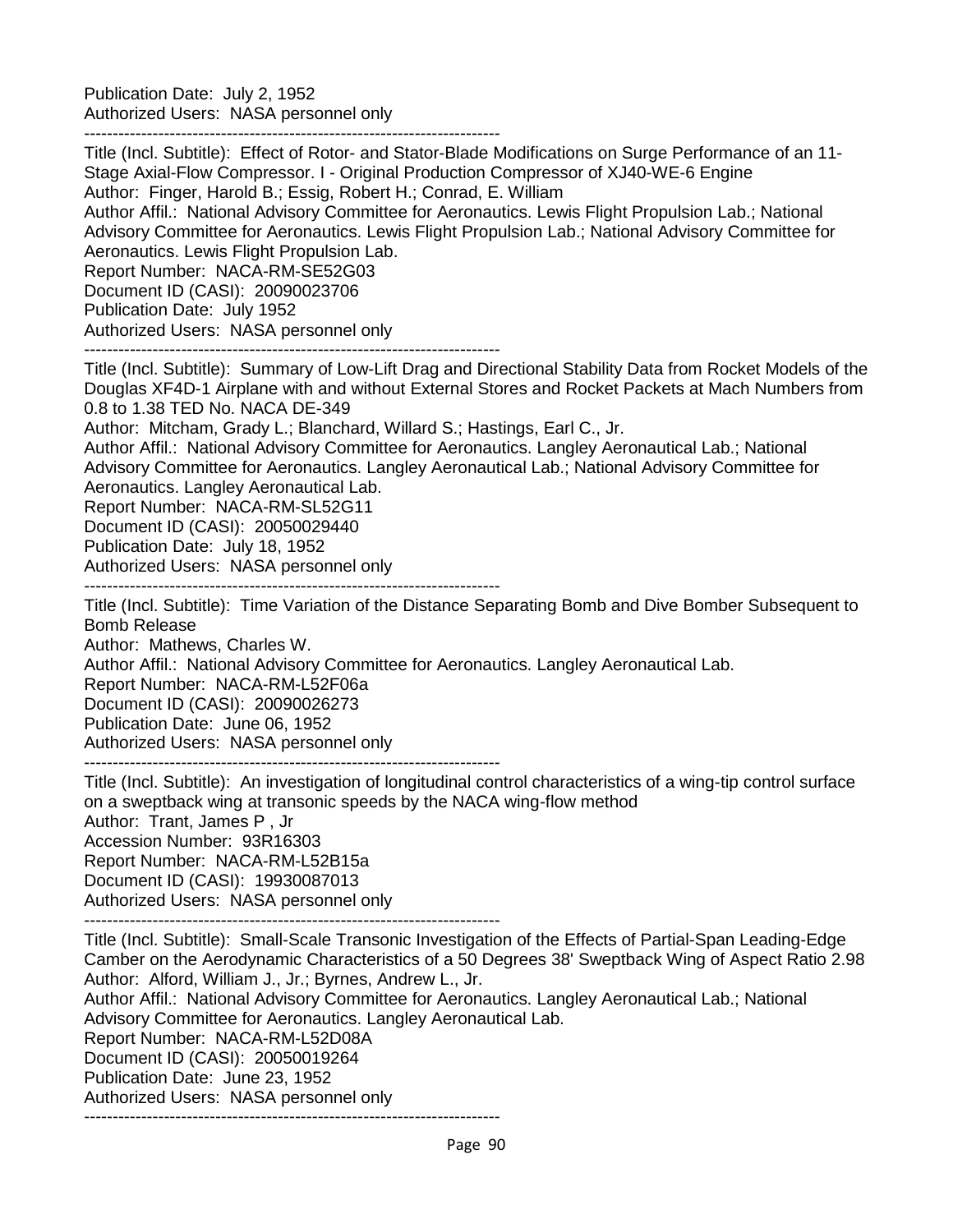Title (Incl. Subtitle): Time-History Data of Maneuvers Performed by an F-86A Airplane During Squadron Operational Training

Author: Henderson, Campbell; Thornton, James; Mayo, Alton

Author Affil.: National Advisory Committee for Aeronautics. Langley Aeronautical Lab.; National Advisory Committee for Aeronautics. Langley Aeronautical Lab.; National Advisory Committee for Aeronautics. Langley Aeronautical Lab.

Report Number: NACA-RM-L52C19 Document ID (CASI): 20050019265

Publication Date: May 23, 1952

Authorized Users: NASA personnel only

-------------------------------------------------------------------------

Title (Incl. Subtitle): The Effect of an Operating Propeller on the Aerodynamic Characteristics of a 1/10- Scale Model of the Lockheed XFV-1 Airplane at High Subsonic Speeds (TED No. NACA DE-377) Author: Sutton, Fred B.; Buell, Donald A.

Author Affil.: National Advisory Committee for Aeronautics. Ames Aeronautical Lab.; National Advisory Committee for Aeronautics. Ames Aeronautical Lab.

Report Number: NACA-RM-SA52E06

Document ID (CASI): 20090026346

Publication Date: May 06, 1952

Authorized Users: NASA personnel only

-------------------------------------------------------------------------

Title (Incl. Subtitle): Wind-tunnel investigation of the aerodynamic characteristics of a 0.07-scale model of the North American MX-770 missile

Author: Pfyl, F. A.

Author Affil.: NASA Ames Research Center

Accession Number: 71X72134

Report Number: NACA-RM-SA52E07

Document ID (CASI): 19710073552

Publication Date: May 7, 1952

Authorized Users: NASA personnel only

-------------------------------------------------------------------------

Title (Incl. Subtitle): Effect of Various Blade Modifications on Performance of 16-stage Axial-flow Compressor. V - Effect on Over-all Performance Characteristics of a 20-percent Reduction in Solidity of the Fourteenth through Sixteenth Stage Rotors

Author: Medeiros, Arthur A.; Hatch, James E.

Author Affil.: National Advisory Committee for Aeronautics. Langley Aeronautical Lab.; National Advisory Committee for Aeronautics. Langley Aeronautical Lab.

Report Number: NACA-RM-E52D22

Document ID (CASI): 20090026453

Publication Date: April 21, 1952

Authorized Users: NASA personnel only

-------------------------------------------------------------------------

Title (Incl. Subtitle): Low-Speed Wind-Tunnel Investigation of the Drag of a Lockheed F-94C Airplane (A.F. No. 50-956)

Author: Maki, Ralph L.

Author Affil.: National Advisory Committee for Aeronautics. Ames Aeronautical Lab.

Report Number: NACA-RM-SA52D25

Document ID (CASI): 20090026529

Publication Date: April 25, 1952

Authorized Users: NASA personnel only

-------------------------------------------------------------------------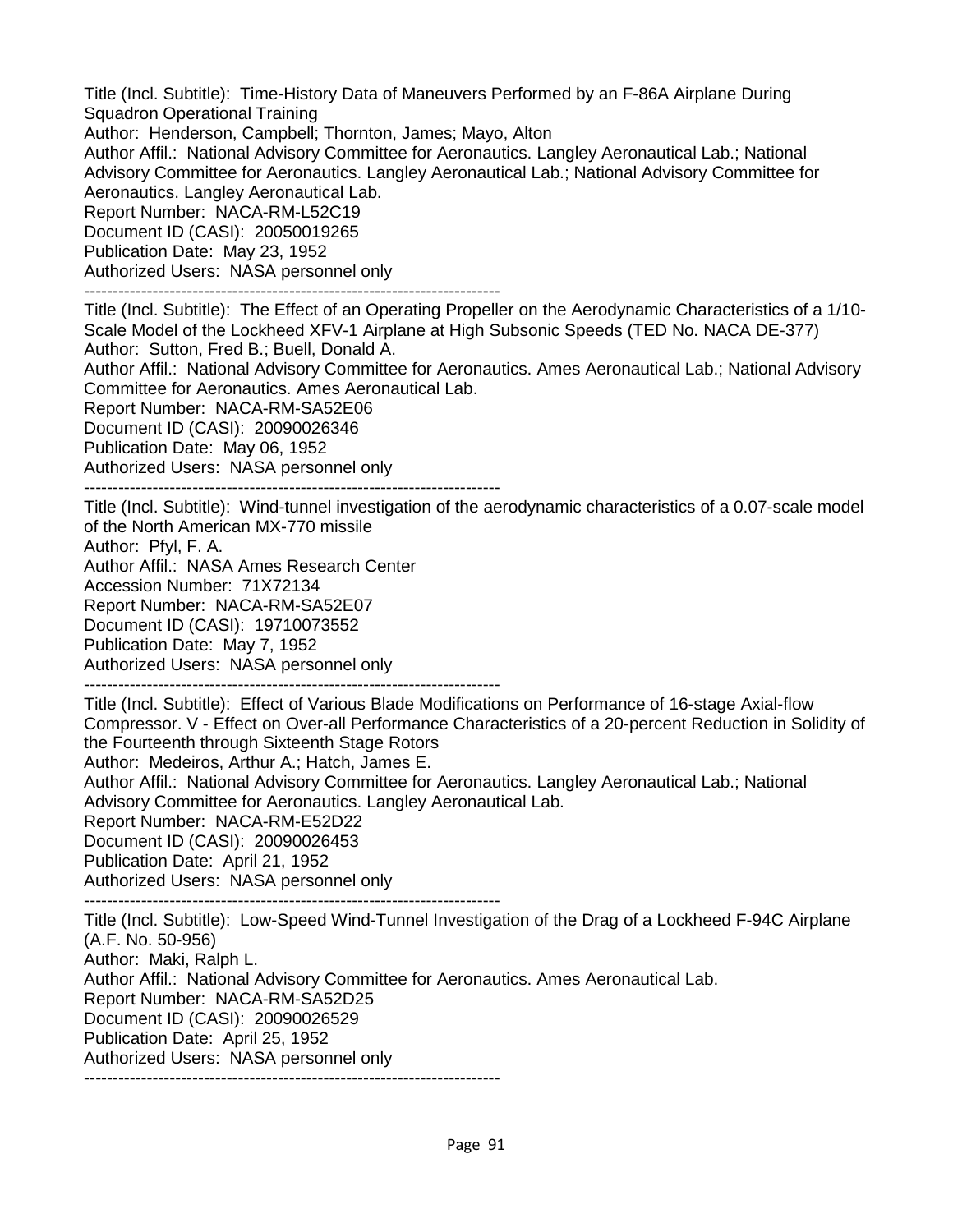Title (Incl. Subtitle): Effect of Various Blade Modifications in Performance of a 16-Stage Axial-flow Compressor. IV - Effect on Over-all Performance Characteristics of Decreasing Twelfth through Fifteenth Stage Stator-blade Angles 3 deg and Increasing Stator Angles in the Inlet Stages Author: Hatch, James E.; Medeiros, Arthur A.

Author Affil.: National Advisory Committee for Aeronautics. Lewis Flight Propulsion Lab.; National Advisory Committee for Aeronautics. Lewis Flight Propulsion Lab.

Report Number: NACA-RM-E53C14 Document ID (CASI): 20090025892

Publication Date: March 17, 1952

Authorized Users: NASA personnel only

-------------------------------------------------------------------------

Title (Incl. Subtitle): Investigation in the Ames Supersonic Free-Flight Wind Tunnel of the Static Longitudinal Stability of the Hermes A-3B Missile at a Mach Number of 5.0 Author: Denardo, Billy Pat; Canning, Thomas N.

Author Affil.: NASA Ames Research Center; NASA Ames Research Center

Report Number: NACA-RM-SA52C10

Document ID (CASI): 20090023659

Publication Date: March 10, 1952

Authorized Users: NASA personnel only

Spec. Distrib. Authoriz.: Distribution under U.S. Government purpose rights

-------------------------------------------------------------------------

Title (Incl. Subtitle): A Correlation by Means of the Transonic Similarity Rules of the Experimentally Determined Characteristics of 22 Rectangular Wings of Symmetrical Profile Author: Mcdevitt, John B Author Affil.: National Advisory Committee for Aeronautics. Ames Aeronautical Lab. Accession Number: 93R16220 Report Number: NACA-RM-A51L17b Document ID (CASI): 19930086930

Publication Date: February 25, 1952

Authorized Users: NASA personnel only

-------------------------------------------------------------------------

Title (Incl. Subtitle): Effect of Various Blade Modifications on Performance of a 16-Stage Axial-Flow Compressor. III - Effect on Over-All Performance Characteristics on Increasing Stator-Blade Angles in Inlet Stages

Author: Medeiros, Arthur A.; Hatch, James E.

Author Affil.: National Advisory Committee for Aeronautics. Lewis Flight Propulsion Lab.; National Advisory Committee for Aeronautics. Lewis Flight Propulsion Lab.

Report Number: NACA-RM-E52B15

Document ID (CASI): 20090025260

Publication Date: February 15, 1952

Authorized Users: NASA personnel only

-------------------------------------------------------------------------

Title (Incl. Subtitle): Force Characteristics in the Submerged and Planing Condition of a 1/5.78-Scale Model of a Hydro-Ski-Wheel Combination for the Grumman JRF-5 Airplane. TED No. NACA DE 357 Author: Land, Norman S.; Pelz, Charles A.

Author Affil.: National Advisory Committee for Aeronautics. Langley Aeronautical Lab.; National Advisory Committee for Aeronautics. Langley Aeronautical Lab.

Report Number: NACA-RM-SLS2B28

Document ID (CASI): 20090026574

Publication Date: February 20, 1952

Authorized Users: NASA personnel only -------------------------------------------------------------------------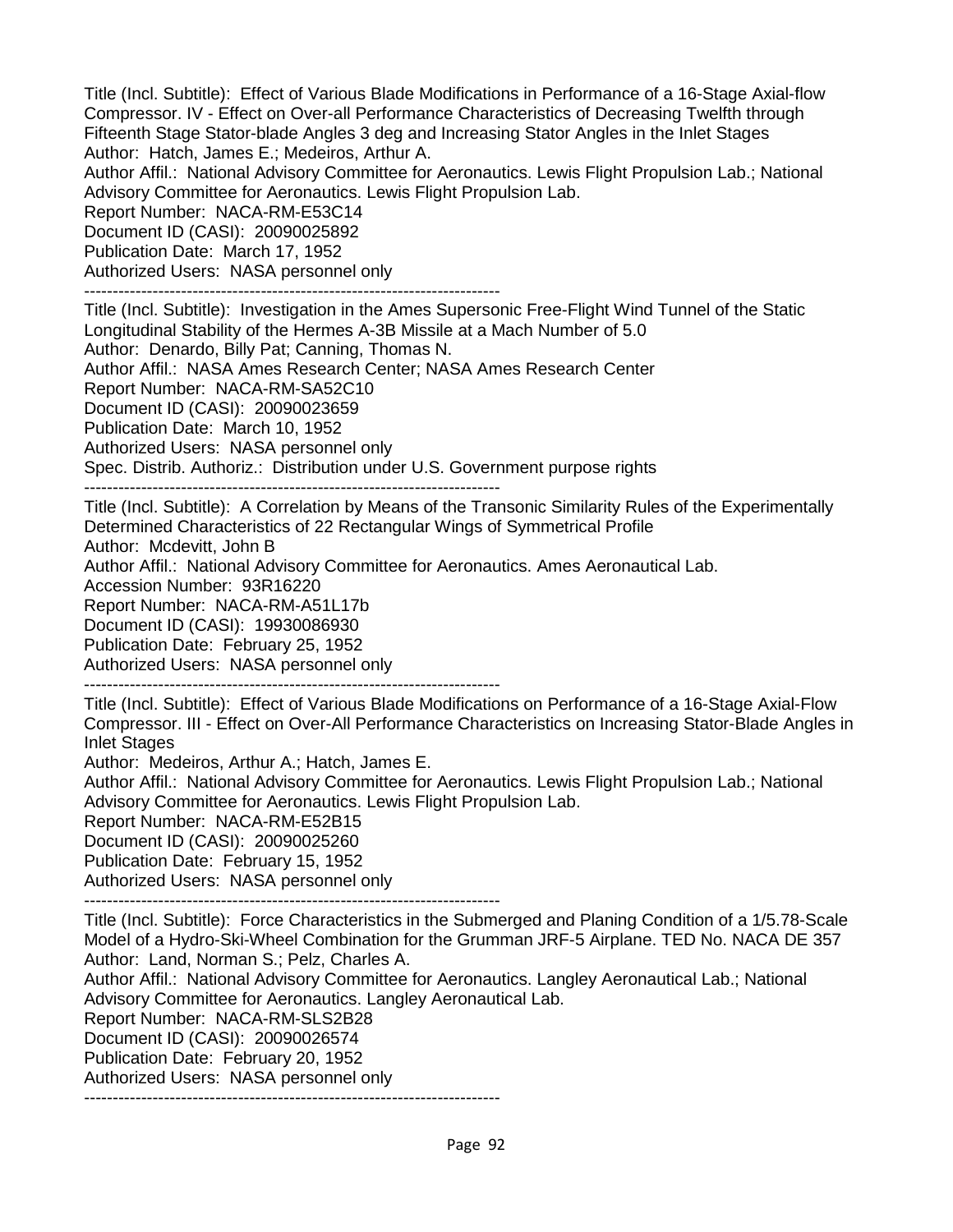Title (Incl. Subtitle): Effect of Various Blade Modifications on Performance of a 16-Stage Highpressure-ratio Axial-flow Compressor.Angles 3 deg

Title: Number of Part: 1

Title: Name of Part: Effect on Over-all Performance Characteristics of Decreasing Twelfth Through Fifteenth State Stator-blade Angles 3 deg

Author: Medeiros, Arthur A.; Hatch, James E.; Dugan, James F., Jr.

Author Affil.: National Advisory Committee for Aeronautics. Langley Aeronautical Lab.; National Advisory Committee for Aeronautics. Langley Aeronautical Lab.; National Advisory Committee for Aeronautics. Langley Aeronautical Lab.

Report Number: NACA-RM-E51L03

Document ID (CASI): 20090025405

Publication Date: [1952]

Authorized Users: NASA personnel only

------------------------------------------------------------------------- Title (Incl. Subtitle): Free-Spinning-Tunnel Investigation of a 1/24-Scale Model of the Grumman F9F-6

Airplane TED No. NACA DE 364 Author: Klinar, Walter J.; Healy, Frederick M.

Author Affil.: National Advisory Committee for Aeronautics. Langley Aeronautical Lab.; National Advisory Committee for Aeronautics. Langley Aeronautical Lab.

Report Number: NACA-RM-SL52G03A

Document ID (CASI): 20050029457

Publication Date: [1952]

Authorized Users: NASA personnel only

-------------------------------------------------------------------------

Title (Incl. Subtitle): A Wind-Tunnel Investigation to Determine the Effect of Various Head Designs on the Aerodynamic Characteristics in Pitch of the Army Ordnance Corps T205 3.5-Inch Heat Rocket Author: Morrison, William D., Jr.; Kuhn, Richard E.

Author Affil.: National Advisory Committee for Aeronautics. Langley Aeronautical Lab.; National Advisory Committee for Aeronautics. Langley Aeronautical Lab.

Report Number: NACA-RM-SL52G15

Document ID (CASI): 20050029435

Publication Date: [1952]

Authorized Users: NASA personnel only

-------------------------------------------------------------------------

Title (Incl. Subtitle): Free-Flight-Tunnel Investigation of the Dynamic Stability and Control Characteristics of a Chance Vought F7U-3 Airplane in Towed Flight Author: Grana, David C.; Shanks, Robert E. Author Affil.: National Advisory Committee for Aeronautics. Langley Aeronautical Lab.; National Advisory Committee for Aeronautics. Langley Aeronautical Lab. Report Number: NACA-RM-SL53D07 Document ID (CASI): 20050029465 Publication Date: [1952] Authorized Users: NASA personnel only

-------------------------------------------------------------------------

Title (Incl. Subtitle): Effect of Various Blade Modifications on Performance of a 16-Stage Axial-Flow Compressor. II - Effect on Over-All Performance Characteristics of Increasing Twelfth through Fifteenth Stage Stator-Blade Angles 3 deg

Author: Hatch, James E.; Medeiros, Arthur A.

Author Affil.: National Advisory Committee for Aeronautics. Lewis Flight Propulsion Lab.; National Advisory Committee for Aeronautics. Lewis Flight Propulsion Lab.

Report Number: NACA-RM-E52A10

Document ID (CASI): 20090023705

Publication Date: January 05, 1952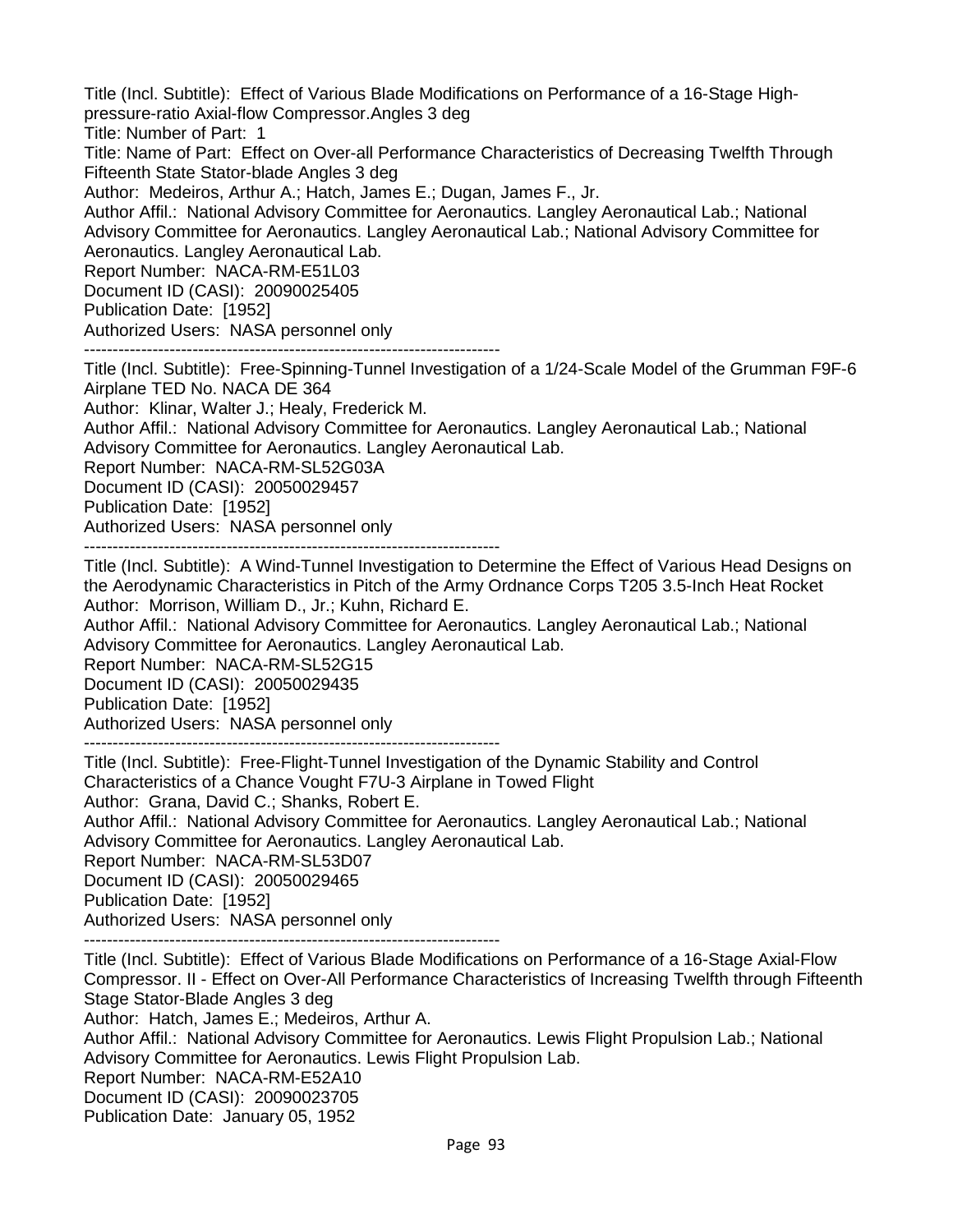Authorized Users: NASA personnel only

------------------------------------------------------------------------- Title (Incl. Subtitle): Thirty-Seventh Annual Report of the National Advisory Committee for Aeronautics: Administrative Report Including Technical Report Nos. 1003 to 1958 Report Number: NACA-AR-37 Document ID (CASI): 20050019295 Publication Date: 1952 Authorized Users: NASA personnel only ------------------------------------------------------------------------- Title (Incl. Subtitle): An Approximate Method of Calculating the Deformations of Wings Having Swept, M or W, A, and Swept-Tip Plan Forms Author: Zender, George W.; Brooks, William A., Jr. Author Affil.: National Advisory Committee for Aeronautics. Langley Aeronautical Lab.; National Advisory Committee for Aeronautics. Langley Aeronautical Lab. Report Number: NACA-RM-L53A23 Document ID (CASI): 20050019432 Publication Date: [1952] Authorized Users: NASA personnel only ------------------------------------------------------------------------- Title (Incl. Subtitle): Combustion in the Wake as a Means of Body-Drag Reduction as Determined from Free-Flight Tests of 40-Millimeter Shells

Author: Welsh, Clement J.

Author Affil.: National Advisory Committee for Aeronautics. Langley Aeronautical Lab.

Report Number: NACA-RM-SL53D01A

Document ID (CASI): 20050029460

Publication Date: [1952]

Authorized Users: NASA personnel only

-------------------------------------------------------------------------

Title (Incl. Subtitle): Development of welding techniques and filler metals for high strength aluminum alloys third quarterly report, 1 jan. - 31 mar. 1965 Author: Burghard, H. C., Jr.; Lenamond, N. G.; Speirs, K. K. Author Affil.: Southwest Research Inst.; Southwest Research Inst.; Southwest Research Inst. Accession Number: 65X15874 Report Number: NASA-CR-62912 Document ID (CASI): 19650062279 Publication Date: Jan 1, 1952 Authorized Users: NASA personnel and NASA contractors only -------------------------------------------------------------------------

Title (Incl. Subtitle): Wind-tunnel investigation of the descent characteristics of bodies of revolution simulating anti-personnel bombs Author: Sher, S. H. Author Affil.: NASA Langley Research Center Accession Number: 71X71431 Report Number: NACA-RM-SL51L13 Document ID (CASI): 19710072849 Publication Date: Dec 19, 1951 Authorized Users: NASA personnel only -------------------------------------------------------------------------

Title (Incl. Subtitle): Graphic Analysis of American and British Axial-Flow Turbojet Engine Performance Trends (Current and Future) Author: Cesaro, Richard S.; Lazar, James Author Affil.: National Advisory Committee for Aeronautics. Lewis Flight Propulsion Lab.; National Advisory Committee for Aeronautics. Lewis Flight Propulsion Lab.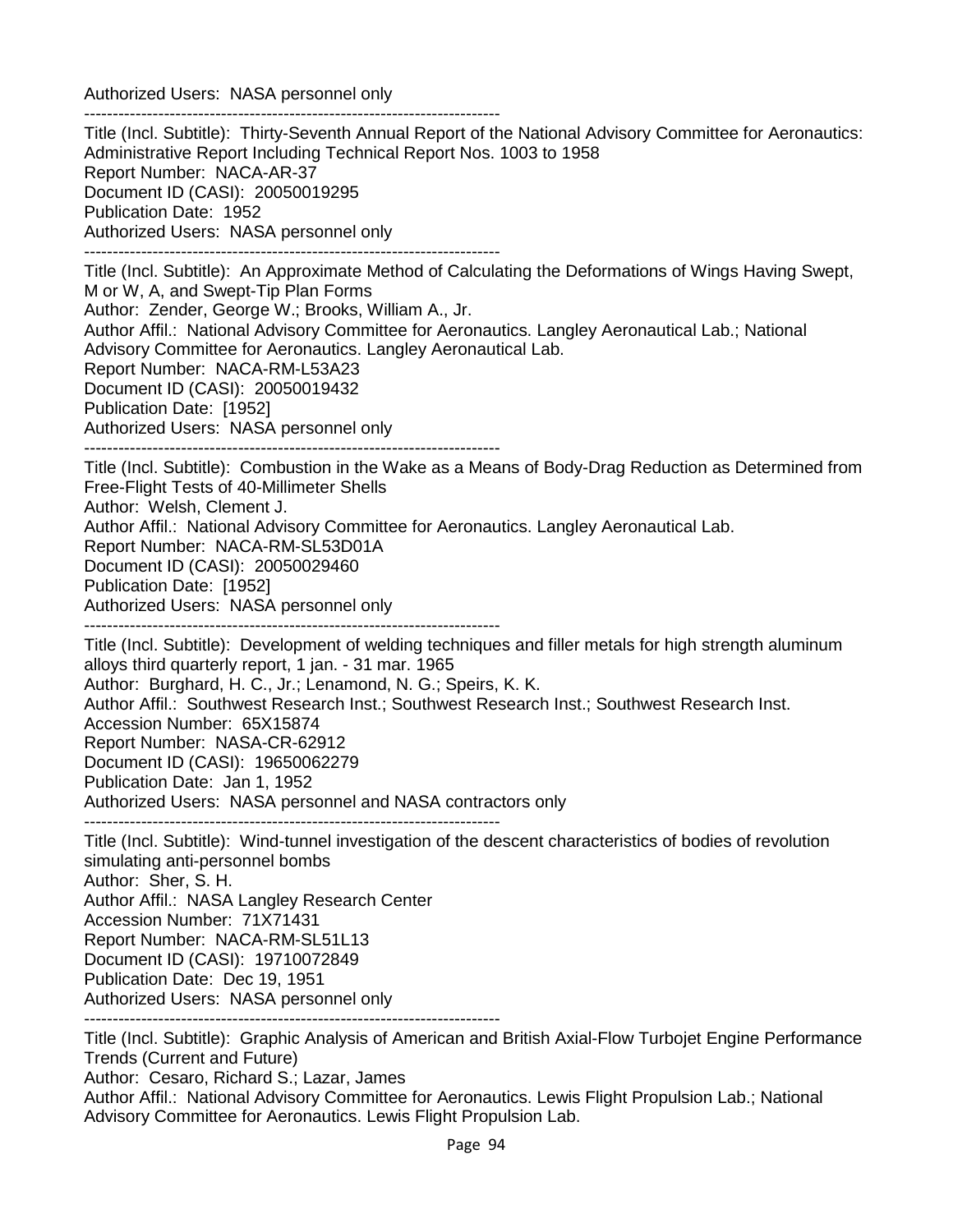Report Number: NACA-RM-51K29 Document ID (CASI): 20050019237 Publication Date: December 10, 1951 Authorized Users: NASA personnel only -------------------------------------------------------------------------

Title (Incl. Subtitle): Arrangement of bodies of revolution in supersonic flow to reduce wave drag Author: Friedman, Morris D Accession Number: 93R23030 Report Number: NACA-RM-A51I20 Document ID (CASI): 19930093733 Authorized Users: NASA personnel only

-------------------------------------------------------------------------

Title (Incl. Subtitle): Investigation of turbine-outlet temperature distribution of XJ34-WE-32 turbojet engine Author: Prince, W R; Wintler, J T

Accession Number: 93R23307 Report Number: NACA-RM-E51K06 Document ID (CASI): 19930094388 Authorized Users: NASA personnel only

-------------------------------------------------------------------------

Title (Incl. Subtitle): Additional studies of the stability and controllability of an unswept-wing vertically rising airplane model in hovering flight including studies of various tethered landing techniques Author: Bates, William R; Lovell, Powell M , Jr; Smith, Charles C , Jr Accession Number: 93R16095 Report Number: NACA-RM-L51I07a Document ID (CASI): 19930086805 Authorized Users: NASA personnel only

-------------------------------------------------------------------------

Title (Incl. Subtitle): Determination of shapes of boattail bodies of revolution for minimum wave drag Author: Adams, M. C.

Author Affil.: NASA Langley Research Center

Accession Number: 69X77574

Report Number: NACA-TN-2550

Document ID (CASI): 19690094051

Publication Date: Nov 1, 1951

Authorized Users: NASA personnel only

-------------------------------------------------------------------------

Title (Incl. Subtitle): Investigation of Surge Characteristics of XJ34-WE-32 Turbojet Engine Author: Groesbeck, Donald E.; Peters, Daniel J.

Author Affil.: National Advisory Committee for Aeronautics. Lewis Flight Propulsion Lab.; National Advisory Committee for Aeronautics. Lewis Flight Propulsion Lab. Report Number: NACA-RME51J02

Document ID (CASI): 20090026527

Publication Date: October 02, 1951

Authorized Users: NASA personnel only

-------------------------------------------------------------------------

Title (Incl. Subtitle): Dynamic stability and control characteristics of a delta-wing vertically rising airplane model in take-offs, landings and hovering flight Author: Lovell, Powell M; Bates, William R; Smith, Charles C , Jr Accession Number: 93R16147 Report Number: NACA-RM-L51H13a Document ID (CASI): 19930086857 Authorized Users: NASA personnel only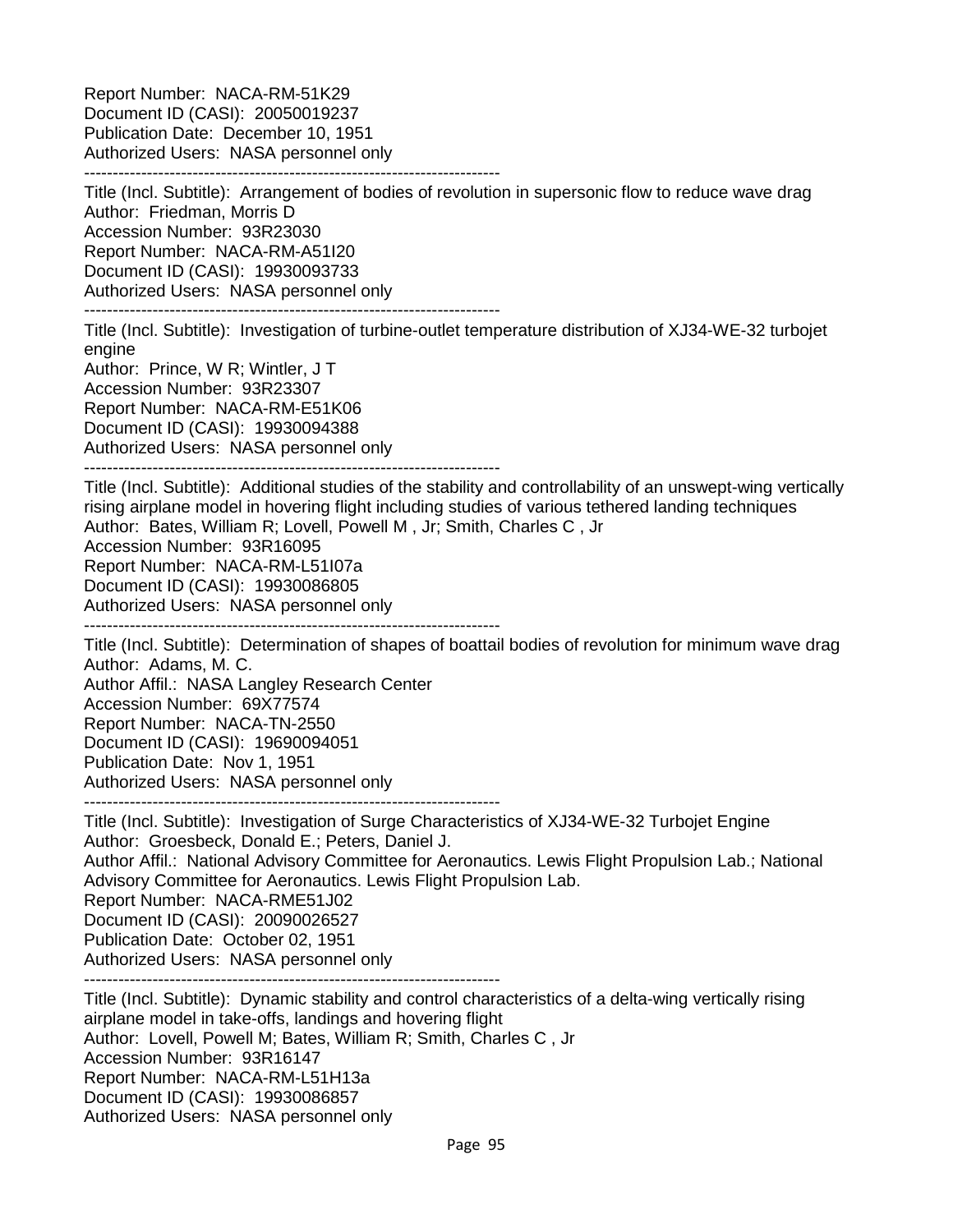-------------------------------------------------------------------------

Title (Incl. Subtitle): Calculations of laminar heat transfer around cylinders of arbitrary cross section and transpiration-cooled walls with application to turbine blade cooling / E. R. G. Eckert and John N. B. Livingood

Author: Eckert, E R G; Livingood, John N B Accession Number: 93R16024 Report Number: NACA-RM-E51F22 Document ID (CASI): 19930086734 Authorized Users: NASA personnel only -------------------------------------------------------------------------

Title (Incl. Subtitle): Combustion Instability in an Acid-Heptane Rocket with a Pressurized-Gas Propellant Pumping System Author: Tischler, Adelbert O.; Bellman, Donald R. Author Affil.: National Advisory Committee for Aeronautics. Lewis Flight Propulsion Lab.; National Advisory Committee for Aeronautics. Lewis Flight Propulsion Lab. Report Number: NACA-RM-E51G11 Document ID (CASI): 20050019283 Publication Date: September 27, 1951 Authorized Users: NASA personnel only

-------------------------------------------------------------------------

Title (Incl. Subtitle): Matching Characteristics of J35-A-23 Compressor and Two-stage Turbine Author: Dugan, James F., Jr.; Rebeske, John J., Jr.; Finger, Harold B.

Author Affil.: National Advisory Committee for Aeronautics. Lewis Flight Propulsion Lab.; National Advisory Committee for Aeronautics. Lewis Flight Propulsion Lab.; National Advisory Committee for Aeronautics. Lewis Flight Propulsion Lab.

Report Number: NACA-RM-E51H15

Document ID (CASI): 20090025452

Publication Date: August 06, 1951

Authorized Users: NASA personnel only -------------------------------------------------------------------------

Title (Incl. Subtitle): Investigation to Determine the Effectiveness of a Split-Aileron Type Emergency Spin-Recovery Device for the Northrop XF-89 Airplane

Author: Neihouse, A. I.; Lee, H. A.

Author Affil.: National Advisory Committee for Aeronautics. Langley Aeronautical Lab.; National Advisory Committee for Aeronautics. Langley Aeronautical Lab.

Report Number: NACA-RM-SL-51H24

Document ID (CASI): 20090023711

Publication Date: August 31, 1951

Authorized Users: NASA personnel only

-------------------------------------------------------------------------

Title (Incl. Subtitle): Supplementary Free-Spinning-Tunnel Investigation of a 1/30-Scale Model of the Grumman XF10F-1 Airplane in the Swept-Wing Configuration with Slats Extended Author: Berman, Theodore Author Affil.: National Advisory Committee for Aeronautics. Langley Aeronautical Lab. Report Number: NACA-RM-SL51G19 Document ID (CASI): 20090023702 Publication Date: July 24, 1951 Authorized Users: NASA personnel only -------------------------------------------------------------------------

Title (Incl. Subtitle): Effect of Angle of Incidence of Second-Stage Vane Assembly on Third-Stage Compressor-Blade Vibration and Engine Performance Author: Meyer, Andre J., Jr.; Calvert, Howard F.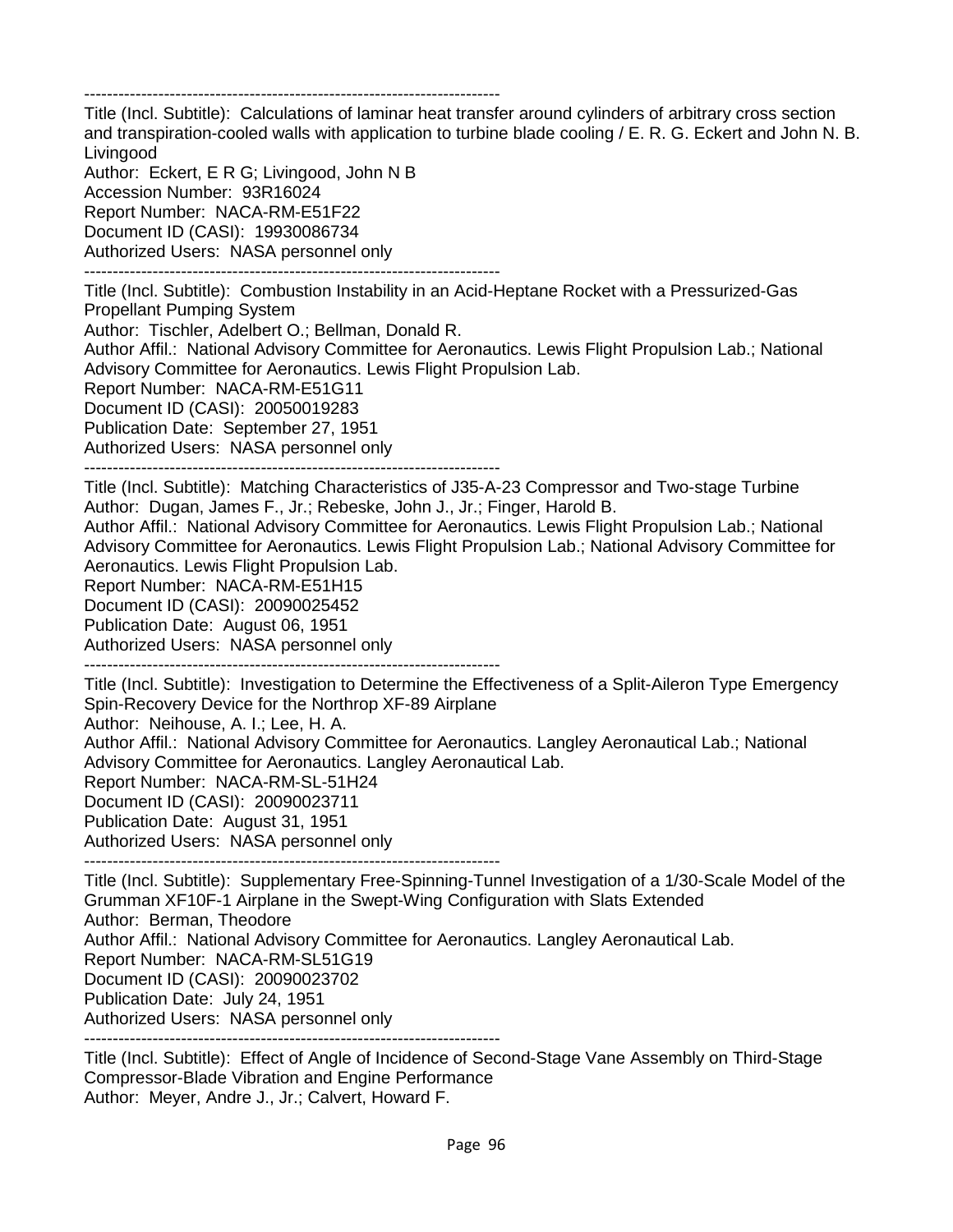Author Affil.: National Advisory Committee for Aeronautics. Lewis Flight Propulsion Lab.; National Advisory Committee for Aeronautics. Lewis Flight Propulsion Lab. Report Number: NACA-RM-SE51F08 Document ID (CASI): 20050019444 Publication Date: June 12, 1951 Authorized Users: NASA personnel only -------------------------------------------------------------------------

Title (Incl. Subtitle): Flight performance of a jet power plant Title: Number of Part: III Title: Name of Part: operating characteristics of a jet power plant as a function of altitude Author: Weinig, F. Author Affil.: Technische Hochschule Report Number: NACA-TM-1258 Document ID (CASI): 20050242940 Publication Date: May 1951 Authorized Users: NASA personnel only -------------------------------------------------------------------------

Title (Incl. Subtitle): The Design of Variable Mach Number Asymmetric Super-Sonic Nozzles by Two Procedures Employing Inclined and Curved Sonic Lines Author: Syvertson, Clarence A.; Savin, Raymond C. Author Affil.: National Advisory Committee for Aeronautics. Ames Aeronautical Lab.; National Advisory Committee for Aeronautics. Ames Aeronautical Lab. Report Number: NACA-RM-A51A19 Document ID (CASI): 20050080596 Publication Date: April 11, 1951 Authorized Users: NASA personnel only -------------------------------------------------------------------------

Title (Incl. Subtitle): Coolant-Flow Calibrations of Three Simulated Porous Gas-Turbine Blades Author: Esger, Jack B.; Lea, Alfred L. Author Affil.: National Advisory Committee for Aeronautics. Lewis Flight Propulsion Lab.; National Advisory Committee for Aeronautics. Lewis Flight Propulsion Lab. Report Number: NACA-RM-SE51C13 Document ID (CASI): 20090023707 Publication Date: March 08, 1951 Authorized Users: NASA personnel only

-------------------------------------------------------------------------

Title (Incl. Subtitle): Strain-Gage Measurements of Buffeting Loads on a Jet-Powered Bomber Airplane Author: Aiken, William S., Jr.; See, John A.

Author Affil.: National Advisory Committee for Aeronautics. Langley Aeronautical Lab.; National Advisory Committee for Aeronautics. Langley Aeronautical Lab. Report Number: NACA-RM-L50I06

Document ID (CASI): 20050031169

Publication Date: March 19, 1951

Authorized Users: NASA personnel only

-------------------------------------------------------------------------

Title (Incl. Subtitle): Error in Airspeed Measurement due to Static-Pressure Field ahead of the Wing Tip of a Swept-Wing Airplane Model at Transonic Speeds Author: Danforth, Edward C.B.; O'Bryan, Thomas C. Report Number: NACA-RM-L50L28 Document ID (CASI): 20090012111 Publication Date: March 1951 Authorized Users: NASA personnel only -------------------------------------------------------------------------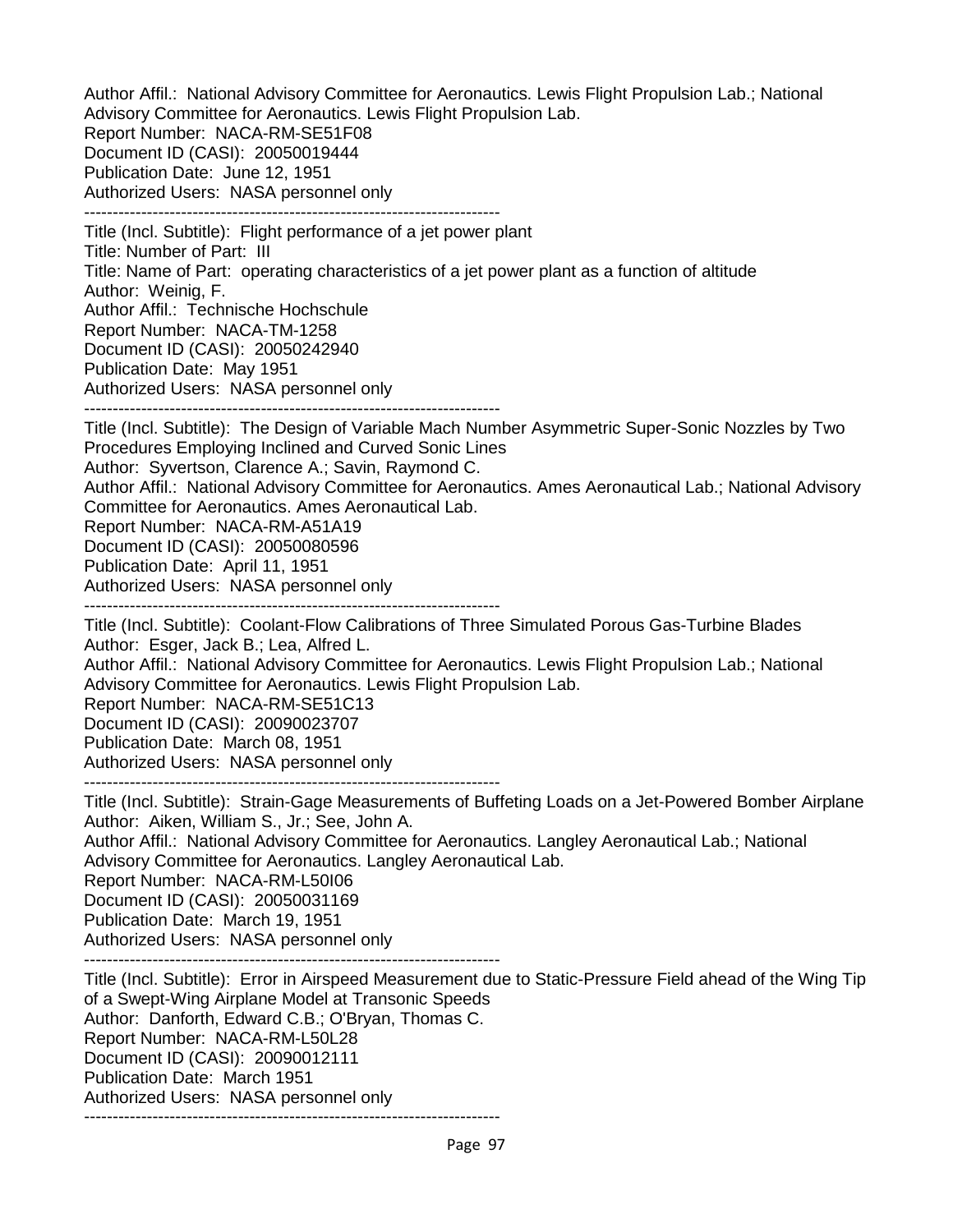Title (Incl. Subtitle): An Investigation of the Aerodynamic Characteristics in Pitch of an XB-52 Airplane Model in a High-Speed Wind Tunnel Author: Cleary, Joseph W.; Coe, Charles F. Author Affil.: National Advisory Committee for Aeronautics. Ames Aeronautical Lab.; National Advisory Committee for Aeronautics. Ames Aeronautical Lab. Report Number: NACA-RM-SA51C16 Document ID (CASI): 20050019436 Publication Date: March 16, 1951 Authorized Users: NASA personnel only -------------------------------------------------------------------------

Title (Incl. Subtitle): NACA conference on turbine materials and cooling. A compilation of the papers presented Accession Number: 81X71865 Report Number: NASA-TM-80937 Document ID (CASI): 19810075706 Publication Date: Mar 15, 1951 Authorized Users: NASA personnel only

-------------------------------------------------------------------------

Title (Incl. Subtitle): Basic Differential Equations in General Theory of Elastic Shells Author: Vlasov, V. S. Report Number: NACA-TM-1241 Document ID (CASI): 20050028489 Publication Date: February 1951 Authorized Users: NASA personnel only -------------------------------------------------------------------------

Title (Incl. Subtitle): Altitude Performance of J35-A-17 Turbojet Engine in an Altitude Chamber Author: Vincent, K. R.; Gale, B. M. Author Affil.: National Advisory Committee for Aeronautics. Lewis Flight Propulsion Lab.; National Advisory Committee for Aeronautics. Lewis Flight Propulsion Lab.

Report Number: NACA-RM-E50I15 Document ID (CASI): 20050019428 Publication Date: January 03, 1951

Authorized Users: NASA personnel only

-------------------------------------------------------------------------

Title (Incl. Subtitle): The origin of aerodynamic instability of supersonic inlets at subcritical conditions Author: Ferri, Antonio; Nucci, Louis M Accession Number: 93R15773 Report Number: NACA-RM-L50K30 Document ID (CASI): 19930086483 Authorized Users: NASA personnel only

-------------------------------------------------------------------------

Title (Incl. Subtitle): Low-Lift Drag and Duct Pressure Recovery of a 1/8.25-Scale Model of the Consolidated Vultee XF-92 Airplane at Mach Numbers from 0.7 to 1.4

Author: Mitcham, Grady L.; Stevens, Joseph E.; Crabill, Norman L.; Hinners, Arthur H., Jr. Author Affil.: National Advisory Committee for Aeronautics. Langley Aeronautical Lab.; National Advisory Committee for Aeronautics. Langley Aeronautical Lab.; National Advisory Committee for Aeronautics. Langley Aeronautical Lab.; National Advisory Committee for Aeronautics. Langley Aeronautical Lab.

Report Number: NACA-RM-SL51E23 Document ID (CASI): 20050030034 Publication Date: [1951] Authorized Users: NASA personnel only -------------------------------------------------------------------------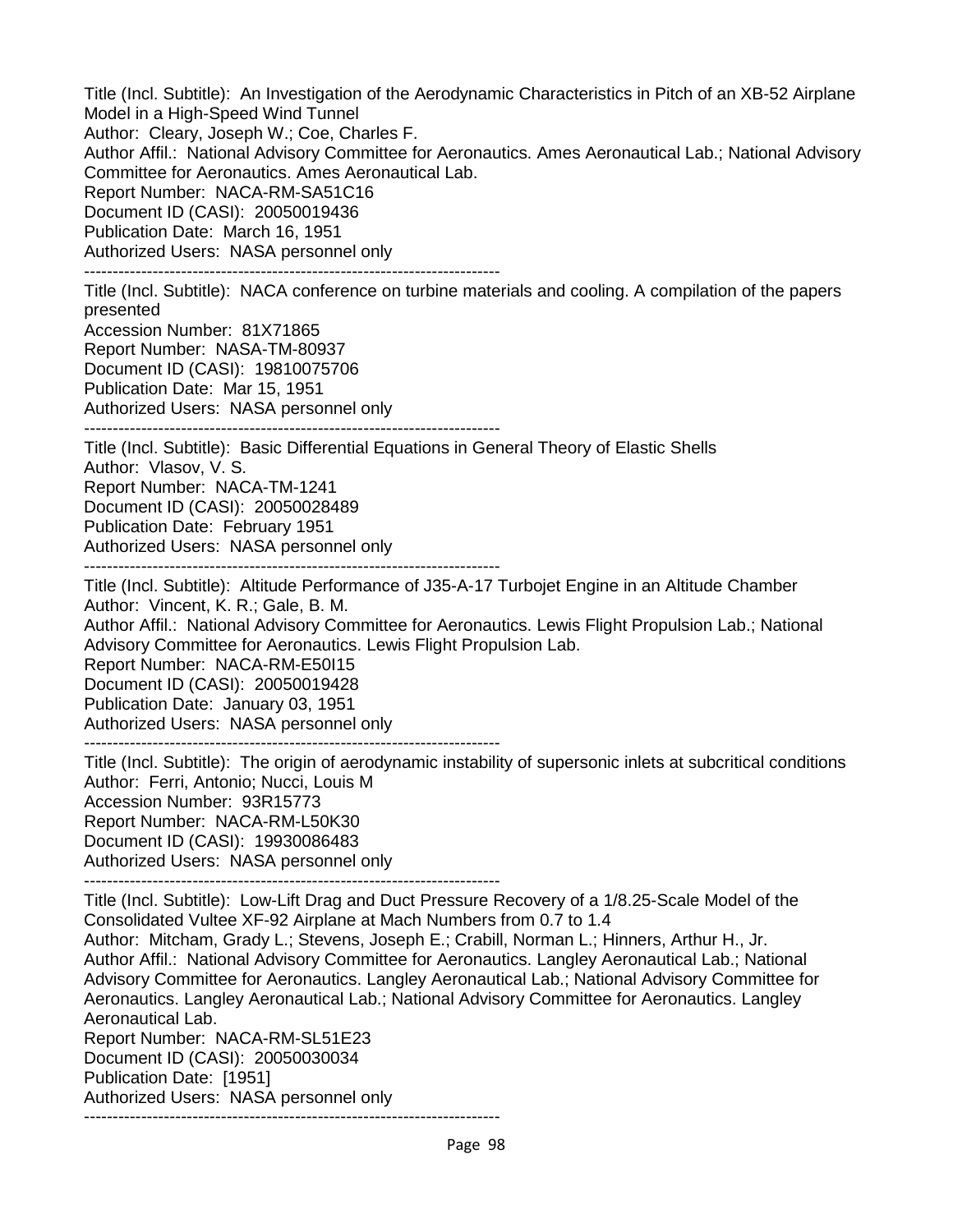Title (Incl. Subtitle): Tank Investigation of the Grumman JRF-5 Airplane Equipped with Twin Hydro-Skis TED No. NACA DE 357 Author: Ramsen, John A.; Gray, George R. Author Affil.: National Advisory Committee for Aeronautics. Langley Aeronautical Lab.; National Advisory Committee for Aeronautics. Langley Aeronautical Lab. Report Number: NACA RM-SL52D17 Document ID (CASI): 20050029449

Publication Date: [1951]

Authorized Users: NASA personnel only

-------------------------------------------------------------------------

Title (Incl. Subtitle): Ditching Investigation of a 1/24-Scale Model of the Douglas C-124 Airplane Author: Fisher, Lloyd J.; Windham, John O.

Author Affil.: National Advisory Committee for Aeronautics. Langley Aeronautical Lab.; National Advisory Committee for Aeronautics. Langley Aeronautical Lab.

Report Number: NACA-RM-SL51F20

Document ID (CASI): 20050029442

Publication Date: [1951]

Authorized Users: NASA personnel only

-------------------------------------------------------------------------

Title (Incl. Subtitle): Flight-Determination of the Low-Lift Drag and Longitudinal Stability of a 1/10-Scale Rocket-Powered Model of the Douglas XF4D-1 Airplane at Mach Numbers from 0.7

Author: Mitcham, Grady L.; Blanchard, Willard S., Jr.; Hastings, Earl C., Jr.

Author Affil.: National Advisory Committee for Aeronautics. Langley Aeronautical Lab.; National Advisory Committee for Aeronautics. Langley Aeronautical Lab.; National Advisory Committee for Aeronautics. Langley Aeronautical Lab.

Report Number: NACA-RM-SL51L07 Document ID (CASI): 20050030030

Publication Date: [1951]

Authorized Users: NASA personnel only -------------------------------------------------------------------------

Title (Incl. Subtitle): Factors Affecting the Stating Characteristics of Gas-Turbine Engines Report Number: NACA-RM-SE51B02 Document ID (CASI): 20090023715 Publication Date: January 31, 1951 Authorized Users: NASA personnel only -------------------------------------------------------------------------

Title (Incl. Subtitle): Preliminary Results Obtained from Flight Test of a 1/7-Scale Rocket-Powered Model of the Grumman XF10F Airplane Configuration in the Swept-Wing Condition, TED No. NACA DE 354

Author: Gardner, William N.

Author Affil.: National Advisory Committee for Aeronautics. Langley Aeronautical Lab.

Report Number: NACA-RM-SL52I25

Document ID (CASI): 20050029468

Publication Date: [1951]

Authorized Users: NASA personnel only

-------------------------------------------------------------------------

Title (Incl. Subtitle): Large-scale flight measurements of zero-lift drag at Mach numbers from 0.90 to 1.95 of an arrow wing in combination with a small body Author: Gillespie, Warren, Jr; Arbic, Richard G Accession Number: 93R15763 Report Number: NACA-RM-L50K28a Document ID (CASI): 19930086473 Authorized Users: NASA personnel only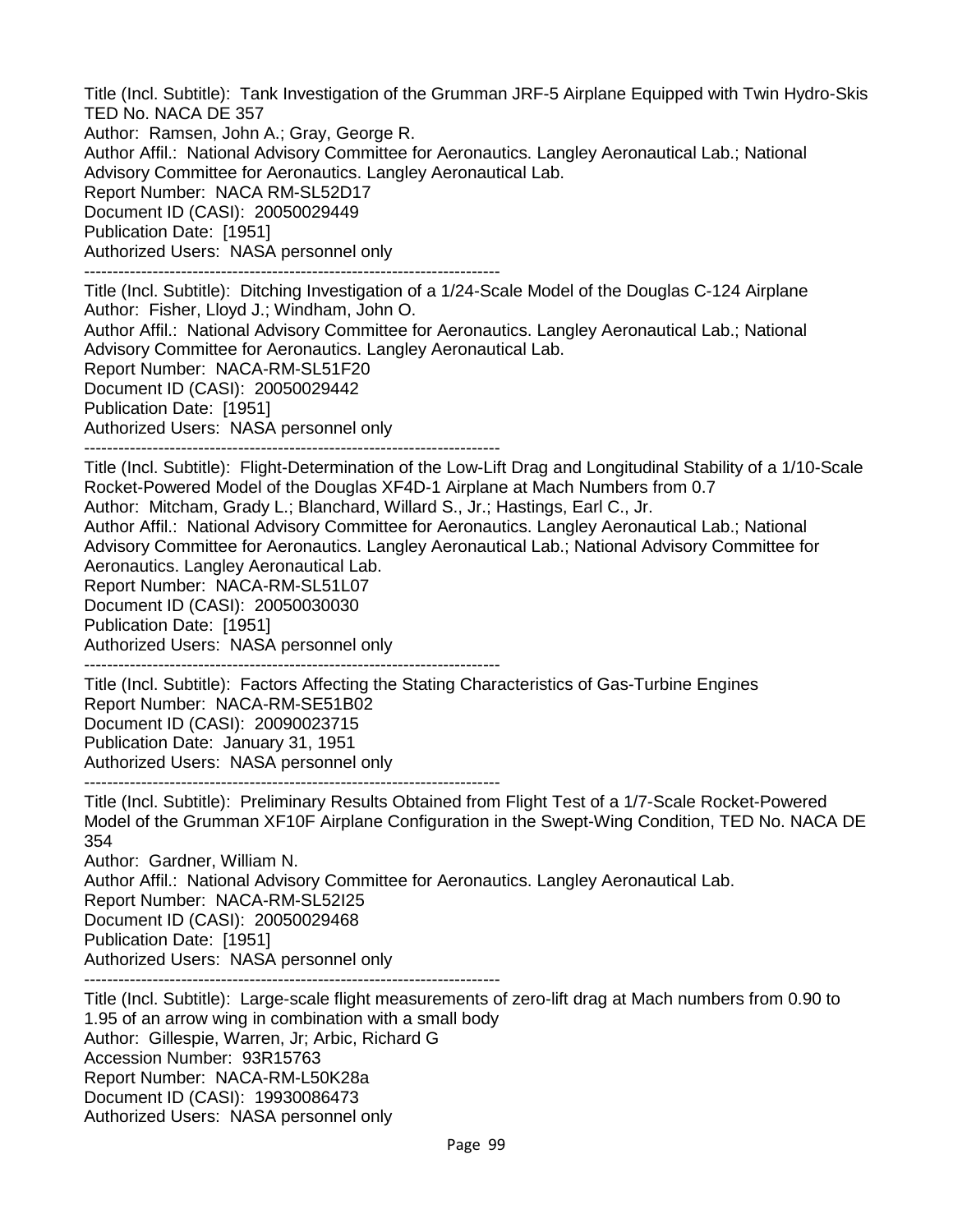-------------------------------------------------------------------------

Title (Incl. Subtitle): Tank Investigation of the EDO Model 142 Hydro-Ski Research Airplane Author: Ramsen, John A.; Wadlin, Kenneth L.; Gray, George R.

Author Affil.: National Advisory Committee for Aeronautics. Langley Aeronautical Lab.; National Advisory Committee for Aeronautics. Langley Aeronautical Lab.; National Advisory Committee for Aeronautics. Langley Aeronautical Lab.

Report Number: NACA-RM-SL51I24 Document ID (CASI): 20050029446 Publication Date: [1951] Authorized Users: NASA personnel only

-------------------------------------------------------------------------

Title (Incl. Subtitle): Investigation of the Low-Speed Stability and Control Characteristics of a 1/10- Scale Model of the Douglas XF4D-1 Airplane in the Langley Free-Flight Tunnel TED No. NACA DE 349 Author: Johnson, Joseph L.

Author Affil.: National Advisory Committee for Aeronautics. Langley Aeronautical Lab.

Report Number: NACA-RM-SL51J22

Document ID (CASI): 20050030031

Publication Date: [1951]

Authorized Users: NASA personnel only

-------------------------------------------------------------------------

Title (Incl. Subtitle): Control Performance of General Electric Fuel and Torque Regulator Operating on T31-3 Turbine-Propeller Engine in Sea-Level Test Stand Author: Oppenheimer, Frank L.; Lazar, James

Author Affil.: National Advisory Committee for Aeronautics. Lewis Flight Propulsion Lab.; National

Advisory Committee for Aeronautics. Lewis Flight Propulsion Lab.

Report Number: NACA-RM-SE1H20

Document ID (CASI): 20090023636

Publication Date: [1951]

Authorized Users: NASA personnel only -------------------------------------------------------------------------

Title (Incl. Subtitle): Load-range performance of turbine-propeller engine in transonic speed range and comparison with load-range performance of turbojet engine Author: Lubarsky, Bernard Accession Number: 93R15752 Report Number: NACA-RM-E50K02 Document ID (CASI): 19930086462 Authorized Users: NASA personnel only

-------------------------------------------------------------------------

Title (Incl. Subtitle): Preliminary Transient Performance Data for Afterburner Operation of Westinghouse Electronic Power Regulator on XJ34-WE-32 Turbojet Engine in Altitude Wind Tunnel Author: Vasu, George; Schwent, Glennon V.; Ketchum, James R.

Author Affil.: National Advisory Committee for Aeronautics. Lewis Flight Propulsion Lab.; National Advisory Committee for Aeronautics. Lewis Flight Propulsion Lab.; National Advisory Committee for Aeronautics. Lewis Flight Propulsion Lab.

Report Number: NACA-RM-SE50L29

Document ID (CASI): 20090022362

Publication Date: January 16, 1951

Authorized Users: NASA personnel only

-------------------------------------------------------------------------

Title (Incl. Subtitle): Ditching Investigation of a 1/14-Scale Model of the XC-123 Airplane Author: Fisher, Lloyd J.; Thompson, William C.

Author Affil.: National Advisory Committee for Aeronautics. Langley Aeronautical Lab.; National Advisory Committee for Aeronautics. Langley Aeronautical Lab.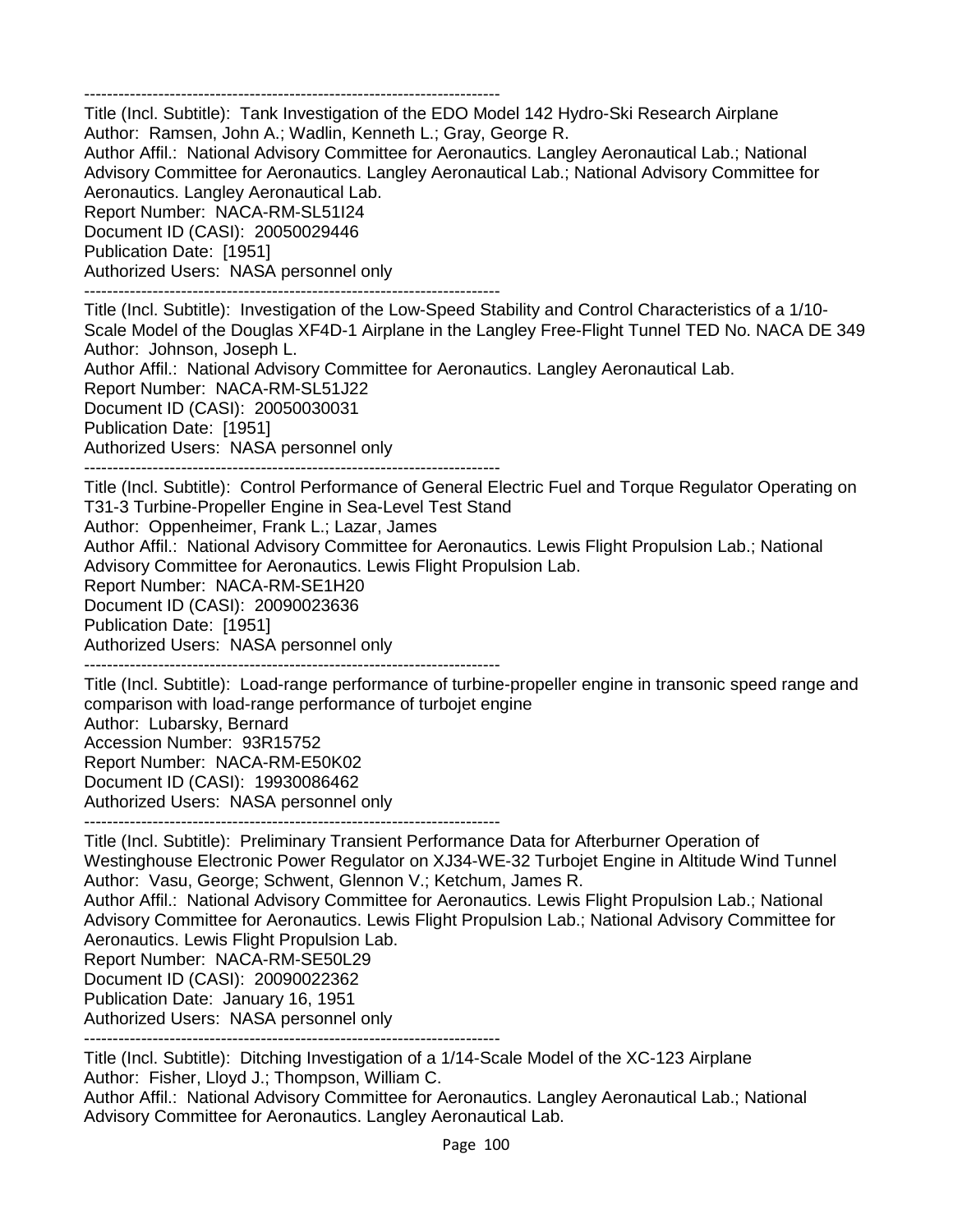Report Number: NACA-RM-SL51I19 Document ID (CASI): 20090023589 Publication Date: [1951] Authorized Users: NASA personnel only Spec. Distrib. Authoriz.: Distribution under U.S. Government purpose rights ------------------------------------------------------------------------- Title (Incl. Subtitle): Aerodynamic Characteristics of a Flying-Boat Hull having a Length-Beam Ratio of 15, TED No. NACA 2206 Author: Riebe, John M.; Naeseth, Rodger L. Author Affil.: National Advisory Committee for Aeronautics. Langley Aeronautical Lab.; National Advisory Committee for Aeronautics. Langley Aeronautical Lab. Report Number: NACA-RM-L6J24 Document ID (CASI): 20050019300 Publication Date: January 23, 1951 Authorized Users: NASA personnel only ------------------------------------------------------------------------- Title (Incl. Subtitle): Effect of an end plate on the aerodynamic characteristics of a 20.55 degree sweptback wing with an aspect ratio of 2.67 and a taper ratio of 0.5. : transonic-bump method Author: Watson, James M Accession Number: 93R15664 Report Number: NACA-RM-L50H28a Document ID (CASI): 19930086374 Authorized Users: NASA personnel only ------------------------------------------------------------------------- Title (Incl. Subtitle): Investigation of the dynamic longitudinal stability of two equal size models coupled in tandem with a single joint ;preliminary model flight tests Author: Shanks, Robert E; Grana, David C Accession Number: 93R15622 Report Number: NACA-RM-L50H17 Document ID (CASI): 19930086332 Authorized Users: NASA personnel only ------------------------------------------------------------------------- Title (Incl. Subtitle): Theoretical Investigation of a Proportional-Plus-Flicker Automatic Pilot Author: Seaberg, Ernest C. Author Affil.: National Advisory Committee for Aeronautics. Langley Aeronautical Lab. Report Number: NACA-RM-L50I19 Document ID (CASI): 20050019266 Publication Date: October 19, 1950

Authorized Users: NASA personnel only

-------------------------------------------------------------------------

Title (Incl. Subtitle): Hydrodynamic properties of planing surfaces and flying boats Author: Sokolov, N. A. Report Number: NACA-TM-1246 Document ID (CASI): 20050242060 Publication Date: October 1950 Authorized Users: NASA personnel only -------------------------------------------------------------------------

Title (Incl. Subtitle): Damping in yaw and static directional stability of a canard airplane model and of several models having fuselages of relatively flat cross section Author: Johnson, Joseph L Accession Number: 93R15708 Report Number: NACA-RM-L50H30a Document ID (CASI): 19930086418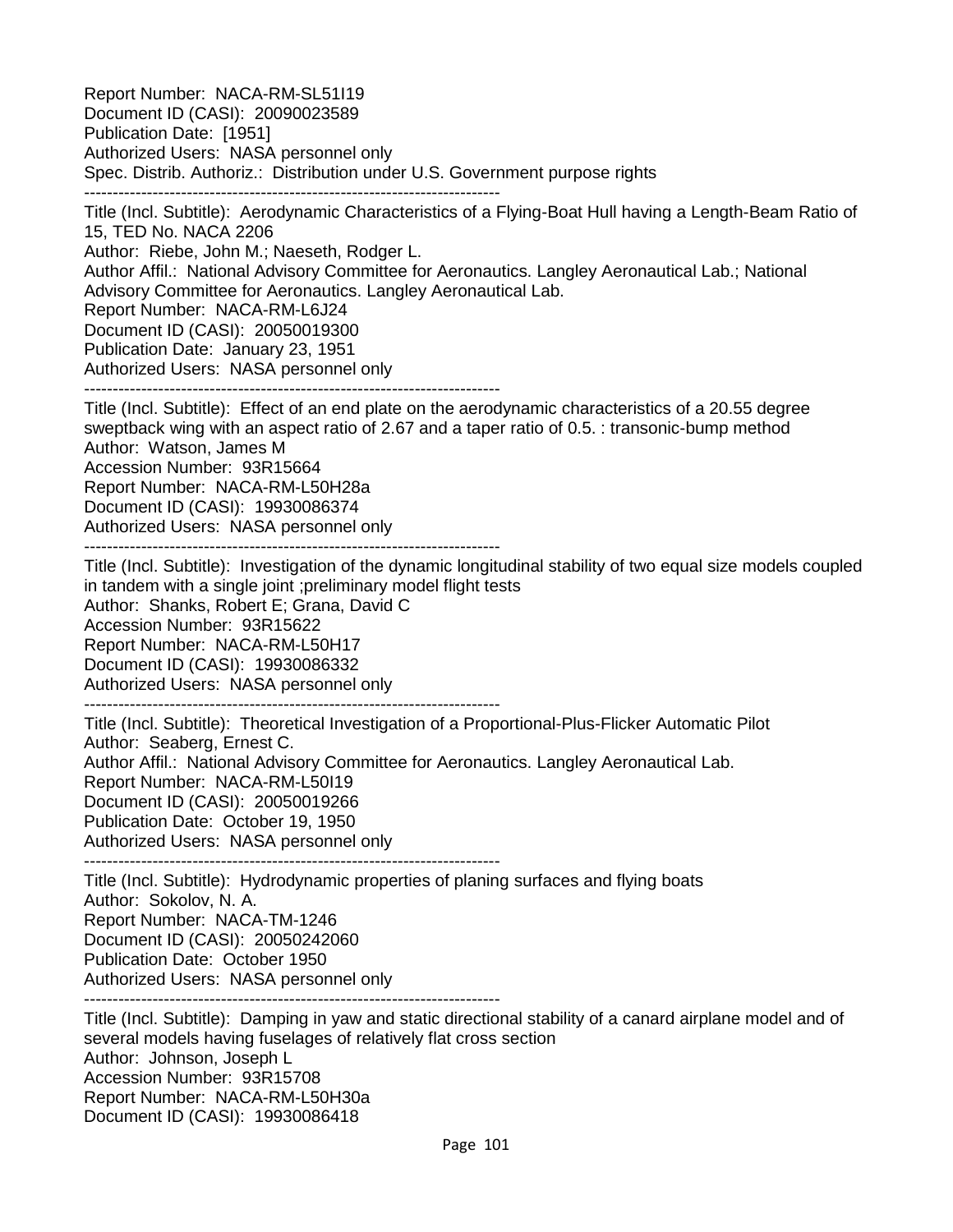Authorized Users: NASA personnel only -------------------------------------------------------------------------

Title (Incl. Subtitle): Dynamic Response of Control Servo System Installed in NAES-Equipped SB2C-5 Airplane (Bauer No. 83135) Author: Smaus, Louis H.; Stewart, Elwood C. Author Affil.: National Advisory Committee for Aeronautics. Ames Aeronautical Lab.; National Advisory Committee for Aeronautics. Ames Aeronautical Lab. Report Number: NACA-RM-SA50J05 Document ID (CASI): 20090023319 Publication Date: October 05, 1950 Authorized Users: NASA personnel only

-------------------------------------------------------------------------

Title (Incl. Subtitle): Effects of sweep on the maximum-lift characteristics of four aspect-ratio-4 wings at transonic speeds Author: Turner, Thomas R

Accession Number: 93R15592 Report Number: NACA-RM-L50H11 Document ID (CASI): 19930086302 Authorized Users: NASA personnel only

-------------------------------------------------------------------------

Title (Incl. Subtitle): Investigation of Performance of Axial-Flow Compressor of XT-46 Turbine-Propeller **Engine** 

Title: Number of Part: II

Title: Name of Part: Performance of Revised Compressor at Design Equivalent Speed

Author: Creagh, John W. R.

Author Affil.: National Advisory Committee for Aeronautics. Lewis Flight Propulsion Lab.

Report Number: NACA-RM-SE50J10

Document ID (CASI): 20050019445

Publication Date: October 27, 1950

Authorized Users: NASA personnel only

-------------------------------------------------------------------------

Title (Incl. Subtitle): Preliminary Performance Data on Westinghouse Electronic Power Regulator Operating on J34-WE-32 Turbojet Engine in Altitude Wind Tunnel

Author: Ketchum, James R.; Blivas, Darnold; Pack, George J.

Author Affil.: National Advisory Committee for Aeronautics. Lewis Flight Propulsion Lab.; National Advisory Committee for Aeronautics. Lewis Flight Propulsion Lab.; National Advisory Committee for Aeronautics. Lewis Flight Propulsion Lab.

Report Number: NACA-RM-SE50J11 Document ID (CASI): 20090026535

Publication Date: October 11, 1950

Authorized Users: NASA personnel only

-------------------------------------------------------------------------

Title (Incl. Subtitle): Investigation of Downwash, Sidewash, and Mach Number Distribution behind a Rectangular Wing at a Mach Number of 2.41 Author: Adamson, D.; Boatright, William B. Author Affil.: NASA Langley Research Center; NASA Langley Research Center Report Number: NACA-RM-L50G12; NACA Rept 1340 Document ID (CASI): 20090021561 Publication Date: September 14, 1950 Authorized Users: NASA personnel only Spec. Distrib. Authoriz.: Distribution as joint owner in the copyright -------------------------------------------------------------------------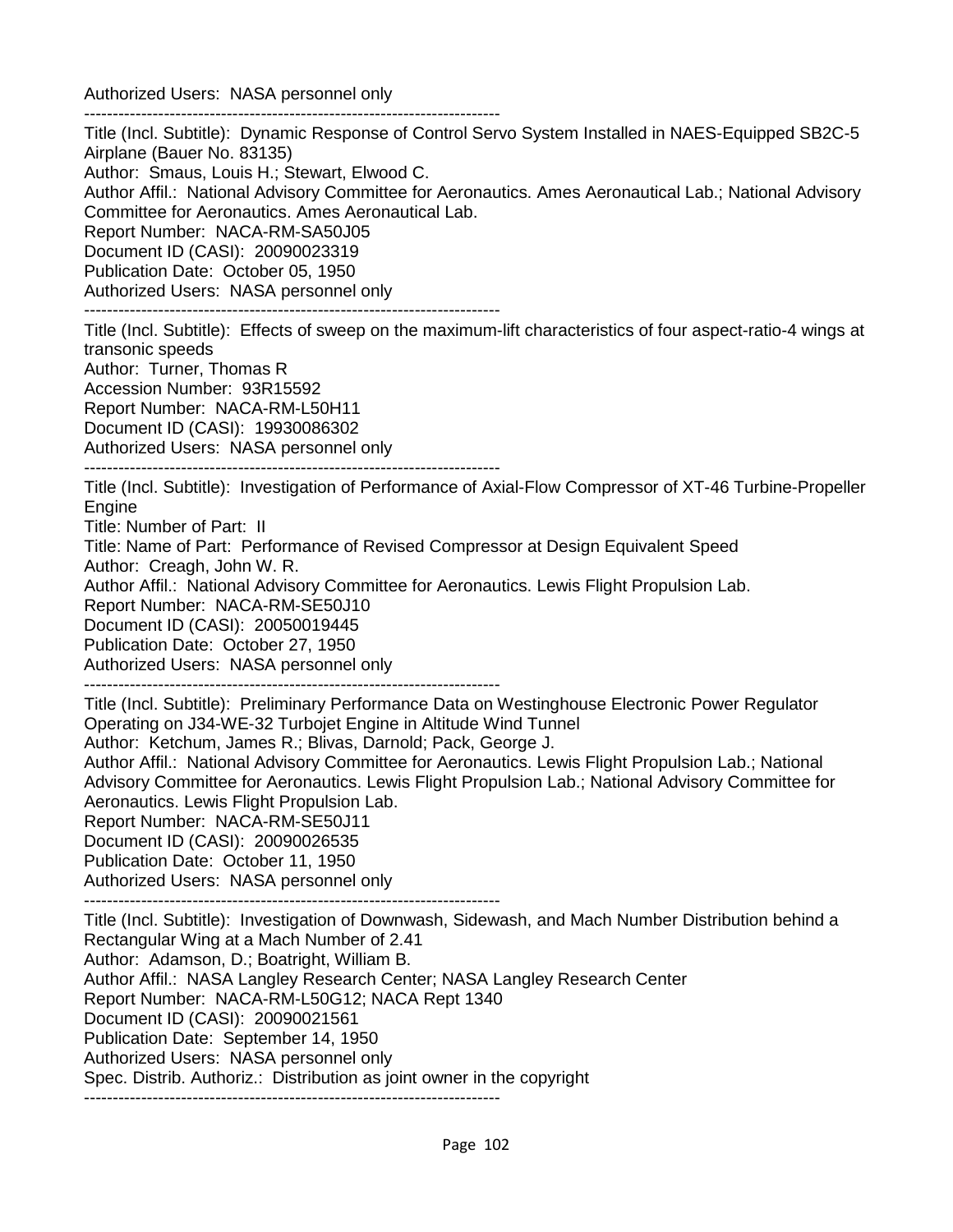Title (Incl. Subtitle): Investigation of Altitude Ignition, Acceleration, and Steady-State Operation with a Single Combustor of a J47 Turbojet Engine Author: Cook, William P.; Butze, Helmut F. Report Number: NACA-RM-SE50J12 Document ID (CASI): 20090022098 Publication Date: September 22, 1950 Authorized Users: NASA personnel only -------------------------------------------------------------------------

Title (Incl. Subtitle): Summary of the Aerodynamic Characteristics and Flying Qualities Obtained from Flights of Rocket-Propelled Models of an Airplane Configuration Incorporating a Sweptback Inversely Tapered Wing at Transonic and Low-Supersonic Speeds

Author: Mitcham, Grady L.; Blanchard, Willard S., Jr.

Author Affil.: National Advisory Committee for Aeronautics. Langley Aeronautical Lab.; National Advisory Committee for Aeronautics. Langley Aeronautical Lab. Report Number: NACA-RM-L50G18a Document ID (CASI): 20050019416 Publication Date: September 07, 1950 Authorized Users: NASA personnel only

-------------------------------------------------------------------------

Title (Incl. Subtitle): Investigations of Lateral Stability of a Glide Bomb Using Automatic Control Having No Time Lag Author: Sponder, E. W. Author Affil.: Zentrale fuer Wissenschaftliches Berichtswesen

Report Number: NACA-TM-1248

Document ID (CASI): 20050028453

Publication Date: August 1950

Authorized Users: NASA personnel only

-------------------------------------------------------------------------

Title (Incl. Subtitle): The transonic characteristics of a low-aspect-ratio triangular wing with a constantchord flap as determined by wing-flow tests, including correlation with large-scale tests Author: Rathert, George A , Jr; Rolls, L Stewart; Hanson, Carl M Accession Number: 93R15500 Report Number: NACA-RM-A50E10 Document ID (CASI): 19930086210 Authorized Users: NASA personnel only

-------------------------------------------------------------------------

Title (Incl. Subtitle): Measurements of the effect of trailing-edge thickness on the zero-lift drag of thin low-aspect-ratio wings Author: Morrow, John D Accession Number: 93R15538 Report Number: NACA-RM-L50F26 Document ID (CASI): 19930086248 Authorized Users: NASA personnel only -------------------------------------------------------------------------

Title (Incl. Subtitle): Effect of an Autopilot Sensitive to Yawing Velocity on the Lateral Stability of the Douglas D-558-II Airplane Author: Gates, Ordway B., Jr.; Sternfield, Leonard Author Affil.: National Advisory Committee for Aeronautics. Langley Aeronautical Lab.; National Advisory Committee for Aeronautics. Langley Aeronautical Lab. Report Number: NACA-RM-L50F22 Document ID (CASI): 20050019392

Publication Date: August 17, 1950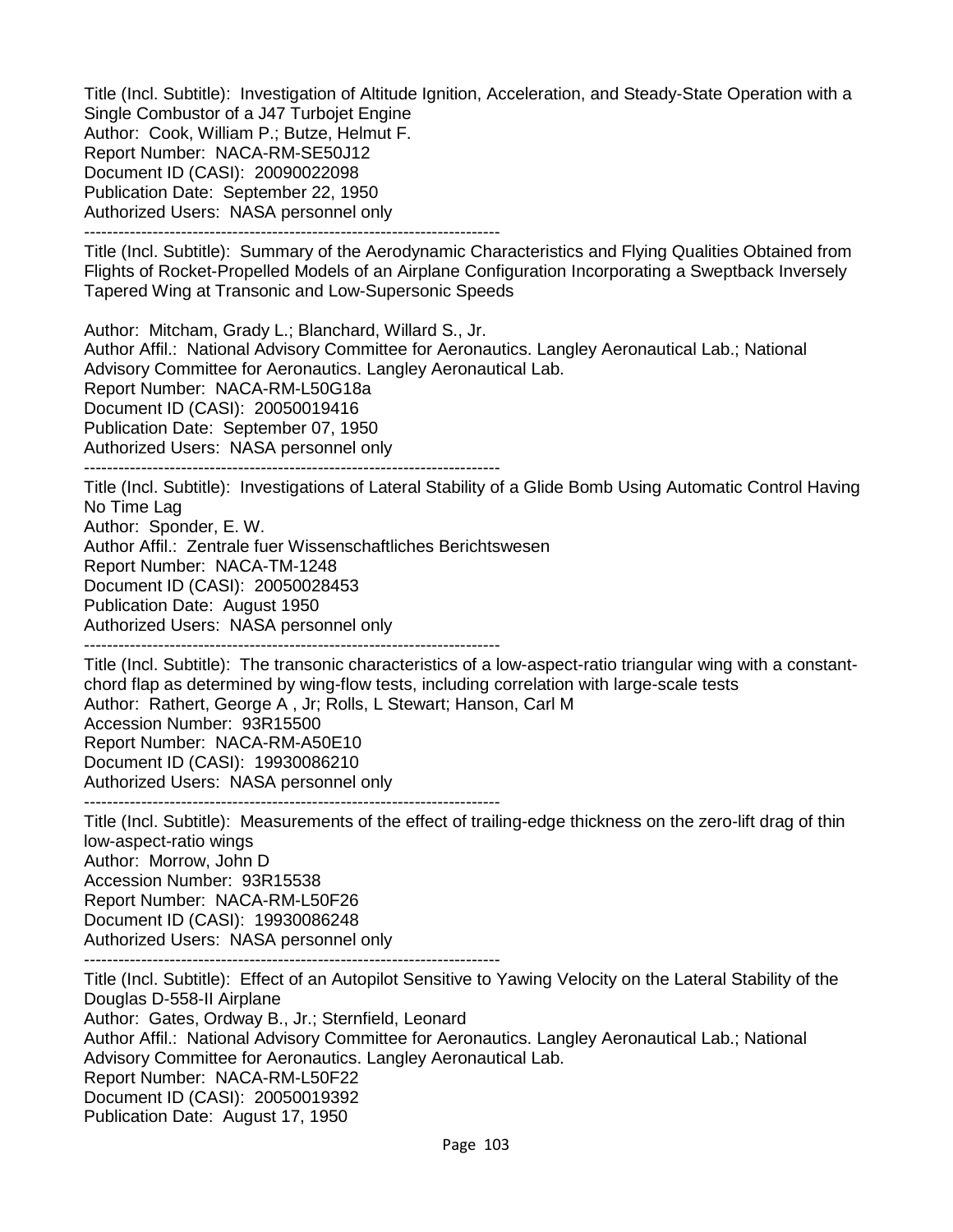Authorized Users: NASA personnel only -------------------------------------------------------------------------

Title (Incl. Subtitle): Experimental Investigation of Spreading Characteristics of Choked Jets Expanding into Quiescent Air Author: Rousso, Morris D.; Kochendorfer, Fred D. Author Affil.: National Advisory Committee for Aeronautics. Lewis Flight Propulsion Lab.; National Advisory Committee for Aeronautics. Lewis Flight Propulsion Lab. Report Number: NACA-RM-E50E03a Document ID (CASI): 20050080794 Publication Date: 1950 Authorized Users: NASA personnel only ------------------------------------------------------------------------- Title (Incl. Subtitle): Subsonic Gas Flow Past A Wing Profile Author: Christianovich, S. A.; Yuriev, I. M. Report Number: NACA-TM-1250 Document ID (CASI): 20050028456 Publication Date: July 1950 Authorized Users: NASA personnel only ------------------------------------------------------------------------- Title (Incl. Subtitle): Exact Solutions of Equations of Gas Dynamics Author: Kiebel, I. A. Report Number: NACA-TM-1260 Document ID (CASI): 20050028494 Publication Date: June 1950 Authorized Users: NASA personnel only ------------------------------------------------------------------------- Title (Incl. Subtitle): Theoretical Investigations on the Efficiency and the Conditions for the Realization of Jet Engines Author: Roy, Maurice Report Number: NACA-TM-1259 Document ID (CASI): 20050241986 Publication Date: June 1950 Authorized Users: NASA personnel only ------------------------------------------------------------------------- Title (Incl. Subtitle): Range Performance of Bombers Powered by Turbine-Propeller Power Plants Author: Cline, Charles W. Author Affil.: National Advisory Committee for Aeronautics. Langley Aeronautical Lab. Report Number: NACA-RM-L50F12; Rept-3185 Document ID (CASI): 20050019288 Publication Date: June 20, 1950 Authorized Users: NASA personnel only ------------------------------------------------------------------------- Title (Incl. Subtitle): Investigation of Performance of Axial-Flow Compressor of XT-46 Turbine-Propeller Engine. I - Preliminary Investigation at 50-,70-, and 100-Percent Design Equivalent Speed Author: Creagh, John W.R.; Sandercrock, Donald M. Author Affil.: National Advisory Committee for Aeronautics. Lewis Flight Propulsion Lab.; National Advisory Committee for Aeronautics. Lewis Flight Propulsion Lab. Report Number: NACA-RM-SE50E22 Document ID (CASI): 20090025261 Publication Date: May 22, 1950 Authorized Users: NASA personnel only -------------------------------------------------------------------------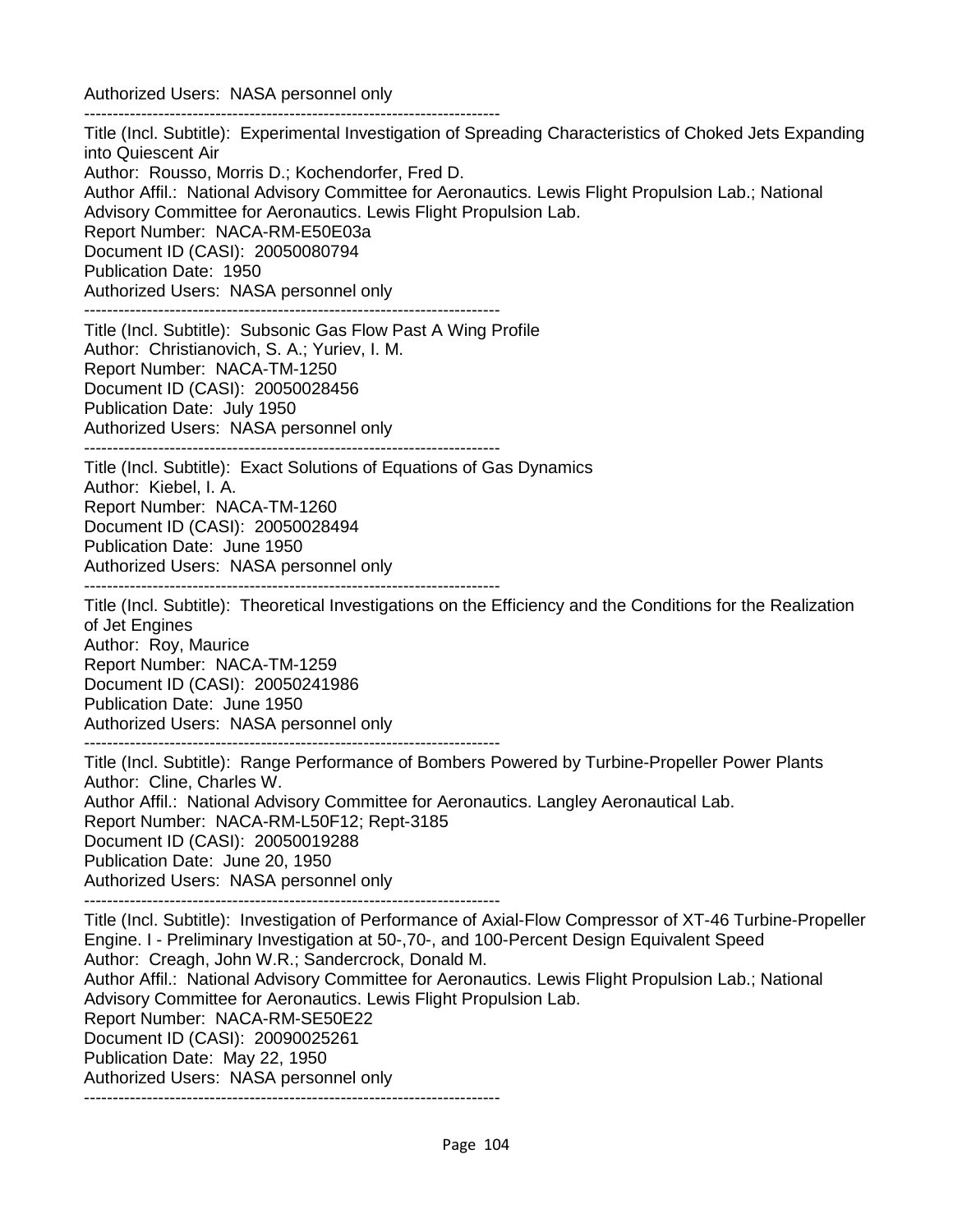Title (Incl. Subtitle): Data from Tests of a 1/5-Scale Model of a Proposed High-Speed Submarine in the Langley Full-Scale Tunnel

Author: Cocke, Bennie W.; Lipson, Stanley; Scallion, William I.

Author Affil.: National Advisory Committee for Aeronautics. Langley Aeronautical Lab.; National Advisory Committee for Aeronautics. Langley Aeronautical Lab.; National Advisory Committee for Aeronautics. Langley Aeronautical Lab.

Report Number: NACA-RM-SL50E09a

Document ID (CASI): 20090026505

Publication Date: May 09, 1950

Authorized Users: NASA personnel only

-------------------------------------------------------------------------

Title (Incl. Subtitle): High-Subsonic Performance Characteristics and Boundary-Layer Investigations of a 12 10-Inch-Inlet-Diameter Conical Diffuser

Author: Little, B. H., Jr.; Wilbur, Stafford W.

Author Affil.: National Advisory Committee for Aeronautics. Langley Aeronautical Lab.; National Advisory Committee for Aeronautics. Langley Aeronautical Lab.

Report Number: NACA-RM-L50C02a

Document ID (CASI): 20050092438

Publication Date: May 11, 1950

Authorized Users: NASA personnel only

-------------------------------------------------------------------------

Title (Incl. Subtitle): Investigation of the Spin and Recovery Characteristics of a 0.057-Scale Model of the Modified Chance Vought XF7U-1 Airplane

Author: Berman, Theodore; Pumphrey, Norman E.

Author Affil.: National Advisory Committee for Aeronautics. Langley Aeronautical Lab.; National Advisory Committee for Aeronautics. Langley Aeronautical Lab.

Report Number: NACA-RM-SL50F02

Document ID (CASI): 20050080688

Publication Date: 1950

Authorized Users: NASA personnel only

-------------------------------------------------------------------------

Title (Incl. Subtitle): Ditching Investigation of a 1/24-Scale Model of the Boeing B-47 Airplane Author: Fisher, Lloyd J.; Windham, John O. Author Affil.: National Advisory Committee for Aeronautics. Langley Aeronautical Lab.; National

Advisory Committee for Aeronautics. Langley Aeronautical Lab.

Report Number: NACA-RM-SL50E03

Document ID (CASI): 20050029374

Publication Date: May 2, 1950

Authorized Users: NASA personnel only

-------------------------------------------------------------------------

Title (Incl. Subtitle): Wind-tunnel investigation of a 0.6-scale model of Hughes MX-904 tail surface at supersonic speeds. Tail attached to a segment of the foreshortened body Author: Conner, D. W.; Guy, L. D. Author Affil.: NASA Langley Research Center; NASA Langley Research Center Accession Number: 71X71427 Report Number: NACA-RM-SL50E10 Document ID (CASI): 19710072845 Publication Date: May 4, 1950 Authorized Users: NASA personnel only

-------------------------------------------------------------------------

Title (Incl. Subtitle): Model ditching investigations of three airplanes equipped with hydro-skis Author: Fisher, L. J.

Author Affil.: NASA Langley Research Center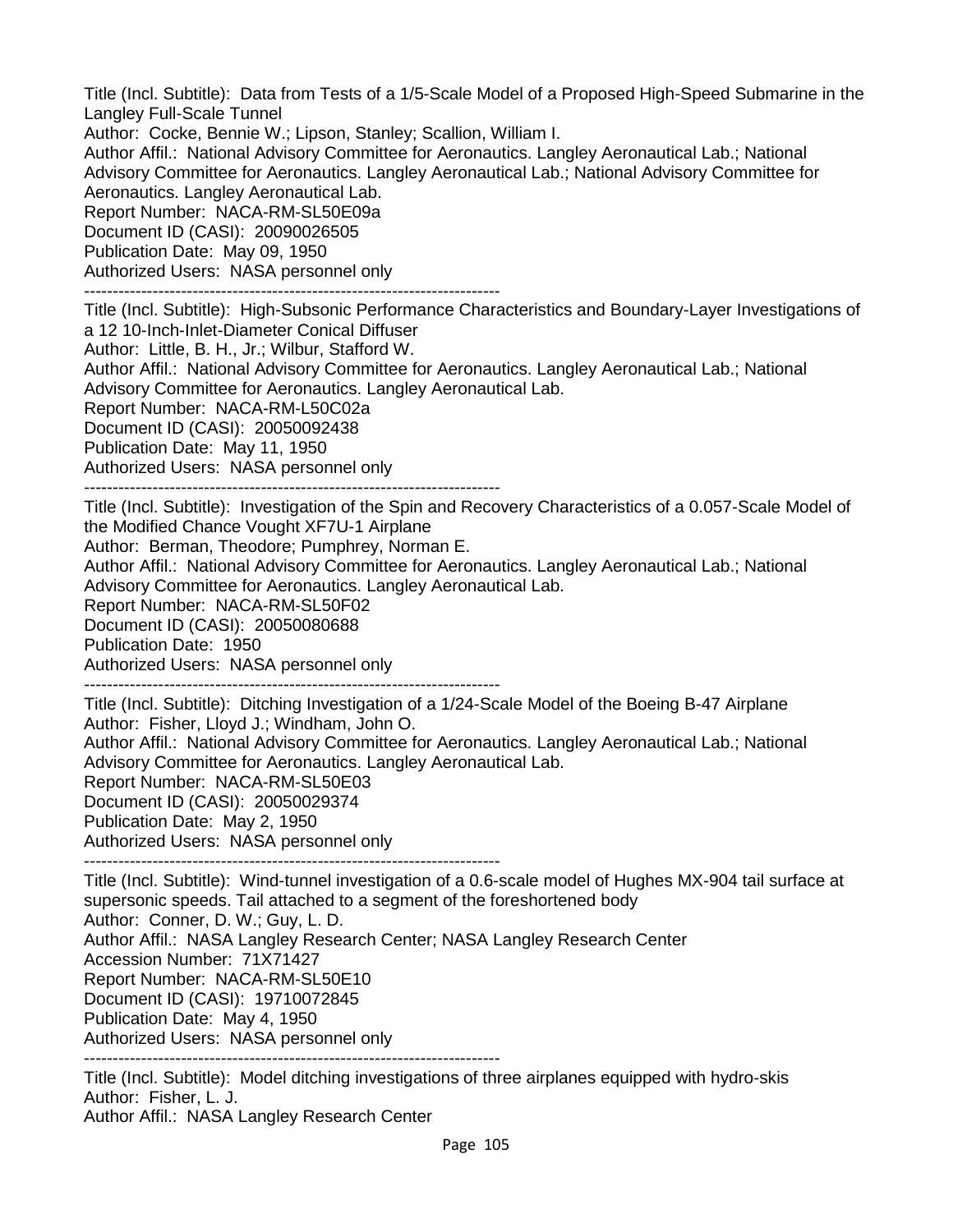Accession Number: 68N86197 Report Number: NASA-TM-X-61112; NACA-RM-L9K23 Document ID (CASI): 19680071386 Publication Date: Apr 25, 1950 Authorized Users: NASA personnel only -------------------------------------------------------------------------

Title (Incl. Subtitle): Effect of Various Modifications on Drag and Longitudinal Stability and Control Characteristics at Transonic Speeds of a Model of the XF7U-1 Tailless Airplane: NACA Wing-FLow Method, TED No. NACA DE 307 Author: Sawyer, Richard H.; Trant, James P., Jr. Author Affil.: National Advisory Committee for Aeronautics. Langley Aeronautical Lab.; National Advisory Committee for Aeronautics. Langley Aeronautical Lab. Report Number: NACA-RM-SL50D18 Document ID (CASI): 20050028471 Publication Date: April 20, 1950 Authorized Users: NASA personnel only -------------------------------------------------------------------------

Title (Incl. Subtitle): Static Longitudinal Stability of a Tandem-Coupled Bomber-Fighter Airplane Configuration Similar to One Proposed by Douglas Aircraft Company, Inc. Author: Hewes, Donald E. Author Affil.: National Advisory Committee for Aeronautics. Langley Aeronautical Lab. Report Number: NACA-RM-SL50E01 Document ID (CASI): 20050029391 Publication Date: April 28, 1950 Authorized Users: NASA personnel only -------------------------------------------------------------------------

Title (Incl. Subtitle): Rough-Water Tests of Models of the Vosper and Plum Planing Boats Author: Chambliss, Derrill B.; Blanchard, Ulysse J. Author Affil.: National Advisory Committee for Aeronautics. Langley Aeronautical Lab.; National Advisory Committee for Aeronautics. Langley Aeronautical Lab. Report Number: NACA-RM-SL50D25 Document ID (CASI): 20050028455 Publication Date: April 27, 1950 Authorized Users: NASA personnel only -------------------------------------------------------------------------

Title (Incl. Subtitle): On the Formation of Shock Waves in Subsonic Flows With Local Supersonic Velocities Author: Frankl, F. I. Report Number: NACA-TM-1251 Document ID (CASI): 20050028457 Publication Date: April 1950 Authorized Users: NASA personnel only -------------------------------------------------------------------------

Title (Incl. Subtitle): Vibration of a Wing of Finite Span in a Supersonic Flow Author: Haskind, M. D.; Falkovich, S. V. Report Number: NACA-TM-1257 Document ID (CASI): 20050019613 Publication Date: April 1950 Authorized Users: NASA personnel only -------------------------------------------------------------------------

Title (Incl. Subtitle): Some Studies on the Flow of a Gas in the Region of Transition Through the

Velocity of Sound Author: Kiebel, I. A.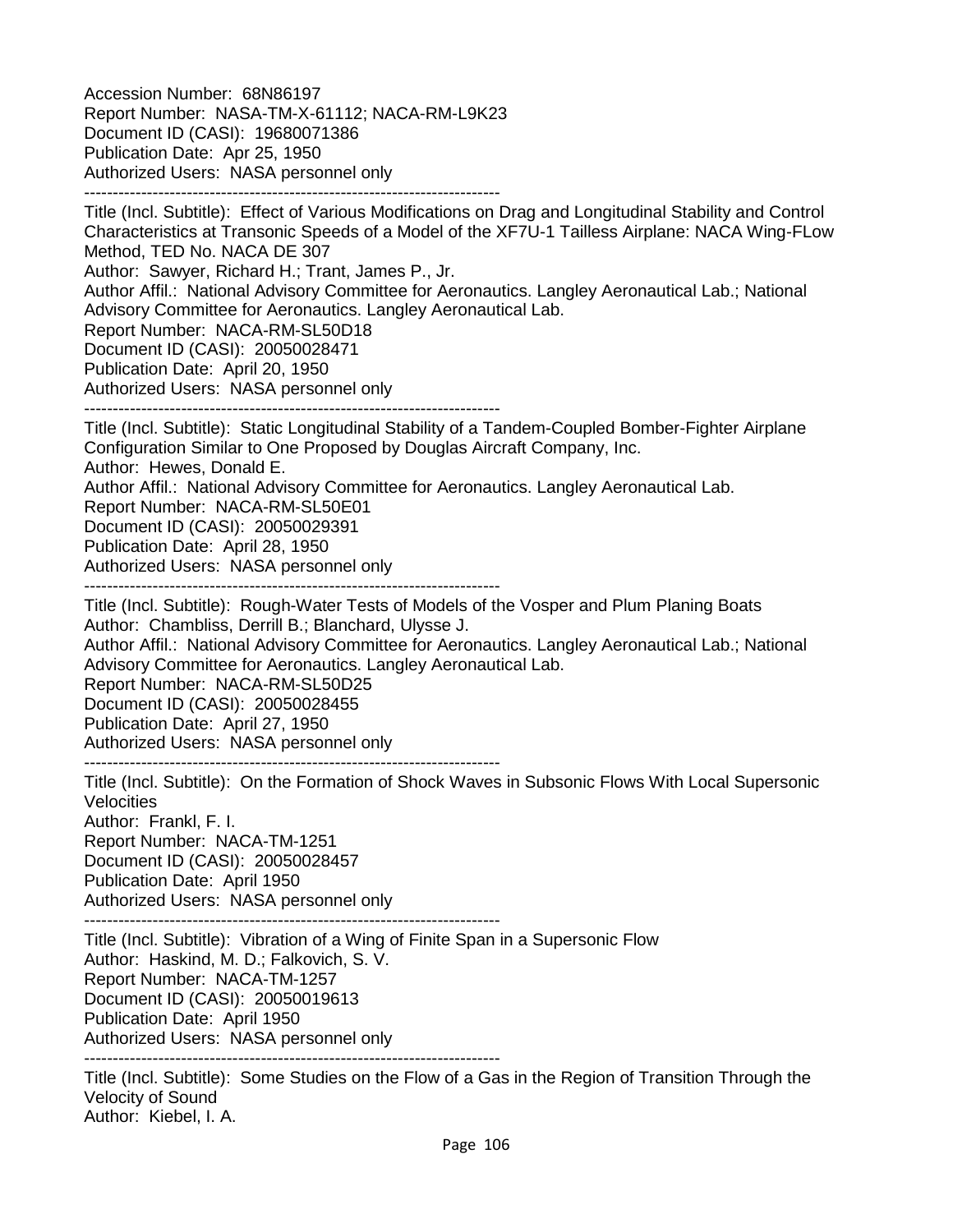Report Number: NACA-TM-1252 Document ID (CASI): 20050028491 Publication Date: April 1950 Authorized Users: NASA personnel only -------------------------------------------------------------------------

Title (Incl. Subtitle): Tests of a Northrop XSSM-A-3 Missile in the Ames 40- by 80-Foot Wind Tunnel: Stability and Control Author: Maki, Ralph L. Author Affil.: National Advisory Committee for Aeronautics. Ames Aeronautical Lab. Report Number: NACA-RM-SA50D05 Document ID (CASI): 20050019252 Publication Date: April 05, 1950 Authorized Users: NASA personnel only -------------------------------------------------------------------------

Title (Incl. Subtitle): Investigation of High-Subsonic Performance Characteristics of a 12 degree 21- Inch Conical Diffuser, Including the Effects of Change in Inlet-Boundary-Layer Thickness Author: Copp, Martin R.; Klevatt, Paul L. Author Affil.: National Advisory Committee for Aeronautics. Langley Aeronautical Lab.; National Advisory Committee for Aeronautics. Langley Aeronautical Lab. Report Number: NACA-RM-L9H10 Document ID (CASI): 20050092434 Publication Date: March 24, 1950 Authorized Users: NASA personnel only -------------------------------------------------------------------------

Title (Incl. Subtitle): Summary of Investigations of Mark 25 Aerial-Torpedo Turbine Author: Schum, Harold J.; Whitney, Warren J.; Buckner, Howard A., Jr.

Author Affil.: National Advisory Committee for Aeronautics. Lewis Flight Propulsion Lab.; National Advisory Committee for Aeronautics. Lewis Flight Propulsion Lab.; National Advisory Committee for Aeronautics. Lewis Flight Propulsion Lab.

Report Number: NACA-RM-SE50D12

Document ID (CASI): 20050019333

Publication Date: March 1, 1950

Authorized Users: NASA personnel only

-------------------------------------------------------------------------

Title (Incl. Subtitle): The Zero-Lift Drag of Several Configurations of the XAAM-N-2 Pilotless Aircraft. TED No. NACA DE332

Author: Hall, James R.; Sandahl, Carl A.

Author Affil.: National Advisory Committee for Aeronautics. Langley Aeronautical Lab.; National Advisory Committee for Aeronautics. Langley Aeronautical Lab.

Report Number: NACA-RM-SL50C16a

Document ID (CASI): 20090026496

Publication Date: March 16, 1950

Authorized Users: NASA personnel only -------------------------------------------------------------------------

Title (Incl. Subtitle): Free-Spinning-Tunnel Investigation of a 1/24-Scale Model of the Grumman AF-2S, -2W Airplane Author: Klinar, Walter J.; Wilson, Jack H. Author Affil.: National Advisory Committee for Aeronautics. Langley Aeronautical Lab.; National Advisory Committee for Aeronautics. Langley Aeronautical Lab. Report Number: NACA-RM-SL51B20 Document ID (CASI): 20050029448 Publication Date: March 12, 1950 Authorized Users: NASA personnel only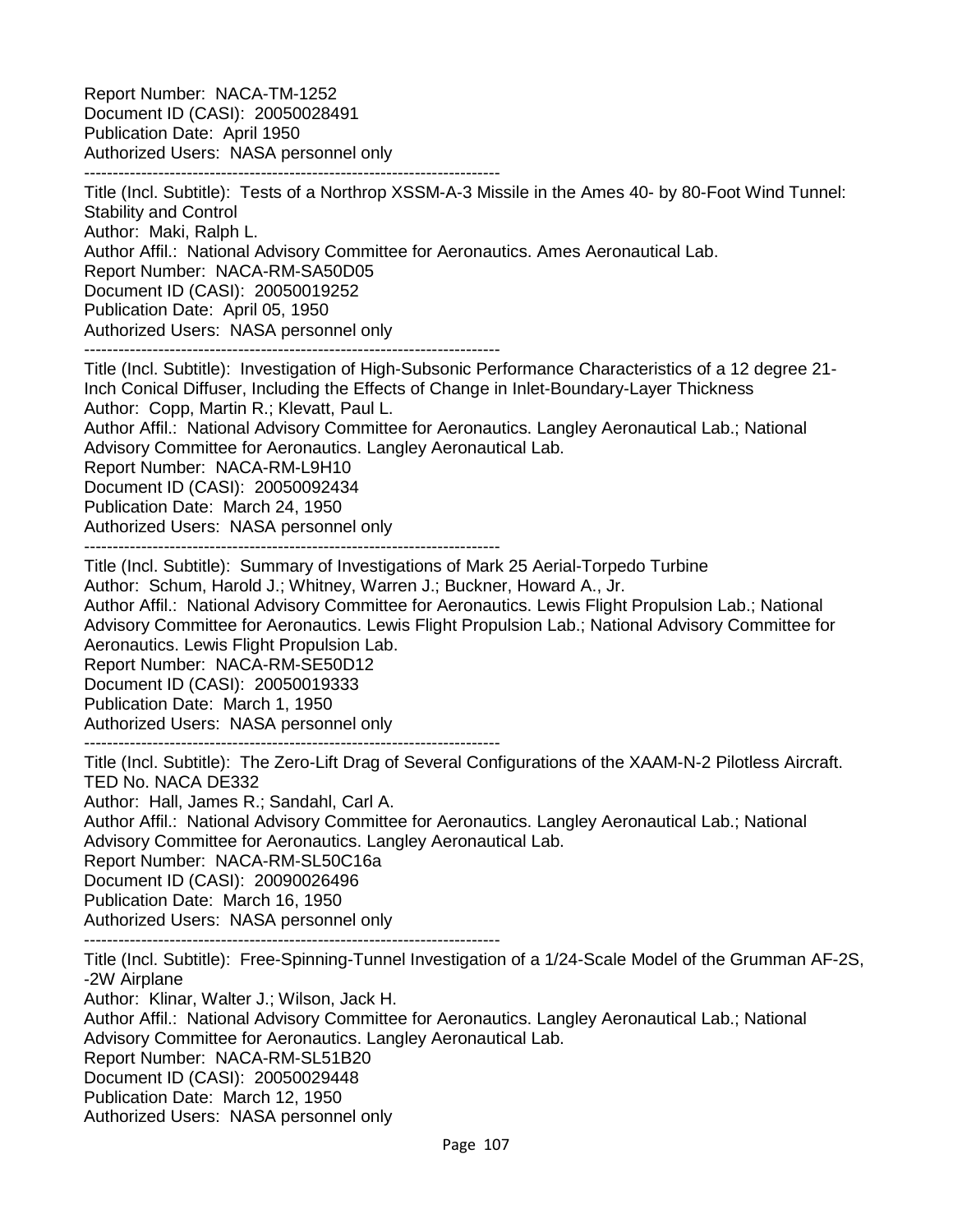-------------------------------------------------------------------------

Title (Incl. Subtitle): The Boundary Layers in Fluids with Little Friction Author: Blasius, H. Report Number: NACA-TM-1256 Document ID (CASI): 20050028493 Publication Date: February 1950 Authorized Users: NASA personnel only -------------------------------------------------------------------------

Title (Incl. Subtitle): Free-Flight Investigation of the Static and Dynamic Longitudinal Stability Characteristics of 1/3.7-Scale Rocket-Powered Models of the Bell MX-776A Author: Michal, David H. Author Affil.: National Advisory Committee for Aeronautics. Langley Aeronautical Lab. Report Number: NACA-RM-SL50B23 Document ID (CASI): 20050028504 Publication Date: February 1950 Authorized Users: NASA personnel only -------------------------------------------------------------------------

Title (Incl. Subtitle): Preliminary Performance Data on General Electric Integrated Electronic Control Operating on J47 RX1-3 Turbojet Engine in NACA Altitude Wind Tunnel Author: Blivas, Darnold; Taylor, Burt L., III Author Affil.: National Advisory Committee for Aeronautics. Lewis Flight Propulsion Lab.; National Advisory Committee for Aeronautics. Lewis Flight Propulsion Lab. Report Number: NACA-RM-SE50G12 Document ID (CASI): 20050019315 Publication Date: [1950] Authorized Users: NASA personnel only -------------------------------------------------------------------------

Title (Incl. Subtitle): Static Longitudinal Stability of a Tandem-Coupled Bomber-Fighter Airplane Configuration Proposed by All American Airways, Inc. Author: Hewes, Donald E. Author Affil.: National Advisory Committee for Aeronautics. Langley Aeronautical Lab. Report Number: NACA-RM-SL50C14A Document ID (CASI): 20050028478 Publication Date: [1950] Authorized Users: NASA personnel only

-------------------------------------------------------------------------

Title (Incl. Subtitle): Calibration of Instruments for Measuring Wind Velocity and Direction Author: Vogler, Raymond D.; Pilny, Miroslav J. Author Affil.: National Advisory Committee for Aeronautics. Langley Aeronautical Lab.; National Advisory Committee for Aeronautics. Langley Aeronautical Lab. Report Number: NACA-RM-SL50I07 Document ID (CASI): 20090023624 Publication Date: [1950]

Authorized Users: NASA personnel only

-------------------------------------------------------------------------

Title (Incl. Subtitle): Yawed-Landing Investigation of a Model of the Convair Y2-2 Airplane, TED No. NACA DE 363

Author: Hoffman, Edward L.; Fisher, Lloyd J.

Author Affil.: National Advisory Committee for Aeronautics. Langley Aeronautical Lab.; National Advisory Committee for Aeronautics. Langley Aeronautical Lab. Report Number: NACA-RM-SL51H17A

Document ID (CASI): 20050029444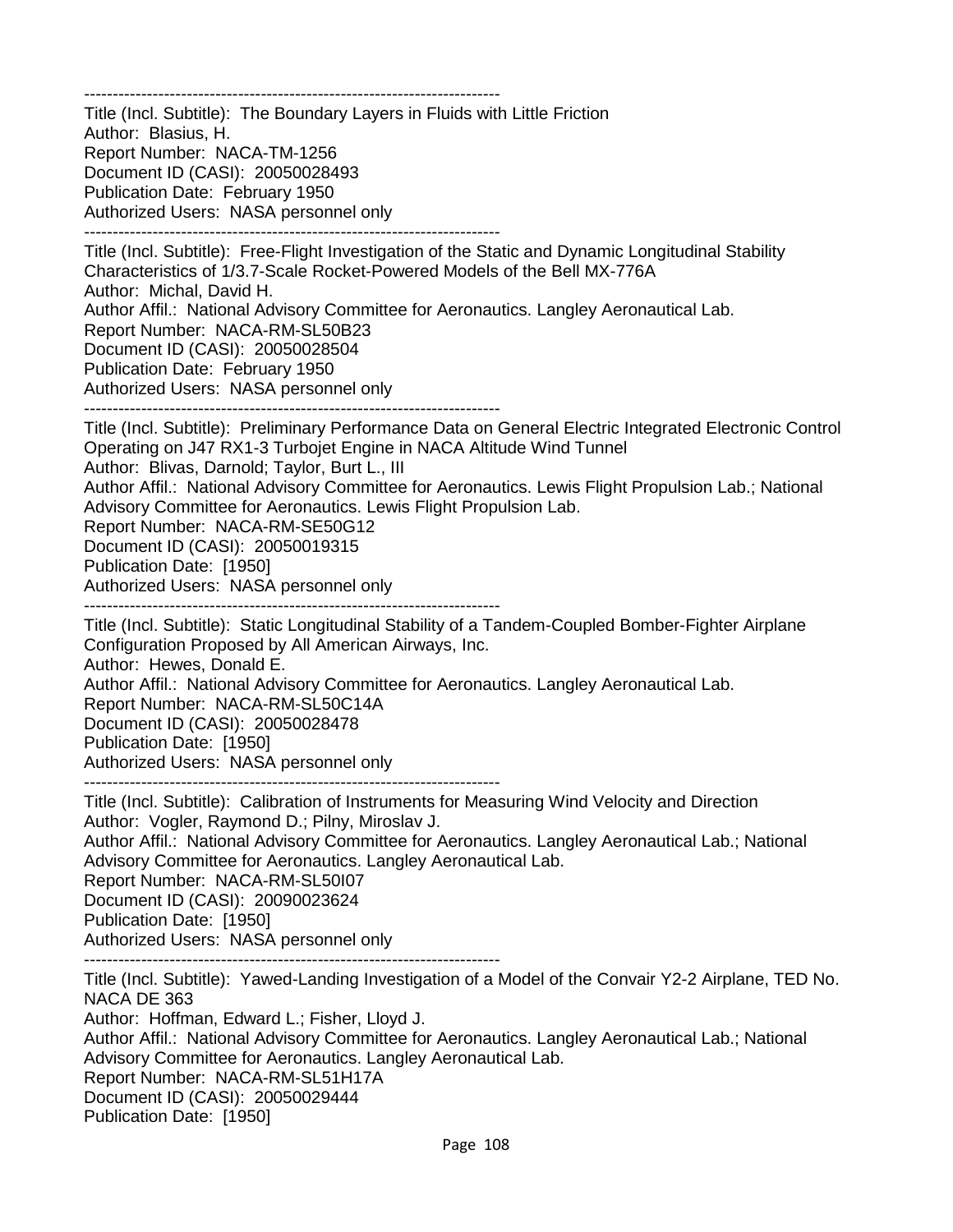Authorized Users: NASA personnel only -------------------------------------------------------------------------

Title (Incl. Subtitle): An Investigation of the Longitudinal Characteristics of the MX-656 Configuration using Rocket-Propelled Models Preliminary Results at Mach Numbers from 0.65-1.25 Author: Mitchell, Jesse L.; Peck, Robert F. Author Affil.: National Advisory Committee for Aeronautics. Langley Aeronautical Lab.; National Advisory Committee for Aeronautics. Langley Aeronautical Lab. Report Number: NACA-RM-SL50J03 Document ID (CASI): 20090023623 Publication Date: [1950] Authorized Users: NASA personnel only -------------------------------------------------------------------------

Title (Incl. Subtitle): Gust-Tunnel Investigation to Determine the Load at the Joint of a Coupled Airplane Configuration Encountering a Gust Author: Cahen, George L. Author Affil.: National Advisory Committee for Aeronautics. Langley Aeronautical Lab. Report Number: NACA-RM-SL51E01A Document ID (CASI): 20050019447 Publication Date: [1950] Authorized Users: NASA personnel only -------------------------------------------------------------------------

Title (Incl. Subtitle): Tests of a Hermes A-2 Missile Body at Mach Number 4.04 Author: Ulmann, Edward F.; Lord, Douglas R. Author Affil.: National Advisory Committee for Aeronautics. Langley Aeronautical Lab.; National Advisory Committee for Aeronautics. Langley Aeronautical Lab. Report Number: NACA-RM-SL50H23A Document ID (CASI): 20050029428 Publication Date: [1950] Authorized Users: NASA personnel only -------------------------------------------------------------------------

Title (Incl. Subtitle): Transonic Stability and Control Investigation of a 1/80-Scale Model of the Consolidated Vultee Skate 9 Seaplane, TED No. NACA DE 345: Transonic-Bump Method Author: Riebe, John M.; MacLeod, Richard G. Author Affil.: National Advisory Committee for Aeronautics. Langley Aeronautical Lab.; National Advisory Committee for Aeronautics. Langley Aeronautical Lab. Report Number: NACA-RM-SL51E22 Document ID (CASI): 20050030032 Publication Date: [1950] Authorized Users: NASA personnel only

-------------------------------------------------------------------------

Title (Incl. Subtitle): Wind-Tunnel Investigation of a 0.6-Scale Model of Hughes MX-904 Tail Surface at Supersonic Speeds Several Combinations of the Tail with Each of Two Foreshortened Body Segments Author: Guy, Lawrence D.; Conner, D. William Author Affil.: National Advisory Committee for Aeronautics. Langley Aeronautical Lab.; National Advisory Committee for Aeronautics. Langley Aeronautical Lab. Report Number: NACA-RM-SL50G13 Document ID (CASI): 20050029421 Publication Date: [1950] Authorized Users: NASA personnel only -------------------------------------------------------------------------

Title (Incl. Subtitle): Equations of motion of a rocket Author: Gantmacher, F. R.; Levin, L. M. Report Number: NACA-TM-1255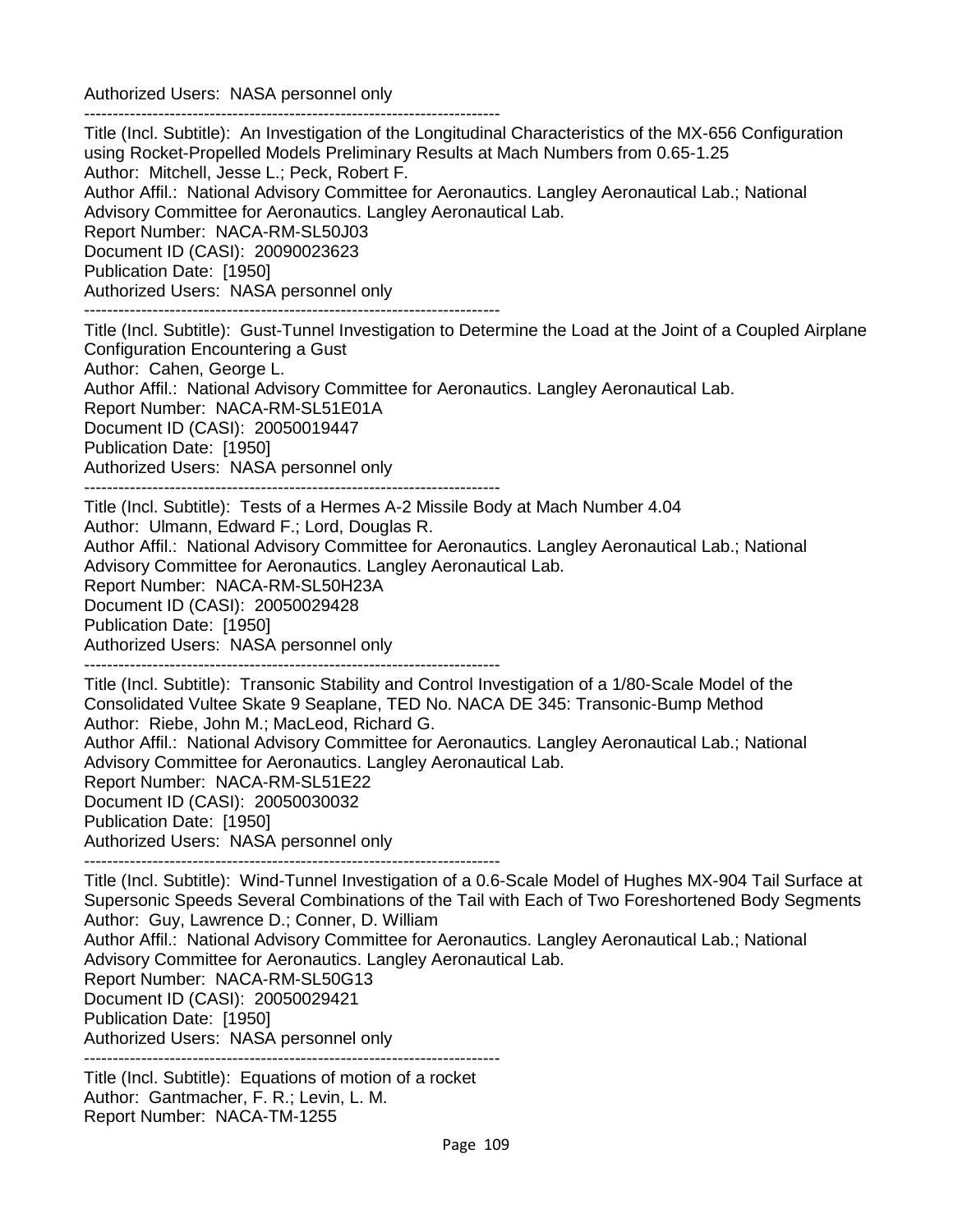Document ID (CASI): 20050242072 Publication Date: 1950 Authorized Users: NASA personnel only

------------------------------------------------------------------------- Title (Incl. Subtitle): Free-Spinning-Tunnel Investigation of a 1/30-Scale Model of the Grumman XF1OF-1 Airplane Author: Berman, Theodore Author Affil.: National Advisory Committee for Aeronautics. Langley Aeronautical Lab. Report Number: NACA-RM-SL50L14 Document ID (CASI): 20090023626 Publication Date: December 14, 1950 Authorized Users: NASA personnel only -------------------------------------------------------------------------

Title (Incl. Subtitle): Tests of the Northrop XSSM-A-3 Missile in the Ames 40- by 80-Foot Wind Tunnel: Wing Modifications Author: Graham, David Author Affil.: National Advisory Committee for Aeronautics. Ames Aeronautical Lab. Report Number: NACA-RM-SA50A05 Document ID (CASI): 20050019254 Publication Date: January 05, 1950 Authorized Users: NASA personnel only -------------------------------------------------------------------------

Title (Incl. Subtitle): Ditching Investigation of a 1/14-Scale Model of the Northrop C-125 Airplane Author: Fisher, Lloyd J.; Windham, John O.

Author Affil.: National Advisory Committee for Aeronautics. Langley Aeronautical Lab.; National Advisory Committee for Aeronautics. Langley Aeronautical Lab.

Report Number: NACA-RM-SL51C28

Document ID (CASI): 20050030016

Publication Date: [1950]

Authorized Users: NASA personnel only

-------------------------------------------------------------------------

Title (Incl. Subtitle): Wind-Tunnel Investigation of a Full-Scale Model of the Hughes MX-904 Missile Report Number: NACA-RM-SL9D28 Document ID (CASI): 20050030059 Publication Date: [1950] Authorized Users: NASA personnel only

-------------------------------------------------------------------------

Title (Incl. Subtitle): Ditching Investigation of a 1/15-Scale Model of the Convair-Liner Airplane Author: Fisher, Lloyd J.; Thompson, William C.

Author Affil.: National Advisory Committee for Aeronautics. Langley Aeronautical Lab.; National Advisory Committee for Aeronautics. Langley Aeronautical Lab.

Report Number: NACA-RM-SL50K02

Document ID (CASI): 20050019446

Publication Date: [1950]

Authorized Users: NASA personnel only

-------------------------------------------------------------------------

Title (Incl. Subtitle): Large-Scale Flight Measurements of Zero-Lift Drag at Mach Numbers from 0.90 to 1.95 of 1/14-Scale Model of the Northrop MX-775B Pilotless Aircraft with Small Body Author: Gillespie, Warren, Jr.; Arbic, Richard G. Author Affil.: National Advisory Committee for Aeronautics. Langley Aeronautical Lab.; National Advisory Committee for Aeronautics. Langley Aeronautical Lab. Report Number: NACA-RM-SL50H18 Document ID (CASI): 20090023625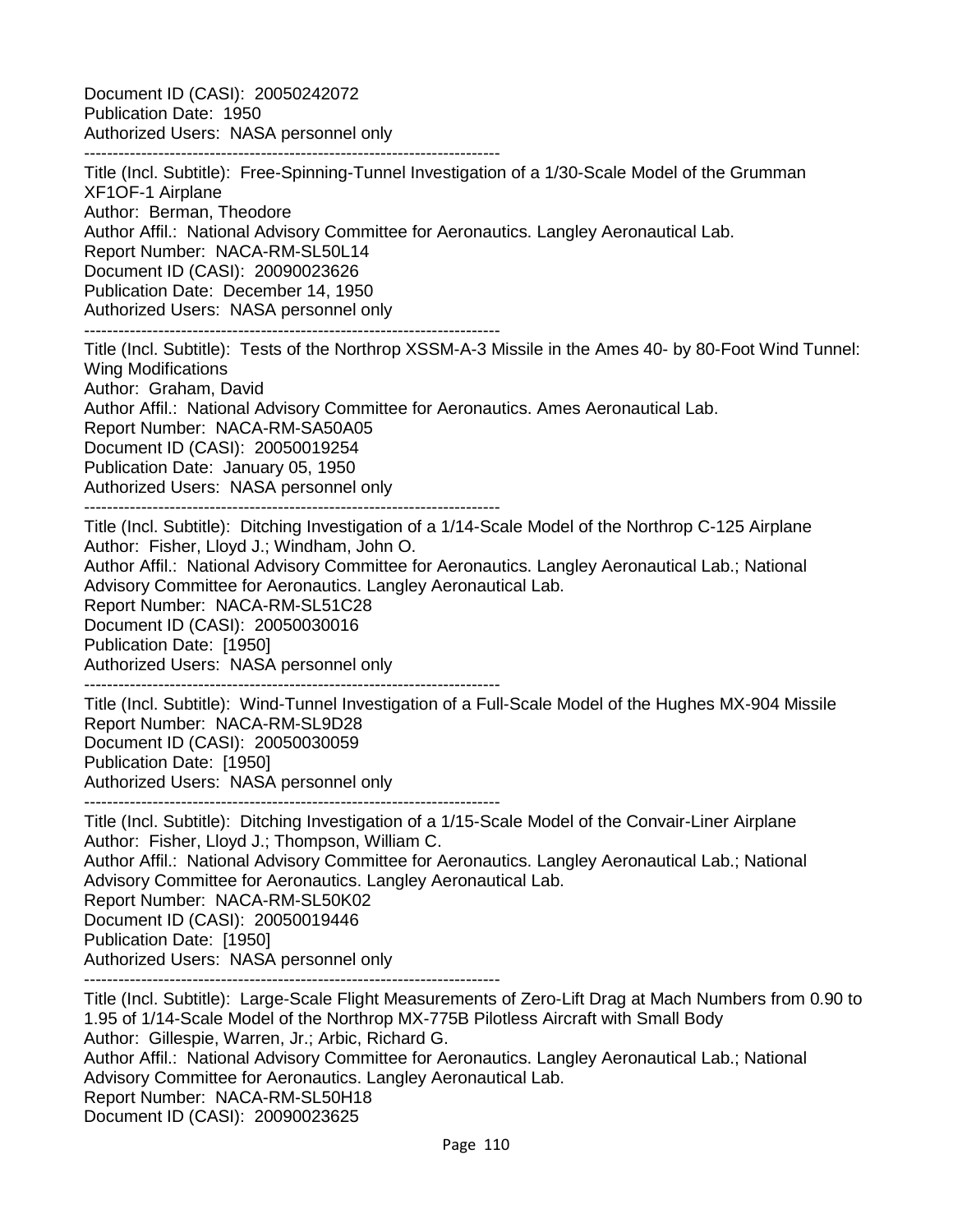Publication Date: August 18, 1950 Authorized Users: NASA personnel only

-------------------------------------------------------------------------

Title (Incl. Subtitle): Performance of J33-A-27 Turbojet-Engine Compressor Title: Number of Part: II Title: Name of Part: Over - All Performance Characteristics of Modified Compressor at Equivalent Impeller Speeds from 6100 to 13,250 RPM Author: Beede, William L.; Ginsburg, Ambrose Author Affil.: National Advisory Committee for Aeronautics. Lewis Flight Propulsion Lab.; National Advisory Committee for Aeronautics. Lewis Flight Propulsion Lab. Report Number: NACA-RM-SE50D25 Document ID (CASI): 20050019263 Publication Date: [1950] Authorized Users: NASA personnel only ------------------------------------------------------------------------- Title (Incl. Subtitle): Performance of J33-A-27 Turbojet-Engine Compressor Title: Number of Part: III Title: Name of Part: Over-All Performance Characteristics of Modified Compressor with Water Injection at Design Equivalent Speed of 11,800 RPM Author: Withee, Joseph R., Jr.; Beede, William L.; Ginsburg, Ambrose Author Affil.: National Advisory Committee for Aeronautics. Lewis Flight Propulsion Lab.; National Advisory Committee for Aeronautics. Lewis Flight Propulsion Lab.; National Advisory Committee for Aeronautics. Lewis Flight Propulsion Lab. Report Number: NACA-RM-SE50F14 Document ID (CASI): 20050019434 Publication Date: [1950] Authorized Users: NASA personnel only ------------------------------------------------------------------------- Title (Incl. Subtitle): Preliminary Results Obtained from Flight Test of Rocket Model Having the Tail Only of the Grumman XF10F Airplane Configuration, TED No. NACA DE 354 Author: Gardner, William N.; Edmondson, James L. Author Affil.: National Advisory Committee for Aeronautics. Langley Aeronautical Lab.; National Advisory Committee for Aeronautics. Langley Aeronautical Lab. Report Number: NACA-RM-SL51E04 Document ID (CASI): 20050019389

Publication Date: [1950]

Authorized Users: NASA personnel only

-------------------------------------------------------------------------

Title (Incl. Subtitle): Preliminary Results of a Flight Investigation of 1/6-Scale Rocket-Powered Models of the Bell MX-776 to Determine Aileron Rolling Effectiveness and Total Drag Author: Stevens, Joseph E. Author Affil.: National Advisory Committee for Aeronautics. Langley Aeronautical Lab. Report Number: NACA-RM-SL51D27 Document ID (CASI): 20050030014 Publication Date: [1950] Authorized Users: NASA personnel only -------------------------------------------------------------------------

Title (Incl. Subtitle): Results of the Flight Test of a Dummy of the MX-656 Rocket-Propelled Models Author: Mitchell, Jesse L.; Peck, Robert F. Author Affil.: National Advisory Committee for Aeronautics. Langley Aeronautical Lab.; National Advisory Committee for Aeronautics. Langley Aeronautical Lab. Report Number: NACA-RM-SL50A07 Document ID (CASI): 20090026497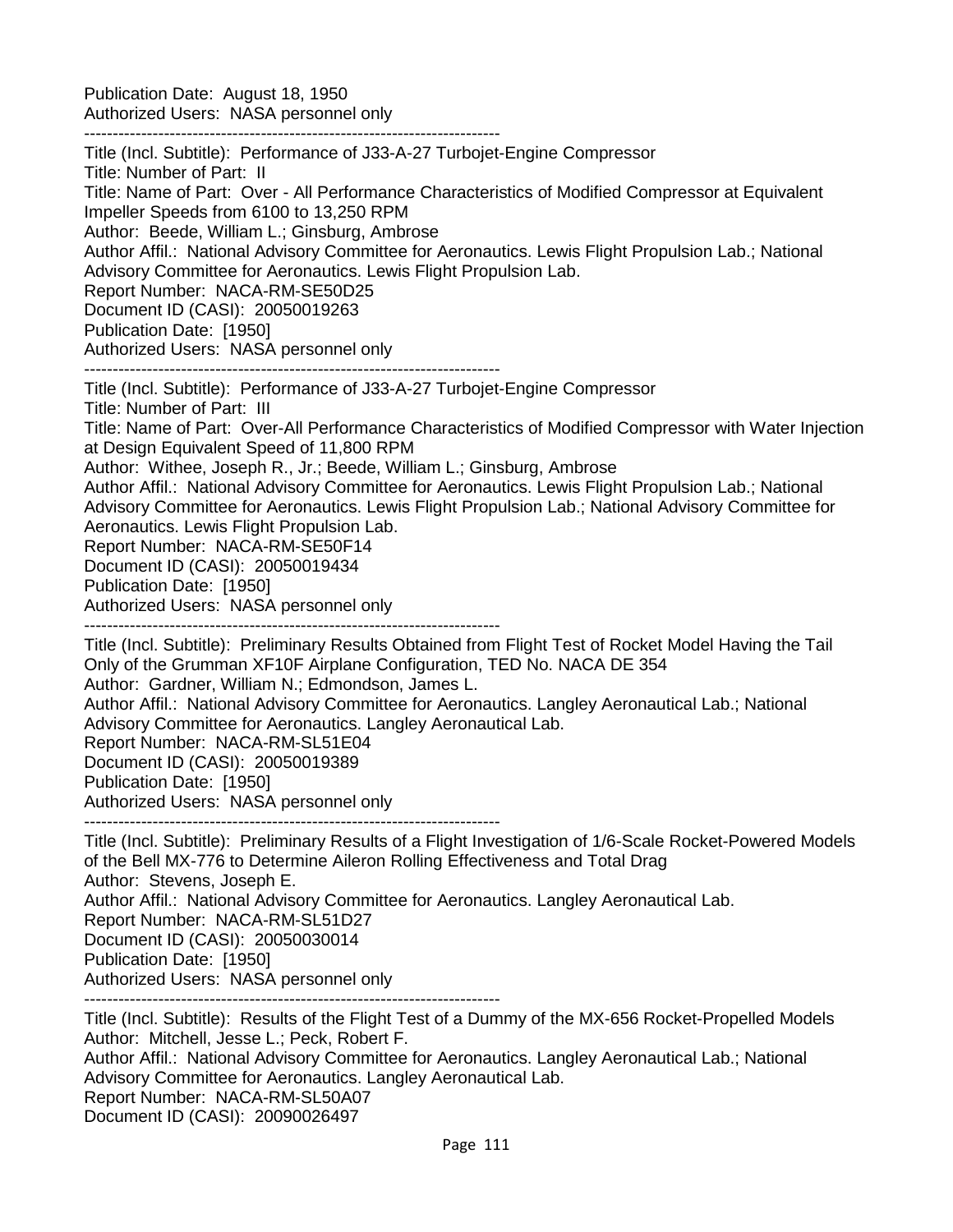Publication Date: January 07, 1950 Authorized Users: NASA personnel only

-------------------------------------------------------------------------

Title (Incl. Subtitle): NACA Conference on Aircraft Propulsion Systems Research Accession Number: 68N88126 Report Number: NASA-TM-X-61289 Document ID (CASI): 19680073315 Publication Date: JAN 1, 1950 Authorized Users: NASA personnel only ------------------------------------------------------------------------- Title (Incl. Subtitle): Some performance and operational problems of turbojet engine at altitude. Part 2 - Over-all engine performance and operating characteristics at altitude Author: Fleming, W. A.; Wilsted, H. D.; Young, A. W.

Author Affil.: NASA Lewis Research Center; NASA Lewis Research Center; NASA Lewis Research **Center** 

Accession Number: 68N88127 Document ID (CASI): 19680073316 Publication Date: JAN 1, 1950

Authorized Users: NASA personnel only

-------------------------------------------------------------------------

Title (Incl. Subtitle): Some performance and operational problems of turbojet engine at altitude. Part 3 - Effect of altitude on aerodynamic characteristics of turbojet engine components Author: Sanders, N. D.; Wallner, L. E. Author Affil.: NASA Lewis Research Center; NASA Lewis Research Center Accession Number: 68N88128 Document ID (CASI): 19680073317 Publication Date: JAN 1, 1950 Authorized Users: NASA personnel only

-------------------------------------------------------------------------

Title (Incl. Subtitle): Some performance and operational problems of the turbojet engine at altitude. Part 4 - Combustion Author: Childs, J. H. Author Affil.: NASA Lewis Research Center Accession Number: 68N88129 Document ID (CASI): 19680073318 Publication Date: JAN 1, 1950 Authorized Users: NASA personnel only

-------------------------------------------------------------------------

Title (Incl. Subtitle): Some performance and operational problems of the turbojet engine at altitude. Part 5 - Effects of fuel and fuel injection Author: Barnett, H. C.; Gibbons, L. C. Author Affil.: NASA Lewis Research Center; NASA Lewis Research Center Accession Number: 68N88130 Document ID (CASI): 19680073319 Publication Date: JAN 1, 1950 Authorized Users: NASA personnel only -------------------------------------------------------------------------

Title (Incl. Subtitle): Some performance and operational problems of the turbojet engine at altitude. Part 6 - Summary and future trends Author: Olson, W. T. Author Affil.: NASA Lewis Research Center Accession Number: 68N88131 Document ID (CASI): 19680073320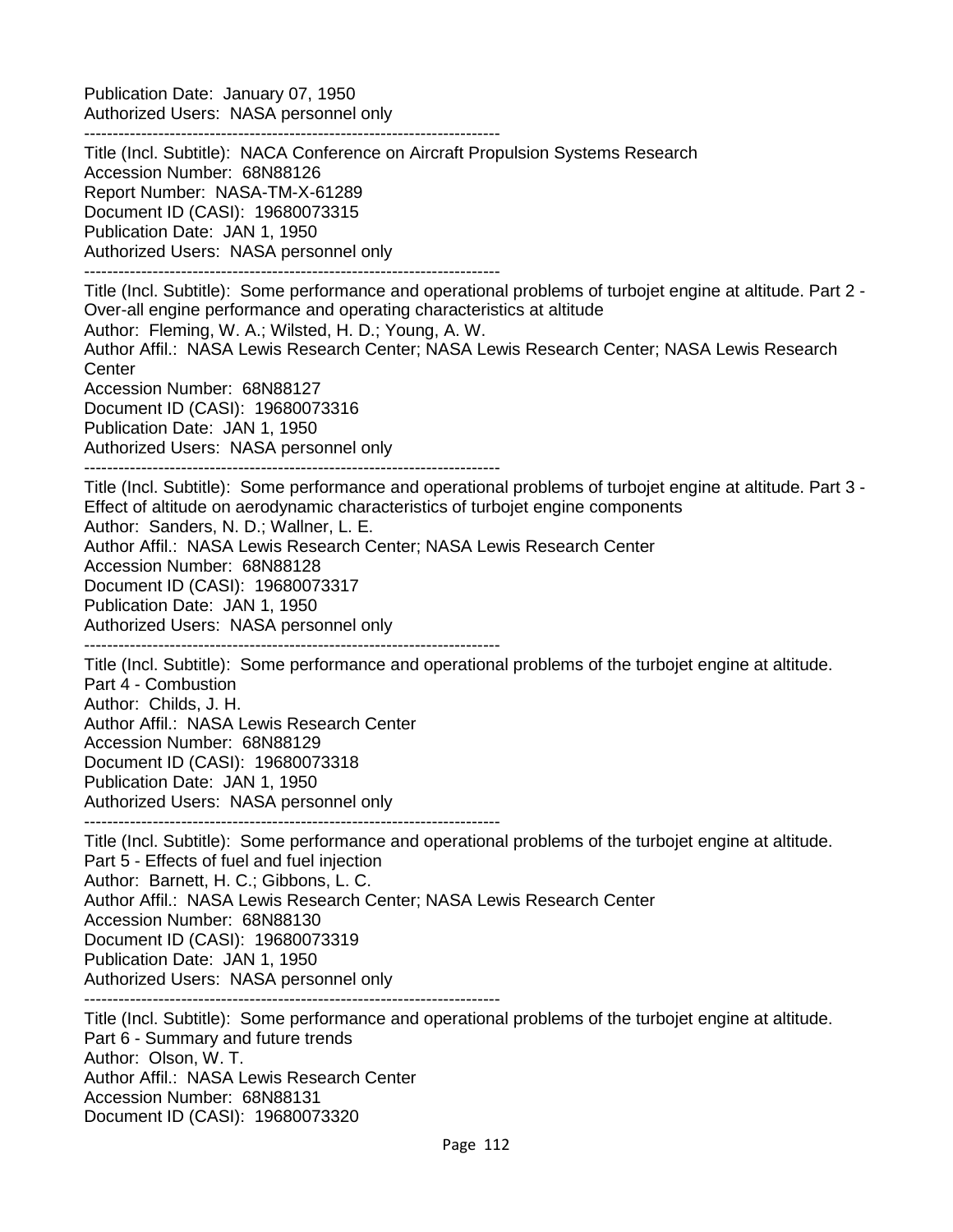Publication Date: JAN 1, 1950 Authorized Users: NASA personnel only

-------------------------------------------------------------------------

Title (Incl. Subtitle): Thrust augmentation of turbojet engines Author: Conrad, E. W.; Lundin, B. T. Author Affil.: NASA Lewis Research Center; NASA Lewis Research Center Accession Number: 68N88132 Document ID (CASI): 19680073321 Publication Date: Jan. 1, 1950 Authorized Users: NASA personnel only ------------------------------------------------------------------------- Title (Incl. Subtitle): Heat and power extraction from turbojet engines Author: Hensley, R. V.; Rom, F. E. Author Affil.: NASA Lewis Research Center; NASA Lewis Research Center Accession Number: 68N88133 Document ID (CASI): 19680073322 Publication Date: JAN 1, 1950 Authorized Users: NASA personnel only ------------------------------------------------------------------------- Title (Incl. Subtitle): Icing problems of turbojet engines Author: Callaghan, E. E.; Von Glahn, U. H. Author Affil.: NASA Lewis Research Center; NASA Lewis Research Center Accession Number: 68N88134 Document ID (CASI): 19680073323 Publication Date: JAN 1, 1950 Authorized Users: NASA personnel only ------------------------------------------------------------------------- Title (Incl. Subtitle): Performance and operating characteristics of ramjet engines. Part 1 - Introduction Author: Wyatt, D. M. D. Author Affil.: NASA Lewis Research Center Accession Number: 68N88135 Document ID (CASI): 19680073324 Publication Date: JAN 1, 1950 Authorized Users: NASA personnel only ------------------------------------------------------------------------- Title (Incl. Subtitle): Performance and operating characteristics of ramjet engines. Part 2 - Internal characteristics Author: Perchonok, E.; Sterbentz, W. H. Author Affil.: NASA Lewis Research Center; NASA Lewis Research Center Accession Number: 68N88136 Document ID (CASI): 19680073325 Publication Date: JAN 1, 1950 Authorized Users: NASA personnel only ------------------------------------------------------------------------- Title (Incl. Subtitle): Performance and operating characteristics of ramjet engines. Part 3 - External characteristics Author: Carlton, W. W.; Cohen, C. B. Author Affil.: NASA Lewis Research Center; NASA Lewis Research Center Accession Number: 68N88137 Document ID (CASI): 19680073326 Publication Date: JAN 1, 1950

Authorized Users: NASA personnel only

-------------------------------------------------------------------------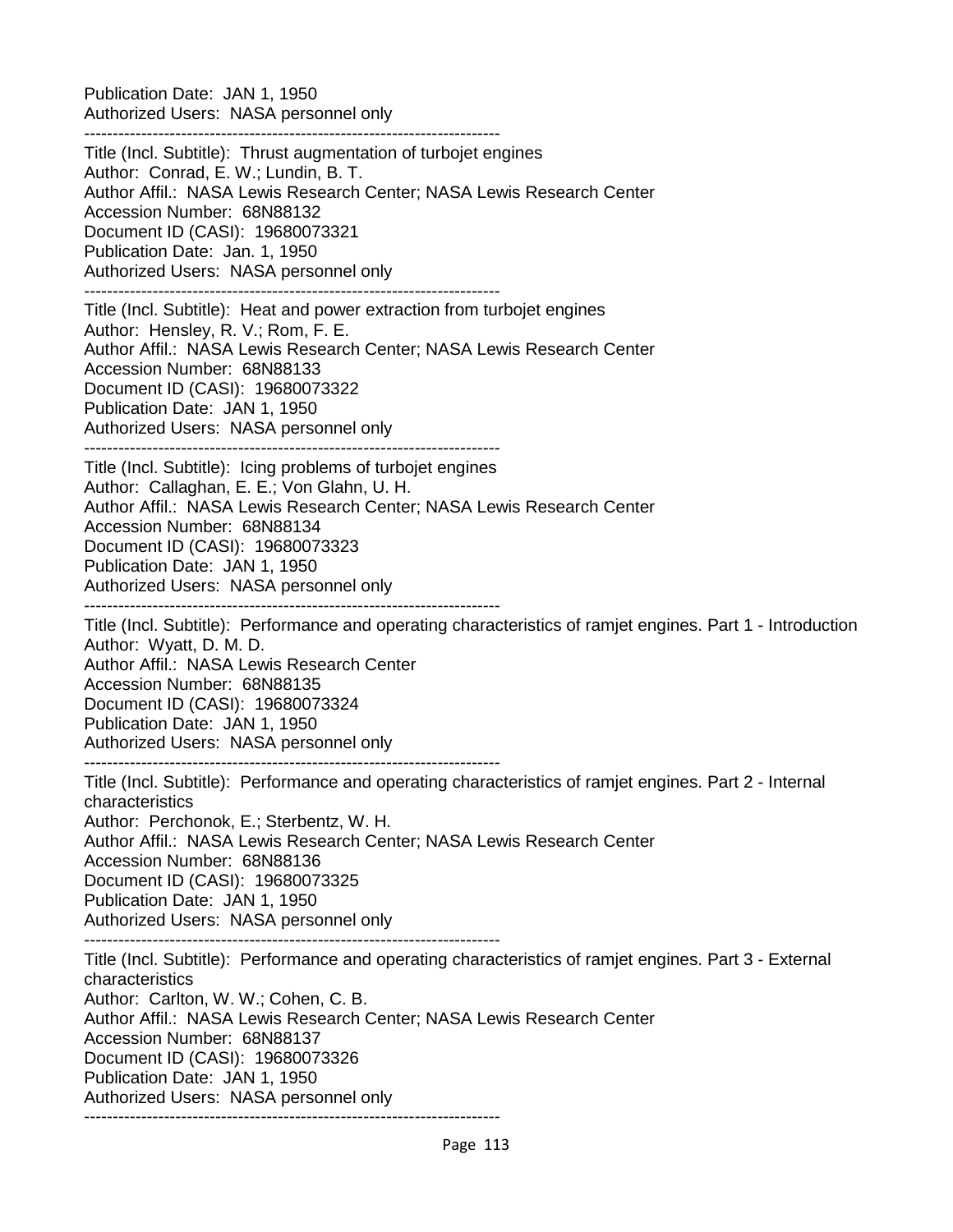Title (Incl. Subtitle): Performance and operating characteristics of ramjet engines. Part 4 - Performance analysis

Author: Wyatt, D. M. D. Author Affil.: NASA Lewis Research Center Accession Number: 68N88138 Document ID (CASI): 19680073327 Publication Date: JAN 1, 1950 Authorized Users: NASA personnel only ------------------------------------------------------------------------- Title (Incl. Subtitle): Survey of the turbine cooling problem Author: Ellerbrock, H. H., Jr.; Schafer, L. J., Jr. Author Affil.: NASA Lewis Research Center; NASA Lewis Research Center Accession Number: 68N88139 Document ID (CASI): 19680073328 Publication Date: JAN 1, 1950 Authorized Users: NASA personnel only ------------------------------------------------------------------------- Title (Incl. Subtitle): Control studies on turbine engines Author: Boksenbom, A. S.; Krebs, R. P. Author Affil.: NASA Lewis Research Center; NASA Lewis Research Center Accession Number: 68N88140 Document ID (CASI): 19680073329 Publication Date: JAN 1, 1950 Authorized Users: NASA personnel only ------------------------------------------------------------------------- Title (Incl. Subtitle): Problems relating to rocket engines Author: Sloop, J. L. Author Affil.: NASA Lewis Research Center Accession Number: 68N88141 Document ID (CASI): 19680073330 Publication Date: JAN 1, 1950 Authorized Users: NASA personnel only ------------------------------------------------------------------------- Title (Incl. Subtitle): Investigation of a one-fifth scale model of a proposed high-submerged-speed submarine in the Langley full-scale tunnel /U/ Author: Cocke, B. W.; Lipson, S.; Scallion, W. I. Author Affil.: NASA Langley Research Center; NASA Langley Research Center; NASA Langley Research Center Accession Number: 70X70946 Report Number: NACA-RM-SL50K01 Document ID (CASI): 19700089641 Publication Date: Jan 1, 1950 Authorized Users: NASA personnel only ------------------------------------------------------------------------- Title (Incl. Subtitle): Ditching Investigation of a 1/18-Scale Model of the North American B-45 Airplane Author: Fisher, Lloyd J.; Thompson, William C. Author Affil.: National Advisory Committee for Aeronautics. Langley Aeronautical Lab.; National Advisory Committee for Aeronautics. Langley Aeronautical Lab. Report Number: NACA-RM-SL9L22a Document ID (CASI): 20090026459 Publication Date: December 22, 1949 Authorized Users: NASA personnel only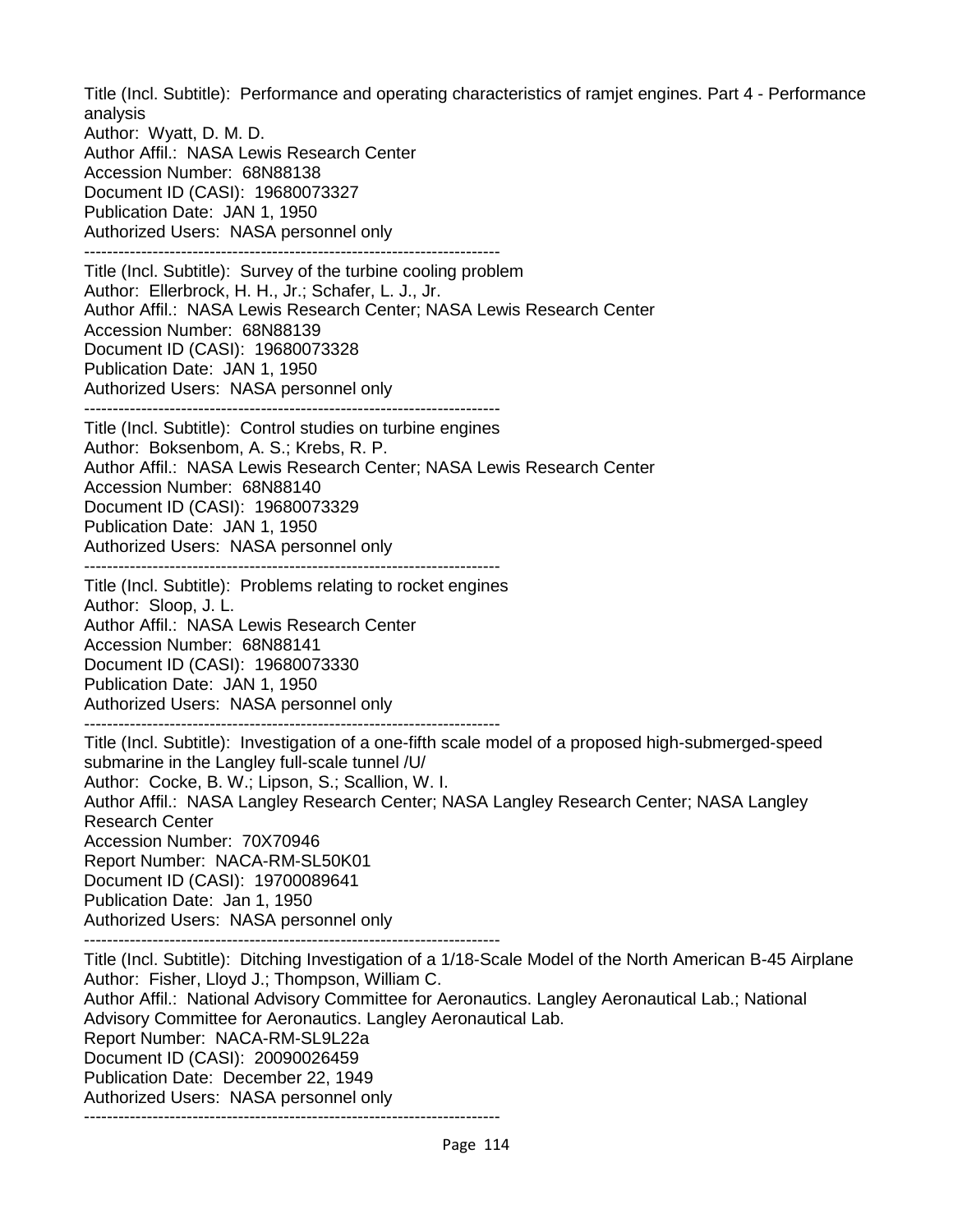Title (Incl. Subtitle): Landing Procedure in Model Ditching Tests of Bf 109 Author: Sottorf, W. Report Number: NACA-TM-1247 Document ID (CASI): 20050019585 Publication Date: December 1949 Authorized Users: NASA personnel only -------------------------------------------------------------------------

Title (Incl. Subtitle): Pressure-Distribution Measurements on the Tail Surfaces of a Rotating Model of the Design BFW - M31 Author: Kohler, M.; Mautz, W. Author Affil.: Zentrale fuer Wissenschaftliches Berichtswesen; Zentrale fuer Wissenschaftliches Berichtswesen Report Number: NACA-TM-1220 Document ID (CASI): 20050029436 Publication Date: December 1949

Authorized Users: NASA personnel only -------------------------------------------------------------------------

Title (Incl. Subtitle): Full-Scale Hydrodynamic Evaluation of a Modified Navy J4F-2 Amphibian with a 0.425-Scale XP5M-1 Hull Bottom. TED No. NACA DE325

Author: Land, Norman S.; Elliott, John M.; Christopher, Kenneth W.

Author Affil.: National Advisory Committee for Aeronautics. Langley Aeronautical Lab.; National Advisory Committee for Aeronautics. Langley Aeronautical Lab.; National Advisory Committee for Aeronautics. Langley Aeronautical Lab.

Report Number: NACA-RM-SL9L07a

Document ID (CASI): 20090026501

Publication Date: December 07, 1949

Authorized Users: NASA personnel only

-------------------------------------------------------------------------

Title (Incl. Subtitle): Flight Investigations at High-Subsonic, Transonic, and Supersonic Speeds to Determine Zero-Lift Drag of Fin-Stabilized Bodies of Revolution having Fineness Ratios of 12.5, 8.91, and 6.04 and Varying Positions of Maximum Diameter Author: Hart, Roger G.; Katz, Ellis R.

Author Affil.: National Advisory Committee for Aeronautics. Langley Aeronautical Lab.; National Advisory Committee for Aeronautics. Langley Aeronautical Lab.

Report Number: NACA-RM-L9I30

Document ID (CASI): 20050019251

Publication Date: November 30, 1949

Authorized Users: NASA personnel only -------------------------------------------------------------------------

Title (Incl. Subtitle): Two-Dimensional Potential Flows Author: Schaefer, Manfred; Tollmien, W. Author Affil.: Technische Hochschule; Technische Hochschule Report Number: NACA-TM-1243 Document ID (CASI): 20050028449 Publication Date: November 1949 Authorized Users: NASA personnel only -------------------------------------------------------------------------

Title (Incl. Subtitle): Measurement of Oil-Film Pressures in Journal Bearings under Constant and Variable Loads Author: Buske, A.; Rolli, W. Report Number: NACA-TM-1200 Document ID (CASI): 20050029430 Publication Date: November 1949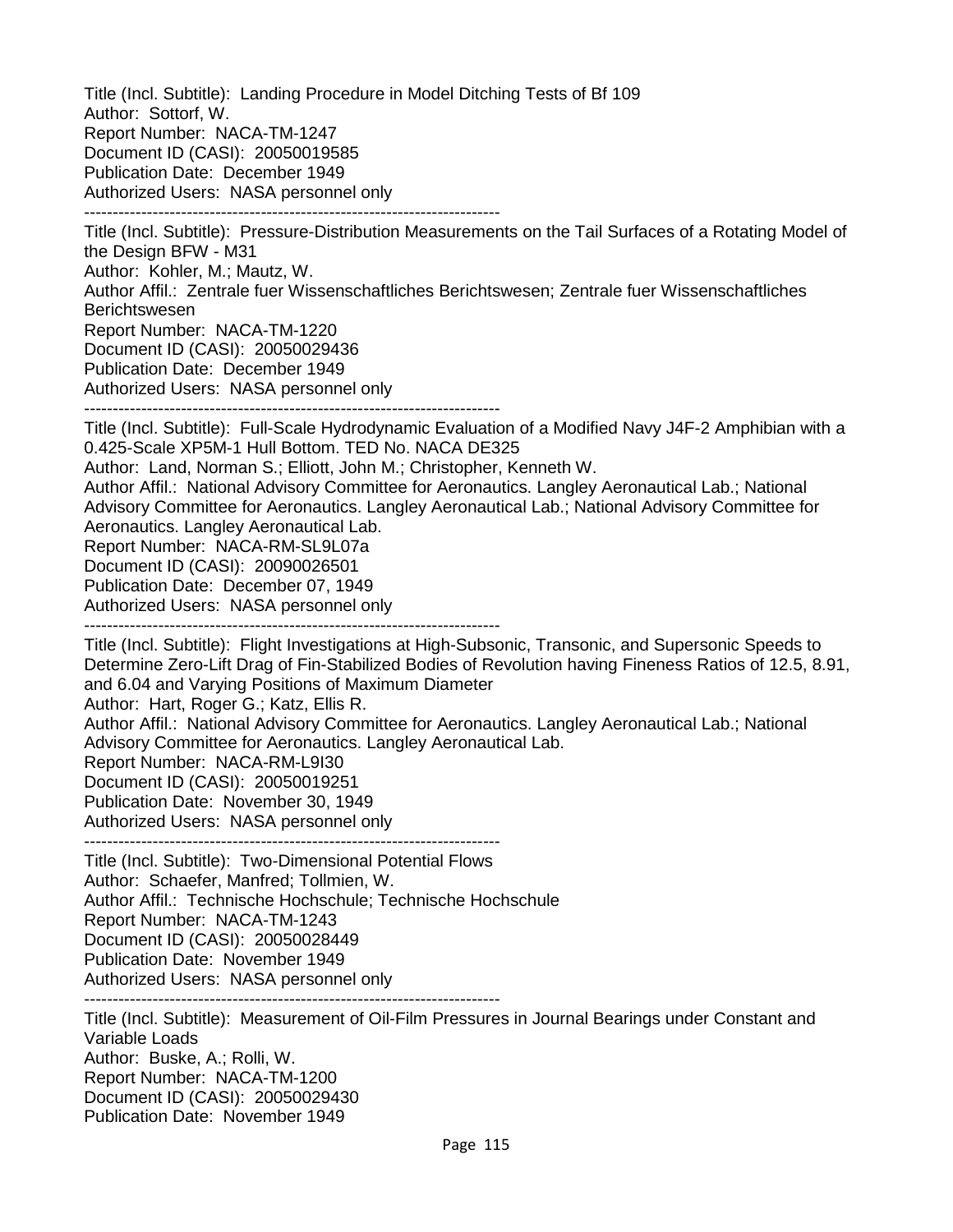Authorized Users: NASA personnel only -------------------------------------------------------------------------

Title (Incl. Subtitle): On the Motions of an Oscillating System under the Influence of Flip-Flop Controls Author: Fluegge-Lotz, I.; Klotter, K. Author Affil.: Zentrale fuer Wissenschaftliches Berichtswesen; Zentrale fuer Wissenschaftliches Berichtswesen Report Number: NACA-TM-1237 Document ID (CASI): 20050028480 Publication Date: November 1949 Authorized Users: NASA personnel only ------------------------------------------------------------------------- Title (Incl. Subtitle): Investigation of some turbulent-boundary-layer velocity profiles at a tunnel wall with Mach numbers up to 1.2 Author: Tulin, Marshall P; Wright, Ray H Accession Number: 93R15275 Report Number: NACA-RM-L9H29a Document ID (CASI): 19930085985 Authorized Users: NASA personnel only ------------------------------------------------------------------------- Title (Incl. Subtitle): Rotationally Symmetric Potential Flows Author: Schaefer, Manfred; Tollmien, W. Author Affil.: Technische Hochschule; Technische Hochschule Report Number: NACA-TM-1244 Document ID (CASI): 20050019548 Publication Date: November 1949 Authorized Users: NASA personnel only ------------------------------------------------------------------------- Title (Incl. Subtitle): Two-Dimensional Motion of a Gas at Large Supersonic Velocities Author: Falkovich, S. V. Report Number: NACA-TM-1239 Document ID (CASI): 20050028486 Publication Date: October 1949 Authorized Users: NASA personnel only ------------------------------------------------------------------------- Title (Incl. Subtitle): A Class of De Laval Nozzles Author: Falkovich, S. V. Report Number: NACA-TM-1236 Document ID (CASI): 20050028467 Publication Date: October 1949 Authorized Users: NASA personnel only ------------------------------------------------------------------------- Title (Incl. Subtitle): The Effects of Horizontal-Tail Location and Wing Modifications on the High-Speed Stability and Control Characteristics of a 01.14-Scale Model of the McDonnell XF2H-1 Airplane (TED No, NACA DE336) Author: Emerson, Horace F.; Axelson, John A. Author Affil.: National Advisory Committee for Aeronautics. Ames Aeronautical Lab.; National Advisory Committee for Aeronautics. Ames Aeronautical Lab. Report Number: NACA-RM-SA9J14 Document ID (CASI): 20090026276 Publication Date: October 14, 1949 Authorized Users: NASA personnel only -------------------------------------------------------------------------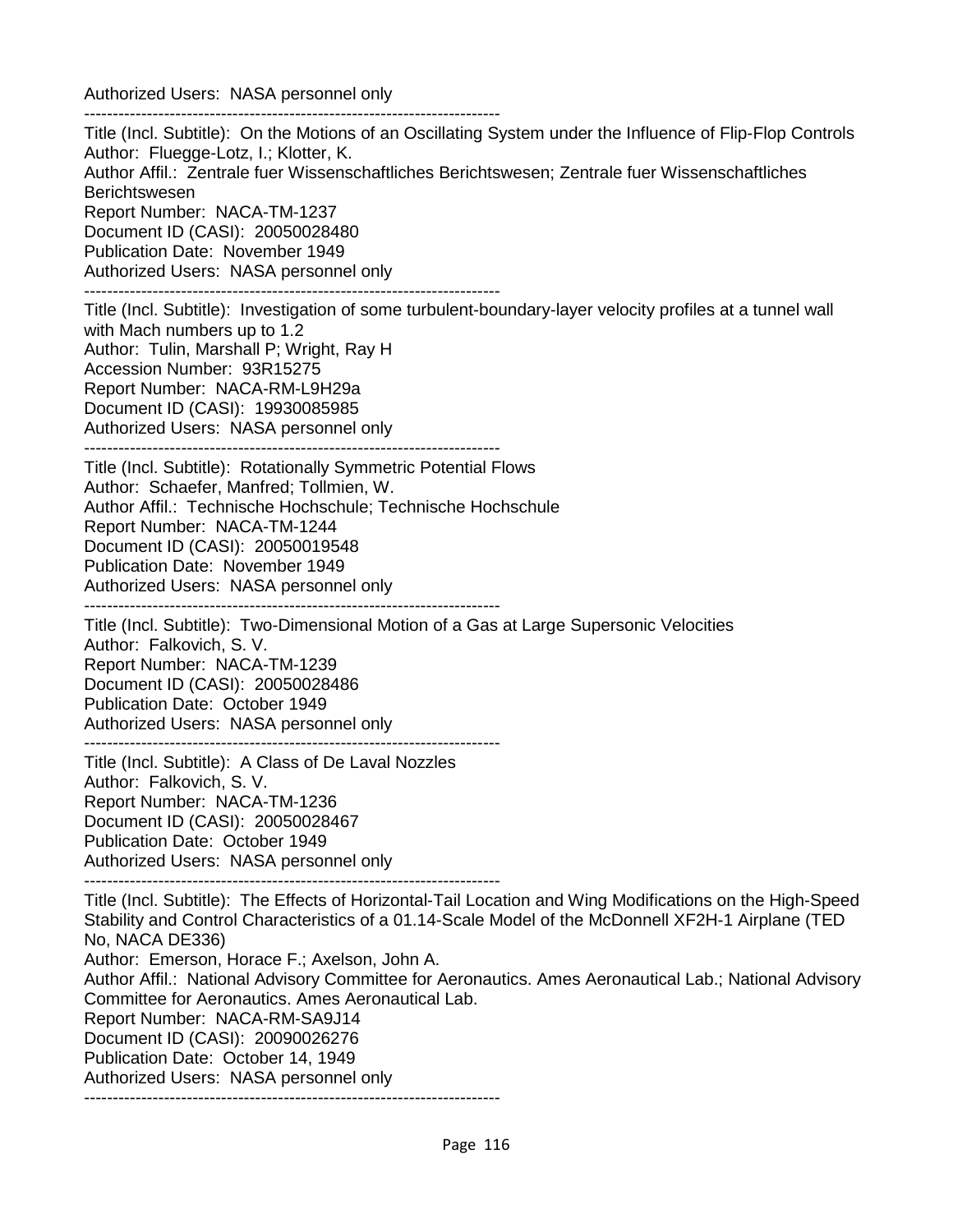Title (Incl. Subtitle): Investigation of the Kingfisher XAUM-2 flying torpedo in the Langley full scale tunnel, ted no. NACA DE 327 Author: Barnett, U. R.; Cocke, B. W. Author Affil.: NASA Langley Research Center; NASA Langley Research Center Accession Number: 71X80116 Report Number: NACA-RM-SL9F23 Document ID (CASI): 19710081528 Publication Date: Oct 6, 1949 Authorized Users: NASA personnel only -------------------------------------------------------------------------

Title (Incl. Subtitle): General Characteristics of a Airspeed System using Fuselage Static Vents on a Swept-Wing Airplane Author: Johnston, J. Ford; OBryan, Thomas C. Author Affil.: National Advisory Committee for Aeronautics. Langley Aeronautical Lab.; National Advisory Committee for Aeronautics. Langley Aeronautical Lab. Report Number: NACA-RM-SL9J21 Document ID (CASI): 20090026502 Publication Date: October 21, 1949 Authorized Users: NASA personnel only

------------------------------------------------------------------------- Title (Incl. Subtitle): Lift Force of an Arrow-Shaped Wing Author: Gurevich, M. I. Report Number: NACA-TM-1245 Document ID (CASI): 20050028450 Publication Date: October 1949 Authorized Users: NASA personnel only -------------------------------------------------------------------------

Title (Incl. Subtitle): Aerodynamic Characteristics of a 0.5-Scale Model of the Fairchild XSAM-N-2 Lark Missile at High Subsonic Speeds Author: Martin, Andrew; Hunter, Harlo A. Report Number: NACA-RM-SA9I28; NACA DE322 Document ID (CASI): 20090022099 Publication Date: September 28, 1949 Authorized Users: NASA personnel only

-------------------------------------------------------------------------

Title (Incl. Subtitle): Behavior of the Laminar Boundary Layer for Periodically Oscillating Pressure Variation Author: Quick, august Wilhelm; Schroeder, K. Report Number: NACA-TM-1228 Document ID (CASI): 20050028446 Publication Date: September 1949 Authorized Users: NASA personnel only -------------------------------------------------------------------------

Title (Incl. Subtitle): Investigations on the Stability, Oscillation, and Stress Conditions of Airplanes with Tab Control: First Partial Report. Derivation of the Equations of Motion and their General Solutions Author: Filzek, B. Author Affil.: Zentrale fuer Wissenschaftliches Berichtswesen Report Number: NACA-TM-1197 Document ID (CASI): 20050029422 Publication Date: September 1949 Authorized Users: NASA personnel only -------------------------------------------------------------------------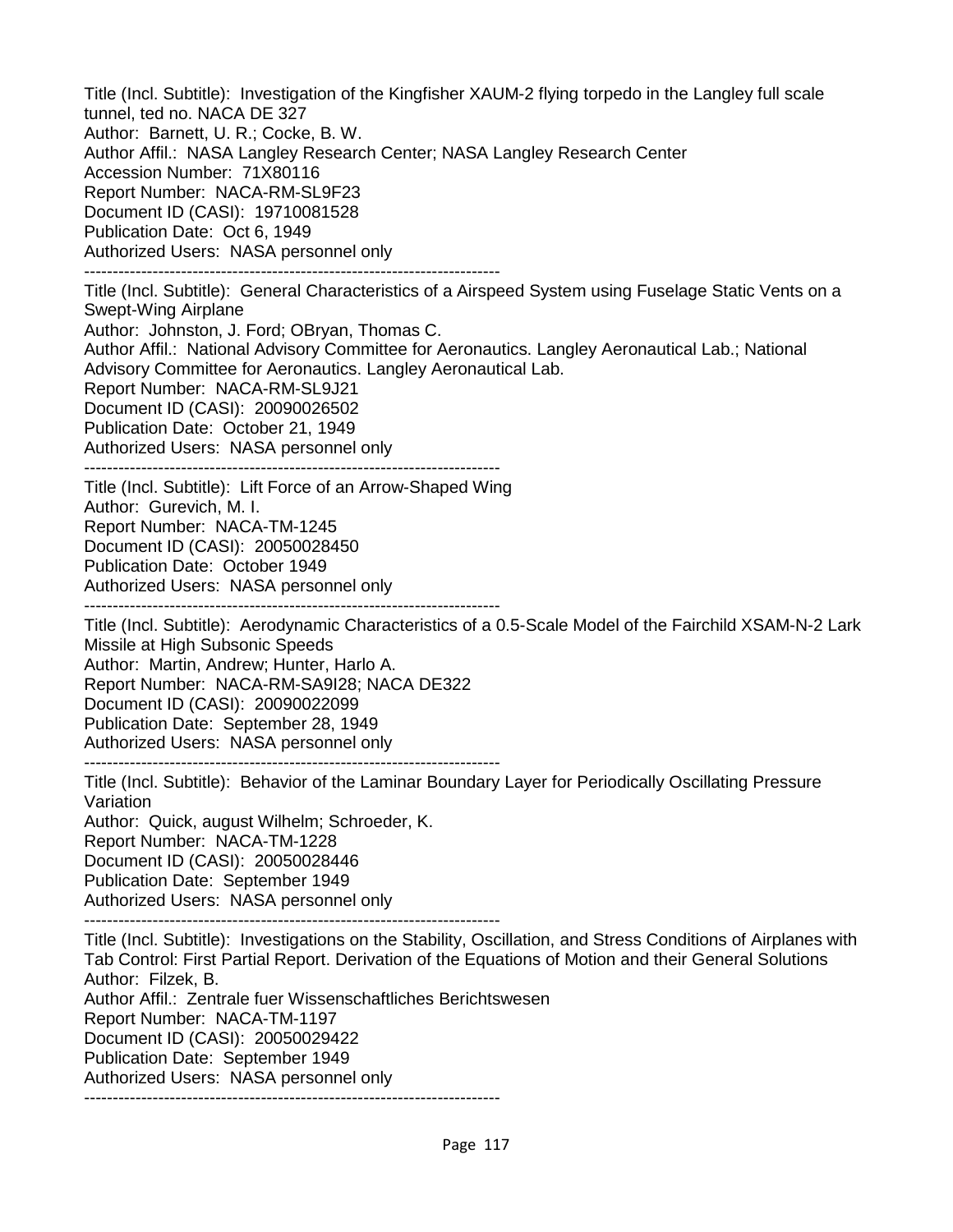Title (Incl. Subtitle): Smooth-Water Landing Stability and Rough-Water Landing and Take-Off Behavior of a 1/13-Scale Model of the Consolidated Vultee Skate 7 Seaplane, TED No. NACA DE 338 Author: McKann, Robert F.; Coffee, Claude W.; Arabian, Donald D.

Author Affil.: National Advisory Committee for Aeronautics. Langley Aeronautical Lab.; National Advisory Committee for Aeronautics. Langley Aeronautical Lab.; National Advisory Committee for Aeronautics. Langley Aeronautical Lab.

Report Number: NACA-RM-SL9H31

Document ID (CASI): 20050030039

Publication Date: September 8, 1949

Authorized Users: NASA personnel only

-------------------------------------------------------------------------

Title (Incl. Subtitle): Hovering and Low-Speed Performance and Control Characteristics of the Kaman Helicopter Rotor System as Determined on the Langley Helicopter Tower. TED No. NACA DE 205 Author: Carpenter, Paul J.; Paulnock, Russell S.

Author Affil.: National Advisory Committee for Aeronautics. Langley Aeronautical Lab.; National Advisory Committee for Aeronautics. Langley Aeronautical Lab.

Report Number: NACA-RM-SL9I27 Document ID (CASI): 20090026503 Publication Date: September 27, 1949

Authorized Users: NASA personnel only -------------------------------------------------------------------------

Title (Incl. Subtitle): Theory of Characteristics

Author: Tollmien, W.

Author Affil.: Technische Hochschule

Report Number: NACA-TM-1242

Document ID (CASI): 20050028448

Publication Date: September 1949

Authorized Users: NASA personnel only

-------------------------------------------------------------------------

Title (Incl. Subtitle): The Static-Pressure Error of a Wing Airspeed Installation of the McDonnell XF-88 Airplane in Dives to Transonic Speeds Author: Goodman, Harold R. Author Affil.: National Advisory Committee for Aeronautics. Langley Aeronautical Lab. Report Number: NACA-RM-SL9I12 Document ID (CASI): 20050030041 Publication Date: September 23, 1949 Authorized Users: NASA personnel only

-------------------------------------------------------------------------

Title (Incl. Subtitle): Preliminary Analysis of Axial-Flow Compressors Having Supersonic Velocity at the Entrance of the Stator Author: Ferri, Antonio Author Affil.: National Advisory Committee for Aeronautics. Langley Aeronautical Lab. Report Number: NACA-RM-L9G06 Document ID (CASI): 20090011997 Publication Date: September 12, 1949 Authorized Users: NASA personnel only -------------------------------------------------------------------------

Title (Incl. Subtitle): Performance of Axial-Flow Supersonic Compressor of the XJ55-FF-1 Turbojet Engine. IV - Analysis of Compressor Operation over a Range of Equivalent Tip Speeds from 801 to 1614 Feet per Second Author: Graham, Robert C.; Hartmann, Melvin J.

Author Affil.: National Advisory Committee for Aeronautics. Lewis Flight Propulsion Lab.; National Advisory Committee for Aeronautics. Lewis Flight Propulsion Lab.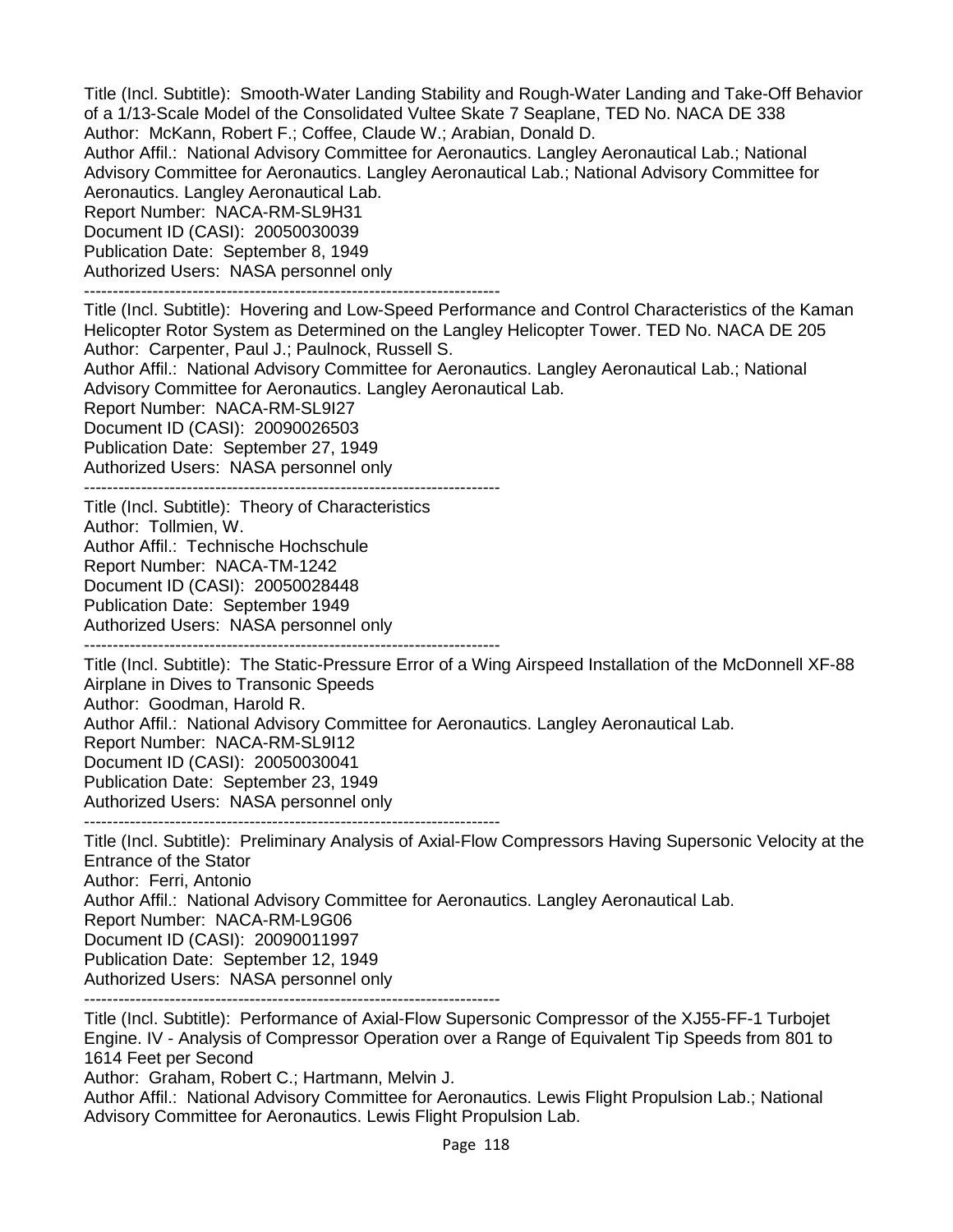Report Number: NACA-RM-SE9J14 Document ID (CASI): 20090022318 Publication Date: August 25, 1949 Authorized Users: NASA personnel only -------------------------------------------------------------------------

Title (Incl. Subtitle): Ditching Tests of a 1/18-Scale Model of the Lockheed Constellation Airplane with Speedpak Attached Author: Fisher, Lloyd J.; Thompson, William C. Author Affil.: National Advisory Committee for Aeronautics. Langley Aeronautical Lab.; National Advisory Committee for Aeronautics. Langley Aeronautical Lab. Report Number: NACA-RM-SL9H05a Document ID (CASI): 20050071552 Publication Date: August 09, 1949 Authorized Users: NASA personnel only ------------------------------------------------------------------------- Title (Incl. Subtitle): Fluid flow through porous metals Author: Green, L., Jr. Author Affil.: Jet Propulsion Lab., California Inst. of Tech. Accession Number: 72X10431 Report Number: NASA-CR-127050; JPL-PR-4-3 Document ID (CASI): 19720068517 Publication Date: Aug 19, 1949 Authorized Users: U.S. Government agencies and U.S. Government agency contractors only ------------------------------------------------------------------------- Title (Incl. Subtitle): Performance of J33-A-21 and J33-A-23 Turbojet-Engine Compressors with Water **Injection** Author: Beede, William L.; Withee, Joseph R., Jr. Author Affil.: National Advisory Committee for Aeronautics. Lewis Flight Propulsion Lab.; National Advisory Committee for Aeronautics. Lewis Flight Propulsion Lab. Report Number: NACA-RM-SE9G13 Document ID (CASI): 20050019420 Publication Date: August 03, 1949 Authorized Users: NASA personnel only ------------------------------------------------------------------------- Title (Incl. Subtitle): Wind-Tunnel Tests of a 0.16-Scale Model of the Douglas MX-656 Airplane at High Subsonic Speeds. II - Wing and Fuselage Pressure Distribution Author: Cleary, Joseph W.; Mellenthin, Jack A. Author Affil.: National Advisory Committee for Aeronautics. Ames Aeronautical Lab.; National Advisory Committee for Aeronautics. Ames Aeronautical Lab. Report Number: NACA-RM-SA9H22 Document ID (CASI): 20090022100 Publication Date: August 22, 1949 Authorized Users: NASA personnel only ------------------------------------------------------------------------- Title (Incl. Subtitle): An NACA Vane-Type Angle-of-Attack Indicator for use at Subsonic and Supersonic Speeds

Author: Mitchell, Jesse L.; Peck, Robert F. Author Affil.: National Advisory Committee for Aeronautics. Langley Aeronautical Lab.; National Advisory Committee for Aeronautics. Langley Aeronautical Lab. Report Number: NACA-RM-L9F28a Document ID (CASI): 20050080746 Publication Date: August 16, 1949 Authorized Users: NASA personnel only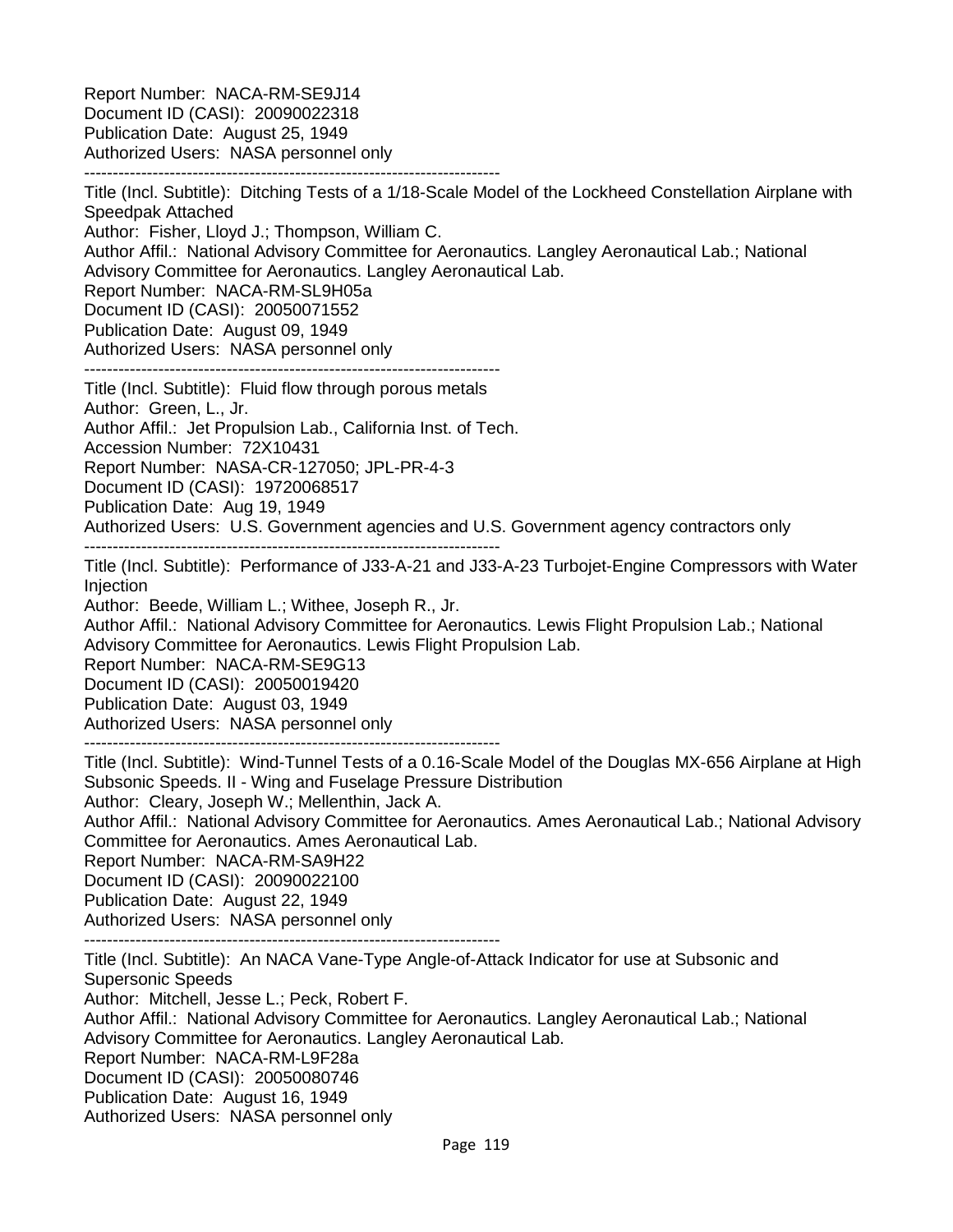-------------------------------------------------------------------------

Title (Incl. Subtitle): Performance of Single-Stack Turbine of Mark 25 Torpedo Power Plant with Two Special Nozzles Title: Number of Part: II Title: Name of Part: Efficiency with 20 Degrees-Inlet-Angle Rotor Blades Author: Schum, Harold J.; Whitney, Warren J. Author Affil.: National Advisory Committee for Aeronautics. Lewis Flight Propulsion Lab.; National Advisory Committee for Aeronautics. Lewis Flight Propulsion Lab. Report Number: NACA-RM-SE9H09 Document ID (CASI): 20050019363 Publication Date: August 25, 1949 Authorized Users: NASA personnel only -------------------------------------------------------------------------

Title (Incl. Subtitle): Flow Measurement by Means of Light Interference Author: Zobel, Th. Author Affil.: Zentrale fuer Wissenschaftliches Berichtswesen Report Number: NACA-TM-1253 Document ID (CASI): 20050019629 Publication Date: August 1949 Authorized Users: NASA personnel only -------------------------------------------------------------------------

Title (Incl. Subtitle): Investigation of Conditions of Titanium Carbonization - IV Author: Meerson, G. A.; Lipkes, Y. M. Report Number: NACA-TM-1235 Document ID (CASI): 20050028464 Publication Date: July 1949 Authorized Users: NASA personnel only -------------------------------------------------------------------------

Title (Incl. Subtitle): On the Installation of Jet Engine Nacelles on a Wing Fourth Partial Report: Pressure-Distribution Measurements on a Sweptback Wing with Jet Engine Nacelle Author: Buschner, R. Author Affil.: Zentrale fuer Wissenschaftliches Berichtswesen Report Number: NACA-TM-1226 Document ID (CASI): 20050029443 Publication Date: July 1949 Authorized Users: NASA personnel only

-------------------------------------------------------------------------

Title (Incl. Subtitle): High-Speed Wind-Tunnel Investigation of the Lateral Stability Characteristics of a 0.10-Scale Model of the Grumman XF9F-2 Airplane, TED No. NACA DE 301 Author: Polhamus, Edward C.; King, Thomas J., Jr. Author Affil.: National Advisory Committee for Aeronautics. Langley Aeronautical Lab.; National Advisory Committee for Aeronautics. Langley Aeronautical Lab. Report Number: NACA-RM-Sl9G21A Document ID (CASI): 20050030036 Publication Date: July 22, 1949 Authorized Users: NASA personnel only -------------------------------------------------------------------------

Title (Incl. Subtitle): Comparison of Water-Load Distributions Obtained during Seaplane Landings with Bureau of Aeronautics Specifications. TED No. NACA 2413 Author: Smiley, Robert F.; Haines, Gilbert A. Author Affil.: National Advisory Committee for Aeronautics. Langley Aeronautical Lab.; National Advisory Committee for Aeronautics. Langley Aeronautical Lab. Report Number: NACA-RM-SL9G01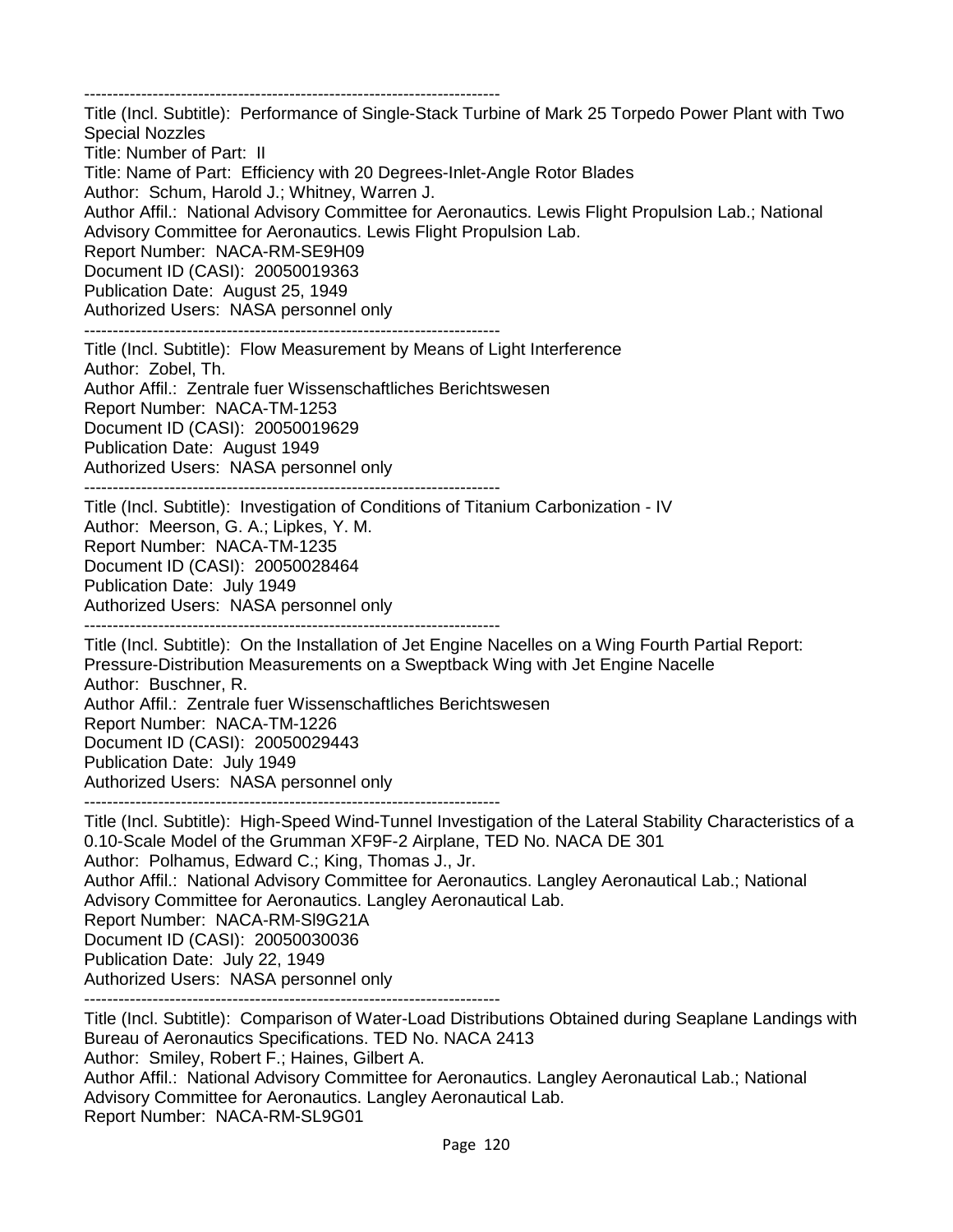Document ID (CASI): 20090026524 Publication Date: July 1949 Authorized Users: NASA personnel only -------------------------------------------------------------------------

Title (Incl. Subtitle): Performance of J33-A-27 Turbojet-Engine Compressor Title: Number of Part: 1 Title: Name of Part: Center for Infrastructure Engineering Studies Author: Kovach, Karl; Osborn, Walter M. Author Affil.: National Advisory Committee for Aeronautics. Lewis Flight Propulsion Lab.; National Advisory Committee for Aeronautics. Lewis Flight Propulsion Lab. Report Number: NACA-RM-SE9F30 Document ID (CASI): 20050019297 Publication Date: July 11, 1949 Authorized Users: NASA personnel only -------------------------------------------------------------------------

Title (Incl. Subtitle): Experimental Flights for Testing of a Reactor as an Expedient for the Termination of Dangerous Spins

Author: Hoehler, P.; Koeppen, I. v.

Author Affil.: Zentrale fuer Wissenschaftliches Berichtswesen; Zentrale fuer Wissenschaftliches Berichtswesen Report Number: NACA-TM-1221

Document ID (CASI): 20050242932

Publication Date: July 1949

Authorized Users: NASA personnel only

-------------------------------------------------------------------------

Title (Incl. Subtitle): Wind-Tunnel Investigation of the Low-Speed Static Stability and Control Characteristics of a Model of Bell MX-776 Author: Queijo, M. J.; Michael, W. H., Jr.

Author Affil.: National Advisory Committee for Aeronautics. Langley Aeronautical Lab.; National Advisory Committee for Aeronautics. Langley Aeronautical Lab.

Report Number: NACA-RM-SL9G08

Document ID (CASI): 20050031073

Publication Date: July 06, 1949

Authorized Users: NASA personnel only

-------------------------------------------------------------------------

Title (Incl. Subtitle): Altitude Performance of AN-F-58 Fuels in British Rolls-Royce Nene Single **Combustor** 

Author: Cook, William P.; Koch, Richard G.

Author Affil.: National Advisory Committee for Aeronautics. Lewis Flight Propulsion Lab.; National Advisory Committee for Aeronautics. Lewis Flight Propulsion Lab.

Report Number: NACA-RM-E9D08; Rept-1114

Document ID (CASI): 20050019339

Publication Date: July 08, 1949

Authorized Users: NASA personnel only

Authorized Users: NASA personnel only

------------------------------------------------------------------------- Title (Incl. Subtitle): Susceptibility to Welding Cracking, Welding Sensitivity, Susceptibility to Welding Seam Cracking, and Test Methods for These Failures Author: Zeyen, K. L. Author Affil.: Zentrale fuer Wissenschaftliches Berichtswesen Report Number: NACA-TM-1249 Document ID (CASI): 20050019587 Publication Date: June 1949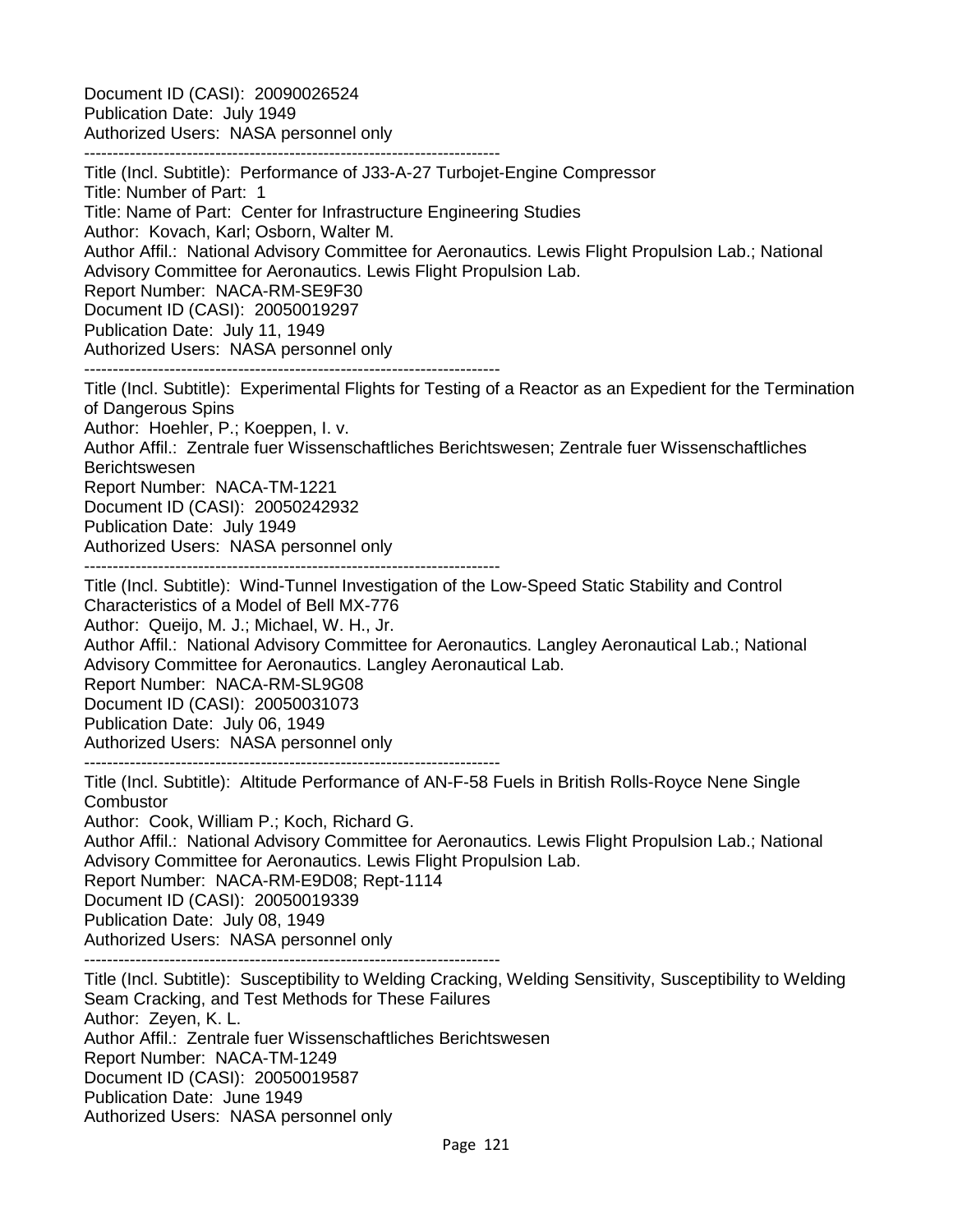-------------------------------------------------------------------------

Title (Incl. Subtitle): Heat Transfer from High-Temperature Surfaces to Fluids Title: Number of Part: Part 3 Title: Name of Part: Correlation of Heat-Transfer Data for Air Flowing in Silicon Carbide Tube with Rounded Entrance, Inside Diameter of 3/4 Inch, and Effective Length of 12 Inches Author: Sams, Eldon W.; Desmon, Leland G. Author Affil.: National Advisory Committee for Aeronautics. Lewis Flight Propulsion Lab.; National Advisory Committee for Aeronautics. Lewis Flight Propulsion Lab. Report Number: NACA-RM-E9D12-Pt-3; Rept-1115-Pt-3 Document ID (CASI): 20050019381 Publication Date: June 23, 1949 Authorized Users: NASA personnel only -------------------------------------------------------------------------

Title (Incl. Subtitle): Investigation in Simulated Vertical Descent of the Characteristics of a Cargo-Dropping Device having Extensible Rotating Blades Author: Stone, Ralph W., Jr.; Hultz, Burton E. Author Affil.: National Advisory Committee for Aeronautics. Langley Aeronautical Lab.; National Advisory Committee for Aeronautics. Langley Aeronautical Lab. Report Number: NACA-RM-L9G14 Document ID (CASI): 20050019268 Publication Date: July 1949 Authorized Users: NASA personnel only -------------------------------------------------------------------------

Title (Incl. Subtitle): The Influence of the Application of Power during Spin Recovery of Multiengine Airplanes

Author: Hoehler, P.

Author Affil.: Zentrale fuer Wissenschaftliches Berichtswesen

Report Number: NACA-TM-1219

Document ID (CASI): 20050029434

Publication Date: June 1949

Authorized Users: NASA personnel only

-------------------------------------------------------------------------

Title (Incl. Subtitle): Longitudinal Stability and Control Characteristics of a Semispan Wind-Tunnel Model of the XF7U-1 Airplane and a Comparison with Complete-Model Wind-Tunnel Tests and Semispan-Model Wing-Flow Tests

Author: Goodson, Kenneth W.; King, Thomas J., Jr.

Author Affil.: National Advisory Committee for Aeronautics. Langley Aeronautical Lab.; National Advisory Committee for Aeronautics. Langley Aeronautical Lab.

Report Number: NACA-RM-SL9A13

Document ID (CASI): 20050080792

Publication Date: 1949

Authorized Users: NASA personnel only -------------------------------------------------------------------------

Title (Incl. Subtitle): Free-Spinning-Tunnel Investigation of a 1/20-Scale Model of the McDonnell XF2H-1 Airplane Author: Berman, Theodore Author Affil.: National Advisory Committee for Aeronautics. Langley Aeronautical Lab. Report Number: NACA-RM-SL9F17 Document ID (CASI): 20090026525 Publication Date: June 17, 1949 Authorized Users: NASA personnel only -------------------------------------------------------------------------

Title (Incl. Subtitle): Two-Dimensional Wing Theory in the Supersonic Range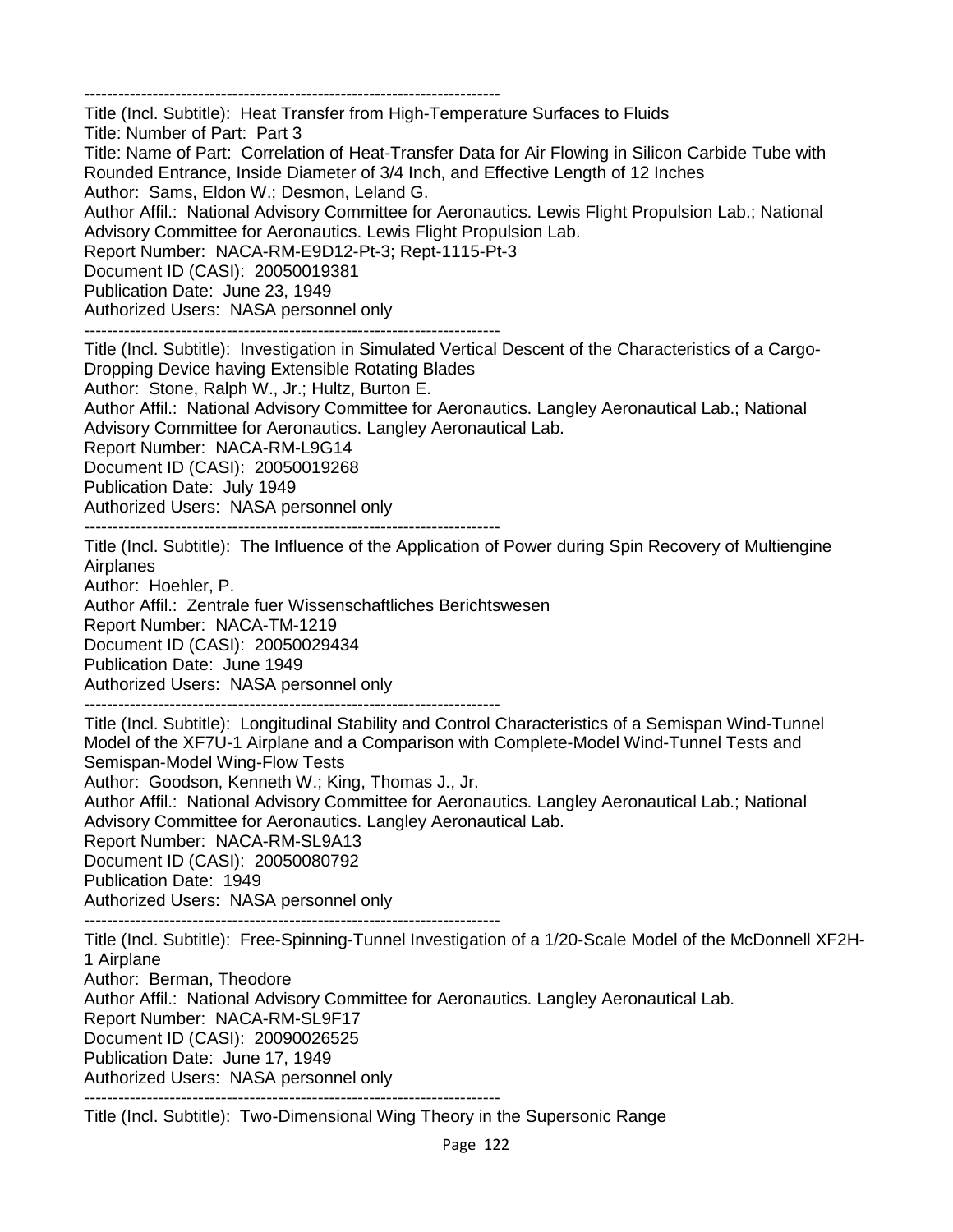Author: Hoenl, H. Author Affil.: Zentrale fuer Wissenschaftliches Berichtswesen Report Number: NACA-TM-1238 Document ID (CASI): 20050028483 Publication Date: June 1949 Authorized Users: NASA personnel only -------------------------------------------------------------------------

Title (Incl. Subtitle): Contribution to the Problem of Flow at High Speed Author: Schmieden, C.; Kawalki, K. H. Report Number: NACA-TM-1233 Document ID (CASI): 20050028459 Publication Date: June 1949 Authorized Users: NASA personnel only -------------------------------------------------------------------------

Title (Incl. Subtitle): Wind-Tunnel Tests on Various Types of Dive Brakes Mounted in Proximity of the Leading Edge of the Wing Author: Lattanzi, Bernardino; Bellante, Erno Report Number: NACA-TM-1161 Document ID (CASI): 20050028408 Publication Date: May 1949 Authorized Users: NASA personnel only -------------------------------------------------------------------------

Title (Incl. Subtitle): Systematic Investigations of the Effects of Plan Form and Gap between the Fixed Surface and Control Surface on Simple Flapped Wings Author: Goethert; Roeber

Author Affil.: Zentrale fuer Wissenschaftliches Berichtswesen; Zentrale fuer Wissenschaftliches Berichtswesen

Report Number: NACA-TM-1206

Document ID (CASI): 20050019655

Publication Date: May 1949

Authorized Users: NASA personnel only -------------------------------------------------------------------------

Title (Incl. Subtitle): Spin Investigation of a 1/29-Scale Model of the Republic XF-91 Airplane with a Conventional Tail Installed

Author: Klinar, Walter J.; Jones, Ira P., Jr.

Author Affil.: National Advisory Committee for Aeronautics. Langley Aeronautical Lab.; National Advisory Committee for Aeronautics. Langley Aeronautical Lab. Report Number: NACA-RM-SL9E20

Document ID (CASI): 20050030060

Publication Date: May 05, 1949

Authorized Users: NASA personnel only

-------------------------------------------------------------------------

Title (Incl. Subtitle): Test Report on Three-and Six-Component Measurements on a Series of Tapered Wings of Small Aspect Ratio (Partial Report: Trapezoidal Wing) Author: Lange; Wacke Author Affil.: Zentrale fuer Wissenschaftliches Berichtswesen; Zentrale fuer Wissenschaftliches Berichtswesen Report Number: NACA-TM-1225 Document ID (CASI): 20050029438 Publication Date: May 1949 Authorized Users: NASA personnel only -------------------------------------------------------------------------

Title (Incl. Subtitle): Jet Diffusion in Proximity of a Wall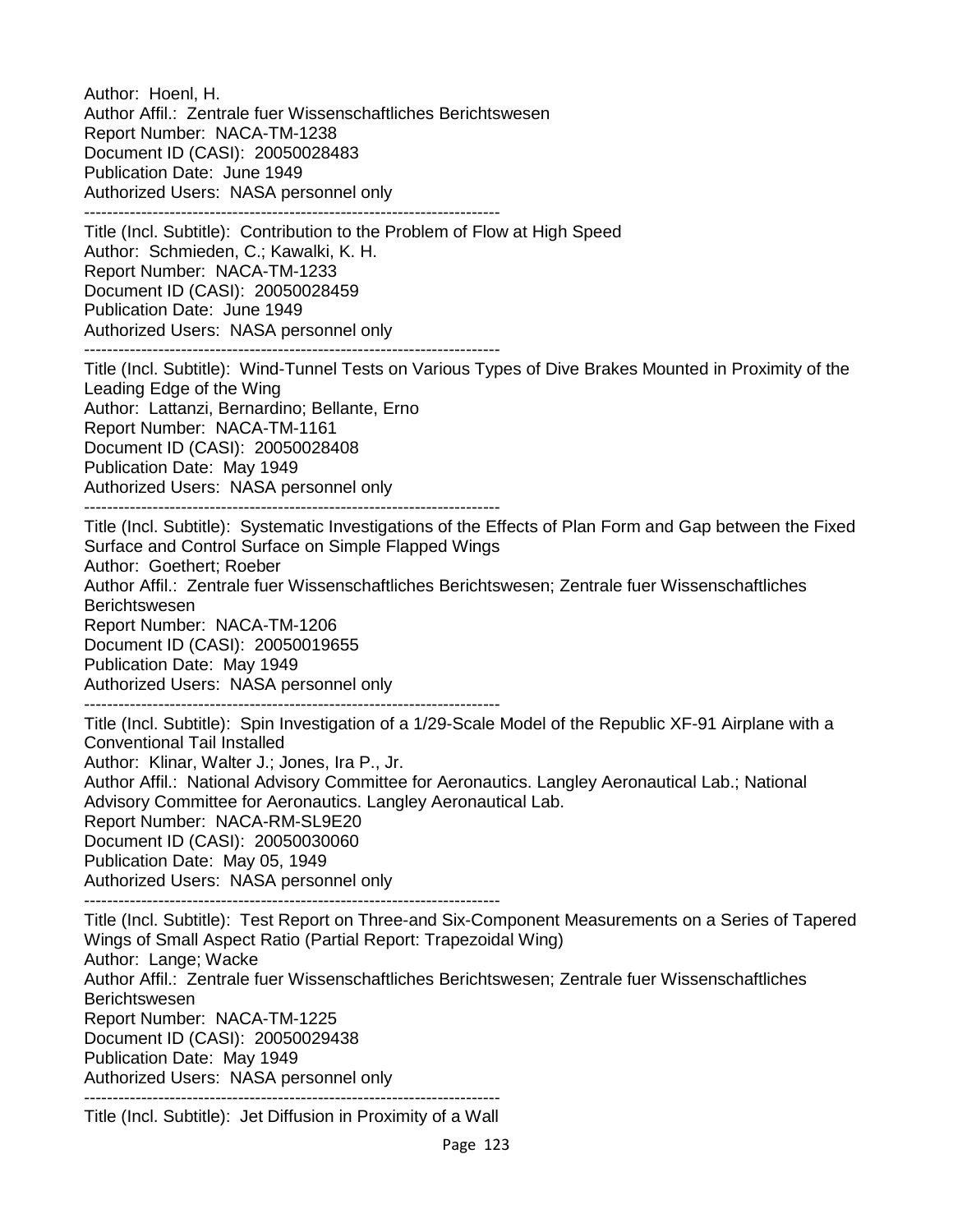Author: Kuechemann, D. Author Affil.: Zentrale fuer Wissenschaftliches Berichtswesen Report Number: NACA-TM-1214 Document ID (CASI): 20050031099 Publication Date: May 1949 Authorized Users: NASA personnel only -------------------------------------------------------------------------

Title (Incl. Subtitle): Effect of the Acceleration of Elongated Bodies of Revolution Upon the Resistance in a Compressible Flow Author: Frankl, F. I. Report Number: NACA-TM-1230 Document ID (CASI): 20050029447 Publication Date: May 1949 Authorized Users: NASA personnel only -------------------------------------------------------------------------

Title (Incl. Subtitle): Performance of Axial-Flow Supersonic Compressor of XJ55-FF-1 Turbojet Engine. II - Performance of Inlet Guide Vanes as Separate Component Author: Graham, Robert C.; Tysl, Edward R. Author Affil.: National Advisory Committee for Aeronautics. Lewis Flight Propulsion Lab.; National Advisory Committee for Aeronautics. Lewis Flight Propulsion Lab. Report Number: NACA-RM-SE9E03 Document ID (CASI): 20090023712 Publication Date: May 03, 1949 Authorized Users: NASA personnel only

-------------------------------------------------------------------------

Title (Incl. Subtitle): Tests of a Full-Scale Model of the Republic XF-91 Airplane in the Ames 40- by 80- Foot Wind Tunnel. Force and Moment Data

Author: Hunten, Lynn W.; Dew, Joseph K.

Author Affil.: National Advisory Committee for Aeronautics. Ames Aeronautical Lab.; National Advisory Committee for Aeronautics. Ames Aeronautical Lab.

Report Number: NACA-RM-SA9C04

Document ID (CASI): 20090026981

Publication Date: May 04, 1949

Authorized Users: NASA personnel only

-------------------------------------------------------------------------

-------------------------------------------------------------------------

Title (Incl. Subtitle): Performance of Single-Stage Turbine of Mark 25 Torpedo Power Plant with Two Special Nozzles

Title: Number of Part: 1

Title: Name of Part: Efficiency with 0.45-inch Rotor Blades

Author: Schum, Harold J.; Whitney, Waren J.

Author Affil.: National Advisory Committee for Aeronautics. Lewis Flight Propulsion Lab.; National Advisory Committee for Aeronautics. Lewis Flight Propulsion Lab.

Report Number: NACA-RM-SE9G20A

Document ID (CASI): 20090022319

Publication Date: May 04, 1949

Authorized Users: NASA personnel only

Title (Incl. Subtitle): Gas Motion in a Local Supersonic Region and Conditions of Potential-Flow Breakdown Author: Nikolskii, A. A.; Taganov, G. I. Report Number: NACA-TM-1213 Document ID (CASI): 20050028439 Publication Date: May 1949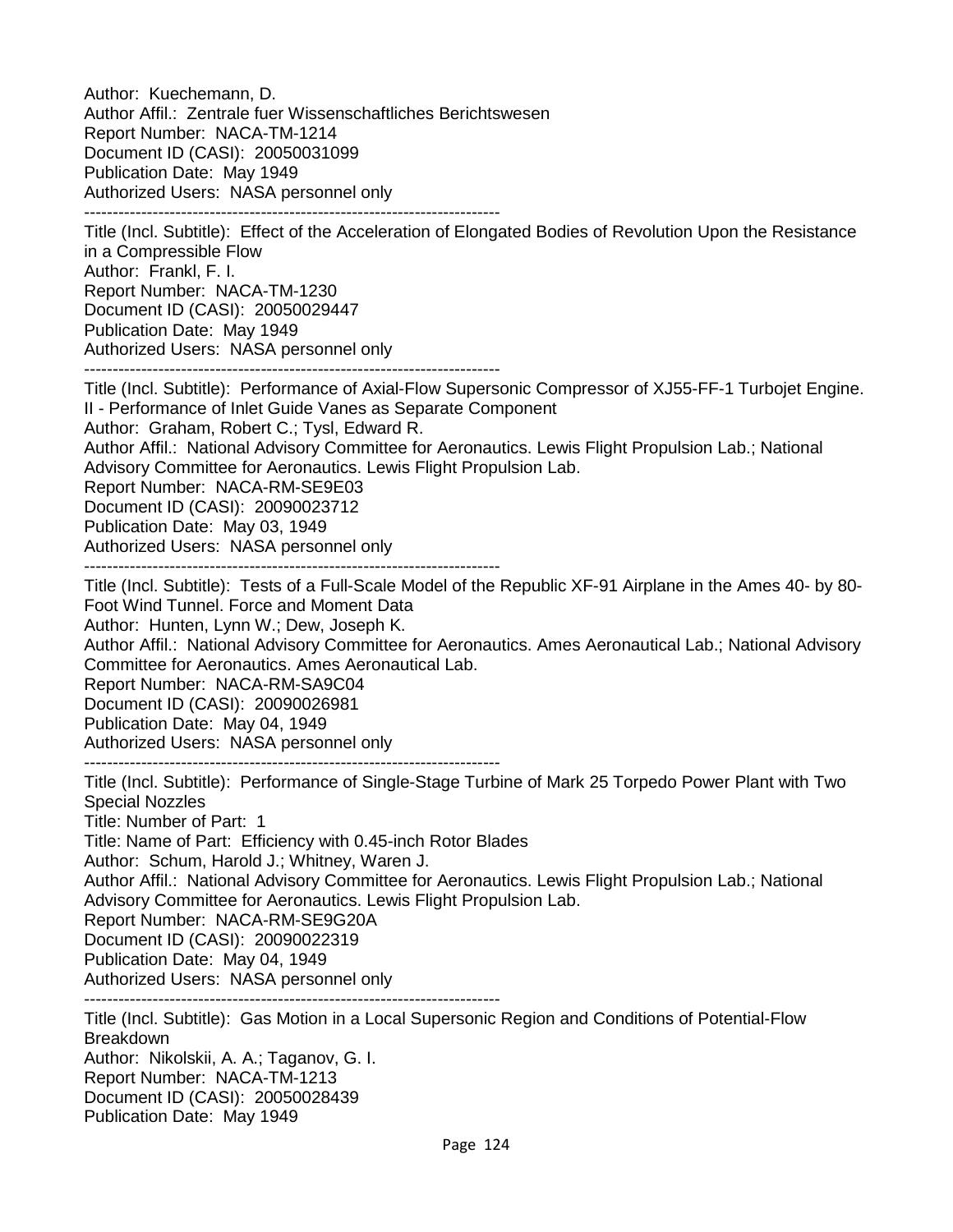Authorized Users: NASA personnel only ------------------------------------------------------------------------- Title (Incl. Subtitle): On the Theory of the Laval Nozzle Author: Falkovich, S. V. Report Number: NACA-TM-1212 Document ID (CASI): 20050028438 Publication Date: April 1949 Authorized Users: NASA personnel only ------------------------------------------------------------------------- Title (Incl. Subtitle): Lame's Wave Functions of the Ellipsoid of Revolution Author: Meixner, J. Author Affil.: Zentrale fuer Wissenschaftliches Berichtswesen Report Number: NACA-TM-1224 Document ID (CASI): 20050242058 Publication Date: April 1949 Authorized Users: NASA personnel only ------------------------------------------------------------------------- Title (Incl. Subtitle): Wind-Tunnel Tests of a 0.16-Scale Model of the Douglas MX-656 Airplane at High Subsonic Speeds Title: Number of Part: 1 Title: Name of Part: Stability and Control Characteristics Author: Hamilton, William T.; Cleary, Joseph W. Author Affil.: National Advisory Committee for Aeronautics. Ames Aeronautical Lab.; National Advisory Committee for Aeronautics. Ames Aeronautical Lab. Report Number: NACA-RM-SA9D26 Document ID (CASI): 20090022160 Publication Date: April 1949 Authorized Users: NASA personnel only ------------------------------------------------------------------------- Title (Incl. Subtitle): Heat Transmission in the Boundary Layer Author: Kalikhman, L. E. Report Number: NACA-TM-1229 Document ID (CASI): 20050028447 Publication Date: April 1949 Authorized Users: NASA personnel only ------------------------------------------------------------------------- Title (Incl. Subtitle): Altitude-Test-Chamber Investigation of McDonnell Afterburner on J34 Engine Author: Reller, John O.; Dowman, Harry W. Author Affil.: National Advisory Committee for Aeronautics. Lewis Flight Propulsion Lab.; National Advisory Committee for Aeronautics. Lewis Flight Propulsion Lab. Report Number: NACA-RM-SE9D19 Document ID (CASI): 20090023627 Publication Date: April 18, 1949 Authorized Users: NASA personnel only ------------------------------------------------------------------------- Title (Incl. Subtitle): Lecture Series "Boundary Layer Theory" Title: Number of Part: Part 1 Title: Name of Part: Laminar Flows Author: Schlichting, H. Author Affil.: Luftfahrtforschungsanstalt Hermann Goering Report Number: NACA-TM-1217-Pt-1 Document ID (CASI): 20040021320 Publication Date: April 1949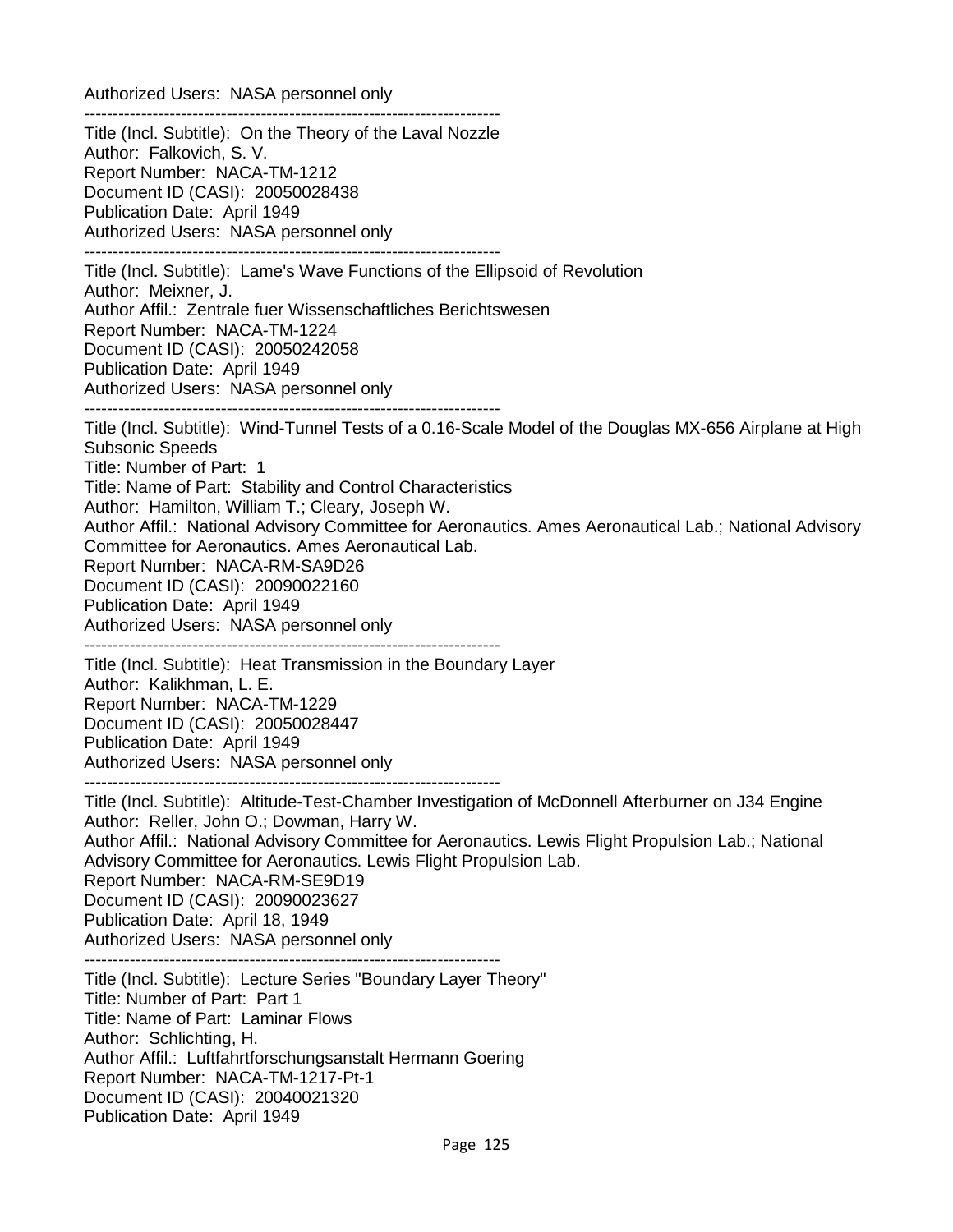Authorized Users: NASA personnel only

------------------------------------------------------------------------- Title (Incl. Subtitle): Rotation in Free Fall of Rectangular Wings of Elongated Shape Author: Dupleich, Paul Report Number: NACA-TM-1201 Document ID (CASI): 20050029433 Publication Date: April 1949 Authorized Users: NASA personnel only ------------------------------------------------------------------------- Title (Incl. Subtitle): Exact Calculation of Laminar Boundary Layer in Longitudinal Flow over a Flat Plate with Homogeneous Suction Author: Iglisch, Rudolf Author Affil.: National Advisory Committee for Aeronautics Report Number: NACA-TM-1205 Document ID (CASI): 20050019547 Publication Date: April 1949 Authorized Users: NASA personnel only ------------------------------------------------------------------------- Title (Incl. Subtitle): Boundary Layer Theory Title: Number of Part: Part 1 Title: Name of Part: Laminar Flows Author: Schlichting, H. Author Affil.: Zentrale fuer Wissenschaftliches Berichtswesen Report Number: NACA-TM-1217-Pt-1 Document ID (CASI): 20050031105 Publication Date: April 1949 Authorized Users: NASA personnel only ------------------------------------------------------------------------- Title (Incl. Subtitle): Boundary Layer Theory Title: Number of Part: Part 2 Title: Name of Part: Turbulent Flows Author: Schlichting, H. Author Affil.: Zentrale fuer Wissenschaftliches Berichtswesen Report Number: NACA-TM-1218 Document ID (CASI): 20050040758 Publication Date: April 1949 Authorized Users: NASA personnel only ------------------------------------------------------------------------- Title (Incl. Subtitle): High Speed Stability and Control Characteristics of a 0.17-Scale Model of the McDonnell XF2H-1 Airplane (TED No. NACA DE 318) Author: Axelson, John A.; Emerson, Horace F. Author Affil.: National Advisory Committee for Aeronautics. Langley Aeronautical Lab.; National Advisory Committee for Aeronautics. Langley Aeronautical Lab. Report Number: NACA-RM-SA9C31 Document ID (CASI): 20090022152 Publication Date: March 31, 1949 Authorized Users: NASA personnel only ------------------------------------------------------------------------- Title (Incl. Subtitle): Calibration Tests of a German Log Rodmeter

Author: Mottard, Elmo J.; Stillman, Everette R. Author Affil.: National Advisory Committee for Aeronautics. Langley Aeronautical Lab.; National Advisory Committee for Aeronautics. Langley Aeronautical Lab. Report Number: NACA-RM-SL9C15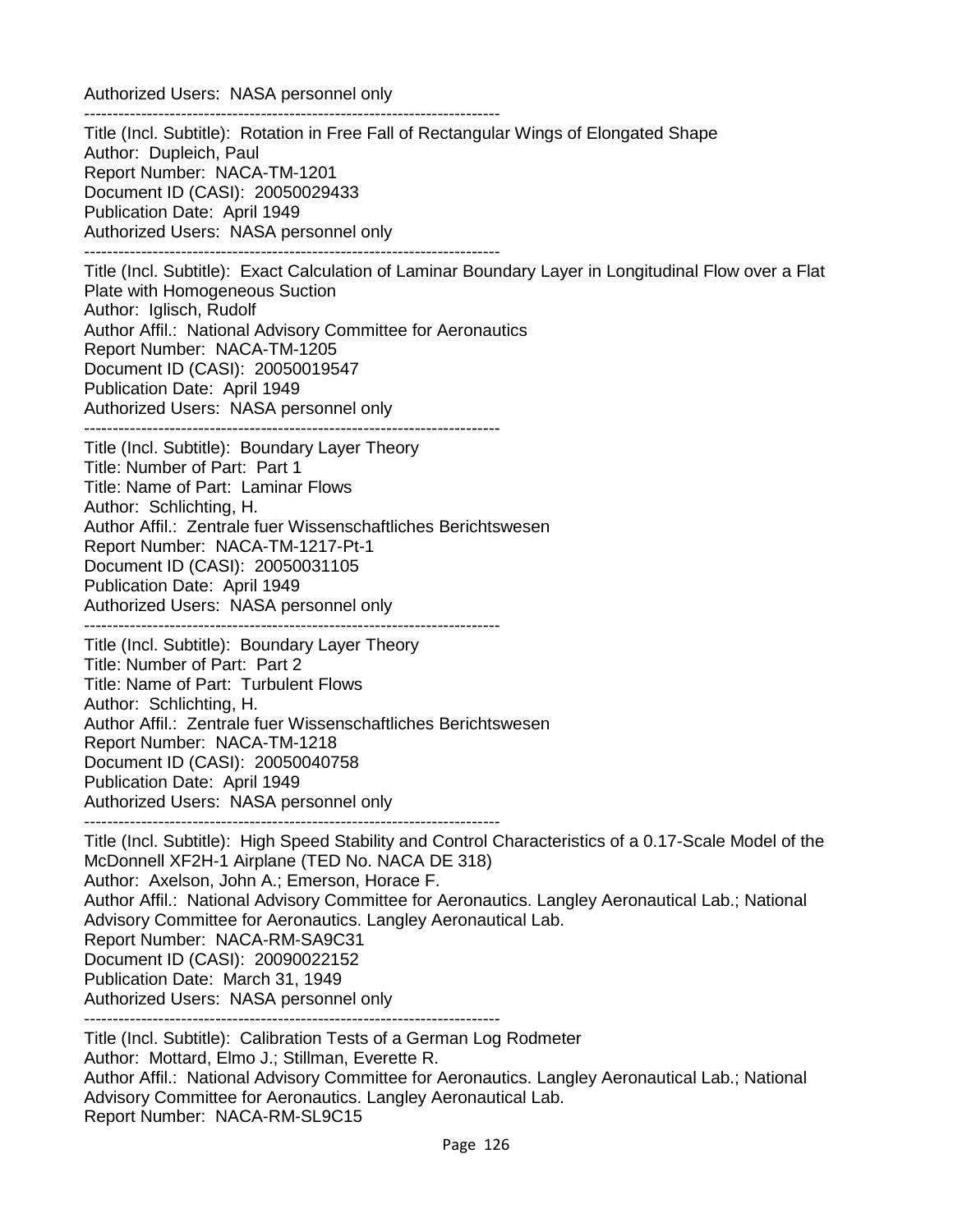Document ID (CASI): 20090026466 Publication Date: March 15, 1949 Authorized Users: NASA personnel only -------------------------------------------------------------------------

Title (Incl. Subtitle): Development of Spoiler Controls for Remote Control of Flying Missiles Author: Ernst, G.; Kramer, M. Author Affil.: Zentrale fuer Wissenschaftliches Berichtswesen; Zentrale fuer Wissenschaftliches Berichtswesen Report Number: NACA-TM-1210 Document ID (CASI): 20050028416 Publication Date: March 1949 Authorized Users: NASA personnel only -------------------------------------------------------------------------

Title (Incl. Subtitle): Calibration Tests of a Japanese Log Rodmeter Author: Mottard, Elmo J. Author Affil.: National Advisory Committee for Aeronautics. Langley Aeronautical Lab. Report Number: NACA-RM-SL9C14 Document ID (CASI): 20090026467 Publication Date: March 14, 1949 Authorized Users: NASA personnel only -------------------------------------------------------------------------

Title (Incl. Subtitle): Flight Investigation of 6.25-Inch-Diameter Deacon Rocket and 10-Inch-Scale Model Rocket Author: Watson, R. S. Author Affil.: National Advisory Committee for Aeronautics. Langley Aeronautical Lab. Report Number: NACA-RM-L8H26 Document ID (CASI): 20050019279 Publication Date: March 25, 1949 Authorized Users: NASA personnel only -------------------------------------------------------------------------

Title (Incl. Subtitle): Flow Pattern in a Converging-Diverging Nozzle Author: Oswatitsch, K.; Rothstein, W. Report Number: NACA-TM-1215 Document ID (CASI): 20050031101 Publication Date: March 1949 Authorized Users: NASA personnel only -------------------------------------------------------------------------

Title (Incl. Subtitle): The Characteristics Method Applied to Stationary Two-Dimensional and Rotationally Symmetrical Gas Flows Author: Pfeiffer, F.; Meyer-Koenig, W. Author Affil.: Zentrale fuer Wissenschaftliches Berichtswesen; Zentrale fuer Wissenschaftliches **Berichtswesen** Report Number: NACA-TM-1211 Document ID (CASI): 20050028421 Publication Date: March 1949 Authorized Users: NASA personnel only -------------------------------------------------------------------------

Title (Incl. Subtitle): An Approximate Method for Calculation of the Laminar Boundary Layer with Suction for Bodies of Arbitrary Shape Author: Schlichting, H. Author Affil.: Technische Univ. Report Number: NACA-TM-1216 Document ID (CASI): 20050031104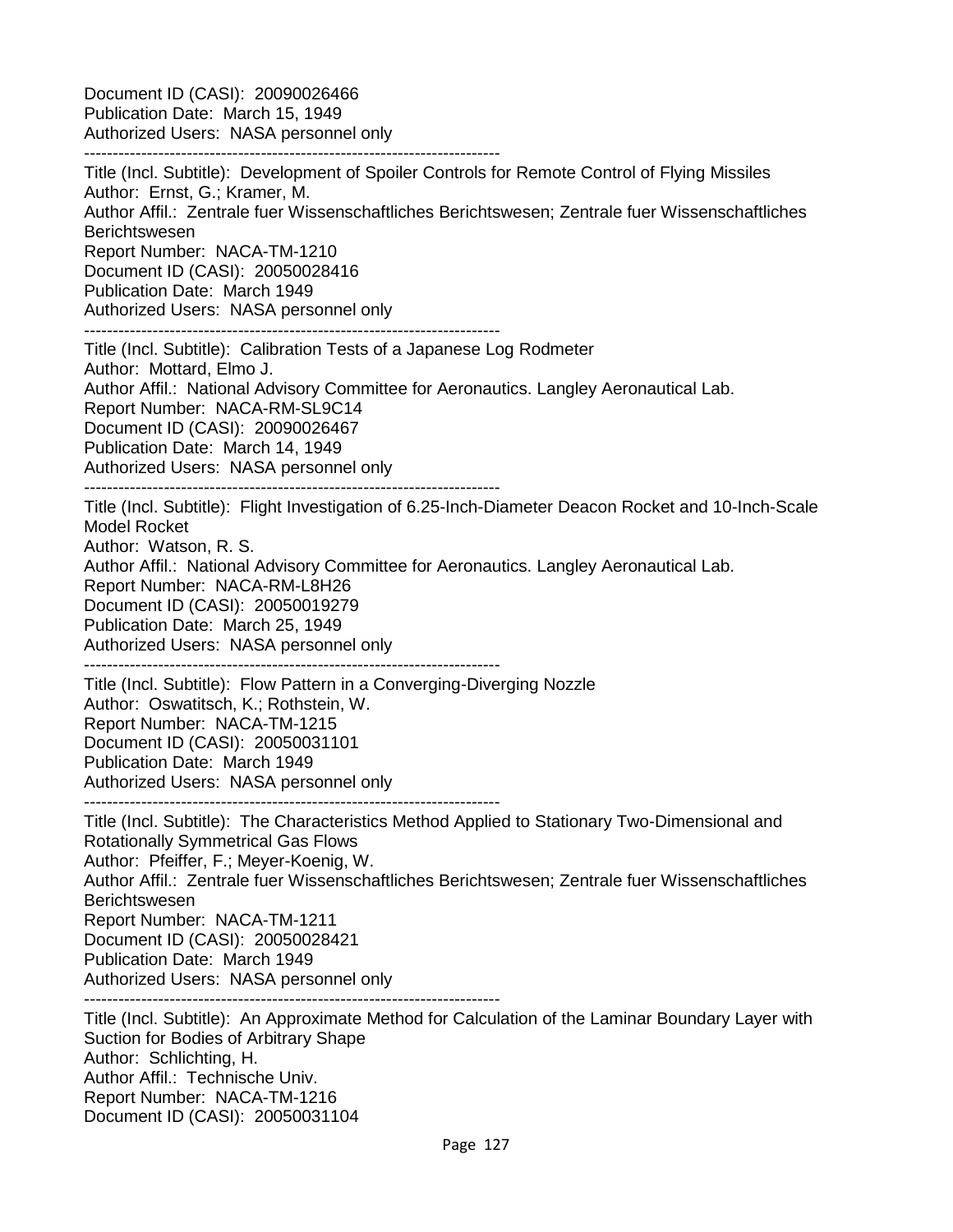Publication Date: March 1949 Authorized Users: NASA personnel only

-------------------------------------------------------------------------

Title (Incl. Subtitle): An Investigation of a Full-Scale Model of the Republic XF-91 Airplane in the Ames 40- By 80-Foot Wind Tunnel: Pressure Data Author: Hunton, Lynn W.; Dew, Joseph K. Author Affil.: National Advisory Committee for Aeronautics. Ames Aeronautical Lab.; National Advisory Committee for Aeronautics. Ames Aeronautical Lab. Report Number: NACA-RM-SA9C25 Document ID (CASI): 20050019248 Publication Date: March 25, 1949 Authorized Users: NASA personnel only

-------------------------------------------------------------------------

Title (Incl. Subtitle): Investigation of Stability and Control Characteristics of a 1/10-scale Model of a Canadian Tailless Glider in the Langley Free-flight Tunnel Author: Johnson, Joseph L. Author Affil.: National Advisory Committee for Aeronautics. Langley Aeronautical Lab. Report Number: NACA-RM-SL9C28 Document ID (CASI): 20090026465 Publication Date: March 28, 1949 Authorized Users: NASA personnel only -------------------------------------------------------------------------

Title (Incl. Subtitle): Calculation of counterrotating propellers Author: Ginzel, F. Author Affil.: Zentrale fuer Wissenschaftliches Berichtswesen Report Number: NACA-TM-1208 Document ID (CASI): 20050242059 Publication Date: March 1949 Authorized Users: NASA personnel only

-------------------------------------------------------------------------

Title (Incl. Subtitle): On Wind Tunnel Tests and Computations Concerning the Problem of Shrouded **Propellers** Author: Kruger, W. Report Number: NACA-TM-1202 Document ID (CASI): 20050241797 Publication Date: February 1949 Authorized Users: NASA personnel only

-------------------------------------------------------------------------

Title (Incl. Subtitle): Investigation of the Effect of Tip Tanks on the Wing Loading of a Republic F-84 Airplane in the Ames 40- by 80-foot Wind Tunnel

Author: Hunton, Lynn W.; Dew, Joseph K.; Salisbury, Ralph D.

Author Affil.: National Advisory Committee for Aeronautics. Ames Aeronautical Lab.; National Advisory Committee for Aeronautics. Ames Aeronautical Lab.; National Advisory Committee for Aeronautics. Ames Aeronautical Lab.

Report Number: NACA-RM-SA9B02

Document ID (CASI): 20090026347

Publication Date: February 02, 1949 Authorized Users: NASA personnel only

-------------------------------------------------------------------------

Title (Incl. Subtitle): Preliminary wind-tunnel tests of triangular and rectangular wings in steady roll at Mach numbers of 1.62 and 1.92

Author: Brown, Clinton E; Heinke, Harry S , Jr

Accession Number: 93R14844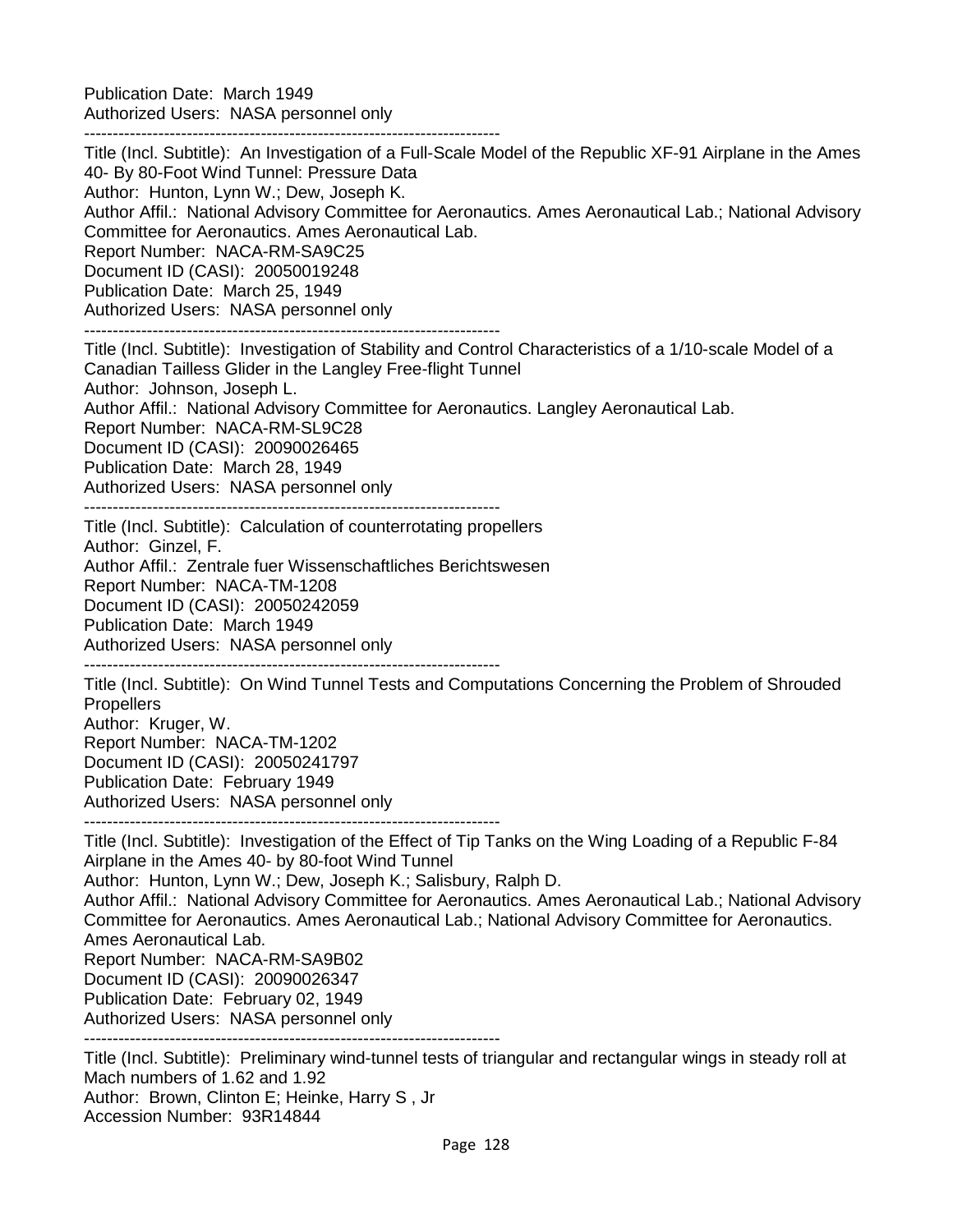Report Number: NACA-RM-L8L30 Document ID (CASI): 19930085554 Authorized Users: NASA personnel only

-------------------------------------------------------------------------

Title (Incl. Subtitle): Spin and Recovery Characteristics of the Northrop XF-89 Airplane Author: Berman, Theodore Author Affil.: National Advisory Committee for Aeronautics. Langley Aeronautical Lab. Report Number: NACA-RM-SL9B28a Document ID (CASI): 20090026468 Publication Date: February 28, 1949 Authorized Users: NASA personnel only -------------------------------------------------------------------------

Title (Incl. Subtitle): Rough-water Landings of a 0.1-Size Powered Dynamic Model of the XP5Y-1 Flying Boat with Two Types of Afterbody - Langley Tank Model 228 (TED No. NACA DE309) Author: Garrison, Charlie C.

Author Affil.: National Advisory Committee for Aeronautics. Langley Aeronautical Lab. Report Number: NACA-RM-SL9B09 Document ID (CASI): 20090026469 Publication Date: February 09, 1949 Authorized Users: NASA personnel only -------------------------------------------------------------------------

Title (Incl. Subtitle): Compression Shocks in Two-Dimensional Gas Flows Author: Busemann, A. Report Number: NACA-TM-1199 Document ID (CASI): 20050029423 Publication Date: February 1949 Authorized Users: NASA personnel only -------------------------------------------------------------------------

Title (Incl. Subtitle): Response of a Rotating Propeller to Aerodynamic Excitation Author: Arnoldi, Walter E. Author Affil.: Hamilton Standard Div., United Aircraft Corp. Report Number: NACA-RM-8I07 Document ID (CASI): 20050019249 Publication Date: January 21, 1949 Authorized Users: NASA personnel only -------------------------------------------------------------------------

Title (Incl. Subtitle): Performance of Single-Stage Turbine of Marks 25 Torpedo Power Plant with Two Nozzles and Three Rotor-Blade Designs Author: Schum, Harold J.; Whitney, Warren J. Author Affil.: National Advisory Committee for Aeronautics. Lewis Flight Propulsion Lab.; National Advisory Committee for Aeronautics. Lewis Flight Propulsion Lab. Report Number: NACA-RM-SE9J25 Document ID (CASI): 20050029427 Publication Date: [1949] Authorized Users: NASA personnel only -------------------------------------------------------------------------

Title (Incl. Subtitle): Systematic model researches on the stability limits of the DVL series of float designs Author: Sottorf, W. Report Number: NACA/TM-1254 Document ID (CASI): 20050242069 Publication Date: 1949 Authorized Users: NASA personnel only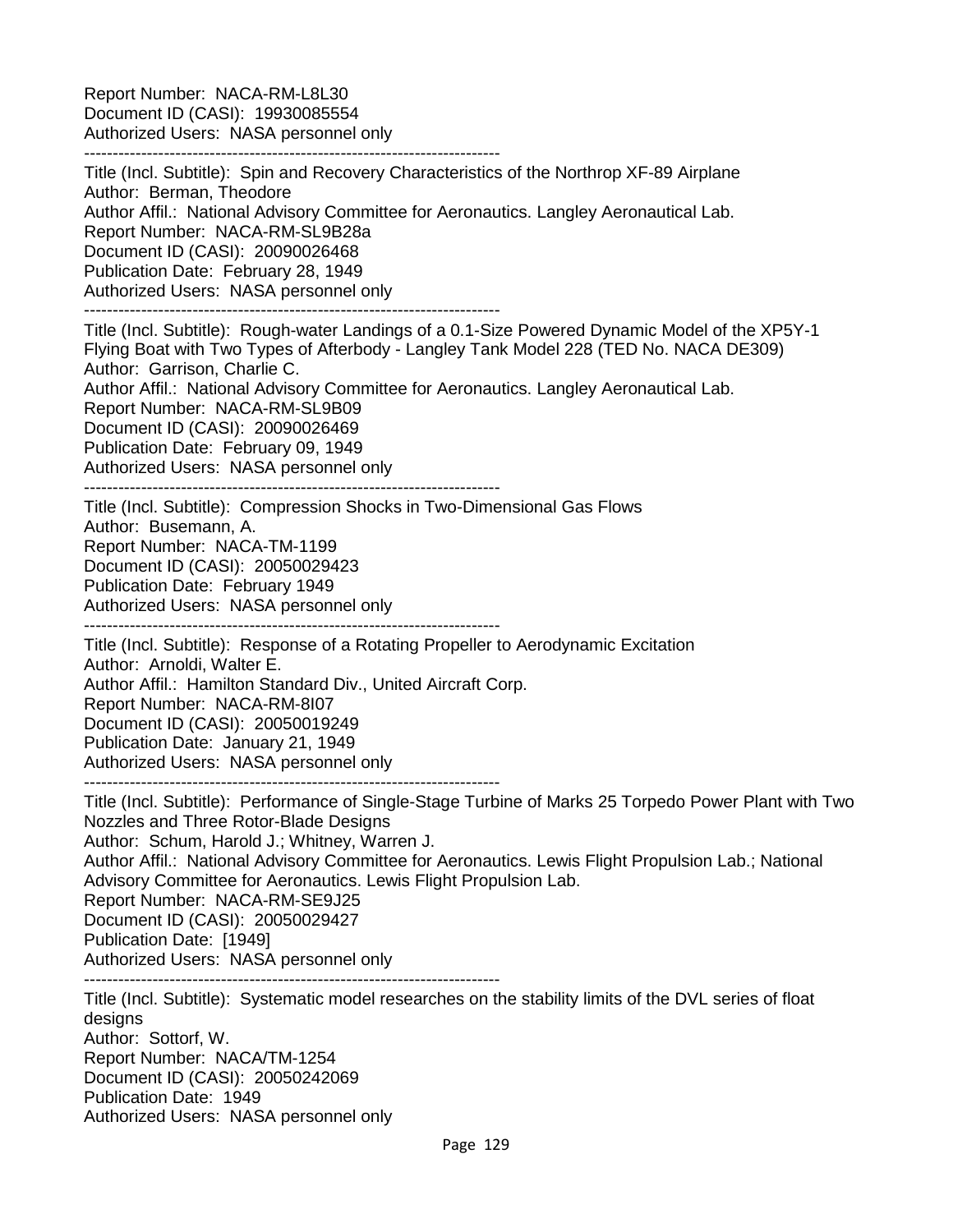-------------------------------------------------------------------------

Title (Incl. Subtitle): The Compressible Flow Past Various Plane Profiles Near Sonic Velocity Author: Goethert, B.; Kawalki, K. H. Author Affil.: Zentrale fuer Wissenschaftliches Berichtswesen; Zentrale fuer Wissenschaftliches Berichtswesen Report Number: NACA-TM-1203 Document ID (CASI): 20050031088 Publication Date: January 13, 1949 Authorized Users: NASA personnel only -------------------------------------------------------------------------

Title (Incl. Subtitle): Report on Investigation of Developed Turbulence Author: Prandtl, L. Report Number: NACA-TM-1231 Document ID (CASI): 20050029454 Publication Date: January 18, 1949 Authorized Users: NASA personnel only -------------------------------------------------------------------------

Title (Incl. Subtitle): Performance of Axial-Flow Supersonic Compressor of XJ55-FF-1 Turbojet Engine Title: Number of Part: III Title: Name of Part: Over-All Performance of Compressor Author: Hartmann, Melvin J.; Tysl, Edward R. Author Affil.: National Advisory Committee for Aeronautics. Lewis Flight Propulsion Lab.; National Advisory Committee for Aeronautics. Lewis Flight Propulsion Lab. Report Number: NACA-RM-SE9G19 Document ID (CASI): 20050019422 Publication Date: [1949] Authorized Users: NASA personnel only

-------------------------------------------------------------------------

Title (Incl. Subtitle): Wind-Tunnel Investigation of the Low-Speed Static Stability and Control Characteristics of a Model of the Bell MX-776 (RASCAL) in Combined Angle of Attack and Sideslip Author: Letko, William Author Affil.: National Advisory Committee for Aeronautics. Langley Aeronautical Lab. Report Number: NACA RM-SL52D23 Document ID (CASI): 20050029453 Publication Date: [1949] Authorized Users: NASA personnel only -------------------------------------------------------------------------

Title (Incl. Subtitle): Some New Problems on Shells and Thin Structures Author: Vlasov, V. S. Author Affil.: National Advisory Committee for Aeronautics Report Number: NACA/TM-1204 Document ID (CASI): 20050242949 Publication Date: 1949 Authorized Users: NASA personnel only -------------------------------------------------------------------------

Title (Incl. Subtitle): Supplementary Ditching Investigation of a 1/18-Scale Model of the North American B-45 Airplane

Author: Fisher, Lloyd J.; Thompson, William C. Author Affil.: National Advisory Committee for Aeronautics. Langley Aeronautical Lab.; National Advisory Committee for Aeronautics. Langley Aeronautical Lab. Report Number: NACA-RM-SL51C29 Document ID (CASI): 20050030015 Publication Date: [1949]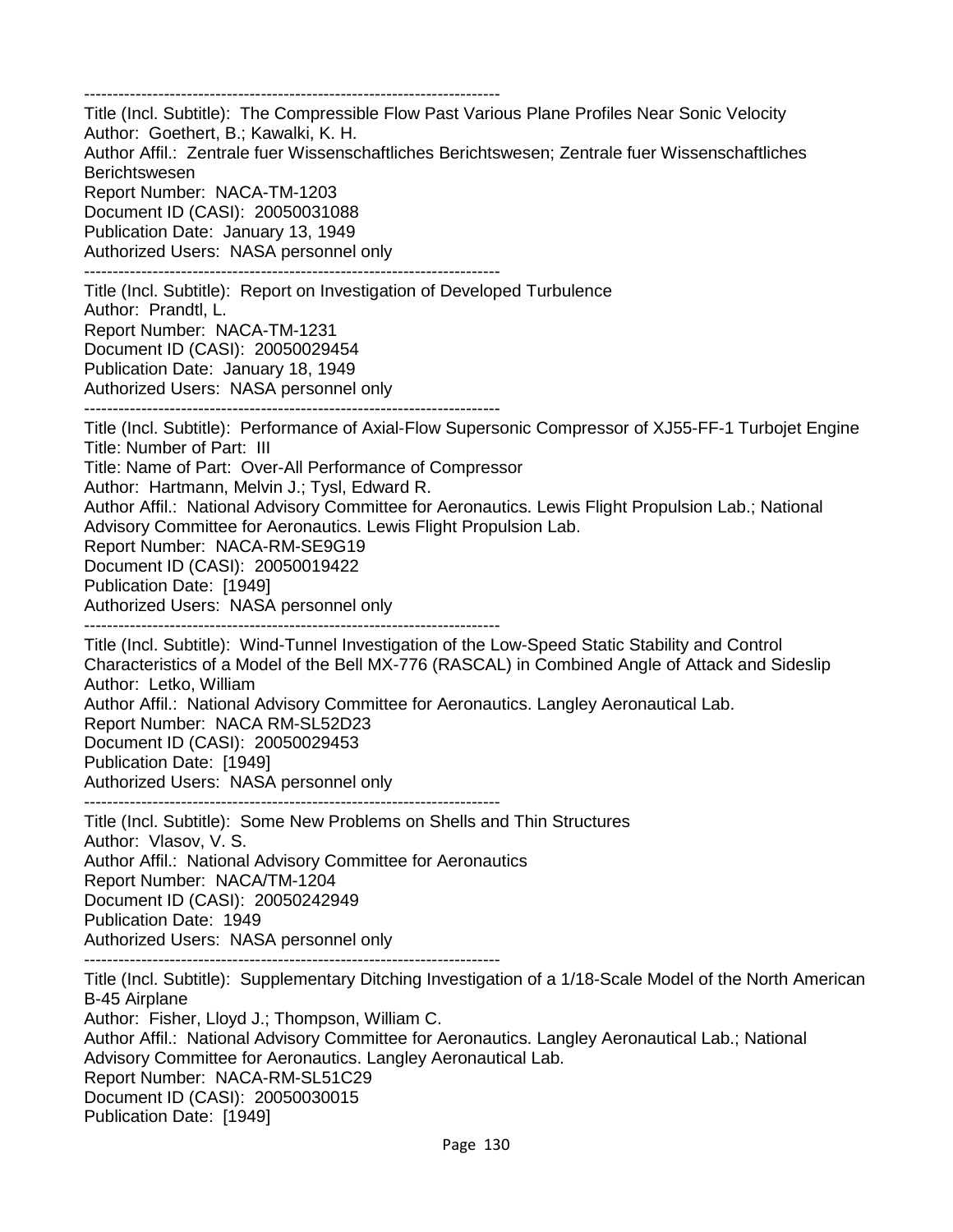Authorized Users: NASA personnel only -------------------------------------------------------------------------

Title (Incl. Subtitle): Effect of Air Cooling of Turbine Disk on Power and Efficiency of Turbine from Turbo Engineering Corporation TT13-18 Turbosupercharger. Author: Berkey, William E. Author Affil.: National Advisory Committee for Aeronautics. Lewis Flight Propulsion Lab. Report Number: NACA-RM-SE9E20 Document ID (CASI): 20090023713 Publication Date: [1949] Authorized Users: NASA personnel only ------------------------------------------------------------------------- Title (Incl. Subtitle): Experimental study of flow past turbine blades Author: Eckert, E.; Vietinghoff-Scheel, K. V. Report Number: NACA-TM-1209 Document ID (CASI): 20050241784 Publication Date: 1949 Authorized Users: NASA personnel only ------------------------------------------------------------------------- Title (Incl. Subtitle): Heat Transfer from High-Temperature Surfaces to Fluids III - Correlation of Heat-Transfer Data for Air Flowing in Silicon Carbide Tube with Rounded Entrance, Inside Diameter of 3/4 Inch, and Effective Length of 12 Inches Author: Sams, Eldon W.; Desmon, Leland G. Author Affil.: National Advisory Committee for Aeronautics; National Advisory Committee for **Aeronautics** Report Number: NACA/RM-E9D12 Document ID (CASI): 20050242946 Publication Date: 1949 Authorized Users: NASA personnel only ------------------------------------------------------------------------- Title (Incl. Subtitle): Computation of Thin-Walled Prismatic Shells Author: Vlasov, V. Z. Author Affil.: National Advisory Committee for Aeronautics Report Number: NACA/TM-1234 Document ID (CASI): 20050243020 Publication Date: 1949 Authorized Users: NASA personnel only ------------------------------------------------------------------------- Title (Incl. Subtitle): Performance of Axial-Flow Supersonic Compressor on XJ-55-FF-1 Turbojet **Engine** Title: Number of Part: 1 Title: Name of Part: Preliminary Performance of Compressor Author: Hartmann, Melvin J.; Graham, Robert C. Author Affil.: National Advisory Committee for Aeronautics. Lewis Flight Propulsion Lab.; National Advisory Committee for Aeronautics. Lewis Flight Propulsion Lab. Report Number: NACA-RM-SE9A31 Document ID (CASI): 20090026509 Publication Date: January 30, 1949 Authorized Users: NASA personnel only Title (Incl. Subtitle): Resistance and Spray Characteristics of a 1/13-Scale Model of the Consolidated Vultee Skate 7 Seaplane, TED No. NACA DE 338 Author: McKann, Robert E.; Coffee, Claude W.; Arabian, Donald D.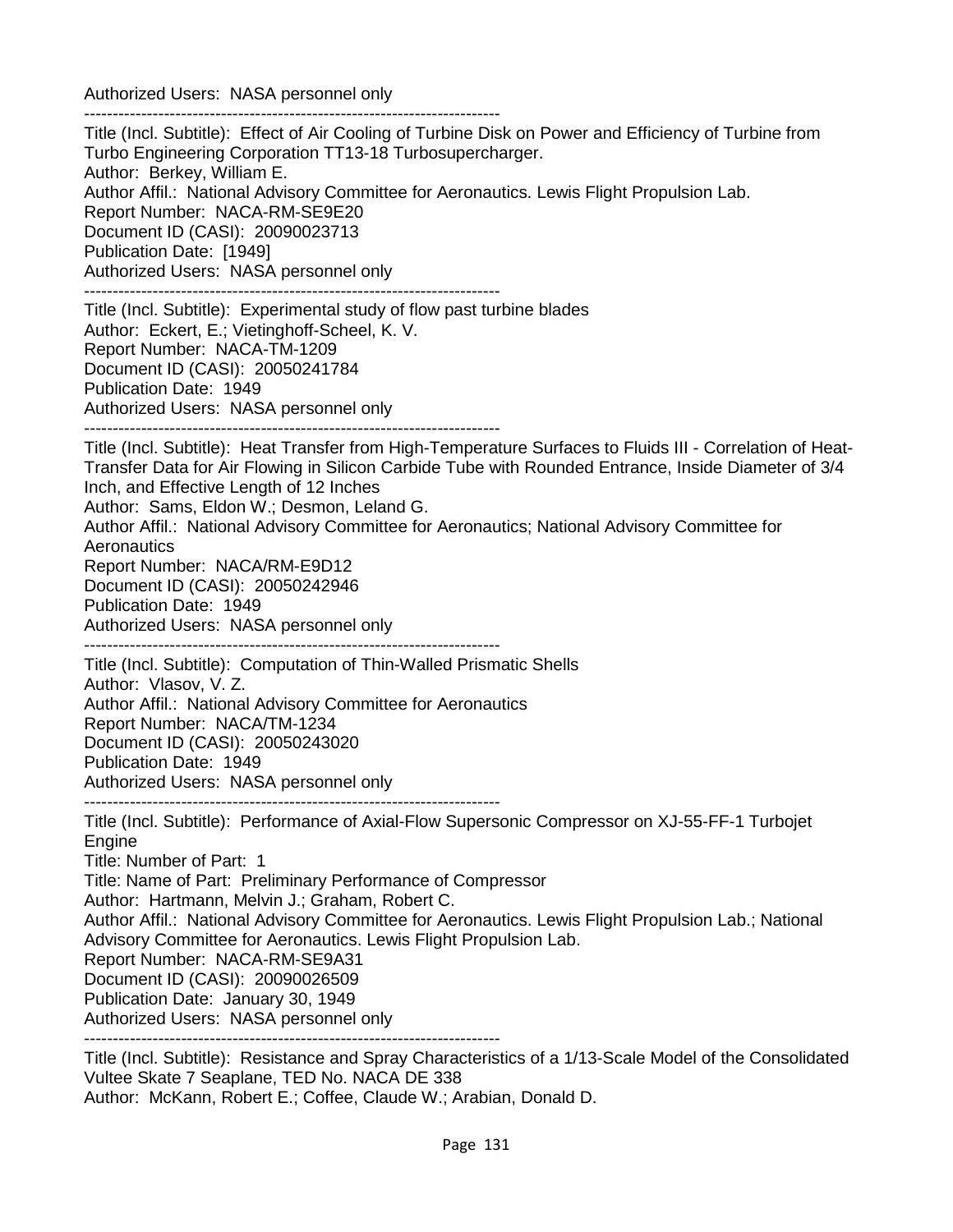Author Affil.: National Advisory Committee for Aeronautics. Langley Aeronautical Lab.; National Advisory Committee for Aeronautics. Langley Aeronautical Lab.; National Advisory Committee for Aeronautics. Langley Aeronautical Lab. Report Number: NACA-RM-SL9G21 Document ID (CASI): 20050030062 Publication Date: [1949] Authorized Users: NASA personnel only ------------------------------------------------------------------------- Title (Incl. Subtitle): Supplementary Wind-Tunnel Investigation of the Stability of the Jettisonable Nose Section of the X-2 Airplane Author: Goddwin, Roscoe H. Author Affil.: National Advisory Committee for Aeronautics. Langley Aeronautical Lab. Report Number: NACA-RM-L9F22 Document ID (CASI): 20050019284 Publication Date: [1949] Authorized Users: NASA personnel only ------------------------------------------------------------------------- Title (Incl. Subtitle): Performance of Single-Stage Turbine of Mark 25 Torpedo Power Plant with Two Special Nozzles Title: Number of Part: III Title: Name of Part: Efficiency with Standard Rotor Blades Author: Schum, Harold J.; Whitney, Warren J. Author Affil.: National Advisory Committee for Aeronautics. Lewis Flight Propulsion Lab.; National Advisory Committee for Aeronautics. Lewis Flight Propulsion Lab. Report Number: NACA-RM-SE9H30 Document ID (CASI): 20050019612 Publication Date: [1949] Authorized Users: NASA personnel only ------------------------------------------------------------------------- Title (Incl. Subtitle): On Lift Properties and Induced Drag of Wing-Fuselage Combination Author: Nikolski, A. A. Author Affil.: NASA Langley Research Center Report Number: NASA-RE-5-1-59W Document ID (CASI): 20030067693 Publication Date: [1949] Authorized Users: NASA personnel only ------------------------------------------------------------------------- Title (Incl. Subtitle): Altitude-Wind-Tunnel Investigation of Westinghouse 19B-2 19B-8, and 19XB-1 Jet-Propulsion Engines Title: Number of Part: Part 1 Title: Name of Part: Operational Characteristics Author: Fleming, William A. Author Affil.: National Advisory Committee for Aeronautics. Lewis Flight Propulsion Lab. Report Number: NACA-RM-E8J28-Pt-1 Document ID (CASI): 20050030046 Publication Date: November 22, 1948 Authorized Users: NASA personnel only ------------------------------------------------------------------------- Title (Incl. Subtitle): Inlet icing and effectiveness of hot-gas bleedback for ice protection of turbojet engine Author: Fleming, William A; Saari, Martin J

Accession Number: 93R14790

Report Number: NACA-RM-E8J25c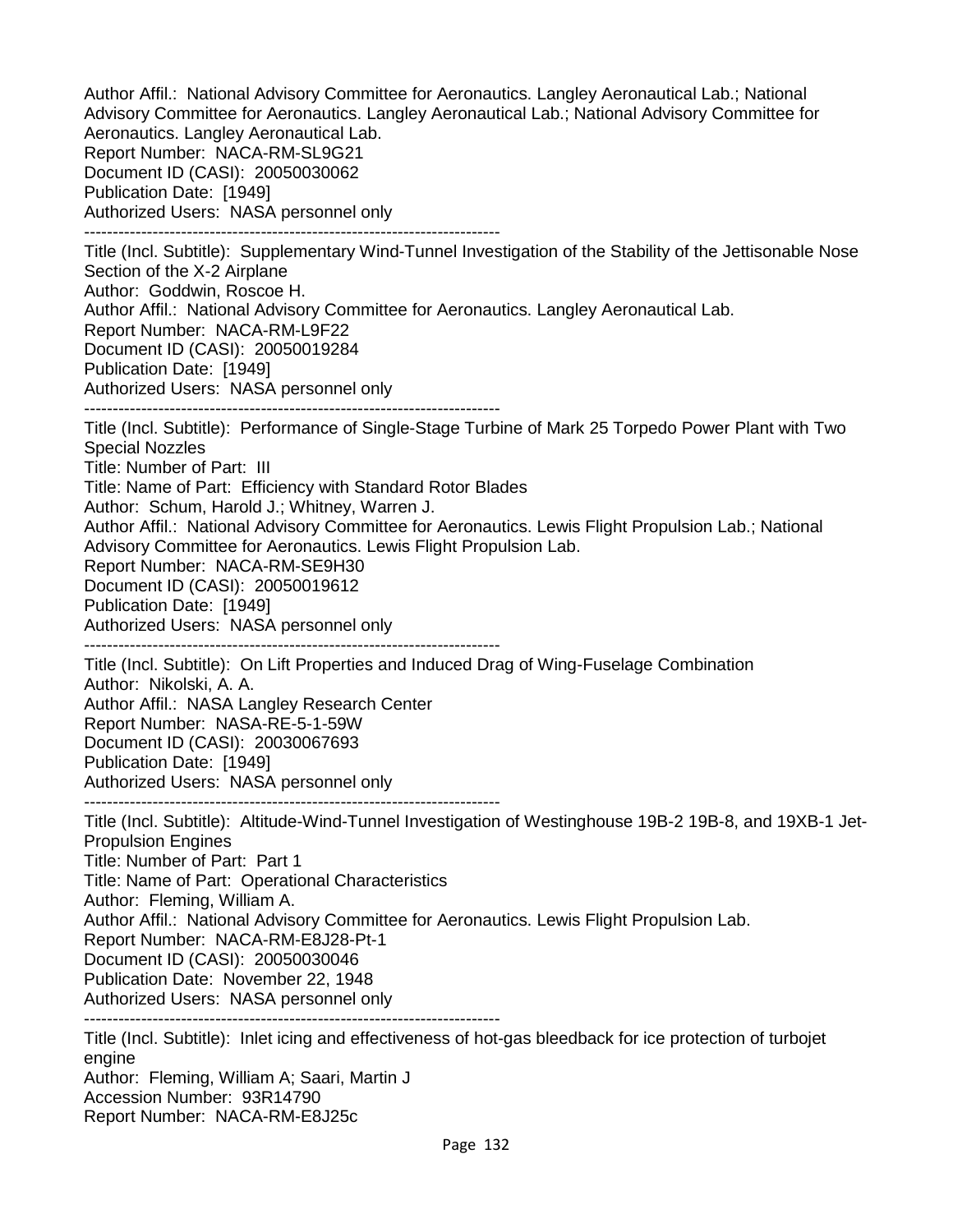Document ID (CASI): 19930085500 Authorized Users: NASA personnel only

-------------------------------------------------------------------------

Title (Incl. Subtitle): Measurements in Flight of the Longitudinal-Stability Characteristics of a Republic YF-84A Airplane (Army Serial No. 45-59488) at High Subsonic Mach Numbers Author: Turner, Howard L.; Cooper, George E. Author Affil.: National Advisory Committee for Aeronautics. Ames Aeronautical Lab.; National Advisory

Committee for Aeronautics. Ames Aeronautical Lab.

Report Number: NACA-RM-SA8K03 Document ID (CASI): 20050019276

Publication Date: November 04, 1948

Authorized Users: NASA personnel only

-------------------------------------------------------------------------

Title (Incl. Subtitle): Simulated Altitude Performance of Combustors for the Westinghouse 24C Jet Engine I-24C-2 Combustor

Author: Manganiello, Eugene J.; Bernardo, Everett; Schroeter, Thomas T.

Author Affil.: National Advisory Committee for Aeronautics. Lewis Flight Propulsion Lab.; National Advisory Committee for Aeronautics. Lewis Flight Propulsion Lab.; National Advisory Committee for Aeronautics. Lewis Flight Propulsion Lab.

Report Number: NACA-RM-E6JO9

Document ID (CASI): 20090023598

Publication Date: November 19, 1948

Authorized Users: NASA personnel only

Spec. Distrib. Authoriz.: Distribution under U.S. Government purpose rights

-------------------------------------------------------------------------

Title (Incl. Subtitle): Method of estimating the minimum size of a tail or wing-tip parachute for emergency spin recovery of an airplane Author: Malvestuto, Frank S , Jr Accession Number: 93R23053 Report Number: NACA-RM-L8D27 Document ID (CASI): 19930093751 Authorized Users: NASA personnel only

-------------------------------------------------------------------------

Title (Incl. Subtitle): An Investigation of the McDonnell XP-85 Airplane in the Ames 40- by 80-Foot Wind Tunnel: Pressure-Distribution Tests Author: Hunton, Lynn W.; James, Harry A. Author Affil.: National Advisory Committee for Aeronautics. Ames Aeronautical Lab.; National Advisory Committee for Aeronautics. Ames Aeronautical Lab. Report Number: NACA-RM-SA8J22 Document ID (CASI): 20050019260

Publication Date: October 22, 1948

Authorized Users: NASA personnel only

-------------------------------------------------------------------------

Title (Incl. Subtitle): An Investigation of the Aerodynamic Characteristics of an 0.08-Scale Model of the Chance Vought XF7U-1 Airplane in the Langley High-Speed 7-by 10-Foot Tunnel: TED No. DE308 Title: Number of Part: Part 6 Title: Name of Part: Estimated High-Speed Flying Qualities Author: Donlan, Charles J.; Kuhn, Richard E. Author Affil.: NASA Langley Research Center; NASA Langley Research Center Report Number: NACA-RM-SL8J15-Pt-6 Document ID (CASI): 20050080699 Publication Date: October 28, 1948 Authorized Users: NASA personnel only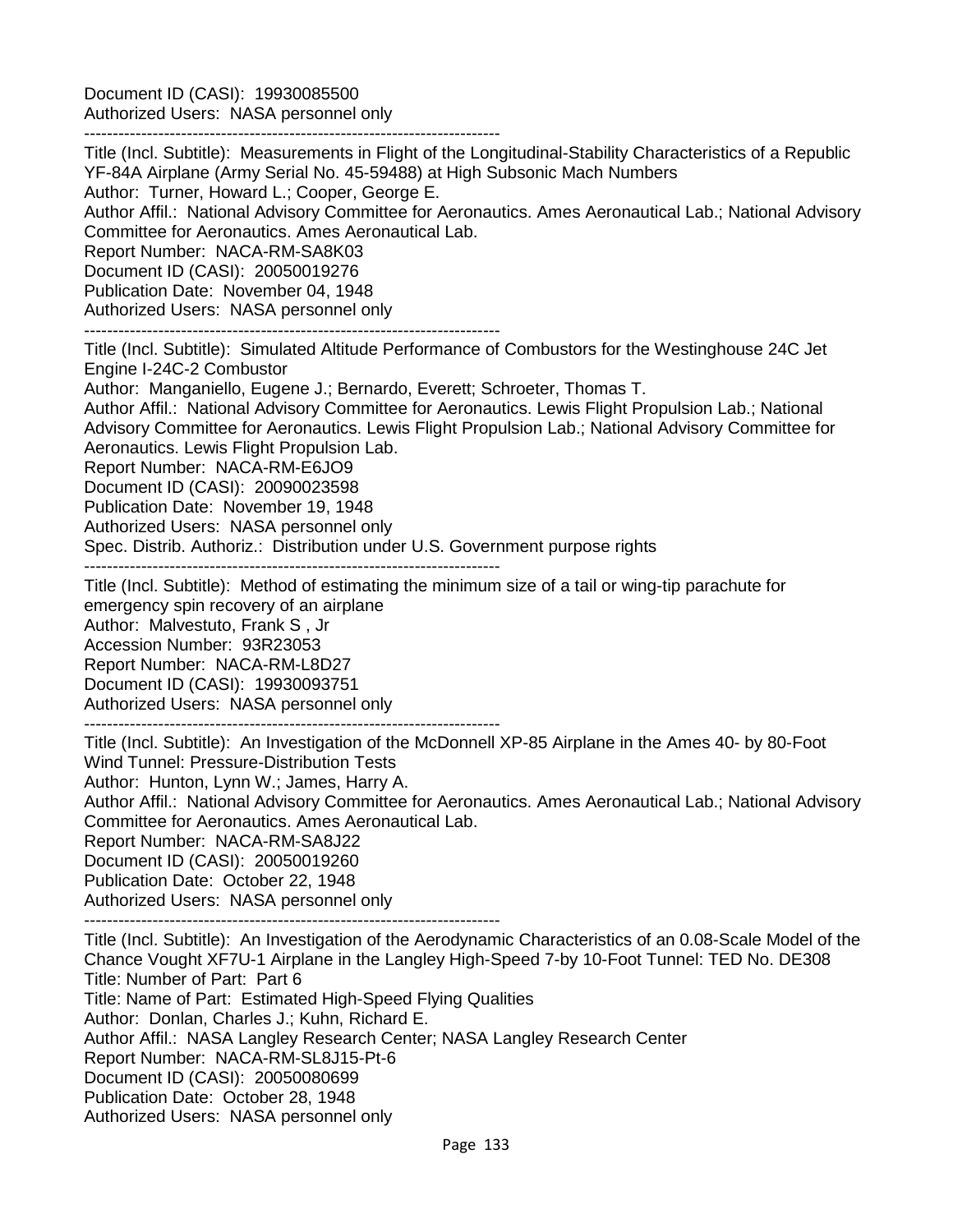-------------------------------------------------------------------------

Title (Incl. Subtitle): Theoretical Comparison of Several Methods of Thrust Augmentation for Turbojet Engines

Author: Hall, Eldon W.; Wilcox, E. Clinton

Author Affil.: National Advisory Committee for Aeronautics. Lewis Flight Propulsion Lab.; National Advisory Committee for Aeronautics. Lewis Flight Propulsion Lab.

Report Number: NACA-RM-E8H11

Document ID (CASI): 20050080716

Publication Date: October 27, 1948

Authorized Users: NASA personnel only

-------------------------------------------------------------------------

Title (Incl. Subtitle): Wind-Tunnel Investigation of the Opening Characteristics, Drag, and Stability of Several Hemispherical Parachutes

Author: Scher, Stanley E.; Gale, Lawrence J.

Author Affil.: National Advisory Committee for Aeronautics. Langley Aeronautical Lab.; National Advisory Committee for Aeronautics. Langley Aeronautical Lab.

Report Number: NACA-RM-L8J07a

Document ID (CASI): 20090026292

Publication Date: October 07, 1948

Authorized Users: NASA personnel only

-------------------------------------------------------------------------

Title (Incl. Subtitle): The Influence of Dimensional Modifications upon the Spin and Recovery Characteristics of a Tailless Airplane Model having its Wings Swept Forward 15 Deg (Cornelius XFG-1) Author: Stone, Ralph W., Jr.; Daughtridge, Lee T., Jr.

Author Affil.: National Advisory Committee for Aeronautics. Langley Aeronautical Lab.; National Advisory Committee for Aeronautics. Langley Aeronautical Lab.

Report Number: NACA-RM-SL8H17

Document ID (CASI): 20050019380

Publication Date: September 1, 1948

Authorized Users: NASA personnel only

-------------------------------------------------------------------------

Title (Incl. Subtitle): Flight Measurements of the Longitudinal Stability and Control Characteristics of the Grumman F8F-1 Airplane, TED No. NACA 2379 Author: Assadourian, Arthur; Reeder, John P. Report Number: NACA-RM-SL8H27 Document ID (CASI): 20050029413 Publication Date: September 1948 Authorized Users: NASA personnel only

-------------------------------------------------------------------------

Title (Incl. Subtitle): Calibration of Air-Flow Meters for J33 Compressor Investigation Author: Kovach, Karl; Withee, Joseph R., Jr. Author Affil.: National Advisory Committee for Aeronautics. Lewis Flight Propulsion Lab.; National Advisory Committee for Aeronautics. Lewis Flight Propulsion Lab. Report Number: NACA-RM-SE8H03 Document ID (CASI): 20050019261 Publication Date: September 02, 1948 Authorized Users: NASA personnel only -------------------------------------------------------------------------

Title (Incl. Subtitle): The Problem of Torsion in Prismatic Members of Circular Segmental Cross Section Author: Weigand, A. Report Number: NACA-TM-1182 Document ID (CASI): 20050031085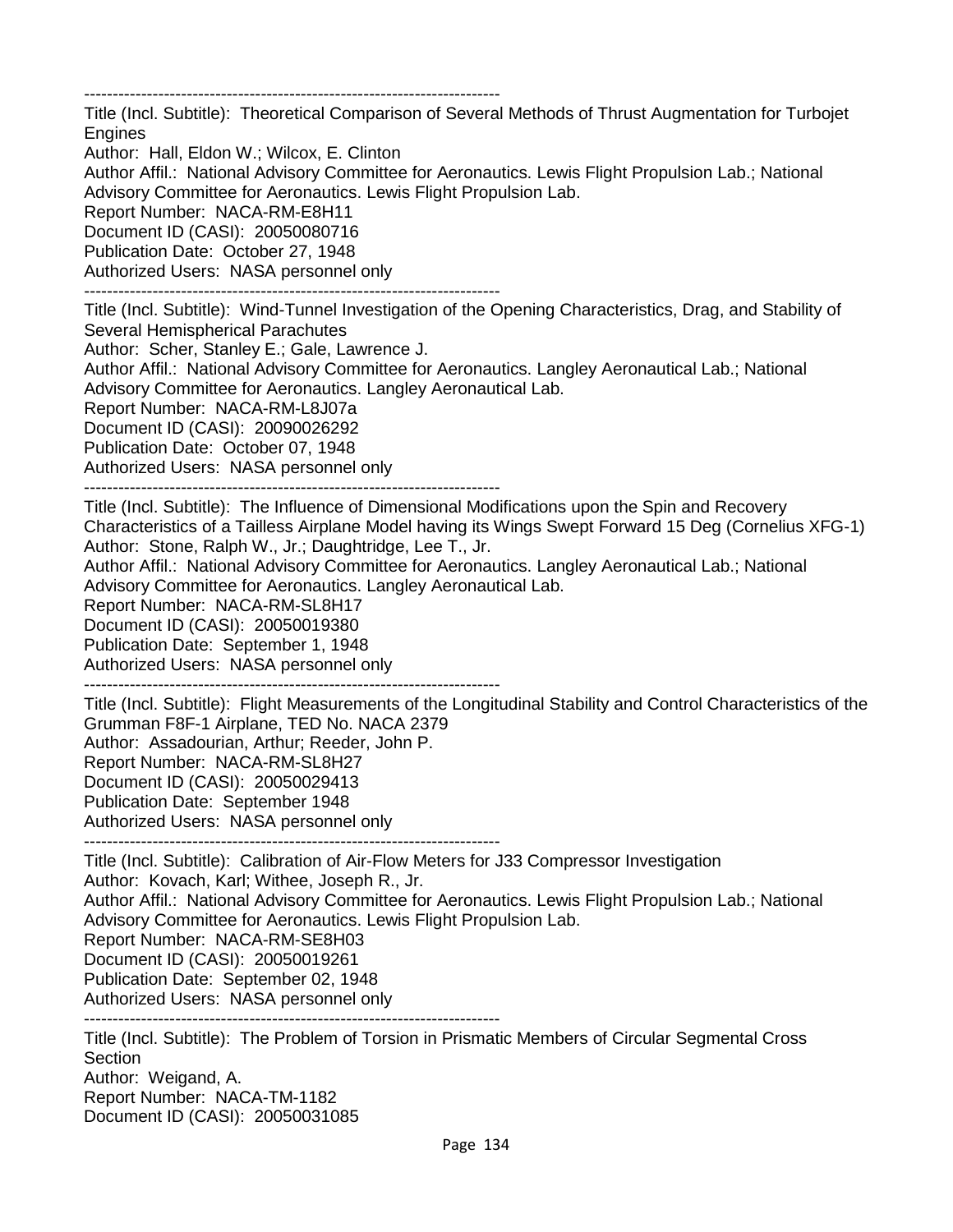Publication Date: September 1948 Authorized Users: NASA personnel only

-------------------------------------------------------------------------

Title (Incl. Subtitle): An Investigation of the McDonnell XP-85 Airplane in the Ames 40- by 80-foot Wind Tunnel. Force and Moment Tests Author: Hunton, Lynn W.; James Harry A. Author Affil.: National Advisory Committee for Aeronautics. Ames Aeronautical Lab.; National Advisory Committee for Aeronautics. Ames Aeronautical Lab. Report Number: NACA-RM-SA8I23 Document ID (CASI): 20090026988 Publication Date: September 27, 1948 Authorized Users: NASA personnel only ------------------------------------------------------------------------- Title (Incl. Subtitle): Altitude-Wind-Tunnel Investigation of a 3000-Pound-Thrust Axial-Flow Turbojet **Engine** Title: Number of Part: Part 5 Title: Name of Part: Performance and Windmilling Drag Characteristics Author: Meyer, Carl L.; Bloomer, Harry E. Author Affil.: National Advisory Committee for Aeronautics. Lewis Flight Propulsion Lab.; National Advisory Committee for Aeronautics. Lewis Flight Propulsion Lab. Report Number: NACA-RM-E8B26; Rept-928 Document ID (CASI): 20050019242 Publication Date: August 23, 1948 Authorized Users: NASA personnel only ------------------------------------------------------------------------- Title (Incl. Subtitle): Performance of J33-A-23 Turbojet-Engine Compressor Title: Number of Part: II Title: Name of Part: Over-All Performance Characteristics of Compressor with 34-Blade Impeller at Equivalent Impeller Speeds from 6000 to 11.750 RPM Author: Beede, William L.; Kovach, Karl Author Affil.: National Advisory Committee for Aeronautics. Lewis Flight Propulsion Lab.; National Advisory Committee for Aeronautics. Lewis Flight Propulsion Lab. Report Number: NACA-RM-SE8H13 Document ID (CASI): 20050019294 Publication Date: August 25, 1948 Authorized Users: NASA personnel only ------------------------------------------------------------------------- Title (Incl. Subtitle): Measurements on Compressor-Blade Lattices Author: Weinig, F. Author Affil.: Luftfahrtforschungsanstalt Hermann Goering Report Number: NACA-TM-1193 Document ID (CASI): 20050031087 Publication Date: August 1948 Authorized Users: NASA personnel only ------------------------------------------------------------------------- Title (Incl. Subtitle): Altitude-Wind-Tunnel Investigation of a 4000-Pound-Thrust Axial-Flow Turbojet **Engine** Title: Number of Part: Part 1 Title: Name of Part: Performance and Windmilling Drag Characteristics Author: Fleming, William A.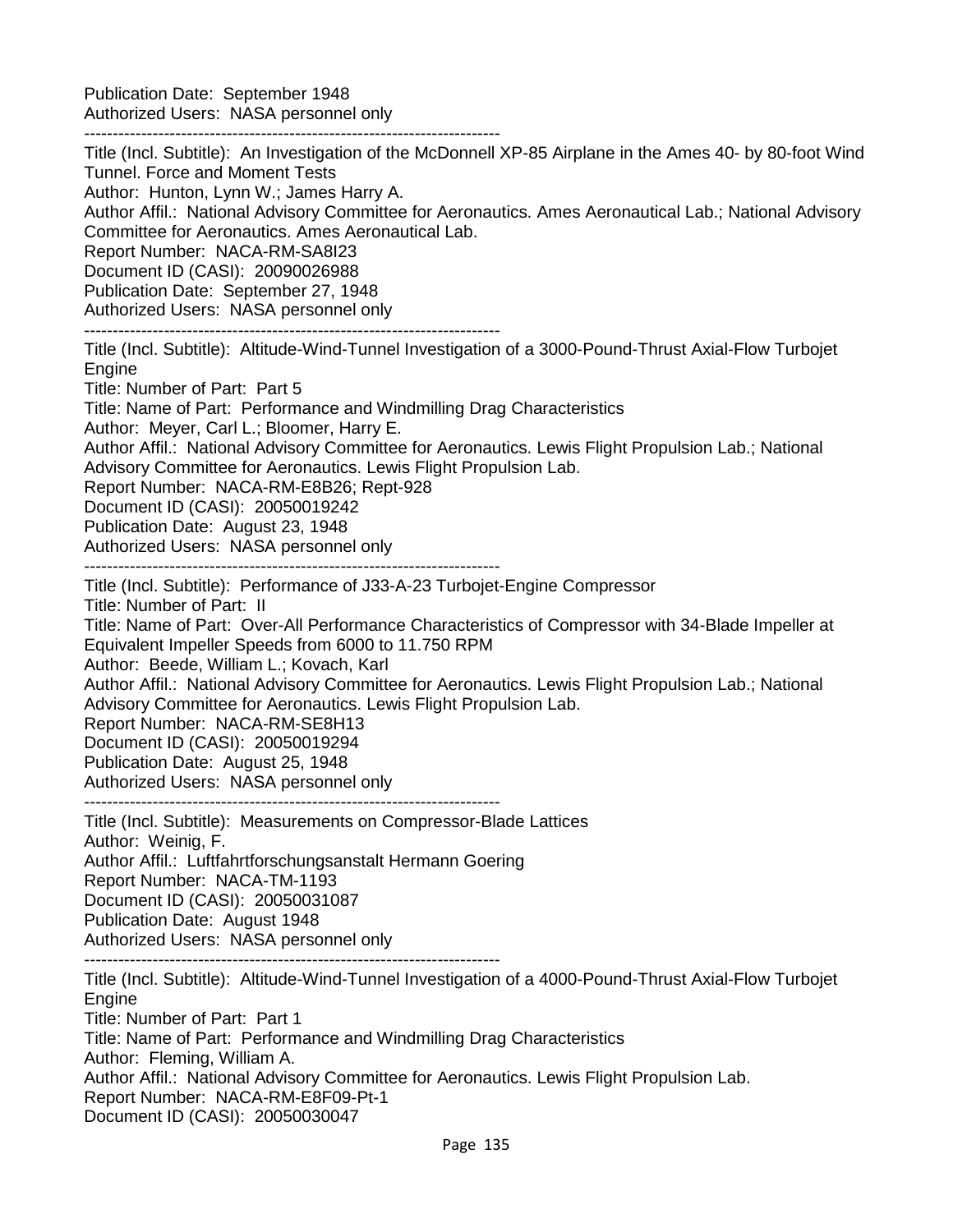Publication Date: August 03, 1948 Authorized Users: NASA personnel only

-------------------------------------------------------------------------

Title (Incl. Subtitle): Altitude-Wind-Tunnel Investigation of a 4000-Pound-Thrust Axial-Flow Turbojet **Engine** Title: Number of Part: II Title: Name of Part: Operational Characteristics Author: Fleming, William A. Author Affil.: National Advisory Committee for Aeronautics. Lewis Flight Propulsion Lab. Report Number: NACA-RM-E8F09a Document ID (CASI): 20050019465 Publication Date: August 06, 1948 Authorized Users: NASA personnel only ------------------------------------------------------------------------- Title (Incl. Subtitle): Preliminary Results of Nene II Engine Altitude-chamber Performance Investigation Title: Number of Part: 3 Title: Name of Part: Altitude Performance using 18.00-inch-diameter Jet Nozzle Author: Grey, Ralph E.; Brightwell, virginia L. Author Affil.: National Advisory Committee for Aeronautics. Lewis Flight Propulsion Lab.; National Advisory Committee for Aeronautics. Lewis Flight Propulsion Lab. Report Number: NACA-RM-E8H06 Document ID (CASI): 20090025888 Publication Date: August 06, 1948 Authorized Users: NASA personnel only ------------------------------------------------------------------------- Title (Incl. Subtitle): Calculated Condenser Performance for a Mercury-Turbine Power Plant for Aircraft Author: Doyle, Ronald B. Author Affil.: National Advisory Committee for Aeronautics. Lewis Flight Propulsion Lab. Report Number: NACA-RM-E8C23; Rept-952 Document ID (CASI): 20050019308 Publication Date: August 27, 1948 Authorized Users: NASA personnel only ------------------------------------------------------------------------- Title (Incl. Subtitle): Investigation of X24C-2 10-Stage Axial-Flow Compressor. III - Surge **Characteristics** Author: Buckner, Howard A., Jr.; Downing, Richard M. Author Affil.: National Advisory Committee for Aeronautics. Lewis Flight Propulsion Lab.; National Advisory Committee for Aeronautics. Lewis Flight Propulsion Lab. Report Number: NACA-RM-SE8H06 Document ID (CASI): 20090023859 Publication Date: August 06, 1948 Authorized Users: NASA personnel only ------------------------------------------------------------------------- Title (Incl. Subtitle): Summary of Section Data on Trailing-Edge High-Lift Devices Report Number: NACA-RM-L8D09 Document ID (CASI): 20050080791 Publication Date: 1948 Authorized Users: NASA personnel only ------------------------------------------------------------------------- Title (Incl. Subtitle): An Investigation of the Aerodynamic Characteristics of a 3/4-Scale Model of the EX-3 Pine-Cone-Head Pellet in the Langley High-Speed 7-by 10-Foot Wind Tunnel Author: Campbell, George S.

Author Affil.: National Advisory Committee for Aeronautics. Langley Aeronautical Lab.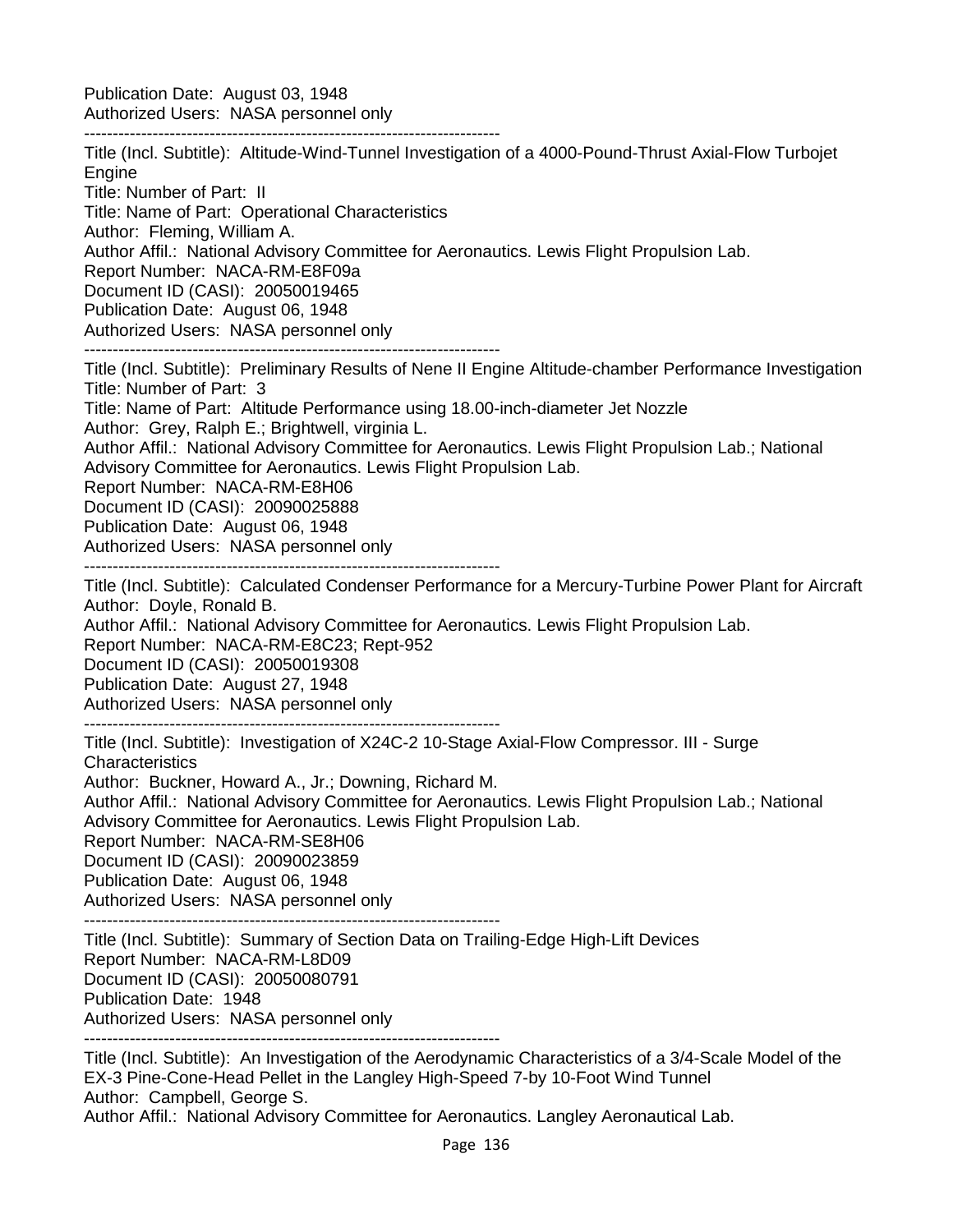Report Number: NACA-RM-SL8G15 Document ID (CASI): 20050030065 Publication Date: August 4, 1948 Authorized Users: NASA personnel only -------------------------------------------------------------------------

Title (Incl. Subtitle): Effect of First-Stage Blade Design on Performance of Mark 25 Torpedo Power Plant Author: Schum, Harold J.; Hoyt, Jack W. Author Affil.: National Advisory Committee for Aeronautics. Lewis Flight Propulsion Lab.; National Advisory Committee for Aeronautics. Lewis Flight Propulsion Lab. Report Number: NACA-RM-SE9G20 Document ID (CASI): 20050019423 Publication Date: August 04, 1948 Authorized Users: NASA personnel only ------------------------------------------------------------------------- Title (Incl. Subtitle): Longitudinal Trim and Tumble Characteristics of a 0.057-Scale Model of the Chance Vought XF7U-1 Airplane, TED NO. NACA DE311 Author: Bryant, Robert L. Author Affil.: National Advisory Committee for Aeronautics. Langley Aeronautical Lab. Report Number: NACA-RM-SL8F14 Document ID (CASI): 20050028902 Publication Date: July 20, 1948 Authorized Users: NASA personnel only ------------------------------------------------------------------------- Title (Incl. Subtitle): Altitude-Test-Chamber Investigation of a Solar Afterburner on the 24C Engine I - Operational Characteristics and Altitude Limits Report Number: NACA-RM-SE8G02 Document ID (CASI): 20050080795 Publication Date: 1948 Authorized Users: NASA personnel only ------------------------------------------------------------------------- Title (Incl. Subtitle): Calculations of the Dynamic Stress of Several Airplane Wings in Various Gusts Author: Pierce, Harold B. Author Affil.: National Advisory Committee for Aeronautics. Langley Aeronautical Lab. Report Number: NACA-RM-SL8F22 Document ID (CASI): 20050030048 Publication Date: July 12, 1948 Authorized Users: NASA personnel only ------------------------------------------------------------------------- Title (Incl. Subtitle): Simulated Altitude Performance of Combustors for the 24C Turbojet Engine Title: Number of Part: 3 Title: Name of Part: Performance of Rectangular-Slot Baskets Author: Tischler, Adelbert O. Author Affil.: National Advisory Committee for Aeronautics. Lewis Flight Propulsion Lab. Report Number: NACA-RM-SE8G13 Document ID (CASI): 20090026522 Publication Date: July 13, 1948 Authorized Users: NASA personnel only ------------------------------------------------------------------------- Title (Incl. Subtitle): Tank Tests of a Powered Model of a Compression Plane, NACA Model 171A-2

Author: Mottard, Elmo J.; Ruggles, Robert D. Author Affil.: National Advisory Committee for Aeronautics. Langley Aeronautical Lab.; National

Advisory Committee for Aeronautics. Langley Aeronautical Lab.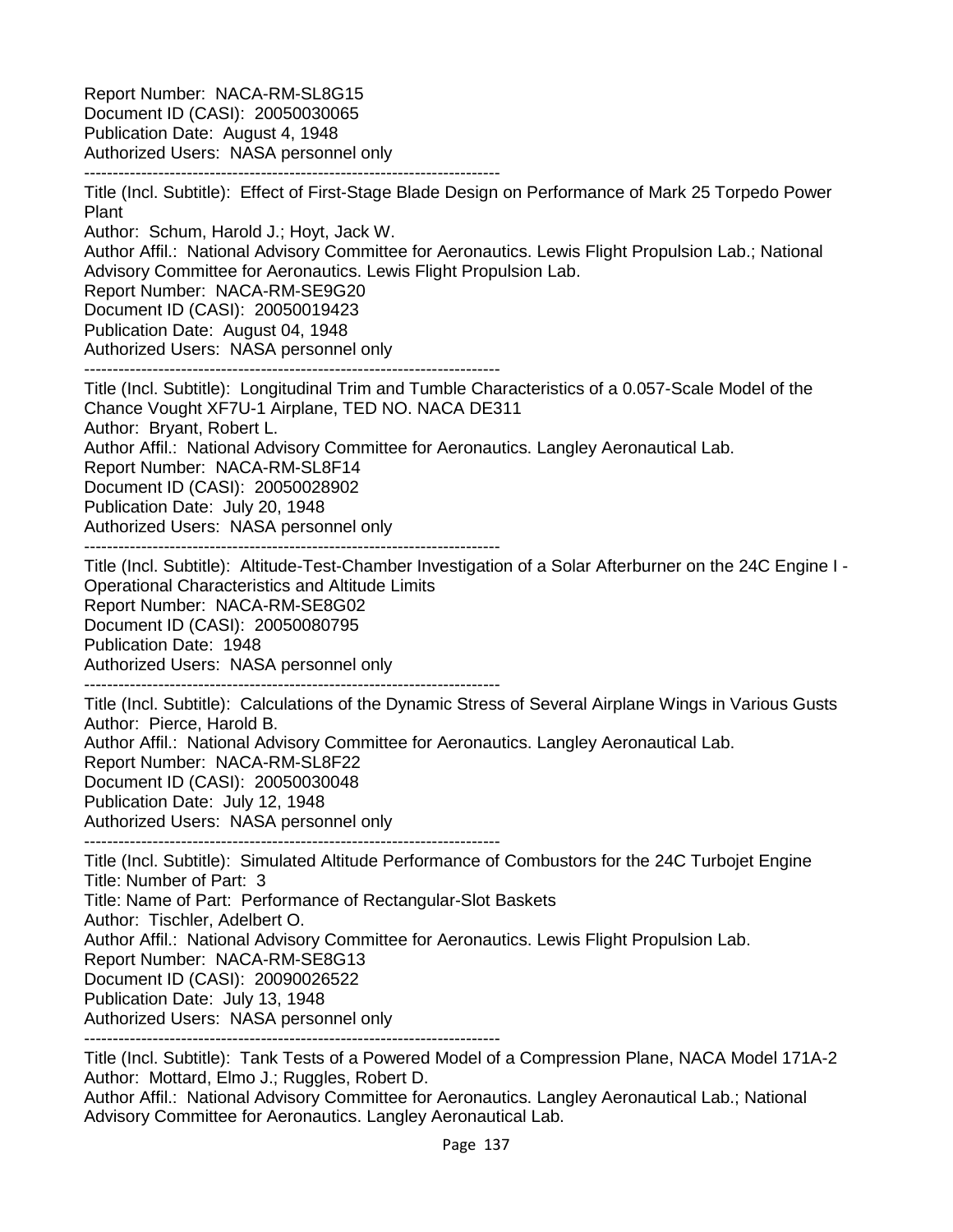Report Number: NACA-RM-SL8G02 Document ID (CASI): 20050030053 Publication Date: July 1948 Authorized Users: NASA personnel only -------------------------------------------------------------------------

Title (Incl. Subtitle): Performance of J33-A-23 Turbojet-Engine Compressor Title: Number of Part: Part 1 Title: Name of Part: Over-All Performance Characteristics of Compressor with 17-Blade Impeller Author: Beede, William L.; Kottas, Harry Author Affil.: National Advisory Committee for Aeronautics. Lewis Flight Propulsion Lab.; National Advisory Committee for Aeronautics. Lewis Flight Propulsion Lab. Report Number: NACA-RM-SE8F15-Pt-1 Document ID (CASI): 20050019250 Publication Date: July 20, 1948 Authorized Users: NASA personnel only ------------------------------------------------------------------------- Title (Incl. Subtitle): Spin Tests of 1/20-Scale Models of the Chance Vought Revised XF6U-1 and F6U-1 Airplanes, TED No. NACA 2390 Author: Klinar, Walter J.; Berman, Theodore Author Affil.: National Advisory Committee for Aeronautics. Langley Aeronautical Lab.; National

Advisory Committee for Aeronautics. Langley Aeronautical Lab.

Report Number: NACA-RM-SL8F03

Document ID (CASI): 20050028620

Publication Date: June 28, 1948

Authorized Users: NASA personnel only

-------------------------------------------------------------------------

Title (Incl. Subtitle): An Investigation of the Wing and the Wing-Fuselage Combination of a Full-Scale Model of the Republic XP-91 Airplane in the Ames 40-by 80-Foot Wing Tunnel Author: Hunton, Lynn W.; Dew, Joseph K.

Author Affil.: National Advisory Committee for Aeronautics. Ames Aeronautical Lab.; National Advisory Committee for Aeronautics. Ames Aeronautical Lab.

Report Number: NACA-RM-SA8F09

Document ID (CASI): 20090026536

Publication Date: June 10, 1948

Authorized Users: NASA personnel only

-------------------------------------------------------------------------

Title (Incl. Subtitle): Preliminary Results of an Investigation by the Wing-Flow Method of the Longitudinal Stability Characteristics of a 1/50-Scale Semispan Model of the McDonnell XP-88 Airplane Author: Crane, Harold L. Author Affil.: National Advisory Committee for Aeronautics. Langley Aeronautical Lab. Report Number: NACA-RM-SL8E28A

Document ID (CASI): 20050028619

Publication Date: June 09, 1948

Authorized Users: NASA personnel only

-------------------------------------------------------------------------

Title (Incl. Subtitle): Comparison of Drop and Wind-Tunnel Experiments on Bomb Drag at High Subsonic Speeds Author: Gothert, B. Author Affil.: Zentrale fuer Wissenschaftliches Berichtswesen Report Number: NACA-TM-1186 Document ID (CASI): 20050019654 Publication Date: May 1948 Authorized Users: NASA personnel only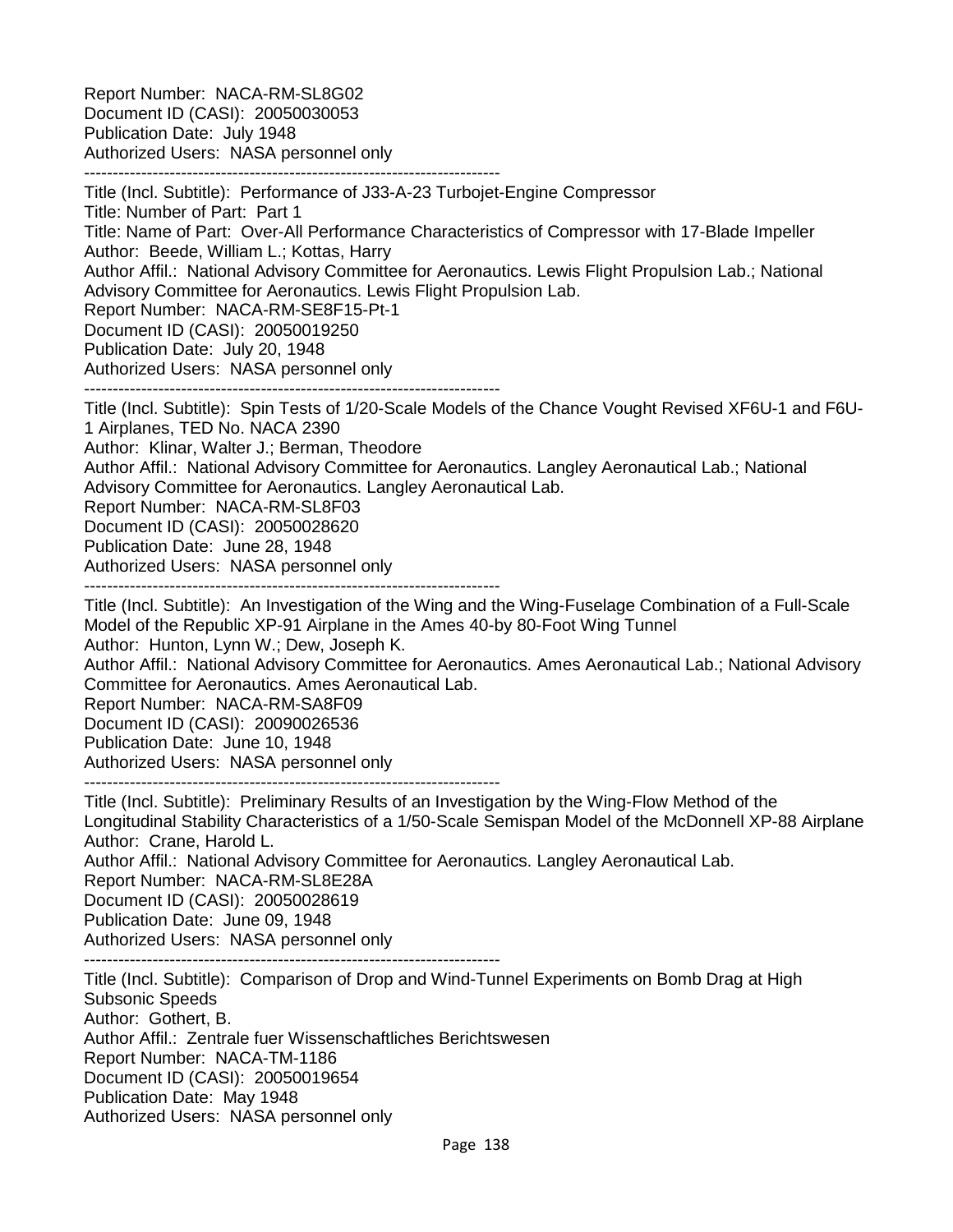------------------------------------------------------------------------- Title (Incl. Subtitle): Free-Spinning-Tunnel Tests of a 1/24-Scale Model of the North American XP-86 Airplane Author: Berman, Theodore Author Affil.: National Advisory Committee for Aeronautics. Langley Aeronautical Lab. Report Number: NACA-RM-SL8D22 Document ID (CASI): 20050028753 Publication Date: May 17, 1948 Authorized Users: NASA personnel only ------------------------------------------------------------------------- Title (Incl. Subtitle): Air Force - NACA Conference on XS-1 Flight Research Document ID (CASI): 19990010661 Publication Date: May 19, 1948 Authorized Users: NASA personnel only ------------------------------------------------------------------------- Title (Incl. Subtitle): Preliminary Results of British Nene II Engine Altitude-Chamber Performance Investigation Altitude Performance Using Standard 18.75-Inch-Diameter Jet Nozzle Title: Number of Part: 1 Title: Name of Part: Altitude Performance Using Standard 18.75-Inch-Diameter Jet Nozzle Author: Barson, Zelmar; Wilsted, H. D. Author Affil.: National Advisory Committee for Aeronautics. Lewis Flight Propulsion Lab.; National Advisory Committee for Aeronautics. Lewis Flight Propulsion Lab. Report Number: NACA-RM-E8E12 Document ID (CASI): 20090022750 Publication Date: May 24, 1948 Authorized Users: NASA personnel only Spec. Distrib. Authoriz.: Distribution under U.S. Government purpose rights ------------------------------------------------------------------------- Title (Incl. Subtitle): Test Report on Three- and Six-Component Measurements on a Series of Tapered Wings of Small Aspect Ratio Author: Lange; Wacke Author Affil.: Zentrale fuer Wissenschaftliches Berichtswesen; Zentrale fuer Wissenschaftliches Berichtswesen Report Number: NACA-TM-1176 Document ID (CASI): 20050009878 Publication Date: May 1948 Authorized Users: NASA personnel only ------------------------------------------------------------------------- Title (Incl. Subtitle): Evaluation of Gust and Draft Velocities from Flights of P-61C Airplanes within Thunderstorms September 10, 1947 to September 15, 1947 at Clinton County Army Air Field, Ohio Author: Funk, Jack Author Affil.: National Advisory Committee for Aeronautics. Langley Aeronautical Lab. Report Number: NACA-RM-L8C31 Document ID (CASI): 20050019277

Publication Date: April 08, 1948

Authorized Users: NASA personnel only -------------------------------------------------------------------------

Title (Incl. Subtitle): Evaluation of Gust and Draft Velocities from Flights of P-61C Airplanes within Thunderstorms September 4, 1947 to September 5, 1947 at Clinton County Army Air Field, Ohio Author: Funk, Jack Author Affil.: National Advisory Committee for Aeronautics. Langley Aeronautical Lab. Report Number: NACA-RM-L8C19 Document ID (CASI): 20050019272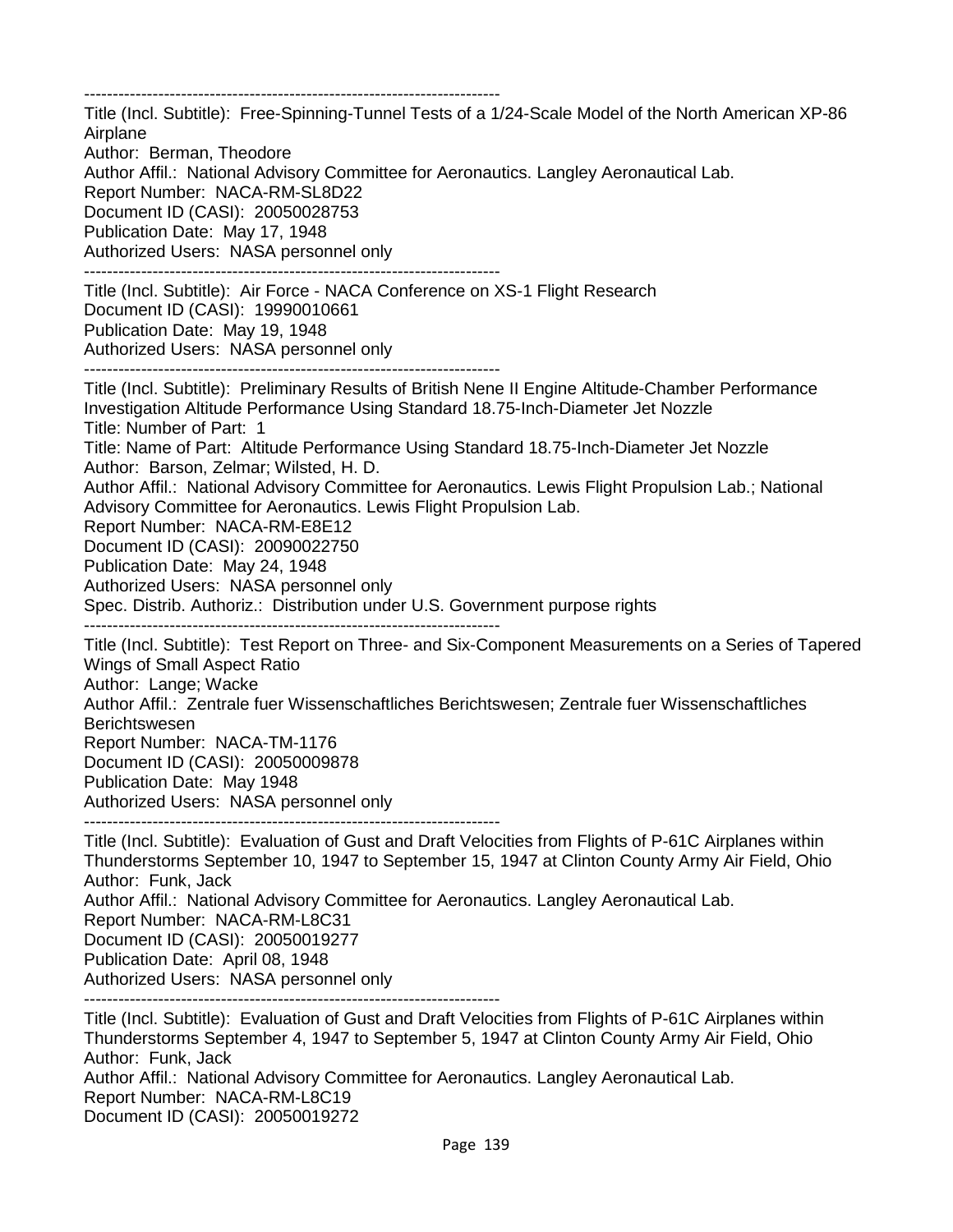Publication Date: April 03, 1948 Authorized Users: NASA personnel only

-------------------------------------------------------------------------

Title (Incl. Subtitle): Theoretical Analysis of Stationary Potential Flows and Boundary Layers at High Speed Author: Oswaititsch, K.; Wieghardt, K. Report Number: NACA-TM-1189 Document ID (CASI): 20050028382 Publication Date: April 1948 Authorized Users: NASA personnel only ------------------------------------------------------------------------- Title (Incl. Subtitle): The Influence of the Diameter Ratio on the Characteristics Diagram of the Axial **Compressor** Author: Eckert, B.; Pflueger, F.; Weinig, F. Author Affil.: Technische Hochschule; Technische Hochschule; Technische Hochschule Report Number: NACA-TM-1125 Document ID (CASI): 20050019461 Publication Date: April 1948 Authorized Users: NASA personnel only ------------------------------------------------------------------------- Title (Incl. Subtitle): Investigation of the Flying Mock-Up of Consolidated Vultee XP-92 Airplane in the Ames 40- by 80-Foot Wind Tunnel: Pressure Distributions Author: Graham, David Author Affil.: National Advisory Committee for Aeronautics. Ames Aeronautical Lab. Report Number: NACA-RM-SA8D08 Document ID (CASI): 20050019275 Publication Date: April 09, 1948 Authorized Users: NASA personnel only ------------------------------------------------------------------------- Title (Incl. Subtitle): Measurements of the Longitudinal Stability and Control and Stalling Characteristics of a North American P-51H Airplane (AAF No. 4-64164) Author: Kraft, Christopher C., Jr.; Reeder, J. P. Author Affil.: National Advisory Committee for Aeronautics. Langley Aeronautical Lab.; National Advisory Committee for Aeronautics. Langley Aeronautical Lab. Report Number: NACA-RM-SL8B24 Document ID (CASI): 20050028754 Publication Date: March 23, 1948 Authorized Users: NASA personnel only ------------------------------------------------------------------------- Title (Incl. Subtitle): Performance of Compressor of XJ-41-V Turbojet Engine VI - Analysis of Compressor Flow Choking Title: Number of Part: 6 Title: Name of Part: Analysis of Compressor Flow Choking Author: Creagh, John W. R.; Ginsburg, Ambrose Author Affil.: Air Materiel Command; National Advisory Committee for Aeronautics. Lewis Flight Propulsion Lab. Report Number: NACA-RM-SE8C12 Document ID (CASI): 20090011946 Publication Date: March 23, 1948 Authorized Users: NASA personnel only -------------------------------------------------------------------------

Title (Incl. Subtitle): Evaluation of Gust and Draft Velocities from Flights of P-61C Airplanes within Thunderstorms August 16, 1947 to August 20, 1947 at Clinton County Army Air Field, Ohio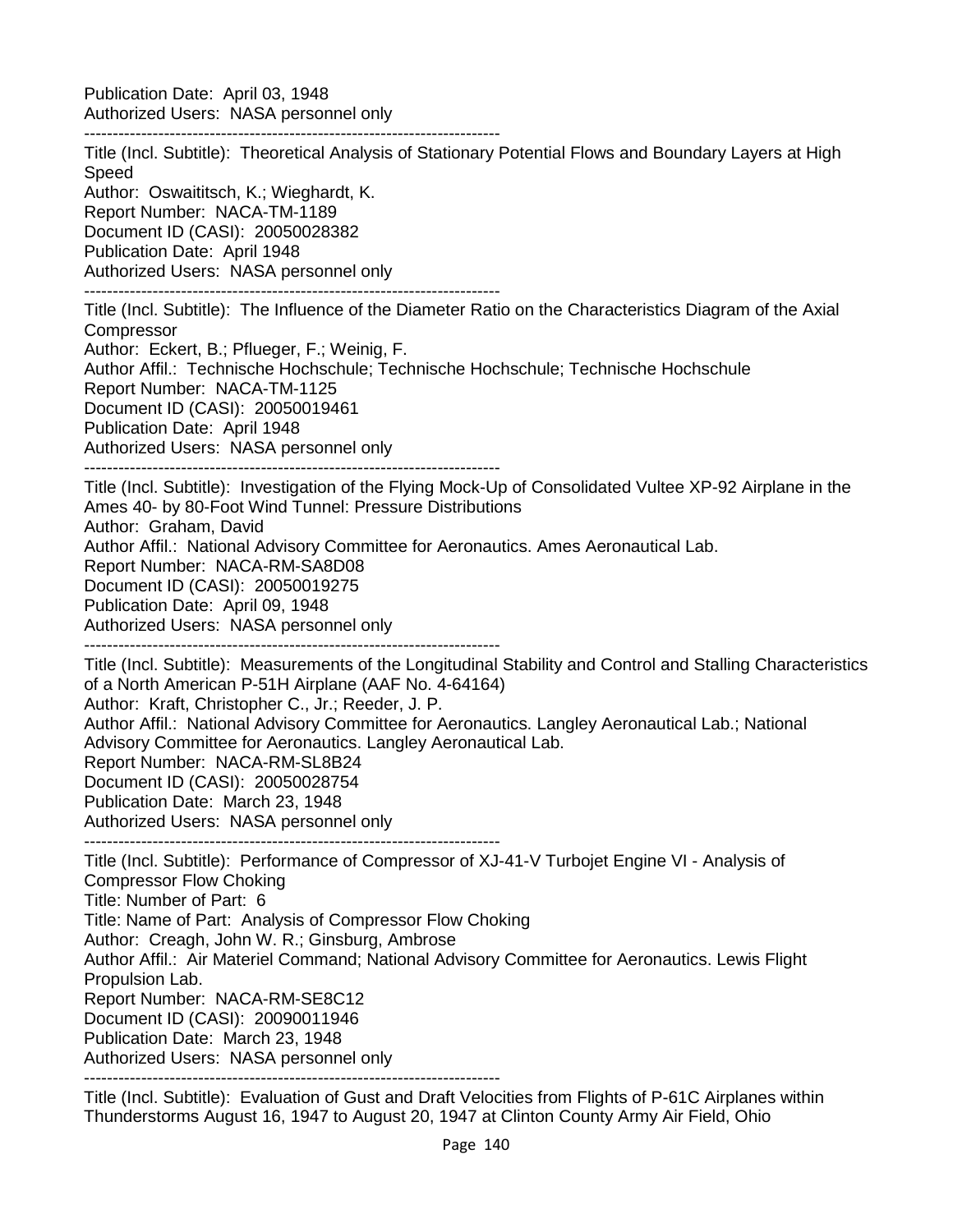Author: Funk, Jack Author Affil.: National Advisory Committee for Aeronautics. Langley Aeronautical Lab. Report Number: NACA-RM-L8B04 Document ID (CASI): 20050019240 Publication Date: March 05, 1948 Authorized Users: NASA personnel only -------------------------------------------------------------------------

Title (Incl. Subtitle): Ditching Tests of Two Models of the Army B-36 Airplane Author: Fisher, Lloyd J.; Cederborg, Gibson, A. Author Affil.: National Advisory Committee for Aeronautics. Langley Aeronautical Lab.; National Advisory Committee for Aeronautics. Langley Aeronautical Lab. Report Number: NACA-RM-SL8B25 Document ID (CASI): 20050028752 Publication Date: March 1948 Authorized Users: NASA personnel only

-------------------------------------------------------------------------

Title (Incl. Subtitle): Performance of J-33-A-21 Turbojet-Engine Compressor I - Over-All Performance Characteristics at Equivalent Impeller Speeds from 6000 to 13,400 RPM Author: Beede, William L.; Kovach, Karl; Creagh, John W.R. Report Number: NACA-RM-SE8C15

Document ID (CASI): 20090011948

Publication Date: March 30, 1948

Authorized Users: NASA personnel only

-------------------------------------------------------------------------

Title (Incl. Subtitle): Free-Spinning-Tunnel Tests of a 1/24-Scale Model of the Grumman XF9F-2 Airplane, TED No. NACA DE 317 Author: Berman, Theodore Author Affil.: National Advisory Committee for Aeronautics. Langley Aeronautical Lab. Report Number: NACA-RM-SL7L09 Document ID (CASI): 20050028613 Publication Date: February 04, 1948 Authorized Users: NASA personnel only

-------------------------------------------------------------------------

Title (Incl. Subtitle): Evaluation of Gust and Draft Velocities from Flights of F-61C Airplanes within Thunderstorms August 7, 1947 to August 13, 1947 at Clinton County Army Air Field, Ohio Author: Funk, Jack Author Affil.: National Advisory Committee for Aeronautics. Langley Aeronautical Lab. Report Number: NACA-RM-L8A30 Document ID (CASI): 20050040788 Publication Date: February 13, 1948 Authorized Users: NASA personnel only

-------------------------------------------------------------------------

Title (Incl. Subtitle): Evaluation of Gust and Draft Velocities from Flights of P-61C Airplanes within Thunderstorms August 13, 1947 to August 15, 1947 at Clinton County Army Air Field, Ohio Author: Funk, Jack Author Affil.: National Advisory Committee for Aeronautics. Langley Aeronautical Lab. Report Number: NACA-RM-L8A27 Document ID (CASI): 20050019369 Publication Date: February 02, 1948 Authorized Users: NASA personnel only

-------------------------------------------------------------------------

Title (Incl. Subtitle): Ditching Tests of a 1/20-Scale Model of the Northrop B-35 Airplane Author: Fisher, Lloyd J.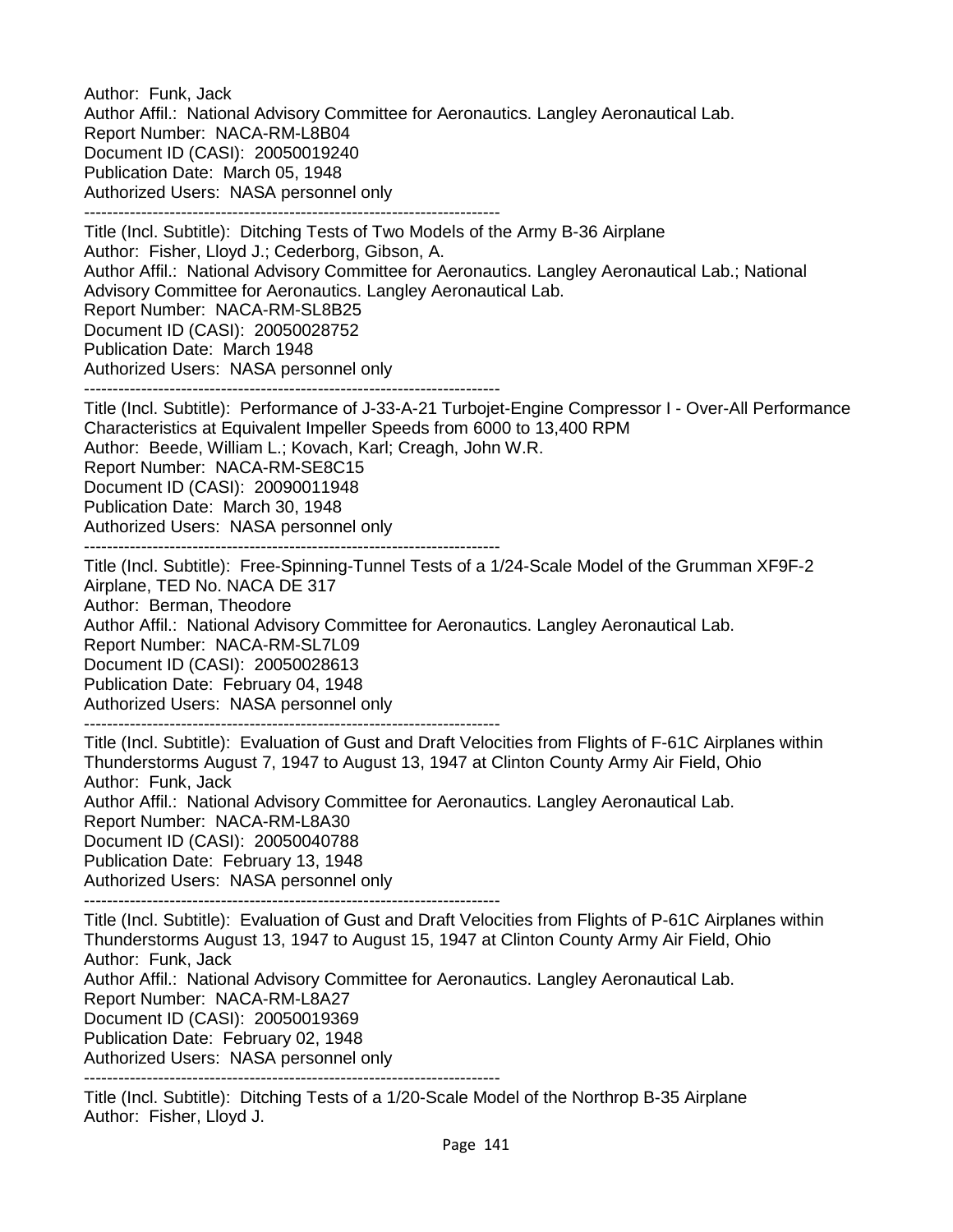Author Affil.: National Advisory Committee for Aeronautics. Langley Aeronautical Lab. Report Number: NACA-RM-SL8A29 Document ID (CASI): 20050028614 Publication Date: February 22, 1948 Authorized Users: NASA personnel only -------------------------------------------------------------------------

Title (Incl. Subtitle): Investigation of the Flying Mock-Up of the Consolidated Vultee XP-92 Airplane in the Ames 40- by 80-Foot Wind Tunnel. Force and Moment Characteristics Author: Wick, Bradford, H.; Graham, David Author Affil.: National Advisory Committee for Aeronautics. Ames Aeronautical Lab.; National Advisory Committee for Aeronautics. Ames Aeronautical Lab. Report Number: NACA-RM-SA8B04 Document ID (CASI): 20090026608 Publication Date: February 04, 1948 Authorized Users: NASA personnel only

-------------------------------------------------------------------------

Title (Incl. Subtitle): Flight Measurements of Flying Qualities of a P-47D-30 Airplane (AAF No. 43-3441) to Determine Longitudinal Stability and Control and Stalling Characteristics

Author: Kraft, Christopher C., Jr.; Goranson, R. Fabien; Reeder, John P.

Author Affil.: National Advisory Committee for Aeronautics. Langley Aeronautical Lab.; National Advisory Committee for Aeronautics. Langley Aeronautical Lab.; National Advisory Committee for Aeronautics. Langley Aeronautical Lab.

Report Number: NACA-RM-L8A06

Document ID (CASI): 20090022749

Publication Date: February 18, 1948

Authorized Users: NASA personnel only

-------------------------------------------------------------------------

Title (Incl. Subtitle): Maintaining Laminar Flow in the Boundary Layer using a Swept-Back Wing Author: Brennecke Author Affil.: Zentrale fuer Wissenschaftliches Berichtswesen Report Number: NACA-TM-1180 Document ID (CASI): 20050031084 Publication Date: February 1948 Authorized Users: NASA personnel only

-------------------------------------------------------------------------

Title (Incl. Subtitle): Evaluation of Gust and Draft Velocities from Flights of P-61C Airplanes within Thunderstorms June 11, 1947 to July 11, 1947 at Clinton County Army Air Field, Ohio Author: Funk, Jack Author Affil.: National Advisory Committee for Aeronautics. Langley Aeronautical Lab. Report Number: NACA-RM-L7K25 Document ID (CASI): 20050019282 Publication Date: January 21, 1948 Authorized Users: NASA personnel only -------------------------------------------------------------------------

Title (Incl. Subtitle): Preliminary Results of Nene II Engine Altitude-chamber Performance Investigation Title: Number of Part: 2 Title: Name of Part: Altitude Performance using 18.41-inch Diameter-jet Nozzle Author: Armstron, J. C.; Wilsted, H. D.; Vincent, K. R. Author Affil.: National Advisory Committee for Aeronautics; National Advisory Committee for Aeronautics; National Advisory Committee for Aeronautics Report Number: NACA-RM-E8F14

Document ID (CASI): 20090025338

Publication Date: [1948]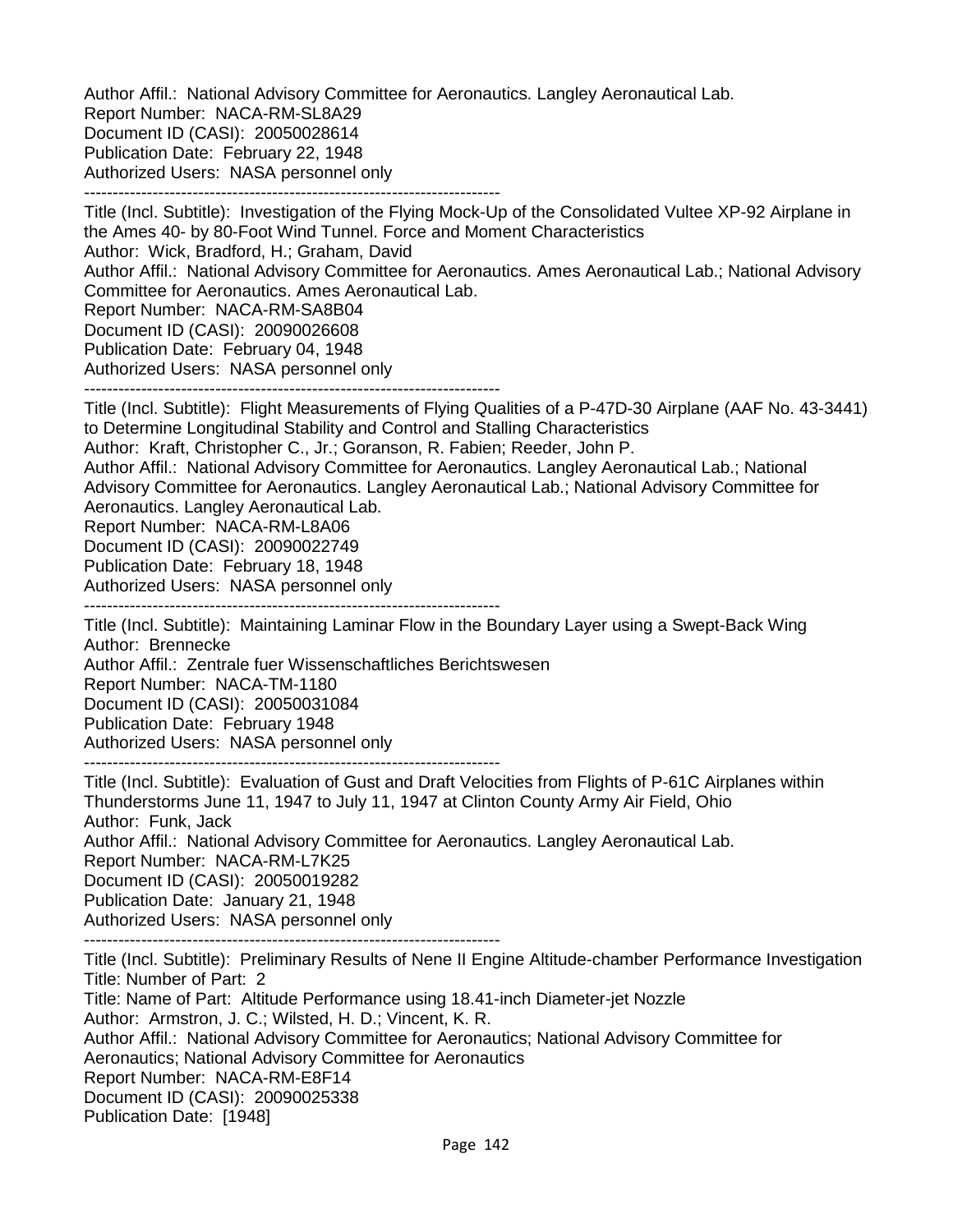Authorized Users: NASA personnel only -------------------------------------------------------------------------

Title (Incl. Subtitle): Supplementary Investigation in the Langley 20-Foot Free-Spinning Tunnel of the Spin and Recovery Characteristics of a 0.057-Scale Model of the Chance Vought XFU-1 Airplane, Ted No. NACA DE 311 Author: Berman, Theodore Author Affil.: National Advisory Committee for Aeronautics. Langley Aeronautical Lab. Report Number: NACA-RM-SL9H30a Document ID (CASI): 20050030037 Publication Date: [1948] Authorized Users: NASA personnel only -------------------------------------------------------------------------

Title (Incl. Subtitle): Effect of Inlet Air Distortion on the Steady-State and Surge Characteristics of an Axial-Flow Turbojet Compressor Author: Ciepluch, Carl C. Author Affil.: National Advisory Committee for Aeronautics. Lewis Flight Propulsion Lab. Report Number: NACA-RM-E57L12 Document ID (CASI): 20050040787 Publication Date: January 02, 1948 Authorized Users: NASA personnel only

-------------------------------------------------------------------------

Title (Incl. Subtitle): Supplementary Investigation to Determine the Effects of Center-of-Gravity Position on the Spin, Longitudinal-Trim, and Tumbling Characteristics of a 1/20-Scale Model of the Consolidated Vultee 7002 Airplane (Flying Mock-up of XF-92)

Author: Klinar, Walter J.; Jones, Ira P., Jr.

Author Affil.: National Advisory Committee for Aeronautics. Langley Aeronautical Lab.; National Advisory Committee for Aeronautics. Langley Aeronautical Lab. Report Number: NACA-RM-SL9B24 Document ID (CASI): 20050030058

Publication Date: [1948]

Authorized Users: NASA personnel only -------------------------------------------------------------------------

Title (Incl. Subtitle): Investigation of the Stability and Control Characteristics of a 1/10-Scale Model of the Chance Vought XF7U-1 Airplane in the Langley Free-Flight Tunnel, TED No. NACA DE306 Author: Draper, John W.; Hewes, Donald E.

Author Affil.: National Advisory Committee for Aeronautics. Langley Aeronautical Lab.; National Advisory Committee for Aeronautics. Langley Aeronautical Lab.

Report Number: NACA-RM-SL8A19

Document ID (CASI): 20050028617

Publication Date: [1948]

Authorized Users: NASA personnel only

-------------------------------------------------------------------------

Title (Incl. Subtitle): Performance of Compressor of XJ-41-V Turbojet Engine

Title: Number of Part: 4

Title: Name of Part: Performance Analysis Over Range of Compressor Speeds from 5000 to 10,000 RPM

Author: Creagh, John W. R.; Ginsburg, Ambrose

Author Affil.: National Advisory Committee for Aeronautics. Lewis Flight Propulsion Lab.; National Advisory Committee for Aeronautics. Lewis Flight Propulsion Lab.

Report Number: NACA-RM-SE7L12

Document ID (CASI): 20090013068

Publication Date: [1948]

Authorized Users: NASA personnel only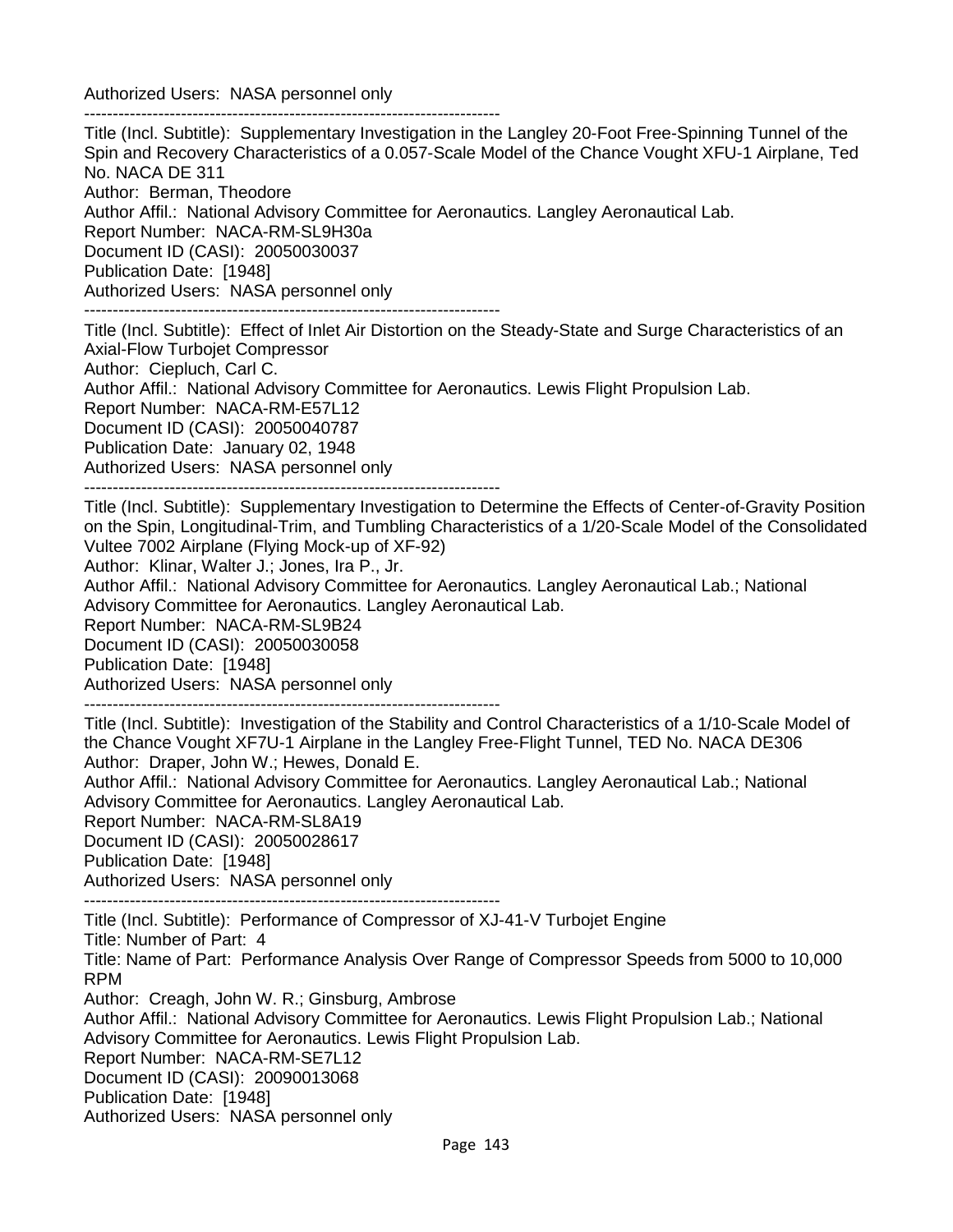-------------------------------------------------------------------------

Title (Incl. Subtitle): Vibration Survey of Blades in 19XB Axial-Flow Compressor Title: Number of Part: 3 Title: Name of Part: Preliminary Engine Investigation Author: Meyer, Andre J., Jr.; Calvert, Howard F. Author Affil.: National Advisory Committee for Aeronautics. Lewis Flight Propulsion Lab.; National Advisory Committee for Aeronautics. Lewis Flight Propulsion Lab. Report Number: NACA-RM-SE8A28 Document ID (CASI): 20090026506 Publication Date: January 28, 1948 Authorized Users: NASA personnel only

-------------------------------------------------------------------------

Title (Incl. Subtitle): High-Speed Wind-Tunnel Investigation of the Longitudinal Stability and Control Characteristics of a 0.10-Scale Model of the Grumman XF9F-2 Airplane, TED No. NACA DE301 Author: Polhamus, Edward C.; King, Thomas J., Jr.

Author Affil.: National Advisory Committee for Aeronautics. Langley Aeronautical Lab.; National Advisory Committee for Aeronautics. Langley Aeronautical Lab.

Report Number: NACA-RM-SL8K16

Document ID (CASI): 20050029397 Publication Date: [1948] Authorized Users: NASA personnel only

-------------------------------------------------------------------------

Title (Incl. Subtitle): Tests of the AN/SPS-1 Radar Antenna in the Langley Full-Scale Tunnel Author: May, Ralph W., Jr.

Author Affil.: National Advisory Committee for Aeronautics. Langley Aeronautical Lab.

Report Number: NACA-RM-SL7L02 Document ID (CASI): 20050028508

Publication Date: [1948]

Authorized Users: NASA personnel only

-------------------------------------------------------------------------

Title (Incl. Subtitle): Effect of Length-Beam Ratio on the Aerodynamic Characteristics of Flying-Boat Hulls without Wing Interference

Author: Lowry, John G.; Riebe, John M.

Author Affil.: National Advisory Committee for Aeronautics. Langley Aeronautical Lab.; National Advisory Committee for Aeronautics. Langley Aeronautical Lab.

Report Number: NACA-RM-L8A16

Document ID (CASI): 20090026293

Publication Date: January 16, 1948

Authorized Users: NASA personnel only

-------------------------------------------------------------------------

Title (Incl. Subtitle): Free-Spinning-Tunnel Tests of a 1/24-Scale Model of the Grumman XF9F-2 Airplane with Wing-Tip Tanks Installed Author: Berman, Theodore; Wilson, Jack H. Author Affil.: National Advisory Committee for Aeronautics. Langley Aeronautical Lab.; National Advisory Committee for Aeronautics. Langley Aeronautical Lab. Report Number: NACA-RM-SL9F01 Document ID (CASI): 20050030061 Publication Date: [1948] Authorized Users: NASA personnel only -------------------------------------------------------------------------

Title (Incl. Subtitle): Ground Tests of a Radial Air-Cooled Engine to Correct a Poor Circumferential Pressure-Recovery Distribution Author: Gallagher, James J.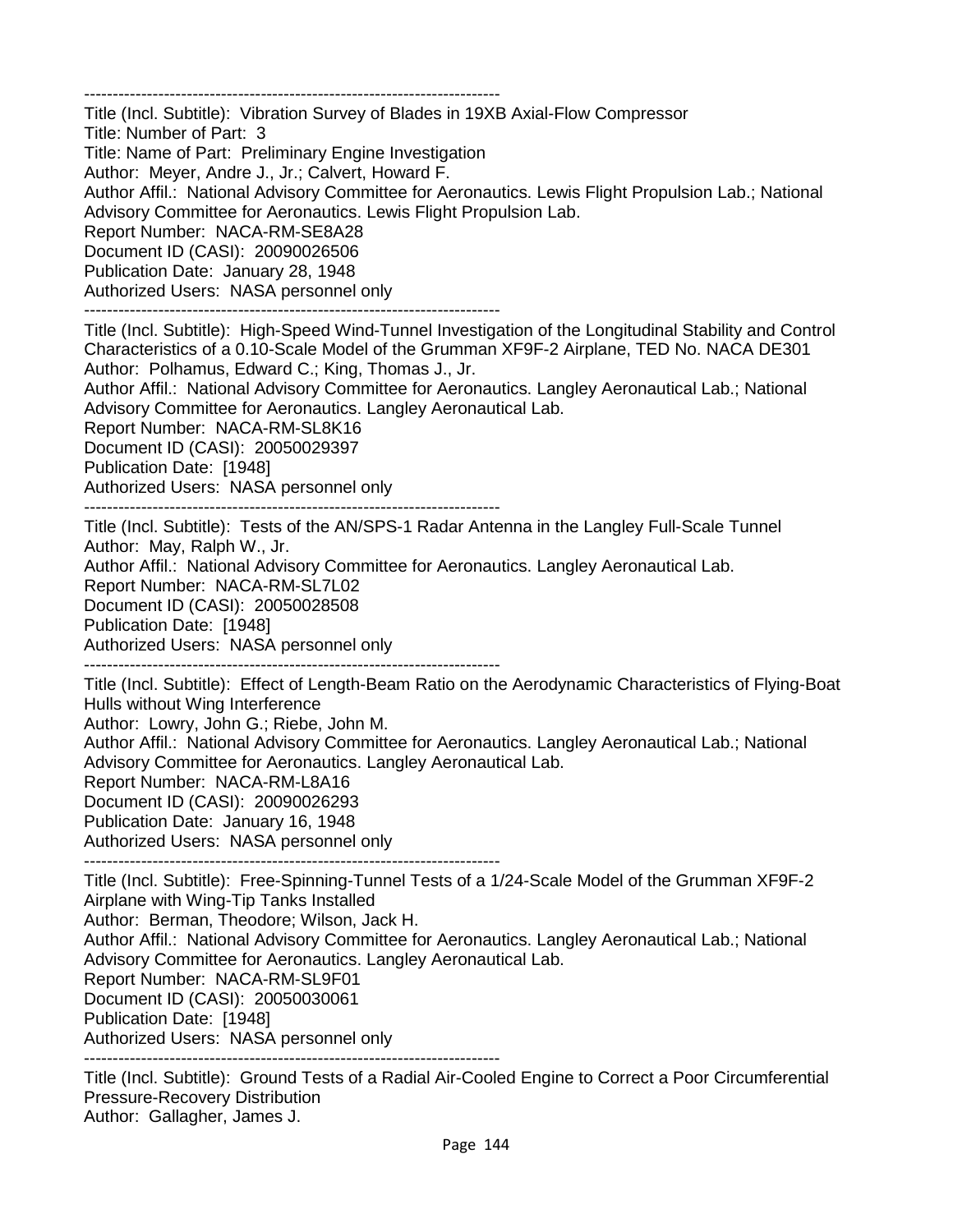Author Affil.: National Advisory Committee for Aeronautics. Langley Aeronautical Lab. Report Number: NACA-RM-SL7L10 Document ID (CASI): 20050028503 Publication Date: January 1948 Authorized Users: NASA personnel only -------------------------------------------------------------------------

Title (Incl. Subtitle): Ditching Tests of a 1/18-Scale Model of the Lockheed Constellation Airplane Author: Fisher, Lloyd J.; Morris, Garland J. Author Affil.: National Advisory Committee for Aeronautics. Langley Aeronautical Lab.; National Advisory Committee for Aeronautics. Langley Aeronautical Lab. Report Number: NACA-RM-SL8K18 Document ID (CASI): 20050029398 Publication Date: 1948 Authorized Users: NASA personnel only ------------------------------------------------------------------------- Title (Incl. Subtitle): Performance of Allison Model 400-C6 Turbojet-Engine Compressor Title: Number of Part: I Title: Name of Part: Over-All Performance Characteristics of Compressor at Equivalent Impeller Speeds of 6000, 7000, and 8500 RPM Author: Kovach, Karl; Withee, Joseph R., Jr. Author Affil.: National Advisory Committee for Aeronautics. Lewis Flight Propulsion Lab.; National Advisory Committee for Aeronautics. Lewis Flight Propulsion Lab. Report Number: NACA-RM-SE8L15 Document ID (CASI): 20050019418 Publication Date: [1948] Authorized Users: NASA personnel only ------------------------------------------------------------------------- Title (Incl. Subtitle): Measurements of the Lateral and Directional Stability and Control Characteristics of a P-51H Airplane (AAF No. 44-64164) Author: Kraft, Christopher C., Jr.; Reeder, J. P. Author Affil.: National Advisory Committee for Aeronautics. Langley Aeronautical Lab.; National

Advisory Committee for Aeronautics. Langley Aeronautical Lab.

Report Number: NACA-RM-SL7L11

Document ID (CASI): 20050028482

Publication Date: [1948]

Authorized Users: NASA personnel only

-------------------------------------------------------------------------

Title (Incl. Subtitle): Ditching Tests of a 1/24-Scale Model of the Lockheed XR60-1 Airplane, TED No. NACA 235

Author: Fisher, Lloyd J.; Cederborg, Gibson A.

Author Affil.: National Advisory Committee for Aeronautics. Langley Aeronautical Lab.; National Advisory Committee for Aeronautics. Langley Aeronautical Lab.

Report Number: NACA-RM-SL8E17

Document ID (CASI): 20050028618

Publication Date: January 1948

Authorized Users: NASA personnel only -------------------------------------------------------------------------

Title (Incl. Subtitle): Flight Investigation of a 20-Inch-Diameter Steady-Flow Ram Jet Author: Disher, John H Accession Number: 93R15017 Report Number: NACA-RM-E7I05a Document ID (CASI): 19930085727 Publication Date: January 14, 1948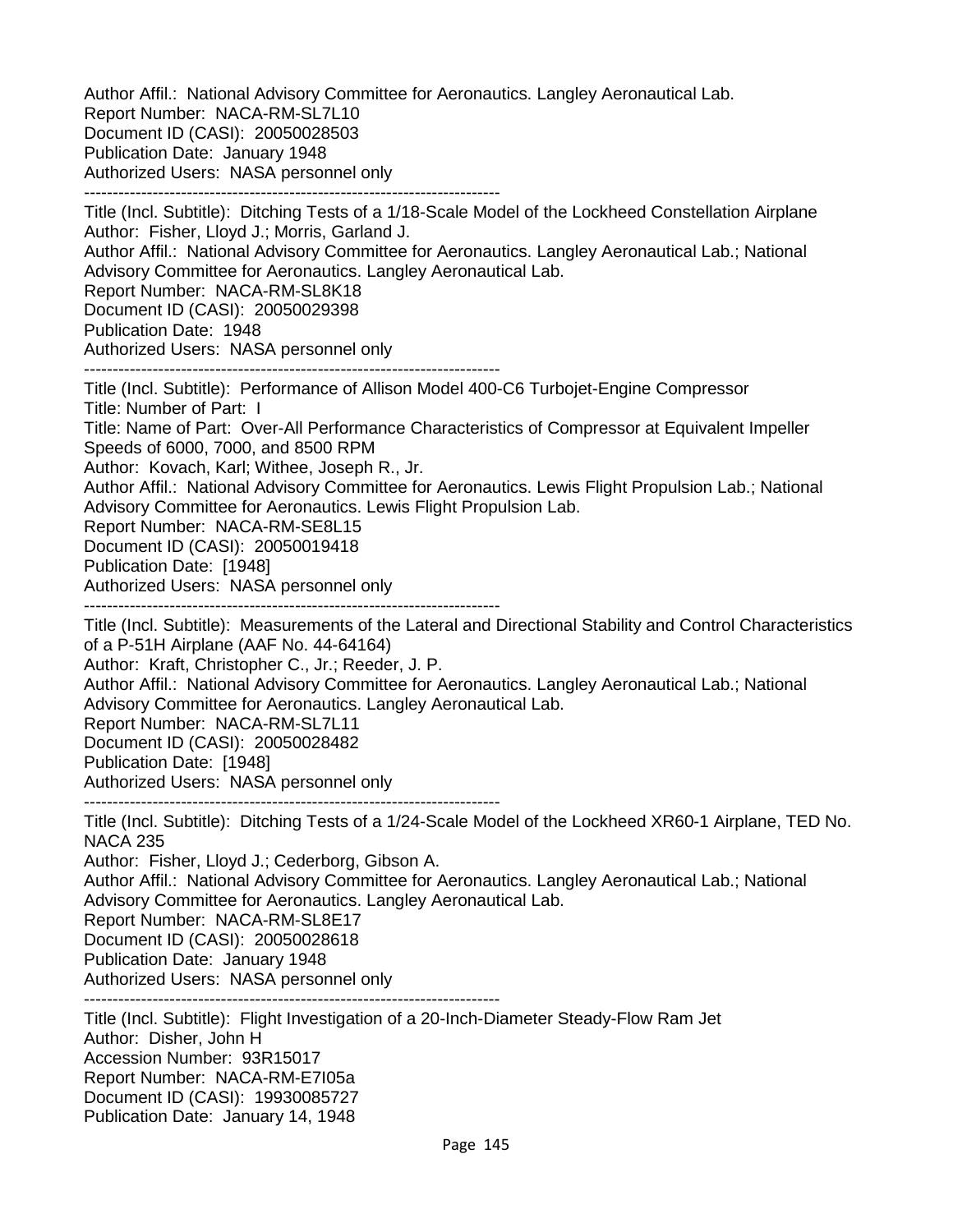Authorized Users: NASA personnel only

------------------------------------------------------------------------- Title (Incl. Subtitle): Performance of J-33-A-21 and J-33-A-23 Compressors with and without Water **Injection** Author: Beede, William L. Author Affil.: National Advisory Committee for Aeronautics. Lewis Flight Propulsion Lab. Report Number: NACA-RM-SE8A19 Document ID (CASI): 20050019247 Publication Date: January 28, 1948 Authorized Users: NASA personnel only ------------------------------------------------------------------------- Title (Incl. Subtitle): Ditching Tests of a 1/10-Scale Model of the North American XFJ-1 Airplane Ted No. NACA 314 Author: Fisher, Lloyd J.; McBride, Ellis E. Author Affil.: National Advisory Committee for Aeronautics. Langley Aeronautical Lab.; National Advisory Committee for Aeronautics. Langley Aeronautical Lab. Report Number: NACA-RM-SL8K15 Document ID (CASI): 20090026359 Publication Date: [1948] Authorized Users: NASA personnel only ------------------------------------------------------------------------- Title (Incl. Subtitle): Evaluation of Gust and Draft Velocities from Flights of P-61C Airplanes within Thunderstorms May 13, 1947 to May 29, 1947 at Clinton County Army Air Field, Ohio Author: Tolefson, Harold B. Author Affil.: National Advisory Committee for Aeronautics. Langley Aeronautical Lab. Report Number: NACA-RM-L7J29 Document ID (CASI): 20050019385 Publication Date: January 02, 1948 Authorized Users: NASA personnel only ------------------------------------------------------------------------- Title (Incl. Subtitle): Free-Spinning-Tunnel Tests of a 1/29-Scale Model of the Republic XP-91 Airplane with a Vee Tail Installed Author: Snyder, Thomas L. Author Affil.: National Advisory Committee for Aeronautics. Langley Aeronautical Lab. Report Number: NACA-RM-L7L03 Document ID (CASI): 20050019414 Publication Date: January 16, 1948 Authorized Users: NASA personnel only ------------------------------------------------------------------------- Title (Incl. Subtitle): Free-Spinning-Tunnel Tests of a 0.057-Scale Model of the Chance Vought XF7U-1 Airplane Author: Daughtridge, Lee T., Jr. Author Affil.: National Advisory Committee for Aeronautics. Langley Aeronautical Lab. Report Number: NACA-RM-SL8A13 Document ID (CASI): 20050028616 Publication Date: [1948] Authorized Users: NASA personnel only -------------------------------------------------------------------------

Title (Incl. Subtitle): Performance of Compressor XJ-41-V Turbojet Engine I - Preliminary Investigation at Equivalent Compressor Speed of 8000 RPM Author: Ginsburg, Ambrose; Creagh, John W.R. Report Number: NACA-RM-E7A17a Document ID (CASI): 20090012050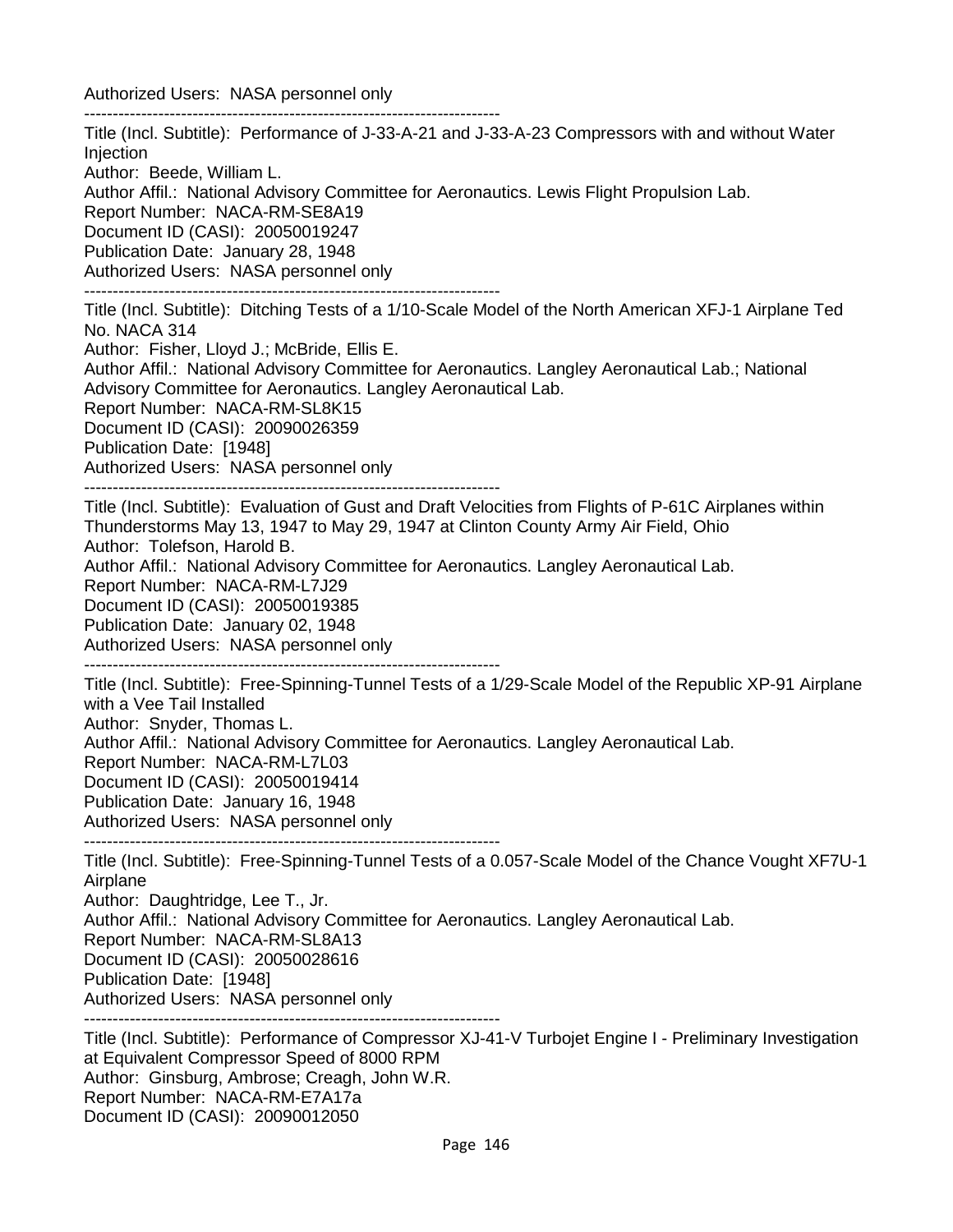Publication Date: [1948] Authorized Users: NASA personnel only

-------------------------------------------------------------------------

Title (Incl. Subtitle): Performance of Compressor of XJ-41-V Turbojet Engine V-Performance Analysis of Compressor with Revised Vaned Collector over Range of Compressor Speeds from 3600 to 11,500 RPM Author: Ginsburg, Ambrose; Creagh, John W.R.; Michel, Donald Report Number: NACA-RM-SE8A22 Document ID (CASI): 20090012434 Publication Date: January 23, 1948 Authorized Users: NASA personnel only ------------------------------------------------------------------------- Title (Incl. Subtitle): Longitudinal Stability and Control Characteristics of a B-29 Airplane with a Booster Incorporated in the Elevator Control System to Provide Various Stick-Force and Control-Rate **Characteristics** Author: Mathews, Charles W.; Talmage, Donald B.; Whitten, James B. Author Affil.: National Advisory Committee for Aeronautics. Langley Aeronautical Lab.; National Advisory Committee for Aeronautics. Langley Aeronautical Lab.; National Advisory Committee for Aeronautics. Langley Aeronautical Lab. Report Number: NACA-RM-L50D11; Rept-3130 Document ID (CASI): 20050019337 Publication Date: [1948] Authorized Users: NASA personnel only ------------------------------------------------------------------------- Title (Incl. Subtitle): A Theoretical Investigation of the Dynamic Lateral Stability Characteristics of the MX-838 (XB-51) Airplane Author: Paulson, Jon W. Author Affil.: National Advisory Committee for Aeronautics. Langley Aeronautical Lab. Report Number: NACA-RM-SL8K10 Document ID (CASI): 20050030051 Publication Date: [1948] Authorized Users: NASA personnel only ------------------------------------------------------------------------- Title (Incl. Subtitle): Preliminary Results of Altitude-Wind-Tunnel Investigation of X24C-4B Turbojet **Engine** Title: Number of Part: II Title: Name of Part: Engine Performance Author: Meyer, Carl L.; Bloomer, Harry E. Author Affil.: National Advisory Committee for Aeronautics. Lewis Flight Propulsion Lab.; National Advisory Committee for Aeronautics. Lewis Flight Propulsion Lab. Report Number: NACA-RM-SE7L26 Document ID (CASI): 20050019258 Publication Date: January 1948 Authorized Users: NASA personnel only ------------------------------------------------------------------------- Title (Incl. Subtitle): Free-Spinning, Longitudinal-Trim, and Tumbling Characteristics of a 1/20-Scale Model of the Consolidated Vultke MX-813 (Prototype of XP-92) Airplane as Determined in the Langley 20-Foot Free-Spinning Tunnel Author: Stone, Ralph W., Jr.; White, Richard P. Author Affil.: National Advisory Committee for Aeronautics. Langley Aeronautical Lab.; National Advisory Committee for Aeronautics. Langley Aeronautical Lab. Report Number: NACA-RM-SL8G26 Document ID (CASI): 20050030064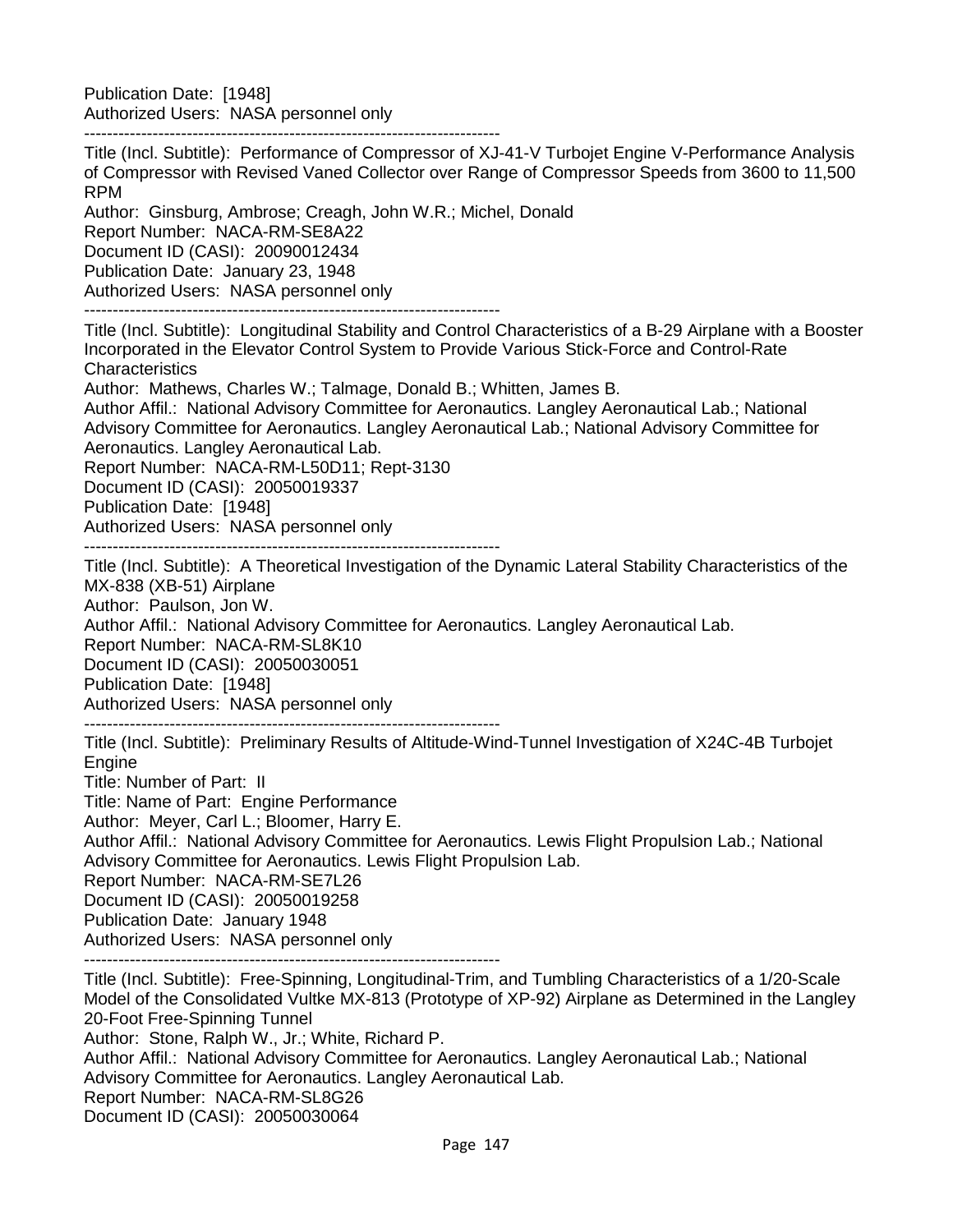Publication Date: [1948] Authorized Users: NASA personnel only

-------------------------------------------------------------------------

Title (Incl. Subtitle): Effect of Turbine Axial Nozzle-Wheel Clearance on Performance of Mark 25 Torpedo Power Plant Author: Hoyt, Jack W.; Kottas, Harry Author Affil.: National Advisory Committee for Aeronautics. Lewis Flight Propulsion Lab.; National Advisory Committee for Aeronautics. Lewis Flight Propulsion Lab. Report Number: NACA-RM-SE8B04 Document ID (CASI): 20050019234 Publication Date: [1948] Authorized Users: NASA personnel only -------------------------------------------------------------------------

Title (Incl. Subtitle): Evaluation of Gust and Draft Velocities from Flights of P-61C Airplanes within Thunderstorms June 2, 1947 to June 7, 1947 at Clinton County Army Air Field, Ohio Author: Funk, Jack Author Affil.: National Advisory Committee for Aeronautics. Langley Aeronautical Lab. Report Number: NACA-RM-L7J31 Document ID (CASI): 20050010182 Publication Date: January 02, 1948 Authorized Users: NASA personnel only -------------------------------------------------------------------------

Title (Incl. Subtitle): Longitudinal Stability Characteristics of a 1/40-Scale Model of a Proposed Configuration of the XF-91 Airplane Measured by the Wing-Flow Method Author: Crane, Harold L.; Beckhardt, Arnold R. Author Affil.: National Advisory Committee for Aeronautics. Langley Aeronautical Lab.; National Advisory Committee for Aeronautics. Langley Aeronautical Lab. Report Number: NACA-RM-SL8K17 Document ID (CASI): 20050031072 Publication Date: [1948] Authorized Users: NASA personnel only -------------------------------------------------------------------------

Title (Incl. Subtitle): Performance of Compressor of XJ-41-V Turbojet Engine II - Static-Pressure Ratios and Limitation of Maximum Flow at Equivalent Compressor Speed of 8000 rpm Author: Dildine, Dean M.; Arthur, W. Lewis Report Number: NACA-RM-E7E05 Document ID (CASI): 20090012051 Publication Date: [1948] Authorized Users: NASA personnel only -------------------------------------------------------------------------

Title (Incl. Subtitle): Analysis of effects of inlet pressure losses on performance of axial-flow type turbojet engine Author: Sanders, Newell D; Palasics, John Accession Number: 93R23041 Report Number: NACA-RM-E8J25b Document ID (CASI): 19930093740 Authorized Users: NASA personnel only

-------------------------------------------------------------------------

Title (Incl. Subtitle): THE CHROMATIC POLYNOMIAL OF THE TRUNCATED ICOSAHEDRON Author: Hall, D. W.; Siry, J. W.; Vanderslice, D. R. Author Affil.: NASA Goddard Space Flight Center; NASA Goddard Space Flight Center; NASA Goddard Space Flight Center Accession Number: 63X81690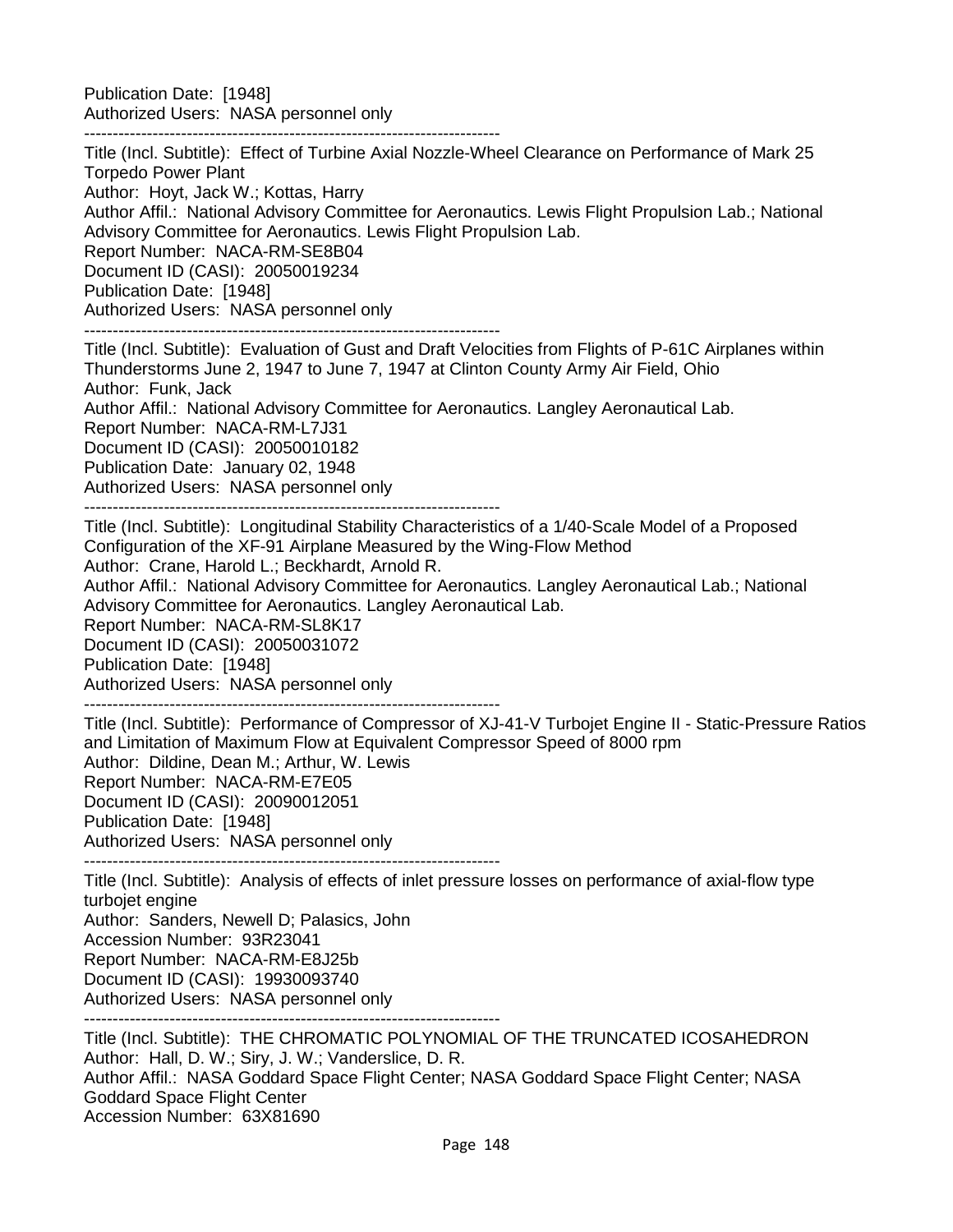Report Number: NASA-TM-X-50697 Document ID (CASI): 19630044279 Publication Date: Jan 1, 1948 Authorized Users: NASA personnel only -------------------------------------------------------------------------

Title (Incl. Subtitle): Wind-Tunnel Investigation of the Low-Speed Characteristics of a 1/8-Scale Model of the Republic XP-91 Airplane with a Vee and a Conventional Tail Author: Weiberg, James A.; Anderson, Warren E. Author Affil.: National Advisory Committee for Aeronautics. Ames Aeronautical Lab.; National Advisory Committee for Aeronautics. Ames Aeronautical Lab. Report Number: NACA-RM-SA7L07 Document ID (CASI): 20050019255 Publication Date: December 15, 1947 Authorized Users: NASA personnel only ------------------------------------------------------------------------- Title (Incl. Subtitle): Fundamental Aerodynamic Investigations for Development of Arrow-Stabilized **Projectiles** Author: Kurzweg, Hermann Report Number: NACA-TM-1175 Document ID (CASI): 20050031123 Publication Date: December 1947 Authorized Users: NASA personnel only Spec. Distrib. Authoriz.: Distribution of CASI archival copy not authorized ------------------------------------------------------------------------- Title (Incl. Subtitle): Preliminary Results of an Altitude-Wind-Tunnel Investigation of a TG-100A Gas Turbine-Propeller Engine Title: Number of Part: V Title: Name of Part: Combustion-Chamber Characteristics Author: Gensenheyner, Robert M.; Berdysz, Joseph J. Author Affil.: National Advisory Committee for Aeronautics. Lewis Flight Propulsion Lab.; National Advisory Committee for Aeronautics. Lewis Flight Propulsion Lab. Report Number: NACA-RM-SE7L09 Document ID (CASI): 20050019241 Publication Date: December 31, 1947 Authorized Users: NASA personnel only ------------------------------------------------------------------------- Title (Incl. Subtitle): Flight Measurements of the Flying Qualities of a Lockheed P-80A Airplane (Army No. 44-85099) - Stalling Characteristics Author: Anderson, Seth B.; Cooper, George E. Author Affil.: National Advisory Committee for Aeronautics. Ames Aeronautical Lab.; National Advisory Committee for Aeronautics. Ames Aeronautical Lab. Report Number: NACA-RM-SA7L04 Document ID (CASI): 20090026348 Publication Date: December 04, 1947 Authorized Users: NASA personnel only ------------------------------------------------------------------------- Title (Incl. Subtitle): Investigation of Single-Stage Modified Turbine of Mark 25 Torpedo Power Plant Author: Hoyt, Jack W. Author Affil.: National Advisory Committee for Aeronautics. Lewis Flight Propulsion Lab. Report Number: NACA-RM-SE7L15 Document ID (CASI): 20050019464 Publication Date: December 04, 1947 Authorized Users: NASA personnel only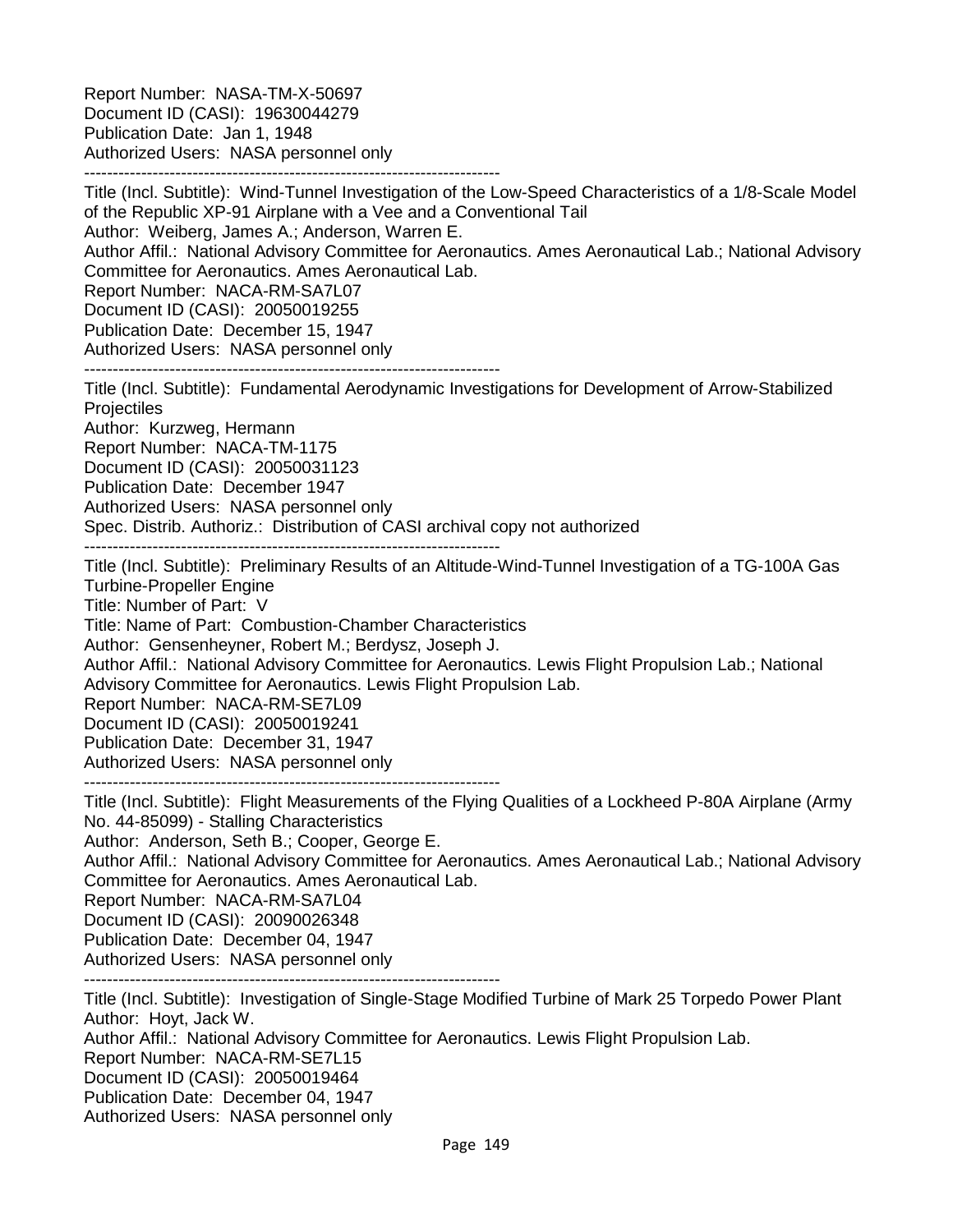------------------------------------------------------------------------- Title (Incl. Subtitle): Tests of the AN/SPS-1 Radar Antenna in the Langley Full-Scale Tunnel Author: May, Ralph W., Jr. Author Affil.: National Advisory Committee for Aeronautics. Langley Aeronautical Lab. Report Number: NACA-RM-L7L02 Document ID (CASI): 20050019379 Publication Date: December 22, 1947 Authorized Users: NASA personnel only ------------------------------------------------------------------------- Title (Incl. Subtitle): Preliminary Results of Altitude-Wind-Tunnel Investigation of X24C-4B Turbojet Engine. I - Pressure and Temperature Distributions Author: Prince, William R.; Hawkins, W. Kent Author Affil.: National Advisory Committee for Aeronautics. Aircraft Engine Research Lab.; National Advisory Committee for Aeronautics. Aircraft Engine Research Lab. Report Number: NACA-RM-SE7L22 Document ID (CASI): 20090026369 Publication Date: December 22, 1947 Authorized Users: NASA personnel only ------------------------------------------------------------------------- Title (Incl. Subtitle): Effect of Air-Flow Distribution and Total-Pressure Loss on Performance of One-Sixth Segment of Turbojet Combuster Author: Hill, Francis U.; Mark, Herman Author Affil.: National Advisory Committee for Aeronautics; National Advisory Committee for **Aeronautics** Report Number: NACA-RM-SE7K16 Document ID (CASI): 20090022385 Publication Date: December 10, 1947 Authorized Users: NASA personnel only ------------------------------------------------------------------------- Title (Incl. Subtitle): Preliminary Results of Altitude-Wind-Tunnel Investigation of X24C-4B Turbojet Engine Title: Number of Part: Part 4 Title: Name of Part: Performance of Modified Compressor Author: Thorman, H. Carl; Dupree, David T. Author Affil.: National Advisory Committee for Aeronautics. Lewis Flight Propulsion Lab.; National Advisory Committee for Aeronautics. Lewis Flight Propulsion Lab. Report Number: NACA-RM-SE7L22A-Pt-4 Document ID (CASI): 20050019244 Publication Date: December 22, 1947 Authorized Users: NASA personnel only ------------------------------------------------------------------------- Title (Incl. Subtitle): Data Obtained in the Flight Measurements to Determine the Stability and Control Characteristics of a C-54D Airplane (AAF No. 42-72713) and a Summary of the Test Program Author: Talmage, Donald B.; Reeder, John P.

Author Affil.: National Advisory Committee for Aeronautics. Langley Aeronautical Lab.; National Advisory Committee for Aeronautics. Langley Aeronautical Lab.

Report Number: NACA-RM-L7L17a

Document ID (CASI): 20050019271

Publication Date: December 29, 1947

Authorized Users: NASA personnel only

-------------------------------------------------------------------------

Title (Incl. Subtitle): Tests of the landing on water of a model of a high-speed airplane - langley tank model 229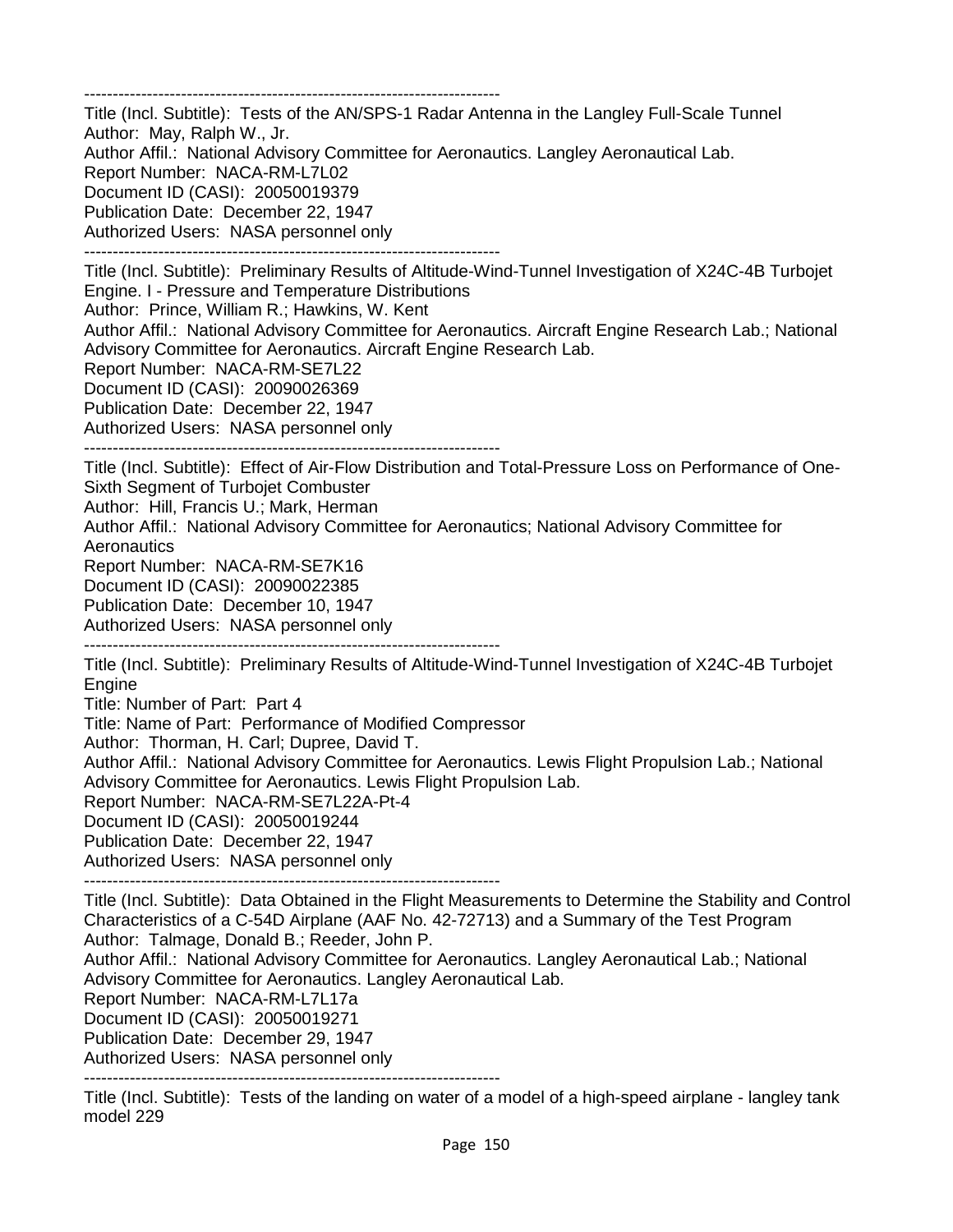Author: King, D. A. Author Affil.: NASA Langley Research Center Accession Number: 68N86196 Report Number: NASA-TM-X-61113; NACA-RM-L7I05 Document ID (CASI): 19680071385 Publication Date: Dec 9, 1947 Authorized Users: NASA personnel only ------------------------------------------------------------------------- Title (Incl. Subtitle): Flight Tests of Rocket-Powered "Tin-Can" Models of AAF Project MX-800 Author: Purser, Paul E.; Stone, David G. Author Affil.: National Advisory Committee for Aeronautics. Langley Aeronautical Lab.; National Advisory Committee for Aeronautics. Langley Aeronautical Lab. Report Number: NACA-RM-L7K07a Document ID (CASI): 20050019387 Publication Date: December 1947 Authorized Users: NASA personnel only ------------------------------------------------------------------------- Title (Incl. Subtitle): Calculation of Wing Bending Moments and Tail Loads Resulting from the Jettison of Wing Tips During a Symmetrical Pull-Up Author: Boshar, John Author Affil.: National Advisory Committee for Aeronautics. Langley Aeronautical Lab. Report Number: NACA-RM-SL7K18 Document ID (CASI): 20050028495 Publication Date: December 11, 1947 Authorized Users: NASA personnel only ------------------------------------------------------------------------- Title (Incl. Subtitle): Free-Spinning-Tunnel Tests of a 1/24-Scale Model of the McDonnell XP-88 Airplane with a VEE Tail Author: Berman, Theodore Author Affil.: National Advisory Committee for Aeronautics. Langley Aeronautical Lab. Report Number: NACA-RM-L7J23 Document ID (CASI): 20050019318 Publication Date: November 28, 1947 Authorized Users: NASA personnel only ------------------------------------------------------------------------- Title (Incl. Subtitle): Investigation of the Stability and Control Characteristics of a 1/20-Scale Model of the Consolidated Vultee XB-53 Airplane in the Langley Free-Flight Tunnel Author: Bennett, Charles V. Author Affil.: National Advisory Committee for Aeronautics. Langley Aeronautical Lab. Report Number: NACA-RM-L7J17 Document ID (CASI): 20050019246 Publication Date: November 17, 1947 Authorized Users: NASA personnel only ------------------------------------------------------------------------- Title (Incl. Subtitle): Aerodynamic Characteristics of a Number of Modified NACA Four-Digit-Series Airfoil Sections Author: Loftin, Laurence K., Jr.; Cohen, Kenneth G. Author Affil.: National Advisory Committee for Aeronautics. Langley Aeronautical Lab.; National Advisory Committee for Aeronautics. Langley Aeronautical Lab. Report Number: NACA-RM-L7I22 Document ID (CASI): 20050080677 Publication Date: 1947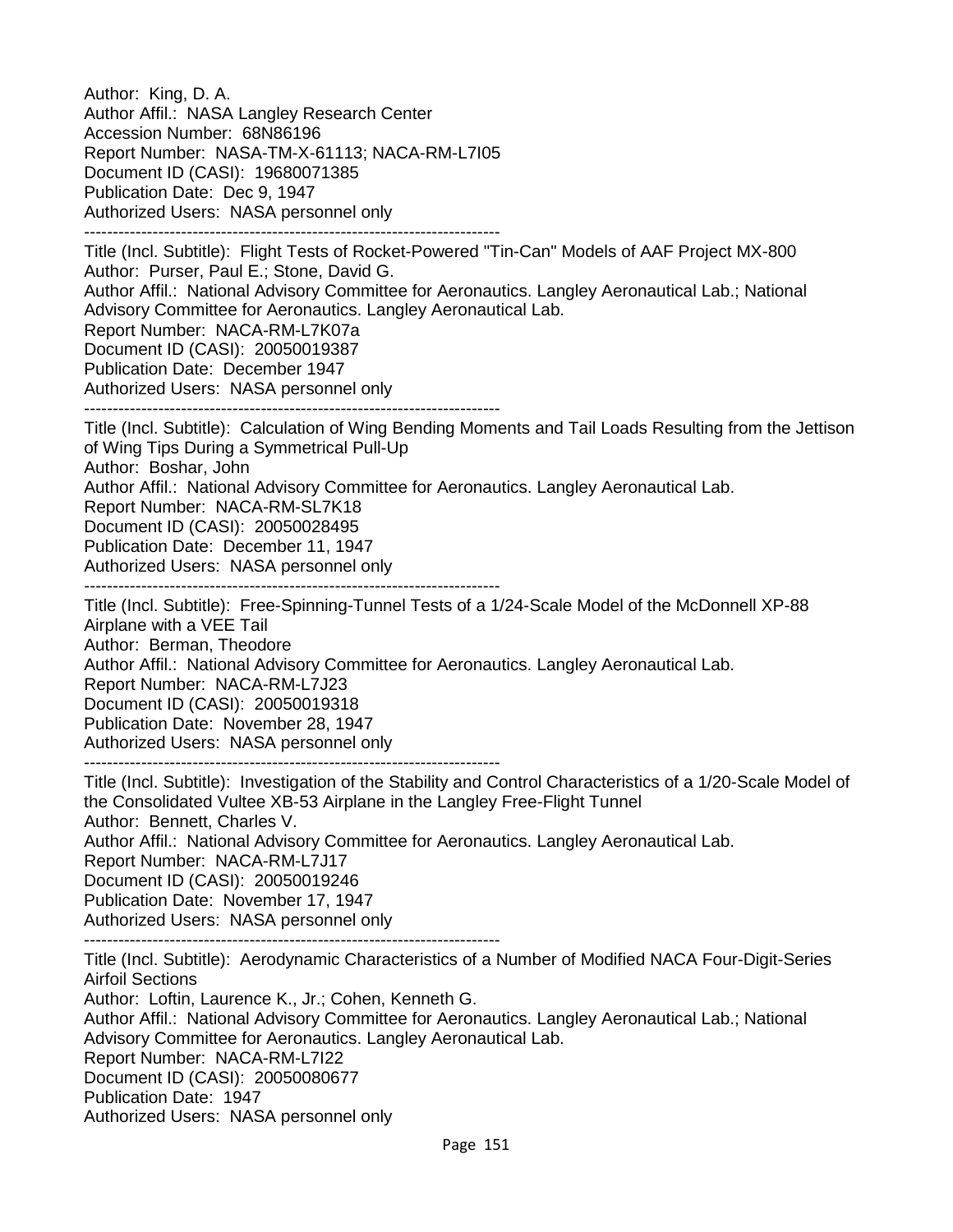------------------------------------------------------------------------- Title (Incl. Subtitle): Stability and Control Characteristics of a 1/10-Scale Model of the McDonnell XP-85 Airplane While Attached to the Trapeze Author: Johnson, Joseph L. Author Affil.: National Advisory Committee for Aeronautics. Langley Aeronautical Lab. Report Number: NACA-RM-L7J16 Document ID (CASI): 20050019306 Publication Date: November 17, 1947 Authorized Users: NASA personnel only ------------------------------------------------------------------------- Title (Incl. Subtitle): Supplementary Data on Airspeeds and Mach Numbers Attained by Lockheed Constellation Airplanes in Transcontinental Operations Author: Steiner, Roy Author Affil.: National Advisory Committee for Aeronautics. Langley Aeronautical Lab. Report Number: NACA-RM-L7F25 Document ID (CASI): 20050019394 Publication Date: October 10, 1947 Authorized Users: NASA personnel only ------------------------------------------------------------------------- Title (Incl. Subtitle): Free-Spinning-Tunnel Tests of a 1/16-Scale Model of the Chance Vought XF5U-1 Airplane, TED No. NACA 2349 Author: White, Richard P. Author Affil.: National Advisory Committee for Aeronautics. Langley Aeronautical Lab. Report Number: NACA-RM-L7I23 Document ID (CASI): 20050019312 Publication Date: October 17, 1947 Authorized Users: NASA personnel only ------------------------------------------------------------------------- Title (Incl. Subtitle): Tests of Cascades of Airfoils for Retarded Flow Author: Shimoyama, Yoshinori Report Number: NACA-TM-1190 Document ID (CASI): 20050019495 Publication Date: October 1947 Authorized Users: NASA personnel only ------------------------------------------------------------------------- Title (Incl. Subtitle): The Turbulent Flow in Diffusers of Small Divergence Angle Author: Gourzhienko, G. A. Author Affil.: Tsentralni Aerogidrodinamicheskii Inst. Report Number: NACA-TM-1137

Document ID (CASI): 20050019433 Publication Date: October 1947 Authorized Users: NASA personnel only

-------------------------------------------------------------------------

Title (Incl. Subtitle): An Investigation of the Aerodynamic Characteristics of an 0.08-Scale Model of the Chance Vought XF7U-1 Airplane in the Langley High-Speed 7- by 10-Foot Tunnel Title: Number of Part: Part V Title: Name of Part: Wing-Alone Tests and Effect of Modifications to the Vertical Fins, Speed Brakes, and Fuselage, TED No. NACA DE308 Author: Kuhri, Richard E.; Myers, Boyd C., II Author Affil.: National Advisory Committee for Aeronautics. Langley Aeronautical Lab.; National Advisory Committee for Aeronautics. Langley Aeronautical Lab. Report Number: NACA-RM-L7J09 Document ID (CASI): 20050019359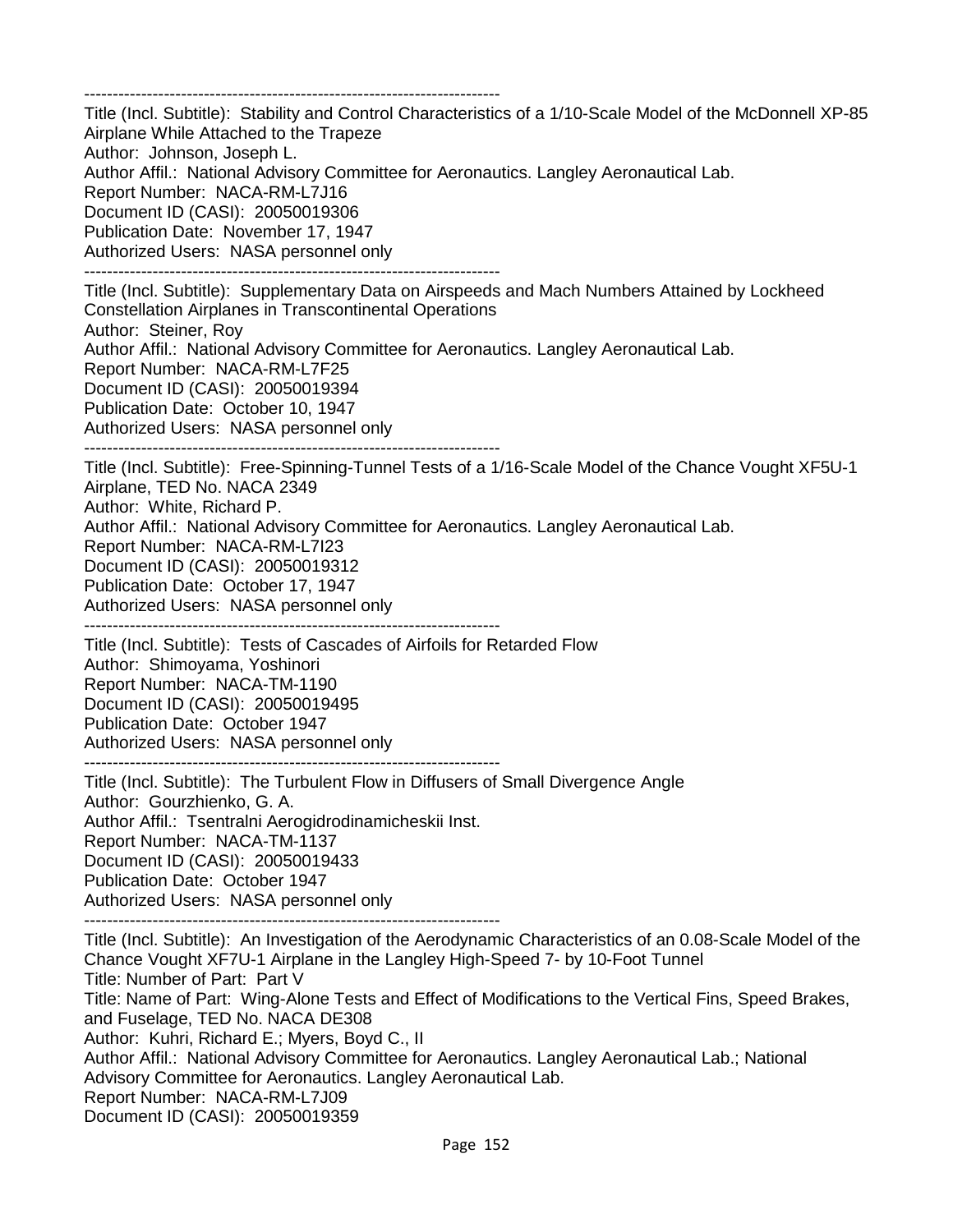Publication Date: October 10, 1947 Authorized Users: NASA personnel only

-------------------------------------------------------------------------

Title (Incl. Subtitle): Supersonic Wave Drag of Sweptback Tapered Wings at Zero Lift Author: Margolis, Kenneth Author Affil.: National Advisory Committee for Aeronautics. Langley Aeronautical Lab. Report Number: NACA-RM-L7H12 Document ID (CASI): 20050080700 Publication Date: 1947 Authorized Users: NASA personnel only ------------------------------------------------------------------------- Title (Incl. Subtitle): Stability of Plates and Shells Beyond the Proportional Limit Author: Ilyushin, A. A. Report Number: NACA-TM-1116

Document ID (CASI): 20050019421 Publication Date: October 1947 Authorized Users: NASA personnel only -------------------------------------------------------------------------

Title (Incl. Subtitle): Measurements of Atmospheric Turbulence on Seattle-Alaska Airways Author: Funk, Jack Author Affil.: National Advisory Committee for Aeronautics. Langley Aeronautical Lab.

Report Number: NACA-RM-L7I25 Document ID (CASI): 20050019299

Publication Date: October 21, 1947

Authorized Users: NASA personnel only

-------------------------------------------------------------------------

Title (Incl. Subtitle): Some Tests and Calculations Pertaining to the Dive Path and to Wing and Tail Loads in the Accident to Eastern Airlines C54B Airplane, NC-88814, Near Bainbridge, Maryland, May 30, 1947

Author: Rhode, Richard V.; Stokke, Allen R.; Rogin, Leo

Author Affil.: National Advisory Committee for Aeronautics. Langley Aeronautical Lab.; National Advisory Committee for Aeronautics. Langley Aeronautical Lab.; National Advisory Committee for Aeronautics. Langley Aeronautical Lab.

Report Number: NACA-RM-L7I12

Document ID (CASI): 20050019317

Publication Date: October 22, 1947

Authorized Users: NASA personnel only

-------------------------------------------------------------------------

Title (Incl. Subtitle): Development of Outboard Nacelle for the XB-36 Airplane Author: Nuber, Robert J. Author Affil.: National Advisory Committee for Aeronautics. Langley Aeronautical Lab. Report Number: NACA-RM-L7G25 Document ID (CASI): 20050019239 Publication Date: October 31, 1947 Authorized Users: NASA personnel only -------------------------------------------------------------------------

Title (Incl. Subtitle): Investigation of the Operating Properties of the Leakage Current Anemometer Author: Fucks, Wilhelm Author Affil.: Zentrale fuer Wissenschaftliches Berichtswesen Report Number: NACA-TM-1178 Document ID (CASI): 20050031133 Publication Date: October 1947 Authorized Users: NASA personnel only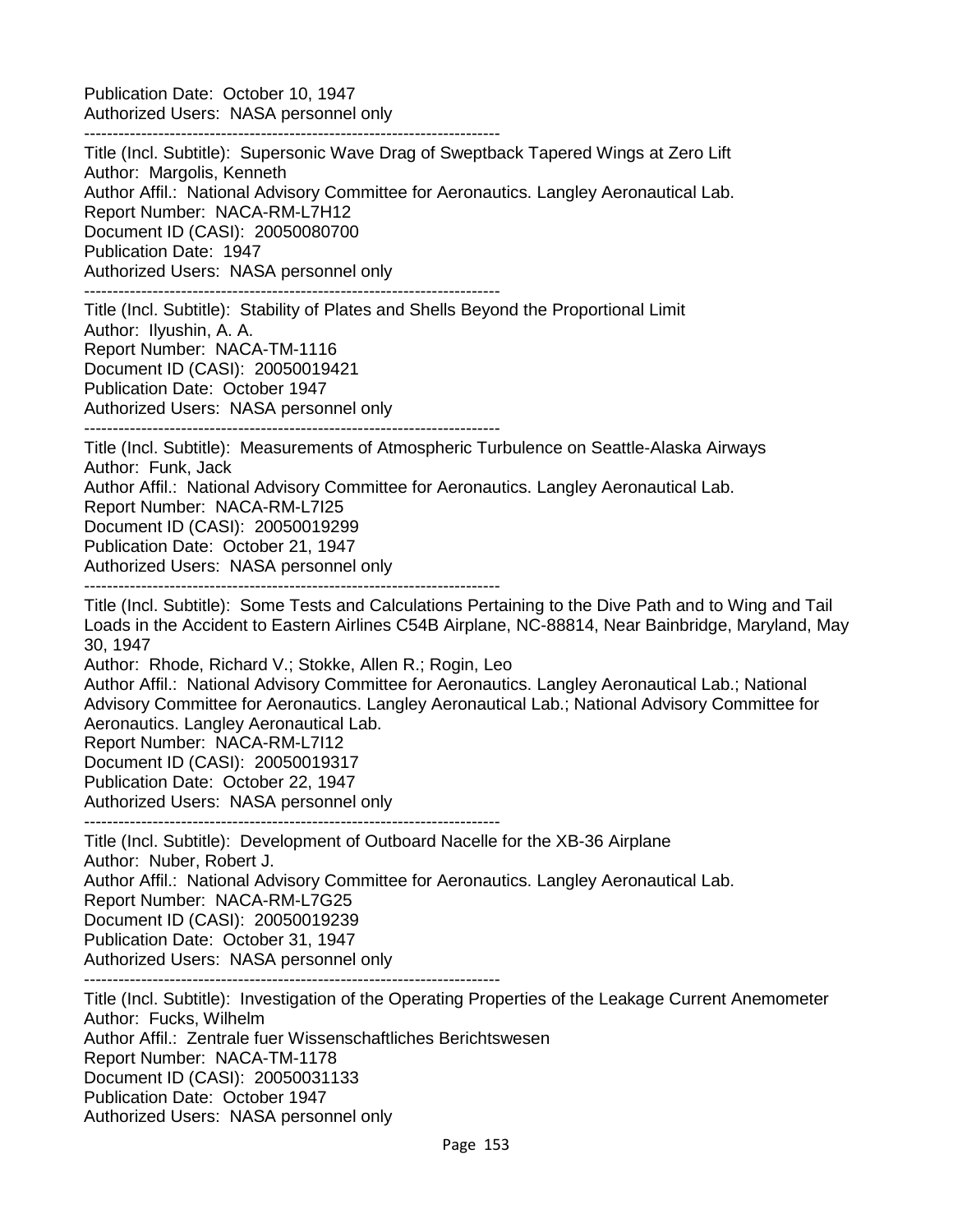-------------------------------------------------------------------------

Title (Incl. Subtitle): Supplementary Free-Spinning-Tunnel Tests of a 1/16-Scale Model of the McDonnell XB-85 Airplane Equipped with a Conventional-Tail Arrangement Author: Klinar, Walter J. Author Affil.: National Advisory Committee for Aeronautics. Langley Aeronautical Lab. Report Number: NACA-RM-l7I11 Document ID (CASI): 20050019298 Publication Date: October 13, 1947 Authorized Users: NASA personnel only -------------------------------------------------------------------------

Title (Incl. Subtitle): Coefficient of Friction, Oil Flow and Heat Balance of a Full-Journal Bearing Author: Orloff, P. I. Author Affil.: NASA Accession Number: 96X71102 Report Number: AD-B204941; NACA-TM-1165; NASA-TM-111363; NAS 1.15:111363 Document ID (CASI): 19960022662 Publication Date: Oct. 1947 Authorized Users: NASA personnel only

-------------------------------------------------------------------------

Title (Incl. Subtitle): Calculations and Experimental Investigations on the Feed-Power Requirement of Airplanes with Boundary-Layer Control Author: Krueger, W. Author Affil.: Zentrale fuer Wissenschaftliches Berichtswesen Report Number: NACA-TM-1167 Document ID (CASI): 20050019582 Publication Date: September 1947 Authorized Users: NASA personnel only

-------------------------------------------------------------------------

Title (Incl. Subtitle): Investigation of the Performance of the Thermal Ice-Prevention System Installed in a Douglas BTD-1 Airplane (TED No. NACA 2502)

Author: Jukoff, David; Look, Bonne C.

Author Affil.: National Advisory Committee for Aeronautics. Ames Aeronautical Lab.; National Advisory Committee for Aeronautics. Ames Aeronautical Lab.

Report Number: NACA-RM-A7I22

Document ID (CASI): 20090026349

Publication Date: September 25, 1947

Authorized Users: NASA personnel only

-------------------------------------------------------------------------

Title (Incl. Subtitle): Preliminary Investigation of Over-all Performance of Experimental Turbojet Engine for Guided Missile Author: Eustis, Robert H.; Berkey, William E.

Author Affil.: National Advisory Committee for Aeronautics. Lewis Flight Propulsion Lab.; National Advisory Committee for Aeronautics. Lewis Flight Propulsion Lab.

Report Number: NACA-RM-E7I22

Document ID (CASI): 20090025472

Publication Date: September 22, 1947

Authorized Users: NASA personnel only

Title (Incl. Subtitle): Russian Laminar Flow Airfoils 3rd Part: Measurements on the Profile No. 2315 BIS with Ava-Nose Flap Author: Riegels, F. Author Affil.: Zentrale fuer Wissenschaftliches Berichtswesen Report Number: NACA-TM-1127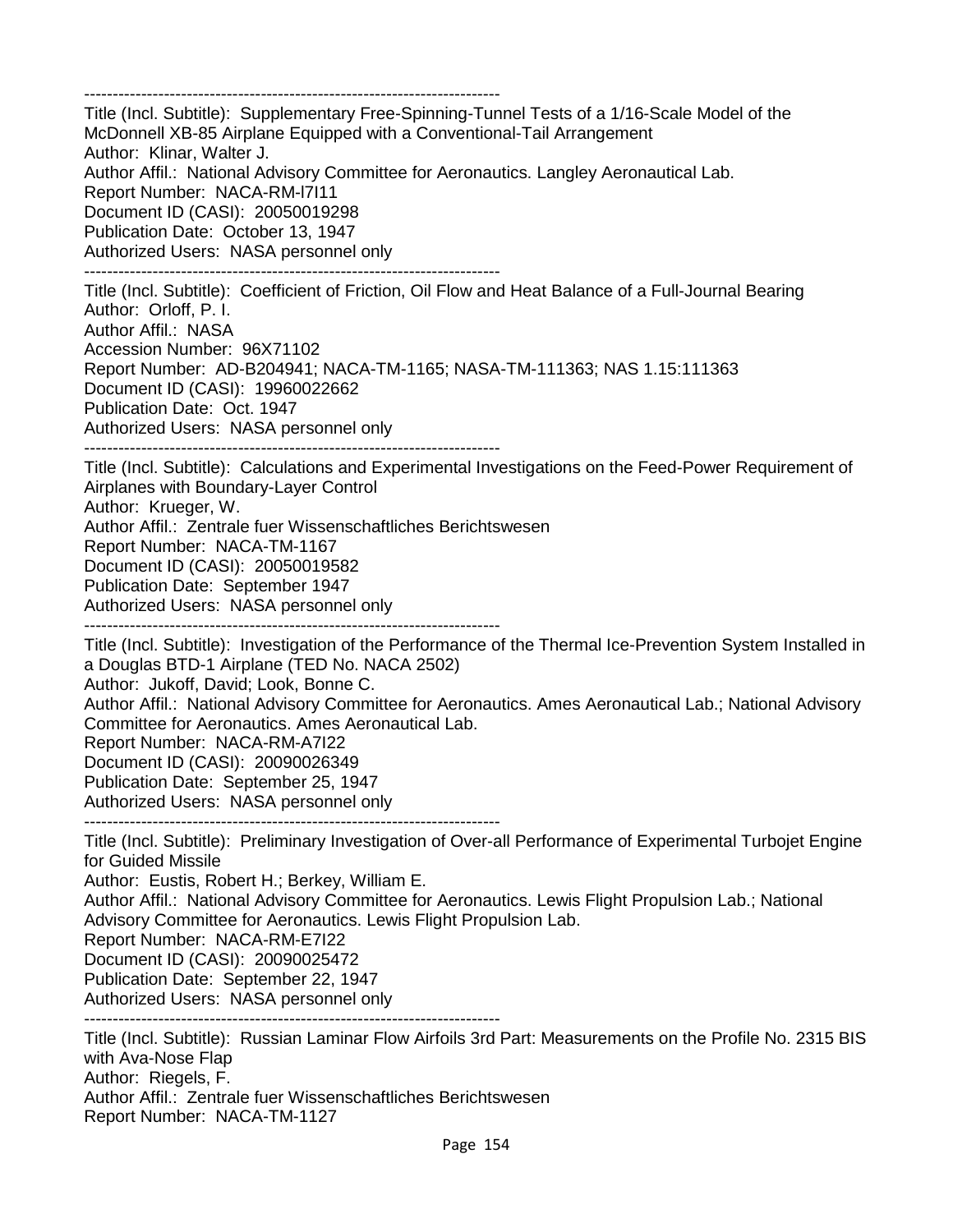Document ID (CASI): 20050019424 Publication Date: September 1947 Authorized Users: NASA personnel only

------------------------------------------------------------------------- Title (Incl. Subtitle): Acceleration Measurements During Landings of a 1/5.5-Size Dynamic Model of the Columbia XJL-1 Amphibian in Smooth Water and in Waves: Langley Tank Model 208M, TED No. NACA 2336

Author: Clement, Eugene P.; Havens, Robert F.

Author Affil.: National Advisory Committee for Aeronautics. Langley Aeronautical Lab.; National Advisory Committee for Aeronautics. Langley Aeronautical Lab.

Report Number: NACA-RM-L7H29

Document ID (CASI): 20050019362

Publication Date: September 25, 1947

Authorized Users: NASA personnel only

-------------------------------------------------------------------------

Title (Incl. Subtitle): Free-Spinning-Tunnel Tests of a 1/24-Scale Model of the McDonnell XP-88 Airplane with a Conventional Tail Author: Berman, Theodore

Author Affil.: National Advisory Committee for Aeronautics. Langley Aeronautical Lab.

Report Number: NACA-RM-L7H21

Document ID (CASI): 20050019357

Publication Date: September 04, 1947

Authorized Users: NASA personnel only

-------------------------------------------------------------------------

Title (Incl. Subtitle): Wind-Tunnel Investigation on a Changed Mustang Profile with Nose Flap Force and Pressure-Distribution Measurements Author: Krueger, W. Author Affil.: Zentrale fuer Wissenschaftliches Berichtswesen Report Number: NACA-TM-1177 Document ID (CASI): 20050031128 Publication Date: September 1947

Authorized Users: NASA personnel only -------------------------------------------------------------------------

Title (Incl. Subtitle): Wind-Tunnel Tests of the 1/25-Scale Powered Model of the Martin JRM-1 Airplane Title: Number of Part: Part 4

Title: Name of Part: Tests with Ground Board and with Modified Wing and Hull, TED No. NACA 232 Author: Lockwood, Vernard E.; Smith, Bernard J.

Author Affil.: National Advisory Committee for Aeronautics. Langley Aeronautical Lab.; National Advisory Committee for Aeronautics. Langley Aeronautical Lab.

Report Number: NACA-RM-L7H20-Pt-4

Document ID (CASI): 20050019360

Publication Date: September 04, 1947

Authorized Users: NASA personnel only

-------------------------------------------------------------------------

Title (Incl. Subtitle): Determination of the Stress Concentration Factor of a Stepped Shaft Stressed in Torsion by Means of Precision Strain Gages Author: Weigand, A. Author Affil.: Zentrale fuer Wissenschaftliches Berichtswesen Report Number: NACA-TM-1179 Document ID (CASI): 20050031083 Publication Date: September 1947 Authorized Users: NASA personnel only -------------------------------------------------------------------------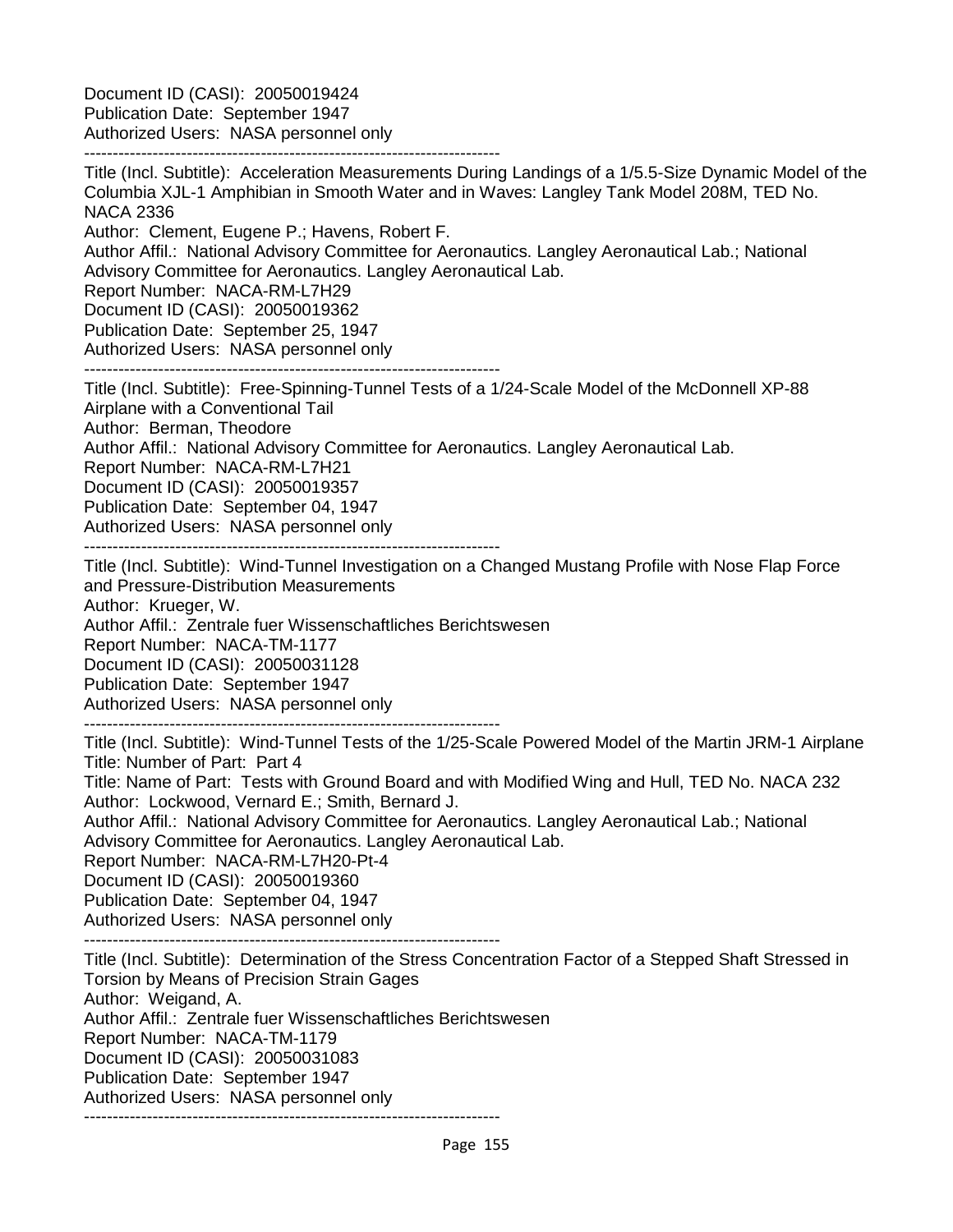Title (Incl. Subtitle): Longitudinal Stability and Control Characteristics of a Semispan Model of the XF7U-1 Tailless Airplane at Transonic Speeds by the NACA Wing-Flow Method, TED No. NACA DE307 Author: Sawyer, Richard H.; Trant, James P., Jr. Author Affil.: National Advisory Committee for Aeronautics. Langley Aeronautical Lab.; National Advisory Committee for Aeronautics. Langley Aeronautical Lab. Report Number: NACA-RM-L7I08 Document ID (CASI): 20050019378 Publication Date: September 29, 1947 Authorized Users: NASA personnel only ------------------------------------------------------------------------- Title (Incl. Subtitle): Subject Headings for Index of NACA Publications Document ID (CASI): 20090004624 Publication Date: September 1947 Authorized Users: NASA personnel only ------------------------------------------------------------------------- Title (Incl. Subtitle): Concerning the Velocity of Evaporation of Small Droplets in a Gas Atmosphere Author: Fuchs, N. Report Number: NACA-TM-1160 Document ID (CASI): 20050019647 Publication Date: August 1947 Authorized Users: NASA personnel only ------------------------------------------------------------------------- Title (Incl. Subtitle): Equations for Adiabatic but Rotational Steady Gas Flows without Friction Author: Schaefer, Manfred Author Affil.: Technische Hochschule Report Number: NACA-TM-1187; Rept-44/1 Document ID (CASI): 20050031086 Publication Date: August 1947 Authorized Users: NASA personnel only ------------------------------------------------------------------------- Title (Incl. Subtitle): Wind-Tunnel Tests of a 1/8-Scale Powered Model of the XTB3F-1 Airplane, TED No. NACA 2382 Author: McKee, John W.; Vogler, Raymond D. Author Affil.: National Advisory Committee for Aeronautics. Langley Aeronautical Lab.; National Advisory Committee for Aeronautics. Langley Aeronautical Lab. Report Number: NACA-RM-L7G17 Document ID (CASI): 20050019236 Publication Date: August 1947 Authorized Users: NASA personnel only ------------------------------------------------------------------------- Title (Incl. Subtitle): Lift and Drag of Wings with Small Span Author: Weinig, F. Author Affil.: Zentrale fuer Wissenschaftliches Berichtswesen Report Number: NACA-TM-1151 Document ID (CASI): 20050019625 Publication Date: August 1947 Authorized Users: NASA personnel only -------------------------------------------------------------------------

Title (Incl. Subtitle): Effects of Variations in Forebody and Afterbody Dead Rise on the Resistance and Spray Characteristics of the 22ADR Class VPB Airplane: Langley Tank Model 207, TED No. NACA 2361

Author: Clement, Eugene P.; Daniels, Charles J.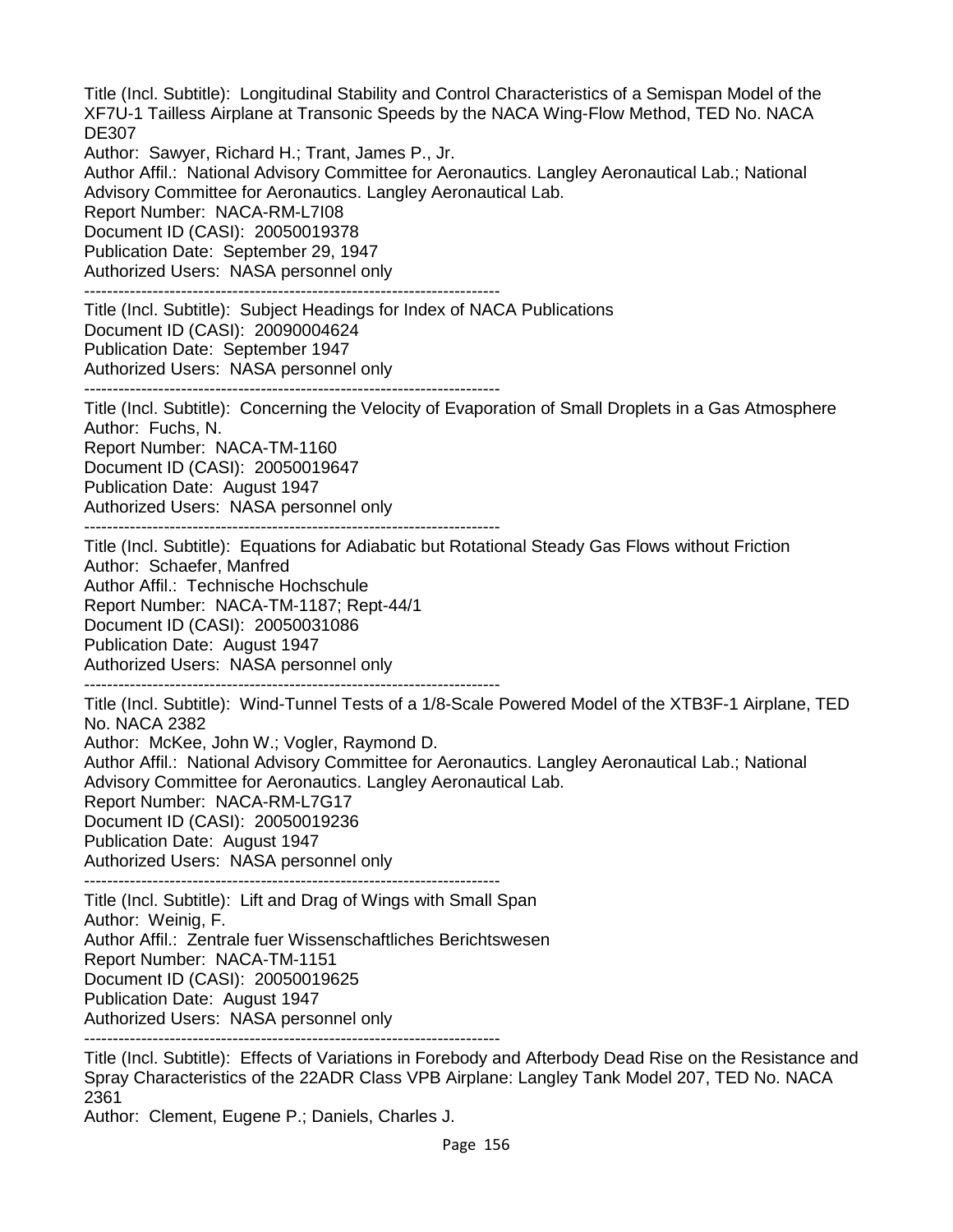Author Affil.: National Advisory Committee for Aeronautics. Langley Aeronautical Lab.; National Advisory Committee for Aeronautics. Langley Aeronautical Lab. Report Number: NACA-RM-L7H18 Document ID (CASI): 20050019368 Publication Date: August 28, 1947 Authorized Users: NASA personnel only -------------------------------------------------------------------------

Title (Incl. Subtitle): An Investigation of the Aerodynamic Characteristics of an 0.08-Scale Model of the Chance Vought XF7U-1 Airplane in the Langley High-Speed 7- by 10-Foot Tunnel Title: Number of Part: Part 4 Title: Name of Part: Aileron Characteristics, TED No. NACA DE308 Author: Goodson, Kenneth W.; Myers, Boyd C., II Author Affil.: National Advisory Committee for Aeronautics. Langley Aeronautical Lab.; National Advisory Committee for Aeronautics. Langley Aeronautical Lab. Report Number: NACA-RM-L7H22-Pt-4 Document ID (CASI): 20050019411 Publication Date: August 22, 1947 Authorized Users: NASA personnel only ------------------------------------------------------------------------- Title (Incl. Subtitle): Investigation of the Loads on a Conventional Front and Rear Sliding Canopy Author: Dexter, Howard E.; Rickey, Edward A. Author Affil.: National Advisory Committee for Aeronautics. Langley Aeronautical Lab.; National Advisory Committee for Aeronautics. Langley Aeronautical Lab. Report Number: NACA-RM-L7D04 Document ID (CASI): 20050019399 Publication Date: July 09, 1947 Authorized Users: NASA personnel only ------------------------------------------------------------------------- Title (Incl. Subtitle): On the Theory of the Unsteady Motion of an Airfoil Author: Sedov, L. I. Report Number: NACA-TM-1156 Document ID (CASI): 20050028477 Publication Date: July 1947 Authorized Users: NASA personnel only ------------------------------------------------------------------------- Title (Incl. Subtitle): A Time History of Control Operation of a C-54 Airplane in Blind Landing Approaches Author: Talmage, Donald B. Author Affil.: National Advisory Committee for Aeronautics. Langley Aeronautical Lab. Report Number: NACA-RM-L7F20 Document ID (CASI): 20050019332 Publication Date: July 18, 1947 Authorized Users: NASA personnel only ------------------------------------------------------------------------- Title (Incl. Subtitle): Report on Rocket Power Plants Based on T-Substance Author: Walter, Hellmuth Author Affil.: Deutsche Akademie der Luftfahrtforschung Report Number: NACA-TM-1170 Document ID (CASI): 20050019545 Publication Date: July 1947 Authorized Users: NASA personnel only -------------------------------------------------------------------------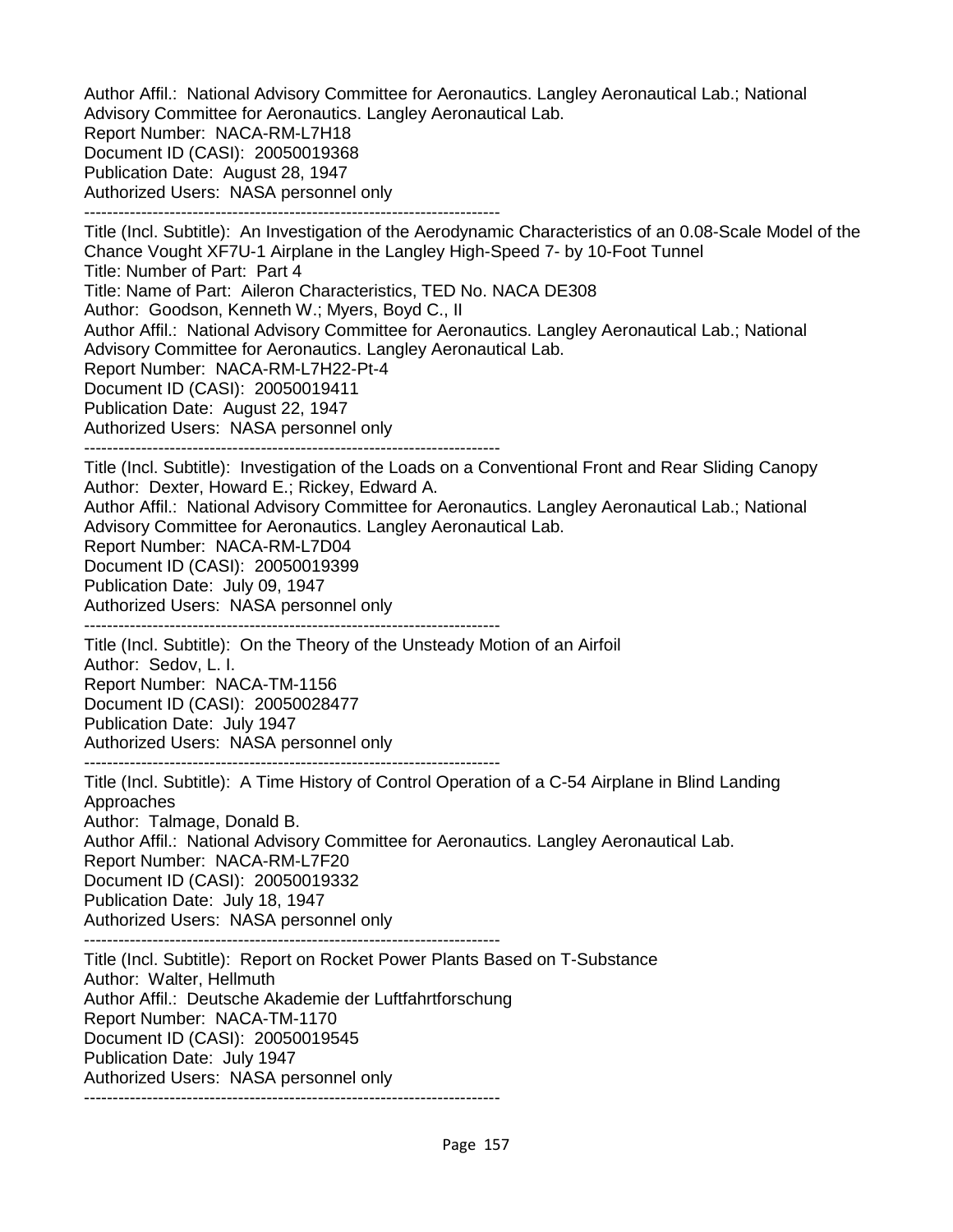Title (Incl. Subtitle): Investigation of the I-40 Jet-propulsion Engine in the Cleveland Altitude Wind **Tunnel** 

Title: Number of Part: 5

Title: Name of Part: Operational Characteristics

Author: Golladay, Richard L.; Gendler, Stanley L.

Author Affil.: National Advisory Committee for Aeronautics. Lewis Flight Propulsion Lab.; National Advisory Committee for Aeronautics. Lewis Flight Propulsion Lab.

Report Number: NACA-RM-E7F20

Document ID (CASI): 20090025451

Publication Date: July 11, 1947

Authorized Users: NASA personnel only

-------------------------------------------------------------------------

Title (Incl. Subtitle): An Investigation of the Aerodynamic Characteristics of an 0.08-Scale Model of the Chance Vought XF7U-1 Airplane in the Langley High-Speed 7- by 10-Foot Tunnel Title: Number of Part: Part 2

Title: Name of Part: Basic Lateral Stability Charactistics, TED No. NACA DE308 Author: Kemp, William B., Jr.; Goodson, Kenneth W.; Kuhn, Richard E.

Author Affil.: National Advisory Committee for Aeronautics. Langley Aeronautical Lab.; National Advisory Committee for Aeronautics. Langley Aeronautical Lab.; National Advisory Committee for Aeronautics. Langley Aeronautical Lab.

Report Number: NACA-RM-L7G10-Pt-2

Document ID (CASI): 20050019235

Publication Date: July 18, 1947

Authorized Users: NASA personnel only

-------------------------------------------------------------------------

Title (Incl. Subtitle): Preliminary Evaluation of the Spin and Recovery Characteristics of the Douglas XF3D-1 Airplane

Author: Scher, Stanley H.

Author Affil.: National Advisory Committee for Aeronautics. Langley Aeronautical Lab.

Report Number: NACA-RM-L7F18

Document ID (CASI): 20050019396

Publication Date: July 03, 1947

Authorized Users: NASA personnel only

-------------------------------------------------------------------------

Title (Incl. Subtitle): An Investigation of the Aerodynamic Characteristics of an 0.08-Scale Model of the Chance Vought XF7U-1 Airplane in the Langley High-Speed 7- by 10-Foot Tunnel Title: Number of Part: Part 3

Title: Name of Part: Longitudinal-Control Characteristics, TED No. NACA DE308

Author: Kuhn, Richard E.; King, Thomas J., Jr.

Author Affil.: National Advisory Committee for Aeronautics. Langley Aeronautical Lab.; National Advisory Committee for Aeronautics. Langley Aeronautical Lab.

Report Number: NACA-RM-L7H01-PT-3

Document ID (CASI): 20050019289

Publication Date: July 29, 1947

Authorized Users: NASA personnel only

-------------------------------------------------------------------------

Title (Incl. Subtitle): Free-Spinning-Tunnel Tests of a 1/35-Scale Model of the Douglas XB-43 Airplane Author: Snyder, Thomas L. Author Affil.: National Advisory Committee for Aeronautics. Langley Aeronautical Lab. Report Number: NACA-RM-L7G01 Document ID (CASI): 20050019397 Publication Date: July 18, 1947 Authorized Users: NASA personnel only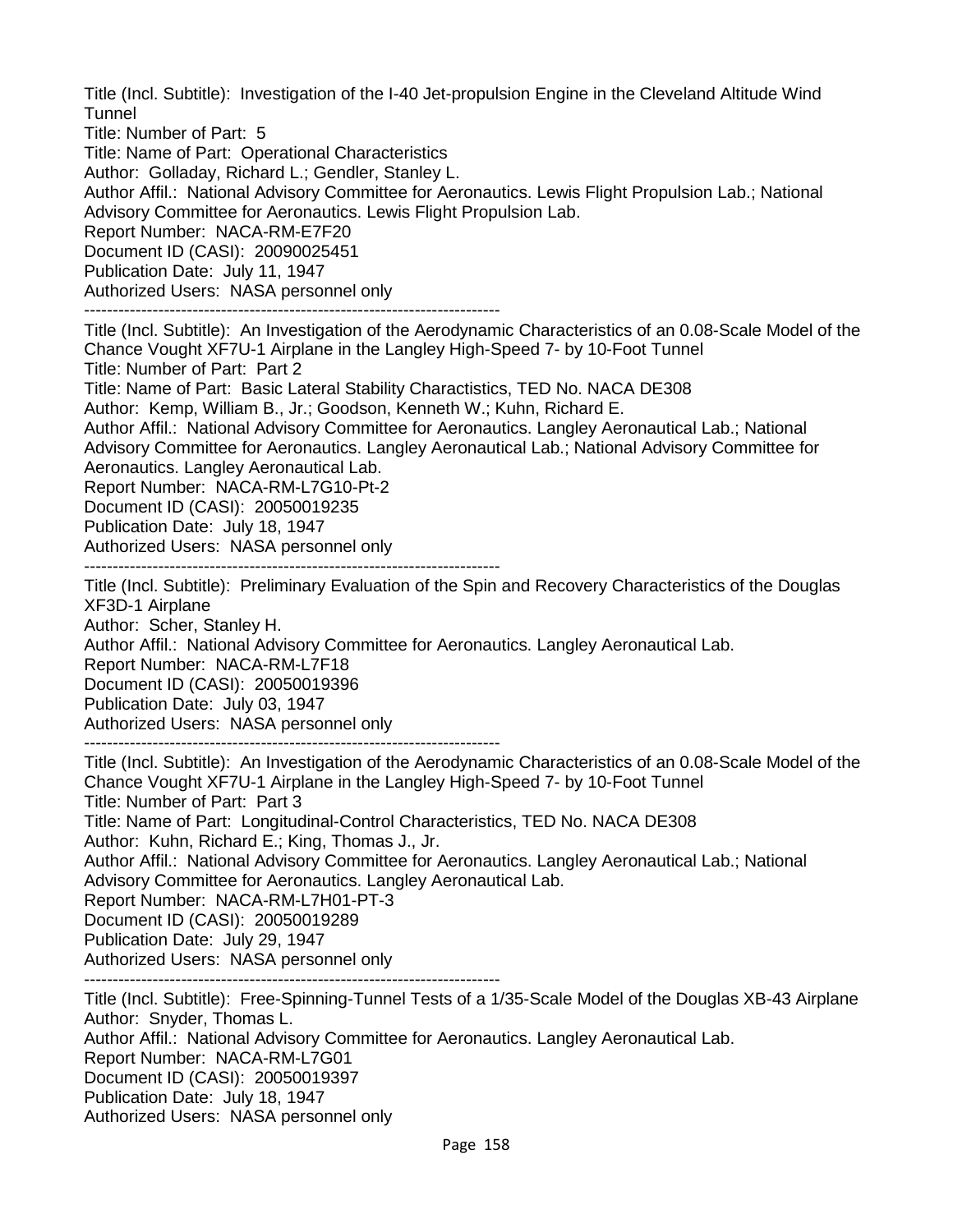-------------------------------------------------------------------------

Title (Incl. Subtitle): Laboratory Report on the Investigation of the Flow around Two Turbine-Blade Profiles using the Interferometer Method Author: vonVietinghoff-Scheel, K. Author Affil.: Luftfahrtforschungsanstalt Hermann Goering Report Number: NACA-TM-1171 Document ID (CASI): 20050019546 Publication Date: July 1947 Authorized Users: NASA personnel only -------------------------------------------------------------------------

Title (Incl. Subtitle): Flight Tests of a Curtiss No. 838-1C2-18 Three-Blade Propeller Having Trailing-Edge Extensions Author: Gardner, John J. Author Affil.: National Advisory Committee for Aeronautics. Langley Aeronautical Lab. Report Number: NACA-RM-L7D10 Document ID (CASI): 20050019331 Publication Date: July 16, 1947 Authorized Users: NASA personnel only

-------------------------------------------------------------------------

Title (Incl. Subtitle): Test Report on Measurements on a Series of Tapered Wings of Small Aspect Ratio (Trapezoidal Wing with Fuselage) Author: Lange; Wacke Author Affil.: Zentrale fuer Wissenschaftliches Berichtswesen; Zentrale fuer Wissenschaftliches Berichtswesen

Report Number: NACA-TM-1129 Document ID (CASI): 20050019621 Publication Date: July 1947 Authorized Users: NASA personnel only

-------------------------------------------------------------------------

Title (Incl. Subtitle): An Investigation of the Aerodynamic Characteristics of an 0.08-Scale Model of the Chance Vought XF7U-1 Airplane in the Langley High-Speed 7- by 10-Foot Tunnel Title: Number of Part: Part 1 Title: Name of Part: Basic Longitudinal Stability Characteristics, TED No. NASA DE308 Author: Kemp, William B., Jr.; Kuhn, Richard E.; Goodson, Kenneth W. Author Affil.: National Advisory Committee for Aeronautics. Langley Aeronautical Lab.; National Advisory Committee for Aeronautics. Langley Aeronautical Lab.; National Advisory Committee for Aeronautics. Langley Aeronautical Lab. Report Number: NACA-RM-L7G08-Pt-1 Document ID (CASI): 20050019437 Publication Date: July 18, 1947 Authorized Users: NASA personnel only

-------------------------------------------------------------------------

Title (Incl. Subtitle): Pressurized-Distribution Measurements on Unyawed Swept-Back Wings Author: Jacobs, W.

Author Affil.: Zentrale fuer Wissenschaftliches Berichtswesen

Report Number: NACA-TM-1164

Document ID (CASI): 20050028376

Publication Date: July 1947

Authorized Users: NASA personnel only

-------------------------------------------------------------------------

Title (Incl. Subtitle): Tuft Studies of the Flow over a Wing at Four Angles of Sweep Author: Hieser, Gerald

Author Affil.: National Advisory Committee for Aeronautics. Langley Aeronautical Lab.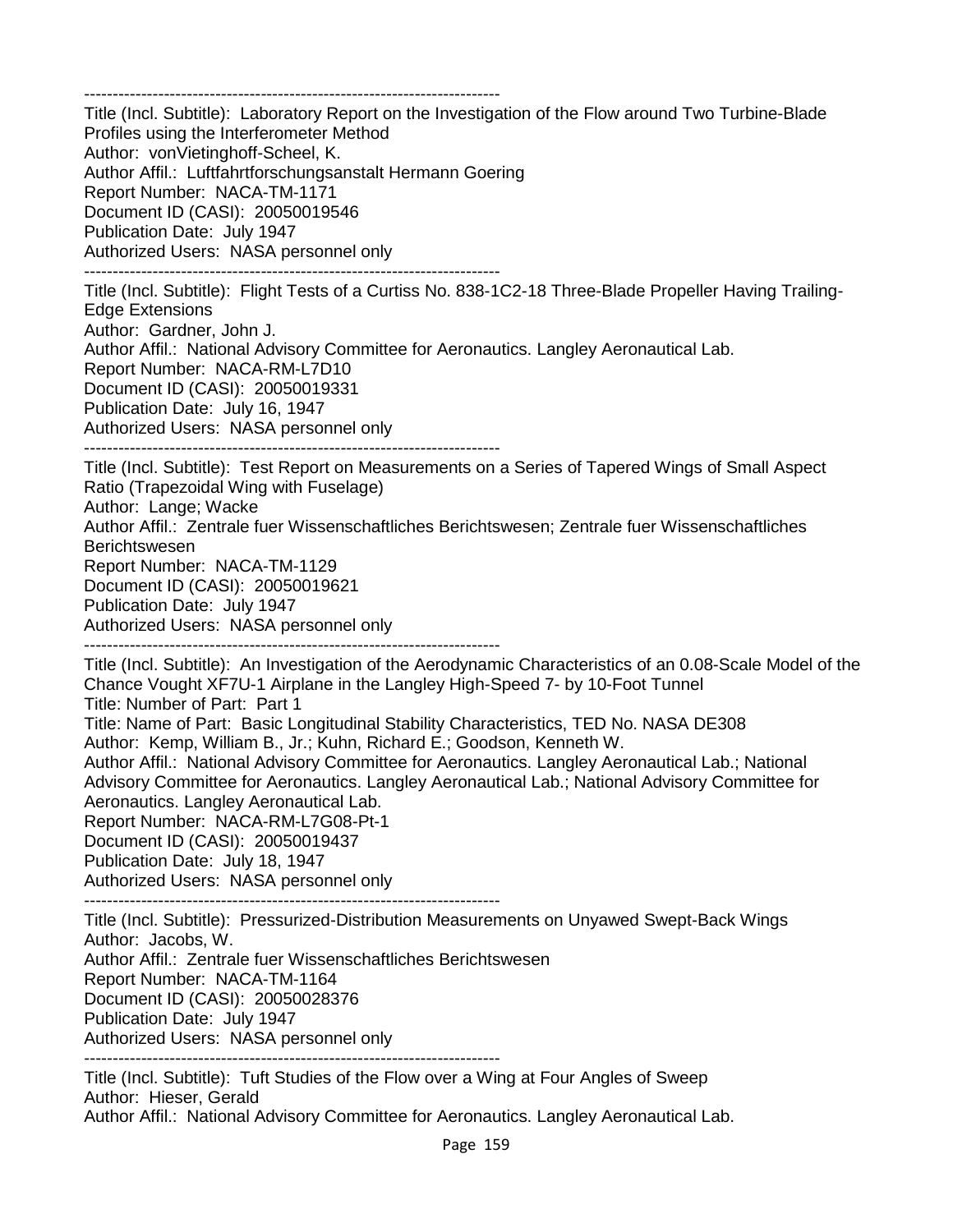Report Number: NACA-RM-L7C05a Document ID (CASI): 20050019390 Publication Date: July 10, 1947 Authorized Users: NASA personnel only -------------------------------------------------------------------------

-------------------------------------------------------------------------

Title (Incl. Subtitle): Calculation of the Pressure Distribution on Bodies of Revolution in the Subsonic Flow of a Gas Title: Number of Part: Part 1 Title: Name of Part: Axially Symmetrical Flow Author: Bilharz, Herbert; Hoelder, Ernst Author Affil.: Zentrale fuer Wissenschaftliches Berichtswesen; Zentrale fuer Wissenschaftliches Berichtswesen Report Number: NACA-TM-1153-Pt-1 Document ID (CASI): 20050028389 Publication Date: July 1947 Authorized Users: NASA personnel only

Title (Incl. Subtitle): Analytical Treatment of Normal Condensation Shock Author: Heybey Report Number: NACA-TM-1174 Document ID (CASI): 20050031119 Publication Date: July 1947 Authorized Users: NASA personnel only -------------------------------------------------------------------------

Title (Incl. Subtitle): Estimation of the Spin and Recovery Characteristics of the North American XSN2J-1 Airplane Author: Snyder, Thomas L. Author Affil.: National Advisory Committee for Aeronautics. Langley Aeronautical Lab. Report Number: NACA-RM-L7F23b Document ID (CASI): 20050019393 Publication Date: June 23, 1947 Authorized Users: NASA personnel only -------------------------------------------------------------------------

Title (Incl. Subtitle): Flight-Test Evaluation of the Longitudinal Stability and Control Characteristics of 0.5-Scale Models of the Fairchild Lark Pilotless-Aircraft Configuration: Standard Configuration with Wing Flaps Deflected 60 Degrees and Model having Tail in Line with Wings, TED No. NACA 2387 Author: Stone, David G. Author Affil.: National Advisory Committee for Aeronautics. Langley Aeronautical Lab. Report Number: NACA-RM-L7F17 Document ID (CASI): 20050019334

Publication Date: June 25, 1947

Authorized Users: NASA personnel only -------------------------------------------------------------------------

Title (Incl. Subtitle): The Effects of Reynolds Number on the Application of NACA 16 series Airfoil characteristics to Propeller design Author: Cleary, Harold E. Author Affil.: National Advisory Committee for Aeronautics. Langley Aeronautical Lab. Report Number: NACA-RM- L7H12 Document ID (CASI): 20050092311 Publication Date: June 11, 1947 Authorized Users: NASA personnel only -------------------------------------------------------------------------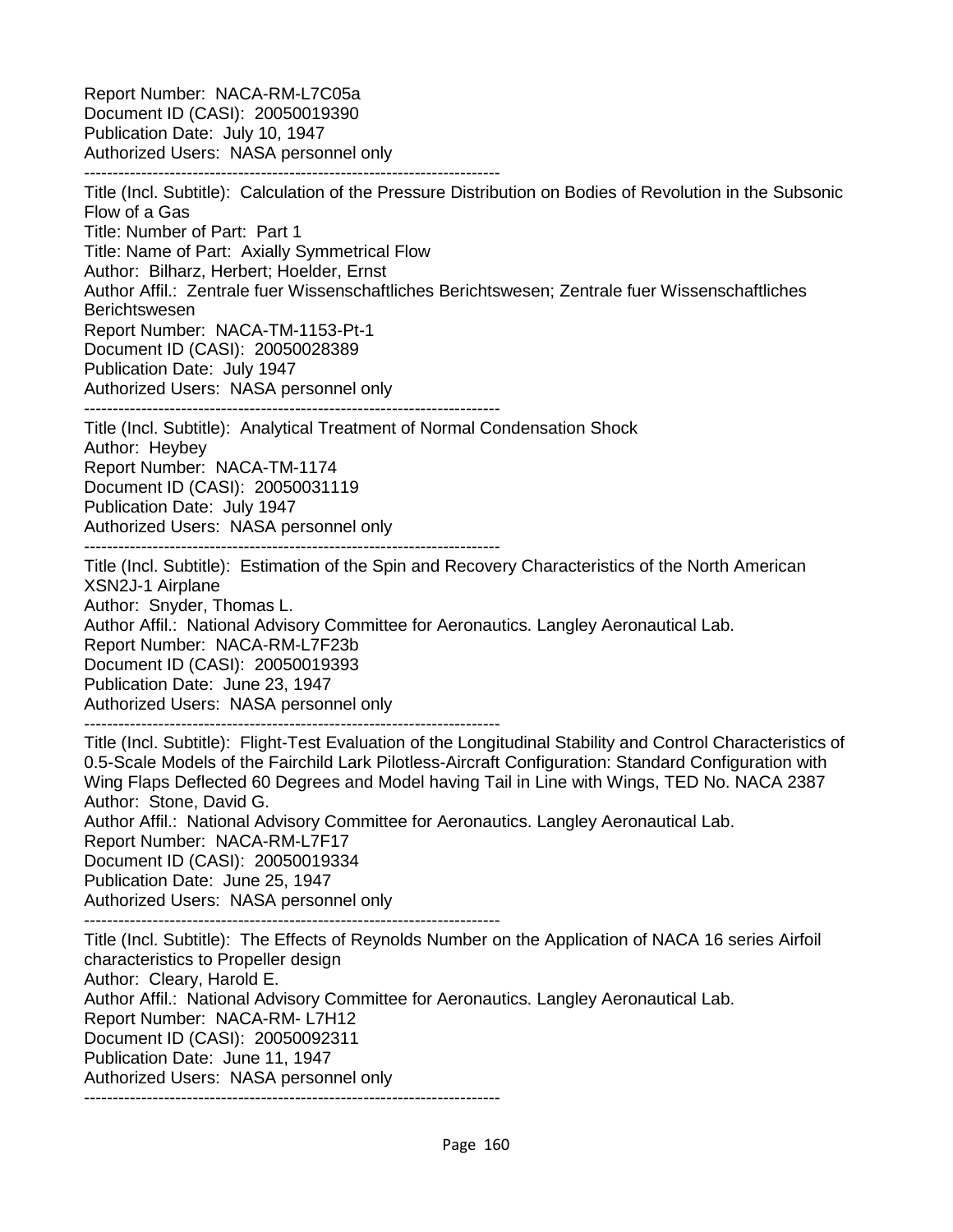Title (Incl. Subtitle): A Comparison of Three Theoretical Methods of Calculating Span Load Distribution on Swept Wings Author: VanDorn, Nicholas H.; DeYoung, John Author Affil.: National Advisory Committee for Aeronautics. Ames Aeronautical Lab.; National Advisory Committee for Aeronautics. Ames Aeronautical Lab. Report Number: NACA-RM-A7C31 Document ID (CASI): 20050019280 Publication Date: June 09, 1947 Authorized Users: NASA personnel only -------------------------------------------------------------------------

Title (Incl. Subtitle): Wind-Tunnel Investigation of a 1/5-Scale Model of the Ryan XF2R Airplane Author: Wong, Park Y. Author Affil.: National Advisory Committee for Aeronautics. Ames Aeronautical Lab. Report Number: NACA-Rm-SA7E26 Document ID (CASI): 20090026606 Publication Date: June 27, 1947 Authorized Users: NASA personnel only -------------------------------------------------------------------------

Title (Incl. Subtitle): Hydrodynamic Characteristics of a 1/10-Size Powered Dynamic Model of the XP5Y-1 Flying Boat in Smooth Water: Langley Tank Model 228C-1, TED No. NACA DE309 Author: Olson, Roland E.; Haar, Marvin I.; Woodward, David R.

Author Affil.: National Advisory Committee for Aeronautics. Langley Aeronautical Lab.; National Advisory Committee for Aeronautics. Langley Aeronautical Lab.; National Advisory Committee for Aeronautics. Langley Aeronautical Lab.

Report Number: NACA-RM-L7E28

Document ID (CASI): 20050029425

Publication Date: June 05, 1947

Authorized Users: NASA personnel only

-------------------------------------------------------------------------

Title (Incl. Subtitle): Compression Shocks of Detached Flow Author: Eggink Report Number: NACA-TM-1150 Document ID (CASI): 20050019417 Publication Date: June 1947 Authorized Users: NASA personnel only

-------------------------------------------------------------------------

Title (Incl. Subtitle): General Characteristics of the Flow through Nozzles at Near Critical Speeds Author: Sauer, R. Author Affil.: Zentrale fuer Wissenschaftliches Berichtswesen Report Number: NACA-TM-1147 Document ID (CASI): 20050019415 Publication Date: June 30, 1947 Authorized Users: NASA personnel only -------------------------------------------------------------------------

Title (Incl. Subtitle): Test Report on Three-and Six-Component Measurements on a Series of Tapered Wings of Small Aspect Ratio (Partial Report: Elliptic Wing) Author: Lange; Wacke Author Affil.: Zentrale fuer Wissenschaftliches Berichtswesen; Zentrale fuer Wissenschaftliches Berichtswesen Report Number: NACA-TM-1146 Document ID (CASI): 20050019412 Publication Date: June 1947 Authorized Users: NASA personnel only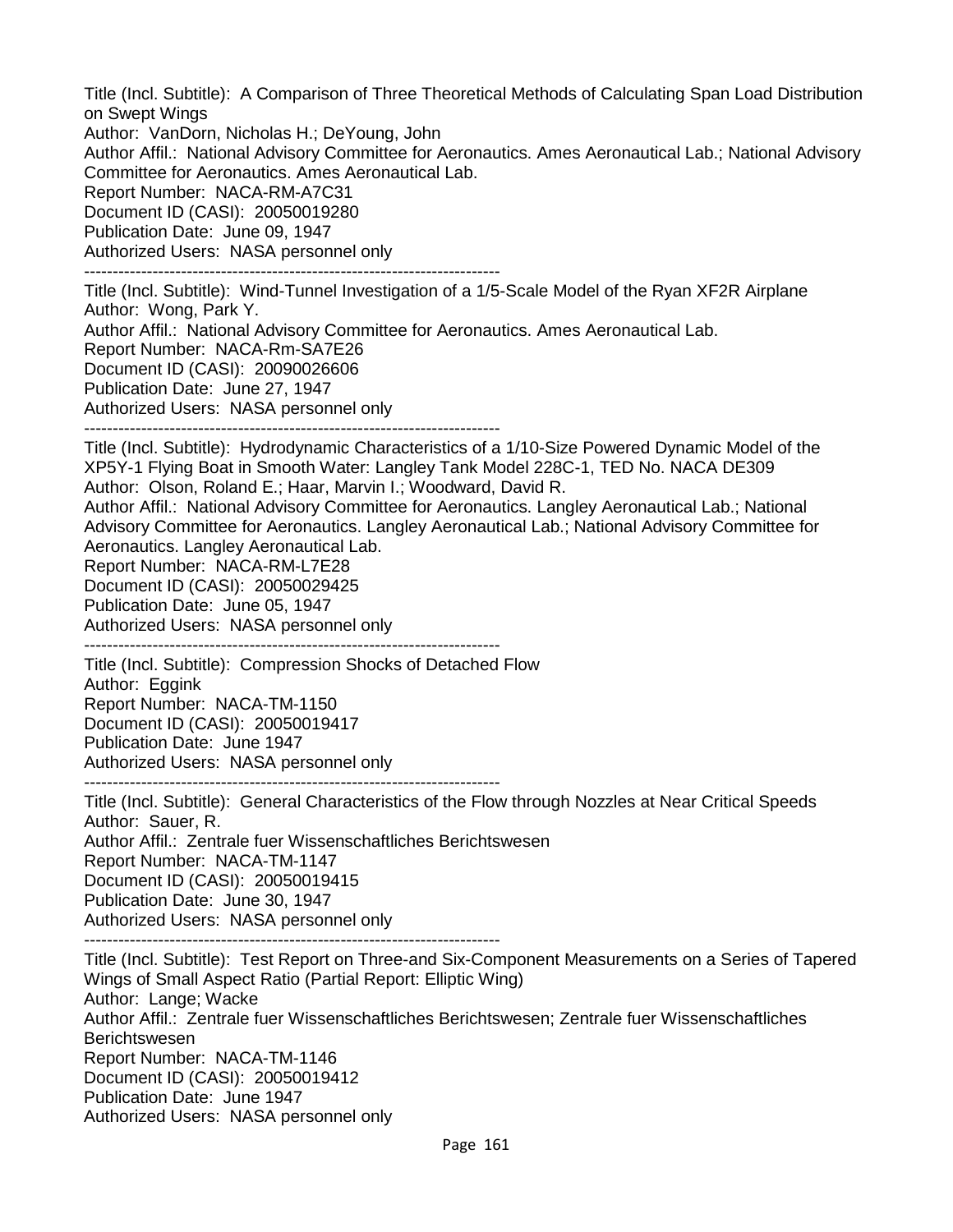-------------------------------------------------------------------------

Title (Incl. Subtitle): Six-component measurements on a straight and a 35 degree swept-back trapezoidal wing with and without split flaps Author: Theil, G.; Weissinger, F. Report Number: NACA-TM-1107 Document ID (CASI): 20050240951 Publication Date: June 1947 Authorized Users: NASA personnel only -------------------------------------------------------------------------

Title (Incl. Subtitle): Some Aerodynamics Relations for an Airfoil in Oblique Flow Author: Ringleb, F. Author Affil.: Zentrale fuer Wissenschaftliches Berichtswesen Report Number: NACA-TM-1158 Document ID (CASI): 20050019675 Publication Date: June 1947 Authorized Users: NASA personnel only

-------------------------------------------------------------------------

Title (Incl. Subtitle): Calibration and Measurement in Turbulence Research by the Hot-Wire Method Author: Kovasznay, Kaszlo Report Number: NACA-TM-1130 Document ID (CASI): 20050019435 Publication Date: June 1947 Authorized Users: NASA personnel only -------------------------------------------------------------------------

Title (Incl. Subtitle): Wind-Tunnel Tests of a 0.182-Scale Model of an F4U-1 Airplane with External Stores

Author: Silvers, H. Norman; Spreemann, Kenneth P.

Author Affil.: National Advisory Committee for Aeronautics. Langley Aeronautical Lab.; National Advisory Committee for Aeronautics. Langley Aeronautical Lab.

Report Number: NACA-RM-SL7E20

Document ID (CASI): 20090022392

Publication Date: June 05, 1947

Authorized Users: NASA personnel only -------------------------------------------------------------------------

Title (Incl. Subtitle): Effect of Slot-Entry Skirt Extensions on Aerodynamic Characteristics of a Wing Section of the XB-36 Airplane Equipped with a Double Slotted Flap Author: Cahill, Jones F. Author Affil.: National Advisory Committee for Aeronautics. Langley Aeronautical Lab. Report Number: NACA-RM-L7A29 Document ID (CASI): 20050019448 Publication Date: June 30, 1947 Authorized Users: NASA personnel only

-------------------------------------------------------------------------

Title (Incl. Subtitle): Free-Spinning Tunnel Tests of a 1/24-Scale Model of the Grumman XTB3F-1 Airplane, TED No. NACA DE304 Author: Berman, Theodore Author Affil.: National Advisory Committee for Aeronautics. Langley Aeronautical Lab. Report Number: NACA-RM-L7E19 Document ID (CASI): 20050019395 Publication Date: May 09, 1947 Authorized Users: NASA personnel only -------------------------------------------------------------------------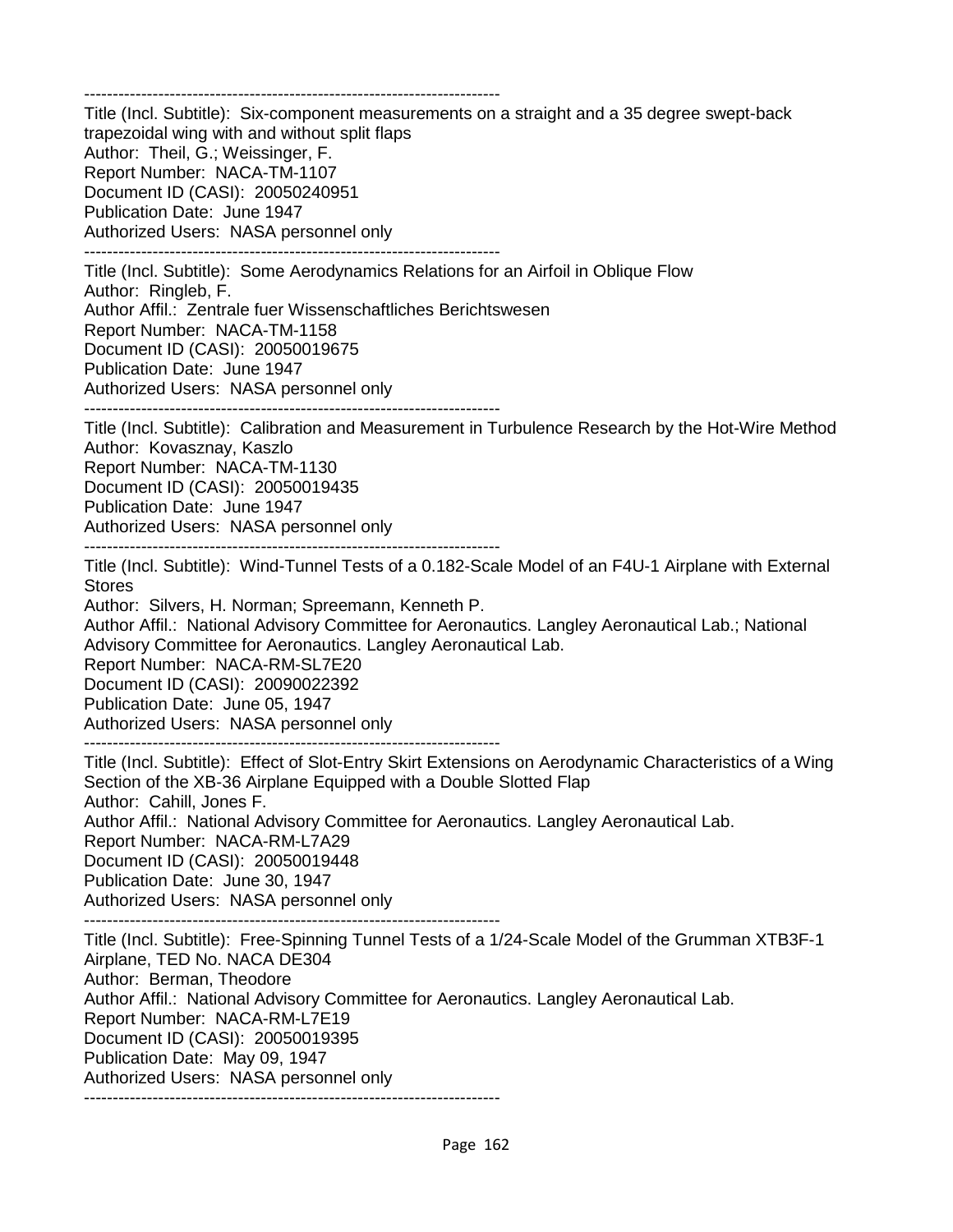Title (Incl. Subtitle): Compilation of Test Data on 111 Free-Spinning Airplane Models Tested in the Langley 15-Foot and 20-Foot Free-Spinning Tunnels Author: Malvestuto, Frank S.; Gale, Lawrence J.; Wood, John H. Author Affil.: National Advisory Committee for Aeronautics. Langley Aeronautical Lab.; National Advisory Committee for Aeronautics. Langley Aeronautical Lab.; National Advisory Committee for Aeronautics. Langley Aeronautical Lab. Report Number: NACA-RM-L7E15 Document ID (CASI): 20090025259 Publication Date: May 15, 1947 Authorized Users: NASA personnel only ------------------------------------------------------------------------- Title (Incl. Subtitle): Cooling Characteristics of the V-1650-7 Engine Title: Number of Part: 1 Title: Name of Part: Coolant-Flow Distribution, Cylinder Temperatures, and Heat Rejections at Typical Operating Conditions Author: Povolny, John H.; Bogdan, Louis J. Author Affil.: National Advisory Committee for Aeronautics. Aircraft Engine Research Lab.; National Advisory Committee for Aeronautics. Aircraft Engine Research Lab. Report Number: NACA-RM-E7E02 Document ID (CASI): 20090026298 Publication Date: May 02, 1947 Authorized Users: NASA personnel only Spec. Distrib. Authoriz.: Distribution as joint owner in the copyright ------------------------------------------------------------------------- Title (Incl. Subtitle): The Effectiveness at High Speeds of a 20-Percent-Chord Plain Trailing-Edge Flap on the NACA 65-210 Airfoil Author: Stivers, Louis S., Jr. Author Affil.: National Advisory Committee for Aeronautics. Ames Aeronautical Lab. Report Number: NACA-RM-A7A17 Document ID (CASI): 20050080743 Publication Date: May 06, 1947 Authorized Users: NASA personnel only ------------------------------------------------------------------------- Title (Incl. Subtitle): Landing Characteristics in Waves of Three Dynamic Models of Flying Boats Author: Benson, James M.; Havens, Robert F.; Woodward, David R. Author Affil.: National Advisory Committee for Aeronautics. Langley Aeronautical Lab.; National Advisory Committee for Aeronautics. Langley Aeronautical Lab.; National Advisory Committee for Aeronautics. Langley Aeronautical Lab. Report Number: NACA-RM-L6L13 Document ID (CASI): 20050080690 Publication Date: 1947 Authorized Users: NASA personnel only ------------------------------------------------------------------------- Title (Incl. Subtitle): Acceleration Measurements During Landing in Rough Water of a 1/7-Scale Dynamic Model of Grumman XJR2F-1 Amphibian - Langley Tank Model 212, TED No. NACA 2378 Author: Land, Norman S.; Zeck, Howard

Author Affil.: National Advisory Committee for Aeronautics. Langley Aeronautical Lab.; National Advisory Committee for Aeronautics. Langley Aeronautical Lab. Report Number: NACA-RM-L7E14 Document ID (CASI): 20050019391

Publication Date: May 06, 1947

Authorized Users: NASA personnel only

-------------------------------------------------------------------------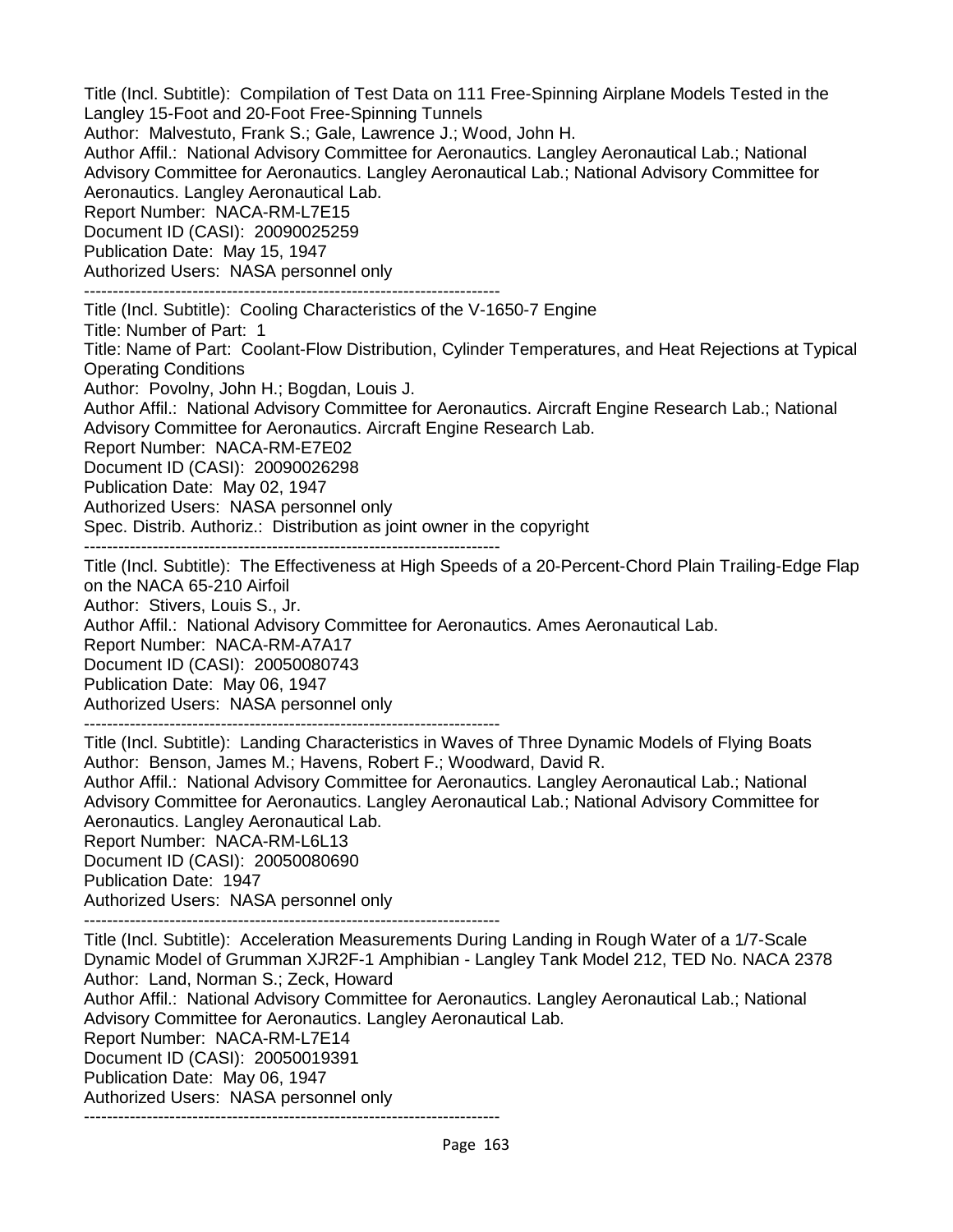Title (Incl. Subtitle): Fundamental of the Control of Gas-Turbine Power Plants for Aircraft Title: Number of Part: Part 3 Title: Name of Part: Control of Jet Engines Author: Kuehl, H. Author Affil.: Zentrale fuer Wissenschaftliches Berichtswesen Report Number: NACA-TM-1166-Pt-3 Document ID (CASI): 20050028380 Publication Date: May 1947 Authorized Users: NASA personnel only -------------------------------------------------------------------------

Title (Incl. Subtitle): Spin and Recovery Characteristics of the Curtiss-Wright XP-87 Airplane Author: Berman, Theodore Author Affil.: National Advisory Committee for Aeronautics. Langley Aeronautical Lab. Report Number: NACA-RM-L7F02 Document ID (CASI): 20050019623 Publication Date: May 26, 1947 Authorized Users: NASA personnel only -------------------------------------------------------------------------

Title (Incl. Subtitle): The Effectiveness at High Speeds of a 20-Percent-chord Plain Trailing-edge Flap on the NACA 65-210 Airfoil Section Author: Stivers, Louis S., Jr. Author Affil.: National Advisory Committee for Aeronautics. Ames Aeronautical Lab. Report Number: NACA-RM-SA7A17 Document ID (CASI): 20090025473 Publication Date: May 06, 1947 Authorized Users: NASA personnel only -------------------------------------------------------------------------

Title (Incl. Subtitle): Air-Stream Surveys in the Vicinity of the Tail of a 1/8.33-Scale Powered Model of the Republic XF-12 Airplane Author: Foster, Gerald V. Author Affil.: National Advisory Committee for Aeronautics. Langley Aeronautical Lab. Report Number: NACA-RM-L7D09 Document ID (CASI): 20050019335 Publication Date: April 08, 1947 Authorized Users: NASA personnel only

-------------------------------------------------------------------------

Title (Incl. Subtitle): Correlation of the Trim Limits of Stability Obtained for a PB2Y-3 Flying Boat and a 1/8-Size Powered Dynamic Model Author: Garrison, Charlie C.; Hacskaylo, Andrew Author Affil.: National Advisory Committee for Aeronautics. Langley Aeronautical Lab.; National Advisory Committee for Aeronautics. Langley Aeronautical Lab. Report Number: NACA-RM-L7C04 Document ID (CASI): 20050031172 Publication Date: April 22, 1947 Authorized Users: NASA personnel only -------------------------------------------------------------------------

Title (Incl. Subtitle): Vibration Survey of Blades in 19XB Axial-Flow Compressor Title: Number of Part: 2 Title: Name of Part: Dynamic Investigation Author: Meyer, Andre J., Jr.; Calvert, Howard F. Author Affil.: National Advisory Committee for Aeronautics. Aircraft Engine Research Lab.; National Advisory Committee for Aeronautics. Aircraft Engine Research Lab. Report Number: NACA-RM-E7D09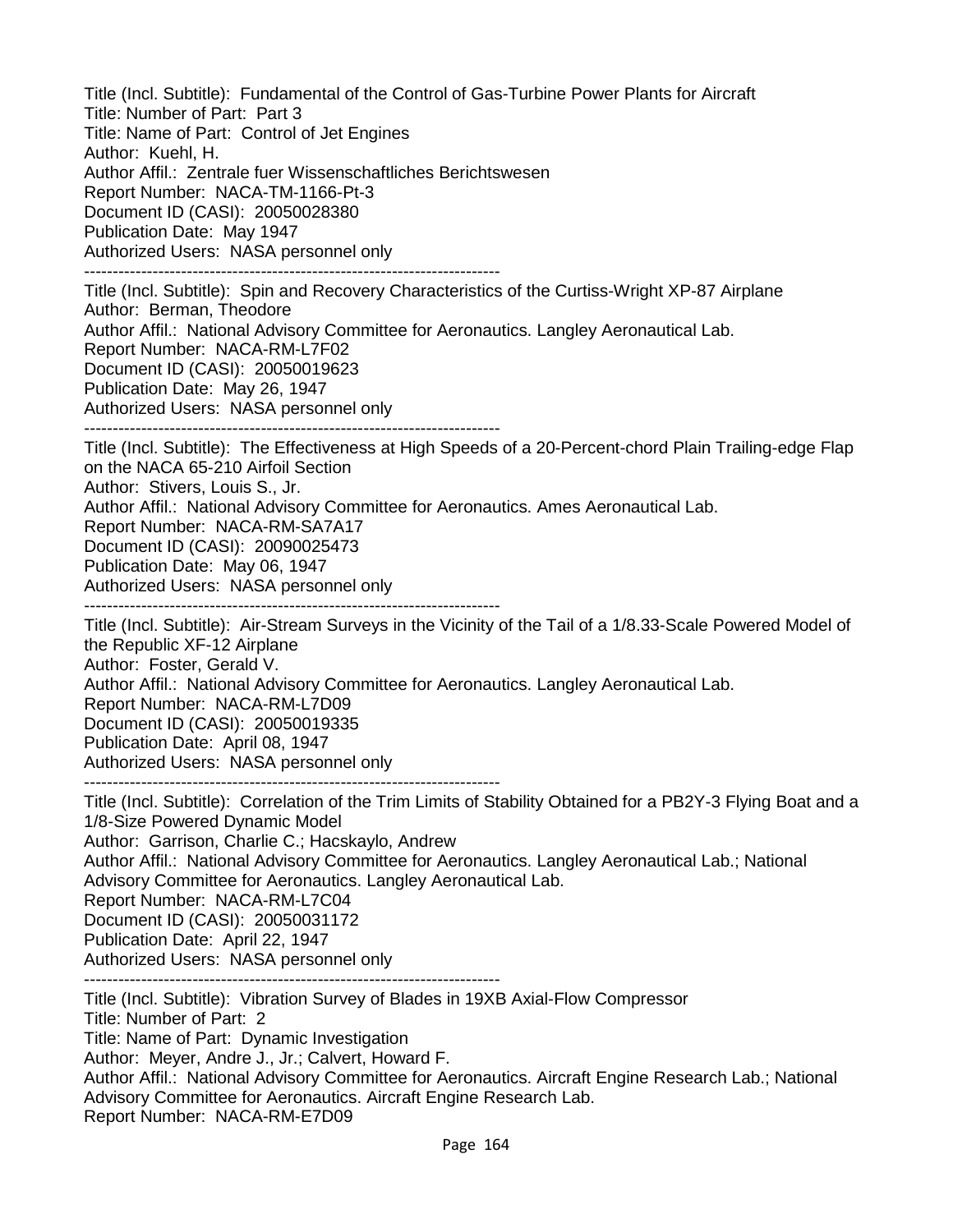Document ID (CASI): 20090026299 Publication Date: April 09, 1947 Authorized Users: NASA personnel only

-------------------------------------------------------------------------

Title (Incl. Subtitle): Practical Possibilities of High-Altitude Flight with Exhaust-Gas Turbines in Connection with Spark Ignition Engines Comparative Thermodynamic and Flight Mechanical Investigations Author: Weise, A. Author Affil.: Zentrale fuer Wissenschaftliches Berichtswesen Report Number: NACA-TM-1124 Document ID (CASI): 20050019456 Publication Date: April 1947 Authorized Users: NASA personnel only ------------------------------------------------------------------------- Title (Incl. Subtitle): Fundamentals of the Control of Gas-Turbine Power Plants for Aircraft Title: Number of Part: Part 1 Title: Name of Part: Standardization of the Computations Relating to the Control of Gas-Turbine Power Plants for Aircraft by the Employment of the Laws of Similarity Author: Luehl, H. Author Affil.: Zentrale fuer Wissenschaftliches Berichtswesen Report Number: NACA-TM-1142-Pt-1 Document ID (CASI): 20050019624 Publication Date: April 1947 Authorized Users: NASA personnel only ------------------------------------------------------------------------- Title (Incl. Subtitle): A Low-Speed Investigation of a Fuselage-Side Air Inlet for use at Transonic Flight **Speeds** Author: Nichols, Mark R.; Goral, Edwin B. Author Affil.: National Advisory Committee for Aeronautics. Langley Aeronautical Lab.; National Advisory Committee for Aeronautics. Langley Aeronautical Lab. Report Number: NACA-RM-L7A06 Document ID (CASI): 20050071701 Publication Date: April 09, 1947 Authorized Users: NASA personnel only ------------------------------------------------------------------------- Title (Incl. Subtitle): Fundamentals of the Control of Gas-Turbine Power Plants for Aircraft Title: Number of Part: Part 2 Title: Name of Part: Principles of Control Common to Jet, Turbine-Propeller Jet, and Ducted-Fan Jet Power Plants Author: Kuehl, H. Author Affil.: Deutsche Versuchsanstalt fuer Luftfahrt e.V. Report Number: NACA-TM-1143-Pt-2 Document ID (CASI): 20050019410 Publication Date: April 1947 Authorized Users: NASA personnel only ------------------------------------------------------------------------- Title (Incl. Subtitle): The Effect of Turbulence on the Flame Velocity in Gas Mixtures Author: Damkoehler, Gerhard Report Number: NACA-TM-1112 Document ID (CASI): 20050009802

Publication Date: April 1947

Authorized Users: NASA personnel only

-------------------------------------------------------------------------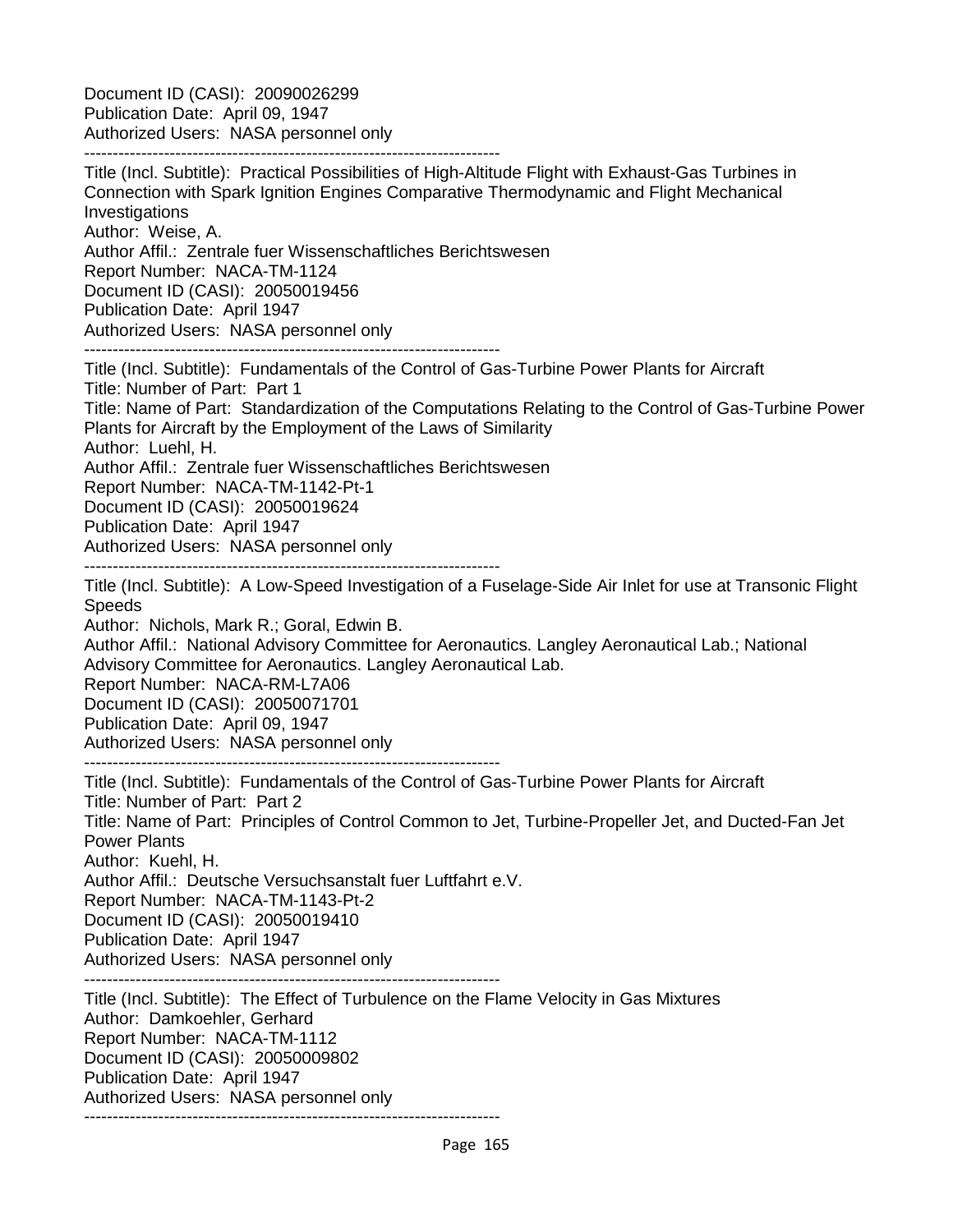Title (Incl. Subtitle): The Combination of Internal-Combustion Engine and Gas Turbine Author: Zinner, K. Report Number: NACA-TM-1141 Document ID (CASI): 20050019425 Publication Date: April 1947 Authorized Users: NASA personnel only ------------------------------------------------------------------------- Title (Incl. Subtitle): Rockets using Liquid Oxygen Author: Busemann, Adolf Author Affil.: Academy of Sciences Report Number: NACA-TM-1144 Document ID (CASI): 20050019406 Publication Date: April 1947 Authorized Users: NASA personnel only ------------------------------------------------------------------------- Title (Incl. Subtitle): Recent Results on High-Pressure Axial Blowers Author: Eckert, B. Report Number: NACA-TM-1128 Document ID (CASI): 20050019427 Publication Date: April 1947 Authorized Users: NASA personnel only ------------------------------------------------------------------------- Title (Incl. Subtitle): Altitude-Wind-Tunnel Investigation of the 19B-2, 19B-8 and 19XB-1 Jet- Propulsion **Engines** Title: Number of Part: 4 Title: Name of Part: Analysis of Compressor Performance Author: Dietz, Robert O.; Kuenzig, John K. Author Affil.: National Advisory Committee for Aeronautics. Aircraft Engine Research Lab.; National Advisory Committee for Aeronautics. Aircraft Engine Research Lab. Report Number: NACA-RM-E7D04 Document ID (CASI): 20090026302 Publication Date: April 04, 1947 Authorized Users: NASA personnel only ------------------------------------------------------------------------- Title (Incl. Subtitle): The Distribution of Loads on Rivets Connecting a Plate to a Beam under Transverse Loads Author: Vogt, F. Report Number: NACA-TM-1134 Document ID (CASI): 20050019429 Publication Date: April 1947 Authorized Users: NASA personnel only ------------------------------------------------------------------------- Title (Incl. Subtitle): Investigation of the Trim Characteristics of a 1/20-Scale Model of the Fleetwings XBTK-1 Airplane over a Wide Range of Angles of Attack Author: Stone, Ralph W., Jr.; Berman, Theodore Author Affil.: National Advisory Committee for Aeronautics. Langley Aeronautical Lab.; National Advisory Committee for Aeronautics. Langley Aeronautical Lab. Report Number: NACA-RM-L7C06a Document ID (CASI): 20050019636 Publication Date: March 05, 1947 Authorized Users: NASA personnel only -------------------------------------------------------------------------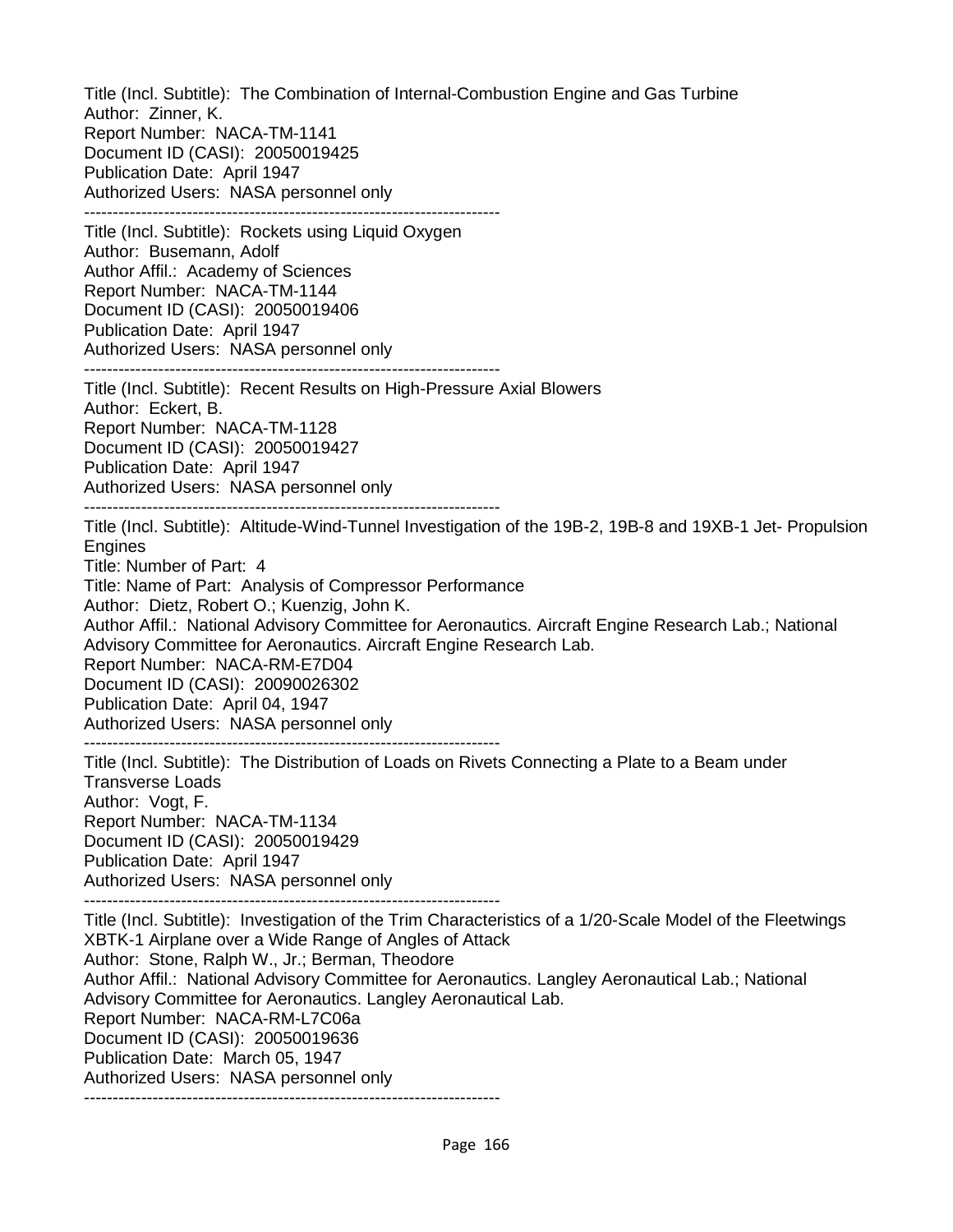Title (Incl. Subtitle): Ditching Tests with a 1/12-Scale Model of the Army A-26 Airplane in Langley Tank No. 2 and on an Outdoor Catapult Author: Jarvis, George A.; Hoffman, Edward L. Author Affil.: National Advisory Committee for Aeronautics. Langley Aeronautical Lab.; National Advisory Committee for Aeronautics. Langley Aeronautical Lab. Report Number: NACA-RM-L7B28 Document ID (CASI): 20050019408 Publication Date: March 06, 1947 Authorized Users: NASA personnel only -------------------------------------------------------------------------

Title (Incl. Subtitle): Aerodynamic Characteristics of Three Deep-Stepped Planing-Tail Flying-Boat **Hulls** 

Author: Riebe, John M.; Naeseth, Rodger L.

Author Affil.: National Advisory Committee for Aeronautics. Langley Aeronautical Lab.; National Advisory Committee for Aeronautics. Langley Aeronautical Lab.

Report Number: NACA-RM-L7C18

Document ID (CASI): 20090022391

Publication Date: March 13, 1947

Authorized Users: NASA personnel only

-------------------------------------------------------------------------

Title (Incl. Subtitle): Ditching Tests of a 1/18-Scale Model of the Navy XP4M-1 Airplane in Langley Tank No. 2 and on an Outdoor Catapult, TED No. NACA 2362 Author: Fisher, Lloyd J.; Hoffman, Edward L. Author Affil.: National Advisory Committee for Aeronautics. Langley Aeronautical Lab.; National

Advisory Committee for Aeronautics. Langley Aeronautical Lab.

Report Number: NACA-RM-L7C03

Document ID (CASI): 20050019594

Publication Date: March 10, 1947

Authorized Users: NASA personnel only -------------------------------------------------------------------------

Title (Incl. Subtitle): Altitude-Wind-Tunnel Investigation of R-4360-18 Power-Plant Installation for XR60 Airplane

Title: Number of Part: 3

Title: Name of Part: Performance of Induction and Exhaust Systems

Author: Dupree, David T.; Hawkins, W. Kent

Author Affil.: National Advisory Committee for Aeronautics. Aircraft Engine Research Lab.; National Advisory Committee for Aeronautics. Aircraft Engine Research Lab.

Report Number: NACA-RM-E7C26a

Document ID (CASI): 20090026300

Publication Date: March 26, 1947

Authorized Users: NASA personnel only

-------------------------------------------------------------------------

Title (Incl. Subtitle): Evaluation of Gust and Draft Velocities from Flights of P-61C Airplanes within Thunderstorms August 14, 1946 to August 15, 1946 at Orlando, Florida Author: Tolefson, H. B. Author Affil.: National Advisory Committee for Aeronautics. Langley Aeronautical Lab. Report Number: NACA-RM-L7C31 Document ID (CASI): 20050029420 Publication Date: March 19, 1947 Authorized Users: NASA personnel only

-------------------------------------------------------------------------

Title (Incl. Subtitle): Free-Spinning and Tumbling Tests of a 1/16-Scale Model of the McDonnell XP-85 Airplane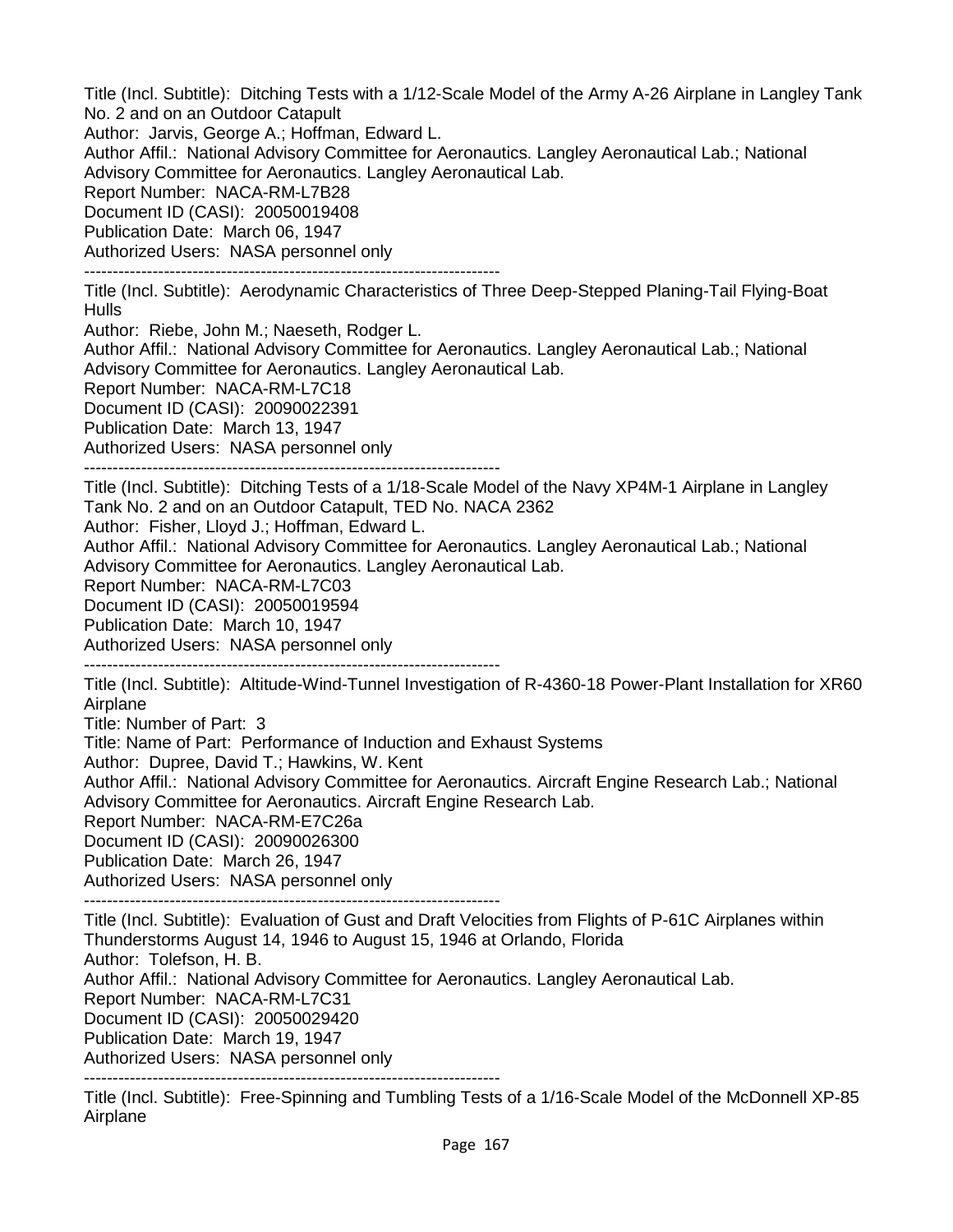Author: Klinar, Walter J. Author Affil.: National Advisory Committee for Aeronautics. Langley Aeronautical Lab. Report Number: NACA-RM-L7C10 Document ID (CASI): 20050028500 Publication Date: March 06, 1947 Authorized Users: NASA personnel only -------------------------------------------------------------------------

Title (Incl. Subtitle): Evaluation of Gust and Draft Velocities from Flights of P-61C Airplanes within Thunderstorms July 24, 1946 to August 6, 1946 at Orlando, Florida Author: Tolefson, Harold B. Author Affil.: National Advisory Committee for Aeronautics. Langley Aeronautical Lab. Report Number: NACA-RM-L7C28 Document ID (CASI): 20090035616 Publication Date: March 28, 1947 Authorized Users: NASA personnel only -------------------------------------------------------------------------

Title (Incl. Subtitle): Evaluation of Gust and Draft Velocities from Flights of P-61C Airplanes within Thunderstorms September 17, 1946 to September 18, 1946 at Orlando, Florida Author: Tolefson, H. B. Author Affil.: National Advisory Committee for Aeronautics. Langley Aeronautical Lab. Report Number: NACA-RM-L7C21 Document ID (CASI): 20050019338

Publication Date: March 14, 1947 Authorized Users: NASA personnel only

-------------------------------------------------------------------------

Title (Incl. Subtitle): High-Speed Measurements on a Swept-Back Wing (Sweepback Angle phi = 35 Deg)

Author: Goethert, B. Report Number: NACA-TM-1102 Document ID (CASI): 20050019388 Publication Date: March 1947 Authorized Users: NASA personnel only

-------------------------------------------------------------------------

Title (Incl. Subtitle): Evaluation of Gust and Draft Velocities from Flights of P-61C Airplanes within Thunderstorms July 22, 1946 to July 23, 1946 at Orlando, Florida Author: Tolefson, H. B. Author Affil.: National Advisory Committee for Aeronautics. Langley Aeronautical Lab. Report Number: NACA-RM-L7C19 Document ID (CASI): 20050019622 Publication Date: March 10, 1947 Authorized Users: NASA personnel only

-------------------------------------------------------------------------

Title (Incl. Subtitle): Preliminary Evaluation of the Low-Speed Stability and Control Characteristics of the McDonnell XP-85 Airplane from Tests of an Unballasted 1/5-Scale Model in the Langley Free-Flight **Tunnel** 

Author: Paulson, John W.; Johnson, Joseph L.

Author Affil.: National Advisory Committee for Aeronautics. Langley Aeronautical Lab.; National Advisory Committee for Aeronautics. Langley Aeronautical Lab. Report Number: NACA-RM-L7C27 Document ID (CASI): 20050029418 Publication Date: March 19, 1947 Authorized Users: NASA personnel only -------------------------------------------------------------------------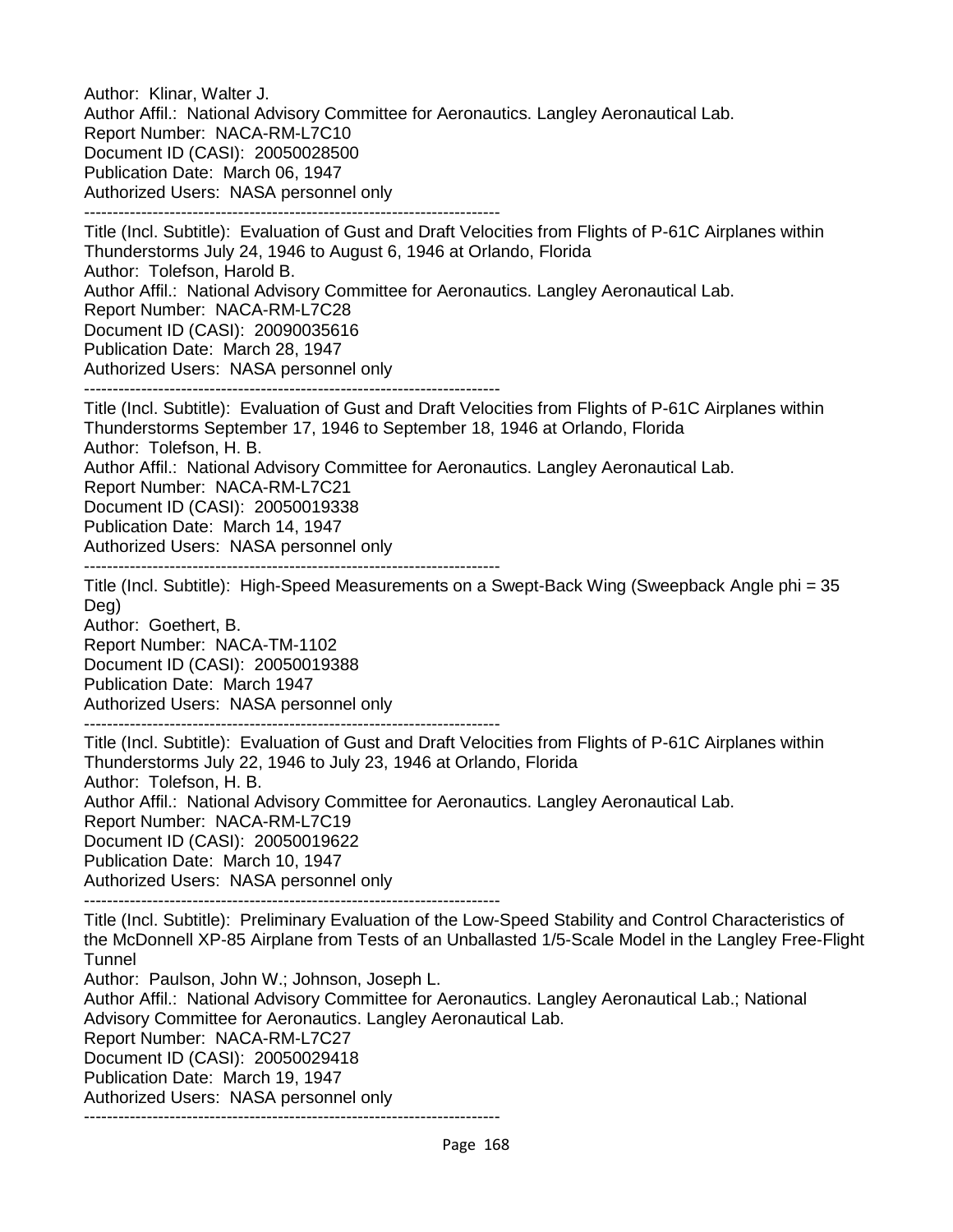Title (Incl. Subtitle): Pressure Distribution Measurements at High Speed and Oblique Incidence of Flow Author: Lippisch, A.; Beuschausen, W. Author Affil.: Zentrale fuer Wissenschaftliches Berichtswesen; Zentrale fuer Wissenschaftliches Berichtswesen Report Number: NACA-TM-1115 Document ID (CASI): 20050010129 Publication Date: March 1947 Authorized Users: NASA personnel only -------------------------------------------------------------------------

Title (Incl. Subtitle): Knock-Limited Performance of Triptane and 28-R Fuel Blends as Affected by Changes in Compression Ratio and in Engine Operating Variables

Author: Brun, Rinaldo J.; Feder, Melvin S.; Fisher, William F.

Author Affil.: National Advisory Committee for Aeronautics. Aircraft Engine Research Lab.; National Advisory Committee for Aeronautics. Aircraft Engine Research Lab.; National Advisory Committee for Aeronautics. Aircraft Engine Research Lab.

Report Number: NACA-RM-E7A21a

Document ID (CASI): 20090023709

Publication Date: March 11, 1947

Authorized Users: NASA personnel only

-------------------------------------------------------------------------

Title (Incl. Subtitle): Ditching Tests with a 1/16-Size Model of the Navy XP2V-1 Airplane at the Langley Tank No. 2 Monorail

Author: Fisher, Lloyd J.; Tarshis, Robert P.

Author Affil.: National Advisory Committee for Aeronautics. Langley Aeronautical Lab.; National Advisory Committee for Aeronautics. Langley Aeronautical Lab.

Report Number: NACA-RM-L7A10

Document ID (CASI): 20050019303

Publication Date: March 14, 1947

Authorized Users: NASA personnel only

-------------------------------------------------------------------------

Title (Incl. Subtitle): Force and Pressure-Distribution Measurements on a Rectangular Wing with Double-Hinged Nose Author: Lemme, H. A. Author Affil.: Zentrale fuer Wissenschaftliches Berichtswesen Report Number: NACA-TM-1117 Document ID (CASI): 20050019455 Publication Date: March 1947 Authorized Users: NASA personnel only -------------------------------------------------------------------------

Title (Incl. Subtitle): Evaluation of Gust and Draft Velocities from Flights of P-61C Airplanes within Thunderstorms September 11, 1946 to September 16, 1946 at Orlando, Florida Author: Tolefson, H. B. Author Affil.: National Advisory Committee for Aeronautics. Langley Aeronautical Lab. Report Number: NACA-RM-L7C20 Document ID (CASI): 20050029419 Publication Date: March 12, 1947 Authorized Users: NASA personnel only

-------------------------------------------------------------------------

Title (Incl. Subtitle): Force Tests of a 1/5-Scale Model of the McDonnell XP-85 Airplane with Conventional Tail Assembly in the Langley Free-Flight Tunnel Author: Paulson, John W.; Johnson, Joseph L. Author Affil.: National Advisory Committee for Aeronautics. Langley Aeronautical Lab.; National Advisory Committee for Aeronautics. Langley Aeronautical Lab.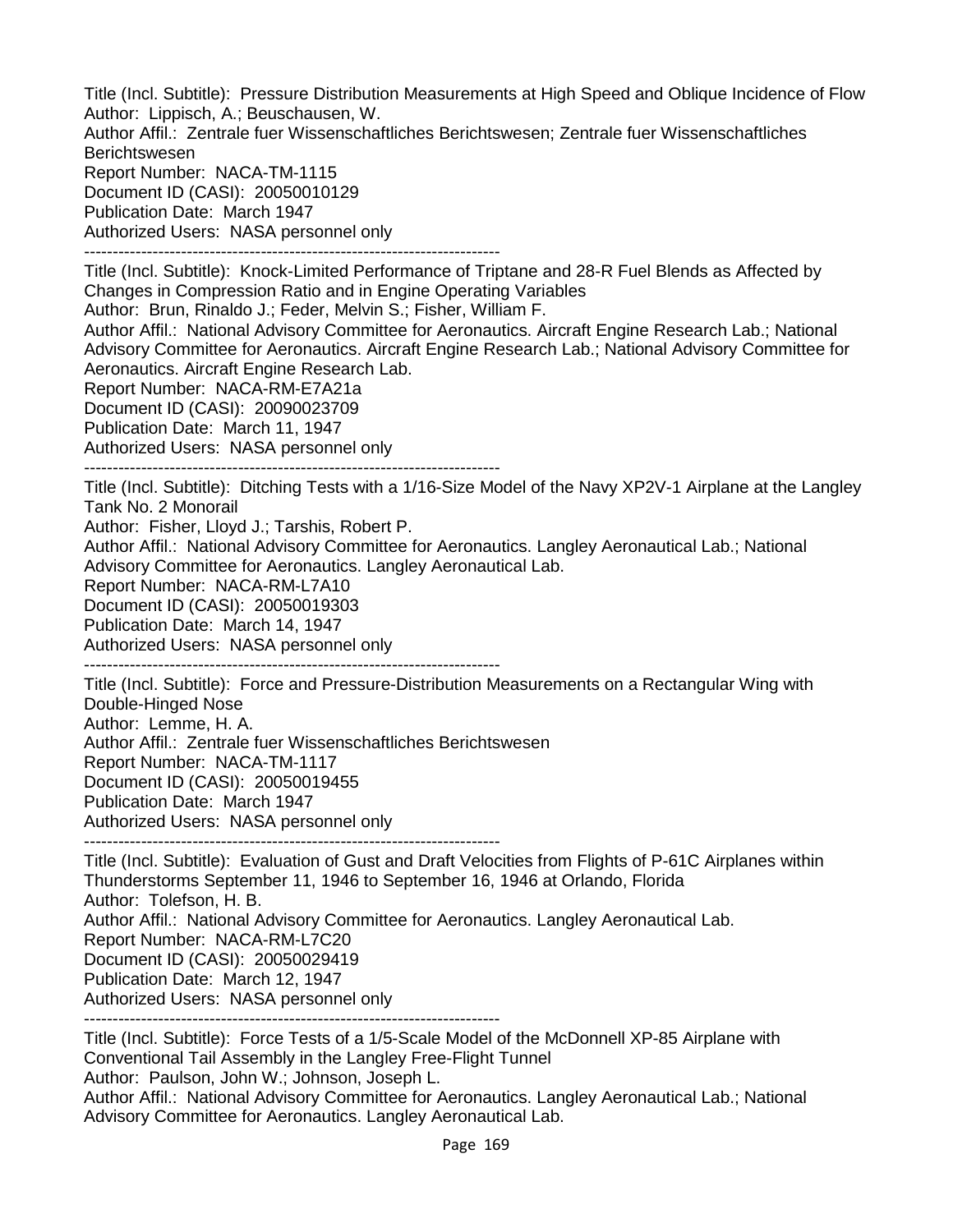Report Number: NACA-RM-L7C26 Document ID (CASI): 20050019336 Publication Date: March 19, 1947 Authorized Users: NASA personnel only -------------------------------------------------------------------------

Title (Incl. Subtitle): Measurements in Flight of the Flying Qualities of a Chance Vought F4U-4 Airplane: TED No. NACA 2388 Author: Liddell, Charles J., Jr.; Reynolds, Robert M.; Christofferson, Frank E. Author Affil.: National Advisory Committee for Aeronautics. Ames Aeronautical Lab.; National Advisory Committee for Aeronautics. Ames Aeronautical Lab.; National Advisory Committee for Aeronautics. Ames Aeronautical Lab. Report Number: NACA-RM-A7C05 Document ID (CASI): 20050081862 Publication Date: March 20, 1947 Authorized Users: NASA personnel only ------------------------------------------------------------------------- Title (Incl. Subtitle): Evaluation of Gust and Draft Velocities from Flights of P-61C Airplanes within Thunderstorms August 17, 1946 to August 19, 1946 at Orlando, Florida Author: Tolefson, H. B. Author Affil.: National Advisory Committee for Aeronautics. Langley Aeronautical Lab. Report Number: NACA-RM-L7D01 Document ID (CASI): 20050019405 Publication Date: March 24, 1947 Authorized Users: NASA personnel only ------------------------------------------------------------------------- Title (Incl. Subtitle): Simulated Altitude Performance of Combustors for the 9.5 Jet Engine Title: Number of Part: 2 Title: Name of Part: 9.5B Combustor Author: Bogart, Donald Author Affil.: National Advisory Committee for Aeronautics. Lewis Flight Propulsion Lab. Report Number: NACA-RM-SE7B21 Document ID (CASI): 20090025896 Publication Date: February 21, 1947 Authorized Users: NASA personnel only ------------------------------------------------------------------------- Title (Incl. Subtitle): Scale effect and optimum relations for sea surface planning Author: Sedov, L. Report Number: NACA-TM-1097 Document ID (CASI): 20050240165 Publication Date: February 1947

Authorized Users: NASA personnel only

-------------------------------------------------------------------------

Title (Incl. Subtitle): Cyclic Engine Test of Cast Vitallium Turbine Buckets - I Author: Farmer, Elmo; Darmara, F.N. Author Affil.: National Advisory Committee for Aeronautics. Aircraft Engine Research Lab.; National Advisory Committee for Aeronautics. Aircraft Engine Research Lab. Report Number: NACA-RM-SE7B07 Document ID (CASI): 20090026351 Publication Date: February 07, 1947 Authorized Users: NASA personnel only

-------------------------------------------------------------------------

Title (Incl. Subtitle): Minimum Specific Fuel Consumption of a Liquid-Cooled Multicylinder Aircraft Engine as Affected by Compression Ratio and Engine Operating Conditions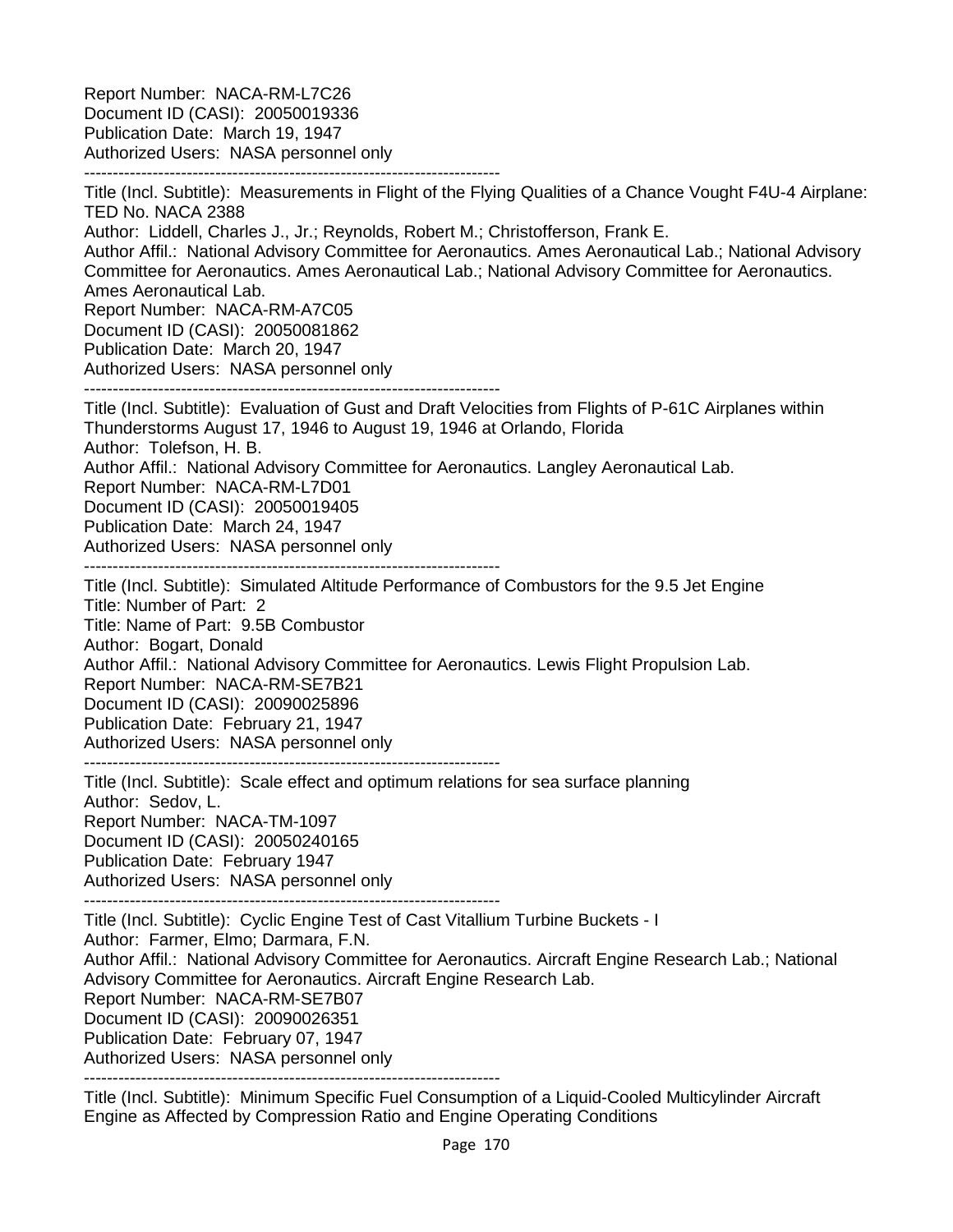Author: Brun, Rinaldo J.; Feder, Melvin S.; Harries, Myron L. Author Affil.: National Advisory Committee for Aeronautics. Aircraft Engine Research Lab.; National Advisory Committee for Aeronautics. Aircraft Engine Research Lab.; National Advisory Committee for Aeronautics. Aircraft Engine Research Lab. Report Number: NACA-RM-E6L31 Document ID (CASI): 20090023708 Publication Date: February 26, 1947 Authorized Users: NASA personnel only ------------------------------------------------------------------------- Title (Incl. Subtitle): Lateral Stability Characteristics of a 1/8.33-Scale Powered Model of the Republic XF-12 Airplane

Author: Pepper, Edward; Foster, Gerald V.

Author Affil.: National Advisory Committee for Aeronautics. Langley Aeronautical Lab.; National Advisory Committee for Aeronautics. Langley Aeronautical Lab.

Report Number: NACA-RM-L7B21

Document ID (CASI): 20050019467

Publication Date: February 27, 1947

Authorized Users: NASA personnel only

-------------------------------------------------------------------------

Title (Incl. Subtitle): On Combustion in a Turbulent Flow Author: Shelkin, K. I. Report Number: NACA-TM-1110 Document ID (CASI): 20050019401 Publication Date: February 1947 Authorized Users: NASA personnel only

-------------------------------------------------------------------------

Title (Incl. Subtitle): Performance of the 19XB 10-Stage Axial-Flow Compressor Author: Downing, Richard M.; Finger, Harold B. Author Affil.: National Advisory Committee for Aeronautics; National Advisory Committee for **Aeronautics** Report Number: NACA-RM-E6L04 Document ID (CASI): 20040045346 Publication Date: February 04, 1947 Authorized Users: NASA personnel only -------------------------------------------------------------------------

Title (Incl. Subtitle): Investigation of High-Performance Fuels in Multicylinder and in Single-Cylinder Engines at High and Cruising Engine Speeds

Author: Bell, Arthur H.; Nelson, R. Lee; Richard, Paul H.

Author Affil.: National Advisory Committee for Aeronautics. Aircraft Engine Research Lab.; National Advisory Committee for Aeronautics. Aircraft Engine Research Lab.; National Advisory Committee for Aeronautics. Aircraft Engine Research Lab.

Report Number: NACA-RM-E7A30

Document ID (CASI): 20090023710

Publication Date: February 21, 1947

Authorized Users: NASA personnel only

-------------------------------------------------------------------------

Title (Incl. Subtitle): The Effect of High Solidity on Propeller Characteristics at High Forward Speeds from Wind-Tunnel Tests of the NACA 4-(3)(06.3)-06 and NACA 4-(3)(06.4)-09 Two-Blade Propellers Author: Delano, James B. Author Affil.: National Advisory Committee for Aeronautics. Langley Aeronautical Lab. Report Number: NACA-RM-L6L19

Document ID (CASI): 20050019462 Publication Date: February 27, 1947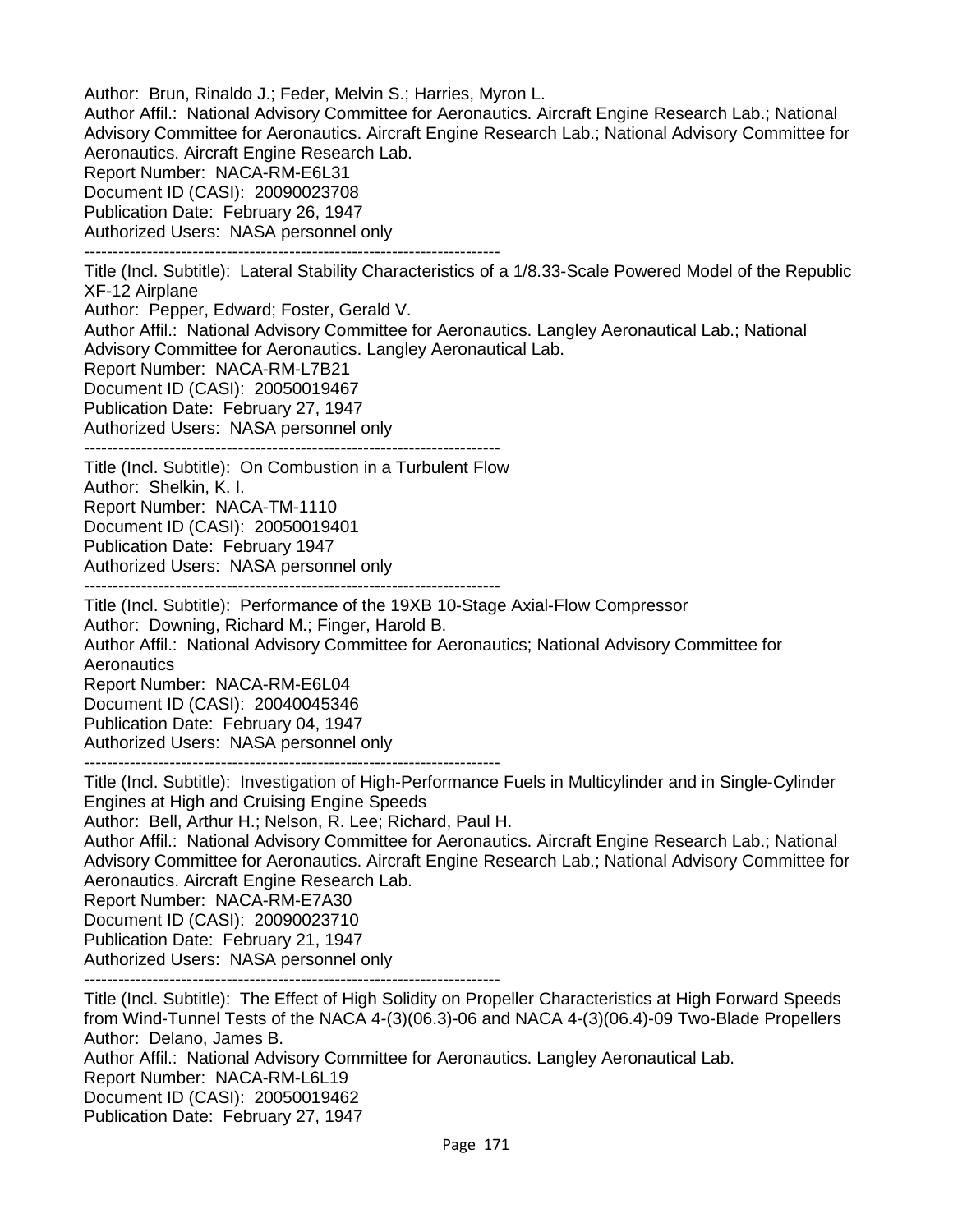Authorized Users: NASA personnel only -------------------------------------------------------------------------

Title (Incl. Subtitle): Two-Dimensional Wind-Tunnel Investigation of Modified NACA 65(sub 112)-111 Airfoil with 35-Percent-Chord Slotted Flap to Determine Pitching-Moment Characteristics and Effects of Roughness

Author: Racisz, Stanley F.

Author Affil.: National Advisory Committee for Aeronautics. Langley Aeronautical Lab.

Report Number: NACA-RM-L7B18

Document ID (CASI): 20050029414

Publication Date: February 10, 1947

Authorized Users: NASA personnel only

-------------------------------------------------------------------------

Title (Incl. Subtitle): Development of Inboard Nacelle for the XB-36 Airplane Author: Nuber, Robert J. Author Affil.: National Advisory Committee for Aeronautics. Langley Aeronautical Lab. Report Number: NACA-RM-L6J11 Document ID (CASI): 20050019376 Publication Date: February 11, 1947 Authorized Users: NASA personnel only

-------------------------------------------------------------------------

Title (Incl. Subtitle): Knock-limited power outputs from a CFR engine using internal coolants III : four alkyl amines, three alkanolamines six amides, and eight heterocyclic compounds Author: Imming, Harry S; Bellman, Donald R Accession Number: 93R15042 Report Number: NACA-RM-E6L05a Document ID (CASI): 19930085752 Authorized Users: NASA personnel only -------------------------------------------------------------------------

Title (Incl. Subtitle): High-Speed Wind-Tunnel Tests of a Model of the Lockheed YP-80A Airplane Including Correlation with Flight Tests and Tests of Dive-Recovery Flaps Author: Cleary, Joseph W.; Gray, Lyle J. Author Affil.: National Advisory Committee for Aeronautics. Ames Aeronautical Lab.; National Advisory Committee for Aeronautics. Ames Aeronautical Lab. Report Number: NACA-RM-A7A29

Document ID (CASI): 20050019287

Publication Date: February 14, 1947

Authorized Users: NASA personnel only

-------------------------------------------------------------------------

Title (Incl. Subtitle): Tank Tests of a 1/7-Size Dynamic Model of the Grumman XJR2F-1 Amphibian to Determine the Effect of Slotted- and Split-Type Flaps on Take-Off Stability - NACA Model 212, TED No. NACA 2378

Author: Land, Norman S.; Zeck, Howard

Author Affil.: National Advisory Committee for Aeronautics. Langley Aeronautical Lab.; National Advisory Committee for Aeronautics. Langley Aeronautical Lab.

Report Number: NACA-RM-L7A07

Document ID (CASI): 20050019367

Publication Date: February 06, 1947

Authorized Users: NASA personnel only

-------------------------------------------------------------------------

Title (Incl. Subtitle): Aerodynamic Characteristics at High Speeds of Full-Scale Propellers having Different Shank Designs

Author: Maynard, Julian D.

Author Affil.: National Advisory Committee for Aeronautics. Langley Aeronautical Lab.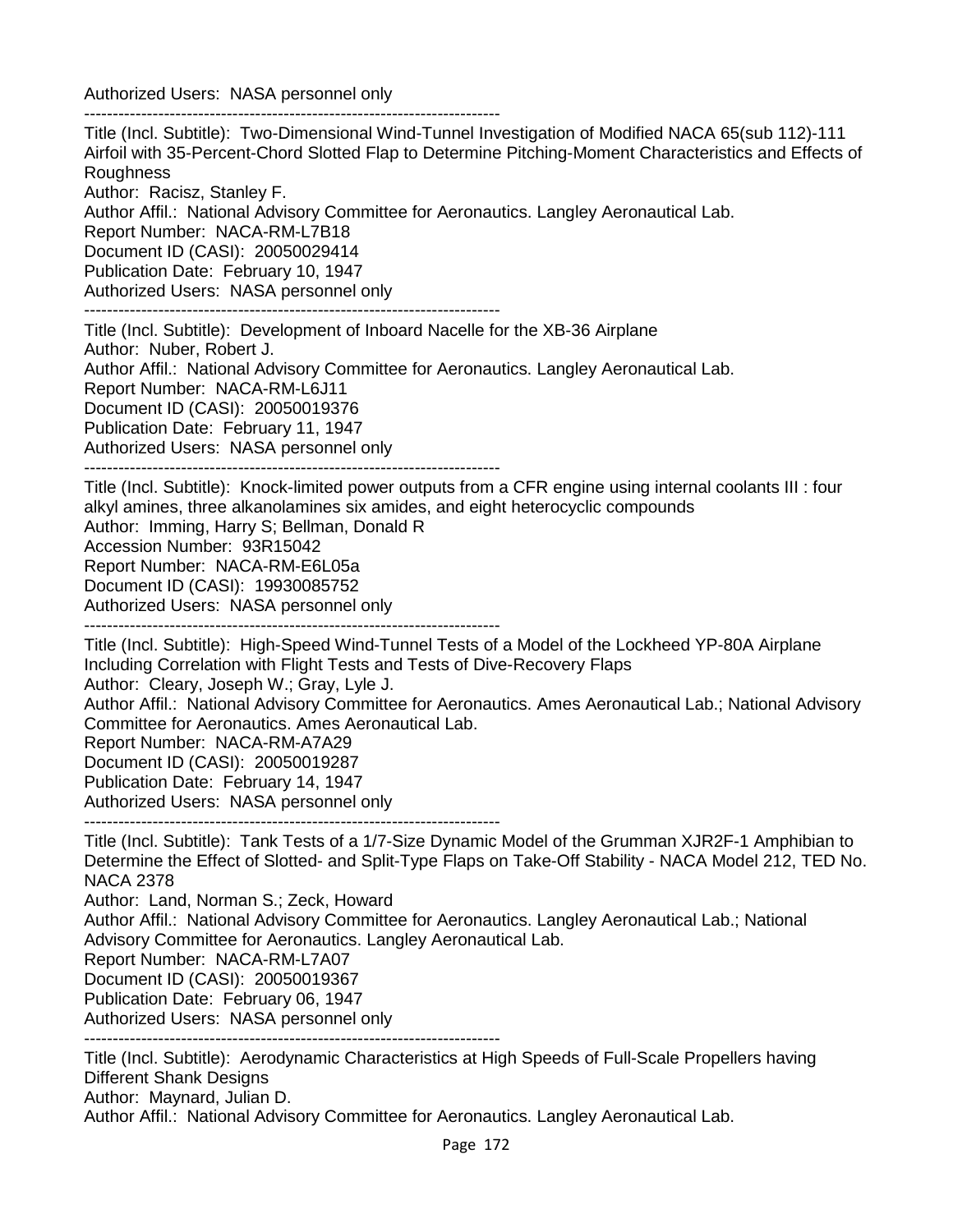Report Number: NACA-RM-L6L27a Document ID (CASI): 20050019371 Publication Date: February 13, 1947 Authorized Users: NASA personnel only -------------------------------------------------------------------------

Title (Incl. Subtitle): The Oscillating Circular Airfoil on the Basis of Potential Theory Author: Schade, T.; Krienes, K. Report Number: NACA-TM-1098 Document ID (CASI): 20050019384 Publication Date: February 1947 Authorized Users: NASA personnel only -------------------------------------------------------------------------

Title (Incl. Subtitle): A Theory of Unstaggered Airfoil Cascades in Compressible Flow

Author: Spurr, Robert A.; Allen, H. Julian Author Affil.: National Advisory Committee for Aeronautics. Ames Aeronautical Lab.; National Advisory Committee for Aeronautics. Ames Aeronautical Lab. Report Number: NACA-RM-A7E29 Document ID (CASI): 20090023714 Publication Date: [1947]

Authorized Users: NASA personnel only

------------------------------------------------------------------------- Title (Incl. Subtitle): Compressible Flow Tables for Air

Author: Burcher, Marie A.

Author Affil.: National Advisory Committee for Aeronautics. Langley Aeronautical Lab.

Report Number: NACA-RM-L7K26

Document ID (CASI): 20050019404

Publication Date: [1947]

Authorized Users: NASA personnel only

-------------------------------------------------------------------------

Title (Incl. Subtitle): Hydrodynamic Qualities of a 1/10-Size Powered Dynamic Model of the XP5Y-1 Flying Boat in Smooth Water: Langley Tank Model 246, TED No. NACA DE 320 Author: Woodwrd, David R.; Weinstein, Irving; Whitaker, Walter E., Jr.

Author Affil.: National Advisory Committee for Aeronautics. Langley Aeronautical Lab.; National Advisory Committee for Aeronautics. Langley Aeronautical Lab.; National Advisory Committee for Aeronautics. Langley Aeronautical Lab.

Report Number: NACA-RM-SL9K14 Document ID (CASI): 20050031074 Publication Date: [1947] Authorized Users: NASA personnel only

-------------------------------------------------------------------------

Title (Incl. Subtitle): Preliminary Results of Altitude-Wind-Tunnel Investigation of X24C-4B Turbojet **Engine** Title: Number of Part: V

Title: Name of Part: Performance of Modified Engine

Author: Prince, William R.; Bloomer, Harry E.

Author Affil.: National Advisory Committee for Aeronautics. Lewis Flight Propulsion Lab.; National Advisory Committee for Aeronautics. Lewis Flight Propulsion Lab.

Report Number: NACA-RM-SE7L22B

Document ID (CASI): 20050019293

Publication Date: [1947]

Authorized Users: NASA personnel only -------------------------------------------------------------------------

Page 173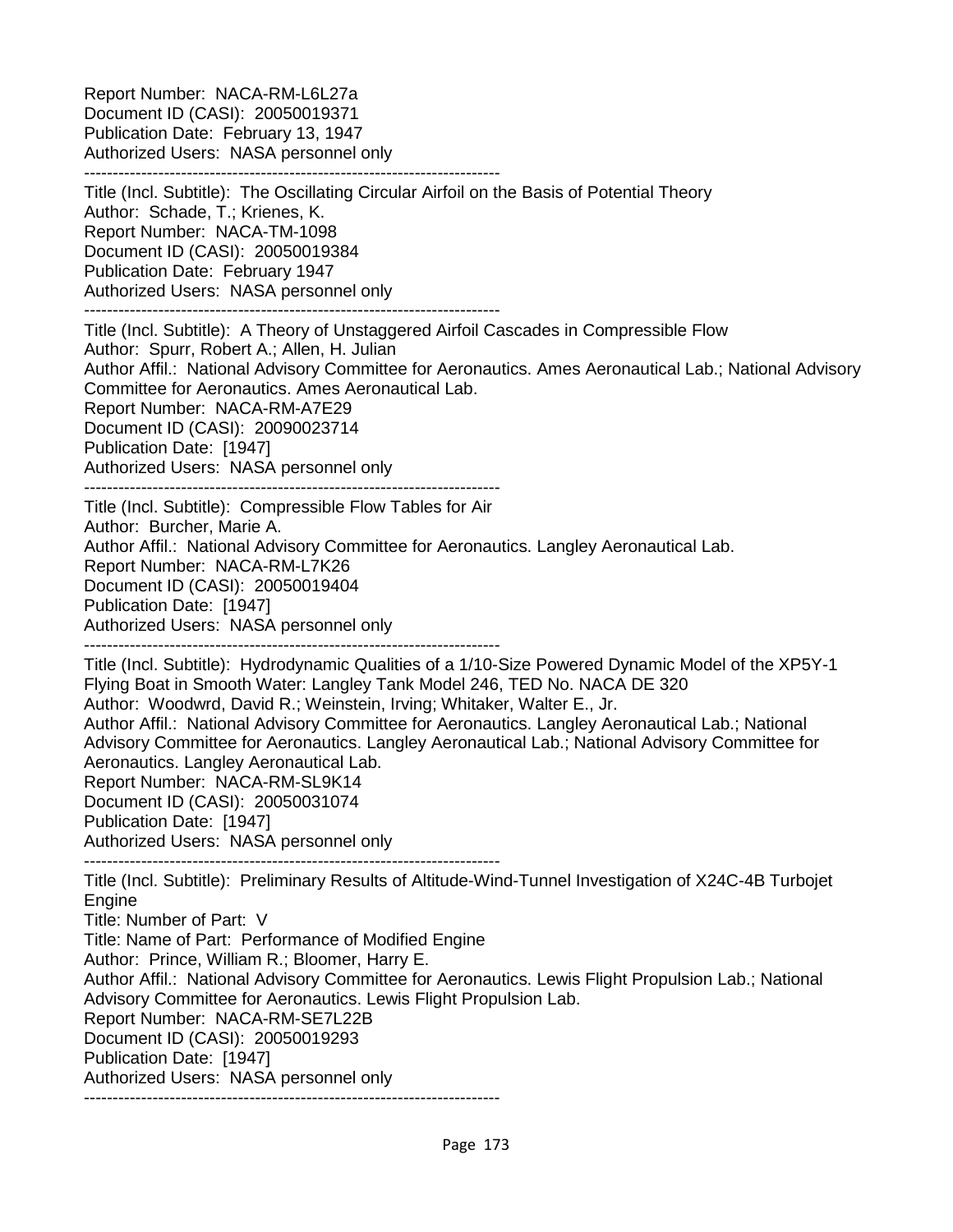Title (Incl. Subtitle): Cooling Characteristics of the V-1650-7 Engine. II - Effect of Coolant Conditions on Cylinder Temperatures and Heat Rejection at Several Engine Powers

Author: Povolny, John H.; Bogdan, Louis J.; Chelko, Louis J.

Author Affil.: National Advisory Committee for Aeronautics. Lewis Flight Propulsion Lab.; National Advisory Committee for Aeronautics. Lewis Flight Propulsion Lab.; National Advisory Committee for Aeronautics. Lewis Flight Propulsion Lab.

Report Number: NACA-RM-SE7I02 Document ID (CASI): 20090022371 Publication Date: [1947]

Authorized Users: NASA personnel only

-------------------------------------------------------------------------

Title (Incl. Subtitle): Investigation of the Stability and Control Characteristics of a 1/20-Scale Model of the Consolidated Vultee XB-53 Airplane with a Full-Span Leading-Edge Slat in the Langley Free-Flight **Tunnel** 

Author: Bennett, Charles V. Author Affil.: National Advisory Committee for Aeronautics. Langley Aeronautical Lab.

Report Number: NACA-RM-SL7L17

Document ID (CASI): 20050028507

Publication Date: [1947]

Authorized Users: NASA personnel only

-------------------------------------------------------------------------

Title (Incl. Subtitle): Flight Investigation of the Effects of Ice on an I-16 Jet-Propulsion Engine Author: Pragliola, Philip C.; Werner, Milton Author Affil.: National Advisory Committee for Aeronautics. Aircraft Engine Research Lab.; National

Advisory Committee for Aeronautics. Aircraft Engine Research Lab.

Report Number: NACA-RM-E7A20a

Document ID (CASI): 20090025262

Publication Date: January 20, 1947

Authorized Users: NASA personnel only

-------------------------------------------------------------------------

Title (Incl. Subtitle): Wind Tunnel Development of Means to Alleviate Buffeting of the North American XP-82 Airplane at High Speeds Author: Anderson, Joseph L. Author Affil.: National Advisory Committee for Aeronautics. Ames Aeronautical Lab. Report Number: NACA-RM-A6L10 Document ID (CASI): 20040010410 Publication Date: January 09, 1947 Authorized Users: NASA personnel only

-------------------------------------------------------------------------

Title (Incl. Subtitle): Two-Dimensional Wind-Tunnel Investigation of Modified NACA 65(sub 112)-111 Airfoil with 35-Percent-Chord Slotted Flap at Reynolds Numbers up to 25 Million Author: Racisz, Stanley F. Author Affil.: National Advisory Committee for Aeronautics. Langley Aeronautical Lab. Report Number: NACA-RM-L7A24 Document ID (CASI): 20050029415 Publication Date: January 20, 1947 Authorized Users: NASA personnel only -------------------------------------------------------------------------

Title (Incl. Subtitle): Estimated Flying Qualities of the Martin Model 202 Airplane Author: Weil, Joseph; Spear, Margaret Author Affil.: National Advisory Committee for Aeronautics. Langley Aeronautical Lab.; National Advisory Committee for Aeronautics. Langley Aeronautical Lab. Report Number: NACA-RM-L7A31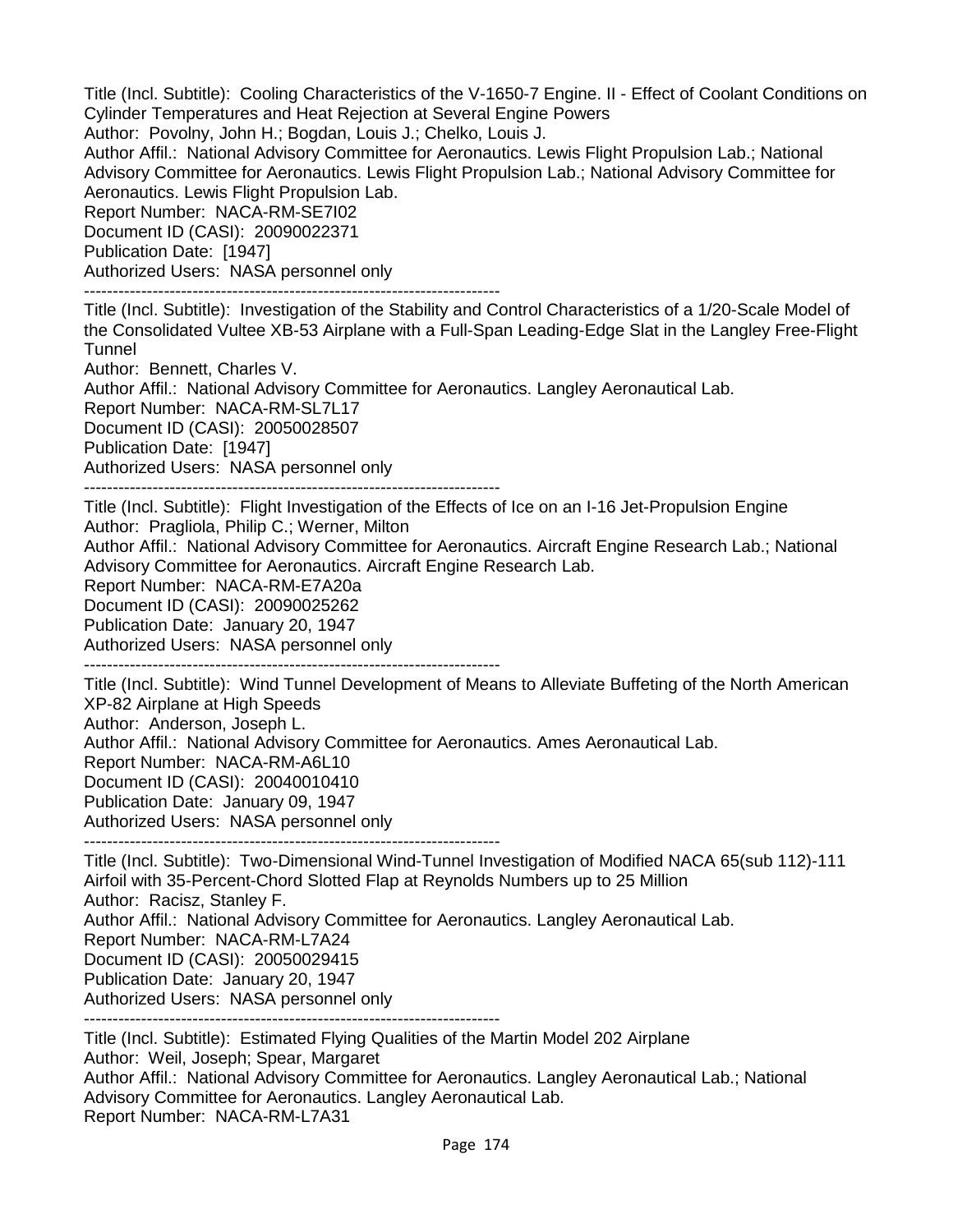Document ID (CASI): 20050019466 Publication Date: January 24, 1947 Authorized Users: NASA personnel only

------------------------------------------------------------------------- Title (Incl. Subtitle): Preliminary Tests in the Supersonic Sphere Author: Baker, John E. Author Affil.: National Advisory Committee for Aeronautics. Langley Aeronautical Lab. Report Number: NACA-RM-L6L20 Document ID (CASI): 20050041775 Publication Date: January 20, 1947 Authorized Users: NASA personnel only ------------------------------------------------------------------------- Title (Incl. Subtitle): Simulated Altitude Investigation of Stewart-Warner Model 906-B Combustion **Heater** Author: Ebersbach, Frederick R.; Cervenka, Adolph J. Author Affil.: National Advisory Committee for Aeronautics. Lewis Flight Propulsion Lab.; National Advisory Committee for Aeronautics. Lewis Flight Propulsion Lab. Report Number: NACA-RM-E6L02a Document ID (CASI): 20090013069 Publication Date: [1947] Authorized Users: NASA personnel only ------------------------------------------------------------------------- Title (Incl. Subtitle): Wing-Operation Tests of the Chance-Vought F4U-1D Airplane in the Langley Full-Scale Tunnel, TED No. NACA 2371 Author: Prince, William R. Author Affil.: National Advisory Committee for Aeronautics. Langley Aeronautical Lab. Report Number: NACA-RM-L6H26 Document ID (CASI): 20050019475 Publication Date: January 27, 1947 Authorized Users: NASA personnel only ------------------------------------------------------------------------- Title (Incl. Subtitle): Evaluation of Gust and Draft Velocities from Flights of P-61C Airplanes within Thunderstorms: September 5, 1946 to September 10, 1946 at Orlando, Florida Author: Tolefson, H. B. Author Affil.: National Advisory Committee for Aeronautics. Langley Aeronautical Lab. Report Number: NACA-RM-L7C07 Document ID (CASI): 20050029412 Publication Date: [1947] Authorized Users: NASA personnel only ------------------------------------------------------------------------- Title (Incl. Subtitle): Investigations of Tumbling Characteristics of a 1/20-Scale Model of the Northrop N-9M Airplane Author: MacDougall, George F., Jr. Author Affil.: National Advisory Committee for Aeronautics. Langley Aeronautical Lab. Report Number: NACA-RM-L6L10 Document ID (CASI): 20050031170 Publication Date: January 27, 1947

Authorized Users: NASA personnel only

-------------------------------------------------------------------------

Title (Incl. Subtitle): Altitude Cooling Investigation of the R-2800-21 Engine in the P-47G Airplane. IV - Engine Cooling-Air Pressure Distribution

Author: Kaufman, Samuel J.; Staudt, Robert C.; Valerino, Michael F.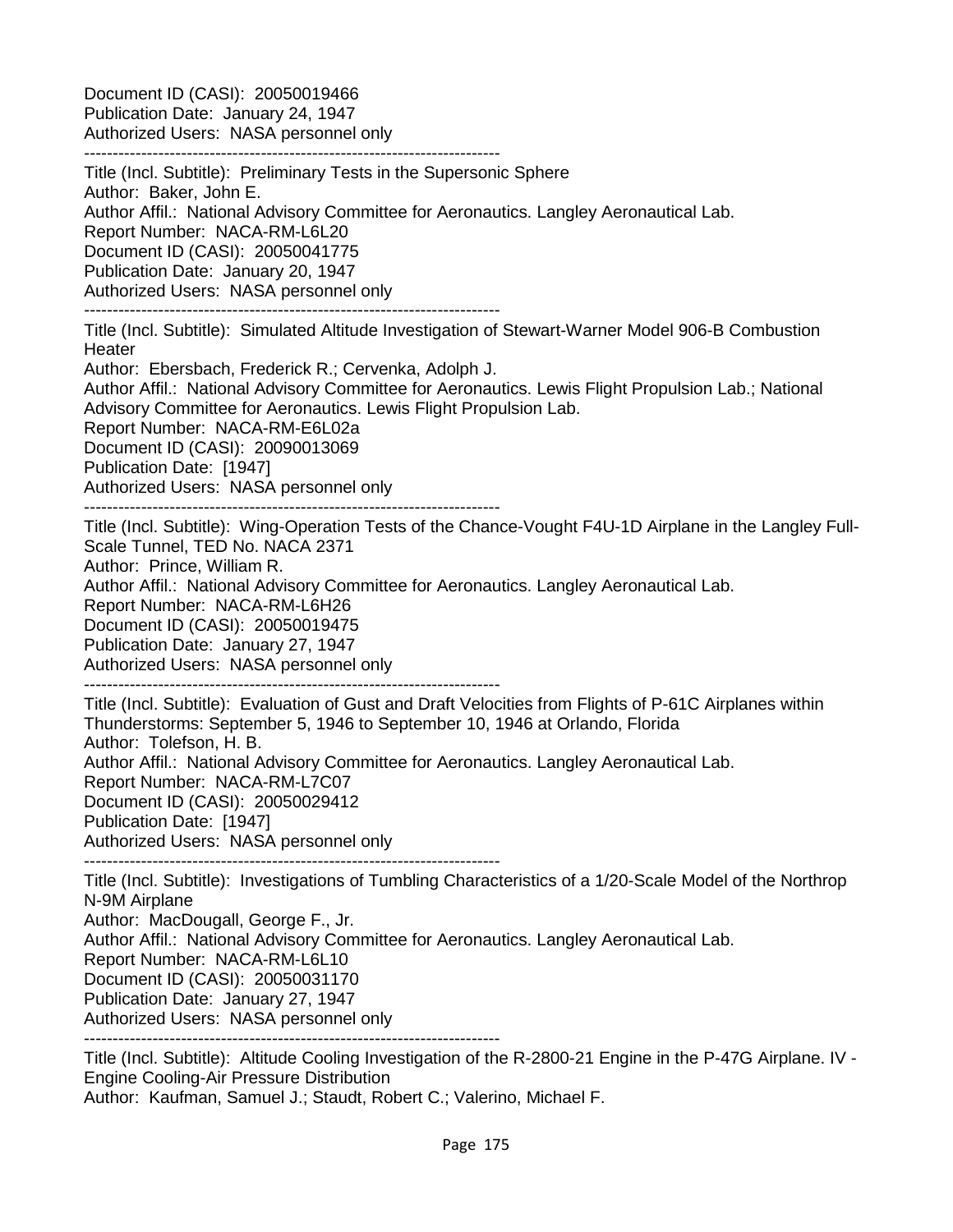Author Affil.: National Advisory Committee for Aeronautics. Aircraft Engine Research Lab.; National Advisory Committee for Aeronautics. Aircraft Engine Research Lab.; National Advisory Committee for Aeronautics. Aircraft Engine Research Lab.

Report Number: NACA-RM-E7A07

Document ID (CASI): 20090025293

Publication Date: January 07, 1947

Authorized Users: NASA personnel only -------------------------------------------------------------------------

Title (Incl. Subtitle): Performance of the 19XB 10-Stage Axial-Flow Compressor with Altered Blade Angles

Author: Downing, Richard M.; Finger, Harold B.; Roepcke, Fay A.

Author Affil.: National Advisory Committee for Aeronautics. Lewis Flight Propulsion Lab.; National Advisory Committee for Aeronautics. Lewis Flight Propulsion Lab.; National Advisory Committee for Aeronautics. Lewis Flight Propulsion Lab.

Report Number: NACA-RM-E7A21

Document ID (CASI): 20090026294

Publication Date: January 21, 1947

Authorized Users: NASA personnel only

-------------------------------------------------------------------------

Title (Incl. Subtitle): Wind-Tunnel Tests of a 1/4-Scale Model of the Naval Aircraft Factory Float-Wing Convoy Interceptor, TED No. NACA 2314

Author: Wells, Evalyn G.; McKinney, Elizabeth G.

Author Affil.: National Advisory Committee for Aeronautics. Langley Aeronautical Lab.; National Advisory Committee for Aeronautics. Langley Aeronautical Lab.

Report Number: NACA-RM-L6J15

Document ID (CASI): 20050019309

Publication Date: January 16, 1947

Authorized Users: NASA personnel only

-------------------------------------------------------------------------

Title (Incl. Subtitle): Theoretical Analysis and Bench Tests of a Control-Surface Booster Employing a Variable Displacement Hydraulic Pump

Author: Mathews, Charles W.; Kleckner, Harold F.

Author Affil.: National Advisory Committee for Aeronautics. Langley Aeronautical Lab.; National Advisory Committee for Aeronautics. Langley Aeronautical Lab.

Report Number: NACA-RM-L6H30

Document ID (CASI): 20050019358

Publication Date: January 28, 1947

Authorized Users: NASA personnel only

-------------------------------------------------------------------------

Title (Incl. Subtitle): Simulated Altitude Performance of Combustors for the 24C Jet Engine Title: Number of Part: 2

Title: Name of Part: 24C-4 Combustor

Author: Bernardo, Everett; Schroeter, Thomas T.; Miller, Robert C.

Author Affil.: National Advisory Committee for Aeronautics. Lewis Flight Propulsion Lab.; National Advisory Committee for Aeronautics. Lewis Flight Propulsion Lab.; National Advisory Committee for Aeronautics. Lewis Flight Propulsion Lab.

Report Number: NACA-RM-SE7J06

Document ID (CASI): 20090022320

Publication Date: [1947]

Authorized Users: NASA personnel only

-------------------------------------------------------------------------

Title (Incl. Subtitle): Pressured-Distribution Measurement on a Straight and on a 35 Degree Swept-Back Tapered Wing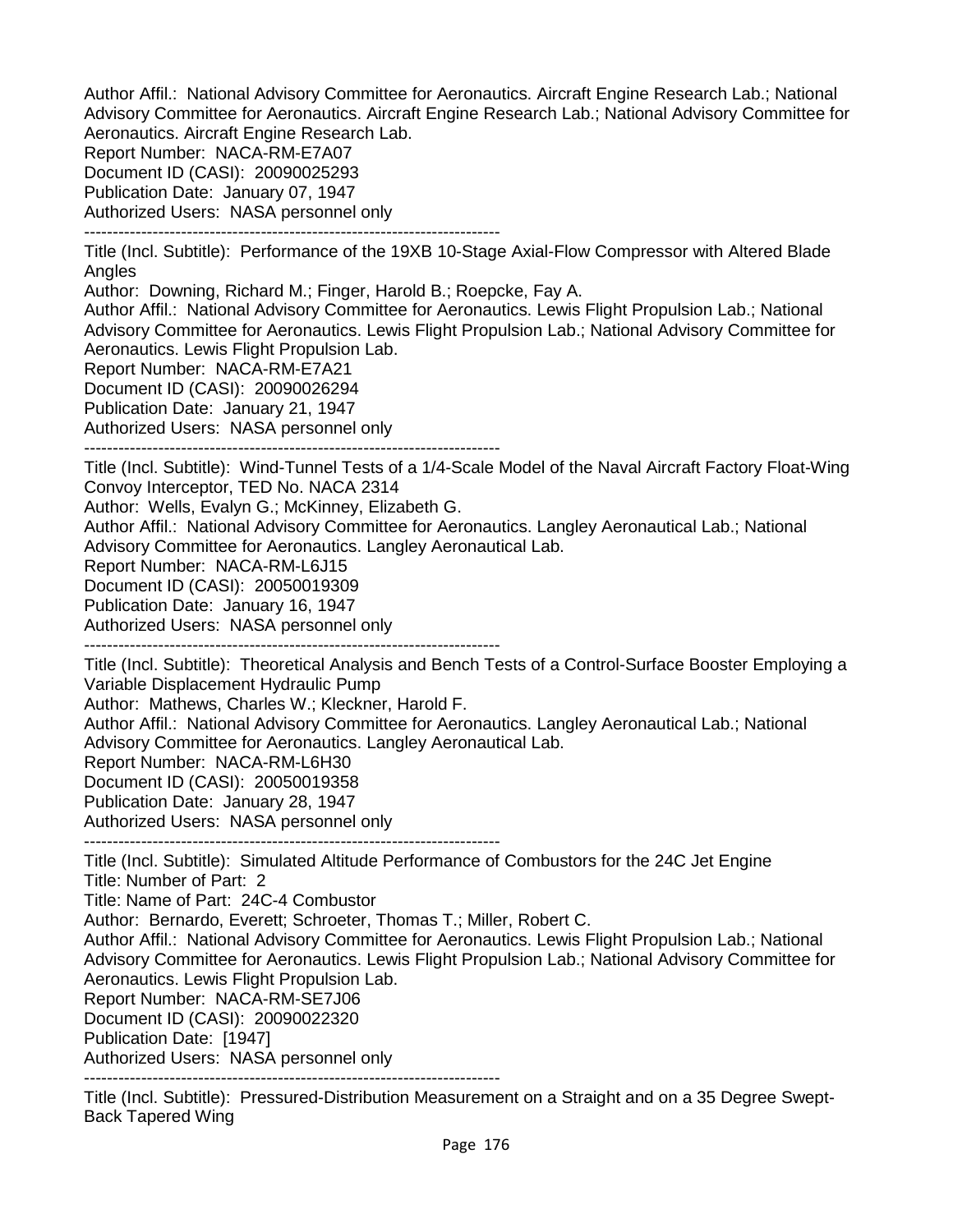Author: Thiel, A.; Weissinger, J. Author Affil.: Deutsche Versuchsanstalt fuer Luftfahrt e.V.; Deutsche Versuchsanstalt fuer Luftfahrt e.V. Report Number: NACA-TM-1126 Document ID (CASI): 20050019620 Publication Date: January 1947 Authorized Users: NASA personnel only ------------------------------------------------------------------------- Title (Incl. Subtitle): Free-Spinning-Tunnel Tests of a 1/27-Scale Model of the Douglas XF3D-1 Airplane, TED No. NACA DE 312 Author: Scher, Stanley H. Author Affil.: National Advisory Committee for Aeronautics. Langley Aeronautical Lab. Report Number: NACA-RM-SL7K21 Document ID (CASI): 20050028509 Publication Date: [1947] Authorized Users: NASA personnel only ------------------------------------------------------------------------- Title (Incl. Subtitle): Performance of Compressor of XJ-41-V Turbojet Engine Title: Number of Part: 3 Title: Name of Part: Compressor Static-Pressure Rise at Equivalent Compressor Speeds of 5000, 7000, 8000, and 9000 rpm Author: Creagh, John W. R.; Ginsburg, Ambrose Author Affil.: National Advisory Committee for Aeronautics. Lewis Flight Propulsion Lab.; National Advisory Committee for Aeronautics. Lewis Flight Propulsion Lab. Report Number: NACA-RM-E7G03a Document ID (CASI): 20090012683 Publication Date: [1947] Authorized Users: NASA personnel only ------------------------------------------------------------------------- Title (Incl. Subtitle): Longitudinal Characteristics of a Semispan Model of the Grumman Airplane Design 83 having a Sweptback Wing and of the Model with a Straight Wing as Determined from Wing-Flow Tests at Transonic Speeds, TED No. NACA DE337 Author: Silsby, Norman S.; Kennedy, Robert M. Author Affil.: National Advisory Committee for Aeronautics. Langley Aeronautical Lab.; National Advisory Committee for Aeronautics. Langley Aeronautical Lab. Report Number: NACA-RM-SL9A19 Document ID (CASI): 20050029399 Publication Date: [1947] Authorized Users: NASA personnel only ------------------------------------------------------------------------- Title (Incl. Subtitle): Effects of Compressibility on the Flow Past Thick Airfoil Sections Author: Daley, Bernard N.; Humphreys, Milton D. Author Affil.: National Advisory Committee for Aeronautics. Langley Aeronautical Lab.; National Advisory Committee for Aeronautics. Langley Aeronautical Lab. Report Number: NACA-RM-L6J17a Document ID (CASI): 20050071700 Publication Date: January 30, 1947 Authorized Users: NASA personnel only -------------------------------------------------------------------------

Title (Incl. Subtitle): An Anaylsis of Control Requirements and Control Parameters for Direct-Coupled Turbojet Engines

Author: Novik, David; Otto, Edward W.

Author Affil.: National Advisory Committee for Aeronautics. Lewis Flight Propulsion Lab.; National Advisory Committee for Aeronautics. Lewis Flight Propulsion Lab.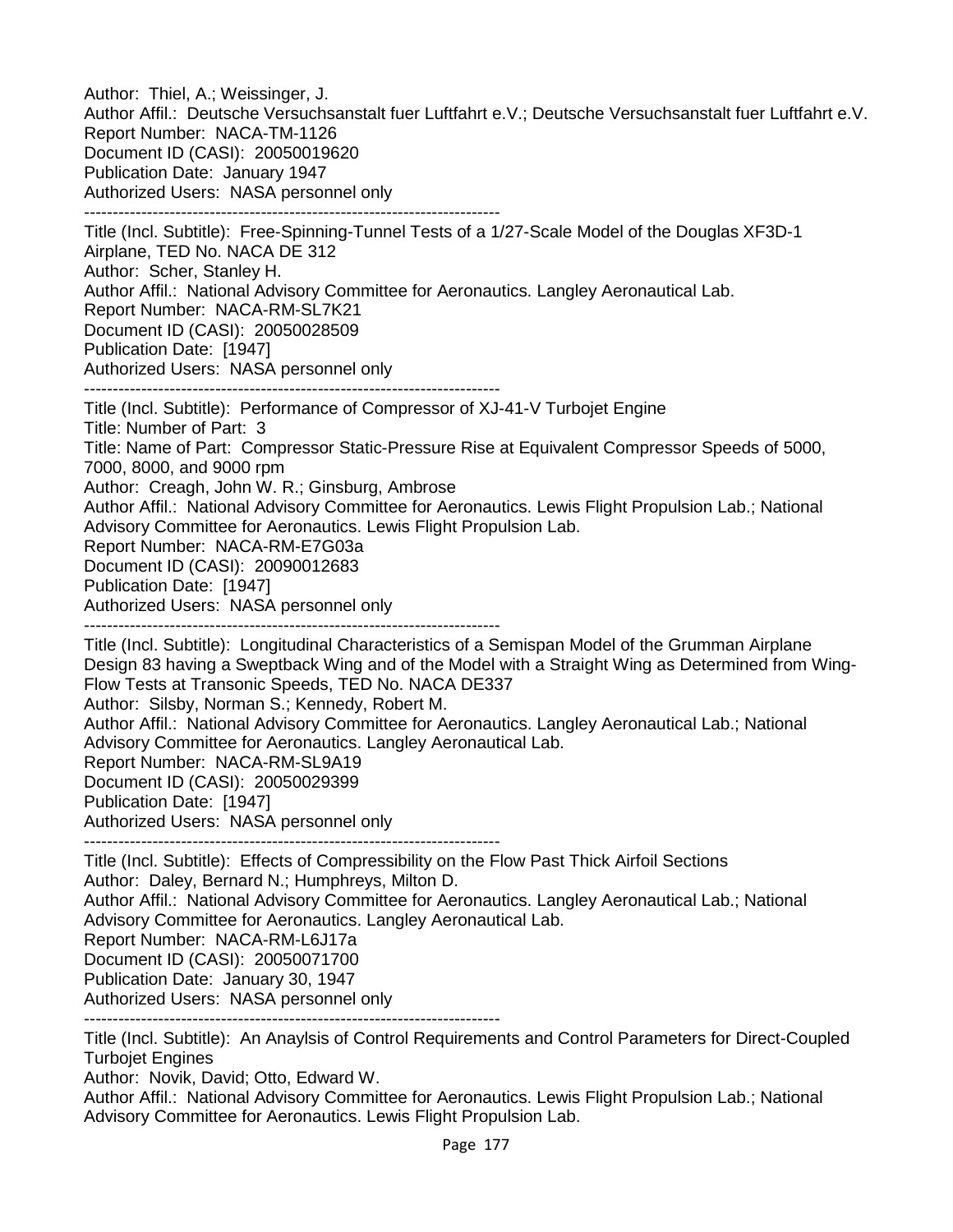Report Number: NACA-RM-E7E20 Document ID (CASI): 20090012601 Publication Date: [1947] Authorized Users: NASA personnel only -------------------------------------------------------------------------

Title (Incl. Subtitle): Performance Investigation of TG-180 Combustor: I - Instrumentation, Altitude Operational Limits and Combustion Efficiency Author: Zettle, Eugene V.; Cook, William P. Author Affil.: National Advisory Committee for Aeronautics. Aircraft Engine Research Lab.; National Advisory Committee for Aeronautics. Aircraft Engine Research Lab. Report Number: NACA-RM-E6L05 Document ID (CASI): 20090022150 Publication Date: January 13, 1947 Authorized Users: NASA personnel only -------------------------------------------------------------------------

Title (Incl. Subtitle): The High-Speed Longitudinal Stability and Control of the Bell P-39N-1 Airplane as Calculated from Propeller-Off Tests of a 0.35-Scale Model Author: Robinson, Robert C.; Perone, Angelo

Author Affil.: National Advisory Committee for Aeronautics. Ames Aeronautical Lab.; National Advisory Committee for Aeronautics. Ames Aeronautical Lab.

Report Number: NACA-RM-A6L27

Document ID (CASI): 20050019431

Publication Date: January 29, 1947

Authorized Users: NASA personnel only -------------------------------------------------------------------------

Title (Incl. Subtitle): Two-Dimensional Wind-Tunnel Investigation of Modified NACA 65(112)-111 Airfoil with 35-Percent-Chord Slotted Flap to Determine Optimum Flap Configuration at Reynolds Number of 2.4 Million

Author: Racisz, Stanley F. Author Affil.: National Advisory Committee for Aeronautics. Langley Aeronautical Lab. Report Number: NACA-RM-L7A02 Document ID (CASI): 20050019580 Publication Date: [1947] Authorized Users: NASA personnel only -------------------------------------------------------------------------

Title (Incl. Subtitle): An Analysis of the Full-Floating Journal Bearing Author: Shaw, M.C.; Nussdorfer, T.J. Report Number: NACA-RM-E7A28a Document ID (CASI): 20090012110 Publication Date: January 28, 1947 Authorized Users: NASA personnel only

-------------------------------------------------------------------------

Title (Incl. Subtitle): Effects of Induction-System Icing on Aircraft-Engine Operating Characteristics Author: Stevens, Howard C., Jr.

Author Affil.: National Advisory Committee for Aeronautics. Aircraft Engine Research Lab.

Report Number: NACA-RM-E6L24

Document ID (CASI): 20050080796

Publication Date: 1947

Authorized Users: NASA personnel only

-------------------------------------------------------------------------

Title (Incl. Subtitle): On the Problems of Chaplygin for Mixed Sub-and Supersonic Flows Author: Frankl, F. Author Affil.: Academy of Sciences (Russia)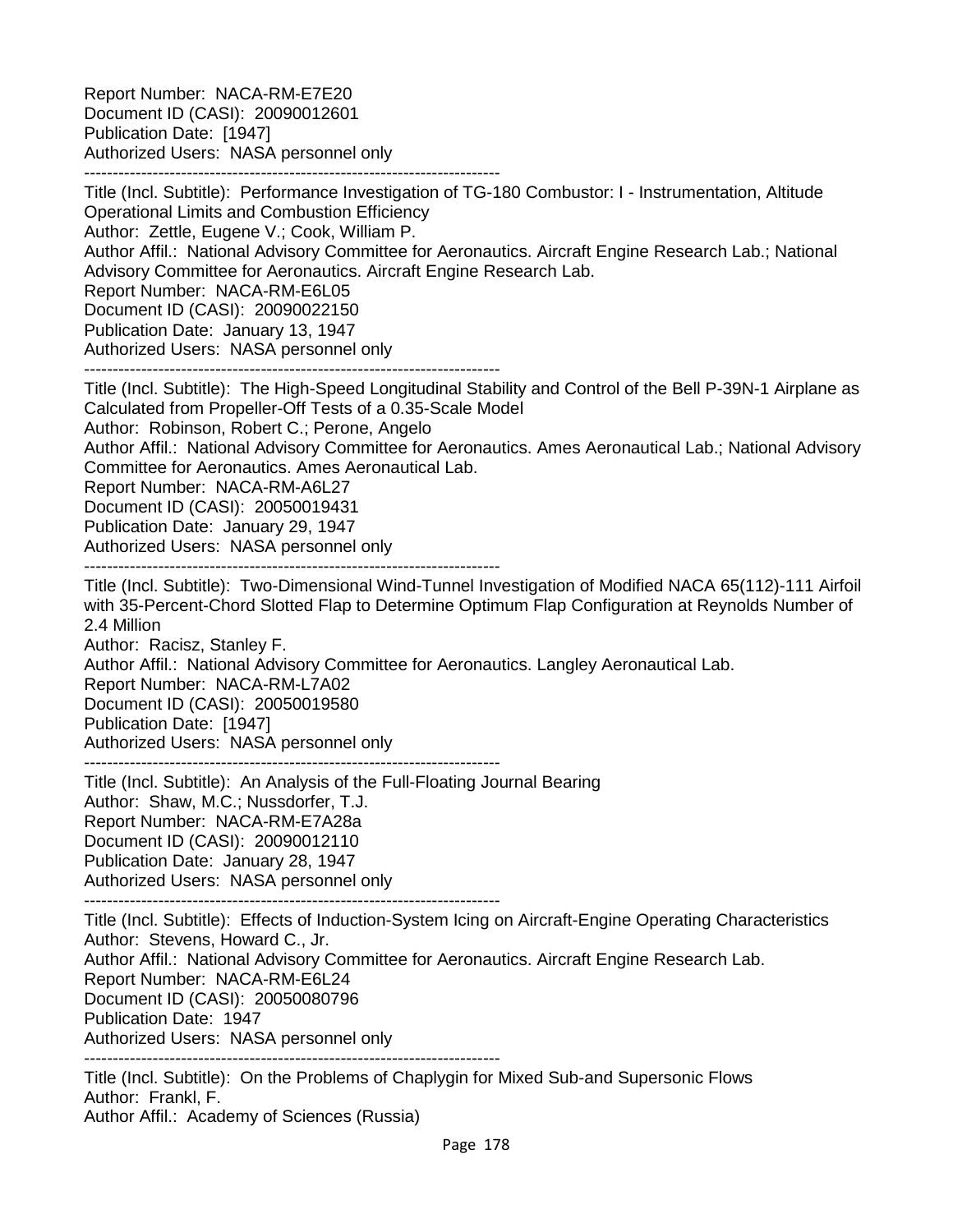Report Number: NACA-TM-1155 Document ID (CASI): 20050019646 Publication Date: January 1947 Authorized Users: NASA personnel only -------------------------------------------------------------------------

Title (Incl. Subtitle): Effect of Exhaust Pressure on the Cooling Characteristics of a Liquid-Cooled Engine Author: Doyle, Ronald B.; Desmon, Leland G. Author Affil.: National Advisory Committee for Aeronautics. Aircraft Engine Research Lab.; National Advisory Committee for Aeronautics. Aircraft Engine Research Lab. Report Number: NACA-RM-E7A20 Document ID (CASI): 20090025263 Publication Date: January 20, 1947 Authorized Users: NASA personnel only -------------------------------------------------------------------------

Title (Incl. Subtitle): Altitude-Wind-Tunnel Investigation of the 19B-2, 19B-8, and 19XB-1 Jet-Propulsion Engines. II - Analysis of Turbine Performance of the 19B-8 Engine Author: Krebs, Richard P.; Suozzi, Frank L. Author Affil.: National Advisory Committee for Aeronautics. Aircraft Engine Research Lab.; National Advisory Committee for Aeronautics. Aircraft Engine Research Lab. Report Number: NACA-RM-E7A08 Document ID (CASI): 20090025286 Publication Date: January 08, 1947 Authorized Users: NASA personnel only

-------------------------------------------------------------------------

Title (Incl. Subtitle): Buffeting of External Fuel Tanks at High Speeds on a Gruman F7F-3 Airplane Author: Turner, Howard L.

Author Affil.: National Advisory Committee for Aeronautics. Ames Aeronautical Lab.

Report Number: NACA-RM-SA7A07

Document ID (CASI): 20090026362

Publication Date: January 29, 1947

Authorized Users: NASA personnel only

-------------------------------------------------------------------------

Title (Incl. Subtitle): Static Tests of a Shrouded and an Unshrouded Propeller for Navy-Westinghouse Gas-Turbine Drive. TED No. NACA 042 Author: Platt, Robert J., Jr. Author Affil.: National Advisory Committee for Aeronautics. Langley Aeronautical Lab. Report Number: NACA-RM-L7B24 Document ID (CASI): 20090032233 Publication Date: [1947] Authorized Users: NASA personnel only -------------------------------------------------------------------------

Title (Incl. Subtitle): High-Speed Wind-Tunnel Tests of a 1/16-Scale Model of the D-558 Research Airplane Air-Stream Fluctuations at the Tail of the D-558-1 Airplane Author: Pendley, Robert E. Author Affil.: National Advisory Committee for Aeronautics. Langley Aeronautical Lab. Report Number: NACA-RM-L7A15 Document ID (CASI): 20050019291 Publication Date: January 1947 Authorized Users: NASA personnel only -------------------------------------------------------------------------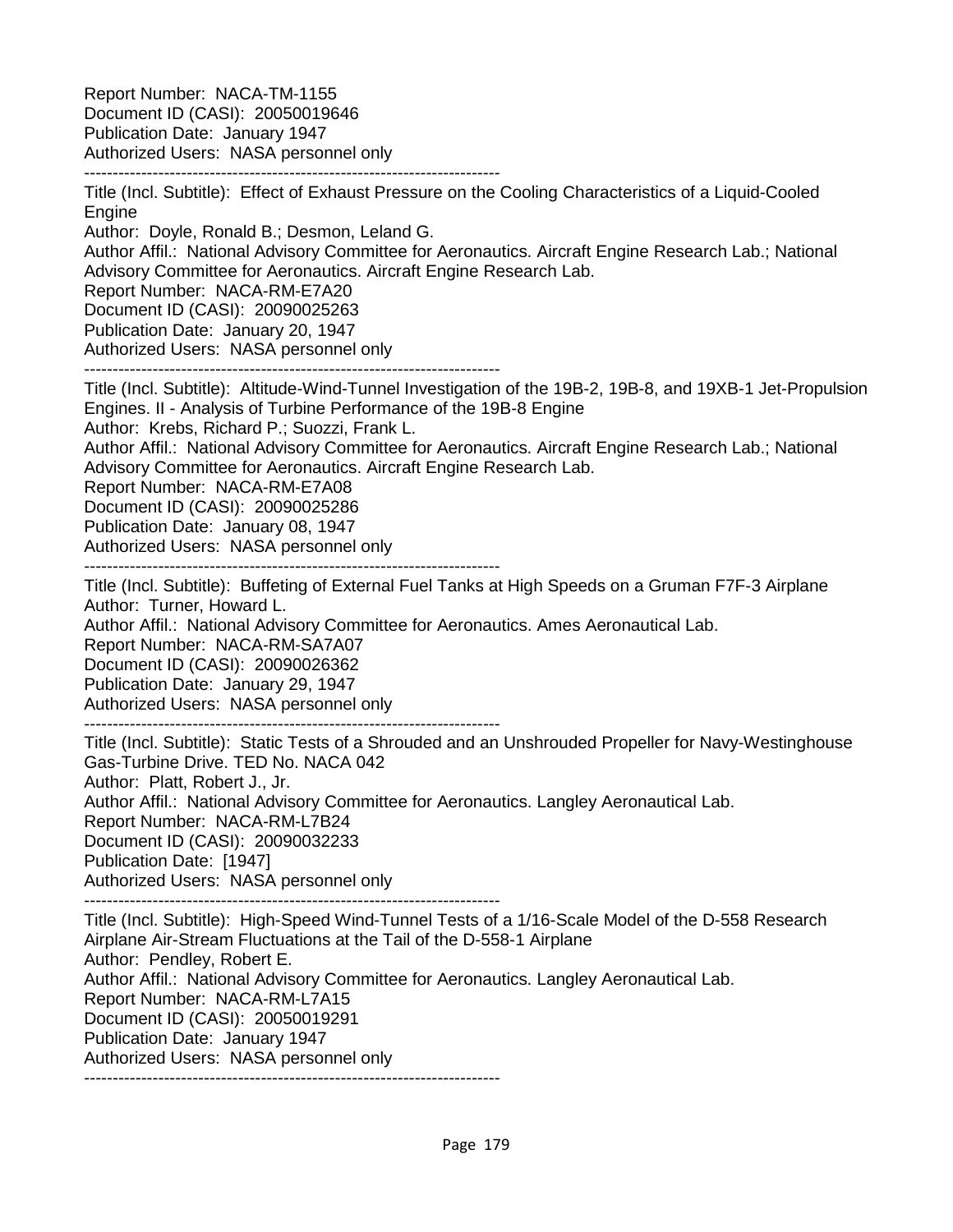Title (Incl. Subtitle): Flight-Test Evaluation of the Longitudinal Stability and Control Characteristics of 0.5-Scale Models of the Fairchild Lark Pilotless-Aircraft Configuration. Static Longitudinal Stability of Models with Wing Flap Deflections of 0 Deg and 15 Deg, TED No. NACA 2387 Author: Stone, David G. Author Affil.: National Advisory Committee for Aeronautics. Langley Aeronautical Lab. Report Number: NACA-RM-L6L17a Document ID (CASI): 20050019316 Publication Date: January 10, 1947 Authorized Users: NASA personnel only ------------------------------------------------------------------------- Title (Incl. Subtitle): Laboratory Investigation of Two Autopilots for a 4/10-Scale Drop Model of the Grumman F8F-1 Airplane, TED No. NACA 2466 Author: Teitelbaum, Jerome M.; Seaberg, Ernest C. Author Affil.: National Advisory Committee for Aeronautics. Langley Aeronautical Lab.; National Advisory Committee for Aeronautics. Langley Aeronautical Lab. Report Number: NACA-RM-SL8I09

Document ID (CASI): 20050029396

Publication Date: [1947]

Authorized Users: NASA personnel only

-------------------------------------------------------------------------

Title (Incl. Subtitle): Wind-Tunnel Investigation of the Stability of the Jettisonable Nose Section of the X-3 Airplane

Author: Scher, Stanley H.

Author Affil.: National Advisory Committee for Aeronautics. Langley Aeronautical Lab.

Report Number: NACA-RM-L8K18a

Document ID (CASI): 20050019273

Publication Date: December 08, 1946

Authorized Users: NASA personnel only

-------------------------------------------------------------------------

Title (Incl. Subtitle): Evaluation of Gust and Draft Velocities from Flights of P-61c Airplanes within Thunderstorms August 7, 1946 to August 13, 1946 at Orlando, Florida Author: Tolefson, Harold B. Author Affil.: National Advisory Committee for Aeronautics. Langley Aeronautical Lab. Report Number: NACA-RM-L6K16 Document ID (CASI): 20050019670 Publication Date: December 09, 1946 Authorized Users: NASA personnel only

-------------------------------------------------------------------------

Title (Incl. Subtitle): Investigation of Operating Characteristics of an Engine Equipped with Modifications to Eliminate Fuel-Evaporation Icing Author: Mulholland, Donald R.; Zlotowski, Edward D. Author Affil.: National Advisory Committee for Aeronautics. Lewis Flight Propulsion Lab.; National Advisory Committee for Aeronautics. Lewis Flight Propulsion Lab. Report Number: NACA-RM-E6L04a Document ID (CASI): 20040028021 Publication Date: December 24, 1946 Authorized Users: NASA personnel only

-------------------------------------------------------------------------

Title (Incl. Subtitle): Investigation of the Pressure-Loss Characteristics of the Westinghouse X24-C-2 Inlet Screen, TED No. NACA 0447 Author: Lankford, John L. Author Affil.: National Advisory Committee for Aeronautics. Langley Aeronautical Lab. Report Number: NACA-RM-L6J29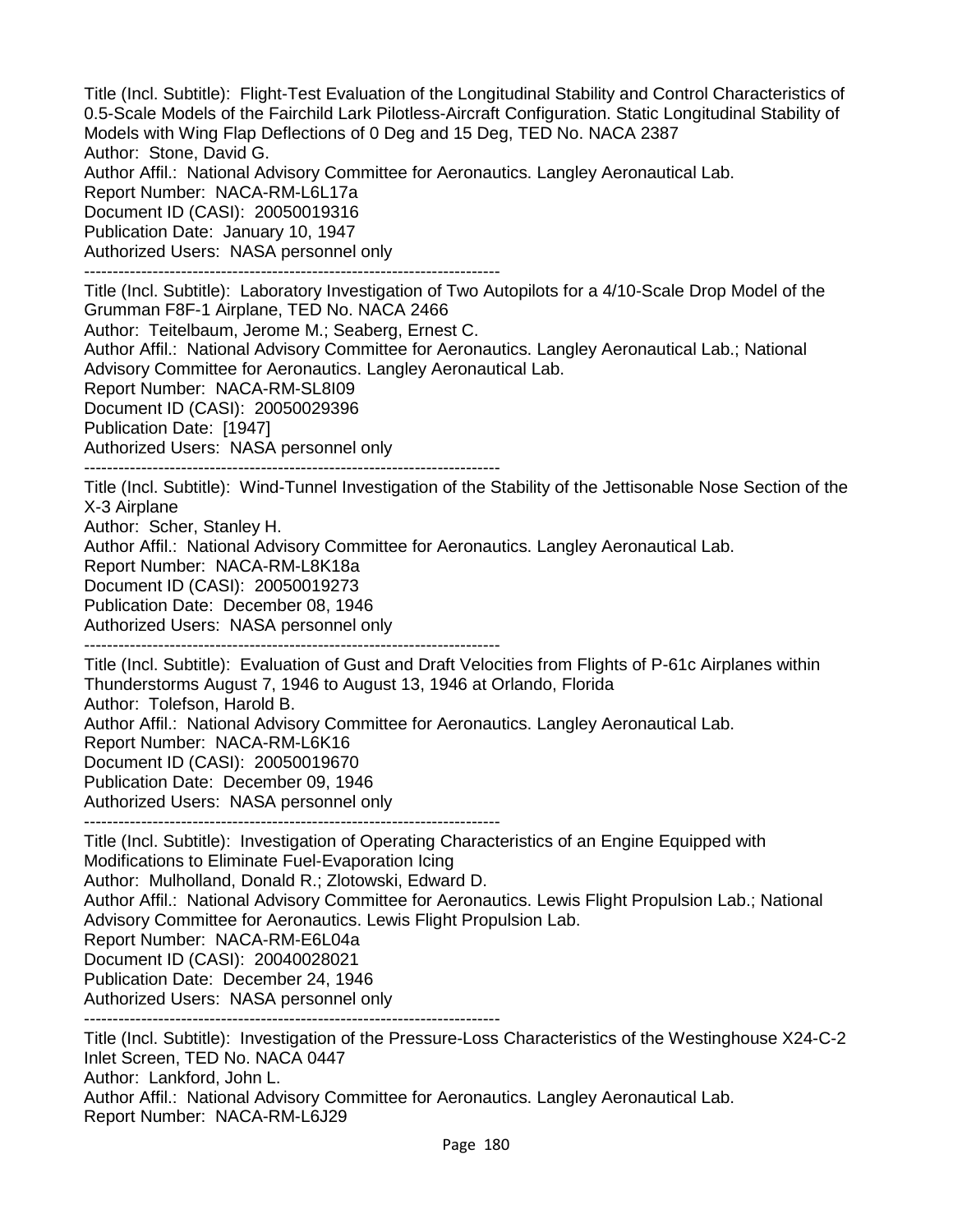Document ID (CASI): 20050019666 Publication Date: December 02, 1946 Authorized Users: NASA personnel only

-------------------------------------------------------------------------

Title (Incl. Subtitle): Flight Measurements of the Directional Stability and Control of a P-51D Airplane with a Horn-Balanced Rudder as Compared with Previously Tested Vertical-Tail Configurations Author: Mungall, Robert G. Author Affil.: National Advisory Committee for Aeronautics. Langley Aeronautical Lab. Report Number: NACA-RM-L6J25 Document ID (CASI): 20050019329 Publication Date: December 3, 1946 Authorized Users: NASA personnel only -------------------------------------------------------------------------

Title (Incl. Subtitle): Knock-Limited Performance of Triptane and Xylidines Blended with 28-R Aviation Fuel at High Compression Ratios and Maximum-Economy Spark Setting Author: Held, Louis F.; Pritchard, Ernest I. Author Affil.: National Advisory Committee for Aeronautics. Aircraft Engine Research Lab.; National Advisory Committee for Aeronautics. Aircraft Engine Research Lab. Report Number: NACA-RM-E6J07 Document ID (CASI): 20050071704 Publication Date: December 12, 1946 Authorized Users: NASA personnel only -------------------------------------------------------------------------

Title (Incl. Subtitle): Ditching Tests of a 1/9-Size Model of the Army P-38 Airplane in Langley Tank No. 2 and at the Outdoor Catapult

Author: Jarvis, George A.; Cederborg, Gibson A.

Author Affil.: National Advisory Committee for Aeronautics. Langley Aeronautical Lab.; National Advisory Committee for Aeronautics. Langley Aeronautical Lab.

Report Number: NACA-RM-L6J17

Document ID (CASI): 20050019474

Publication Date: December 03, 1946

Authorized Users: NASA personnel only

-------------------------------------------------------------------------

Title (Incl. Subtitle): Investigation of the I-40 Jet-Propulsion Engine in the Cleveland Altitude Wind Tunnel. IV - Analysis of Combustion-Chamber Performance Author: Hensley, Reece V. Author Affil.: National Advisory Committee for Aeronautics. Aircraft Engine Research Lab. Report Number: NACA-RM-E6L18 Document ID (CASI): 20090025289 Publication Date: December 18, 1946 Authorized Users: NASA personnel only

-------------------------------------------------------------------------

Title (Incl. Subtitle): Tank Tests of a 1/7-Size Powered Dynamic Model of the Grumman XJR2F-1 Amphibian: Spray Characteristics, Take-Off and Landing Stability in Smooth Water - Langley Tank Model 212, TED No. NACA 2378 Author: Land, Norman S.; Zeck, Howrad Author Affil.: National Advisory Committee for Aeronautics. Langley Aeronautical Lab.; National Advisory Committee for Aeronautics. Langley Aeronautical Lab. Report Number: NACA-RM-L6J10 Document ID (CASI): 20050019370 Publication Date: December 04, 1946 Authorized Users: NASA personnel only -------------------------------------------------------------------------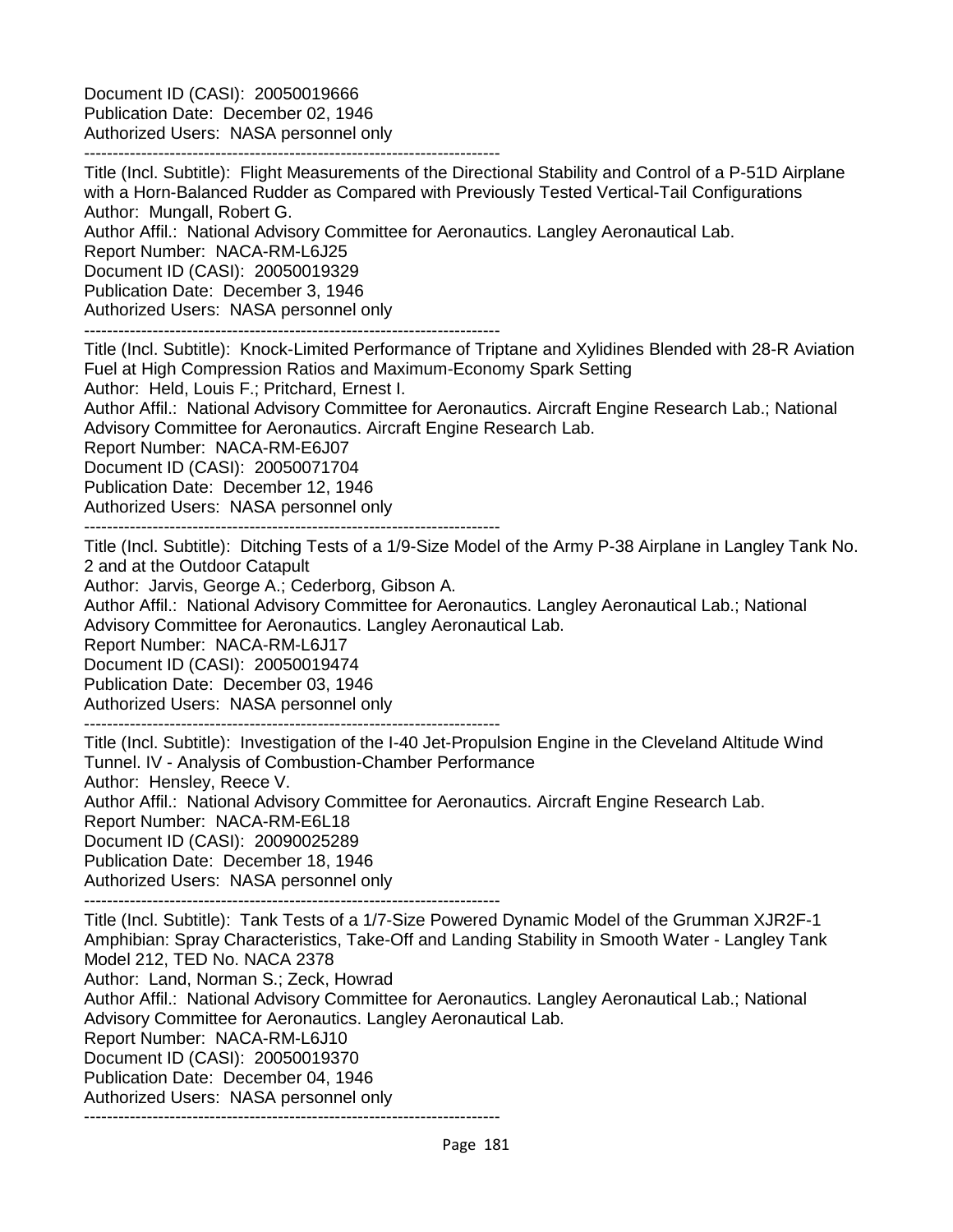Title (Incl. Subtitle): An Analytical Investigation of the Heat Losses from a U.S. Navy K-Type Airship Author: Hillendahl, Wesley H.; George, Ralph E. Author Affil.: National Advisory Committee for Aeronautics. Ames Aeronautical Lab.; National Advisory

Committee for Aeronautics. Ames Aeronautical Lab.

Report Number: NACA-RM-SA6L20

Document ID (CASI): 20090026315

Publication Date: December 20, 1946

Authorized Users: NASA personnel only

-------------------------------------------------------------------------

Title (Incl. Subtitle): Theoretical and Experimental Data for a Number of NACA 6A-Series Airfoil **Sections** 

Author: Loftin, Laurence K., Jr. Author Affil.: National Advisory Committee for Aeronautics. Langley Aeronautical Lab. Report Number: NACA-RM-L6J01 Document ID (CASI): 20050092351 Publication Date: December 06, 1946 Authorized Users: NASA personnel only -------------------------------------------------------------------------

Title (Incl. Subtitle): Wind-Tunnel Tests of a Modified Koppers Aeromatic Impeller-Generator Combination, TED No. NACA ARR 2901 Author: Queijo, M. J. Author Affil.: National Advisory Committee for Aeronautics. Langley Aeronautical Lab. Report Number: NACA-RM-L6K19 Document ID (CASI): 20050019292 Publication Date: December 26, 1946 Authorized Users: NASA personnel only -------------------------------------------------------------------------

Title (Incl. Subtitle): Characteristics of a Sealed Internally Balanced Aileron from Tests of a 1/4-Scale Partial-Span Model of the Republic XF-12 Airplane in the Langley 19-Foot Pressure Tunnel Author: Graham, Robert R.; Martina, Albert P.; Salmi, Reino J.

Author Affil.: National Advisory Committee for Aeronautics. Langley Aeronautical Lab.; National Advisory Committee for Aeronautics. Langley Aeronautical Lab.; National Advisory Committee for Aeronautics. Langley Aeronautical Lab.

Report Number: NACA-RM-L6I18

Document ID (CASI): 20050019579

Publication Date: November 1946

Authorized Users: NASA personnel only

-------------------------------------------------------------------------

Title (Incl. Subtitle): Free-Spinning Tunnel Tests of a 1/20-Scale Model of the Chance Vought XF6U-1 Airplane, TED No. NACA 2390 Author: Klinar, Walter J. Author Affil.: National Advisory Committee for Aeronautics. Langley Aeronautical Lab. Report Number: NACA-RM-L6H27 Document ID (CASI): 20050019259 Publication Date: November 05, 1946 Authorized Users: NASA personnel only -------------------------------------------------------------------------

Title (Incl. Subtitle): Effect of an Auxiliary Belly Fuel Tank on the Low-Speed Static Stability Characteristics of a 1/5-Scale Model of the Grumman XF8F-1 Airplane, TED No. NACA 2384 Author: Cook, Charles B. Author Affil.: National Advisory Committee for Aeronautics. Langley Aeronautical Lab. Report Number: NACA-RM-L6H21 Document ID (CASI): 20050019460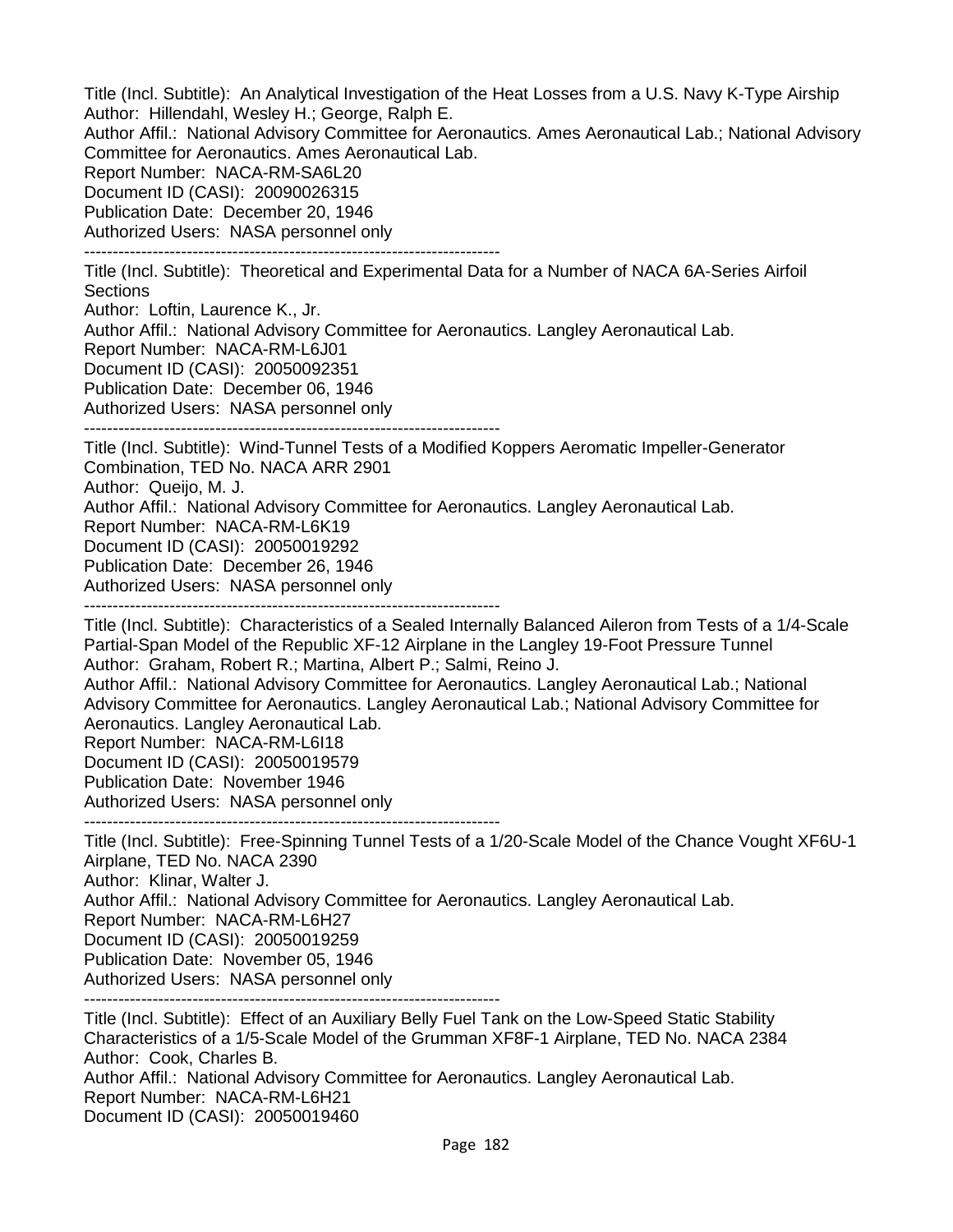Publication Date: November 05, 1946 Authorized Users: NASA personnel only

-------------------------------------------------------------------------

Title (Incl. Subtitle): Evaluation of Gust and Draft Velocities from Flights of P-61c Airplanes within **Thunderstorms** Title: Number of Part: Part 3 Title: Name of Part: July 12, 1946 to July 18, 1946 at Orlando, Florida Author: Tolefson, H. B. Author Affil.: National Advisory Committee for Aeronautics. Langley Aeronautical Lab. Report Number: NACA-RM-L6I24-Pt-3 Document ID (CASI): 20050019366 Publication Date: November 05, 1946 Authorized Users: NASA personnel only ------------------------------------------------------------------------- Title (Incl. Subtitle): Free-Spinning-Tunnel Tests of a 1/20-Scale Model of the Northrop N-9M Airplane

Author: MacDougall, George F., Jr.; Lichtenstein, Jacob H. Author Affil.: National Advisory Committee for Aeronautics. Langley Aeronautical Lab.; National Advisory Committee for Aeronautics. Langley Aeronautical Lab. Report Number: NACA-RM-L6G30 Document ID (CASI): 20050019257 Publication Date: November 04, 1946 Authorized Users: NASA personnel only

-------------------------------------------------------------------------

Title (Incl. Subtitle): Free-Spinning Tunnel Tests of a 1/25-Scale Model of the North American XFJ-1 Airplane, TED No. NACA 2400 Author: Berman, Theodore Author Affil.: National Advisory Committee for Aeronautics. Langley Aeronautical Lab. Report Number: NACA-RM-L6H29 Document ID (CASI): 20050019641 Publication Date: November 18, 1946 Authorized Users: NASA personnel only -------------------------------------------------------------------------

Title (Incl. Subtitle): Tank Tests of an Alternate Hull Form for the Consolidated Vultee PB2Y-3 Airplane Author: Land, Norman S.; Posner, Jack Author Affil.: National Advisory Committee for Aeronautics. Langley Aeronautical Lab.; National Advisory Committee for Aeronautics. Langley Aeronautical Lab. Report Number: NACA-RM-L6I26

Document ID (CASI): 20050028466

Publication Date: November 06, 1946

Authorized Users: NASA personnel only

-------------------------------------------------------------------------

Title (Incl. Subtitle): High-Speed Longitudinal-Stability and Control Characteristics of the Consolidated Vultee Lark Missile as Predicted from Wind-Tunnel Tests (TED No. NACA 2391) Author: Axelson, John A.; Martin, Andrew Author Affil.: National Advisory Committee for Aeronautics. Ames Aeronautical Lab.; National Advisory Committee for Aeronautics. Ames Aeronautical Lab. Report Number: NACA-RM-SA6K19 Document ID (CASI): 20090026320 Publication Date: November 19, 1946

Authorized Users: NASA personnel only

-------------------------------------------------------------------------

Title (Incl. Subtitle): An Estimation of the Flying Qualities of the Kaiser Fleetwing All-Wing Airplane from Tests of a 1/7-Scale Model, TED No. NACA 2340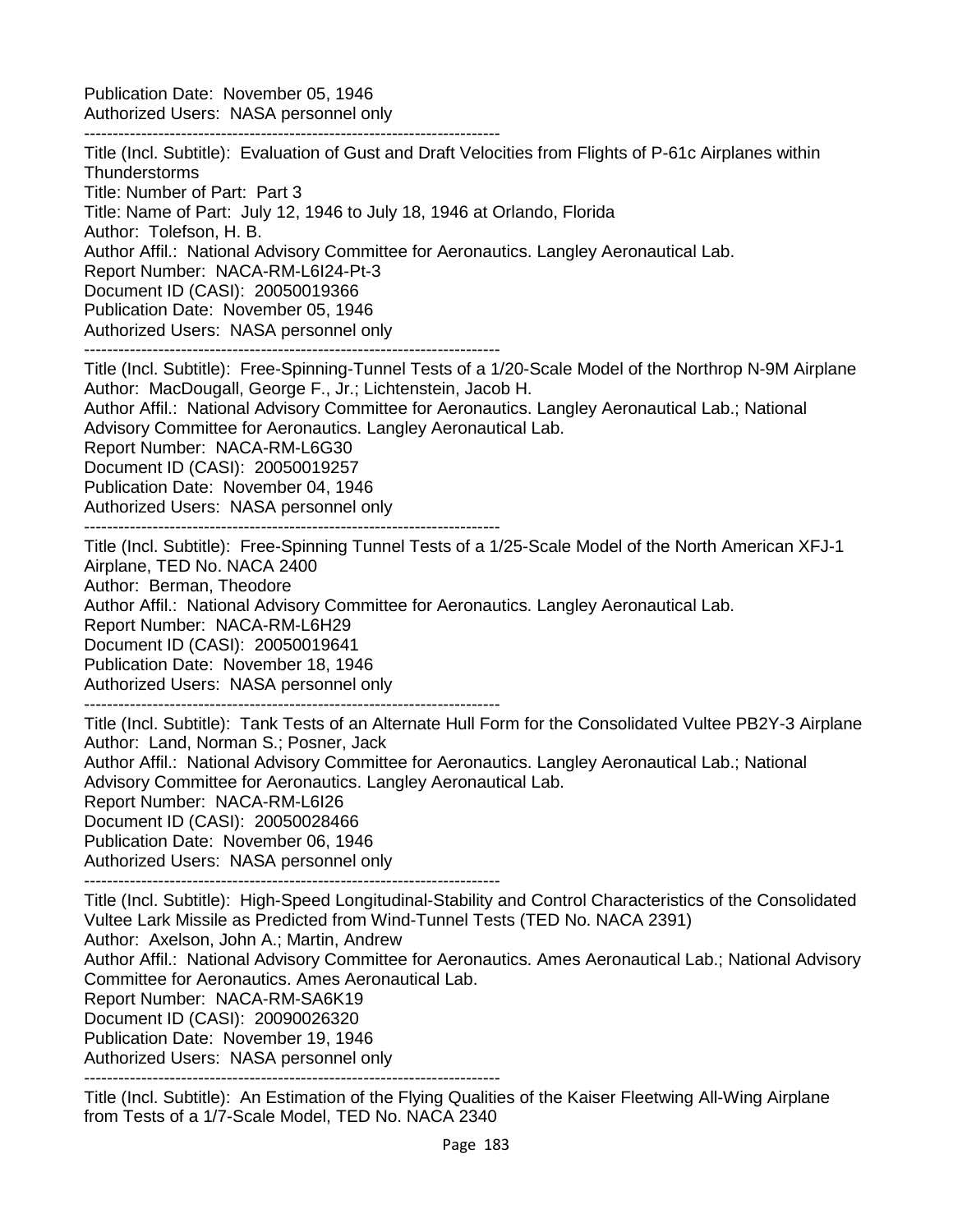Author: Brewer, Gerald W. Author Affil.: National Advisory Committee for Aeronautics. Langley Aeronautical Lab. Report Number: NACA-RM-L6J18 Document ID (CASI): 20050031173 Publication Date: November 1, 1946 Authorized Users: NASA personnel only -------------------------------------------------------------------------

Title (Incl. Subtitle): Flying Qualities of the Curtiss XF15X-1 Airplane with a T-Tail as Estimated from Wind-Tunnel Tests of a 01.14-Scale Model Author: Christiani, R. Duane Author Affil.: National Advisory Committee for Aeronautics. Ames Aeronautical Lab. Report Number: NACA-RM-A6K29 Document ID (CASI): 20090026540 Publication Date: November 29, 1946 Authorized Users: NASA personnel only

-------------------------------------------------------------------------

Title (Incl. Subtitle): Effects of Wing Flaps and Wing Duct Inlet on the Lift and Stalling Characteristics of a 1/4-Scale Partial-Span Model of the Republic XF-12 Airplane in the Langley 19-Foot Pressure Tunnel Author: Graham, Robert R.; Martina, Albert P.; Salmi, Reino J.

Author Affil.: Air Materiel Command; Air Materiel Command; Air Materiel Command

Report Number: NACA-RM-L6J22

Document ID (CASI): 20050019661

Publication Date: November 18, 1946

Authorized Users: NASA personnel only -------------------------------------------------------------------------

Title (Incl. Subtitle): Evaluation of Gust and Draft Velocities from Flights of P-61C Airplanes within **Thunderstorms** Title: Number of Part: Part 4 Title: Name of Part: July 19, 1946 to July 20, 1946 at Orlando, Florida Author: Tolefson, H. B. Author Affil.: National Advisory Committee for Aeronautics. Langley Aeronautical Lab. Report Number: NACA-RM-L6J16b-Pt-4 Document ID (CASI): 20050019314 Publication Date: November 1946

Authorized Users: NASA personnel only

-------------------------------------------------------------------------

Title (Incl. Subtitle): Performance of 19XB-2A Gas Turbine Title: Number of Part: 1 Title: Name of Part: Effect of Pressure Ratio and Inlet Pressure on Turbine Performance for an Inlet Temperature of 800 degree R Author: Kohl, Robert C.; Larkin, Robert G. Author Affil.: National Advisory Committee for Aeronautics. Aircraft Engine Research Lab.; National Advisory Committee for Aeronautics. Aircraft Engine Research Lab. Report Number: NACA-RM-E6K18 Document ID (CASI): 20090026507 Publication Date: November 18, 1946 Authorized Users: NASA personnel only -------------------------------------------------------------------------

Title (Incl. Subtitle): Tank Tests of 1/5.5-Scale Forward Dynamic Model of the Columbia XJL-1 Amphibian - Langley Tank Model 208, TED No. NACA 2336 Author: Havens, Robert F. Author Affil.: National Advisory Committee for Aeronautics. Langley Aeronautical Lab. Report Number: NACA-RM-L6I20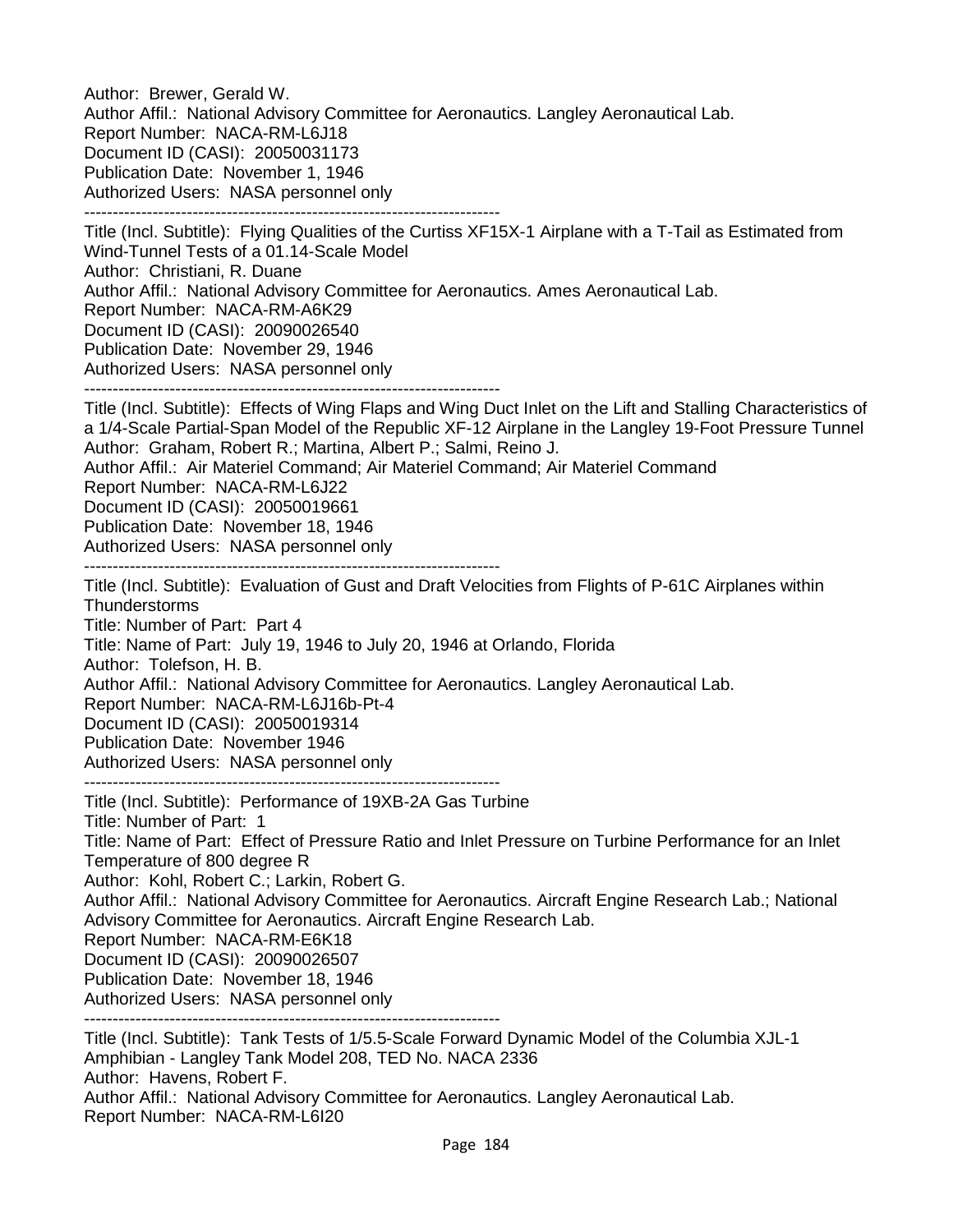Document ID (CASI): 20050019373 Publication Date: November 13, 1946 Authorized Users: NASA personnel only -------------------------------------------------------------------------

Title (Incl. Subtitle): Evaluation of Gust and Draft Velocities from Flights of P-61c Airplanes within **Thunderstorms** Title: Number of Part: II Title: Name of Part: July 9, 1946 to July 11, 1946 at Orlando, Florida Author: Tolefson, Harold B. Author Affil.: National Advisory Committee for Aeronautics. Langley Aeronautical Lab. Report Number: NACA-RM-L6I16a Document ID (CASI): 20050019477 Publication Date: November 05, 1946 Authorized Users: NASA personnel only ------------------------------------------------------------------------- Title (Incl. Subtitle): An Investigation of the Icing and Heated-air De-icing Characteristics of the R-2600- 13 Induction System Author: Chapman, Gilbert E. Author Affil.: National Advisory Committee for Aeronautics. Aircraft Engine Research Lab. Report Number: NACA-RM-E6K11 Document ID (CASI): 20090026508 Publication Date: November 11, 1946 Authorized Users: NASA personnel only ------------------------------------------------------------------------- Title (Incl. Subtitle): Flight Investigation of Effect of Various Vertical-Tail Modifications on the Directional Stability and Control Characteristics of the P-63A-1 Airplane (AAF No. 42-68889) Author: Johnson, Harold I. Author Affil.: National Advisory Committee for Aeronautics. Langley Aeronautical Lab. Report Number: NACA-RM-L6J07 Document ID (CASI): 20090026463 Publication Date: October 07, 1946 Authorized Users: NASA personnel only ------------------------------------------------------------------------- Title (Incl. Subtitle): Langley Full-Scale Tunnel Investigation of a 1/3-Scale Model of the Chance Vought XF5U-1 Airplane Author: Lange, Roy H.; Cocke, Bennie W., Jr.; Proterra, Anthony J. Author Affil.: National Advisory Committee for Aeronautics. Langley Aeronautical Lab.; National Advisory Committee for Aeronautics. Langley Aeronautical Lab.; National Advisory Committee for Aeronautics. Langley Aeronautical Lab. Report Number: NACA-RM-L6I19 Document ID (CASI): 20050019375 Publication Date: October 11, 1946 Authorized Users: NASA personnel only ------------------------------------------------------------------------- Title (Incl. Subtitle): Plane and Three-Dimensional Flow at High Subsonic Speeds Author: Gothert, B. Author Affil.: Zentrale fuer Wissenschaftliches Berichtswesen Report Number: NACA-TM-1105

Document ID (CASI): 20050010179

Publication Date: October 1946

Authorized Users: NASA personnel only -------------------------------------------------------------------------

Title (Incl. Subtitle): Flow Investigation with the Aid of the Ultramicroscope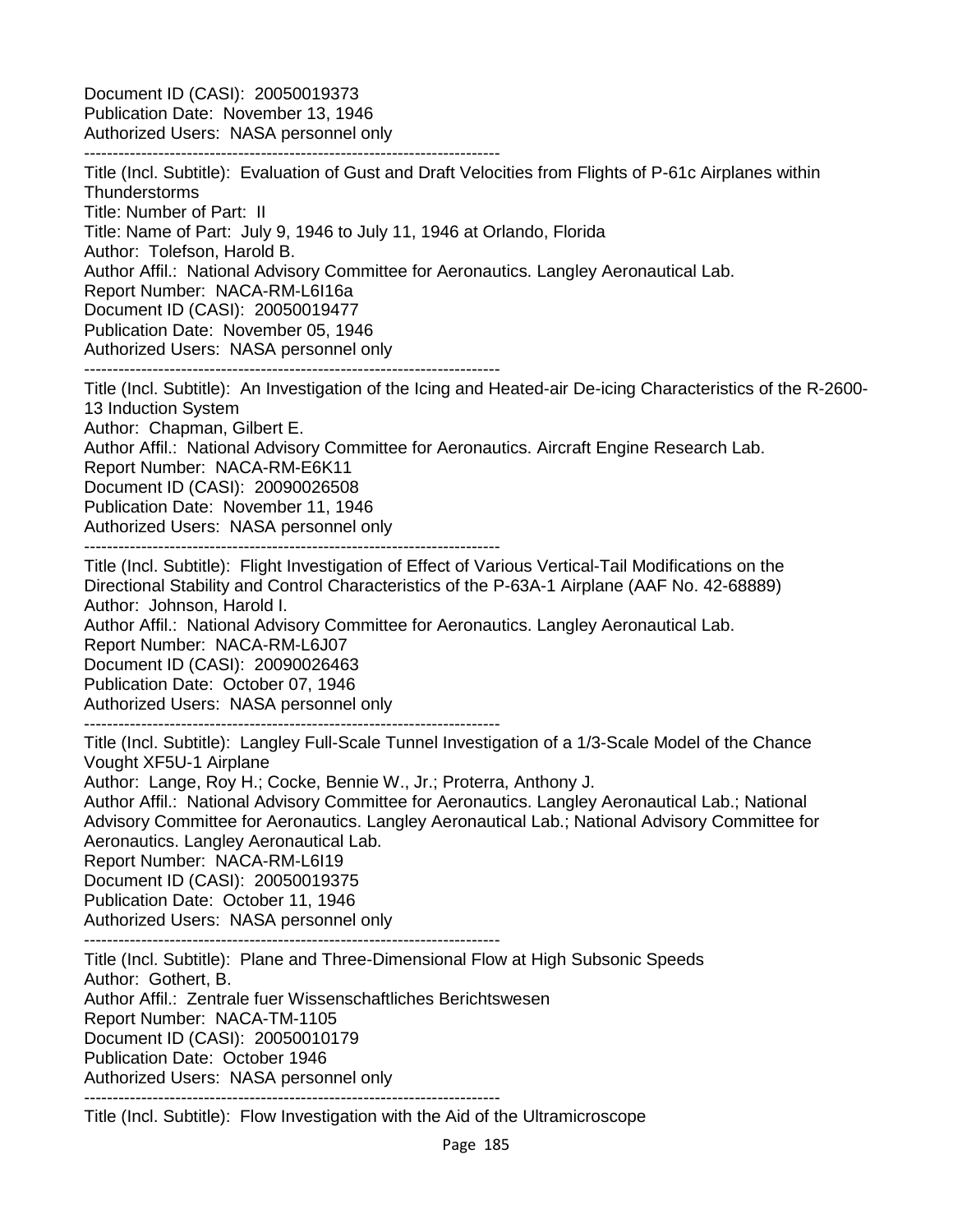Author: Vogelpohl, G.; Mannesmann, D. Report Number: NACA-TM-1109 Document ID (CASI): 20050019398 Publication Date: October 1946 Authorized Users: NASA personnel only -------------------------------------------------------------------------

Title (Incl. Subtitle): Preliminary Tests of a Buffet Stall-Warning Device on a 1/5-Scale Model of the Republic XP-84 Airplane Author: Tucker, Warren A.; Comisarow, Paul Author Affil.: National Advisory Committee for Aeronautics. Langley Aeronautical Lab.; National Advisory Committee for Aeronautics. Langley Aeronautical Lab. Report Number: NACA-RM-L6J02 Document ID (CASI): 20050019372 Publication Date: October 30, 1946 Authorized Users: NASA personnel only ------------------------------------------------------------------------- Title (Incl. Subtitle): Waters Loads on the XJL-1 Hull as Obtained in Langley Impact Basin, TED No. NACA 2413.3 Author: Steiner, Margaret F.; Miller, Robert W. Author Affil.: National Advisory Committee for Aeronautics. Langley Aeronautical Lab.; National Advisory Committee for Aeronautics. Langley Aeronautical Lab. Report Number: NACA-RM-L6I03 Document ID (CASI): 20050019374 Publication Date: October 11, 1946 Authorized Users: NASA personnel only ------------------------------------------------------------------------- Title (Incl. Subtitle): Investigation of Turbulent Mixing Processes Author: Viktorin, K. Report Number: NACA-TM-1096 Document ID (CASI): 20050019454 Publication Date: September 1946 Authorized Users: NASA personnel only ------------------------------------------------------------------------- Title (Incl. Subtitle): Wind-Tunnel Investigation of the Horizontal Motion of a Wing Near the Ground Author: Serebrisky, Y. M.; Biachuev, S. A. Author Affil.: Tsentralni Aerogidrodinamicheskii Inst.; Tsentralni Aerogidrodinamicheskii Inst. Report Number: NACA-TM-1095 Document ID (CASI): 20050019459 Publication Date: September 1946 Authorized Users: NASA personnel only ------------------------------------------------------------------------- Title (Incl. Subtitle): The Influence of the Jet of a Propulsion Unit on Nearby Wings Author: Falk, H. Author Affil.: Deutsche Akademie der Luftfahrtforschung Report Number: NACA-TM-1104 Document ID (CASI): 20050009881 Publication Date: September 1946 Authorized Users: NASA personnel only ------------------------------------------------------------------------- Title (Incl. Subtitle): The Further Development of Heat-Resistant Materials for Aircraft Engines Author: Bollenrath, Franz Report Number: NACA-TM-1093

Document ID (CASI): 20050019453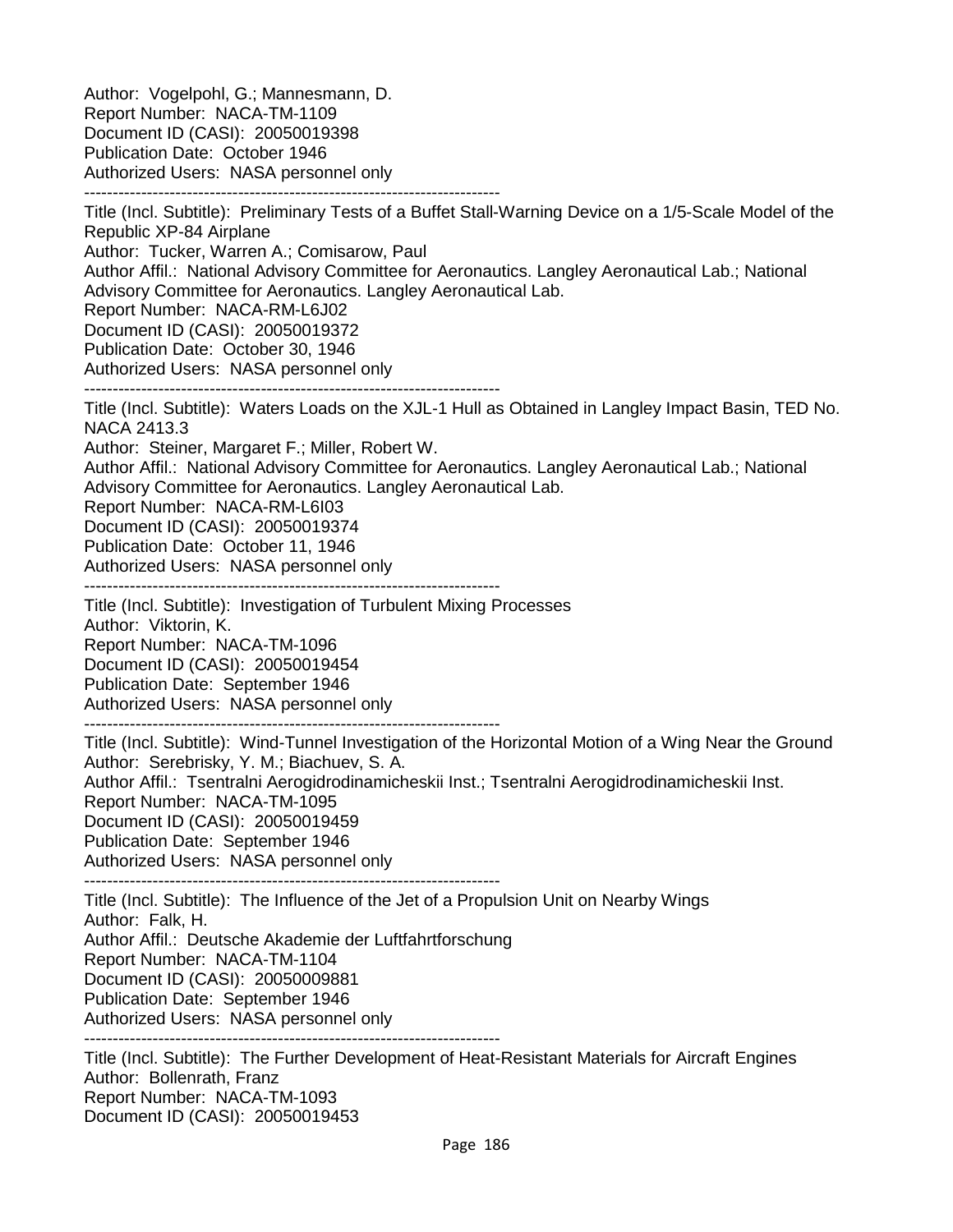Publication Date: September 1946 Authorized Users: NASA personnel only

-------------------------------------------------------------------------

Title (Incl. Subtitle): Altitude-wind-tunnel Investigation of Oil-System Performance of XR-4360-8 Engine in XTB2D-1 Airplane Author: Conrad, E. William Author Affil.: National Advisory Committee for Aeronautics. Aircraft Engine Research Lab. Report Number: NACA-RM-E6I04 Document ID (CASI): 20090026443 Publication Date: September 04, 1946 Authorized Users: NASA personnel only ------------------------------------------------------------------------- Title (Incl. Subtitle): Airscrew Gyroscopic Moments Author: Bock, G. Report Number: NACA-TM-1099 Document ID (CASI): 20050019386 Publication Date: September 1946 Authorized Users: NASA personnel only ------------------------------------------------------------------------- Title (Incl. Subtitle): Wind-Tunnel Tests to Determine Aileron Characteristics of the McDonnell XFD-1 Airplane, TED No. NACA 23102 Author: Yates, Campbell C.; Schneiter, Leslie E. Author Affil.: National Advisory Committee for Aeronautics. Langley Aeronautical Lab.; National Advisory Committee for Aeronautics. Langley Aeronautical Lab. Report Number: NACA-RM-L6H21a Document ID (CASI): 20050019307 Publication Date: September 26,, 1946 Authorized Users: NASA personnel only ------------------------------------------------------------------------- Title (Incl. Subtitle): Flight Investigation of the Knock-limited Performance of a Triptane Blend, A Toluene Blend, and 28-R Fuel in an R-1830-75 Engine Author: Blackman, Calvin C. Author Affil.: National Advisory Committee for Aeronautics. Aircraft Engine Research Lab. Report Number: NACA-RM-E6I03 Document ID (CASI): 20090026343 Publication Date: September 03, 1946 Authorized Users: NASA personnel only ------------------------------------------------------------------------- Title (Incl. Subtitle): Investigations of Pressure Distribution on Fast Flying Bodies Author: Stamm, G. Author Affil.: NASA Report Number: NACA-TM-1101 Document ID (CASI): 20050241743 Publication Date: September 1946 Authorized Users: NASA personnel only ------------------------------------------------------------------------- Title (Incl. Subtitle): Free-Spinning-Tunnel Tests of a 1/18-Scale Model of the Fairchild XNQ-1 Airplane, TED No. NACA 2398 Author: Daughtridge, Lee T., Jr. Author Affil.: National Advisory Committee for Aeronautics. Langley Aeronautical Lab. Report Number: NACA-RM-L6H28 Document ID (CASI): 20050031171 Publication Date: September 30, 1946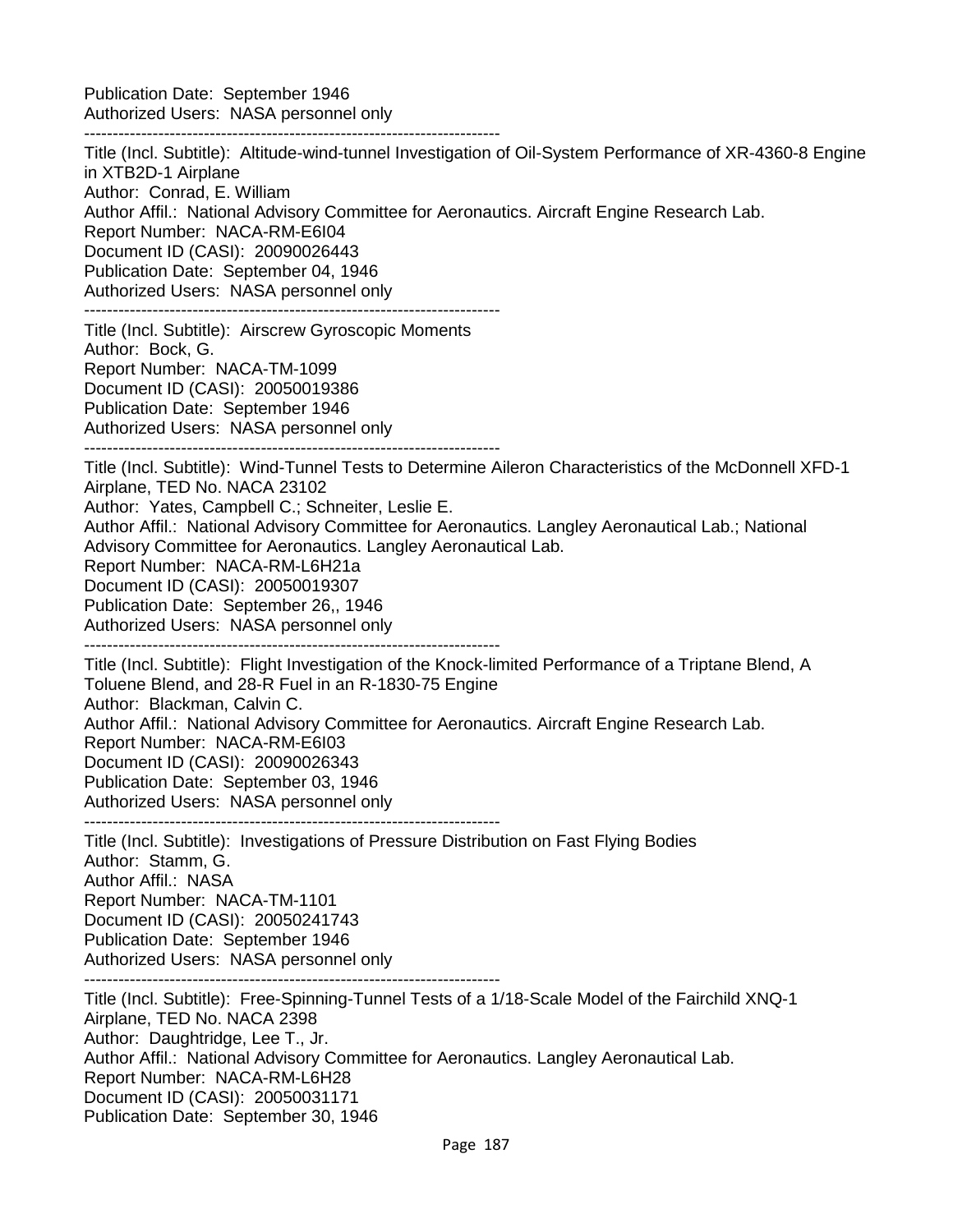Authorized Users: NASA personnel only

**Techniques** 

------------------------------------------------------------------------- Title (Incl. Subtitle): Distribution of Structural Weight of Wing along the Span Author: Savelyev, V. V. Report Number: NACA-TM-1086 Document ID (CASI): 20050019458 Publication Date: August 1946 Authorized Users: NASA personnel only ------------------------------------------------------------------------- Title (Incl. Subtitle): Strength Investigations in Aircraft Construction Under Repeated Application of the Load Author: Gassner, E. Report Number: NACA-TM-1087 Document ID (CASI): 20050019451 Publication Date: August 1946 Authorized Users: NASA personnel only ------------------------------------------------------------------------- Title (Incl. Subtitle): On the Problem of Stress Corrosion Author: Graf, L. Report Number: NACA-TM-1090 Document ID (CASI): 20050019452 Publication Date: July 1946 Authorized Users: NASA personnel only ------------------------------------------------------------------------- Title (Incl. Subtitle): Kinetics of Chemical Reactions in Flames Author: Zeldovich, Y.; Semenov, N. Report Number: NACA-TM-1084 Document ID (CASI): 20050031118 Publication Date: June 1946 Authorized Users: NASA personnel only ------------------------------------------------------------------------- Title (Incl. Subtitle): Materials Presented at the NACA Conference on Supersonic Aerodynamics at Ames Aeronautical Laboratory on June 4, 1946 Document ID (CASI): 20030068870 Publication Date: June 1946 Authorized Users: NASA personnel only ------------------------------------------------------------------------- Title (Incl. Subtitle): Three-Dimensional Supersonic-Wing Theory Author: Jones, Robert T. Author Affil.: NASA Ames Research Center Document ID (CASI): 20030068877 Publication Date: June 1946 Authorized Users: NASA personnel only ------------------------------------------------------------------------- Title (Incl. Subtitle): Triangular and Swept-Back Wing Data Author: Stack, John Author Affil.: NASA Ames Research Center Document ID (CASI): 20030068871 Publication Date: June 1946 Authorized Users: NASA personnel only ------------------------------------------------------------------------- Title (Incl. Subtitle): Aerodynamlc Data Through A Mach Number of 1.0 -- Part I. Falling-Body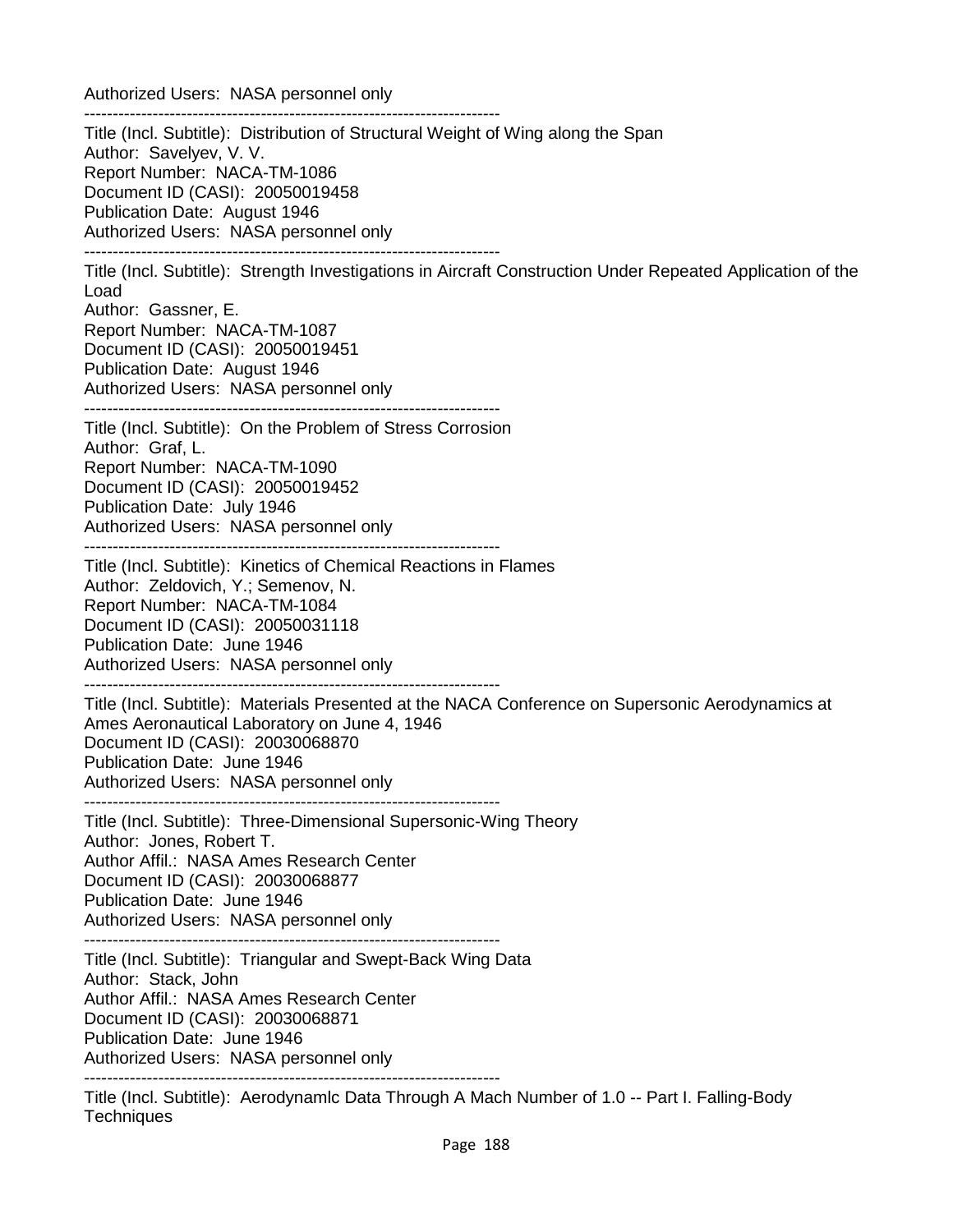Author: Bailey, F. J., Jr. Author Affil.: NASA Ames Research Center Document ID (CASI): 20030068878 Publication Date: June 1946 Authorized Users: NASA personnel only ------------------------------------------------------------------------- Title (Incl. Subtitle): Aerodynamlc Data Through A Mach Number of 1.0 -- Part II. Rocket-Powered Models Author: Gilruth, R. R. Author Affil.: NASA Ames Research Center Document ID (CASI): 20030068879 Publication Date: June 1946 Authorized Users: NASA personnel only ------------------------------------------------------------------------- Title (Incl. Subtitle): Aerodynamic Data Through A Mach Number of 1.0 -- Part III . Wing-Flow **Technique** Author: Gilruth, R. R. Author Affil.: NASA Ames Research Center Document ID (CASI): 20030068876 Publication Date: June 1946 Authorized Users: NASA personnel only ------------------------------------------------------------------------- Title (Incl. Subtitle): Wing-Body Interaction and Scale Effect at Supersonic Speeds Author: Vincenti, Walter G. Author Affil.: NASA Ames Research Center Document ID (CASI): 20030068880 Publication Date: June 1946 Authorized Users: NASA personnel only ------------------------------------------------------------------------- Title (Incl. Subtitle): Subsonic Aerodynamic Characteristics of Airfoils Suitable For Supersonic Flight Author: Allen, H. Julian Author Affil.: NASA Ames Research Center Document ID (CASI): 20030068873 Publication Date: June 1946 Authorized Users: NASA personnel only ------------------------------------------------------------------------- Title (Incl. Subtitle): Theory and Experimemts on Supersonic Inlets and Diffusers Author: Kantrowitz, Arthur Author Affil.: NASA Ames Research Center Document ID (CASI): 20030068874 Publication Date: June 1946 Authorized Users: NASA personnel only ------------------------------------------------------------------------- Title (Incl. Subtitle): Internal Aerodynamics of Ram Jets Author: Silverstein, Abe Author Affil.: NASA Ames Research Center Document ID (CASI): 20030068872 Publication Date: June 1946 Authorized Users: NASA personnel only ------------------------------------------------------------------------- Title (Incl. Subtitle): The Supersonic Axial-Flow Compressor Author: Kantrowitz, Arthur Author Affil.: NASA Ames Research Center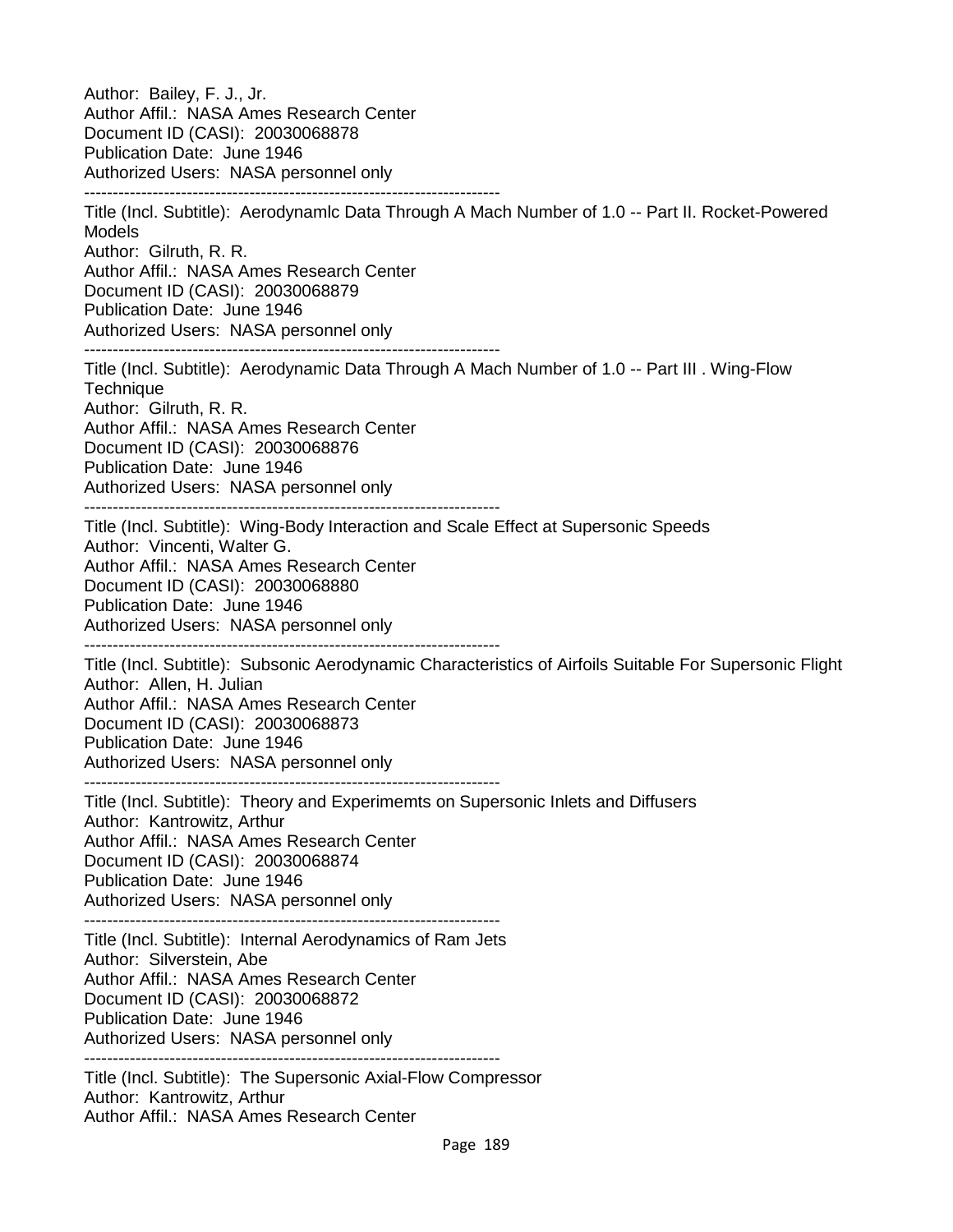Document ID (CASI): 20030068875 Publication Date: June 1946 Authorized Users: NASA personnel only

------------------------------------------------------------------------- Title (Incl. Subtitle): Longitudinal Stability and Stalling Characteristics of a 1/8.33-Scale Model of the Republic XF-12 Airplane Author: Pepper, Edward; Foster, Gerald V. Author Affil.: National Advisory Committee for Aeronautics. Langley Aeronautical Lab.; National Advisory Committee for Aeronautics. Langley Aeronautical Lab. Report Number: NACA-RM-L6L12 Document ID (CASI): 20050019304 Publication Date: [1946] Authorized Users: NASA personnel only -------------------------------------------------------------------------

Title (Incl. Subtitle): Evaluation of Gust and Draft Velocities from Flights of P-61C Airplanes within Thunderstorms August 21, 1946 to August 22, 1946 at Orlando, Florida Author: Tolefson, H. B. Author Affil.: National Advisory Committee for Aeronautics. Langley Aeronautical Lab. Report Number: NACA-RM-L6L02a Document ID (CASI): 20050019310 Publication Date: [1946] Authorized Users: NASA personnel only -------------------------------------------------------------------------

Title (Incl. Subtitle): Tests of a 1/7-Scale Semispan Model of the XB-35 Airplane in the Langley 19-Foot Pressure Tunnel

Author: Teplitz, Jerome; Kayten, Gerald G.; Cancro, Patrick A.

Author Affil.: National Advisory Committee for Aeronautics. Langley Aeronautical Lab.; National Advisory Committee for Aeronautics. Langley Aeronautical Lab.; National Advisory Committee for Aeronautics. Langley Aeronautical Lab.

Report Number: NACA-MR-L5L27 Document ID (CASI): 20040085365

Publication Date: January 16, 1946

Authorized Users: NASA personnel only

-------------------------------------------------------------------------

Title (Incl. Subtitle): Flight-Test Evaluation of the Longitudinal Stability and Control Characteristics of 0.5-Scale Models of the Fairchild Lark Pilotless-Aircraft Configuration. Model with Wing Flaps Deflected 15 Degrees, TED No. NACA 2387 Author: Stone, David G. Author Affil.: National Advisory Committee for Aeronautics. Langley Aeronautical Lab. Report Number: NACA-RM-L6J28a Document ID (CASI): 20050019365 Publication Date: [1946] Authorized Users: NASA personnel only

-------------------------------------------------------------------------

Title (Incl. Subtitle): Evaluation of Gust and Draft Velocities from Flights of P-61C Airplanes within Thunderstorms: August 23, 1946 to September 4, 1946 at Orlando, Florida Author: Tolefson, H. B. Author Affil.: National Advisory Committee for Aeronautics. Langley Aeronautical Lab. Report Number: NACA-RM-L7A14 Document ID (CASI): 20050019407 Publication Date: [1946] Authorized Users: NASA personnel only -------------------------------------------------------------------------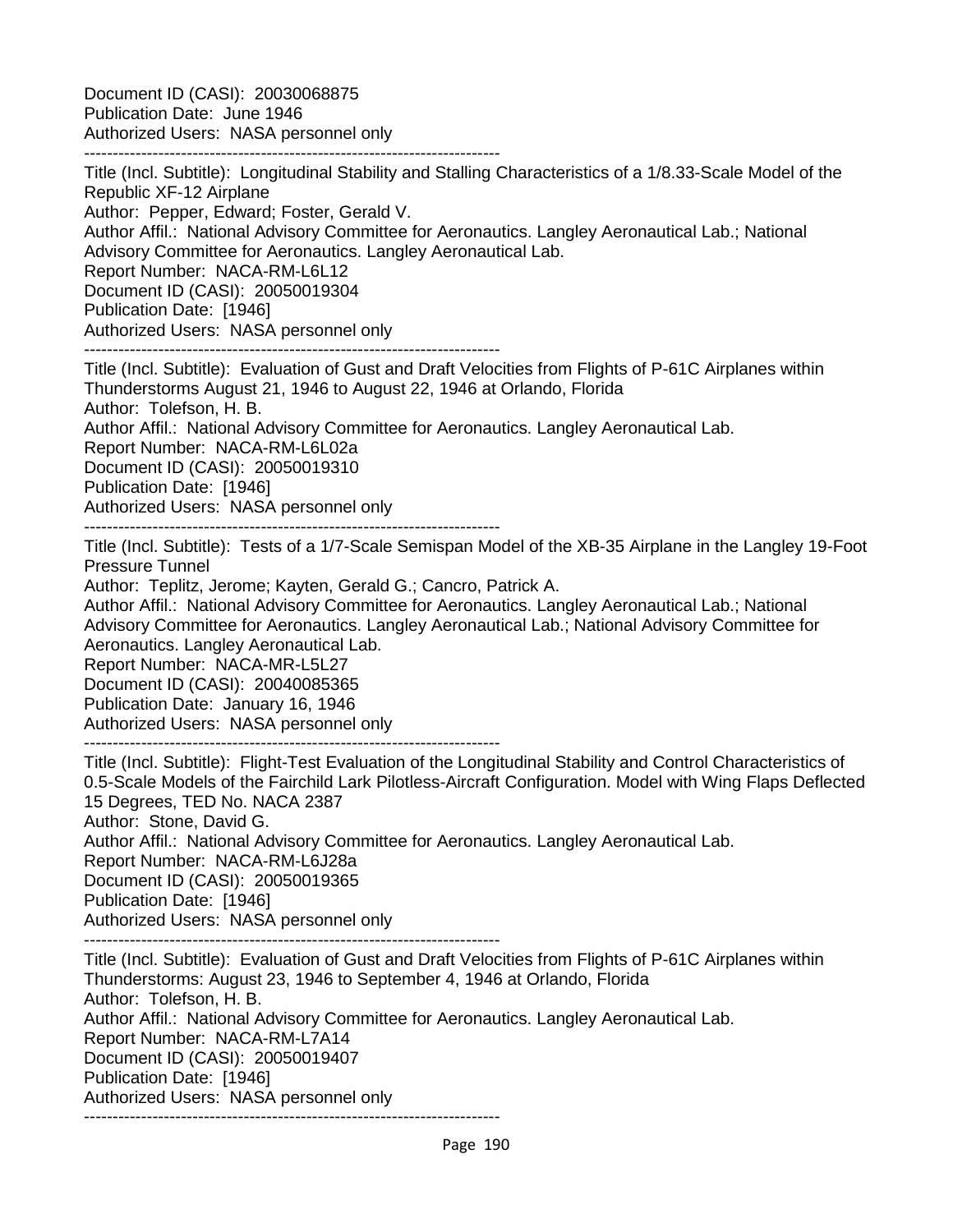Title (Incl. Subtitle): Calibration Tunnel for High Speed Author: Pretsch, J. Author Affil.: National Advisory Committee for Aeronautics Report Number: NACA/TM-1103 Document ID (CASI): 20050241728 Publication Date: 1946 Authorized Users: NASA personnel only ------------------------------------------------------------------------- Title (Incl. Subtitle): Results on tests on various axially symmetrical radiator Author: Zobel, T. Accession Number: 66X81223 Report Number: NASA-TM-X-57237 Document ID (CASI): 19660089665 Publication Date: Jan 1, 1946 Authorized Users: U.S. Government agencies and U.S. Government agency contractors only ------------------------------------------------------------------------- Title (Incl. Subtitle): Thermodynamic data for the computation of the performance of exhaust-gas turbines Author: Turner, Richard Accession Number: 93R22407 Report Number: NACA-WR-E-23; NACA-ARR-4B25 Document ID (CASI): 19930093117 Shelflist No. (NACA): 3103 43 (LA) Publication Date: October 1945 Authorized Users: NASA personnel only ------------------------------------------------------------------------- Title (Incl. Subtitle): Micromechanical Study of Metals Author: Velikov, P. A.; Stchapov, N. P.; Lorenz, W. F. Report Number: NACA-TM-1083 Document ID (CASI): 20050019457 Publication Date: July 1945 Authorized Users: NASA personnel only ------------------------------------------------------------------------- Title (Incl. Subtitle): Column and plate compressive strengths of aircraft structural materials: extruded 24S-T aluminum alloy Author: Roy, J Albert Report Number: NACA-WR-L-32; NACA-ARR-L5F08b Document ID (CASI): 20050243505 Publication Date: July 1945 Authorized Users: NASA personnel only ------------------------------------------------------------------------- Title (Incl. Subtitle): Investigation of the LEM ascent propulsion subsystem failure mode characterized by loss of more than 680 ft/sec of ascent delta V after approximately 245 seconds of powered descent Author: Davidson, R. B. Author Affil.: NASA Lyndon B. Johnson Space Center Accession Number: 79X74796 Report Number: NASA-TM-80396; WORKING-PAPER-1166 Document ID (CASI): 19790085570 Publication Date: Jun 30, 1945 Authorized Users: NASA personnel only -------------------------------------------------------------------------

Title (Incl. Subtitle): Recent Development of the Two-Stroke Engine Title: Number of Part: 2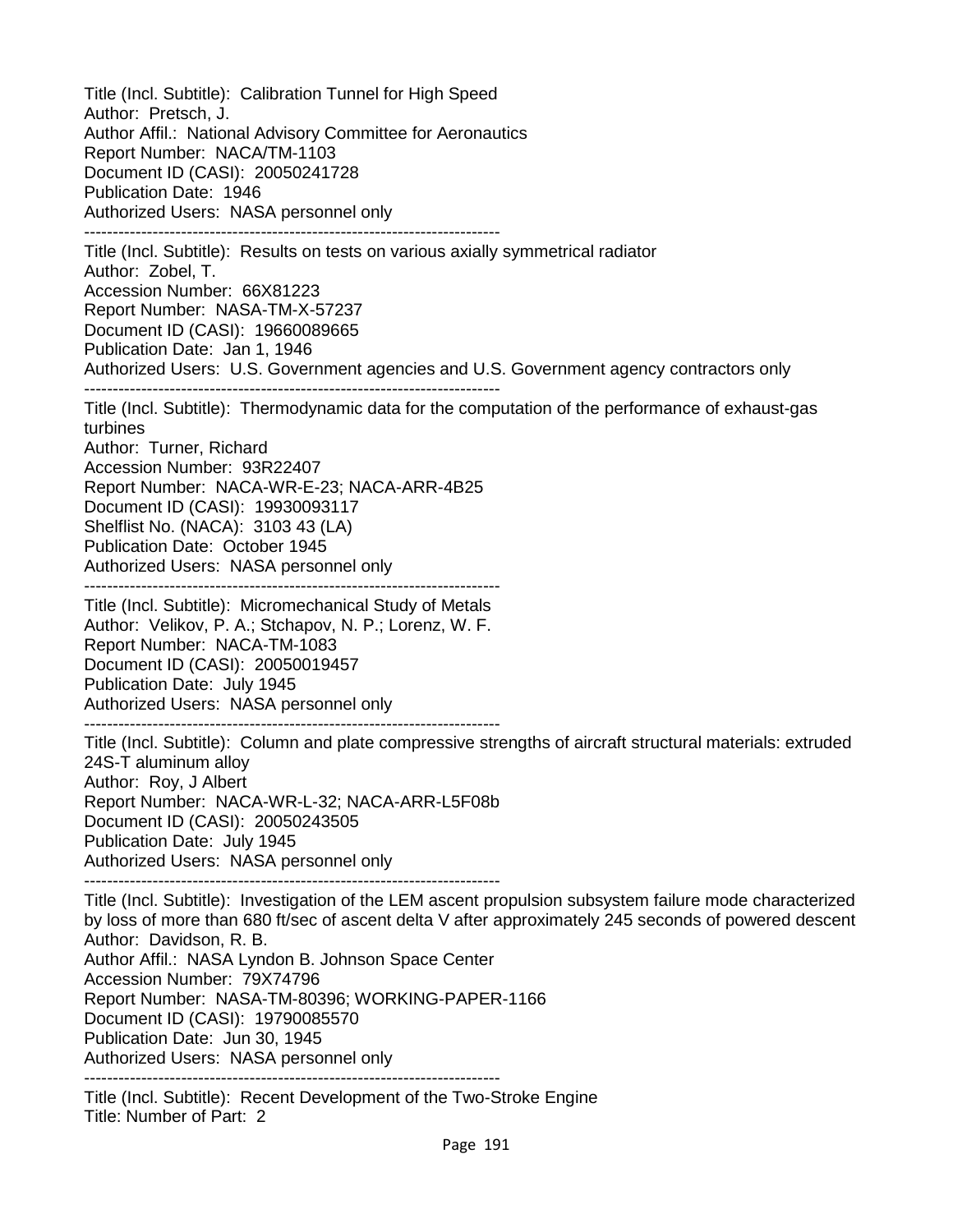Title: Name of Part: Design Features Author: Zeman, J. Report Number: NACA-TM-1082-Pt-2 Document ID (CASI): 20050028386 Publication Date: May 1945 Authorized Users: NASA personnel only ------------------------------------------------------------------------- Title (Incl. Subtitle): An Experimental Investigation of NACA Submerged-Duct Entrances Author: Frick, Charles W.; Davis, Wallace F.; Randall, Lauros; Mossman, Emmet A. Report Number: NACA-MR-A5E23 Document ID (CASI): 20090012113 Publication Date: May 23, 1945 Authorized Users: NASA personnel only ------------------------------------------------------------------------- Title (Incl. Subtitle): Experimental and Theoretical Investigations of Cavitation in Water Author: Ackeret, J. Author Affil.: Eidgenoessische Technische Hochschule Report Number: NACA-TM-1078 Document ID (CASI): 20050019673 Publication Date: May 1945 Authorized Users: NASA personnel only ------------------------------------------------------------------------- Title (Incl. Subtitle): Calculation of Centrally Loaded Thin-Walled Columns Above the Buckling Limit Author: Reinitzhuber, F. Report Number: NACA-TM-1077 Document ID (CASI): 20050019672 Publication Date: April 1945 Authorized Users: NASA personnel only ------------------------------------------------------------------------- Title (Incl. Subtitle): A New Apparatus for Measuring the Temperature at Machine Parts Rotating at High Speeds Author: Gnam, E. Report Number: NACA-TM-1080 Document ID (CASI): 20050019674 Publication Date: April 1945 Authorized Users: NASA personnel only ------------------------------------------------------------------------- Title (Incl. Subtitle): The Minimum Energy Loss Propeller Author: Poliakhov, N. Author Affil.: Tsentralni Aerogidrodinamicheskii Inst. Report Number: NACA-TM-1067 Document ID (CASI): 20050031106 Publication Date: March 1945 Authorized Users: NASA personnel only ------------------------------------------------------------------------- Title (Incl. Subtitle): British research on heat-resisting alloys. Section 2: Reports of the Metallurgy Division, National Physical Laboratory Ministry of Aircraft Production Accession Number: 78X73132 Report Number: NASA-TM-78401 Document ID (CASI): 19780083459 Publication Date: Mar 20, 1945 Authorized Users: U.S. Government agencies only -------------------------------------------------------------------------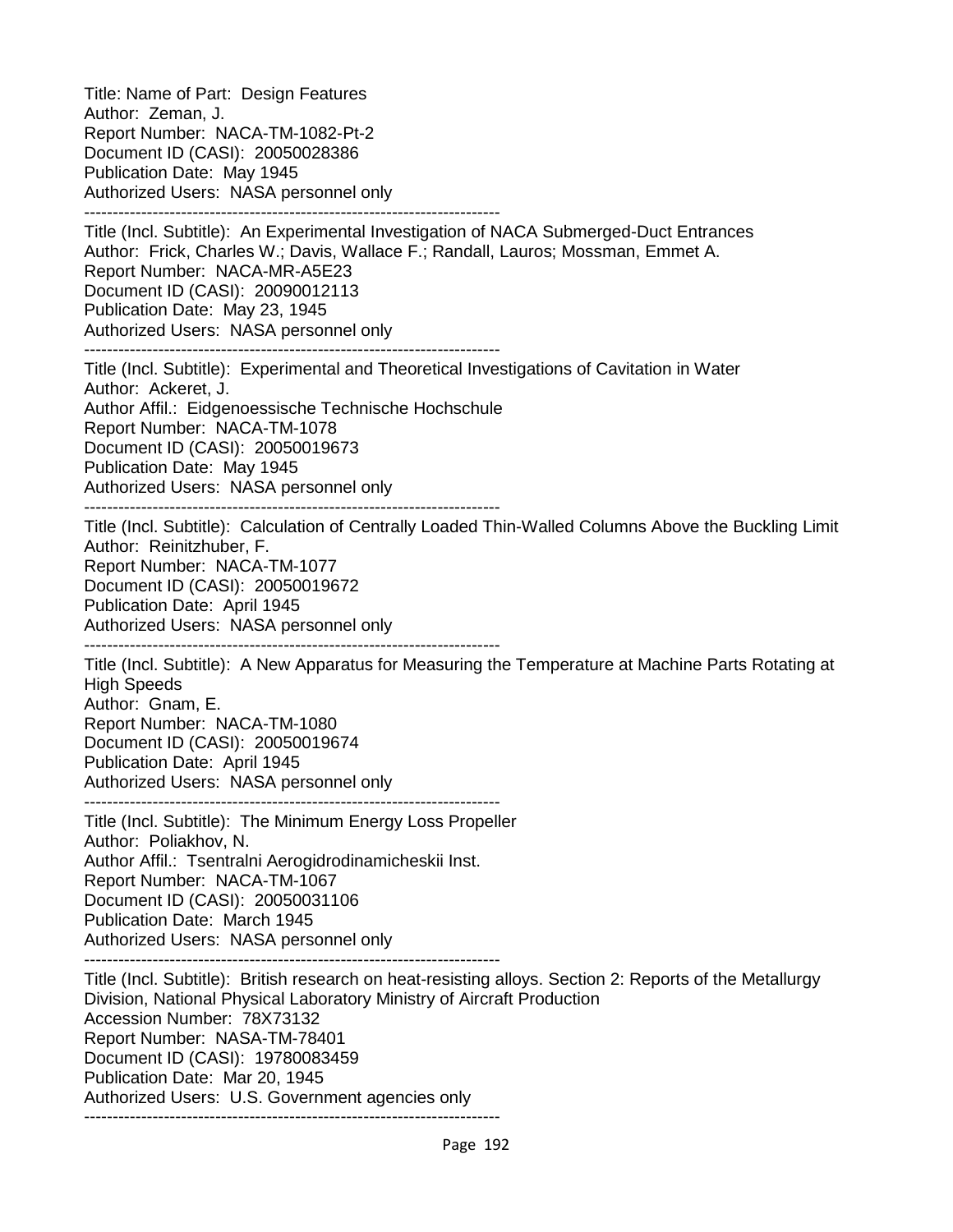Title (Incl. Subtitle): British research on heat-resisting alloys. Section 3: Reports of the Engineering Department, National Physical Laboratory, Ministry of Aircraft Production Accession Number: 78X73133 Report Number: NASA-TM-78402 Document ID (CASI): 19780083460 Publication Date: Mar 20, 1945 Authorized Users: U.S. Government agencies only ------------------------------------------------------------------------- Title (Incl. Subtitle): British research on heat-resisting alloys. Section 1: Minutes of meetings of the High Temperature Materials Research Committee Accession Number: 74X71195 Document ID (CASI): 19740081609 Publication Date: Mar 20, 1945 Authorized Users: NASA personnel only ------------------------------------------------------------------------- Title (Incl. Subtitle): New Method of Determining the Polar Curve of an Airplane in Flight Author: Yegorov, B. N. Report Number: NACA-TM-1076 Document ID (CASI): 20050028476 Publication Date: March 1945 Authorized Users: NASA personnel only ------------------------------------------------------------------------- Title (Incl. Subtitle): Flight Measurements of Lateral and Directional Stability and Control Characteristics of the Grumman F8F-1 Airplane Author: Crane, H. L.; Reeder, J. P. Author Affil.: National Advisory Committee for Aeronautics. Langley Aeronautical Lab.; National Advisory Committee for Aeronautics. Langley Aeronautical Lab. Report Number: NACA-RM-SL7L31 Document ID (CASI): 20050028615 Publication Date: [1945] Authorized Users: NASA personnel only ------------------------------------------------------------------------- Title (Incl. Subtitle): A Method of Analysis of V-G Records from Transport Operations Author: Peiser, A. M.; Wilkerson, M. Author Affil.: National Advisory Committee for Aeronautics. Langley Aeronautical Lab.; National Advisory Committee for Aeronautics. Langley Aeronautical Lab. Report Number: NACA-TR-807 Document ID (CASI): 20050241796 Publication Date: 1945 Authorized Users: NASA personnel only ------------------------------------------------------------------------- Title (Incl. Subtitle): Flight tests of the high-speed performance of a P-51B airplane (AAF no. 43-12105) Author: Voglewede, T. J.; Danforth, E. C. D. Author Affil.: National Advisory Committee for Aeronautics. Langley Aeronautical Lab.; National Advisory Committee for Aeronautics. Langley Aeronautical Lab. Accession Number: 78N78562 Report Number: NASA-TM-79875; NACA-MR-L4L18 Document ID (CASI): 19780078569 Publication Date: Dec 18, 1944 Authorized Users: NASA personnel only ------------------------------------------------------------------------- Title (Incl. Subtitle): The Wall Interference of a Wind Tunnel of Elliptic Cross Section Author: Tani, Itiro; Sanuki, Matao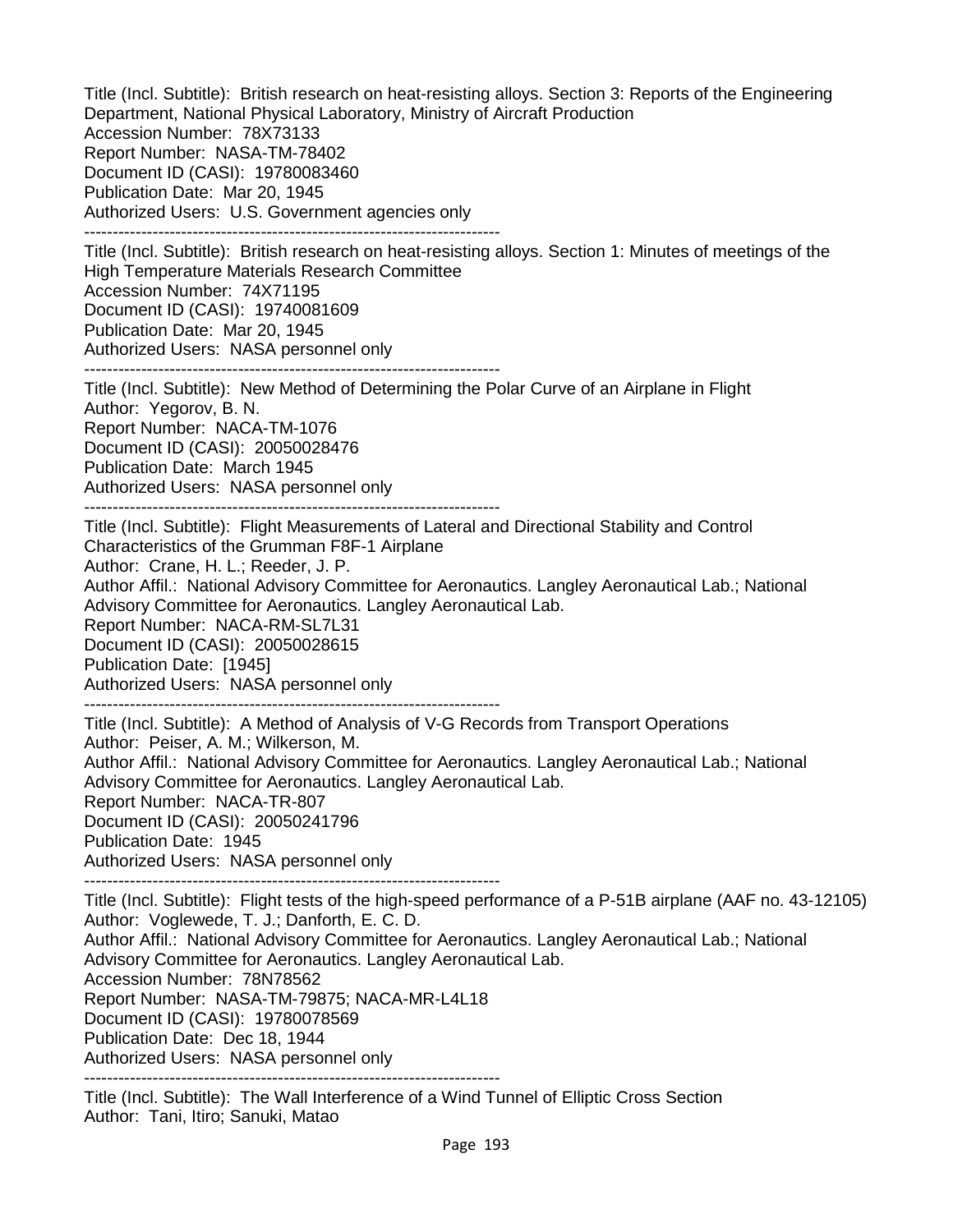Report Number: NACA-TM-1075 Document ID (CASI): 20050019644 Publication Date: November 1944 Authorized Users: NASA personnel only -------------------------------------------------------------------------

Title (Incl. Subtitle): Heat Transfer in a Turbulent Liquid or Gas Stream Author: Latzko, H. Author Affil.: Wien Univ. Report Number: NACA-TM-1068 Document ID (CASI): 20050031111 Publication Date: October 1944 Authorized Users: NASA personnel only -------------------------------------------------------------------------

Title (Incl. Subtitle): Methods of Stress Calculation in Rotating Disks Author: Tumarkin, S. Author Affil.: Tsentralni Aerogidrodinamicheskii Inst. Report Number: NACA-TM-1064 Document ID (CASI): 20050031076 Publication Date: September 1944 Authorized Users: NASA personnel only

------------------------------------------------------------------------- Title (Incl. Subtitle): DVL Angular Velocity Recorder Author: Liebe, Wolfgang Report Number: NACA-TM-1065 Document ID (CASI): 20050031077 Publication Date: August 1944 Authorized Users: NASA personnel only -------------------------------------------------------------------------

Title (Incl. Subtitle): The Surface Structure of Ground Metal Crystals Author: Boas, W.; Schmid, E. Report Number: NACA-TM-1072 Document ID (CASI): 20050031116 Publication Date: August 1944 Authorized Users: NASA personnel only -------------------------------------------------------------------------

Title (Incl. Subtitle): Determination of the Actual Contact Surface of a Brush Contact Author: Holm, Ragnar Author Affil.: Siemens-Werke Report Number: NACA-TM-1071 Document ID (CASI): 20050031113 Publication Date: August 1944 Authorized Users: NASA personnel only -------------------------------------------------------------------------

Title (Incl. Subtitle): The Frictional Force with Respect to the Actual Contact Surface Author: Holm, Ragnar Report Number: NACA-TM-1074 Document ID (CASI): 20050019642 Publication Date: August 1944 Authorized Users: NASA personnel only

-------------------------------------------------------------------------

Title (Incl. Subtitle): The Effect of Piston-Head Temperature on Knock-Limited Power Author: Imming, Harry S. Author Affil.: NASA Lewis Research Center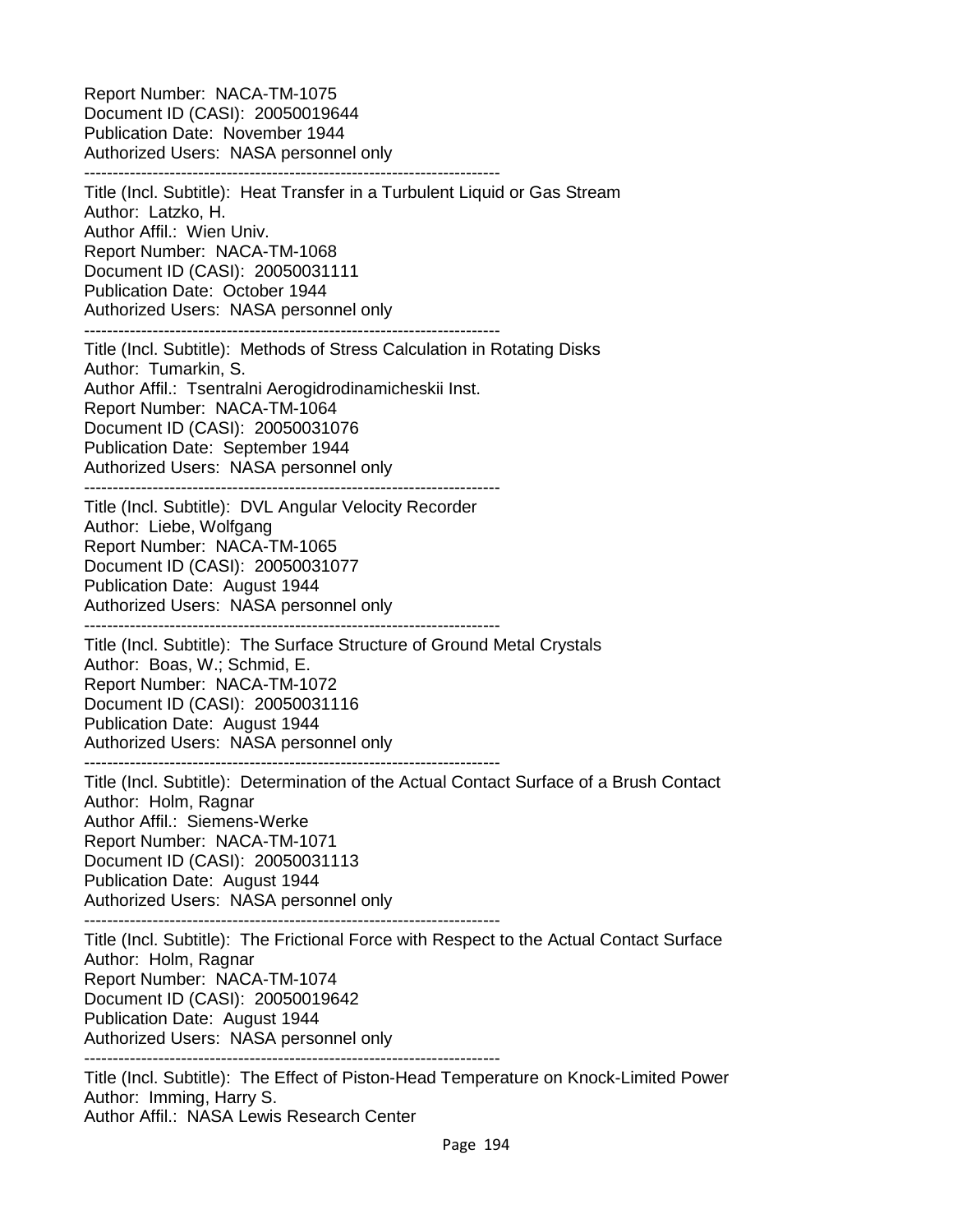Report Number: NACA-WR-E-35; NACA-ARR-E4G13 Document ID (CASI): 20050019668 Publication Date: July 1944 Authorized Users: NASA personnel only ------------------------------------------------------------------------- Title (Incl. Subtitle): Comparative Results of Tests on Several Different Types of Nozzles Author: Kisenko, M. S. Report Number: NACA-TM-1066 Document ID (CASI): 20050030012 Publication Date: May 1944 Authorized Users: NASA personnel only ------------------------------------------------------------------------- Title (Incl. Subtitle): Investigation of Single Stage Axial Fans Author: Ruden, P. Report Number: NACA-TM-1062 Document ID (CASI): 20050031075 Publication Date: April 1944 Authorized Users: NASA personnel only ------------------------------------------------------------------------- Title (Incl. Subtitle): The Theory of a Free Jet of a Compressible Gas Author: Abramovich, G. N. Author Affil.: Academy of Sciences (Russia) Report Number: NACA-TM-1058 Document ID (CASI): 20050019538 Publication Date: March 1944 Authorized Users: NASA personnel only ------------------------------------------------------------------------- Title (Incl. Subtitle): Researches on the Piston Ring Author: Ehihara, Keikiti Author Affil.: Tokyo Univ. Report Number: NACA-TM-1057 Document ID (CASI): 20050019537 Publication Date: February 1944 Authorized Users: NASA personnel only ------------------------------------------------------------------------- Title (Incl. Subtitle): Determination of the Stresses Produced by the Landing Impact in the Bulkheads of a Seaplane Bottom Author: Darevsky, V. M. Report Number: NACA-TM-1055 Document ID (CASI): 20050040757 Publication Date: January 1944 Authorized Users: NASA personnel only ------------------------------------------------------------------------- Title (Incl. Subtitle): On the flow of a compressible fluid by the hodograph method II : fundamental set of particular flow solutions of the Chaplygin differential equation Author: Garrick, I. E.; Kaplan, Carl Author Affil.: National Advisory Committee for Aeronautics. Langley Aeronautical Lab.; National Advisory Committee for Aeronautics. Langley Aeronautical Lab. Report Number: NACA/TR-790 Document ID (CASI): 20050241735 Publication Date: 1944 Authorized Users: NASA personnel only

Page 195

-------------------------------------------------------------------------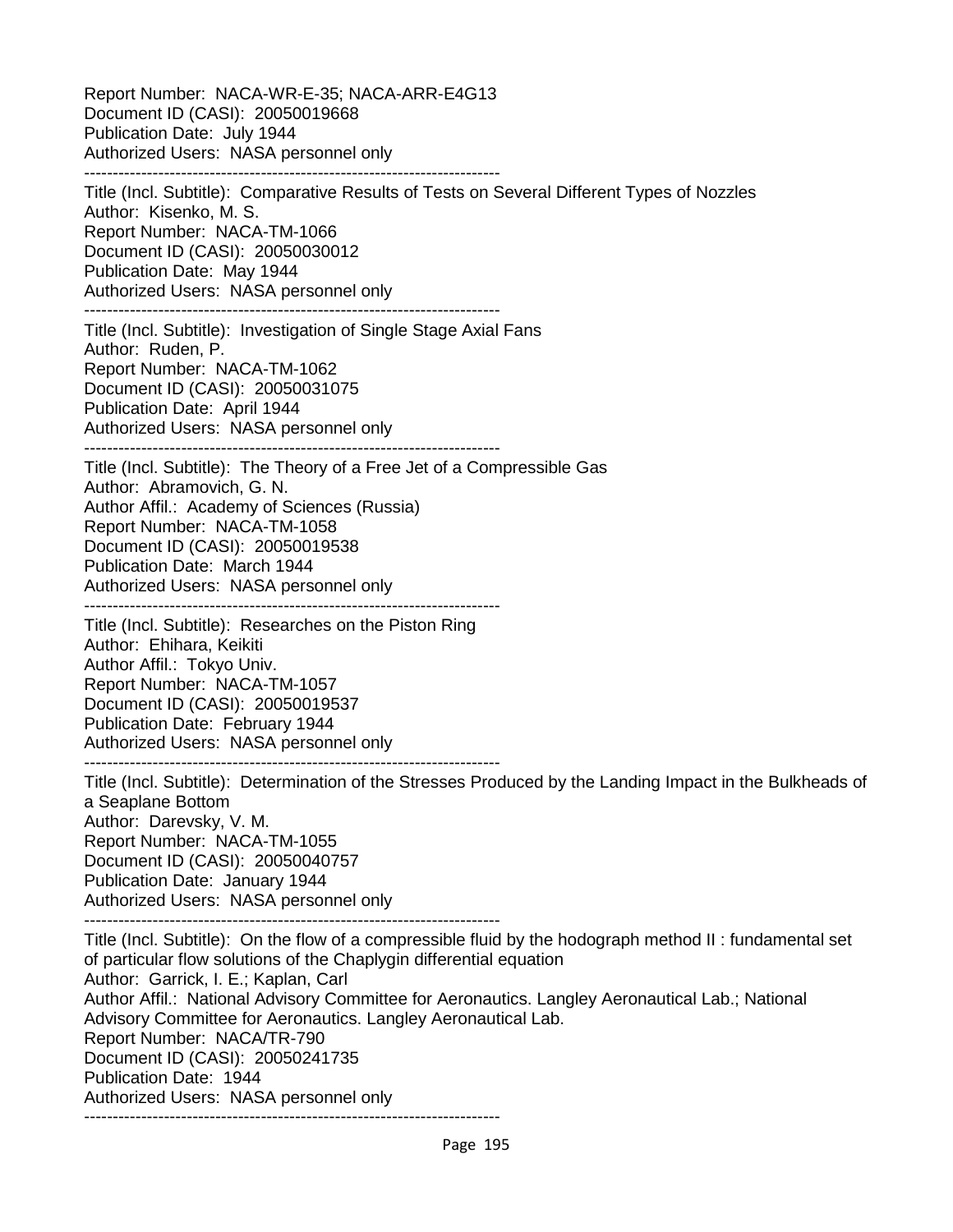Title (Incl. Subtitle): Wind-tunnel procedure for determination of critical stability and control characteristics of airplanes Author: Goett, Harry J.; Jackson, Roy P.; Belsley, Steven E. Author Affil.: National Advisory Committee for Aeronautics. Ames Aeronautical Lab.; National Advisory Committee for Aeronautics. Ames Aeronautical Lab.; National Advisory Committee for Aeronautics. Ames Aeronautical Lab. Report Number: NACA/TR-781 Document ID (CASI): 20050241742 Publication Date: 1944 Authorized Users: NASA personnel only ------------------------------------------------------------------------- Title (Incl. Subtitle): An interim report on the stability and control of tailless airplanes Author: Donlan, Charles J. Author Affil.: National Advisory Committee for Aeronautics. Langley Aeronautical Lab. Report Number: NACA/TR-796 Document ID (CASI): 20050241739 Publication Date: 1944 Authorized Users: NASA personnel only ------------------------------------------------------------------------- Title (Incl. Subtitle): A theoretical investigation of longitudinal stability of airplane with free controls including effect of friction in control system Author: Greenberg, Harry; Sternfield, Leonard Author Affil.: National Advisory Committee for Aeronautics. Langley Aeronautical Lab.; National Advisory Committee for Aeronautics. Langley Aeronautical Lab. Report Number: NACA/TR-791 Document ID (CASI): 20050241736 Publication Date: 1944 Authorized Users: NASA personnel only ------------------------------------------------------------------------- Title (Incl. Subtitle): Flight studies of the horizontal-tail loads experienced by a fighter airplane in abrupt maneuvers Report Number: NACA/TR-792 Document ID (CASI): 20050241737 Publication Date: 1944 Authorized Users: NASA personnel only ------------------------------------------------------------------------- Title (Incl. Subtitle): EXPERIMENTS ON DRAG OF REVOLVING DISKS, CYLINDERS, AND STREAMLINE RODS AT HIGH SPEEDS Author: Theodorsen, Theodore; Regier, Arthur Report Number: NACA-TR-793 Document ID (CASI): 20050241738 Publication Date: 1944 Authorized Users: NASA personnel only ------------------------------------------------------------------------- Title (Incl. Subtitle): Profile Measurements During Cavitation Author: Walchner, O. Author Affil.: National Advisory Committee for Aeronautics. Langley Aeronautical Lab. Report Number: NACA-TM-1060 Document ID (CASI): 20050051661 Publication Date: January 1944 Authorized Users: NASA personnel only ------------------------------------------------------------------------- Title (Incl. Subtitle): An Experimental Investigation of the Flow of Air in a Flat Broadening Channel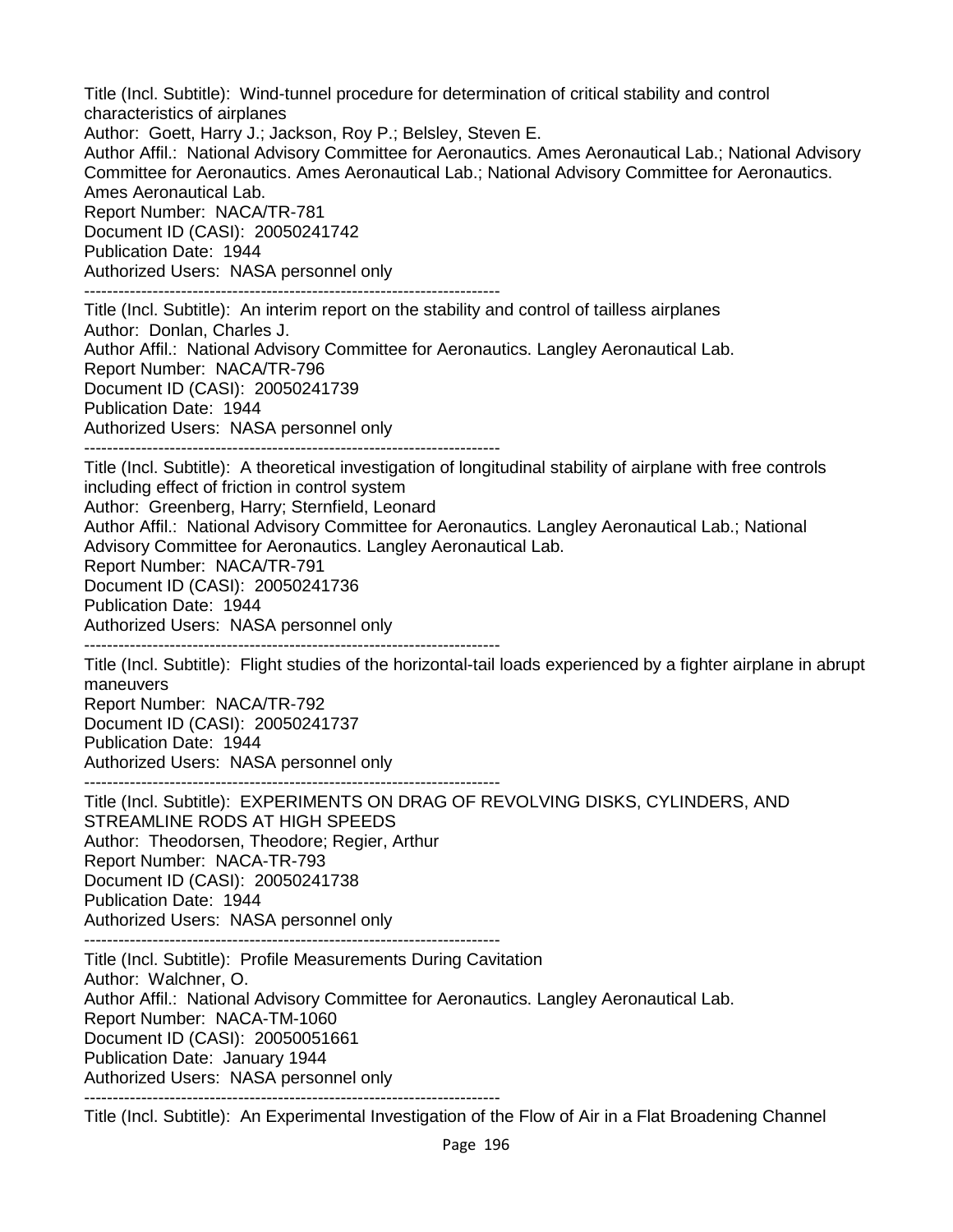Author: Vedernikoff, A. N. Report Number: NACA-TM-1059 Document ID (CASI): 20050028474 Publication Date: January 1944 Authorized Users: NASA personnel only -------------------------------------------------------------------------

Title (Incl. Subtitle): COMPRESSIBILITY AND HEATING EFFECTS ON PRESSURE LOSS AND COOLING OF A BAFFLED CYLINDER BARREL Author: Goldstein, Arthur W.; Ellerbrock, Herman H., Jr. Report Number: NACA-TR-783 Document ID (CASI): 20050241733 Publication Date: 1944 Authorized Users: NASA personnel only

-------------------------------------------------------------------------

Title (Incl. Subtitle): Piston Ring Pressure Distribution Author: Kuhn, M. Report Number: NACA-TM-1056 Document ID (CASI): 20050000032 Publication Date: December 1943 Authorized Users: NASA personnel only

-------------------------------------------------------------------------

Title (Incl. Subtitle): Heat Transfer and Hydraulic Flow Resistance for Streaks of High Velocity Author: Lelchuk, V. L. Report Number: NACA-TM-1054 Document ID (CASI): 20050030011 Publication Date: December 1943 Authorized Users: NASA personnel only -------------------------------------------------------------------------

Title (Incl. Subtitle): Determination of the Mass Moments and Radii of Inertia of the Sections of a Tapered Wing and the Center-of-Gravity Line along the Wing Span Author: Savelyev, V. V. Author Affil.: Tsentralni Aerogidrodinamicheskii Inst. Report Number: NACA-TM-1052 Document ID (CASI): 20050019485 Publication Date: December 1943 Authorized Users: NASA personnel only -------------------------------------------------------------------------

Title (Incl. Subtitle): The Coupling of Flexural Propeller Vibrations with the Torsional Crankshaft **Vibrations** Author: Meyer, J. Report Number: NACA-TM-1051 Document ID (CASI): 20050019482 Publication Date: December 1943

Authorized Users: NASA personnel only

-------------------------------------------------------------------------

Title (Incl. Subtitle): Periodic Heat Transfer at Small Pressure Fluctuations Author: Pfriem, H. Report Number: NACA-TM-1048 Document ID (CASI): 20050030010 Publication Date: September 1943 Authorized Users: NASA personnel only -------------------------------------------------------------------------

Title (Incl. Subtitle): Heat Transfer Through Turbulent Friction Layers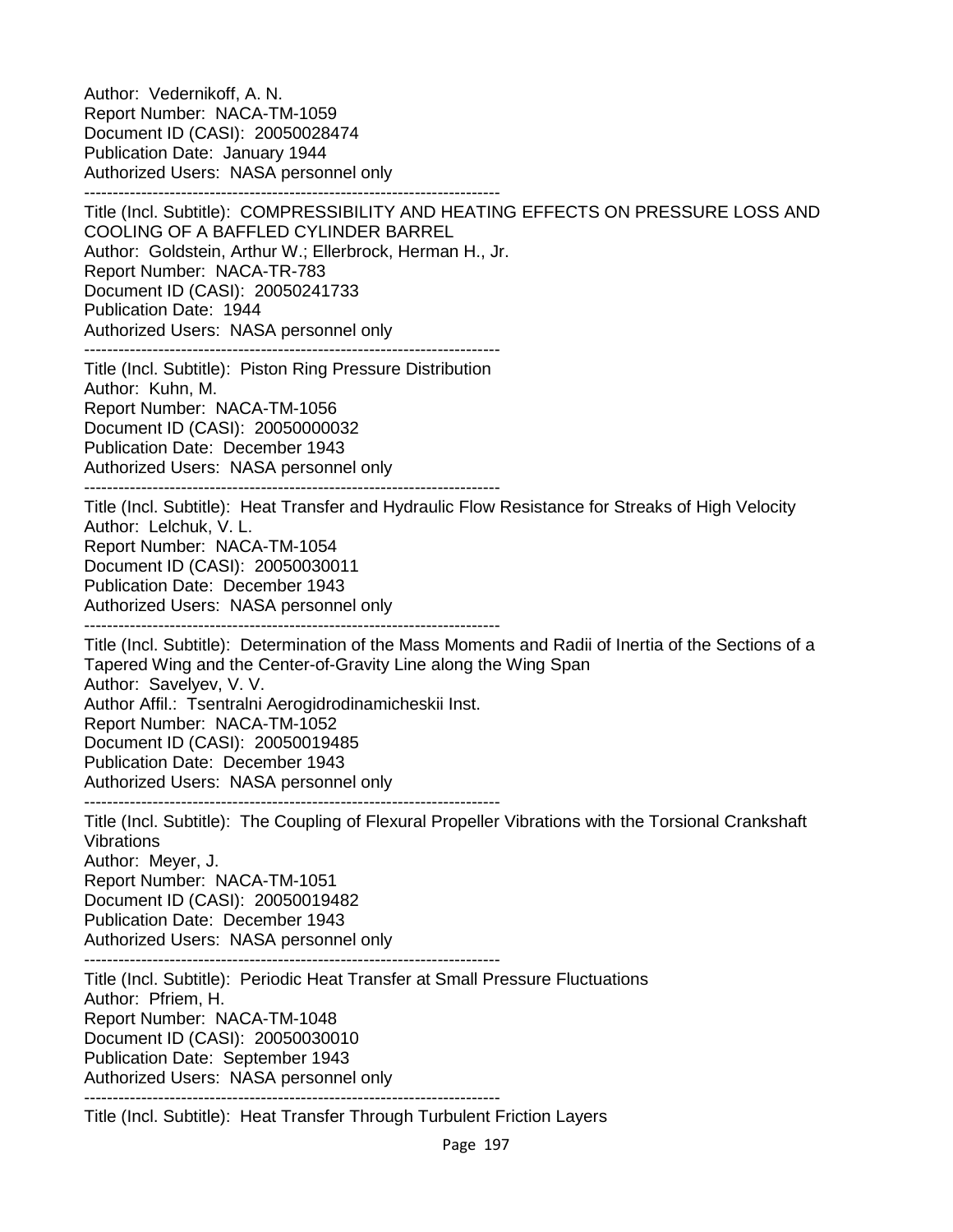Author: Reichardt, H. Report Number: NACA-TM-1047 Document ID (CASI): 20050030063 Publication Date: September 1943 Authorized Users: NASA personnel only ------------------------------------------------------------------------- Title (Incl. Subtitle): NACA investigation of a jet-propulsion system applicable to flight Author: Ellis, Macon C.; Brown, Clinton E. Author Affil.: National Advisory Committee for Aeronautics. Langley Aeronautical Lab.; National Advisory Committee for Aeronautics. Langley Aeronautical Lab. Report Number: NACA/TR-802 Document ID (CASI): 20050241734 Publication Date: September 17, 1943 Authorized Users: NASA personnel only ------------------------------------------------------------------------- Title (Incl. Subtitle): Researches on Preliminary Chemical Reactions in Spark-Ignition Engines Author: Muehlner, E. Report Number: NACA-TM-1049 Document ID (CASI): 20050019480 Publication Date: June 1943 Authorized Users: NASA personnel only ------------------------------------------------------------------------- Title (Incl. Subtitle): The Heat Transfer to a Plate in Flow at High Speed Author: Eckert, E.; Drewitz, O. Report Number: NACA-TM-1045 Document ID (CASI): 20050019476 Publication Date: May 1943 Authorized Users: NASA personnel only ------------------------------------------------------------------------- Title (Incl. Subtitle): Experimental Investigation of a Model of a Two-Stage Turboblower Author: Dovjik, s.; Polikovsky, W. Author Affil.: Tsentralni Aerogidrodinamicheskii Inst.; Tsentralni Aerogidrodinamicheskii Inst. Report Number: NACA-TM-1043 Document ID (CASI): 20050019470 Publication Date: April 1943 Authorized Users: NASA personnel only ------------------------------------------------------------------------- Title (Incl. Subtitle): Heat Transfer of Airfoils and Plates Author: Seibert, Otto Report Number: NACA-TM-1044 Document ID (CASI): 20050019473 Publication Date: April 1943 Authorized Users: NASA personnel only ------------------------------------------------------------------------- Title (Incl. Subtitle): Theoretical Determination of Axial Fan Performance Author: Struve, E. Author Affil.: Tsentralni Aerogidrodinamicheskii Inst. Report Number: NACA-TM-1042 Document ID (CASI): 20050019468 Publication Date: April 1943 Authorized Users: NASA personnel only -------------------------------------------------------------------------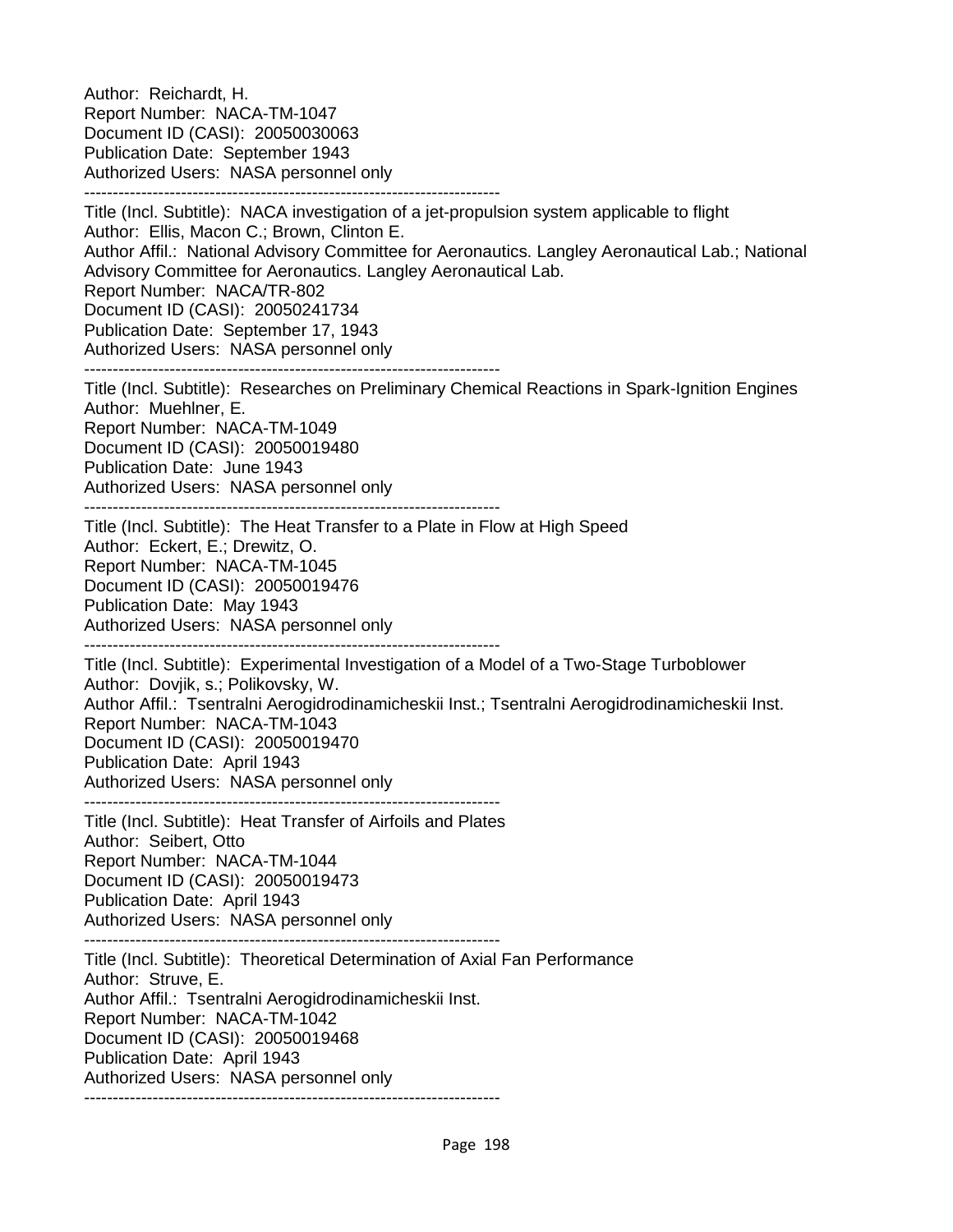Title (Incl. Subtitle): Determination of Flight Paths of an SBD-1 Airplane in Simulated Diving Attacks, Special Report Author: Johnson, Harold I. Author Affil.: National Advisory Committee for Aeronautics. Langley Aeronautical Lab. Report Number: NACA-ACR-248; NACA-SR-248 Document ID (CASI): 20090016689 Publication Date: March 1943 Authorized Users: NASA personnel only ------------------------------------------------------------------------- Title (Incl. Subtitle): Tail Buffeting Author: Abdrashitov, G. Report Number: NACA-TM-1041 Document ID (CASI): 20050029406 Publication Date: February 1943 Authorized Users: NASA personnel only ------------------------------------------------------------------------- Title (Incl. Subtitle): Preliminary Investigation of the Effect of Compressibility on the Maximum Lift Coefficient, Special Report Author: Stack, John; Fedziuk, Henry A.; Cleary, Harold E. Author Affil.: National Advisory Committee for Aeronautics. Langley Aeronautical Lab.; National Advisory Committee for Aeronautics. Langley Aeronautical Lab.; National Advisory Committee for Aeronautics. Langley Aeronautical Lab. Report Number: NACA-ACR-246; NACA-SR-246 Document ID (CASI): 20090016700 Publication Date: February 1943 Authorized Users: NASA personnel only ------------------------------------------------------------------------- Title (Incl. Subtitle): NACA Radio Ground-Speed System for Aircraft, Special Report Author: Hastings, Charles E. Author Affil.: National Advisory Committee for Aeronautics. Langley Aeronautical Lab. Report Number: NACA-ACR-256; NACA-SR-256 Document ID (CASI): 20090016313 Publication Date: February 1943 Authorized Users: NASA personnel only ------------------------------------------------------------------------- Title (Incl. Subtitle): Piezoelectric Instruments of High Natural Frequency Vibration Characteristics and Protection Against Intereference by Mass Forces Author: Gohlka, Werner Report Number: NACA-TM-1040 Document ID (CASI): 20050029403 Publication Date: February 1943 Authorized Users: NASA personnel only ------------------------------------------------------------------------- Title (Incl. Subtitle): Pressure Distribution in Nonuniform Two-Dimensional Flow Author: Schwabe, M. Report Number: NACA-TM-1039 Document ID (CASI): 20050029402 Publication Date: January 1943 Authorized Users: NASA personnel only ------------------------------------------------------------------------- Title (Incl. Subtitle): The Effect of Compressibility on the Growth of the Laminar Boundary Layer on Low-Drag Wings and Bodies Author: Allen, H. Julian; Nitzberg, Gerald E.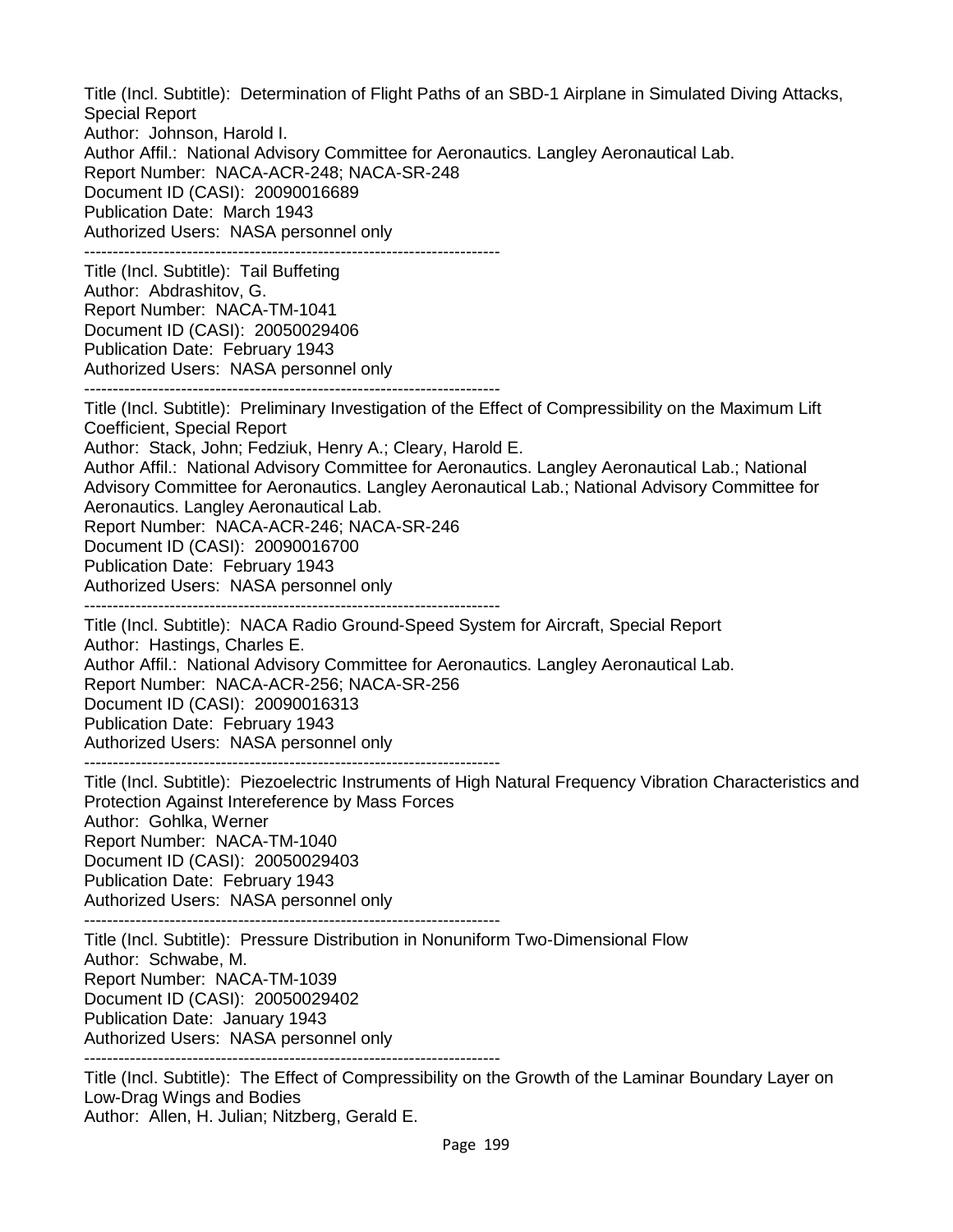Author Affil.: National Advisory Committee for Aeronautics. Ames Aeronautical Lab.; National Advisory Committee for Aeronautics. Ames Aeronautical Lab. Report Number: NACA-ACR-252; NACA-SR-252 Document ID (CASI): 20090016306 Publication Date: January 1943 Authorized Users: NASA personnel only ------------------------------------------------------------------------- Title (Incl. Subtitle): Effect of Rivet Holes on the Ultimate Strength Developed by 24S-T and Alclad

75S-T Sheet in Incomplete Diagonal Tension Author: Levin, L. Ross; Nelson, David H. Author Affil.: National Advisory Committee for Aeronautics. Langley Aeronautical Lab.; National Advisory Committee for Aeronautics. Langley Aeronautical Lab. Report Number: NACA-RM-L6I12 Document ID (CASI): 20050019578 Publication Date: [1943] Authorized Users: NASA personnel only -------------------------------------------------------------------------

Title (Incl. Subtitle): The Performance of a Vaneless Diffuser Fan Author: Polikovsky, V.; Nevelson, M. Report Number: NACA-TM-1038 Document ID (CASI): 20050019450 Publication Date: December 1942 Authorized Users: NASA personnel only

-------------------------------------------------------------------------

Title (Incl. Subtitle): Theory of Heat Transfer in Smooth and Rough Pipes Author: Mattioli, G. D. Report Number: NACA-TM-1037 Document ID (CASI): 20050030057 Publication Date: December 1942 Authorized Users: NASA personnel only -------------------------------------------------------------------------

Title (Incl. Subtitle): Tests if a Highly Cambered Low-Drag-Airfoil Section with a Lift-Control Flap, Special Report Author: Abbott, Ira H.; Miller, Ralph B. Author Affil.: National Advisory Committee for Aeronautics. Langley Aeronautical Lab.; National Advisory Committee for Aeronautics. Langley Aeronautical Lab.

Report Number: NACA-ACR-242; NACA-SR-242

Document ID (CASI): 20090016316

Publication Date: December 1942

Authorized Users: NASA personnel only

-------------------------------------------------------------------------

Title (Incl. Subtitle): Heat Transfer in the Turbulent Boundary Layer of a Compressible Gas at High Speeds

Author: Frankl, F.

Author Affil.: Tsentralni Aerogidrodinamicheskii Inst.

Report Number: NACA-TM-1032; Rept-240

Document ID (CASI): 20050009880

Publication Date: October 1942

Authorized Users: NASA personnel only

-------------------------------------------------------------------------

Title (Incl. Subtitle): Flight Measurements of the Alleron Characteristics of a Grumman F4F-3 Airplane Author: Wetmore, J. W.

Author Affil.: National Advisory Committee for Aeronautics. Langley Aeronautical Lab.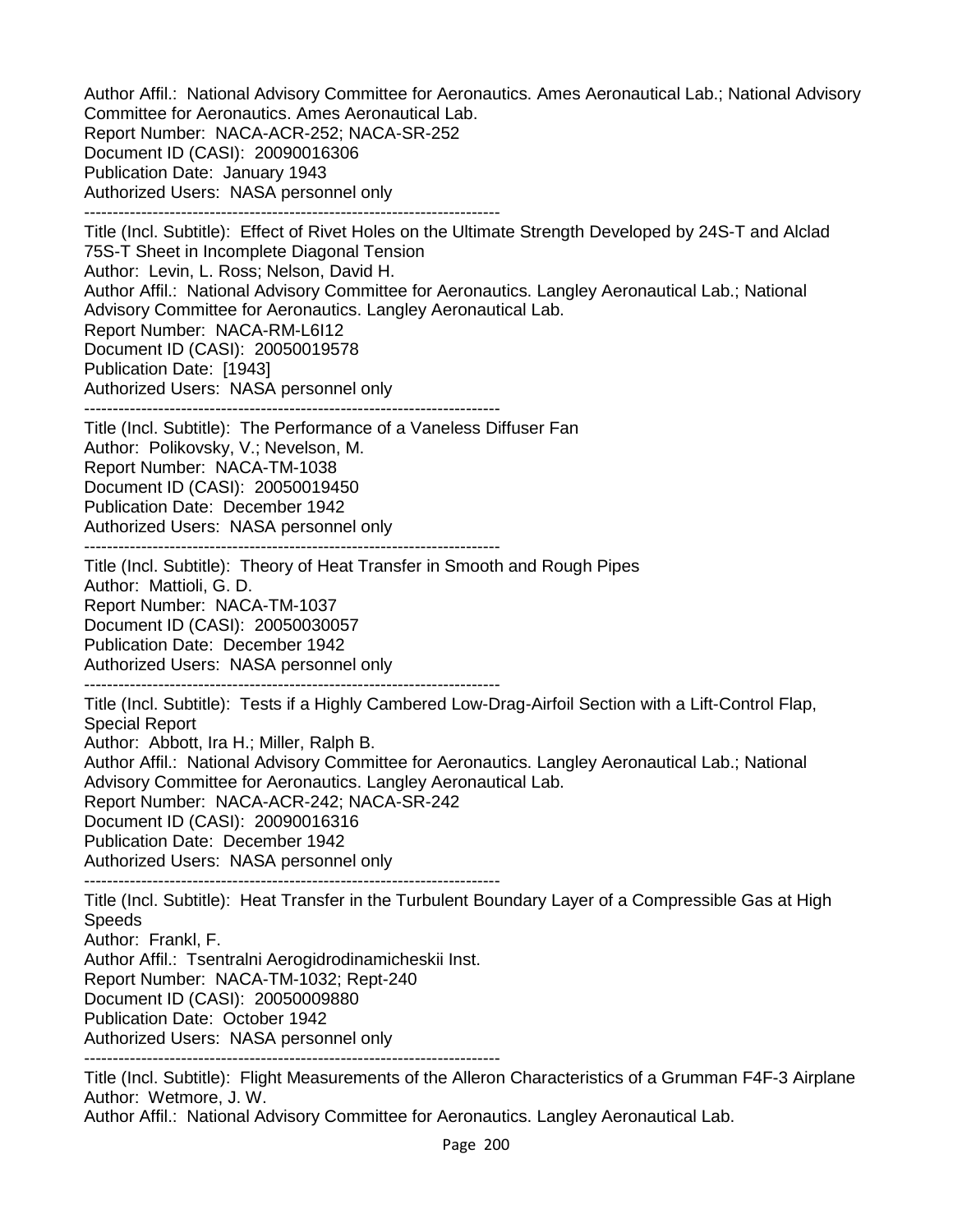Report Number: NACA-ACR-239; NACA-SR-239 Document ID (CASI): 20090019131 Publication Date: September 1942 Authorized Users: NASA personnel only -------------------------------------------------------------------------

Title (Incl. Subtitle): Tests of an NACA 66,2-420 Airfoil of 5-Foot Chord at High Speed, Special Report Author: Hood, Manley J.; Anderson, Joseph L. Author Affil.: National Advisory Committee for Aeronautics. Ames Aeronautical Lab.; National Advisory Committee for Aeronautics. Ames Aeronautical Lab. Report Number: NACA-ACR-234; NACA-SR-234 Document ID (CASI): 20090016695 Publication Date: September 1942 Authorized Users: NASA personnel only -------------------------------------------------------------------------

Title (Incl. Subtitle): Tests of wing incendiary bomb installations in the NACA full scale wind tunnel Author: Guryansky, E. R. Author Affil.: NASA Langley Research Center Accession Number: 73X77924 Report Number: NASA-CR-69489 Document ID (CASI): 19730074345 Publication Date: Aug 4, 1942 Authorized Users: NASA personnel only -------------------------------------------------------------------------

Title (Incl. Subtitle): Preliminary Wind-Tunnel Tests of the Effect of Nacelles on the Characteristics of a Twin-Engine Bomber Model with Low-Drag Wing, Special Report Author: Wenzinger, Carl J.; Sivells, James C. Author Affil.: National Advisory Committee for Aeronautics. Langley Aeronautical Lab.; National Advisory Committee for Aeronautics. Langley Aeronautical Lab. Report Number: NACA-ACR-225; NACA-SR-225 Document ID (CASI): 20090016328 Publication Date: July 1942 Authorized Users: NASA personnel only

-------------------------------------------------------------------------

Title (Incl. Subtitle): Study of Turning Performance of a Fighter-Type Airplane Particularly as Affected by Flaps and Increased Supercharging, Special Report Author: Wetmore, J. W. Author Affil.: National Advisory Committee for Aeronautics. Langley Aeronautical Lab. Report Number: NACA-ACR-222; NACA-SR-222 Document ID (CASI): 20090016589 Publication Date: June 1942 Authorized Users: NASA personnel only -------------------------------------------------------------------------

Title (Incl. Subtitle): Effects of Direction of Propeller Rotation on the Longitudinal Stability of the 1/10- Scale Model of the North American XB-28 Airplane with Flaps Neutral, Special Report Author: Delany, Noel K. Author Affil.: National Advisory Committee for Aeronautics. Ames Aeronautical Lab. Report Number: NACA-ACR-224; NACA-SR-224 Document ID (CASI): 20090016408 Publication Date: June 1942 Authorized Users: NASA personnel only -------------------------------------------------------------------------

Title (Incl. Subtitle): A Brief Study of the Speed Reduction of Overtaking Airplanes by Means of Air Brakes, Special Report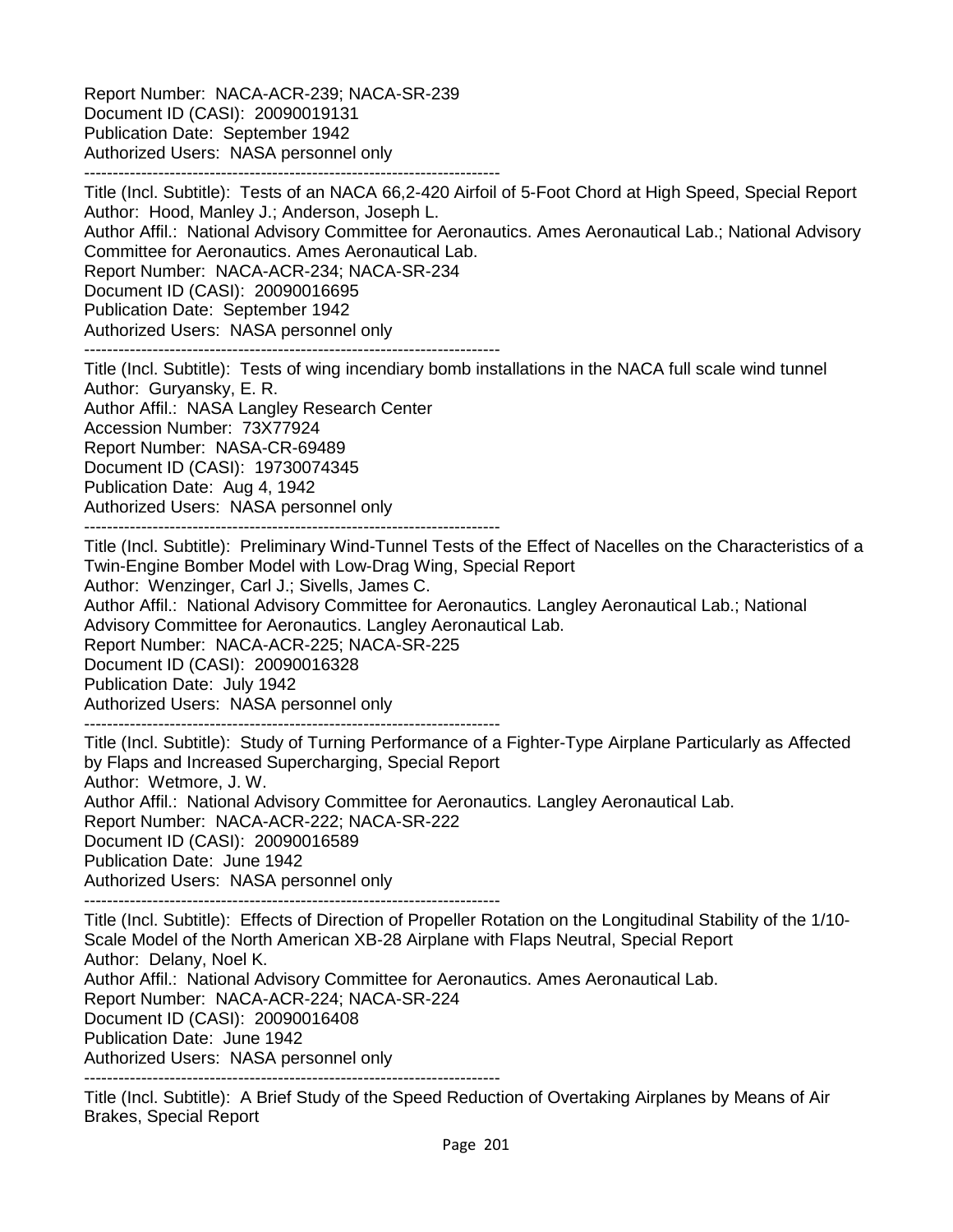Author: Pearson, H. A.; Amderspm. R. F. Author Affil.: National Advisory Committee for Aeronautics. Langley Aeronautical Lab.; National Advisory Committee for Aeronautics. Langley Aeronautical Lab. Report Number: NACA-ACR-220; NACA-SR-220 Document ID (CASI): 20090016320 Publication Date: May 1942 Authorized Users: NASA personnel only ------------------------------------------------------------------------- Title (Incl. Subtitle): Radiator Design and Installation - II, Special Report Author: Tifford, Arthur N.

Author Affil.: National Advisory Committee for Aeronautics. Langley Aeronautical Lab. Report Number: NACA-ACR-213; NACA-SR-213 Document ID (CASI): 20090016325 Publication Date: January 1942 Authorized Users: NASA personnel only

-------------------------------------------------------------------------

Title (Incl. Subtitle): Wind-Tunnel Investigation of an NACA Low-Drag Tapered Wing with Straight Trailing Edge and Simple Split Flaps, Special Report Author: Muse, Thomas C.; Neely, Robert H.

Author Affil.: National Advisory Committee for Aeronautics. Langley Aeronautical Lab.; National Advisory Committee for Aeronautics. Langley Aeronautical Lab.

Report Number: NACA-ACR-212; NACA-SR-212

Document ID (CASI): 20090016638

Publication Date: December 1941

Authorized Users: NASA personnel only

-------------------------------------------------------------------------

Title (Incl. Subtitle): Wind-Tunnel Investigation of an NACA 66,2-216 Low-Drag Wing with Split Flaps of Various Sizes, Special Report

Author: Muse, Thomas C.; Neely, Robert H.

Author Affil.: National Advisory Committee for Aeronautics. Langley Aeronautical Lab.; National Advisory Committee for Aeronautics. Langley Aeronautical Lab.

Report Number: NACA-SR-208

Document ID (CASI): 20090016618

Publication Date: September 1941

Authorized Users: NASA personnel only

-------------------------------------------------------------------------

Title (Incl. Subtitle): Tests of Wing Machine-Gun and Cannon Installations in the NACA Full-Scale Wind Tunnel, Special Report

Author: Czarnecki, K. R.; Guryansky, Eugene R.

Author Affil.: National Advisory Committee for Aeronautics. Langley Aeronautical Lab.; National Advisory Committee for Aeronautics. Langley Aeronautical Lab.

Report Number: NACA-SR-205

Document ID (CASI): 20090016407

Publication Date: August 1941

Authorized Users: NASA personnel only

-------------------------------------------------------------------------

Title (Incl. Subtitle): A Remote Indicating Hinge-Moment Balance, Special Report Author: Stoller, Morton J.; Ribner, Herbert S. Author Affil.: National Advisory Committee for Aeronautics. Langley Aeronautical Lab.; National Advisory Committee for Aeronautics. Langley Aeronautical Lab. Report Number: NACA-SR-206 Document ID (CASI): 20090016330 Publication Date: August 1941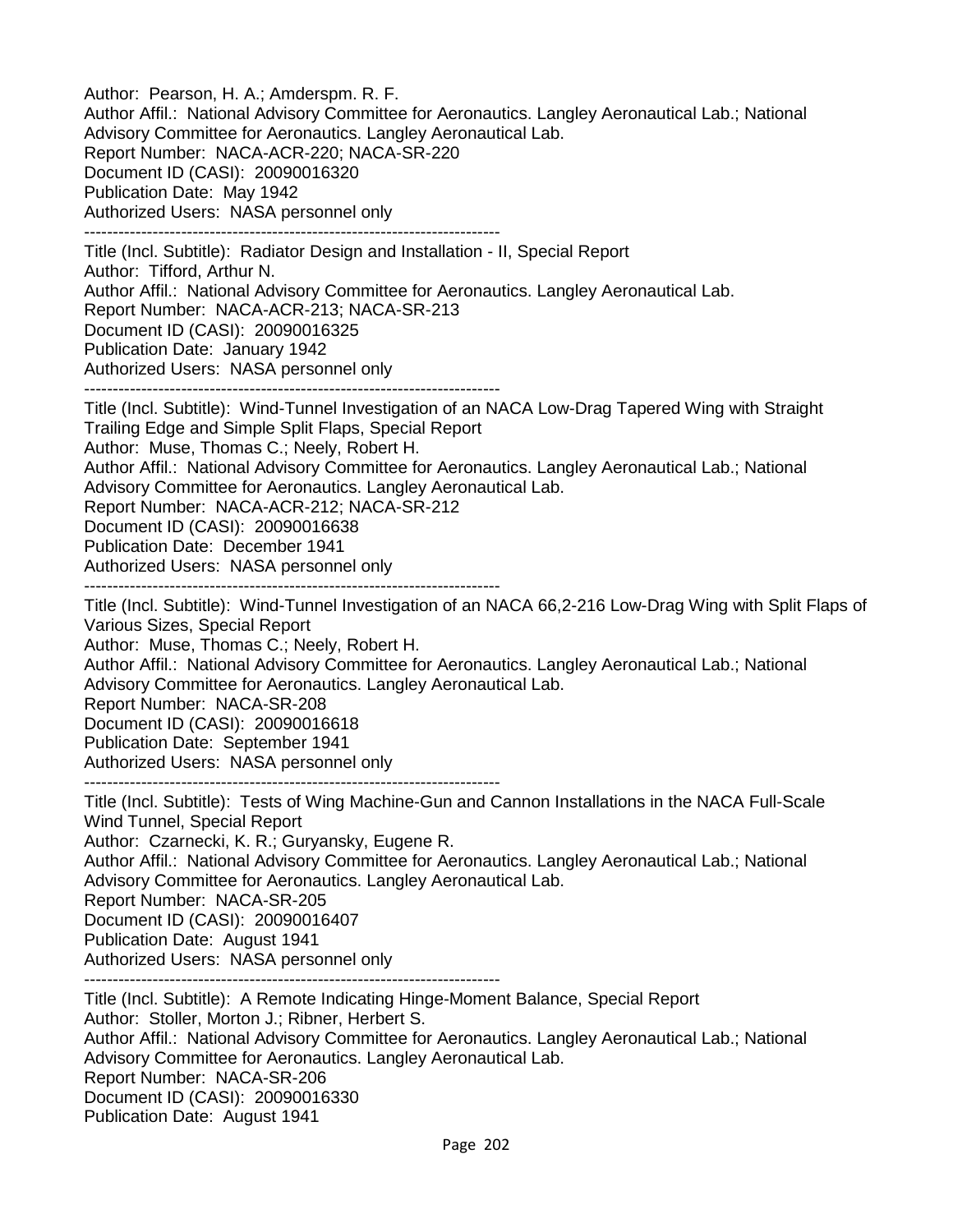Authorized Users: NASA personnel only

------------------------------------------------------------------------- Title (Incl. Subtitle): Drag of Several Gunner's Enclosures at High Speeds, Special Report Author: Stack, John; Moberg, Richard J. Author Affil.: National Advisory Committee for Aeronautics. Langley Aeronautical Lab.; National Advisory Committee for Aeronautics. Langley Aeronautical Lab. Report Number: NACA-SR-202 Document ID (CASI): 20090016327 Publication Date: July 1941 Authorized Users: NASA personnel only ------------------------------------------------------------------------- Title (Incl. Subtitle): The Effect of Various Wing-Gun Installations on the Aerodynamic Characteristics of an Airplane Model Equipped with an NACA Low-Drag Wing, Special Report Author: Muse, Thomas C. Author Affil.: National Advisory Committee for Aeronautics. Langley Aeronautical Lab. Report Number: NACA-SR-198 Document ID (CASI): 20090016617 Publication Date: July 1941 Authorized Users: NASA personnel only ------------------------------------------------------------------------- Title (Incl. Subtitle): Wind-Tunnel Tests of Several Model Tractor-Propeller and Pusher-Propeller Wing Extension-Shaft Arrangements, Special Report Author: Harmon, Hubert N. Author Affil.: National Advisory Committee for Aeronautics. Langley Aeronautical Lab. Report Number: NACA-SR-196 Document ID (CASI): 20090016321 Publication Date: June 1941 Authorized Users: NASA personnel only ------------------------------------------------------------------------- Title (Incl. Subtitle): Critical Compressive Stress for Flat Rectangular Plates Supported Along all Edges and Elastically Restrained Against Rotation Along the Unloaded Edges, Special Report 189 Author: Lundquist, Eugene E.; Stowell, Eldbridge Z. Author Affil.: National Advisory Committee for Aeronautics. Langley Aeronautical Lab.; National Advisory Committee for Aeronautics. Langley Aeronautical Lab. Report Number: NACA-SR-189 Document ID (CASI): 20090015033 Publication Date: May 1941 Authorized Users: NASA personnel only ------------------------------------------------------------------------- Title (Incl. Subtitle): Comparison of Intercooler Characteristics, Special Report Author: Reuter, J. George; Valerino, Michael F. Author Affil.: National Advisory Committee for Aeronautics. Langley Aeronautical Lab.; National Advisory Committee for Aeronautics. Langley Aeronautical Lab.

Report Number: NACA-SR-192

Document ID (CASI): 20090016326

Publication Date: May 1941

Authorized Users: NASA personnel only

-------------------------------------------------------------------------

Title (Incl. Subtitle): Performance Characteristics of an Aircraft Engine with Exhaust Turbine Supercharger, Special Report Author: Lester, E. M.; Paulson, V. A. Author Affil.: Pratt and Whitney Aircraft; Naval Aircraft Factory Report Number: NACA-SR-194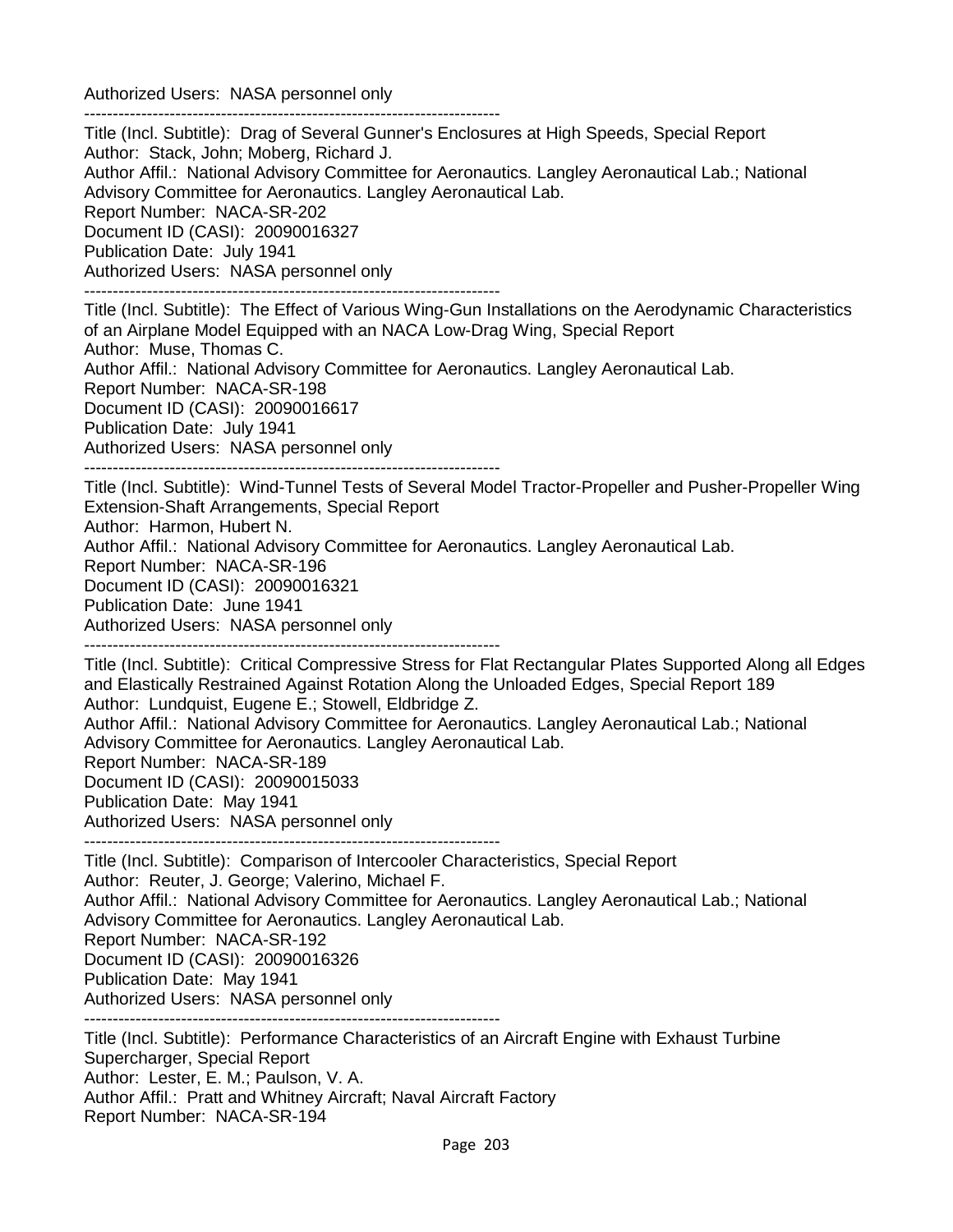Document ID (CASI): 20090016337 Publication Date: May 1941 Authorized Users: NASA personnel only Spec. Distrib. Authoriz.: Distribution under U.S. Government purpose rights ------------------------------------------------------------------------- Title (Incl. Subtitle): Propeller-Design Problems of High-Speed Airplanes, Special Report Author: Dickinson, H. B. Author Affil.: Lockheed Aircraft Corp. Report Number: NACA-SR-187 Document ID (CASI): 20090015108 Publication Date: April 1941 Authorized Users: NASA personnel only Spec. Distrib. Authoriz.: Distribution under U.S. Government purpose rights ------------------------------------------------------------------------- Title (Incl. Subtitle): Critical Compressive Stress for Outstanding Flanges Author: Lundquist, Eugene E.; Stowell, Elbridge Z. Author Affil.: NASA Langley Research Center; NASA Langley Research Center Report Number: NACA-SR-188 Document ID (CASI): 20090014138 Publication Date: April 1941 Authorized Users: NASA personnel only ------------------------------------------------------------------------- Title (Incl. Subtitle): Characteristics of NACA 4400R Series Rectangular and Tapered Airfoils, Including the Effect of Split Flaps Author: Greenberg, Harry Author Affil.: National Advisory Committee for Aeronautics. Langley Aeronautical Lab. Report Number: NACA-SR-171 Document ID (CASI): 20090022096 Publication Date: January 1941 Authorized Users: NASA personnel only ------------------------------------------------------------------------- Title (Incl. Subtitle): An Approximate Method of Calculation of Relative Humidity Required to Prevent Frosting on Inside of Aircraft Pressure Cabin Windows, Special Report Author: Jones, Alun R. Author Affil.: National Advisory Committee for Aeronautics Report Number: NACA-SR-176 Document ID (CASI): 20090015246 Publication Date: December 05, 1940 Authorized Users: NASA personnel only ------------------------------------------------------------------------- Title (Incl. Subtitle): Flight Tests of Exhaust Gas Jet Propulsion, Special Report Author: Pnkel, Benjamin; Turner, L. Richard Author Affil.: National Advisory Committee for Aeronautics. Langley Aeronautical Lab.; National Advisory Committee for Aeronautics. Langley Aeronautical Lab. Report Number: NACA-SR-165 Document ID (CASI): 20090014185 Publication Date: November 1940 Authorized Users: NASA personnel only ------------------------------------------------------------------------- Title (Incl. Subtitle): The Effect of Initial Displacement of the Center Support on the Buckling of a Column Continuous over Three Supports

Author: Lunquist, Eugene E.; Kotanchik, Joseph N.

Author Affil.: NASA Langley Research Center; NASA Langley Research Center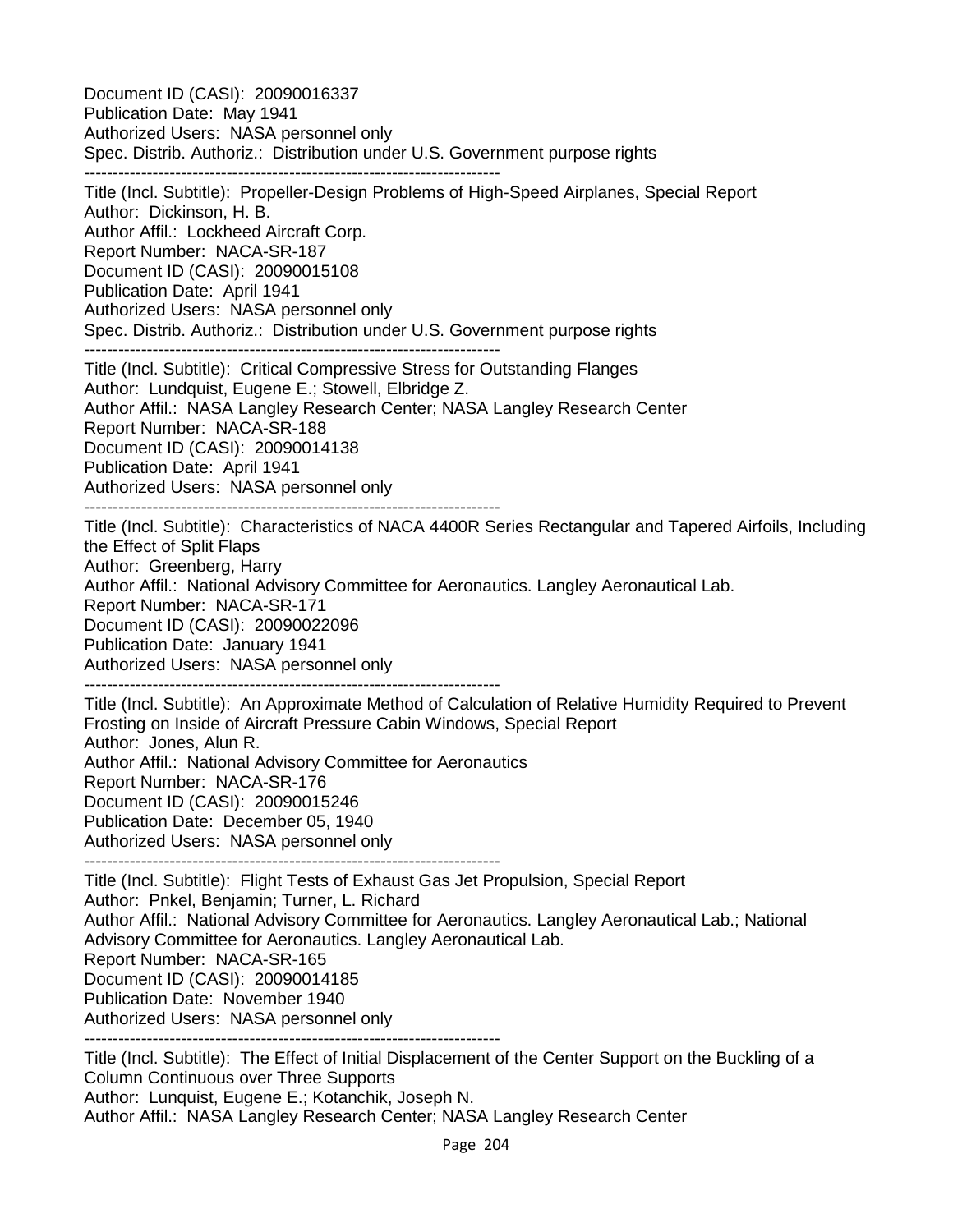Report Number: NACA-SR-166 Document ID (CASI): 20090014132 Publication Date: November 1940 Authorized Users: NASA personnel only -------------------------------------------------------------------------

Title (Incl. Subtitle): Full-Scale Tests of Several Propellers Equipped with Spinners, Cuffs, Airfoil and Round Shanks, and NACA 16-Series Sections, Special Report Author: Biermann, David; Hartman, Edwin P.; Pepper, Edward Author Affil.: National Advisory Committee for Aeronautics. Langley Aeronautical Lab.; National Advisory Committee for Aeronautics. Langley Aeronautical Lab.; National Advisory Committee for Aeronautics. Langley Aeronautical Lab. Report Number: NACA-SR-168 Document ID (CASI): 20090014838 Publication Date: October 1940 Authorized Users: NASA personnel only ------------------------------------------------------------------------- Title (Incl. Subtitle): Wind-Tunnel Investigation of the Lift Characteristics of an NACA 27-212 Airfoil Equipped with Two Types of Flap, Special Report Author: Swanson, Robert S.; Schuldenfrei, Marvin J. Author Affil.: National Advisory Committee for Aeronautics. Langley Aeronautical Lab.; National Advisory Committee for Aeronautics. Langley Aeronautical Lab. Report Number: NACA-SR-159 Document ID (CASI): 20090015240 Publication Date: September 1940 Authorized Users: NASA personnel only ------------------------------------------------------------------------- Title (Incl. Subtitle): Preliminary Tests in the NACA Tank to Investigate the Fundamental

Characteristics of Hydrofoils Author: Ward, Kenneth E.; Land, Norman S. Author Affil.: NASA Langley Research Center; NASA Langley Research Center Report Number: NACA-SR-158 Document ID (CASI): 20090014143 Publication Date: September 1940 Authorized Users: NASA personnel only -------------------------------------------------------------------------

Title (Incl. Subtitle): A Flight Investigation of Exhaust-Heat De-Icing, Special Report Author: Rodert, Lewis A.; Jones, Alun R. Author Affil.: National Advisory Committee for Aeronautics. Langley Aeronautical Lab.; National Advisory Committee for Aeronautics. Langley Aeronautical Lab. Report Number: NACA-SR-155 Document ID (CASI): 20090014183 Publication Date: September 1940 Authorized Users: NASA personnel only -------------------------------------------------------------------------

Title (Incl. Subtitle): Wind-Tunnel Investigation of Rectangular Air-Duct Entrances in the Leading Edge of an NACA 23018 Wing, Special Report Author: Biermann, David; McLellan, Charles H. Author Affil.: National Advisory Committee for Aeronautics. Langley Aeronautical Lab.; National Advisory Committee for Aeronautics. Langley Aeronautical Lab. Report Number: NACA-SR-154 Document ID (CASI): 20090014885 Publication Date: September 1940 Authorized Users: NASA personnel only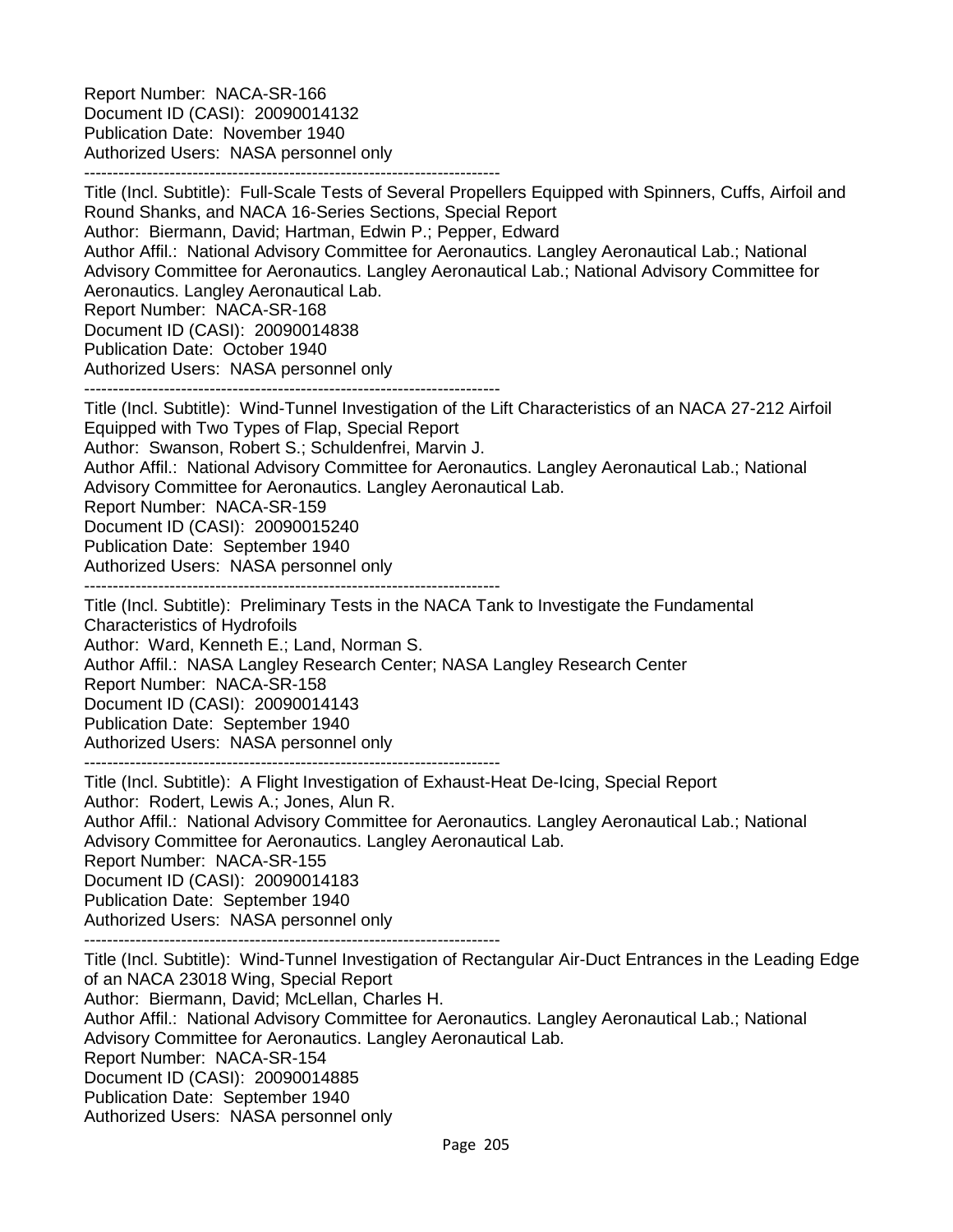-------------------------------------------------------------------------

Title (Incl. Subtitle): The Effects of Aerodynamic Heating on Ice Formations on Airplane Propellers Author: Rodert, Lewis A. Author Affil.: NASA Langley Research Center Report Number: NACA-SR-153 Document ID (CASI): 20090014120 Publication Date: August 1940 Authorized Users: NASA personnel only -------------------------------------------------------------------------

Title (Incl. Subtitle): Full-Scale Tests of 4- and 6-Blade, Single- and Dual-Rotating Propellers, Special Report

Author: Biermann, David; Hartman, Edwin P.

Author Affil.: National Advisory Committee for Aeronautics. Langley Aeronautical Lab.; National Advisory Committee for Aeronautics. Langley Aeronautical Lab.

Report Number: NACA-SR-157

Document ID (CASI): 20090014884 Publication Date: August 1940 Authorized Users: NASA personnel only

-------------------------------------------------------------------------

Title (Incl. Subtitle): Comparison of Three Exit-Area Control Devices on an N.A.C.A. Cowling, Special Report

Author: McHugh, James G.

Author Affil.: National Advisory Committee for Aeronautics. Langley Aeronautical Lab.

Report Number: NACA-SR-144

Document ID (CASI): 20090015113

Publication Date: May 1940

Authorized Users: NASA personnel only

-------------------------------------------------------------------------

Title (Incl. Subtitle): High-Speed Tests of a Model Twin-Engine Low-Wing Transport Airplane Author: Becker, John V.; Leonard, Lloyd H. Author Affil.: NASA Langley Research Center; NASA Langley Research Center Report Number: NACA-SR-143 Document ID (CASI): 20090014136 Publication Date: April 1940 Authorized Users: NASA personnel only

-------------------------------------------------------------------------

Title (Incl. Subtitle): Experimental Determination of Exhaust Gas Thrust, Special Report Author: Pinkel, Benjamin; Voss, Fred Author Affil.: National Advisory Committee for Aeronautics. Langley Aeronautical Lab.; National Advisory Committee for Aeronautics. Langley Aeronautical Lab. Report Number: NACA-SR-139 Document ID (CASI): 20090014842 Publication Date: February 1940 Authorized Users: NASA personnel only -------------------------------------------------------------------------

Title (Incl. Subtitle): Boundary-Layer Transition on the N.A.C.A. 0012 and 23012 Airfoils in the 8-Foot High-Speed Wind Tunnel, Special Report Author: Becker, John V. Author Affil.: National Advisory Committee for Aeronautics. Langley Aeronautical Lab. Report Number: NACA-SR-137 Document ID (CASI): 20090014208 Publication Date: January 1940 Authorized Users: NASA personnel only